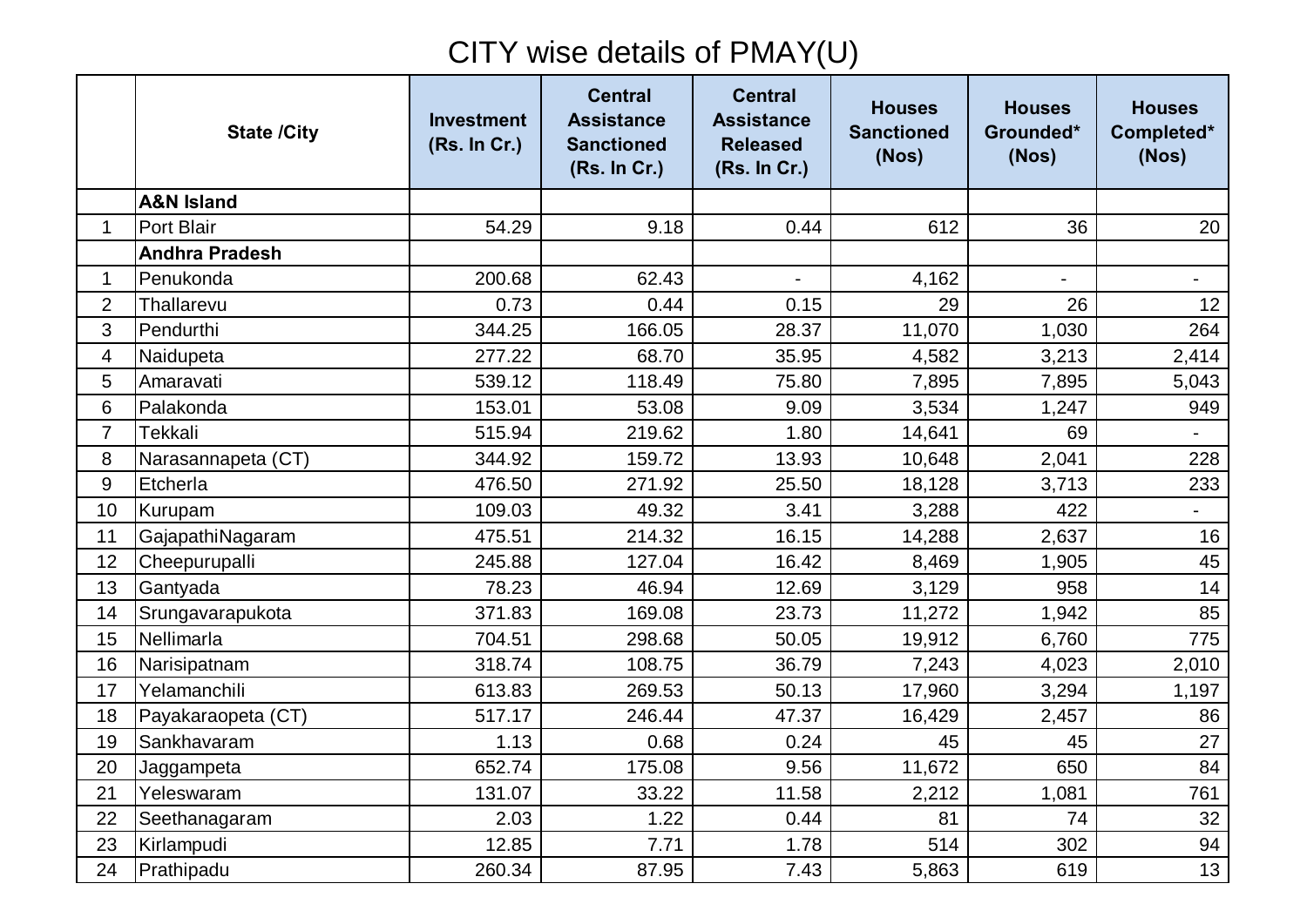|    | <b>State /City</b> | <b>Investment</b><br>(Rs. In Cr.) | <b>Central</b><br><b>Assistance</b><br><b>Sanctioned</b><br>(Rs. In Cr.) | <b>Central</b><br><b>Assistance</b><br><b>Released</b><br>(Rs. In Cr.) | <b>Houses</b><br><b>Sanctioned</b><br>(Nos) | <b>Houses</b><br>Grounded*<br>(Nos) | <b>Houses</b><br>Completed*<br>(Nos) |
|----|--------------------|-----------------------------------|--------------------------------------------------------------------------|------------------------------------------------------------------------|---------------------------------------------|-------------------------------------|--------------------------------------|
| 25 | Thondangi          | 8.05                              | 4.83                                                                     | 1.77                                                                   | 322                                         | 161                                 | 58                                   |
| 26 | Gollaprolu         | 267.94                            | 53.62                                                                    | 8.95                                                                   | 3,570                                       | 737                                 | 544                                  |
| 27 | Gandepalli         | 10.40                             | 6.24                                                                     | 1.88                                                                   | 416                                         | 265                                 | 69                                   |
| 28 | Korukonda          | 4.83                              | 2.90                                                                     | 1.03                                                                   | 193                                         | 172                                 | 30                                   |
| 29 | Rajanagaram        | 426.96                            | 146.03                                                                   | 15.74                                                                  | 9,735                                       | 962                                 | 316                                  |
| 30 | Rangampeta         | 7.15                              | 4.29                                                                     | 0.92                                                                   | 286                                         | 149                                 | 10                                   |
| 31 | Kothapalle         | 3.35                              | 2.01                                                                     | 0.77                                                                   | 134                                         | 97                                  | $\overline{\phantom{a}}$             |
| 32 | Pedapudi           | 3.70                              | 2.22                                                                     | 0.47                                                                   | 148                                         | 101                                 | 22                                   |
| 33 | Biccavolu          | 4.10                              | 2.46                                                                     | 0.53                                                                   | 164                                         | 101                                 | 30                                   |
| 34 | Anaparthy          | 184.91                            | 63.74                                                                    | 6.89                                                                   | 4,249                                       | 437                                 | 11                                   |
| 35 | Kadiam             | 5.20                              | 3.12                                                                     | 0.74                                                                   | 208                                         | 133                                 | 24                                   |
| 36 | Atreyapuram        | 16.70                             | 10.02                                                                    | 2.83                                                                   | 668                                         | 496                                 | 210                                  |
| 37 | Karapa Mandal      | 2.95                              | 1.77                                                                     | 0.38                                                                   | 118                                         | 47                                  | 22                                   |
| 38 | Kothapeta          | 177.32                            | 66.60                                                                    | 3.91                                                                   | 4,440                                       | 281                                 |                                      |
| 39 | Mummidivaram       | 282.31                            | 71.54                                                                    | 10.48                                                                  | 4,771                                       | 1,024                               | 447                                  |
| 40 | Chintalapudi       | 132.86                            | 62.25                                                                    | 5.15                                                                   | 4,150                                       | 617                                 | 9                                    |
| 41 | Polavaram          | 7.43                              | 4.46                                                                     | 0.75                                                                   | 297                                         | 251                                 | 10                                   |
| 42 | Gopalapuram        | 8.85                              | 5.31                                                                     | 1.39                                                                   | 354                                         | 101                                 | 8                                    |
| 43 | Jangareddigudem    | 213.84                            | 52.10                                                                    | 37.12                                                                  | 3,464                                       | 2,994                               | 1,343                                |
| 44 | Unguturu           | 177.07                            | 93.87                                                                    | 9.65                                                                   | 6,258                                       | 530                                 | $\overline{\phantom{a}}$             |
| 45 | Dendluru           | 503.81                            | 211.35                                                                   | 8.58                                                                   | 14,090                                      | 832                                 | $9\,$                                |
| 46 | Velpuru            | 78.42                             | 15.12                                                                    |                                                                        | 1,008                                       |                                     |                                      |
| 47 | Undi               | 213.98                            | 107.93                                                                   | 11.22                                                                  | 7,195                                       | 814                                 | 19                                   |
| 48 | Achanta            | 447.81                            | 198.51                                                                   | 19.18                                                                  | 13,234                                      | 955                                 | 5                                    |
| 49 | Nandigama          | 508.30                            | 165.52                                                                   | 48.00                                                                  | 11,030                                      | 4,255                               | 1,270                                |
| 50 | Mylavaram          | 386.23                            | 181.98                                                                   | 14.24                                                                  | 12,132                                      | 3,946                               | 545                                  |
| 51 | Tiruvuru           | 244.84                            | 58.06                                                                    | 35.84                                                                  | 3,871                                       | 3,423                               | 2,114                                |
| 52 | Gannavaram         | 238.63                            | 87.75                                                                    | 8.83                                                                   | 5,850                                       | 631                                 | 85                                   |
| 53 | Penamaluru         | 187.23                            | 73.50                                                                    | 7.51                                                                   | 4,900                                       | 548                                 | 97                                   |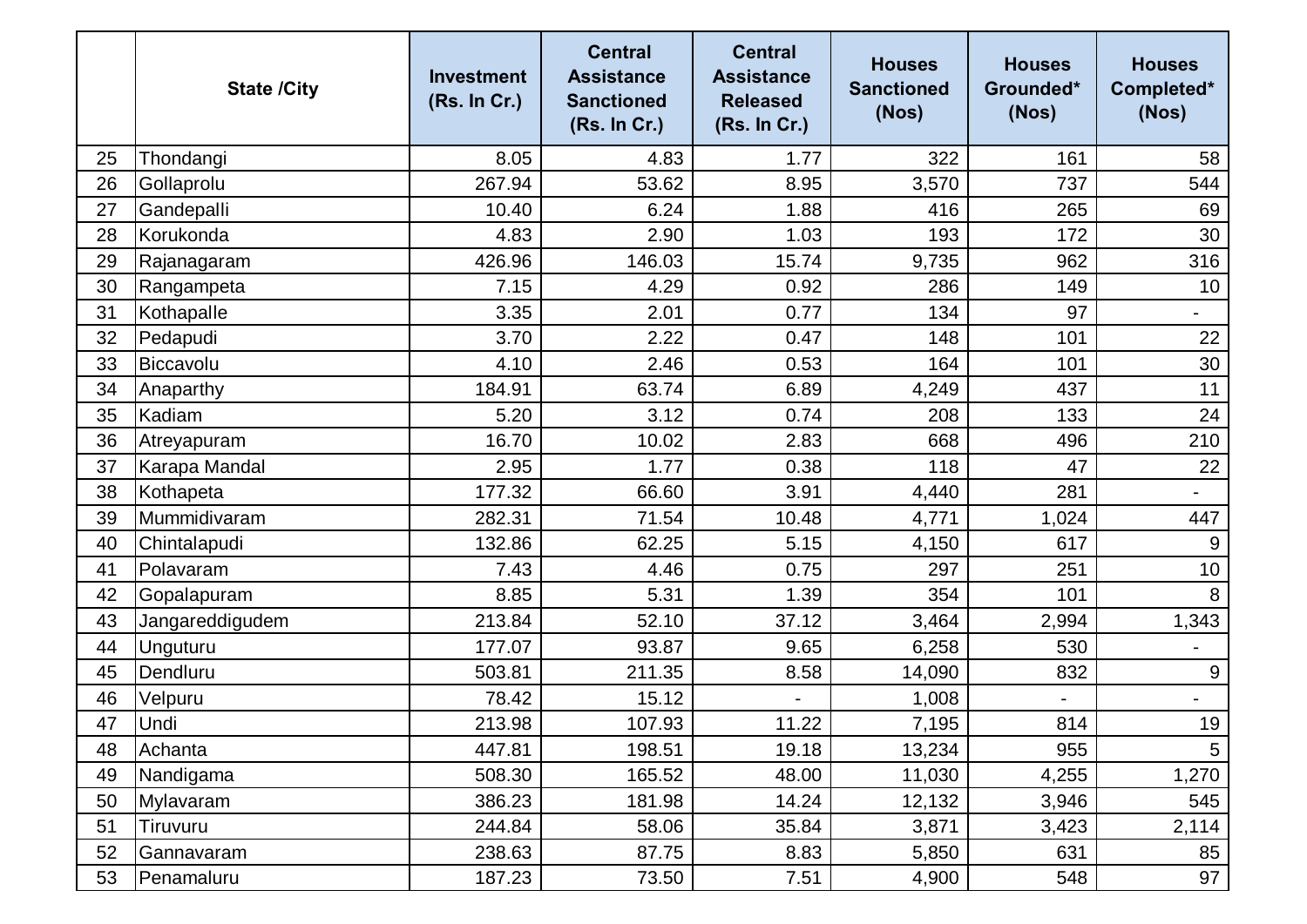|    | <b>State /City</b> | <b>Investment</b><br>(Rs. In Cr.) | <b>Central</b><br><b>Assistance</b><br><b>Sanctioned</b><br>(Rs. In Cr.) | <b>Central</b><br><b>Assistance</b><br><b>Released</b><br>(Rs. In Cr.) | <b>Houses</b><br><b>Sanctioned</b><br>(Nos) | <b>Houses</b><br>Grounded*<br>(Nos) | <b>Houses</b><br>Completed*<br>(Nos) |
|----|--------------------|-----------------------------------|--------------------------------------------------------------------------|------------------------------------------------------------------------|---------------------------------------------|-------------------------------------|--------------------------------------|
| 54 | Vuyyuru            | 298.49                            | 62.59                                                                    | 47.36                                                                  | 4,175                                       | 4,077                               | 2,779                                |
| 55 | Pamarru            | 298.85                            | 106.74                                                                   | 13.31                                                                  | 7,116                                       | 276                                 | 33                                   |
| 56 | Avanigadda         | 251.87                            | 104.49                                                                   | 10.30                                                                  | 6,966                                       | 1,395                               | 102                                  |
| 57 | <b>Tadikonda</b>   | 415.74                            | 153.03                                                                   | 18.27                                                                  | 10,202                                      | 619                                 | 122                                  |
| 58 | Pedakurapadu       | 449.46                            | 175.23                                                                   | 20.95                                                                  | 11,682                                      | 1,413                               | 396                                  |
| 59 | Edlapadu           | 21.78                             | 13.07                                                                    | 2.62                                                                   | 871                                         | 110                                 | 18                                   |
| 60 | Prattipadu         | 176.41                            | 70.29                                                                    | 6.67                                                                   | 4,686                                       | 537                                 | 107                                  |
| 61 | Vemuru             | 430.45                            | 167.66                                                                   | 13.30                                                                  | 11,177                                      | 771                                 | 132                                  |
| 62 | Parchur            | 134.00                            | 52.77                                                                    | 10.69                                                                  | 3,518                                       | 254                                 |                                      |
| 63 | Addanki            | 256.27                            | 102.15                                                                   | 37.32                                                                  | 6,802                                       | 3,506                               | 1,245                                |
| 64 | Darsi              | 112.71                            | 46.38                                                                    | 8.00                                                                   | 3,092                                       | 1,311                               |                                      |
| 65 | Chimakurthy        | 109.67                            | 25.45                                                                    | 1.73                                                                   | 1,696                                       | 1,627                               | 277                                  |
| 66 | Giddalur           | 374.63                            | 124.16                                                                   | 34.58                                                                  | 8,257                                       | 3,315                               | 1,619                                |
| 67 | Kanigiri           | 268.54                            | 95.56                                                                    | 27.34                                                                  | 6,374                                       | 2,586                               | 1,563                                |
| 68 | Kondepi            | 162.73                            | 78.00                                                                    | 14.62                                                                  | 5,200                                       | 1,066                               | $\overline{2}$                       |
| 69 | Santhanuthala Padu | 124.52                            | 48.08                                                                    | 6.25                                                                   | 3,205                                       | 638                                 | $\overline{\phantom{a}}$             |
| 70 | Udayagiri          | 5.45                              | 1.74                                                                     |                                                                        | 116                                         | $\overline{\phantom{0}}$            | $\qquad \qquad \blacksquare$         |
| 71 | Jammalapalem       | 1.73                              | 1.04                                                                     | 0.32                                                                   | 69                                          | 53                                  | 4                                    |
| 72 | Kovur              | 227.00                            | 106.29                                                                   | 13.51                                                                  | 7,086                                       | 658                                 | 45                                   |
| 73 | Survepalle Bit - V | 317.45                            | 158.73                                                                   | 19.69                                                                  | 10,582                                      | 714                                 | 74                                   |
| 74 | Sulluriepta        | 394.09                            | 135.71                                                                   | 38.44                                                                  | 9,033                                       | 3,376                               | 2,204                                |
| 75 | Mydukur            | 382.16                            | 136.61                                                                   | 29.89                                                                  | 9,107                                       | 2,821                               | 1,184                                |
| 76 | Kodur              | 170.85                            | 78.53                                                                    | 10.78                                                                  | 5,235                                       | 572                                 | 40                                   |
| 77 | Yerraguntla        | 211.29                            | 62.06                                                                    | 28.24                                                                  | 4,136                                       | 2,561                               | 286                                  |
| 78 | Kamalapuram        | 114.93                            | 68.96                                                                    | 23.45                                                                  | 4,597                                       | 405                                 | 51                                   |
| 79 | Gudur              | 57.30                             | 24.56                                                                    | 5.64                                                                   | 1,637                                       | 1,009                               | 619                                  |
| 80 | Nandikoturu        | 189.66                            | 59.30                                                                    | 11.93                                                                  | 3,949                                       | 1,307                               | 777                                  |
| 81 | Atmakur            | 390.82                            | 131.63                                                                   | 17.73                                                                  | 8,762                                       | 1,474                               | 1,249                                |
| 82 | Kodumur            | 136.79                            | 66.21                                                                    | 6.08                                                                   | 4,414                                       | 408                                 | 32                                   |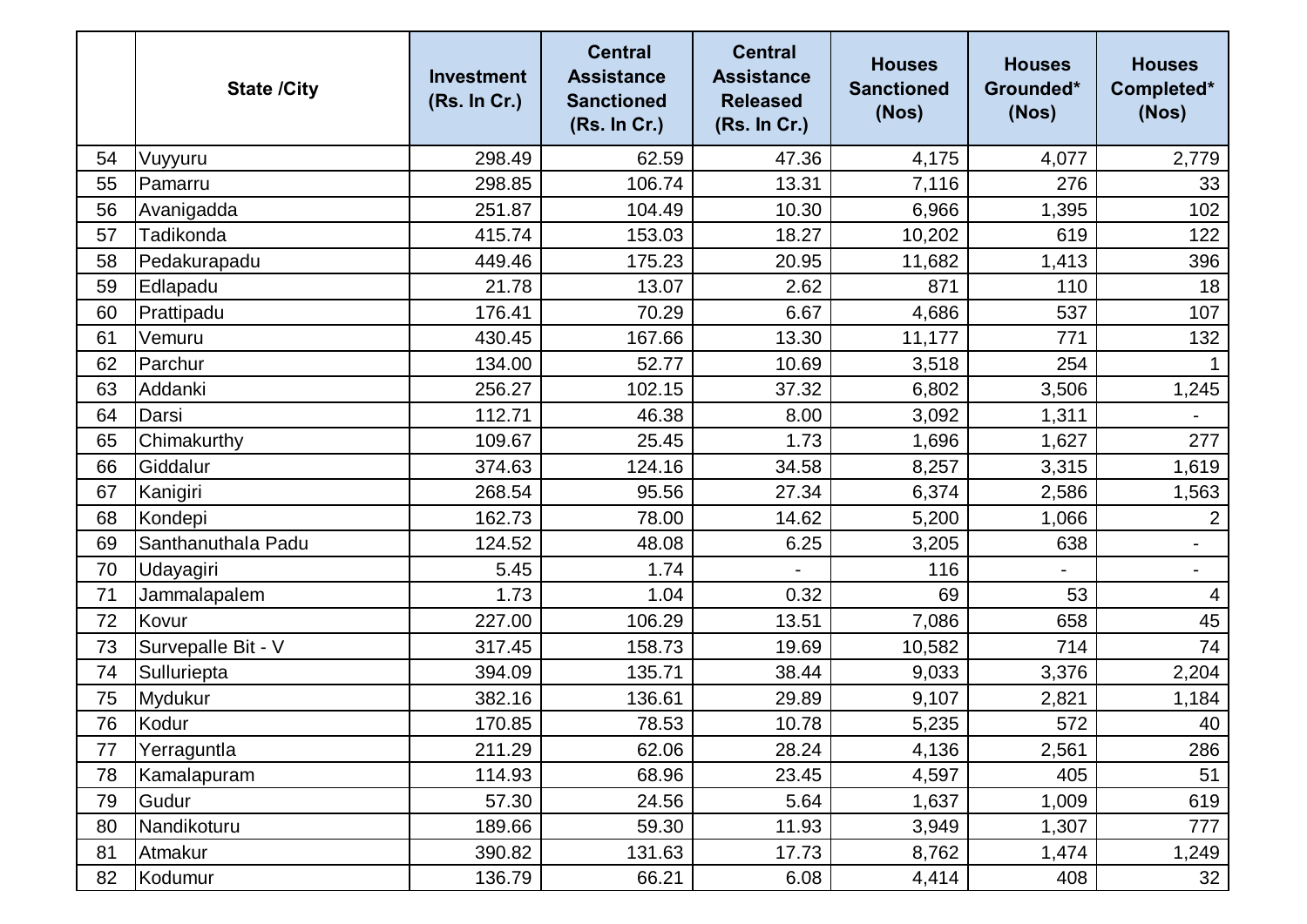|     | <b>State /City</b>  | <b>Investment</b><br>(Rs. In Cr.) | <b>Central</b><br><b>Assistance</b><br><b>Sanctioned</b><br>(Rs. In Cr.) | <b>Central</b><br><b>Assistance</b><br><b>Released</b><br>(Rs. In Cr.) | <b>Houses</b><br><b>Sanctioned</b><br>(Nos) | <b>Houses</b><br>Grounded*<br>(Nos) | <b>Houses</b><br>Completed*<br>(Nos) |
|-----|---------------------|-----------------------------------|--------------------------------------------------------------------------|------------------------------------------------------------------------|---------------------------------------------|-------------------------------------|--------------------------------------|
| 83  | Bethamcherla (CT)   | 43.85                             | 26.31                                                                    | 6.22                                                                   | 1,754                                       | 1,124                               | 117                                  |
| 84  | Panyam              | 209.71                            | 97.20                                                                    | 9.24                                                                   | 6,480                                       | 956                                 | 35                                   |
| 85  | Pattikonda          | 148.86                            | 82.46                                                                    | 10.29                                                                  | 5,497                                       | 1,094                               | 94                                   |
| 86  | Allagadda           | 265.09                            | 79.41                                                                    | 49.89                                                                  | 5,283                                       | 4,362                               | 1,077                                |
| 87  | Gooty               | 147.03                            | 48.79                                                                    | 14.07                                                                  | 3,251                                       | 1,169                               | 752                                  |
| 88  | Pamidi              | 254.23                            | 69.15                                                                    | 31.91                                                                  | 4,610                                       | 3,469                               | 1,237                                |
| 89  | Uravakonda          | 964.69                            | 335.97                                                                   | 2.57                                                                   | 22,398                                      | 323                                 | 3                                    |
| 90  | Kalyanadurg         | 240.95                            | 89.27                                                                    | 22.98                                                                  | 5,951                                       | 2,929                               | 1,130                                |
| 91  | Singanamala         | 29.71                             | 9.29                                                                     | $\blacksquare$                                                         | 619                                         | $\blacksquare$                      | $\overline{\phantom{a}}$             |
| 92  | <b>B.K.Samudram</b> | 31.73                             | 19.04                                                                    | $\blacksquare$                                                         | 1,269                                       | $\overline{\phantom{a}}$            | $\overline{\phantom{a}}$             |
| 93  | Raptadu (OG) (Part) | 266.74                            | 100.98                                                                   | 5.92                                                                   | 6,732                                       | 24                                  | $5\phantom{.0}$                      |
| 94  | Madakasira          | 143.72                            | 49.76                                                                    | 5.74                                                                   | 3,317                                       | 810                                 | 629                                  |
| 95  | Puttaparthi         | 318.82                            | 95.04                                                                    | 18.87                                                                  | 6,334                                       | 2,103                               | 1,016                                |
| 96  | Renigunta           | 13.68                             | 8.21                                                                     | 1.22                                                                   | 547                                         | 166                                 | 4                                    |
| 97  | Chandragiri         | 434.77                            | 176.57                                                                   | 20.05                                                                  | 11,771                                      | 785                                 | 54                                   |
| 98  | Piler               | 301.39                            | 133.43                                                                   | 2.60                                                                   | 8,895                                       | $\overline{\phantom{0}}$            |                                      |
| 99  | Satyavedu           | 38.95                             | 21.06                                                                    | 3.62                                                                   | 1,404                                       | 705                                 | $\overline{\phantom{a}}$             |
| 100 | Puthalapattu        | 568.38                            | 236.04                                                                   |                                                                        | 15,736                                      |                                     |                                      |
| 101 | Gangadhara Nellore  | 247.01                            | 87.18                                                                    | $\overline{\phantom{a}}$                                               | 5,812                                       | $\qquad \qquad \blacksquare$        | $\blacksquare$                       |
| 102 | Kuppam (CT)         | 210.13                            | 68.57                                                                    |                                                                        | 4,571                                       |                                     |                                      |
| 103 | Palasa Kasibugga    | 599.45                            | 232.68                                                                   | 29.90                                                                  | 15,511                                      | 2,897                               | 1,408                                |
| 104 | Ichchapuram         | 518.03                            | 212.52                                                                   | 16.74                                                                  | 14,168                                      | 2,113                               | 1,078                                |
|     | 105 Rajam           | 454.12                            | 189.03                                                                   | 34.39                                                                  | 12,596                                      | 3,049                               | 1,260                                |
| 106 | Amadalavalasa       | 562.26                            | 225.33                                                                   | 27.87                                                                  | 15,017                                      | 3,114                               | 2,002                                |
| 107 | Srikakulam          | 602.57                            | 204.07                                                                   | 81.08                                                                  | 13,575                                      | 6,905                               | 3,076                                |
| 108 | Parvathipuram       | 510.83                            | 211.92                                                                   | 27.44                                                                  | 14,120                                      | 3,876                               | 759                                  |
| 109 | Bobbili             | 675.77                            | 254.44                                                                   | 39.73                                                                  | 16,952                                      | 5,286                               | 781                                  |
| 110 | Salur               | 626.27                            | 218.76                                                                   | 25.06                                                                  | 14,583                                      | 4,398                               | 957                                  |
| 111 | Vizianagaram        | 911.47                            | 254.68                                                                   | 137.39                                                                 | 16,842                                      | 11,209                              | 8,015                                |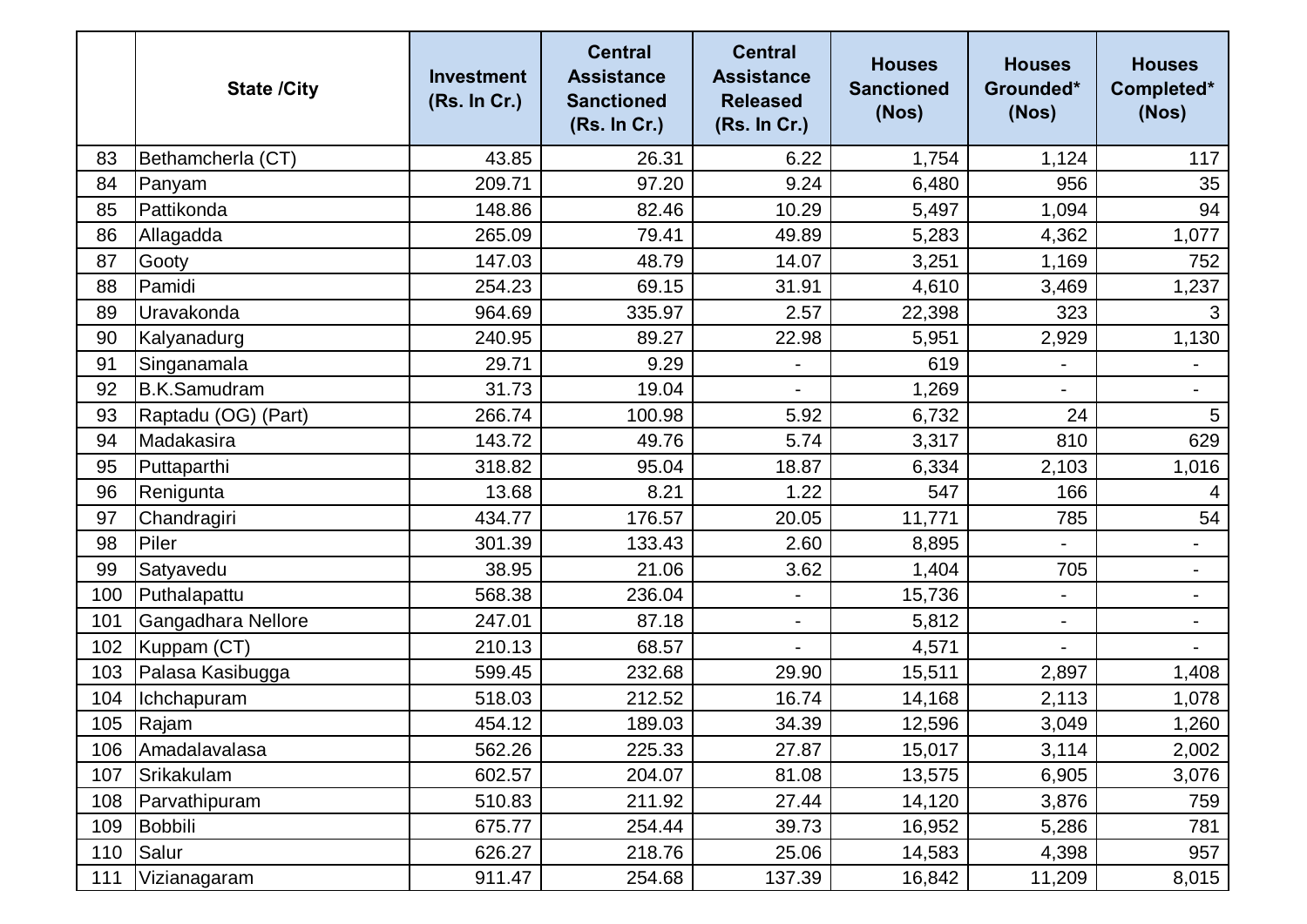|     | <b>State /City</b> | <b>Investment</b><br>(Rs. In Cr.) | <b>Central</b><br><b>Assistance</b><br><b>Sanctioned</b><br>(Rs. In Cr.) | <b>Central</b><br><b>Assistance</b><br><b>Released</b><br>(Rs. In Cr.) | <b>Houses</b><br><b>Sanctioned</b><br>(Nos) | <b>Houses</b><br>Grounded*<br>(Nos) | <b>Houses</b><br>Completed*<br>(Nos) |
|-----|--------------------|-----------------------------------|--------------------------------------------------------------------------|------------------------------------------------------------------------|---------------------------------------------|-------------------------------------|--------------------------------------|
| 112 | <b>GVMC</b>        | 15,268.17                         | 2,825.54                                                                 | 798.53                                                                 | 1,87,338                                    | 79,208                              | 30,175                               |
| 113 | Bheemunipatnam     | 483.88                            | 219.96                                                                   | 35.26                                                                  | 14,629                                      | 1,498                               | 223                                  |
| 114 | Anakapalle         | 298.12                            | 160.77                                                                   | 24.31                                                                  | 10,691                                      | 766                                 | 82                                   |
| 115 | Tuni               | 597.46                            | 189.23                                                                   | 48.03                                                                  | 12,612                                      | 2,133                               | 1,177                                |
| 116 | Peddapuram         | 545.47                            | 159.52                                                                   | 56.96                                                                  | 10,634                                      | 4,394                               | 2,998                                |
| 117 | Rajahmundry        | 1,776.98                          | 377.42                                                                   | 97.15                                                                  | 25,048                                      | 10,969                              | 8,119                                |
| 118 | Samalkot           | 105.73                            | 30.33                                                                    | 21.26                                                                  | 2,018                                       | 1,910                               | 1,786                                |
| 119 | Pithapuram         | 728.08                            | 190.79                                                                   | 32.09                                                                  | 12,716                                      | 1,828                               | 1,312                                |
| 120 | Kakinada           | 1,398.59                          | 367.15                                                                   | 108.99                                                                 | 24,341                                      | 10,164                              | 5,014                                |
| 121 | Mandapeta          | 600.59                            | 166.74                                                                   | 88.65                                                                  | 11,122                                      | 7,745                               | 6,515                                |
| 122 | Ramachandrapuram   | 356.86                            | 97.83                                                                    | 50.44                                                                  | 6,505                                       | 4,065                               | 2,271                                |
| 123 | Amalapuram         | 188.53                            | 45.30                                                                    | 21.16                                                                  | 3,011                                       | 1,966                               | 1,762                                |
| 124 | Kovvur             | 395.85                            | 133.34                                                                   | 37.54                                                                  | 8,885                                       | 2,671                               | 712                                  |
| 125 | Nidadavole         | 309.01                            | 124.81                                                                   | 41.53                                                                  | 8,316                                       | 3,130                               | 1,668                                |
| 126 | Tadepalligudem     | 507.90                            | 173.68                                                                   | 77.47                                                                  | 11,562                                      | 6,840                               | 6,297                                |
| 127 | Eluru              | 1,569.24                          | 453.96                                                                   | 146.22                                                                 | 30,262                                      | 14,113                              | 1,532                                |
| 128 | Tanuku             | 352.28                            | 143.47                                                                   | 54.67                                                                  | 9,552                                       | 3,731                               | 1,358                                |
| 129 | Bhimavaram         | 686.41                            | 206.68                                                                   | 113.51                                                                 | 13,774                                      | 10,449                              | 5,659                                |
| 130 | Narasapur          | 336.85                            | 139.42                                                                   | 19.96                                                                  | 9,291                                       | 2,770                               | 485                                  |
| 131 | Palacole           | 584.71                            | 192.66                                                                   | 91.97                                                                  | 12,835                                      | 8,086                               | 4,070                                |
| 132 | Jaggaiahpet        | 524.31                            | 177.90                                                                   | 49.41                                                                  | 11,843                                      | 4,300                               | 3,284                                |
| 133 | Nuzvid             | 549.00                            | 151.74                                                                   | 60.78                                                                  | 10,109                                      | 6,405                               | 2,874                                |
| 134 | Vijayawada         | 5,281.87                          | 1,067.59                                                                 | 310.74                                                                 | 69,506                                      | 36,443                              | 8,526                                |
| 135 | Gudivada           | 1,054.74                          | 236.78                                                                   | 77.12                                                                  | 15,746                                      | 9,596                               | 4,218                                |
| 136 | Pedana             | 112.33                            | 33.44                                                                    | 8.96                                                                   | 2,228                                       | 1,427                               | 431                                  |
| 137 | Machilipatnam      | 1,324.72                          | 334.63                                                                   | 106.60                                                                 | 22,292                                      | 8,802                               | 2,590                                |
| 138 | Macherla           | 240.13                            | 86.37                                                                    | 41.00                                                                  | 5,755                                       | 3,395                               | 1,433                                |
| 139 | Piduguralla        | 389.99                            | 101.07                                                                   | 48.03                                                                  | 6,739                                       | 5,447                               | 1,969                                |
| 140 | Tadepalle          | 313.40                            | 81.94                                                                    | 6.19                                                                   | 5,418                                       | 673                                 | 191                                  |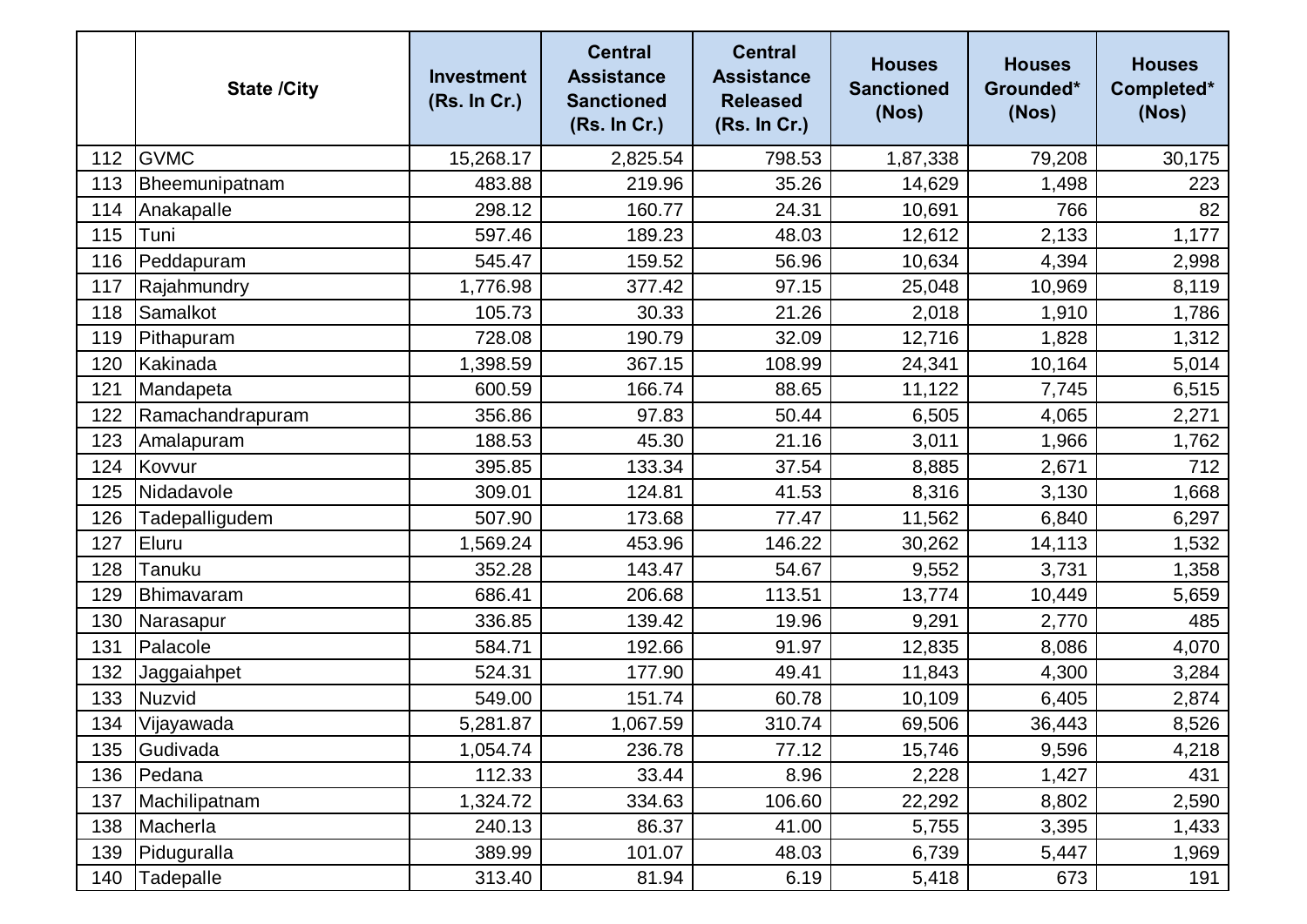|     | <b>State /City</b> | <b>Investment</b><br>(Rs. In Cr.) | <b>Central</b><br><b>Assistance</b><br><b>Sanctioned</b><br>(Rs. In Cr.) | <b>Central</b><br><b>Assistance</b><br><b>Released</b><br>(Rs. In Cr.) | <b>Houses</b><br><b>Sanctioned</b><br>(Nos) | <b>Houses</b><br>Grounded*<br>(Nos) | <b>Houses</b><br>Completed*<br>(Nos) |
|-----|--------------------|-----------------------------------|--------------------------------------------------------------------------|------------------------------------------------------------------------|---------------------------------------------|-------------------------------------|--------------------------------------|
| 141 | Mangalagiri        | 806.72                            | 227.96                                                                   | 23.76                                                                  | 15,154                                      | 3,392                               | 2,180                                |
| 142 | Sattenapalle       | 368.63                            | 113.21                                                                   | 14.77                                                                  | 7,541                                       | 1,845                               | 697                                  |
| 143 | Vinukonda          | 434.97                            | 125.93                                                                   | 55.08                                                                  | 8,387                                       | 4,682                               | 593                                  |
| 144 | Narasaraopet       | 376.61                            | 99.36                                                                    | 18.50                                                                  | 6,606                                       | 3,256                               | 2,040                                |
| 145 | Chilakaluripet     | 840.11                            | 223.41                                                                   | 85.30                                                                  | 14,890                                      | 7,910                               | 6,214                                |
| 146 | Guntur             | 1,878.74                          | 360.94                                                                   | 220.61                                                                 | 23,673                                      | 17,749                              | 10,842                               |
| 147 | Tenali             | 774.41                            | 222.08                                                                   | 52.61                                                                  | 14,784                                      | 4,154                               | 2,649                                |
| 148 | Ponnur             | 786.88                            | 254.30                                                                   | 47.07                                                                  | 16,956                                      | 4,671                               | 2,928                                |
| 149 | Bapatla            | 346.00                            | 104.35                                                                   | 27.09                                                                  | 6,972                                       | 1,249                               | 563                                  |
| 150 | Repalle            | 213.19                            | 57.80                                                                    | 20.57                                                                  | 3,854                                       | 1,940                               | 446                                  |
| 151 | Markapur           | 533.61                            | 127.01                                                                   | 39.54                                                                  | 8,470                                       | 5,657                               | 181                                  |
| 152 | Chirala            | 277.72                            | 122.66                                                                   | 30.05                                                                  | 8,169                                       | 2,749                               | 830                                  |
| 153 | Ongole             | 1,311.48                          | 324.35                                                                   | 199.36                                                                 | 21,580                                      | 18,474                              | 3,532                                |
| 154 | Kandukur           | 315.96                            | 102.89                                                                   | 28.78                                                                  | 6,866                                       | 3,815                               | 1,513                                |
| 155 | Kavali             | 907.58                            | 256.54                                                                   | 87.95                                                                  | 17,074                                      | 9,195                               | 4,109                                |
| 156 | Nellore            | 3,352.10                          | 860.09                                                                   | 414.41                                                                 | 57,075                                      | 39,665                              | 17,539                               |
| 157 | Gudur              | 489.48                            | 147.75                                                                   | 46.16                                                                  | 9,847                                       | 7,056                               | 6,378                                |
| 158 | Venkatagiri        | 387.90                            | 100.44                                                                   | 44.07                                                                  | 6,676                                       | 4,720                               | 1,390                                |
| 159 | <b>Badvel</b>      | 275.33                            | 99.18                                                                    | 26.36                                                                  | 6,610                                       | 2,094                               | 904                                  |
| 160 | Proddatur          | 1,068.09                          | 332.39                                                                   | 69.66                                                                  | 22,142                                      | 6,228                               | 1,178                                |
| 161 | Jammalamadugu      | 400.87                            | 163.41                                                                   | 50.54                                                                  | 10,893                                      | 3,490                               | 1,947                                |
| 162 | Pulivendla         | 336.20                            | 97.05                                                                    | 32.42                                                                  | 6,469                                       | 4,137                               | 535                                  |
| 163 | Kadapa             | 1,894.62                          | 546.21                                                                   | 88.12                                                                  | 36,322                                      | 7,898                               | 4,025                                |
| 164 | Rayachoti          | 617.24                            | 207.92                                                                   | 37.62                                                                  | 13,862                                      | 2,191                               | 955                                  |
| 165 | Rajampet           | 465.23                            | 125.27                                                                   | 34.19                                                                  | 8,349                                       | 2,666                               | 479                                  |
| 166 | Yemmiganur         | 574.06                            | 146.00                                                                   | 69.43                                                                  | 9,729                                       | 9,244                               | 4,220                                |
| 167 | Kurnool            | 2,013.69                          | 464.57                                                                   | 166.57                                                                 | 30,845                                      | 28,996                              | 12,826                               |
| 168 | Adoni              | 777.24                            | 207.97                                                                   | 38.10                                                                  | 13,850                                      | 6,617                               | 5,589                                |
| 169 | Nandyal            | 890.28                            | 266.08                                                                   | 174.90                                                                 | 17,705                                      | 15,560                              | 11,518                               |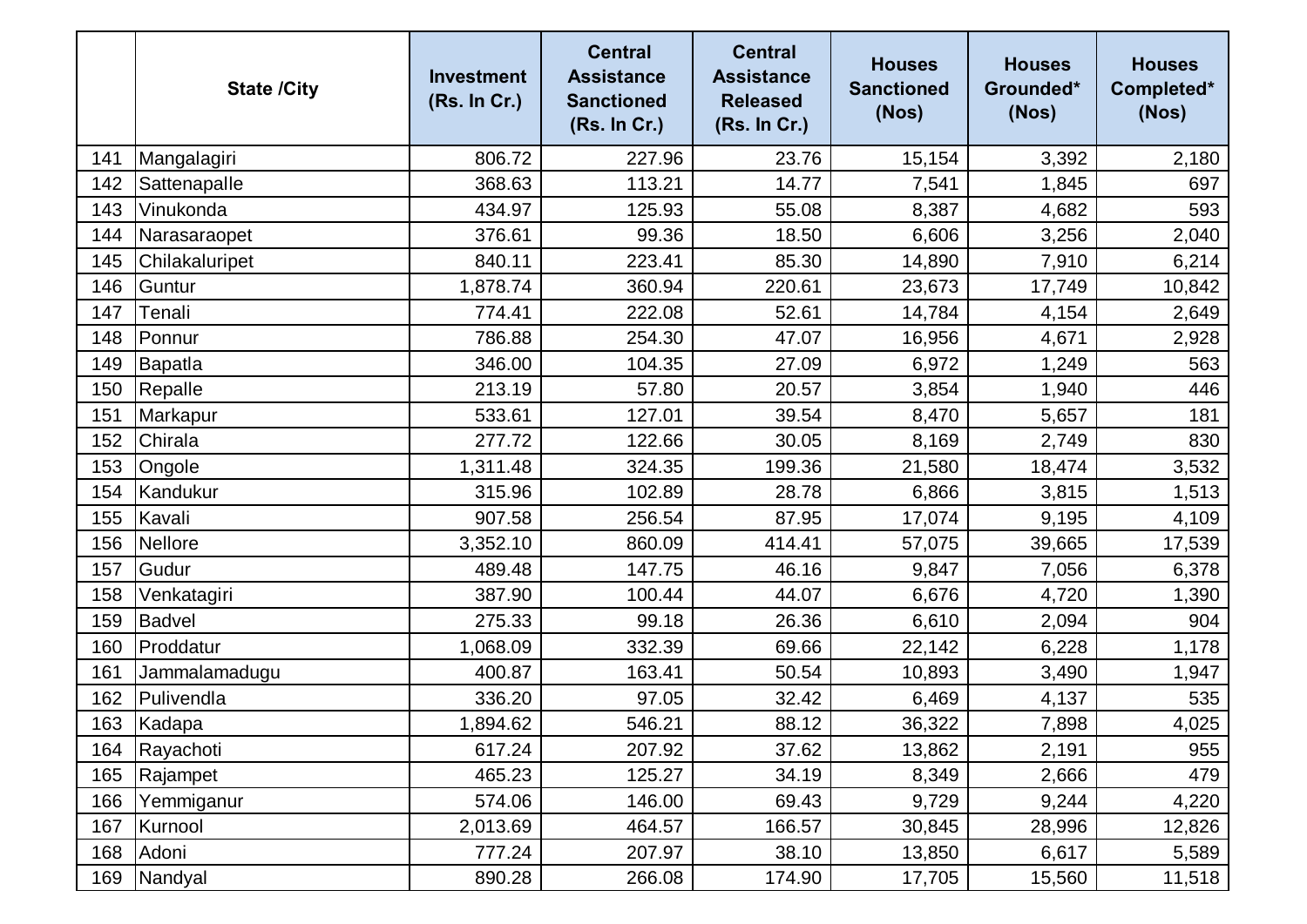|                | <b>State /City</b>       | <b>Investment</b><br>(Rs. In Cr.) | <b>Central</b><br><b>Assistance</b><br><b>Sanctioned</b><br>(Rs. In Cr.) | <b>Central</b><br><b>Assistance</b><br><b>Released</b><br>(Rs. In Cr.) | <b>Houses</b><br><b>Sanctioned</b><br>(Nos) | <b>Houses</b><br>Grounded*<br>(Nos) | <b>Houses</b><br>Completed*<br>(Nos) |
|----------------|--------------------------|-----------------------------------|--------------------------------------------------------------------------|------------------------------------------------------------------------|---------------------------------------------|-------------------------------------|--------------------------------------|
| 170            | <b>Dhone</b>             | 364.89                            | 148.61                                                                   | 21.14                                                                  | 9,906                                       | 2,128                               | 1,077                                |
| 171            | Rayadurg                 | 250.84                            | 72.53                                                                    | 38.65                                                                  | 4,836                                       | 4,090                               | 1,783                                |
| 172            | Guntakal                 | 627.21                            | 174.98                                                                   | 94.55                                                                  | 11,665                                      | 7,643                               | 2,025                                |
| 173            | Tadpatri                 | 456.17                            | 128.77                                                                   | 62.01                                                                  | 8,567                                       | 7,875                               | 4,131                                |
| 174            | Anantapur                | 2,757.19                          | 816.43                                                                   | 188.20                                                                 | 54,368                                      | 14,467                              | 3,312                                |
| 175            | Dharmavaram              | 1,382.38                          | 444.86                                                                   | 146.39                                                                 | 29,659                                      | 12,797                              | 2,698                                |
| 176            | Kadiri                   | 447.40                            | 131.09                                                                   | 47.78                                                                  | 8,736                                       | 4,770                               | 1,704                                |
| 177            | <b>Hindupur</b>          | 1,527.41                          | 414.97                                                                   | 120.67                                                                 | 27,655                                      | 15,397                              | 2,060                                |
| 178            | Srikalahasti             | 831.44                            | 256.49                                                                   | 82.02                                                                  | 17,092                                      | 8,016                               | 3,986                                |
| 179            | Tirupati                 | 1,010.89                          | 218.67                                                                   | 57.81                                                                  | 14,469                                      | 21,148                              | 10,213                               |
| 180            | Madanapalle              | 808.42                            | 279.78                                                                   | 58.24                                                                  | 18,651                                      | 5,109                               | 1,365                                |
| 181            | Nagari                   | 183.90                            | 66.62                                                                    | 19.67                                                                  | 4,435                                       | 2,583                               | 1,110                                |
| 182            | Puttur                   | 176.33                            | 60.86                                                                    | 22.28                                                                  | 4,054                                       | 2,901                               | 1,503                                |
| 183            | Punganur                 | 540.73                            | 259.87                                                                   | 37.08                                                                  | 17,324                                      | 3,375                               | 1,194                                |
| 184            | Chittoor                 | 739.70                            | 225.72                                                                   | 76.47                                                                  | 15,042                                      | 6,980                               | 3,102                                |
| 185            | Palamaner                | 679.45                            | 205.97                                                                   | 8.24                                                                   | 13,732                                      | 3,450                               | 347                                  |
| 186            | Atmakur                  | 247.05                            | 71.19                                                                    | 22.48                                                                  | 4,745                                       | 2,842                               | 1,637                                |
|                | <b>Arunachal Pradesh</b> |                                   |                                                                          |                                                                        |                                             |                                     |                                      |
| 1              | Dumporijo                | 2.54                              | 0.63                                                                     | 0.25                                                                   | 42                                          | 28                                  | 11                                   |
| $\overline{2}$ | Mariyang                 | 5.70                              | 1.47                                                                     | 0.58                                                                   | 98                                          | 93                                  | 19                                   |
| 3              | Raga                     | 11.32                             | 2.70                                                                     | 0.11                                                                   | 180                                         |                                     | $\blacksquare$                       |
| 4              | Palin                    | 28.42                             | 14.70                                                                    | 12.27                                                                  | 524                                         | 341                                 | 29                                   |
| 5              | Tawang                   | 0.44                              | 0.11                                                                     | 0.04                                                                   | $\overline{7}$                              | $\overline{7}$                      | $\mathbf{3}$                         |
| 6              | Dirang                   | 15.80                             | 12.29                                                                    | 12.29                                                                  | 320                                         | 320                                 | $\overline{\phantom{0}}$             |
| 7              | Bomdila                  | 25.62                             | 17.38                                                                    | 16.37                                                                  | 496                                         | 465                                 | 32 <sub>2</sub>                      |
| 8              | Seppa                    | 16.26                             | 4.14                                                                     | 1.63                                                                   | 276                                         | 238                                 | 37                                   |
| 9              | Itanagar                 | 90.93                             | 51.37                                                                    | 43.61                                                                  | 1,419                                       | 2,259                               | 419                                  |
| 10             | Naharlagun               | 86.33                             | 23.42                                                                    | 9.02                                                                   | 1,561                                       | 1,460                               | 745                                  |
| 11             | Sagalee                  | 4.92                              | 1.34                                                                     | 0.53                                                                   | 89                                          | 89                                  | 35                                   |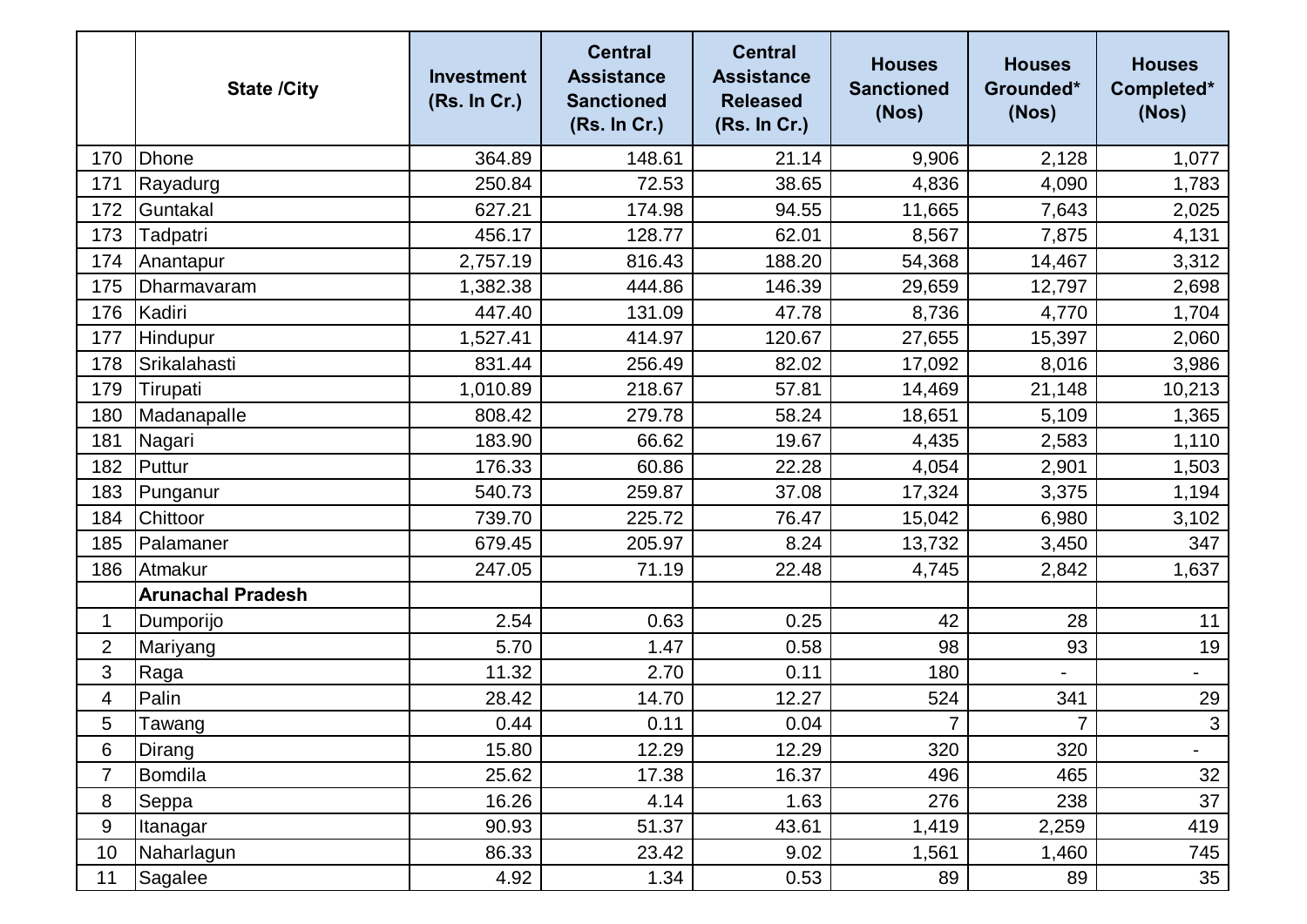|                | <b>State /City</b> | <b>Investment</b><br>(Rs. In Cr.) | <b>Central</b><br><b>Assistance</b><br><b>Sanctioned</b><br>(Rs. In Cr.) | <b>Central</b><br><b>Assistance</b><br><b>Released</b><br>(Rs. In Cr.) | <b>Houses</b><br><b>Sanctioned</b><br>(Nos) | <b>Houses</b><br>Grounded*<br>(Nos) | <b>Houses</b><br>Completed*<br>(Nos) |
|----------------|--------------------|-----------------------------------|--------------------------------------------------------------------------|------------------------------------------------------------------------|---------------------------------------------|-------------------------------------|--------------------------------------|
| 12             | Daporijo           | 9.65                              | 2.42                                                                     | 0.94                                                                   | 161                                         | 132                                 | 37                                   |
| 13             | Aalo               | 4.03                              | 1.04                                                                     | 0.41                                                                   | 69                                          | 49                                  | $9\,$                                |
| 14             | <b>Basar</b>       | 1.38                              | 0.36                                                                     | 0.05                                                                   | 24                                          | 10                                  |                                      |
| 15             | Boleng             | 1.19                              | 0.33                                                                     | 0.13                                                                   | 22                                          | 22                                  | 10                                   |
| 16             | Pasighat           | 6.57                              | 1.91                                                                     | 0.74                                                                   | 127                                         | 73                                  | 39                                   |
| 17             | Yingkiong          | 5.73                              | 1.50                                                                     | 0.58                                                                   | 100                                         | 73                                  | $\mathbf{1}$                         |
| 18             | Changlang          | 12.21                             | 3.08                                                                     | 1.23                                                                   | 205                                         | 121                                 | 34                                   |
| 19             | Jairampur          | 8.94                              | 2.19                                                                     | 0.86                                                                   | 146                                         | 108                                 | 27                                   |
| 20             | Miao               | 5.37                              | 1.34                                                                     | 0.53                                                                   | 89                                          | 74                                  | 19                                   |
| 21             | Khonsa             | 6.32                              | 1.56                                                                     | 0.60                                                                   | 104                                         | 94                                  | 19                                   |
| 22             | Longding           | 3.72                              | 0.96                                                                     | 0.37                                                                   | 64                                          | 51                                  | $\mathfrak{S}$                       |
| 23             | Ziro               | 28.47                             | 8.01                                                                     | 3.07                                                                   | 534                                         | 430                                 | 200                                  |
| 24             | Koloriang          | 7.30                              | 2.11                                                                     | 0.86                                                                   | 140                                         | 140                                 | 48                                   |
| 25             | Anini              | 3.81                              | 0.99                                                                     | 0.40                                                                   | 66                                          | 45                                  | 14                                   |
| 26             | Roing              | 5.44                              | 1.41                                                                     | 0.40                                                                   | 94                                          | 205                                 | 197                                  |
| 27             | Tezu               | 5.57                              | 1.46                                                                     | 0.41                                                                   | 97                                          | 45                                  | 15                                   |
| 28             | Namsai             | 5.18                              | 1.40                                                                     | 0.50                                                                   | 93                                          | 69                                  | 15                                   |
| 29             | Hawai              | 4.60                              | 1.23                                                                     | 0.40                                                                   | 82                                          | 46                                  | $\overline{7}$                       |
|                | <b>Assam</b>       |                                   |                                                                          |                                                                        |                                             |                                     |                                      |
| 1              | Golakganj          | 36.39                             | 18.26                                                                    | 1.51                                                                   | 1,217                                       | $\overline{\phantom{0}}$            | $\overline{\phantom{a}}$             |
| $\overline{2}$ | Patacharkuchi      | 11.11                             | 2.90                                                                     | 1.34                                                                   | 193                                         | 96                                  | 50                                   |
| 3              | Jagiroad (CT)      | 12.57                             | 6.30                                                                     | 2.31                                                                   | 420                                         | 272                                 |                                      |
| 4              | Namrup             | 2.23                              | 1.23                                                                     | 0.83                                                                   | 82                                          | 54                                  | 11                                   |
| 5              | <b>Bokolia</b>     | 32.29                             | 17.63                                                                    | 10.28                                                                  | 1,175                                       | 409                                 | 33                                   |
| 6              | Baithalangso       | 5.25                              | 3.00                                                                     | 1.13                                                                   | 200                                         |                                     | Ξ.                                   |
| 7              | Langhin            | 31.45                             | 17.81                                                                    | 7.12                                                                   | 1,187                                       | 1,157                               | $\overline{\phantom{a}}$             |
| 8              | No.2 Goreswar      | 24.92                             | 14.78                                                                    | 10.91                                                                  | 985                                         | 842                                 | 205                                  |
| 9              | Gossaigaon         | 28.81                             | 13.70                                                                    | 9.17                                                                   | 913                                         | 653                                 | 164                                  |
| 10             | Kokrajhar          | 130.27                            | 65.38                                                                    | 34.66                                                                  | 4,358                                       | 2,376                               | 541                                  |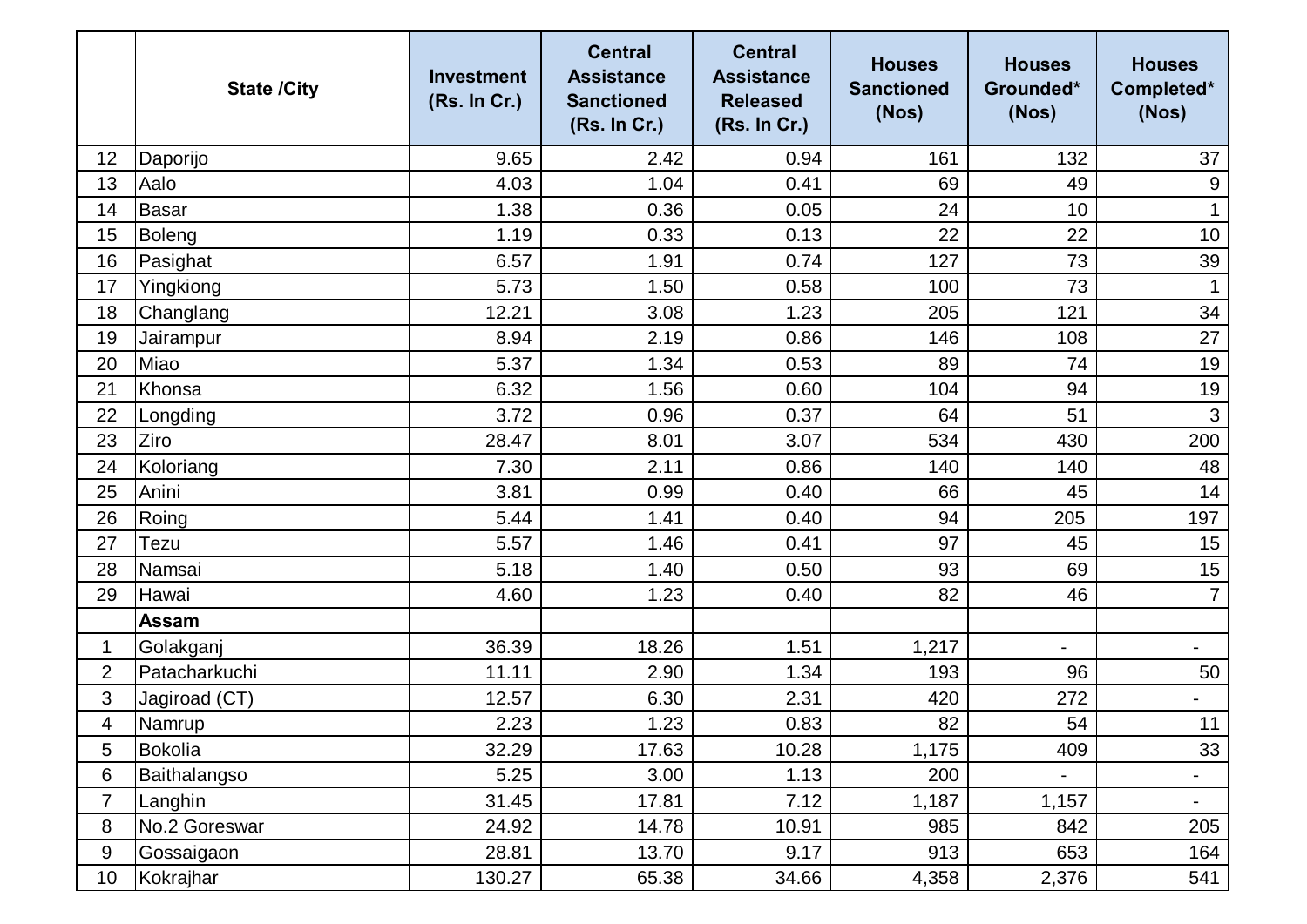|    | <b>State /City</b>        | <b>Investment</b><br>(Rs. In Cr.) | <b>Central</b><br><b>Assistance</b><br><b>Sanctioned</b><br>(Rs. In Cr.) | <b>Central</b><br><b>Assistance</b><br><b>Released</b><br>(Rs. In Cr.) | <b>Houses</b><br><b>Sanctioned</b><br>(Nos) | <b>Houses</b><br>Grounded*<br>(Nos) | <b>Houses</b><br>Completed*<br>(Nos) |
|----|---------------------------|-----------------------------------|--------------------------------------------------------------------------|------------------------------------------------------------------------|---------------------------------------------|-------------------------------------|--------------------------------------|
| 11 | Gauripur                  | 104.24                            | 54.37                                                                    | 22.50                                                                  | 3,624                                       | 1,948                               | 288                                  |
| 12 | <b>Dhubri</b>             | 217.63                            | 109.11                                                                   | 56.41                                                                  | 7,278                                       | 4,155                               | 1,240                                |
| 13 | Sapatgram                 | 38.69                             | 23.55                                                                    | 16.39                                                                  | 1,570                                       | 1,140                               | 406                                  |
| 14 | Bilasipara                | 79.47                             | 43.44                                                                    | 22.01                                                                  | 2,895                                       | 1,186                               | 417                                  |
| 15 | Chapar                    | 67.61                             | 38.78                                                                    | 25.49                                                                  | 2,585                                       | 1,651                               | 871                                  |
| 16 | Lakhipur(TC)              | 30.85                             | 16.53                                                                    | 5.89                                                                   | 1,102                                       | 526                                 | 175                                  |
| 17 | Goalpara                  | 56.94                             | 31.82                                                                    | 8.20                                                                   | 2,121                                       | 542                                 | 129                                  |
| 18 | <b>Barpeta Road</b>       | 36.63                             | 20.22                                                                    | 10.00                                                                  | 1,347                                       | 294                                 | 184                                  |
| 19 | Sarbhog                   | 24.50                             | 11.22                                                                    | 5.92                                                                   | 748                                         | 269                                 | 263                                  |
| 20 | Barpeta                   | 54.07                             | 31.91                                                                    | 5.96                                                                   | 2,127                                       | 349                                 | 252                                  |
| 21 | Howli                     | 56.29                             | 33.72                                                                    | 10.33                                                                  | 2,247                                       | 624                                 | 561                                  |
| 22 | Sarthebari                | 22.91                             | 12.56                                                                    | 4.11                                                                   | 837                                         | 184                                 | 66                                   |
| 23 | Pathsala                  | 22.12                             | 8.86                                                                     | 4.72                                                                   | 589                                         | 211                                 | 146                                  |
| 24 | Marigaon                  | 75.96                             | 37.68                                                                    | 17.14                                                                  | 2,519                                       | 1,169                               | 620                                  |
| 25 | <b>Dhing</b>              | 36.03                             | 19.26                                                                    | 14.47                                                                  | 1,284                                       | 1,016                               | 523                                  |
| 26 | Nagaon                    | 79.24                             | 36.93                                                                    | 27.62                                                                  | 2,459                                       | 1,740                               | 604                                  |
| 27 | Raha                      | 35.81                             | 16.55                                                                    | 9.71                                                                   | 1,100                                       | 558                                 | 331                                  |
| 28 | Kampur                    | 20.06                             | 9.27                                                                     | 7.40                                                                   | 618                                         | 874                                 | 625                                  |
| 29 | Hojai                     | 9.42                              | 4.67                                                                     | 3.74                                                                   | 320                                         | 311                                 | 107                                  |
| 30 | Doboka                    | 10.54                             | 6.21                                                                     | 3.91                                                                   | 414                                         | 393                                 | 186                                  |
| 31 | Lumding                   | 1.59                              | 0.81                                                                     | 0.65                                                                   | 54                                          | 53                                  | 21                                   |
| 32 | Lanka                     | 26.96                             | 14.03                                                                    | 7.21                                                                   | 935                                         | 750                                 | 179                                  |
| 33 | Dhekiajuli                | 18.24                             | 9.42                                                                     | 5.95                                                                   | 634                                         | 294                                 | 169                                  |
| 34 | Rangapara                 | 15.65                             | 8.99                                                                     | 5.56                                                                   | 601                                         | 283                                 | 170                                  |
| 35 | Tezpur                    | 235.91                            | 118.58                                                                   | 66.04                                                                  | 7,899                                       | 1,700                               | 276                                  |
| 36 | <b>Biswanath Chariali</b> | 11.04                             | 6.92                                                                     | 5.52                                                                   | 461                                         | 458                                 | 248                                  |
| 37 | Gohpur                    | 36.21                             | 18.99                                                                    | 10.18                                                                  | 1,266                                       | 587                                 | 449                                  |
| 38 | Narayanpur                | 21.69                             | 8.40                                                                     | 4.85                                                                   | 561                                         | 507                                 | 205                                  |
| 39 | Bihpuria                  | 21.33                             | 7.53                                                                     | 4.46                                                                   | 508                                         | 447                                 | 100                                  |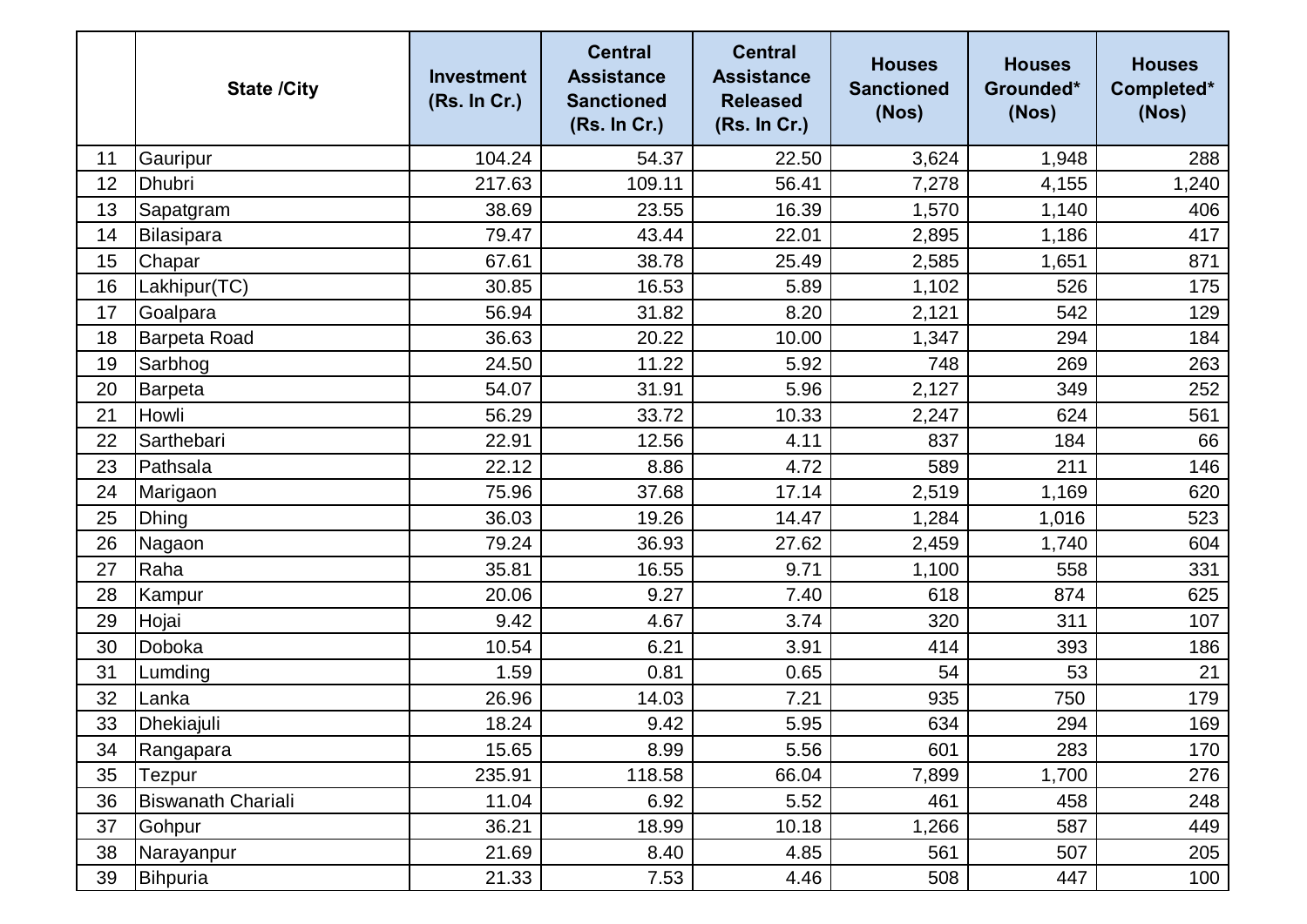|    | <b>State /City</b>  | <b>Investment</b><br>(Rs. In Cr.) | <b>Central</b><br><b>Assistance</b><br><b>Sanctioned</b><br>(Rs. In Cr.) | <b>Central</b><br><b>Assistance</b><br><b>Released</b><br>(Rs. In Cr.) | <b>Houses</b><br><b>Sanctioned</b><br>(Nos) | <b>Houses</b><br>Grounded*<br>(Nos) | <b>Houses</b><br>Completed*<br>(Nos) |
|----|---------------------|-----------------------------------|--------------------------------------------------------------------------|------------------------------------------------------------------------|---------------------------------------------|-------------------------------------|--------------------------------------|
| 40 | North Lakhimpur     | 20.67                             | 9.99                                                                     | 6.43                                                                   | 687                                         | 466                                 | 142                                  |
| 41 | Dhakuakhana         | 23.32                             | 13.28                                                                    | 8.65                                                                   | 886                                         | 742                                 | 98                                   |
| 42 | Dhemaji             | 110.90                            | 57.63                                                                    | 23.32                                                                  | 3,841                                       | 1,160                               | 194                                  |
| 43 | Silapathar          | 9.84                              | 2.00                                                                     | 1.56                                                                   | 133                                         | 133                                 | 52                                   |
| 44 | Doom Dooma          | 2.99                              | 1.62                                                                     | 1.30                                                                   | 108                                         | 79                                  | $\mathbf{1}$                         |
| 45 | Makum               | 9.16                              | 1.80                                                                     | 1.44                                                                   | 120                                         | 119                                 | 78                                   |
| 46 | Tinsukia            | 93.23                             | 46.58                                                                    | 25.98                                                                  | 3,107                                       | 1,675                               | 617                                  |
| 47 | Digboi              | 12.75                             | 6.68                                                                     | 5.34                                                                   | 449                                         | 303                                 | 79                                   |
| 48 | Margherita          | 9.12                              | 4.76                                                                     | 3.80                                                                   | 318                                         | 305                                 | 58                                   |
| 49 | Dibrugarh           | 125.12                            | 57.75                                                                    | 25.41                                                                  | 3,854                                       | 1,197                               | 188                                  |
| 50 | Chabua              | 5.66                              | 2.82                                                                     | 1.60                                                                   | 189                                         | 122                                 | 82                                   |
| 51 | Naharkatiya         | 12.15                             | 6.59                                                                     | 3.35                                                                   | 439                                         | 206                                 | 47                                   |
| 52 | Sivasagar           | 12.30                             | 3.63                                                                     | 2.70                                                                   | 241                                         | 91                                  | 29                                   |
| 53 | Amguri              | 12.98                             | 3.99                                                                     | 2.39                                                                   | 266                                         | 122                                 | 79                                   |
| 54 | <b>Nazira</b>       | 20.97                             | 7.76                                                                     | 4.18                                                                   | 519                                         | 184                                 | 61                                   |
| 55 | Simaluguri          | 13.48                             | 4.26                                                                     | 2.42                                                                   | 284                                         | 113                                 | 4                                    |
| 56 | Sonari              | 8.89                              | 5.30                                                                     | 4.22                                                                   | 354                                         | 352                                 | 10                                   |
| 57 | Moranhat            | 1.97                              | 1.08                                                                     | 0.86                                                                   | 72                                          | 67                                  | 37                                   |
| 58 | Jorhat              | 60.38                             | 27.81                                                                    | 16.13                                                                  | 1,840                                       | 722                                 | 108                                  |
| 59 | Teok                | 14.20                             | 7.13                                                                     | 4.66                                                                   | 471                                         | 307                                 | 45                                   |
| 60 | <b>Titabor Town</b> | 50.63                             | 25.29                                                                    | 12.07                                                                  | 1,686                                       | 1,048                               | 125                                  |
| 61 | Mariani             | 0.66                              | 0.17                                                                     | 0.12                                                                   | 10                                          | 5                                   | $\sqrt{5}$                           |
| 62 | Bokakhat            | 23.08                             | 10.83                                                                    | 6.08                                                                   | 721                                         | 284                                 | 236                                  |
| 63 | Dergaon             | 29.07                             | 16.15                                                                    | 10.81                                                                  | 1,076                                       | 696                                 | 20                                   |
| 64 | Golaghat            | 16.86                             | 8.97                                                                     | 6.60                                                                   | 597                                         | 360                                 | 18                                   |
| 65 | Sarupathar          | 25.29                             | 10.80                                                                    | 6.61                                                                   | 721                                         | 399                                 | 40                                   |
| 66 | Barpathar           | 20.60                             | 9.27                                                                     | 5.81                                                                   | 618                                         | 348                                 | 196                                  |
| 67 | Hamren              | 18.70                             | 10.86                                                                    | 4.82                                                                   | 724                                         | 120                                 | 86                                   |
| 68 | Donkamokam          | 7.65                              | 3.98                                                                     | 2.09                                                                   | 265                                         | 87                                  | 40                                   |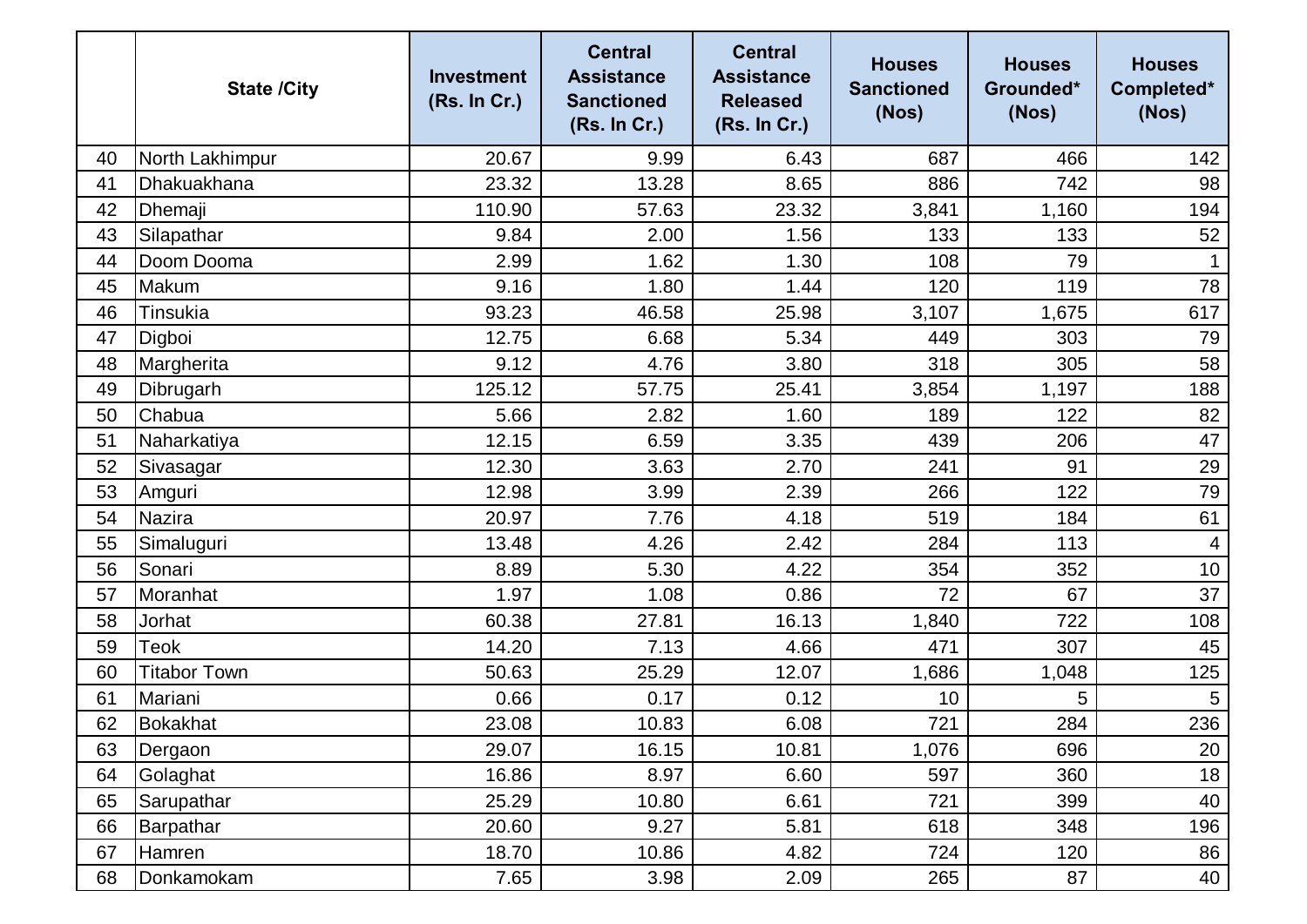|    | <b>State /City</b> | <b>Investment</b><br>(Rs. In Cr.) | <b>Central</b><br><b>Assistance</b><br><b>Sanctioned</b><br>(Rs. In Cr.) | <b>Central</b><br><b>Assistance</b><br><b>Released</b><br>(Rs. In Cr.) | <b>Houses</b><br><b>Sanctioned</b><br>(Nos) | <b>Houses</b><br>Grounded*<br>(Nos) | <b>Houses</b><br>Completed*<br>(Nos) |
|----|--------------------|-----------------------------------|--------------------------------------------------------------------------|------------------------------------------------------------------------|---------------------------------------------|-------------------------------------|--------------------------------------|
| 69 | Diphu              | 83.75                             | 46.98                                                                    | 24.80                                                                  | 3,132                                       | 853                                 | 233                                  |
| 70 | Bokajan            | 6.07                              | 3.22                                                                     | 2.58                                                                   | 214                                         | 814                                 | 644                                  |
| 71 | Howraghat          | 9.55                              | 5.31                                                                     | 2.80                                                                   | 354                                         | 283                                 | 29                                   |
| 72 | Dokmoka            | 11.09                             | 6.26                                                                     | 3.10                                                                   | 417                                         | 136                                 | 33                                   |
| 73 | Umrangso           | 10.66                             | 5.96                                                                     | 3.44                                                                   | 397                                         | 189                                 | 117                                  |
| 74 | Haflong            | 24.46                             | 12.80                                                                    | 10.24                                                                  | 853                                         | 764                                 | 37                                   |
| 75 | Mahur              | 5.75                              | 3.20                                                                     | 2.56                                                                   | 213                                         | 212                                 | 166                                  |
| 76 | Maibong            | 19.31                             | 9.87                                                                     | 6.41                                                                   | 658                                         | 407                                 | 358                                  |
| 77 | Silchar            | 99.86                             | 48.04                                                                    | 25.85                                                                  | 3,208                                       | 1,224                               | 734                                  |
| 78 | Lakhipur           | 24.70                             | 10.04                                                                    | 5.30                                                                   | 669                                         | 207                                 | 81                                   |
| 79 | Karimganj          | 59.34                             | 35.50                                                                    | 9.17                                                                   | 2,365                                       | 366                                 | 9                                    |
| 80 | Badarpur           | 17.81                             | 10.85                                                                    | 6.82                                                                   | 723                                         | 426                                 | 181                                  |
| 81 | Hailakandi         | 74.35                             | 43.17                                                                    | 19.51                                                                  | 2,881                                       | 989                                 | 266                                  |
| 82 | Lala               | 41.32                             | 20.58                                                                    | 11.40                                                                  | 1,373                                       | 519                                 | 105                                  |
| 83 | Bongaigaon         | 16.85                             | 6.13                                                                     | 4.93                                                                   | 410                                         | 370                                 | 21                                   |
| 84 | Abhayapuri         | 47.39                             | 17.32                                                                    | 6.90                                                                   | 1,154                                       | 477                                 | 57                                   |
| 85 | Basugaon           | 31.44                             | 16.89                                                                    | 9.56                                                                   | 1,126                                       | 450                                 | 300                                  |
| 86 | Bijni              | 11.63                             | 3.44                                                                     | 2.27                                                                   | 229                                         | 147                                 | 92                                   |
| 87 | Rangia             | 30.67                             | 18.05                                                                    | 10.51                                                                  | 1,203                                       | 868                                 | 136                                  |
| 88 | Palasbari          | 8.46                              | 4.33                                                                     | 2.40                                                                   | 289                                         | 271                                 | 86                                   |
| 89 | North Guwahati     | 10.02                             | 3.93                                                                     | 3.21                                                                   | 261                                         | 258                                 | 70                                   |
| 90 | Guwahati           | 121.01                            | 20.79                                                                    | 12.77                                                                  | ,292                                        | 2,442                               | 419                                  |
| 91 | Tihu               | 4.25                              | 2.25                                                                     | 1.20                                                                   | 150                                         | 77                                  | 66                                   |
| 92 | Nalbari            | 60.72                             | 32.40                                                                    | 15.08                                                                  | 2,162                                       | 449                                 | 213                                  |
| 93 | Mangaldoi          | 19.51                             | 10.69                                                                    | 6.26                                                                   | 712                                         | 427                                 | 129                                  |
| 94 | Kharupatia         | 48.20                             | 23.84                                                                    | 14.92                                                                  | 1,590                                       | 1,084                               | 243                                  |
| 95 | Tangla             | 12.88                             | 7.70                                                                     | 4.70                                                                   | 513                                         | 250                                 | 150                                  |
| 96 | Udalguri           | 1.10                              | 0.65                                                                     | 0.52                                                                   | 43                                          | 43                                  | 37                                   |
| 97 | Sonai              | 48.74                             | 27.57                                                                    | 11.01                                                                  | 1,838                                       | 319                                 | 57                                   |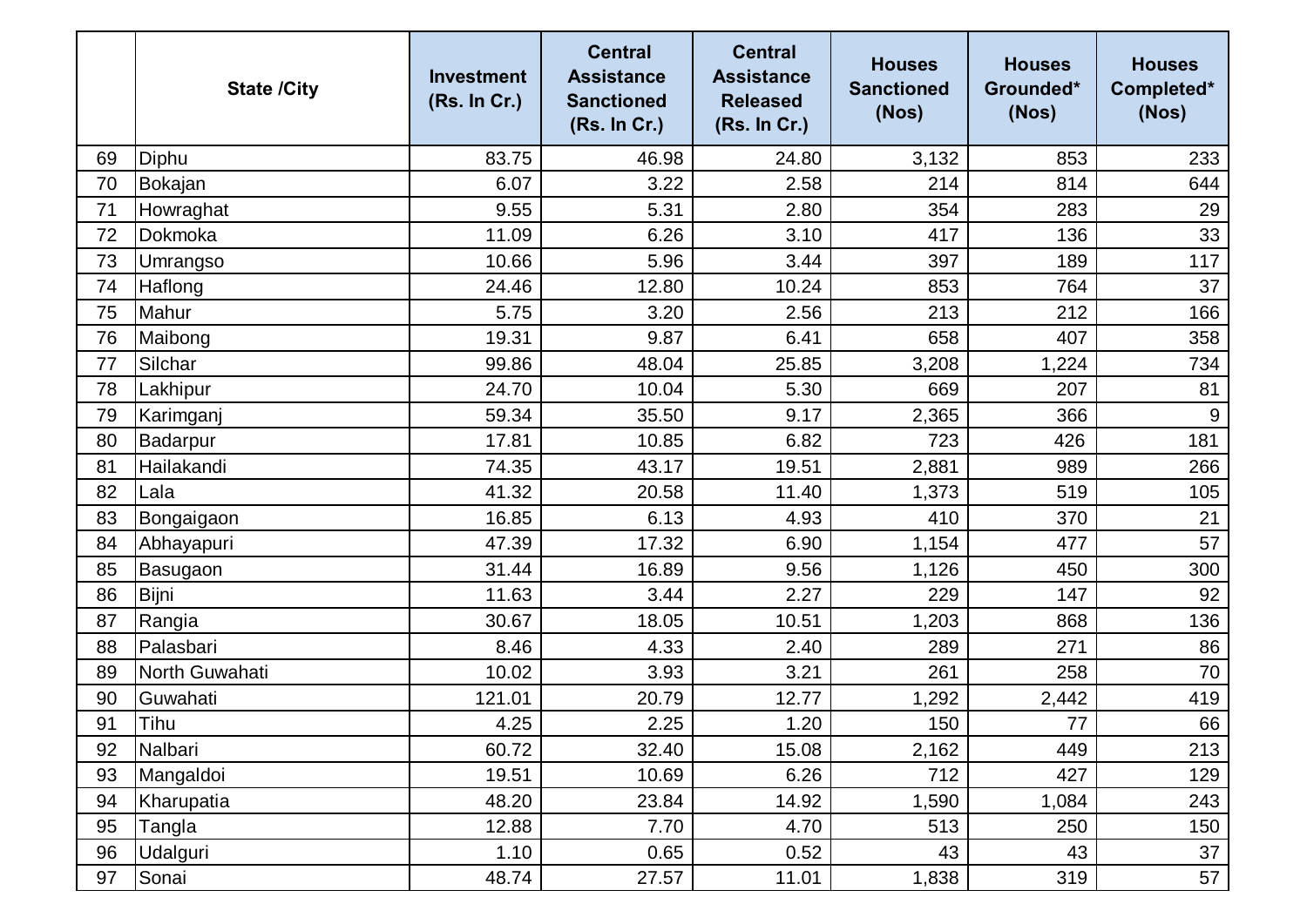|                | <b>State /City</b>            | <b>Investment</b><br>(Rs. In Cr.) | <b>Central</b><br><b>Assistance</b><br><b>Sanctioned</b><br>(Rs. In Cr.) | <b>Central</b><br><b>Assistance</b><br><b>Released</b><br>(Rs. In Cr.) | <b>Houses</b><br><b>Sanctioned</b><br>(Nos) | <b>Houses</b><br>Grounded*<br>(Nos) | <b>Houses</b><br>Completed*<br>(Nos) |
|----------------|-------------------------------|-----------------------------------|--------------------------------------------------------------------------|------------------------------------------------------------------------|---------------------------------------------|-------------------------------------|--------------------------------------|
| 98             | Kajalgaon                     | 22.99                             | 10.64                                                                    | 5.25                                                                   | 709                                         | 174                                 | 129                                  |
| 99             | Demow                         | 11.41                             | 2.91                                                                     | 1.94                                                                   | 194                                         | 129                                 | 43                                   |
|                | <b>Bihar</b>                  |                                   |                                                                          |                                                                        |                                             |                                     |                                      |
| 1              | Sursand                       | 80.70                             | 20.96                                                                    |                                                                        | 1,397                                       |                                     | $\overline{\phantom{a}}$             |
| $\overline{2}$ | Simri Bakhtiyarpur            | 295.16                            | 82.94                                                                    | 25.59                                                                  | 5,529                                       | 2,508                               | 125                                  |
| 3              | Parsa Bazar                   | 0.10                              |                                                                          |                                                                        |                                             |                                     |                                      |
| 4              | Ekma Bazar                    | 84.01                             | 25.22                                                                    | 9.75                                                                   | 1,681                                       | 519                                 | 206                                  |
| 5              | Parsa Bazar                   | 137.10                            | 41.84                                                                    | 15.05                                                                  | 2,789                                       | 1,430                               | 12                                   |
| 6              | Mahua                         | 89.67                             | 29.98                                                                    | 19.61                                                                  | 2,001                                       | 1,670                               | 532                                  |
| $\overline{7}$ | Kahalgaon                     | 0.09                              | 0.02                                                                     | 0.02                                                                   |                                             | 1                                   |                                      |
| 8              | Mohania                       | 26.71                             | 7.71                                                                     | 3.14                                                                   | 513                                         | 142                                 | 66                                   |
| 9              | Kochas                        | 38.79                             | 11.30                                                                    | 3.78                                                                   | 753                                         | 252                                 | 97                                   |
| 10             | Ramnagar                      | 61.05                             | 15.93                                                                    | 3.58                                                                   | 1,062                                       | 31                                  | $\overline{7}$                       |
| 11             | Narkatiaganj (Nagar Parishad) | 67.09                             | 17.08                                                                    | 2.97                                                                   | 1,138                                       | 156                                 | 22                                   |
| 12             | Bagaha (Nagar Parishad)       | 51.59                             | 13.07                                                                    | 5.40                                                                   | 868                                         | 378                                 | 42                                   |
| 13             | Chanpatia                     | 76.69                             | 20.60                                                                    | 5.65                                                                   | 1,375                                       | 487                                 | 62                                   |
| 14             | Bettiah (Nagar Parishad)      | 58.41                             | 14.45                                                                    | 2.81                                                                   | 961                                         | 64                                  | 45                                   |
| 15             | Raxaul Bazar (Nagar Parishad) | 163.64                            | 46.50                                                                    | 8.57                                                                   | 3,101                                       | 780                                 | 545                                  |
| 16             | Sugauli                       | 150.86                            | 40.68                                                                    | 3.35                                                                   | 2,712                                       | 186                                 | 115                                  |
| 17             | <b>Dhaka</b>                  | 340.39                            | 91.19                                                                    | 20.63                                                                  | 6,079                                       | 2,477                               | 637                                  |
| 18             | Motihari (Nagar Parishad)     | 70.46                             | 18.43                                                                    | 6.27                                                                   | 1,231                                       | 377                                 | 268                                  |
| 19             | Areraj                        | 136.95                            | 39.31                                                                    | 13.93                                                                  | 2,620                                       | 1,026                               | 291                                  |
| 20             | Kesaria                       | 146.83                            | 41.27                                                                    | 20.52                                                                  | 2,751                                       | 1,491                               | 196                                  |
| 21             | Chakia                        | 169.47                            | 48.98                                                                    | 18.25                                                                  | 3,265                                       | 2,606                               | 126                                  |
| 22             | Pakri Dayal                   | 156.50                            | 43.82                                                                    | 10.42                                                                  | 2,921                                       | 1,300                               | 274                                  |
| 23             | Madhuban                      | 0.05                              | 0.02                                                                     | 0.02                                                                   |                                             |                                     |                                      |
| 24             | Mehsi                         | 173.50                            | 51.77                                                                    | 21.38                                                                  | 3,451                                       | 1,693                               | 191                                  |
| 25             | Sheohar                       | 226.95                            | 68.26                                                                    | 35.94                                                                  | 4,550                                       | 3,560                               | 1,464                                |
| 26             | Bairgania                     | 141.91                            | 39.08                                                                    | 12.80                                                                  | 2,605                                       | 839                                 | 258                                  |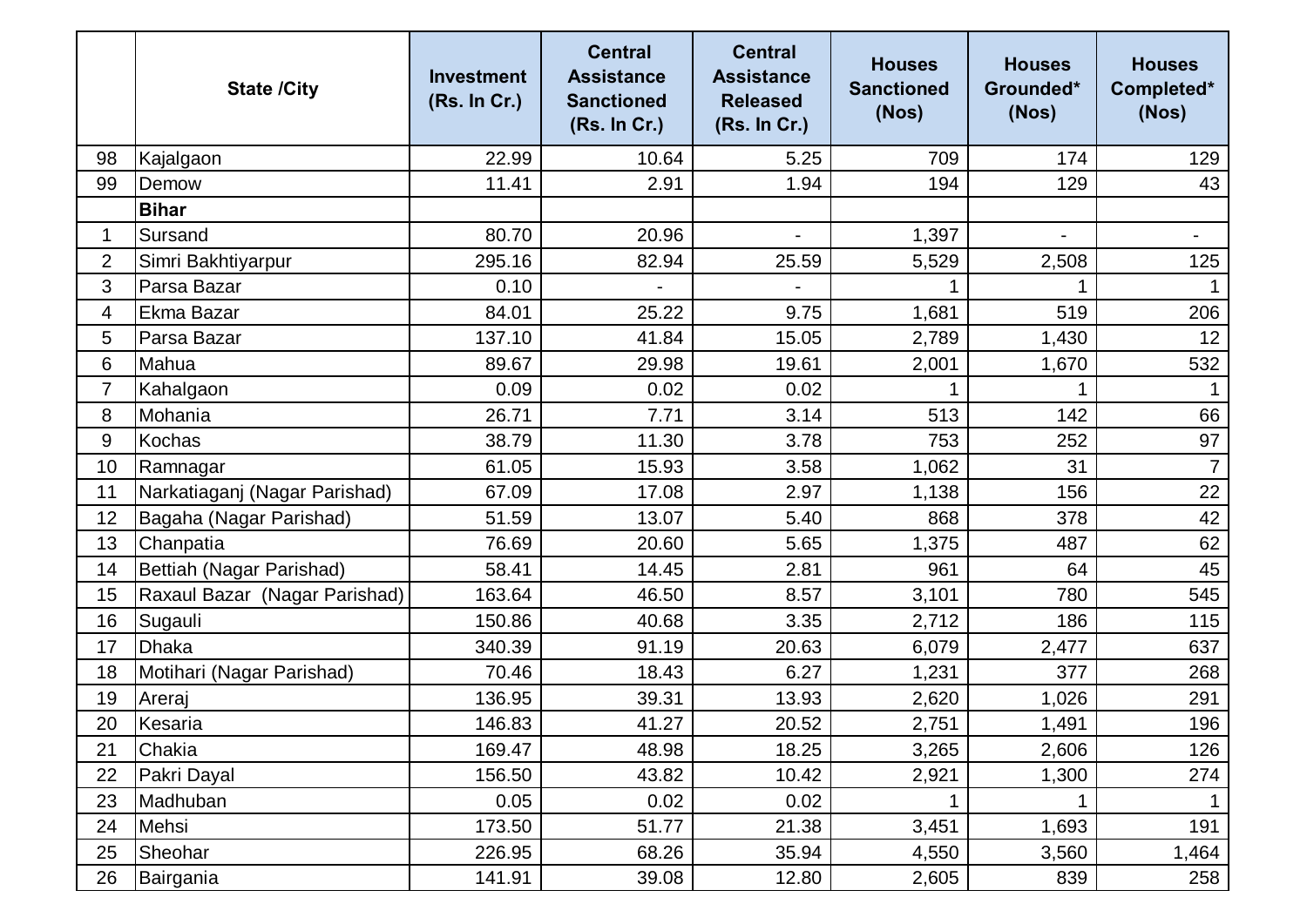|    | <b>State /City</b>          | <b>Investment</b><br>(Rs. In Cr.) | <b>Central</b><br><b>Assistance</b><br><b>Sanctioned</b><br>(Rs. In Cr.) | <b>Central</b><br><b>Assistance</b><br><b>Released</b><br>(Rs. In Cr.) | <b>Houses</b><br><b>Sanctioned</b><br>(Nos) | <b>Houses</b><br>Grounded*<br>(Nos) | <b>Houses</b><br>Completed*<br>(Nos) |
|----|-----------------------------|-----------------------------------|--------------------------------------------------------------------------|------------------------------------------------------------------------|---------------------------------------------|-------------------------------------|--------------------------------------|
| 27 | Belsand                     | 26.69                             | 10.05                                                                    | 7.22                                                                   | 670                                         | 1,970                               | 1,823                                |
| 28 | Sitamarhi (Nagar Parishad)  | 147.31                            | 41.17                                                                    | 15.12                                                                  | 2,739                                       | 1,725                               | 356                                  |
| 29 | Dumra                       | 18.09                             | 5.18                                                                     | 4.35                                                                   | 343                                         | 269                                 | 172                                  |
| 30 | Janakpur Road               | 45.93                             | 13.63                                                                    | 7.85                                                                   | 908                                         | 365                                 | 228                                  |
| 31 | Jainagar                    | 69.31                             | 19.24                                                                    | 6.83                                                                   | 1,281                                       | 391                                 | 159                                  |
| 32 | Madhubani (Nagar Parishad)  | 248.32                            | 72.83                                                                    | 45.03                                                                  | 4,851                                       | 3,692                               | 1,502                                |
| 33 | Jhanjharpur                 | 202.94                            | 53.93                                                                    | 12.77                                                                  | 3,594                                       | 503                                 | 401                                  |
| 34 | Ghoghardiha                 | 123.25                            | 32.90                                                                    | 11.95                                                                  | 2,194                                       | 1,178                               | 358                                  |
| 35 | Nirmali                     | 41.72                             | 11.90                                                                    | 4.03                                                                   | 793                                         | 577                                 | 29                                   |
| 36 | Birpur                      | 67.65                             | 18.47                                                                    | 3.73                                                                   | 1,231                                       | 562                                 | 46                                   |
| 37 | Supaul (Nagar Parishad)     | 154.32                            | 40.56                                                                    | 15.01                                                                  | 2,706                                       | 1,171                               | 517                                  |
| 38 | Jogabani                    | 51.73                             | 14.12                                                                    | 4.40                                                                   | 941                                         | 749                                 | 354                                  |
| 39 | Forbesganj (Nagar Parishad) | 88.89                             | 24.00                                                                    | 6.14                                                                   | 1,600                                       | 1,307                               | 985                                  |
| 40 | Araria (Nagar Parishad)     | 369.51                            | 105.17                                                                   | 29.65                                                                  | 7,013                                       | 3,557                               | 910                                  |
| 41 | Thakurganj                  | 18.19                             | 6.65                                                                     | 4.90                                                                   | 443                                         | 1,782                               | 1,551                                |
| 42 | Bahadurganj                 | 218.04                            | 64.88                                                                    | 21.25                                                                  | 4,325                                       | 2,031                               | 466                                  |
| 43 | Kishanganj (Nagar Parishad) | 447.41                            | 134.62                                                                   | 47.25                                                                  | 8,973                                       | 3,997                               | 2,018                                |
| 44 | Banmankhi Bazar             | 219.38                            | 65.08                                                                    | 30.55                                                                  | 4,337                                       | 2,419                               | 666                                  |
| 45 | Purnia                      | 596.63                            | 208.75                                                                   | 94.83                                                                  | 11,595                                      | 6,761                               | 3,483                                |
| 46 | Kasba                       | 131.61                            | 38.36                                                                    | 9.31                                                                   | 2,557                                       | 1,044                               | 56                                   |
| 47 | Katihar                     | 420.19                            | 159.36                                                                   | 67.54                                                                  | 8,433                                       | 3,104                               | 658                                  |
| 48 | Manihari                    | 86.17                             | 25.35                                                                    | 7.64                                                                   | 1,690                                       | 1,225                               | 15                                   |
| 49 | Madhepura (Nagar Parishad)  | 201.98                            | 56.53                                                                    | 13.45                                                                  | 3,762                                       | 1,814                               | 847                                  |
| 50 | Murliganj                   | 223.99                            | 63.73                                                                    | 22.66                                                                  | 4,247                                       | 2,153                               | 497                                  |
| 51 | Saharsa (Nagar Parishad)    | 193.55                            | 55.52                                                                    | 21.26                                                                  | 3,703                                       | 1,947                               | 1,304                                |
| 52 | Darbhanga                   | 208.21                            | 91.14                                                                    | 39.44                                                                  | 4,390                                       | 2,325                               | 1,528                                |
| 53 | Benipur (Nagar Parishad)    | 513.50                            | 142.59                                                                   | 67.87                                                                  | 9,505                                       | 5,630                               | 2,164                                |
| 54 | Sahebganj                   | 90.64                             | 25.75                                                                    | 6.67                                                                   | 1,716                                       | 860                                 | 65                                   |
| 55 | Motipur                     | 104.47                            | 30.19                                                                    | 8.41                                                                   | 2,010                                       | 783                                 | 118                                  |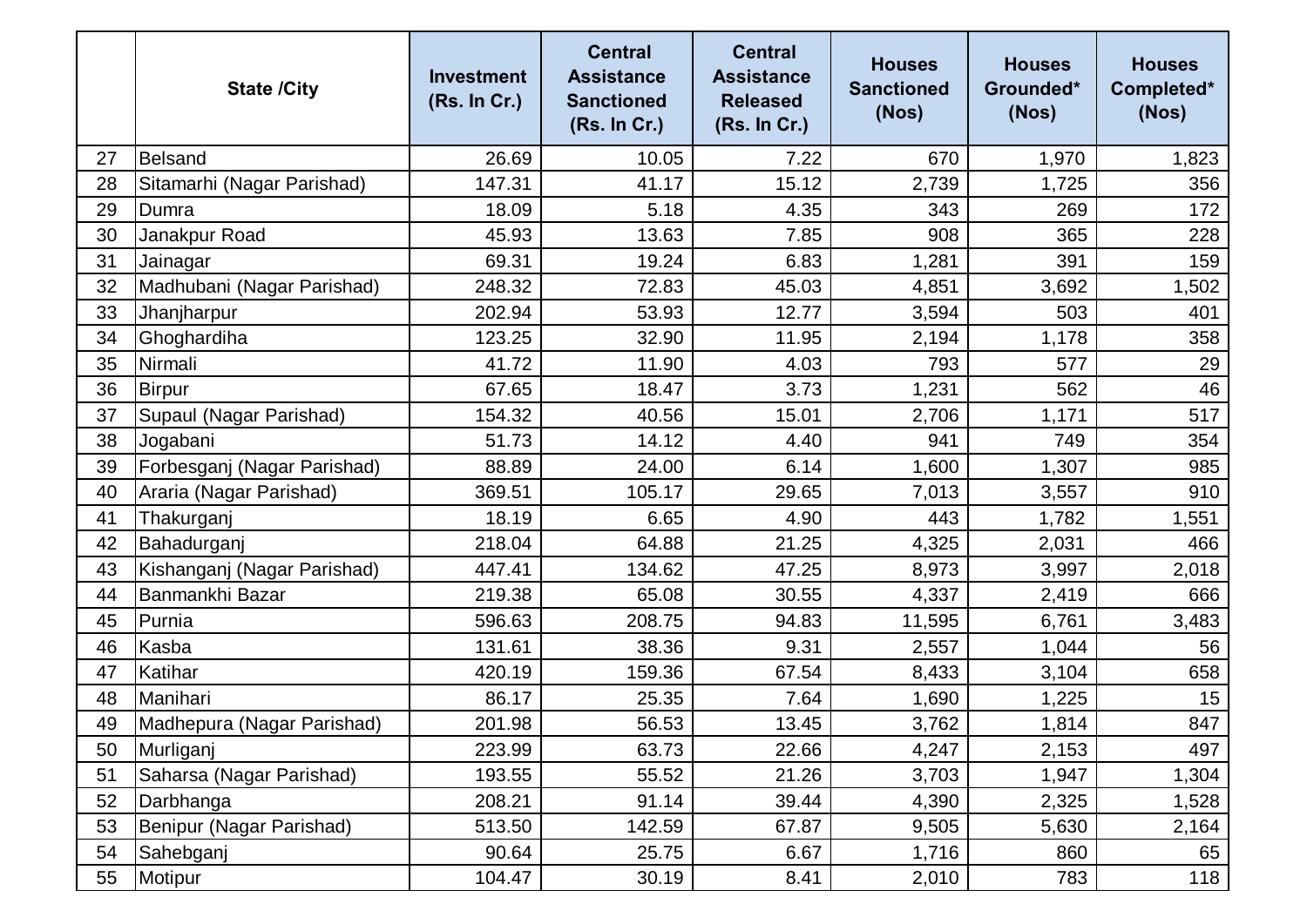|    | <b>State /City</b>             | <b>Investment</b><br>(Rs. In Cr.) | <b>Central</b><br><b>Assistance</b><br><b>Sanctioned</b><br>(Rs. In Cr.) | <b>Central</b><br><b>Assistance</b><br><b>Released</b><br>(Rs. In Cr.) | <b>Houses</b><br><b>Sanctioned</b><br>(Nos) | <b>Houses</b><br>Grounded*<br>(Nos) | <b>Houses</b><br>Completed*<br>(Nos) |
|----|--------------------------------|-----------------------------------|--------------------------------------------------------------------------|------------------------------------------------------------------------|---------------------------------------------|-------------------------------------|--------------------------------------|
| 56 | Kanti                          | 203.77                            | 63.27                                                                    | 29.15                                                                  | 4,219                                       | 3,469                               | 380                                  |
| 57 | Muzaffarpur                    | 292.33                            | 69.01                                                                    | 25.33                                                                  | 4,628                                       | 2,286                               | 830                                  |
| 58 | Kataiya                        | 62.37                             | 18.36                                                                    | 8.12                                                                   | 1,224                                       | 469                                 | 126                                  |
| 59 | Mirganj                        | 62.45                             | 17.26                                                                    | 4.17                                                                   | 1,150                                       | 235                                 | 13                                   |
| 60 | Gopalganj (Nagar Parishad)     | 99.73                             | 27.46                                                                    | 3.12                                                                   | 1,829                                       | 342                                 | 267                                  |
| 61 | Barauli                        | 71.23                             | 20.42                                                                    | 6.68                                                                   | 1,361                                       | 304                                 | 21                                   |
| 62 | Siwan (Nagar Parishad)         | 87.31                             | 24.87                                                                    | 8.92                                                                   | 1,659                                       | 162                                 | 20                                   |
| 63 | Maharajganj                    | 68.65                             | 23.36                                                                    | 13.87                                                                  | 1,557                                       | 1,293                               | 641                                  |
| 64 | Mairwa                         | 13.00                             | 4.21                                                                     | 2.79                                                                   | 282                                         | 220                                 | 99                                   |
| 65 | Revelganj                      | 75.05                             | 22.79                                                                    | 7.00                                                                   | 1,519                                       | 448                                 | 58                                   |
| 66 | Chapra (Nagar Parishad)        | 56.38                             | 17.74                                                                    | 8.27                                                                   | 1,183                                       | 707                                 | 302                                  |
| 67 | Marhaura                       | 42.83                             | 12.38                                                                    | 2.84                                                                   | 825                                         | 339                                 | 22                                   |
| 68 | Dighwara                       | 171.96                            | 52.33                                                                    | 13.44                                                                  | 3,488                                       | 1,505                               | 189                                  |
| 69 | Sonepur                        | 167.89                            | 51.22                                                                    | 21.72                                                                  | 3,414                                       | 1,556                               | 325                                  |
| 70 | Lalganj                        | 249.98                            | 71.27                                                                    | 24.07                                                                  | 4,751                                       | 1,474                               | 257                                  |
| 71 | Hajipur (Nagar Parishad)       | 173.60                            | 49.62                                                                    | 21.30                                                                  | 3,320                                       | 2,535                               | 725                                  |
| 72 | <b>Mahnar Bazar</b>            | 110.26                            | 33.00                                                                    | 19.23                                                                  | 2,200                                       | 1,458                               | 299                                  |
| 73 | Samastipur (Nagar Parishad + O | 17.06                             | 4.45                                                                     | 2.08                                                                   | 286                                         | 138                                 | 62                                   |
| 74 | Dalsinghsarai                  | 34.97                             | 9.84                                                                     | 3.97                                                                   | 654                                         | 151                                 | 27                                   |
| 75 | Rosera                         | 69.06                             | 19.76                                                                    | 7.99                                                                   | 1,318                                       | 957                                 | 9                                    |
| 76 | Barauni (Nagar Parishad)       | 2.47                              | 0.30                                                                     | 0.30                                                                   | 14                                          | 14                                  | 14                                   |
| 77 | Teghra                         | 122.58                            | 34.13                                                                    | 4.48                                                                   | 2,275                                       | 273                                 | 56                                   |
| 78 | Bihat (Nagar Parishad)         | 131.09                            | 39.76                                                                    | 13.40                                                                  | 2,650                                       | 1,789                               | 428                                  |
| 79 | Begusarai                      | 131.14                            | 35.95                                                                    | 9.53                                                                   | 2,377                                       | 534                                 | 250                                  |
| 80 | Bakhri                         | 165.39                            | 50.96                                                                    | 31.89                                                                  | 3,397                                       | 1,996                               | 166                                  |
| 81 | <b>Balia</b>                   | 155.68                            | 45.65                                                                    | 23.38                                                                  | 3,043                                       | 2,588                               | 1,285                                |
| 82 | Khagaria (Nagar Parishad)      | 30.05                             | 9.56                                                                     | 6.95                                                                   | 636                                         | 392                                 | 222                                  |
| 83 | Gogri Jamalpur                 | 168.71                            | 49.37                                                                    | 20.59                                                                  | 3,291                                       | 1,682                               | 669                                  |
| 84 | Naugachhia                     | 123.21                            | 36.65                                                                    | 10.26                                                                  | 2,444                                       | 757                                 | 267                                  |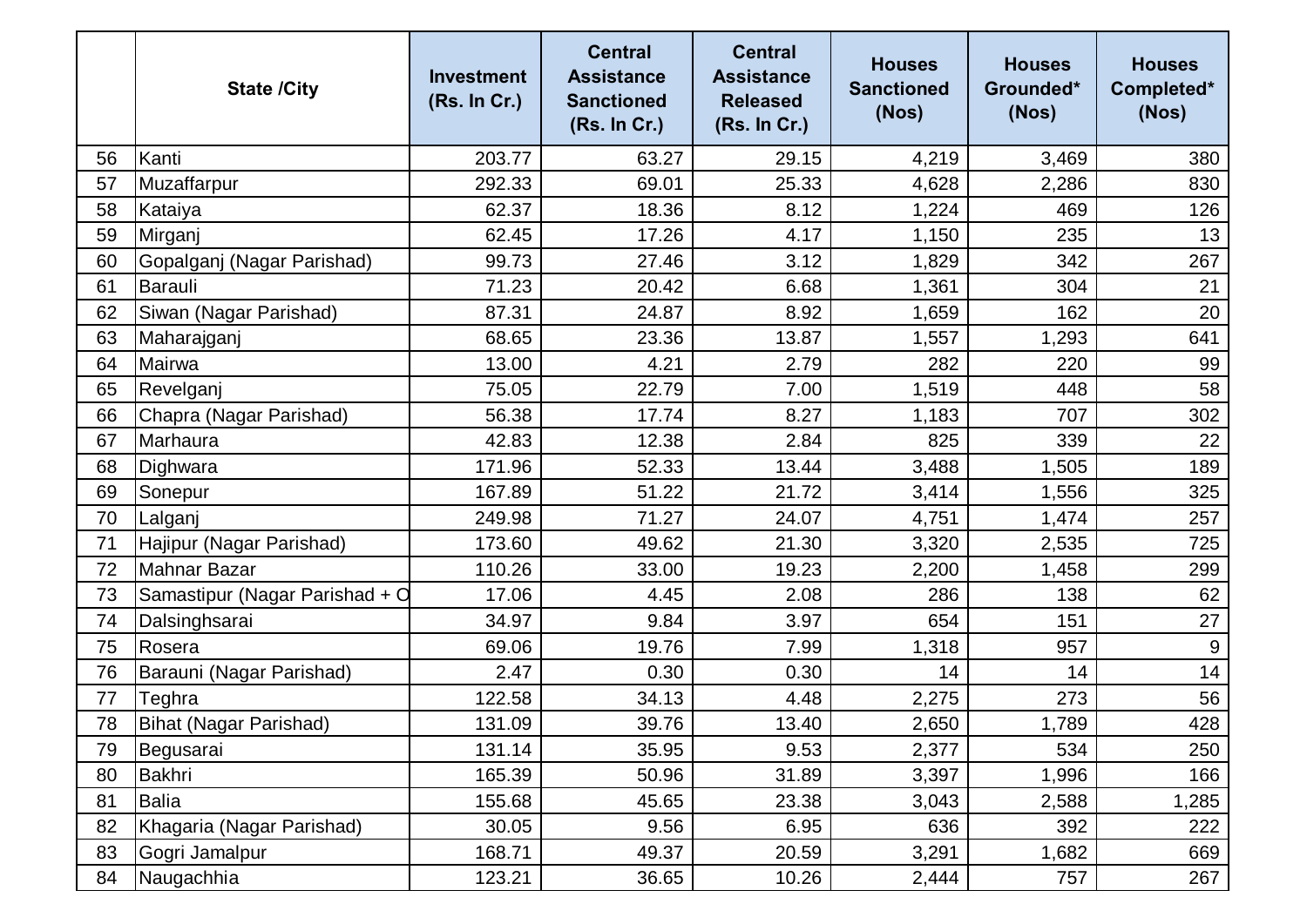|     | <b>State /City</b>                     | <b>Investment</b><br>(Rs. In Cr.) | <b>Central</b><br><b>Assistance</b><br><b>Sanctioned</b><br>(Rs. In Cr.) | <b>Central</b><br><b>Assistance</b><br><b>Released</b><br>(Rs. In Cr.) | <b>Houses</b><br><b>Sanctioned</b><br>(Nos) | <b>Houses</b><br>Grounded*<br>(Nos) | <b>Houses</b><br>Completed*<br>(Nos) |
|-----|----------------------------------------|-----------------------------------|--------------------------------------------------------------------------|------------------------------------------------------------------------|---------------------------------------------|-------------------------------------|--------------------------------------|
| 85  | Colgong                                | 11.49                             | 3.68                                                                     | 2.60                                                                   | 245                                         | 211                                 | 81                                   |
| 86  | Sultanganj (Nagar Parishad)            | 61.57                             | 19.18                                                                    | 7.06                                                                   | 1,276                                       | 662                                 | 235                                  |
| 87  | Bhagalpur                              | 66.55                             | 15.68                                                                    | 8.31                                                                   | 1,018                                       | 1,180                               | 647                                  |
| 88  | Amarpur                                | 36.60                             | 10.86                                                                    | 1.88                                                                   | 724                                         | 160                                 | $\blacksquare$                       |
| 89  | <b>Banka</b>                           | 61.18                             | 17.44                                                                    | 4.25                                                                   | 1,163                                       | 118                                 | 99                                   |
| 90  | Munger                                 | 61.94                             | 17.78                                                                    | 8.46                                                                   | 1,182                                       | 1,252                               | 973                                  |
| 91  | Jamalpur (Nagar Parishad)              | 31.27                             | 8.79                                                                     | 1.86                                                                   | 581                                         | 141                                 | 89                                   |
| 92  | Kharagpur                              | 89.71                             | 24.41                                                                    | 2.61                                                                   | 1,632                                       | 180                                 | 105                                  |
| 93  | Barahiya                               | 74.94                             | 21.99                                                                    | 8.33                                                                   | 1,466                                       | 414                                 | 243                                  |
| 94  | Lakhisarai (Nagar Parishad)            | 59.14                             | 17.53                                                                    | 10.75                                                                  | 1,166                                       | 691                                 | 295                                  |
| 95  | Barbigha                               | 13.58                             | 4.14                                                                     | 2.68                                                                   | 275                                         | 198                                 | 60                                   |
| 96  | Sheikhpura (Nagar Parishad)            | 18.83                             | 5.64                                                                     | 2.28                                                                   | 376                                         | 385                                 | 276                                  |
| 97  | Biharsharif                            | 183.70                            | 56.77                                                                    | 22.56                                                                  | 3,782                                       | 1,215                               | 670                                  |
| 98  | Hilsa (Nagar Parishad)                 | 10.10                             | 3.23                                                                     | 3.62                                                                   | 215                                         | 140                                 | 95                                   |
| 99  | Islampur                               | 7.66                              | 2.20                                                                     | 0.44                                                                   | 145                                         | 19                                  | 19                                   |
| 100 | Rajgir                                 | 18.19                             | 6.33                                                                     | 2.33                                                                   | 422                                         | 95                                  | 67                                   |
| 101 | Silao                                  | 19.63                             | 5.58                                                                     | 1.27                                                                   | 371                                         | 91                                  | 76                                   |
| 102 | Maner                                  | 237.75                            | 67.21                                                                    | 19.79                                                                  | 4,481                                       | 501                                 | 151                                  |
| 103 | Dinapur Nizamat (Nagar Parisha         | 79.57                             | 16.79                                                                    | 5.17                                                                   | 1,081                                       | 144                                 | 120                                  |
| 104 | Dinapur Cantonment (CB)                | 32.05                             | 2.27                                                                     | 2.27                                                                   | 123                                         | 123                                 | 123                                  |
| 105 | Khagaul (Nagar Parishad)               | 17.07                             | 2.28                                                                     | 1.56                                                                   | 127                                         | 82                                  | 63                                   |
| 106 | Patna                                  | 644.98                            | 99.94                                                                    | 65.54                                                                  | 5,607                                       | 3,501                               | 2,646                                |
|     | 107   Phulwari Sharif (Nagar Parishad) | 23.85                             | 6.01                                                                     | 4.40                                                                   | 388                                         | 220                                 | 206                                  |
| 108 | Bihta                                  | 1.54                              | 0.19                                                                     | 0.19                                                                   | 9                                           | 9                                   | 9                                    |
| 109 | Naubatpur                              | 39.49                             | 12.19                                                                    | 3.48                                                                   | 812                                         | 1,715                               | 1,530                                |
| 110 | Bikram                                 | 58.64                             | 19.58                                                                    | 11.62                                                                  | 1,305                                       | 1,026                               | 56                                   |
| 111 | Masaurhi                               | 90.26                             | 26.12                                                                    | 9.46                                                                   | 1,741                                       | 457                                 | 40                                   |
| 112 | Fatwah                                 | 62.72                             | 18.52                                                                    | 4.07                                                                   | 1,230                                       | 305                                 | 106                                  |
| 113 | Khusrupur                              | 106.04                            | 31.74                                                                    | 13.40                                                                  | 2,116                                       | 932                                 | 498                                  |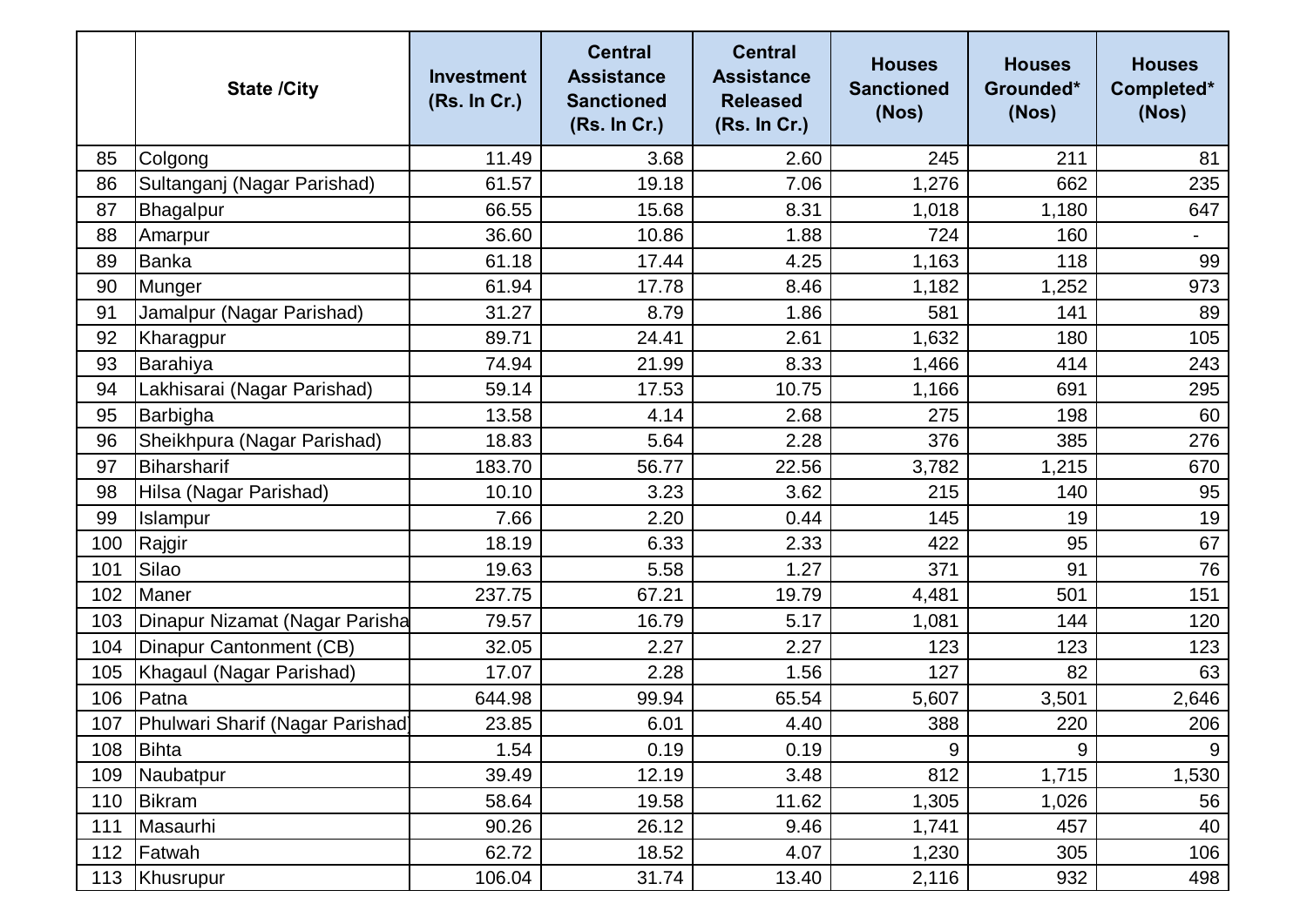|     | <b>State /City</b>          | <b>Investment</b><br>(Rs. In Cr.) | <b>Central</b><br><b>Assistance</b><br><b>Sanctioned</b><br>(Rs. In Cr.) | <b>Central</b><br><b>Assistance</b><br><b>Released</b><br>(Rs. In Cr.) | <b>Houses</b><br><b>Sanctioned</b><br>(Nos) | <b>Houses</b><br>Grounded*<br>(Nos) | <b>Houses</b><br>Completed*<br>(Nos) |
|-----|-----------------------------|-----------------------------------|--------------------------------------------------------------------------|------------------------------------------------------------------------|---------------------------------------------|-------------------------------------|--------------------------------------|
| 114 | Bakhtiarpur                 | 74.84                             | 24.13                                                                    | 17.02                                                                  | 1,607                                       | 1,417                               | 1,146                                |
| 115 | Barh (Nagar Parishad)       | 42.90                             | 12.37                                                                    | 2.95                                                                   | 823                                         | 1,865                               | 1,747                                |
| 116 | Mokameh (Nagar Parishad)    | 139.06                            | 43.30                                                                    | 23.55                                                                  | 2,887                                       | 3,768                               | 2,149                                |
| 117 | Shahpur                     | 29.93                             | 8.32                                                                     | 0.55                                                                   | 553                                         | 78                                  | 25                                   |
| 118 | Arrah                       | 79.75                             | 12.25                                                                    | 7.92                                                                   | 854                                         | 1,073                               | 832                                  |
| 119 | Koilwar                     | 57.99                             | 17.05                                                                    | 4.08                                                                   | 1,136                                       | 389                                 | 64                                   |
| 120 | Behea                       | 22.26                             | 6.36                                                                     | 2.16                                                                   | 429                                         | 98                                  | 17                                   |
| 121 | Jagdishpur                  | 101.88                            | 31.17                                                                    | 9.97                                                                   | 2,078                                       | 1,580                               | 368                                  |
| 122 | Piro                        | 58.49                             | 18.00                                                                    | 3.74                                                                   | 1,200                                       | 195                                 | 154                                  |
| 123 | Dumraon (Nagar Parishad)    | 51.02                             | 16.69                                                                    | 10.91                                                                  | 1,112                                       | 1,082                               | 581                                  |
| 124 | Buxar (Nagar Parishad)      | 11.02                             | 2.18                                                                     | 2.19                                                                   | 149                                         | 137                                 | 103                                  |
| 125 | Bhabua (Nagar Parishad)     | 17.57                             | 4.76                                                                     | 1.62                                                                   | 320                                         | 150                                 | 70                                   |
| 126 | Koath                       | 137.84                            | 39.56                                                                    | 10.10                                                                  | 2,637                                       | 1,559                               | 888                                  |
| 127 | Bikramganj                  | 103.68                            | 30.57                                                                    | 8.00                                                                   | 2,038                                       | 704                                 | 181                                  |
| 128 | Nasriganj                   | 28.30                             | 8.48                                                                     | 3.46                                                                   | 565                                         | 311                                 | 110                                  |
| 129 | Nokha                       | 56.30                             | 16.68                                                                    | 3.27                                                                   | 1,112                                       | 348                                 | 92                                   |
| 130 | Sasaram (Nagar Parishad)    | 71.47                             | 19.37                                                                    | 4.17                                                                   | 1,289                                       | 229                                 | 59                                   |
| 131 | Dehri (Nagar Parishad)      | 52.36                             | 14.38                                                                    | 3.54                                                                   | 955                                         | 123                                 | 52                                   |
| 132 | Daudnagar                   | 5.65                              | 1.76                                                                     | 0.98                                                                   | 116                                         | 110                                 | 71                                   |
| 133 | Rafiganj                    | 26.43                             | 8.48                                                                     | 4.51                                                                   | 568                                         | 399                                 | 283                                  |
| 134 | Aurangabad (Nagar Parishad) | 28.67                             | 7.52                                                                     | 6.11                                                                   | 474                                         | 473                                 | 320                                  |
| 135 | Navinagar                   | 117.28                            | 33.26                                                                    | 8.20                                                                   | 2,217                                       | 1,582                               | 1,339                                |
| 136 | Tikari                      | 19.51                             | 5.82                                                                     | 1.47                                                                   | 385                                         | 92                                  | 80                                   |
| 137 | Gaya                        | 712.62                            | 238.56                                                                   | 101.35                                                                 | 14,247                                      | 8,064                               | 6,140                                |
| 138 | Sherghati                   | 25.80                             | 8.38                                                                     | 2.84                                                                   | 558                                         | 231                                 |                                      |
| 139 | <b>Bodh Gaya</b>            | 135.28                            | 40.73                                                                    | 8.73                                                                   | 2,710                                       | 621                                 | 202                                  |
| 140 | Nawada (Nagar Parishad)     | 12.45                             | 4.13                                                                     | 2.80                                                                   | 273                                         | 263                                 | 101                                  |
| 141 | Warisaliganj                | 120.18                            | 38.49                                                                    | 21.32                                                                  | 2,566                                       | 2,065                               | 981                                  |
| 142 | <b>Hisua</b>                | 39.38                             | 12.54                                                                    | 4.94                                                                   | 836                                         | 369                                 | 222                                  |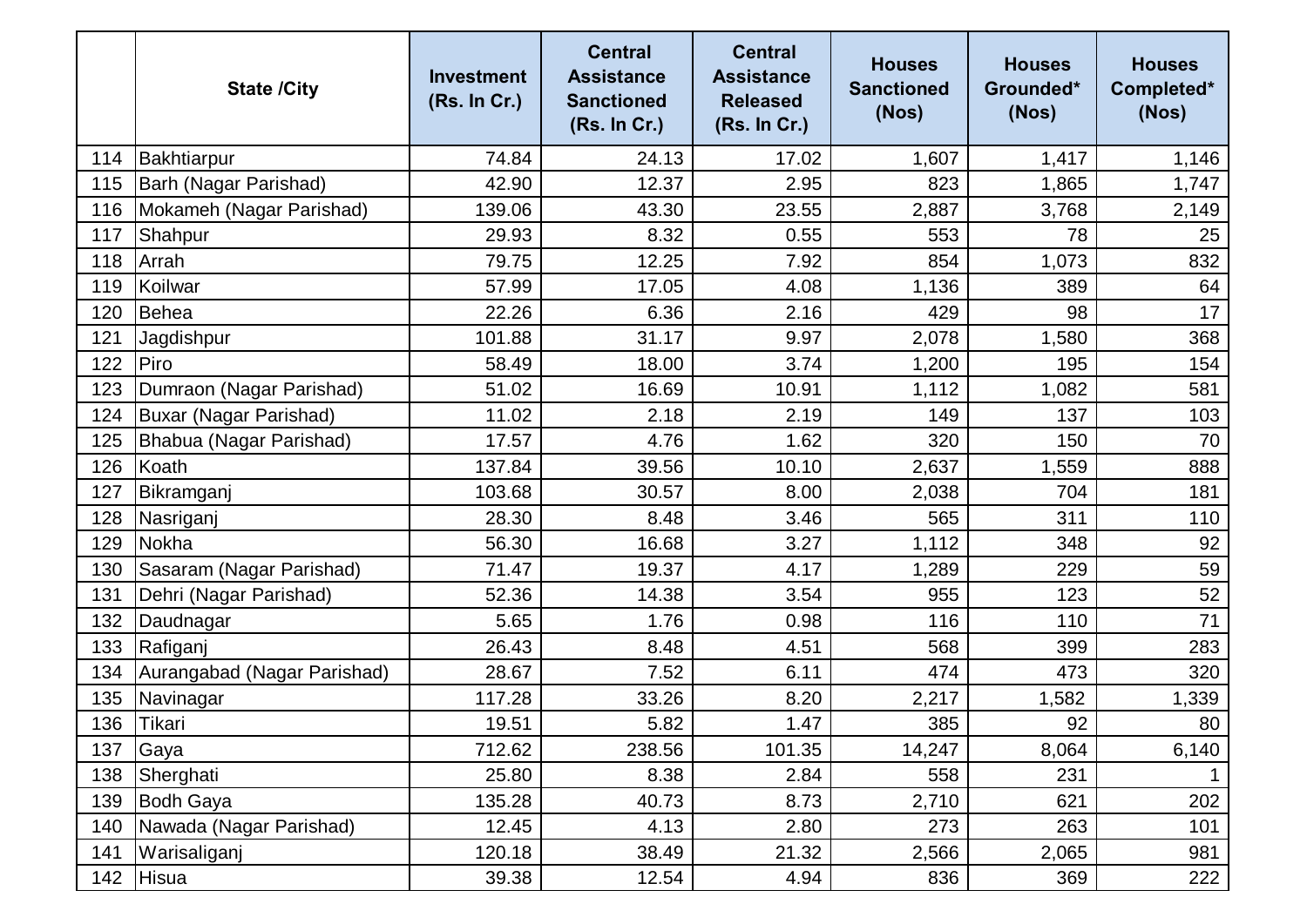|                | <b>State /City</b>         | <b>Investment</b><br>(Rs. In Cr.) | <b>Central</b><br><b>Assistance</b><br><b>Sanctioned</b><br>(Rs. In Cr.) | <b>Central</b><br><b>Assistance</b><br><b>Released</b><br>(Rs. In Cr.) | <b>Houses</b><br><b>Sanctioned</b><br>(Nos) | <b>Houses</b><br>Grounded*<br>(Nos) | <b>Houses</b><br>Completed*<br>(Nos) |
|----------------|----------------------------|-----------------------------------|--------------------------------------------------------------------------|------------------------------------------------------------------------|---------------------------------------------|-------------------------------------|--------------------------------------|
| 143            | Jamui (Nagar Parishad)     | 299.93                            | 90.78                                                                    | 35.86                                                                  | 6,052                                       | 4,264                               | 2,149                                |
| 144            | Jhajha                     | 81.45                             | 24.90                                                                    | 7.13                                                                   | 1,660                                       | 616                                 | 288                                  |
| 145            | Jehanabad (Nagar Parishad) | 57.49                             | 15.81                                                                    | 3.97                                                                   | 1,046                                       | 173                                 | 77                                   |
| 146            | Makhdumpur                 | 28.57                             | 8.93                                                                     | 2.67                                                                   | 597                                         | 269                                 | 62                                   |
| 147            | Arwal (Nagar Parishad)     | 119.46                            | 34.99                                                                    | 6.02                                                                   | 2,334                                       | 582                                 | 232                                  |
|                | Chandigarh                 |                                   |                                                                          |                                                                        |                                             |                                     |                                      |
| $\mathbf{1}$   | Chandigarh                 | 77.16                             | 6.07                                                                     | 6.07                                                                   | 299                                         | 5,259                               | 5,259                                |
|                | Chhattisgarh               |                                   |                                                                          |                                                                        |                                             |                                     |                                      |
| 1              | Kunkuri                    | 31.41                             | 12.75                                                                    | 4.50                                                                   | 850                                         | 469                                 | 240                                  |
| $\overline{2}$ | Shivpur Charcha            | 24.71                             | 11.91                                                                    | 8.09                                                                   | 794                                         | 794                                 | 371                                  |
| 3              | Baikunthpur                | 28.09                             | 13.14                                                                    | 7.25                                                                   | 874                                         | 840                                 | 406                                  |
| 4              | Manendragarh               | 14.68                             | 6.89                                                                     | 3.16                                                                   | 456                                         | 307                                 | 184                                  |
| 5              | Khongapani                 | 2.25                              | 1.03                                                                     | 0.62                                                                   | 68                                          | 57                                  | 36                                   |
| 6              | Chirmiri                   | 105.54                            | 36.27                                                                    | 1.55                                                                   | 2,418                                       | 152                                 | 109                                  |
| $\overline{7}$ | Ramanujganj                | 11.91                             | 5.44                                                                     | 3.58                                                                   | 360                                         | 337                                 | 262                                  |
| 8              | Balrampur                  | 10.51                             | 5.01                                                                     | 3.35                                                                   | 333                                         | 305                                 | 186                                  |
| 9              | Wadrafnagar                | 11.58                             | 5.47                                                                     | 4.12                                                                   | 364                                         | 359                                 | 265                                  |
| 10             | Pratappur                  | 10.40                             | 4.92                                                                     | 3.05                                                                   | 327                                         | 258                                 | 186                                  |
| 11             | Jarhi                      | 5.90                              | 2.79                                                                     | 1.93                                                                   | 186                                         | 179                                 | 85                                   |
| 12             | Kusmi                      | 14.61                             | 6.93                                                                     | 3.36                                                                   | 462                                         | 410                                 | 145                                  |
| 13             | Surajpur                   | 23.73                             | 10.86                                                                    | 7.72                                                                   | 719                                         | 678                                 | 264                                  |
| 14             | Bhatgaon(NP)               | 0.98                              | 0.47                                                                     | 0.55                                                                   | 31                                          | 28                                  | 12                                   |
| 15             | Premnagar                  | 7.43                              | 3.50                                                                     | 2.10                                                                   | 233                                         | 219                                 | 79                                   |
| 16             | Ambikapur                  | 278.80                            | 104.07                                                                   | 53.02                                                                  | 6,902                                       | 6,413                               | 1,626                                |
| 17             | Lakhanpur                  | 22.52                             | 10.79                                                                    | 6.29                                                                   | 719                                         | 682                                 | 265                                  |
| 18             | Rajpur                     | 12.03                             | 5.50                                                                     | 4.04                                                                   | 364                                         | 350                                 | 148                                  |
| 19             | Sitapur                    | 21.36                             | 9.85                                                                     | 5.97                                                                   | 655                                         | 612                                 | 268                                  |
| 20             | Bagicha                    | 18.04                             | 8.44                                                                     | 4.26                                                                   | 561                                         | 410                                 | 94                                   |
| 21             | <b>JashpurNagar</b>        | 22.32                             | 9.41                                                                     | 5.06                                                                   | 623                                         | 535                                 | 317                                  |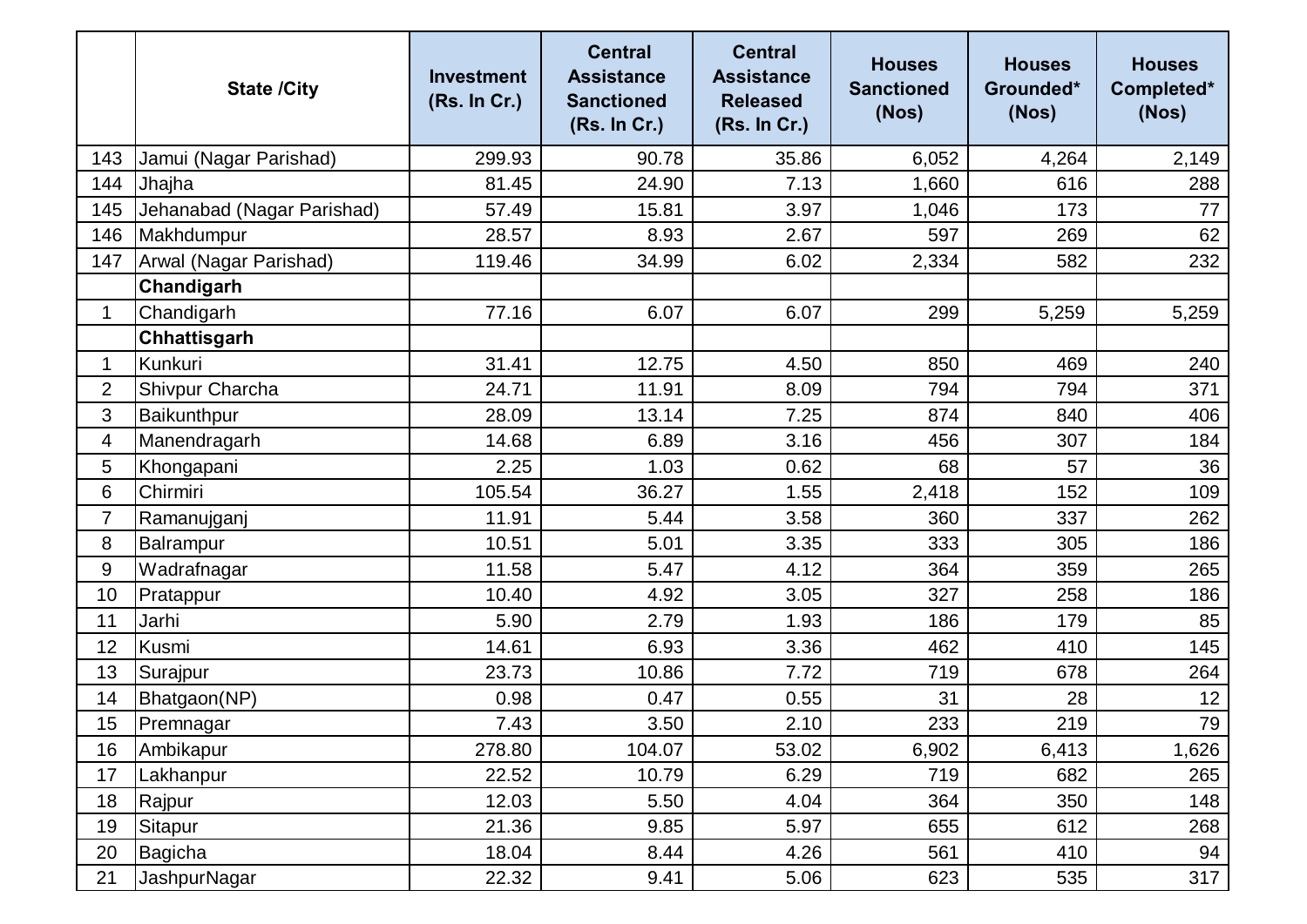|    | <b>State /City</b> | <b>Investment</b><br>(Rs. In Cr.) | <b>Central</b><br><b>Assistance</b><br><b>Sanctioned</b><br>(Rs. In Cr.) | <b>Central</b><br><b>Assistance</b><br><b>Released</b><br>(Rs. In Cr.) | <b>Houses</b><br><b>Sanctioned</b><br>(Nos) | <b>Houses</b><br>Grounded*<br>(Nos) | <b>Houses</b><br>Completed*<br>(Nos) |
|----|--------------------|-----------------------------------|--------------------------------------------------------------------------|------------------------------------------------------------------------|---------------------------------------------|-------------------------------------|--------------------------------------|
| 22 | Pathalgaon         | 18.49                             | 8.00                                                                     | 4.61                                                                   | 526                                         | 380                                 | 256                                  |
| 23 | Kotba              | 16.05                             | 7.76                                                                     | 3.23                                                                   | 517                                         | 397                                 | 125                                  |
| 24 | Dharamjaigarh      | 31.75                             | 15.42                                                                    | 14.08                                                                  | 1,029                                       | 844                                 | 279                                  |
| 25 | Lailunga           | 54.69                             | 23.43                                                                    | 18.81                                                                  | 1,562                                       | 743                                 | 422                                  |
| 26 | Gharghoda          | 14.28                             | 7.01                                                                     | 4.06                                                                   | 467                                         | 432                                 | 122                                  |
| 27 | Kirodimalnagar     | 19.02                             | 8.66                                                                     | 8.65                                                                   | 576                                         | 493                                 | 368                                  |
| 28 | Raigarh            | 210.30                            | 63.10                                                                    | 32.80                                                                  | 4,113                                       | 4,238                               | 2,738                                |
| 29 | Pusaur             | 28.04                             | 12.55                                                                    | 6.27                                                                   | 834                                         | 677                                 | 220                                  |
| 30 | Kharsia            | 29.90                             | 14.81                                                                    | 13.78                                                                  | 987                                         | 863                                 | 513                                  |
| 31 | Sarangarh          | 106.74                            | 46.39                                                                    | 17.91                                                                  | 3,093                                       | 1,284                               | 618                                  |
| 32 | Sariya             | 30.88                             | 14.97                                                                    | 8.90                                                                   | 998                                         | 909                                 | 375                                  |
| 33 | Baramkela          | 13.37                             | 6.41                                                                     | 4.04                                                                   | 428                                         | 399                                 | 186                                  |
| 34 | Katghora           | 25.58                             | 12.05                                                                    | 5.74                                                                   | 801                                         | 747                                 | 419                                  |
| 35 | Chhurikala         | 15.83                             | 7.68                                                                     | 5.78                                                                   | 512                                         | 488                                 | 251                                  |
| 36 | <b>Dipka</b>       | 2.34                              | 1.11                                                                     | 0.78                                                                   | 74                                          | 72                                  | 63                                   |
| 37 | Pali               | 4.35                              | 2.00                                                                     | 1.11                                                                   | 133                                         | 131                                 | 83                                   |
| 38 | Korba              | 302.21                            | 93.25                                                                    | 39.32                                                                  | 6,556                                       | 5,431                               | 1,627                                |
| 39 | Naila-Janjgir      | 63.94                             | 24.69                                                                    | 6.53                                                                   | 1,641                                       | 835                                 | 340                                  |
| 40 | Akaltara           | 64.66                             | 23.77                                                                    | 5.88                                                                   | 1,583                                       | 576                                 | 380                                  |
| 41 | <b>Baloda</b>      | 46.47                             | 22.85                                                                    | 12.74                                                                  | 1,524                                       | 1,368                               | 357                                  |
| 42 | Nawagarh           | 12.18                             | 5.16                                                                     | 2.23                                                                   | 344                                         | 237                                 | 130                                  |
| 43 | Shivrinarayan      | 17.29                             | 8.40                                                                     | 4.78                                                                   | 560                                         | 494                                 | 178                                  |
| 44 | Champa             | 73.62                             | 26.34                                                                    | 11.65                                                                  | 1,747                                       | 627                                 | 273                                  |
| 45 | Saragaon           | 14.99                             | 7.19                                                                     | 4.55                                                                   | 479                                         | 473                                 | 240                                  |
| 46 | Sakti              | 38.84                             | 19.45                                                                    | 13.93                                                                  | 1,296                                       | 398                                 | 213                                  |
| 47 | Naya Baradwar      | 20.13                             | 9.89                                                                     | 5.86                                                                   | 659                                         | 564                                 | 321                                  |
| 48 | Rahaud             | 9.71                              | 4.68                                                                     | 3.68                                                                   | 312                                         | 272                                 | 186                                  |
| 49 | Kharod             | 20.42                             | 8.67                                                                     | 2.96                                                                   | 578                                         | 343                                 | 160                                  |
| 50 | Dabhra             | 22.05                             | 10.55                                                                    | 5.38                                                                   | 703                                         | 622                                 | 226                                  |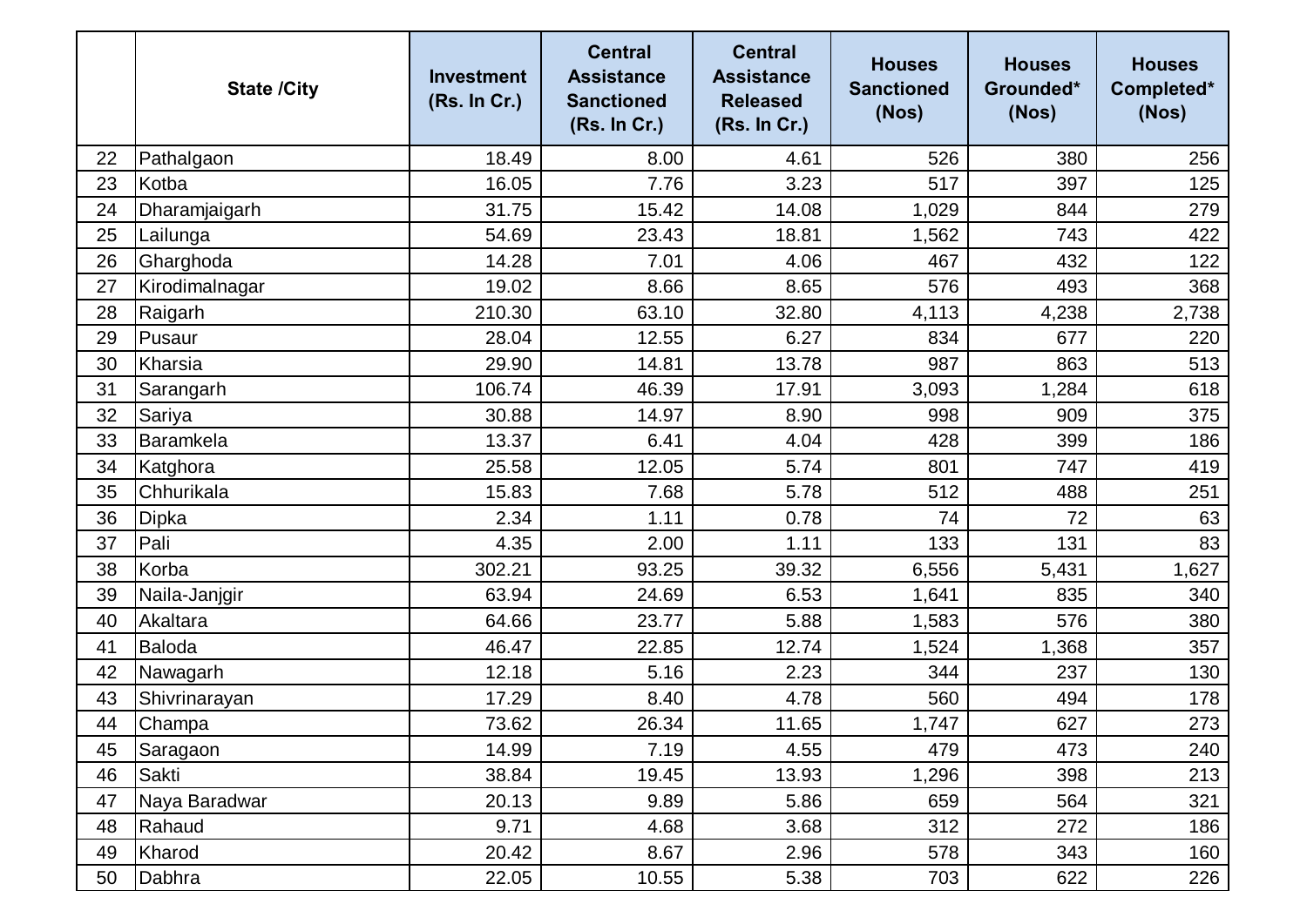|    | <b>State /City</b> | <b>Investment</b><br>(Rs. In Cr.) | <b>Central</b><br><b>Assistance</b><br><b>Sanctioned</b><br>(Rs. In Cr.) | <b>Central</b><br><b>Assistance</b><br><b>Released</b><br>(Rs. In Cr.) | <b>Houses</b><br><b>Sanctioned</b><br>(Nos) | <b>Houses</b><br>Grounded*<br>(Nos) | <b>Houses</b><br>Completed*<br>(Nos) |
|----|--------------------|-----------------------------------|--------------------------------------------------------------------------|------------------------------------------------------------------------|---------------------------------------------|-------------------------------------|--------------------------------------|
| 51 | Chandrapur         | 24.02                             | 8.86                                                                     | 4.93                                                                   | 592                                         | 329                                 | 160                                  |
| 52 | Adbhar             | 32.97                             | 13.14                                                                    | 6.56                                                                   | 876                                         | 466                                 | 177                                  |
| 53 | Jaijepur           | 25.79                             | 10.56                                                                    | 4.87                                                                   | 704                                         | 376                                 | 217                                  |
| 54 | Gaurella           | 27.62                             | 13.04                                                                    | 8.02                                                                   | 867                                         | 795                                 | 380                                  |
| 55 | Pendra             | 27.40                             | 13.36                                                                    | 7.71                                                                   | 891                                         | 631                                 | 247                                  |
| 56 | Lormi              | 25.37                             | 11.85                                                                    | 7.48                                                                   | 790                                         | 614                                 | 266                                  |
| 57 | Kota               | 60.11                             | 17.89                                                                    | 9.97                                                                   | 1,171                                       | 920                                 | 406                                  |
| 58 | Ratanpur           | 84.21                             | 41.75                                                                    | 24.01                                                                  | 2,779                                       | 2,468                               | 318                                  |
| 59 | Mungeli            | 69.66                             | 30.71                                                                    | 15.51                                                                  | 2,042                                       | 1,398                               | 453                                  |
| 60 | Pathariya          | 16.45                             | 7.94                                                                     | 5.15                                                                   | 529                                         | 445                                 | 222                                  |
| 61 | Sargaon            | 20.79                             | 9.09                                                                     | 3.52                                                                   | 606                                         | 457                                 | 249                                  |
| 62 | Takhatpur          | 73.36                             | 33.03                                                                    | 18.26                                                                  | 2,196                                       | 1,772                               | 670                                  |
| 63 | Sakari             | 19.15                             | 7.09                                                                     | 3.73                                                                   | 464                                         | 157                                 | 118                                  |
| 64 | Bilaspur           | 1,031.52                          | 296.99                                                                   | 80.62                                                                  | 19,611                                      | 16,746                              | 8,808                                |
| 65 | <b>Tifra</b>       | 15.64                             | 6.00                                                                     | 4.13                                                                   | 399                                         | 319                                 | 191                                  |
| 66 | Sirgitti           | 27.26                             | 12.51                                                                    | 7.58                                                                   | 835                                         | 795                                 | 435                                  |
| 67 | Malhar             | 31.07                             | 13.76                                                                    | 6.58                                                                   | 917                                         | 701                                 | 458                                  |
| 68 | Bodri              | 23.03                             | 9.55                                                                     | 4.25                                                                   | 634                                         | 441                                 | 223                                  |
| 69 | <b>Bilha</b>       | 33.17                             | 12.17                                                                    | 7.36                                                                   | 813                                         | 572                                 | 259                                  |
| 70 | Kawardha           | 56.43                             | 26.74                                                                    | 12.89                                                                  | 1,767                                       | 1,509                               | 957                                  |
| 71 | Pipariya           | 26.32                             | 12.65                                                                    | 5.83                                                                   | 843                                         | 621                                 | 317                                  |
| 72 | <b>Bodla</b>       | 23.60                             | 11.36                                                                    | 3.11                                                                   | 756                                         | 554                                 | 306                                  |
| 73 | Sahaspur-Lohara    | 22.60                             | 11.00                                                                    | 4.97                                                                   | 734                                         | 541                                 | 201                                  |
| 74 | Pandariya          | 49.82                             | 24.65                                                                    | 10.09                                                                  | 1,643                                       | 1,122                               | 466                                  |
| 75 | Pandatarai         | 32.08                             | 15.60                                                                    | 7.21                                                                   | 1,040                                       | 708                                 | 433                                  |
| 76 | Gandai             | 47.32                             | 23.00                                                                    | 16.02                                                                  | 1,533                                       | 1,308                               | 574                                  |
| 77 | Chhuikhadan        | 30.49                             | 13.07                                                                    | 5.16                                                                   | 871                                         | 549                                 | 387                                  |
| 78 | Khairagarh         | 45.31                             | 21.59                                                                    | 12.25                                                                  | 1,437                                       | 1,371                               | 948                                  |
| 79 | Dongargarh         | 71.53                             | 34.32                                                                    | 19.12                                                                  | 2,294                                       | 1,943                               | 1,138                                |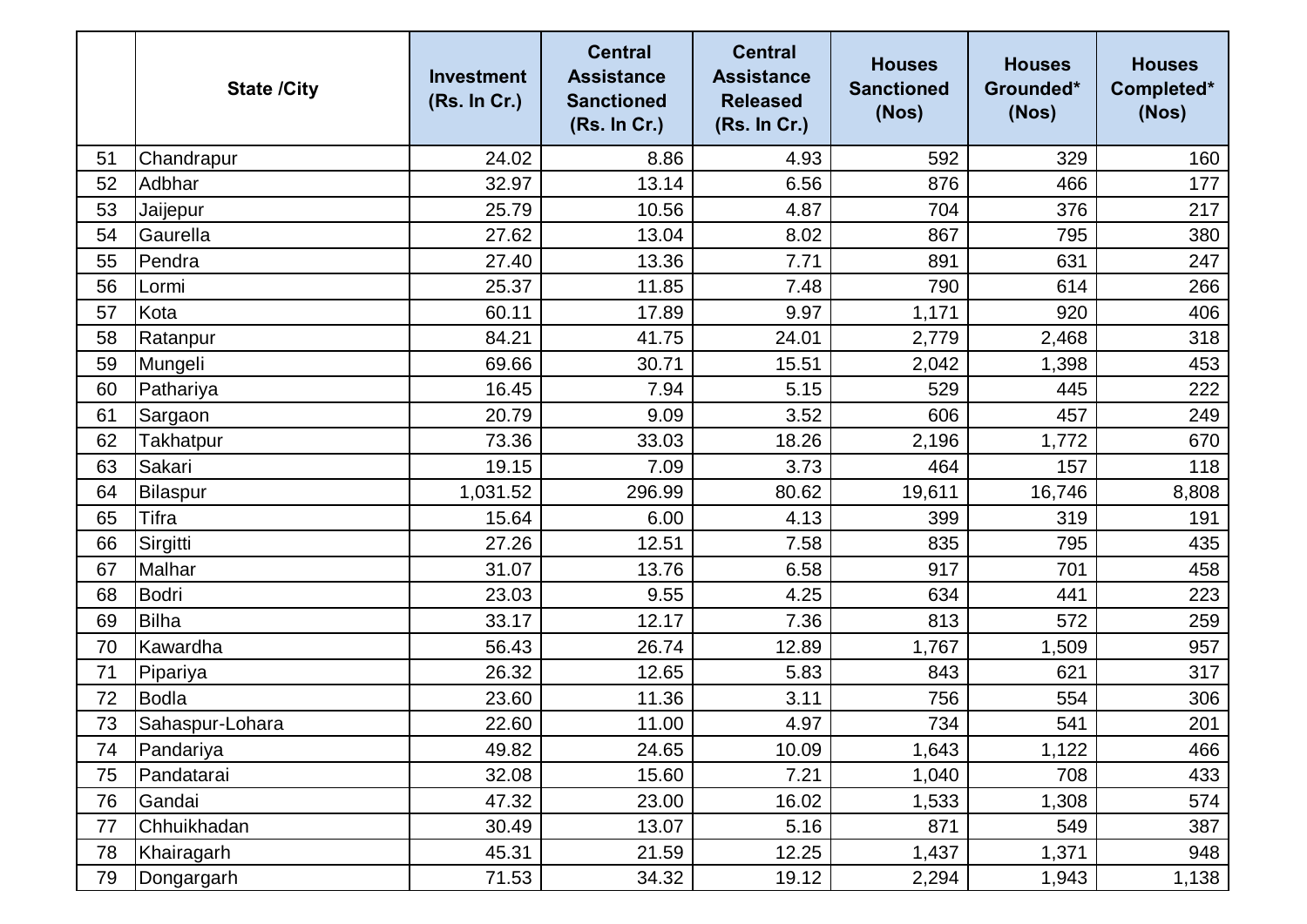|     | <b>State /City</b>    | <b>Investment</b><br>(Rs. In Cr.) | <b>Central</b><br><b>Assistance</b><br><b>Sanctioned</b><br>(Rs. In Cr.) | <b>Central</b><br><b>Assistance</b><br><b>Released</b><br>(Rs. In Cr.) | <b>Houses</b><br><b>Sanctioned</b><br>(Nos) | <b>Houses</b><br>Grounded*<br>(Nos) | <b>Houses</b><br>Completed*<br>(Nos) |
|-----|-----------------------|-----------------------------------|--------------------------------------------------------------------------|------------------------------------------------------------------------|---------------------------------------------|-------------------------------------|--------------------------------------|
| 80  | Rajnandgaon           | 457.14                            | 155.99                                                                   | 69.11                                                                  | 10,505                                      | 7,727                               | 3,968                                |
| 81  | Chhuriya              | 9.45                              | 4.59                                                                     | 4.29                                                                   | 306                                         | 239                                 | 120                                  |
| 82  | Dongargaon            | 19.78                             | 9.29                                                                     | 5.61                                                                   | 617                                         | 809                                 | 597                                  |
| 83  | Ambagarh Chowki       | 18.85                             | 8.97                                                                     | 4.59                                                                   | 597                                         | 477                                 | 303                                  |
| 84  | Nawagarh              | 19.86                             | 9.08                                                                     | 3.78                                                                   | 606                                         | 462                                 | 253                                  |
| 85  | Maro                  | 20.45                             | 9.86                                                                     | 4.76                                                                   | 657                                         | 536                                 | 259                                  |
| 86  | Bemetara              | 44.47                             | 18.88                                                                    | 11.80                                                                  | 1,245                                       | 1,035                               | 694                                  |
| 87  | Saja                  | 10.46                             | 4.98                                                                     | 3.84                                                                   | 332                                         | 295                                 | 194                                  |
| 88  | Devkar                | 9.83                              | 4.86                                                                     | 2.17                                                                   | 324                                         | 226                                 | 131                                  |
| 89  | Parpondi              | 10.14                             | 4.88                                                                     | 4.28                                                                   | 325                                         | 288                                 | 135                                  |
| 90  | Than-Khamharia        | 22.66                             | 10.97                                                                    | 5.57                                                                   | 731                                         | 595                                 | 347                                  |
| 91  | <b>Berla</b>          | 12.90                             | 6.19                                                                     | 7.33                                                                   | 412                                         | 304                                 | 183                                  |
| 92  | Dhamdha               | 23.33                             | 9.83                                                                     | 4.46                                                                   | 652                                         | 371                                 | 160                                  |
| 93  | Ahiwara               | 51.67                             | 24.04                                                                    | 14.38                                                                  | 1,602                                       | 989                                 | 326                                  |
| 94  | Kumhari               | 77.41                             | 33.02                                                                    | 16.76                                                                  | 2,189                                       | 1,445                               | 762                                  |
| 95  | Jamul                 | 26.78                             | 13.00                                                                    | 7.43                                                                   | 866                                         | 538                                 | 309                                  |
| 96  | <b>Bhilai Charoda</b> | 182.38                            | 68.55                                                                    | 34.69                                                                  | 4,430                                       | 3,634                               | 1,441                                |
| 97  | Bhilai Nagar          | 765.09                            | 225.51                                                                   | 75.25                                                                  | 16,111                                      | 9,881                               | 2,909                                |
| 98  | Durg                  | 355.08                            | 113.84                                                                   | 56.80                                                                  | 7,437                                       | 5,742                               | 2,605                                |
| 99  | Utai                  | 12.00                             | 5.90                                                                     | 3.04                                                                   | 393                                         | 311                                 | 180                                  |
| 100 | Patan                 | 66.30                             | 17.59                                                                    | 11.69                                                                  | 1,032                                       | 931                                 | 723                                  |
| 101 | Arjunda               | 12.98                             | 6.30                                                                     | 3.40                                                                   | 420                                         | 323                                 | 234                                  |
| 102 | Gunderdehi            | 17.33                             | 8.21                                                                     | 5.54                                                                   | 547                                         | 467                                 | 271                                  |
| 103 | Daundi Lohara         | 18.50                             | 8.83                                                                     | 4.81                                                                   | 588                                         | 473                                 | 235                                  |
| 104 | Balod                 | 106.92                            | 29.73                                                                    | 13.11                                                                  | 1,981                                       | 1,119                               | 535                                  |
| 105 | Dalli-Rajhara         | 7.96                              | 4.01                                                                     | 2.44                                                                   | 267                                         | 227                                 | 155                                  |
| 106 | Chikhalakasa          | 8.82                              | 4.26                                                                     | 2.36                                                                   | 284                                         | 215                                 | 101                                  |
| 107 | Doundi                | 17.18                             | 8.31                                                                     | 4.19                                                                   | 554                                         | 460                                 | 258                                  |
| 108 | Gurur                 | 7.07                              | 3.21                                                                     | 1.71                                                                   | 212                                         | 191                                 | 99                                   |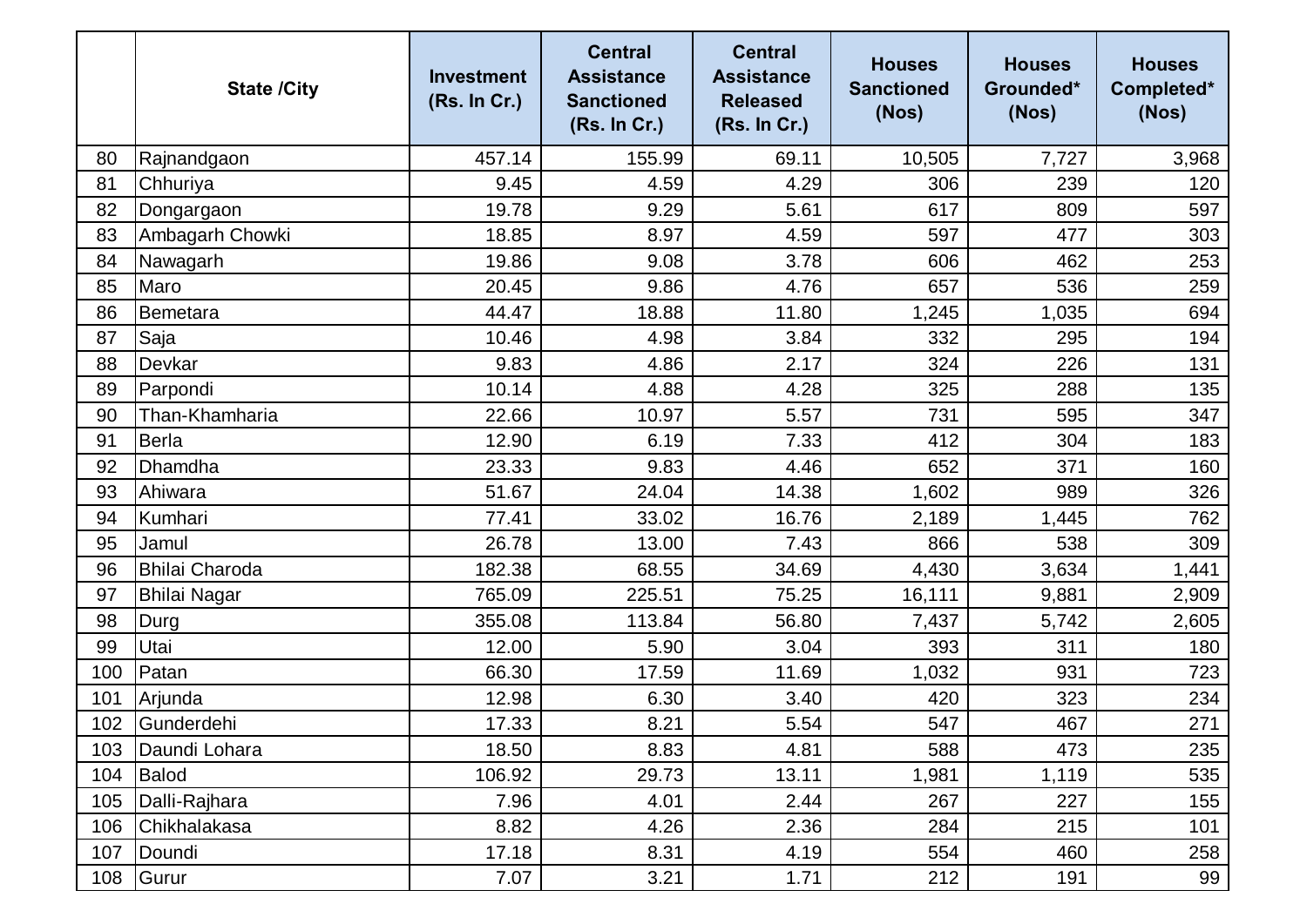|     | <b>State /City</b>  | <b>Investment</b><br>(Rs. In Cr.) | <b>Central</b><br><b>Assistance</b><br><b>Sanctioned</b><br>(Rs. In Cr.) | <b>Central</b><br><b>Assistance</b><br><b>Released</b><br>(Rs. In Cr.) | <b>Houses</b><br><b>Sanctioned</b><br>(Nos) | <b>Houses</b><br>Grounded*<br>(Nos) | <b>Houses</b><br>Completed*<br>(Nos) |
|-----|---------------------|-----------------------------------|--------------------------------------------------------------------------|------------------------------------------------------------------------|---------------------------------------------|-------------------------------------|--------------------------------------|
| 109 | Simga               | 39.24                             | 15.54                                                                    | 7.36                                                                   | 1,036                                       | 545                                 | 203                                  |
| 110 | Bhatapara           | 61.96                             | 22.88                                                                    | 10.23                                                                  | 1,494                                       | 1,066                               | 670                                  |
| 111 | <b>Baloda Bazar</b> | 38.76                             | 15.12                                                                    | 7.28                                                                   | 995                                         | 468                                 | 334                                  |
| 112 | Lawan               | 17.73                             | 8.51                                                                     | 4.23                                                                   | 567                                         | 383                                 | 229                                  |
| 113 | Palari              | 32.92                             | 12.78                                                                    | 4.26                                                                   | 851                                         | 429                                 | 264                                  |
| 114 | <b>Tundra</b>       | 14.71                             | 7.19                                                                     | 7.67                                                                   | 480                                         | 383                                 | 215                                  |
| 115 | Kasdol              | 30.63                             | 12.83                                                                    | 5.43                                                                   | 855                                         | 462                                 | 299                                  |
| 116 | Bhatgaon            | 15.82                             | 7.32                                                                     | 3.79                                                                   | 485                                         | 419                                 | 268                                  |
| 117 | Bilaigarh           | 19.33                             | 9.24                                                                     | 3.65                                                                   | 616                                         | 435                                 | 153                                  |
| 118 | Arang               | 40.64                             | 13.25                                                                    | 6.03                                                                   | 948                                         | 895                                 | 430                                  |
| 119 | Abhanpur            | 49.65                             | 23.12                                                                    | 14.88                                                                  | 1,541                                       | 1,269                               | 293                                  |
| 120 | Gobra Nawapara      | 73.31                             | 33.94                                                                    | 13.71                                                                  | 2,264                                       | 1,130                               | 402                                  |
| 121 | Koora               | 35.17                             | 17.31                                                                    | 9.67                                                                   | 1,154                                       | 841                                 | 133                                  |
| 122 | Birgaon             | 133.60                            | 56.90                                                                    | 25.03                                                                  | 3,790                                       | 2,627                               | 945                                  |
| 123 | Raipur              | 2,344.29                          | 592.97                                                                   | 339.86                                                                 | 39,741                                      | 40,128                              | 16,369                               |
| 124 | Mana-Camp           | 8.26                              | 3.63                                                                     | 1.59                                                                   | 238                                         | 208                                 | 23                                   |
| 125 | Fingeshwar          | 55.25                             | 26.22                                                                    | 11.94                                                                  | 1,748                                       | 967                                 | 500                                  |
| 126 | Rajim               | 63.22                             | 28.25                                                                    | 8.88                                                                   | 1,881                                       | 981                                 | 516                                  |
| 127 | <b>Tilda Newra</b>  | 22.51                             | 9.74                                                                     | 6.10                                                                   | 649                                         | 606                                 | 446                                  |
| 128 | Kharora             | 6.67                              | 3.26                                                                     | 1.93                                                                   | 218                                         | 203                                 | 129                                  |
| 129 | Gariyaband          | 49.45                             | 22.09                                                                    | 6.71                                                                   | 1,472                                       | 677                                 | 339                                  |
| 130 | Chhura              | 11.80                             | 5.67                                                                     | 4.30                                                                   | 378                                         | 360                                 | 232                                  |
| 131 | Basna               | 15.09                             | 7.37                                                                     | 4.52                                                                   | 492                                         | 371                                 | 150                                  |
| 132 | Saraipali           | 42.11                             | 21.26                                                                    | 14.02                                                                  | 1,418                                       | 1,171                               | 415                                  |
| 133 | Tumgaon             | 24.05                             | 12.08                                                                    | 5.49                                                                   | 805                                         | 671                                 | 208                                  |
| 134 | Mahasamund          | 93.27                             | 19.05                                                                    | 8.46                                                                   | 1,253                                       | 940                                 | 402                                  |
| 135 | Pithora             | 29.23                             | 11.92                                                                    | 3.44                                                                   | 793                                         | 443                                 | 166                                  |
| 136 | Bagbahara           | 39.93                             | 19.25                                                                    | 7.88                                                                   | 1,282                                       | 671                                 | 361                                  |
| 137 | Bhakhara            | 45.38                             | 23.63                                                                    | 9.41                                                                   | 1,575                                       | 1,094                               | 248                                  |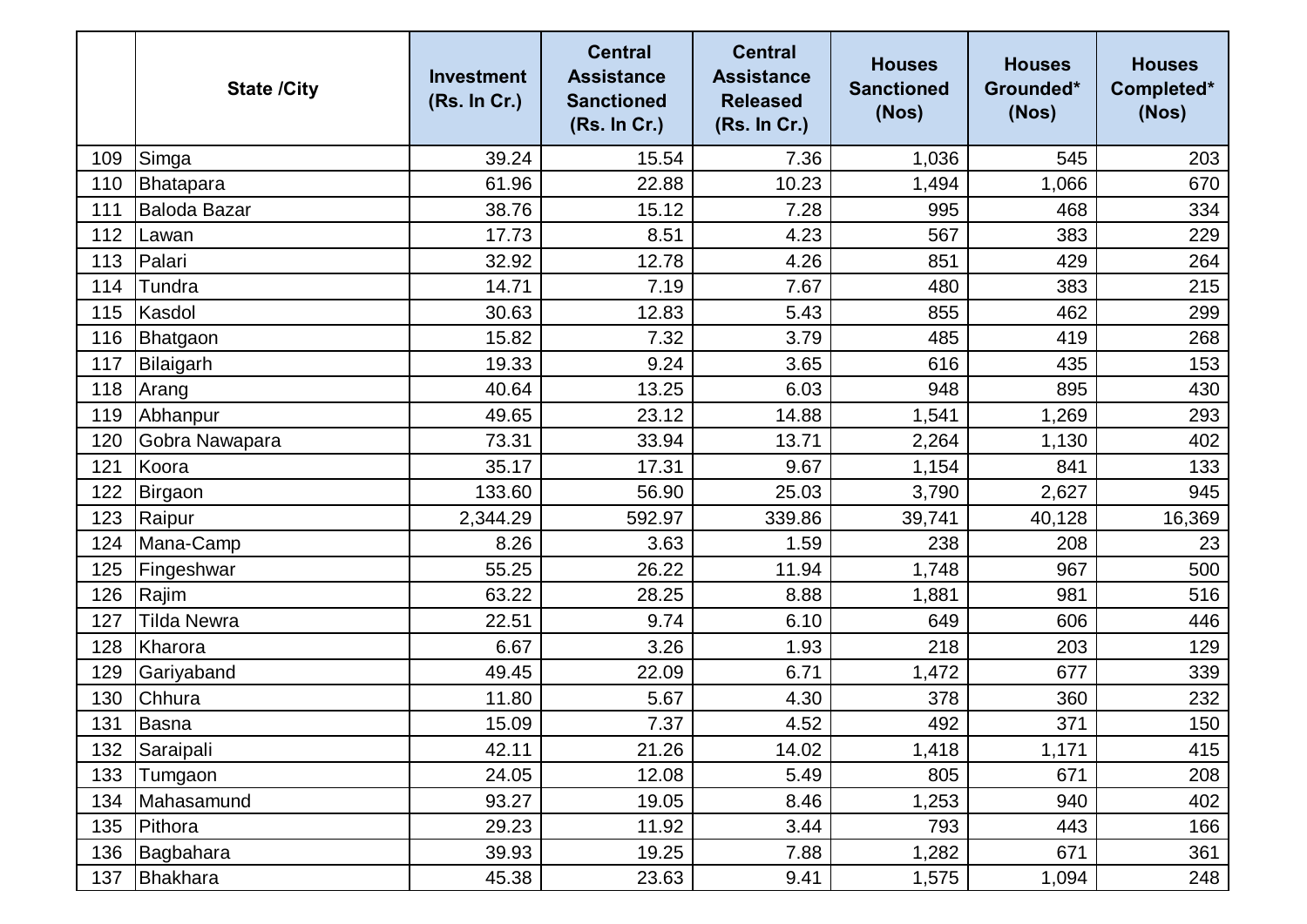|     | <b>State /City</b>    | <b>Investment</b><br>(Rs. In Cr.) | <b>Central</b><br><b>Assistance</b><br><b>Sanctioned</b><br>(Rs. In Cr.) | <b>Central</b><br><b>Assistance</b><br><b>Released</b><br>(Rs. In Cr.) | <b>Houses</b><br><b>Sanctioned</b><br>(Nos) | <b>Houses</b><br>Grounded*<br>(Nos) | <b>Houses</b><br>Completed*<br>(Nos) |
|-----|-----------------------|-----------------------------------|--------------------------------------------------------------------------|------------------------------------------------------------------------|---------------------------------------------|-------------------------------------|--------------------------------------|
| 138 | Kurud                 | 71.13                             | 29.28                                                                    | 9.25                                                                   | 1,945                                       | 918                                 | 446                                  |
| 139 | Magarlod              | 18.07                             | 8.76                                                                     | 4.11                                                                   | 584                                         | 361                                 | 166                                  |
| 140 | Aamadi                | 18.81                             | 9.23                                                                     | 3.62                                                                   | 616                                         | 434                                 | 224                                  |
| 141 | Dhamtari              | 125.23                            | 51.41                                                                    | 27.64                                                                  | 3,415                                       | 2,921                               | 1,532                                |
| 142 | Nagari                | 35.32                             | 17.24                                                                    | 8.73                                                                   | 1,149                                       | 991                                 | 411                                  |
| 143 | Charama               | 18.92                             | 9.02                                                                     | 5.67                                                                   | 601                                         | 570                                 | 310                                  |
| 144 | Bhanupratappur        | 8.55                              | 4.18                                                                     | 4.20                                                                   | 278                                         | 228                                 | 71                                   |
| 145 | Kanker                | 81.24                             | 16.81                                                                    | 8.06                                                                   | 1,109                                       | 904                                 | 505                                  |
| 146 | Narharpur             | 12.33                             | 5.78                                                                     | 3.33                                                                   | 386                                         | 321                                 | 118                                  |
| 147 | Antagarh              | 14.37                             | 6.82                                                                     | 4.51                                                                   | 454                                         | 437                                 | 126                                  |
| 148 | Pakhanjur             | 29.65                             | 14.27                                                                    | 7.47                                                                   | 951                                         | 574                                 | 220                                  |
| 149 | Keskal                | 27.46                             | 13.13                                                                    | 6.66                                                                   | 875                                         | 325                                 | 237                                  |
| 150 | Kondagaon             | 52.50                             | 25.39                                                                    | 11.25                                                                  | 1,693                                       | 1,179                               | 659                                  |
| 151 | Farasgaon             | 19.14                             | 9.20                                                                     | 5.78                                                                   | 613                                         | 507                                 | 299                                  |
| 152 | Jagdalpur             | 113.78                            | 44.59                                                                    | 23.66                                                                  | 2,947                                       | 2,389                               | 691                                  |
| 153 | Bastar                | 27.12                             | 12.74                                                                    | 6.50                                                                   | 849                                         | 560                                 | 339                                  |
| 154 | Narayanpur            | 17.74                             | 8.40                                                                     | 5.15                                                                   | 557                                         | 503                                 | 316                                  |
| 155 | Dantewada             | 39.21                             | 14.43                                                                    | 6.52                                                                   | 961                                         | 907                                 | 259                                  |
| 156 | <b>Bade Bacheli</b>   | 17.70                             | 6.68                                                                     | 1.74                                                                   | 445                                         | 205                                 | 145                                  |
| 157 | Barsur                | 7.27                              | 3.51                                                                     | 2.32                                                                   | 234                                         | 204                                 | 119                                  |
| 158 | Geedam                | 9.83                              | 4.64                                                                     | 2.55                                                                   | 309                                         | 251                                 | 155                                  |
| 159 | Kirandul              | 3.72                              | 1.82                                                                     | 2.10                                                                   | 121                                         | 115                                 | 79                                   |
|     | 160 Dornapal          | 5.84                              | 2.78                                                                     | 4.68                                                                   | 185                                         | 178                                 | 91                                   |
| 161 | Konta                 | 23.34                             | 11.10                                                                    | 6.67                                                                   | 740                                         | 675                                 | 348                                  |
| 162 | Sukma                 | 56.57                             | 9.31                                                                     | 4.81                                                                   | 620                                         | 599                                 | 136                                  |
| 163 | Bhopalpattanam        | 4.77                              | 2.25                                                                     | 1.97                                                                   | 150                                         | 149                                 | 53                                   |
| 164 | Bijapur               | 18.00                             | 8.18                                                                     | 5.92                                                                   | 546                                         | 483                                 | 109                                  |
| 165 | Bhairamgarh           | 6.42                              | 3.03                                                                     | 1.73                                                                   | 202                                         | 182                                 | 106                                  |
|     | <b>D&amp;N Haveli</b> |                                   |                                                                          |                                                                        |                                             |                                     |                                      |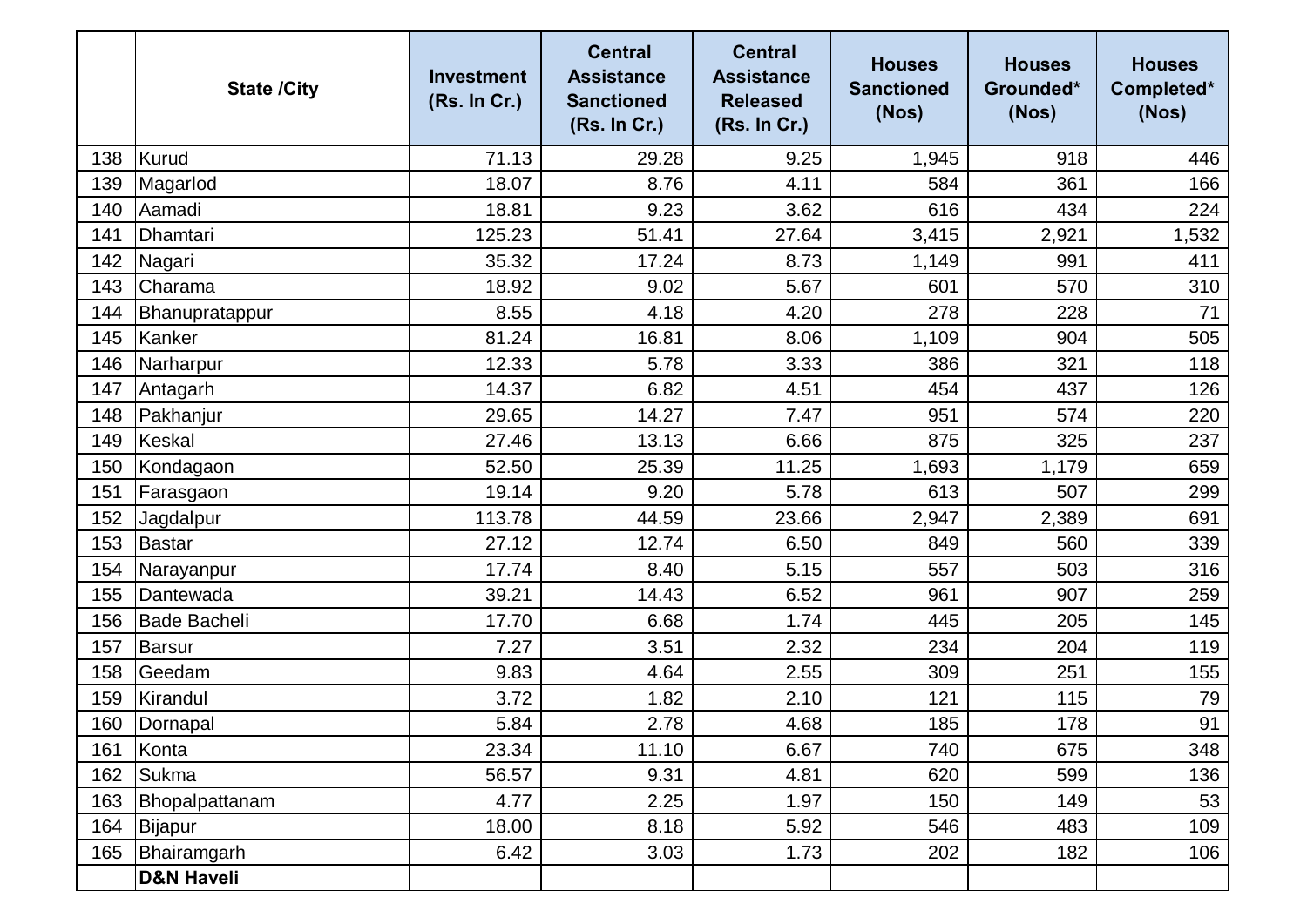|                | <b>State /City</b> | <b>Investment</b><br>(Rs. In Cr.) | <b>Central</b><br><b>Assistance</b><br><b>Sanctioned</b><br>(Rs. In Cr.) | <b>Central</b><br><b>Assistance</b><br><b>Released</b><br>(Rs. In Cr.) | <b>Houses</b><br><b>Sanctioned</b><br>(Nos) | <b>Houses</b><br>Grounded*<br>(Nos) | <b>Houses</b><br>Completed*<br>(Nos) |
|----------------|--------------------|-----------------------------------|--------------------------------------------------------------------------|------------------------------------------------------------------------|---------------------------------------------|-------------------------------------|--------------------------------------|
| 1              | Silvassa           | 310.93                            | 73.67                                                                    | 57.11                                                                  | 4,307                                       | 4,174                               | 2,199                                |
|                | Daman & Diu        |                                   |                                                                          |                                                                        |                                             |                                     |                                      |
| 1              | Diu                | 13.88                             | 5.53                                                                     | 2.63                                                                   | 367                                         | 77                                  | 75                                   |
| $\overline{2}$ | Daman              | 63.66                             | 15.11                                                                    | 12.61                                                                  | 855                                         | 795                                 | 672                                  |
|                | <b>Delhi</b>       |                                   |                                                                          |                                                                        |                                             |                                     |                                      |
| 1              | South Delhi MCD    | 1,421.99                          | 137.78                                                                   | 137.78                                                                 | 6,829                                       | 6,829                               | 6,829                                |
| $\overline{2}$ | <b>NDMC</b>        | 882.19                            | 73.14                                                                    | 73.14                                                                  | 4,051                                       | 4,051                               | 4,051                                |
| 3              | Delhi              | 560.41                            | 61.29                                                                    | 61.29                                                                  | 2,878                                       | 43,458                              | 26,858                               |
| 4              | East Delhi MCD     | 182.43                            | 15.07                                                                    | 15.07                                                                  | 805                                         | 805                                 | 805                                  |
| 5              | North Delhi MCD    | 264.74                            | 21.56                                                                    | 21.56                                                                  | 1,165                                       | 1,165                               | 1,165                                |
|                | Goa                |                                   |                                                                          |                                                                        |                                             |                                     |                                      |
| 1              | Pernem             | 0.21                              | 0.06                                                                     | 0.05                                                                   | 3                                           | $\overline{2}$                      | $\overline{2}$                       |
| $\overline{2}$ | Mapusa             | 40.08                             | 3.25                                                                     | 3.24                                                                   | 157                                         | 156                                 | 156                                  |
| 3              | Panaji             | 33.32                             | 2.41                                                                     | 2.41                                                                   | 120                                         | 120                                 | 120                                  |
| 4              | <b>Bicholim</b>    | 5.44                              | 0.59                                                                     | 0.48                                                                   | 36                                          | 25                                  | 24                                   |
| 5              | Sanquelim          | 1.22                              | 0.18                                                                     | 0.13                                                                   | 11                                          | 5                                   | 5                                    |
| 6              | Valpoi             | 1.04                              | 0.32                                                                     | 0.13                                                                   | 22                                          |                                     |                                      |
| $\overline{7}$ | Ponda              | 14.59                             | 1.24                                                                     | 1.24                                                                   | 69                                          | 69                                  | 69                                   |
| 8              | Mormugao           | 38.01                             | 3.17                                                                     | 3.13                                                                   | 185                                         | 181                                 | 181                                  |
| 9              | Margao             | 33.03                             | 2.52                                                                     | 2.52                                                                   | 141                                         | 141                                 | 141                                  |
| 10             | Cuncolim           | 0.55                              | 0.05                                                                     | 0.04                                                                   | 5                                           | 3                                   | $\mathfrak{S}$                       |
| 11             | Quepem             | 0.12                              | 0.04                                                                     | 0.04                                                                   | $\overline{2}$                              | $\overline{2}$                      | $\overline{2}$                       |
| 12             | Curchorem-Cacora   | 0.63                              | 0.08                                                                     | 0.03                                                                   | $\overline{7}$                              | $\overline{c}$                      | $\overline{2}$                       |
| 13             | Sanguem            | 0.20                              | 0.08                                                                     | 0.03                                                                   | 5                                           | 1                                   |                                      |
| 14             | Canacona           | 0.69                              | 0.06                                                                     | 0.03                                                                   | 5                                           | $\overline{2}$                      | $\overline{2}$                       |
|                | Gujarat            |                                   |                                                                          |                                                                        |                                             |                                     |                                      |
| 1              | Bopal              | 78.54                             | 9.29                                                                     | 8.34                                                                   | 450                                         | 448                                 | 377                                  |
| $\overline{2}$ | Sachin             | 370.57                            | 31.06                                                                    | 31.06                                                                  | 1,811                                       | 1,811                               | 1,811                                |
| 3              | Kadodara           | 195.66                            | 39.18                                                                    | 39.18                                                                  | 2,317                                       | 2,317                               | 2,317                                |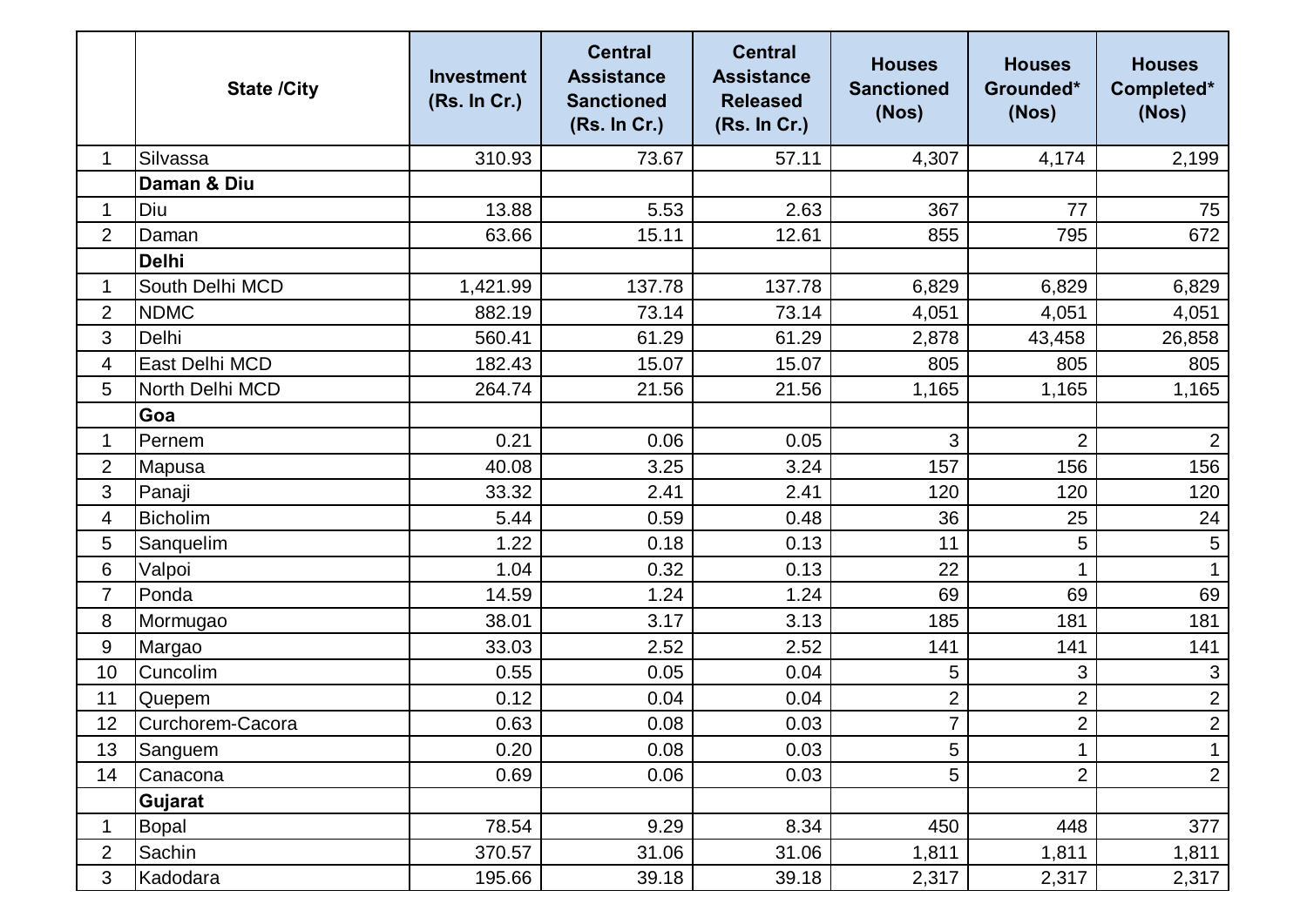|    | <b>State /City</b> | <b>Investment</b><br>(Rs. In Cr.) | <b>Central</b><br><b>Assistance</b><br><b>Sanctioned</b><br>(Rs. In Cr.) | <b>Central</b><br><b>Assistance</b><br><b>Released</b><br>(Rs. In Cr.) | <b>Houses</b><br><b>Sanctioned</b><br>(Nos) | <b>Houses</b><br>Grounded*<br>(Nos) | <b>Houses</b><br>Completed*<br>(Nos) |
|----|--------------------|-----------------------------------|--------------------------------------------------------------------------|------------------------------------------------------------------------|---------------------------------------------|-------------------------------------|--------------------------------------|
| 4  | Rapar              | 27.46                             | 9.08                                                                     | 3.04                                                                   | 600                                         | 538                                 | 129                                  |
| 5  | Bhachau            | 57.12                             | 17.83                                                                    | 7.42                                                                   | 1,133                                       | 1,017                               | 139                                  |
| 6  | Anjar              | 350.00                            | 79.42                                                                    | 77.88                                                                  | 4,212                                       | 4,185                               | 4,051                                |
| 7  | <b>Bhuj</b>        | 125.58                            | 31.02                                                                    | 28.48                                                                  | 1,367                                       | 1,361                               | 1,214                                |
| 8  | Mandvi             | 10.28                             | 2.55                                                                     | 1.61                                                                   | 147                                         | 147                                 | 112                                  |
| 9  | Gandhidham         | 131.71                            | 23.57                                                                    | 21.65                                                                  | 1,359                                       | 1,317                               | 1,166                                |
| 10 | Tharad             | 58.27                             | 18.68                                                                    | 7.08                                                                   | 1,227                                       | 1,171                               | 395                                  |
| 11 | Dhanera            | 40.57                             | 10.96                                                                    | 5.42                                                                   | 715                                         | 691                                 | 284                                  |
| 12 | Palanpur           | 272.69                            | 92.32                                                                    | 46.08                                                                  | 4,648                                       | 4,455                               | 1,926                                |
| 13 | Deesa              | 157.77                            | 58.09                                                                    | 48.02                                                                  | 2,569                                       | 2,153                               | 1,777                                |
| 14 | <b>Bhabhar</b>     | 53.62                             | 17.13                                                                    | 8.25                                                                   | 1,084                                       | 1,062                               | 292                                  |
| 15 | Thara              | 36.19                             | 11.56                                                                    | 4.97                                                                   | 770                                         | 750                                 | 100                                  |
| 16 | Radhanpur          | 109.50                            | 35.79                                                                    | 22.90                                                                  | 2,303                                       | 2,216                               | 1,330                                |
| 17 | Sidhpur            | 32.23                             | 9.32                                                                     | 5.53                                                                   | 558                                         | 557                                 | 260                                  |
| 18 | Patan              | 189.93                            | 41.85                                                                    | 27.63                                                                  | 2,563                                       | 2,545                               | 1,935                                |
| 19 | Harij              | 49.84                             | 17.76                                                                    | 9.57                                                                   | 1,154                                       | 1,152                               | 455                                  |
| 20 | Chanasma           | 15.47                             | 5.26                                                                     | 1.98                                                                   | 342                                         | 332                                 | 111                                  |
| 21 | Kheralu            | 26.04                             | 8.74                                                                     | 3.75                                                                   | 564                                         | 558                                 | 185                                  |
| 22 | Unjha              | 51.79                             | 10.46                                                                    | 7.43                                                                   | 639                                         | 634                                 | 202                                  |
| 23 | Visnagar           | 67.79                             | 16.05                                                                    | 11.50                                                                  | 930                                         | 927                                 | 624                                  |
| 24 | Vadnagar           | 39.80                             | 13.61                                                                    | 6.15                                                                   | 872                                         | 851                                 | 198                                  |
| 25 | Vijapur            | 45.77                             | 12.85                                                                    | 7.37                                                                   | 781                                         | 768                                 | 381                                  |
| 26 | Mahesana           | 432.19                            | 77.73                                                                    | 72.80                                                                  | 3,986                                       | 3,986                               | 3,661                                |
| 27 | Kadi               | 171.28                            | 42.61                                                                    | 37.12                                                                  | 2,085                                       | 2,302                               | 2,106                                |
| 28 | Khedbrahma         | 30.79                             | 9.48                                                                     | 4.93                                                                   | 594                                         | 514                                 | 196                                  |
| 29 | Vadali             | 46.61                             | 16.00                                                                    | 7.44                                                                   | 1,063                                       | 1,063                               | 377                                  |
| 30 | Idar               | 69.18                             | 17.34                                                                    | 9.33                                                                   | 1,087                                       | 703                                 | 318                                  |
| 31 | Himatnagar         | 42.42                             | 9.04                                                                     | 7.13                                                                   | 511                                         | 509                                 | 406                                  |
| 32 | Prantij            | 33.03                             | 9.91                                                                     | 3.99                                                                   | 647                                         | 645                                 | 355                                  |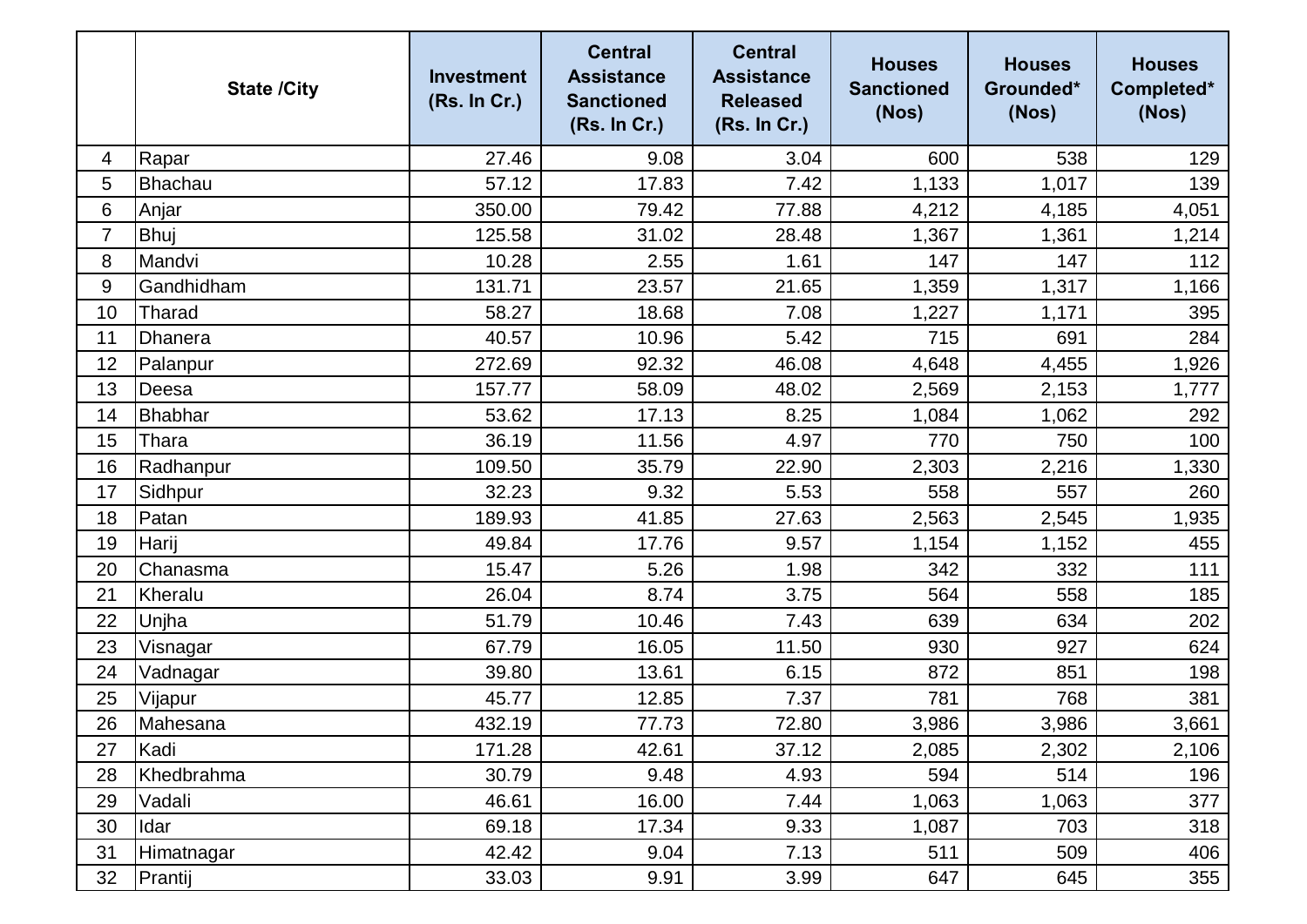|    | <b>State /City</b>        | <b>Investment</b><br>(Rs. In Cr.) | <b>Central</b><br><b>Assistance</b><br><b>Sanctioned</b><br>(Rs. In Cr.) | <b>Central</b><br><b>Assistance</b><br><b>Released</b><br>(Rs. In Cr.) | <b>Houses</b><br><b>Sanctioned</b><br>(Nos) | <b>Houses</b><br>Grounded*<br>(Nos) | <b>Houses</b><br>Completed*<br>(Nos) |
|----|---------------------------|-----------------------------------|--------------------------------------------------------------------------|------------------------------------------------------------------------|---------------------------------------------|-------------------------------------|--------------------------------------|
| 33 | Talod                     | 38.45                             | 12.87                                                                    | 5.16                                                                   | 853                                         | 842                                 | 238                                  |
| 34 | Modasa                    | 187.79                            | 41.36                                                                    | 33.02                                                                  | 2,373                                       | 2,372                               | 1,900                                |
| 35 | Bayad                     | 47.73                             | 13.89                                                                    | 7.30                                                                   | 866                                         | 842                                 | 409                                  |
| 36 | Chhatral INA (INA)        | 40.38                             | 11.19                                                                    | 11.19                                                                  | 613                                         | 613                                 | 613                                  |
| 37 | Kalol                     | 338.96                            | 91.46                                                                    | 63.98                                                                  | 5,156                                       | 5,148                               | 2,294                                |
| 38 | Kalol INA (INA)           | 0.93                              | 0.16                                                                     | 0.16                                                                   | 10                                          | 10                                  | 10                                   |
| 39 | Mansa                     | 65.69                             | 19.16                                                                    | 12.10                                                                  | 1,140                                       | 1,137                               | 753                                  |
| 40 | Pethapur                  | 23.99                             | 5.00                                                                     | 3.08                                                                   | 307                                         | 295                                 | 166                                  |
| 41 | Gandhinagar               | 1,062.32                          | 130.66                                                                   | 81.75                                                                  | 7,285                                       | 5,150                               | 3,544                                |
| 42 | Dehgam                    | 97.73                             | 19.97                                                                    | 5.48                                                                   | 1,301                                       | 709                                 | 415                                  |
| 43 | Viramgam                  | 49.87                             | 14.01                                                                    | 10.04                                                                  | 830                                         | 823                                 | 463                                  |
| 44 | Sanand                    | 128.50                            | 23.04                                                                    | 21.31                                                                  | 1,122                                       | 1,029                               | 961                                  |
| 45 | Ahmedabad Cantonment (CB) | 18.73                             | 2.44                                                                     | 2.44                                                                   | 111                                         | 111                                 | 111                                  |
| 46 | Ahmedabad                 | 20,350.50                         | 3,220.79                                                                 | 1,711.58                                                               | 2,10,719                                    | 1,58,339                            | 1,09,138                             |
| 47 | Bareja                    | 44.13                             | 12.85                                                                    | 6.62                                                                   | 778                                         | 778                                 | 365                                  |
| 48 | <b>Dholka</b>             | 114.52                            | 26.82                                                                    | 10.56                                                                  | 1,656                                       | 744                                 | 388                                  |
| 49 | <b>Bavla</b>              | 172.93                            | 40.25                                                                    | 33.09                                                                  | 2,193                                       | 2,189                               | 1,858                                |
| 50 | Barwala                   | 9.72                              | 3.57                                                                     | 1.42                                                                   | 236                                         | 236                                 | 80                                   |
| 51 | Dhandhuka                 | 35.04                             | 9.73                                                                     | 4.17                                                                   | 638                                         | 470                                 | 156                                  |
| 52 | Halvad                    | 48.68                             | 11.20                                                                    | 8.50                                                                   | 633                                         | 1,461                               | 940                                  |
| 53 | Dhrangadhra               | 61.34                             | 18.28                                                                    | 10.34                                                                  | 1,119                                       | 887                                 | 340                                  |
| 54 | Patdi                     | 71.17                             | 21.93                                                                    | 14.46                                                                  | 1,390                                       | 1,389                               | 893                                  |
| 55 | Surendranagar Dudhrej     | 171.32                            | 61.03                                                                    | 34.25                                                                  | 2,803                                       | 2,388                               | 1,652                                |
| 56 | Wadhwan                   | 121.95                            | 30.03                                                                    | 22.70                                                                  | 1,717                                       | 1,632                               | 1,120                                |
| 57 | Thangadh                  | 64.38                             | 27.42                                                                    | 15.62                                                                  | 1,315                                       | 1,279                               | 643                                  |
| 58 | Chotila                   | 50.56                             | 16.30                                                                    | 13.09                                                                  | 840                                         | 964                                 | 631                                  |
| 59 | Limbdi                    | 39.04                             | 12.79                                                                    | 6.31                                                                   | 814                                         | 1,006                               | 310                                  |
| 60 | Maliya                    | 4.34                              | 1.23                                                                     | 0.65                                                                   | 71                                          | 62                                  | 16                                   |
| 61 | Morvi                     | 259.97                            | 77.95                                                                    | 60.38                                                                  | 4,128                                       | 4,205                               | 3,940                                |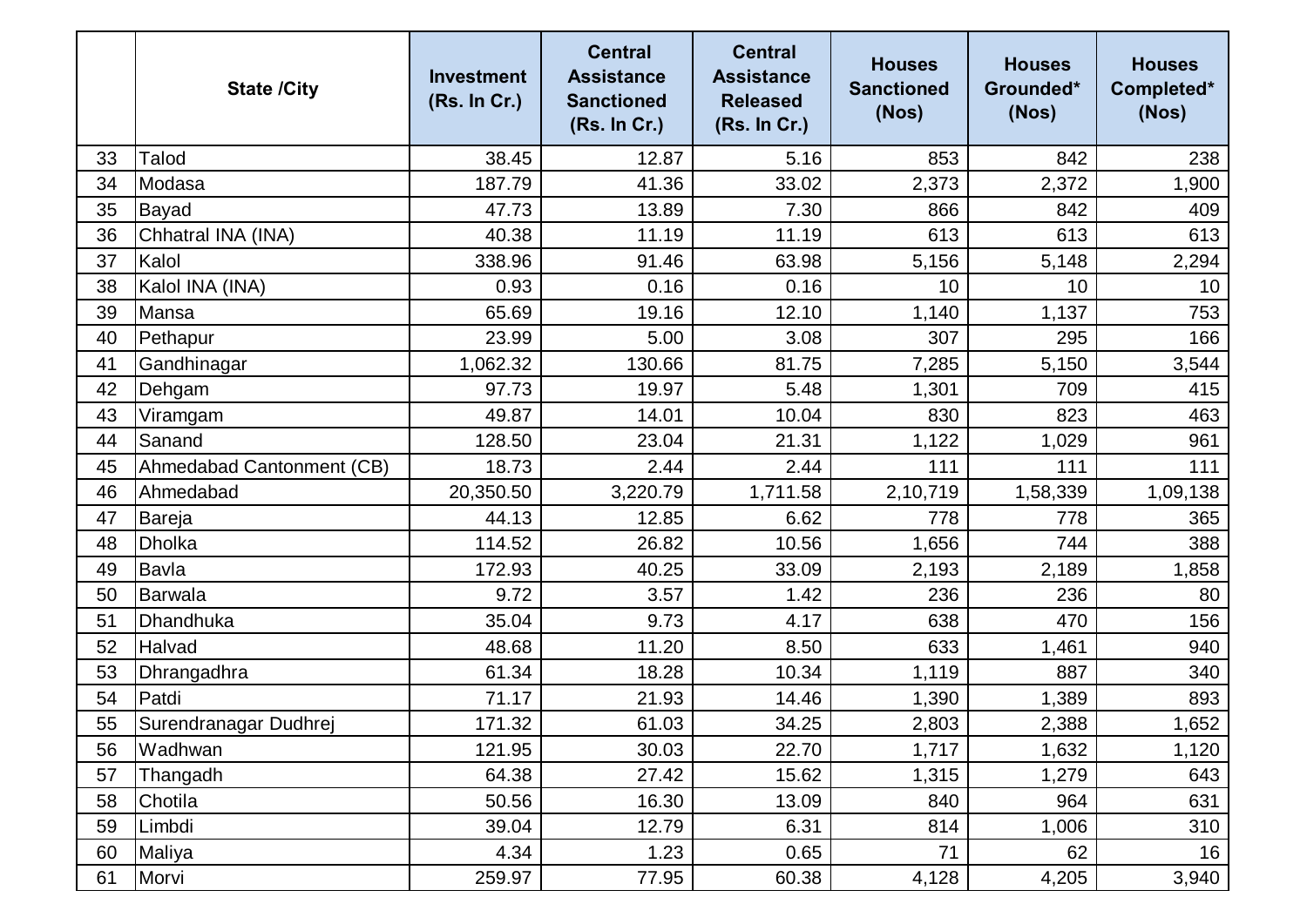|    | <b>State /City</b>     | <b>Investment</b><br>(Rs. In Cr.) | <b>Central</b><br><b>Assistance</b><br><b>Sanctioned</b><br>(Rs. In Cr.) | <b>Central</b><br><b>Assistance</b><br><b>Released</b><br>(Rs. In Cr.) | <b>Houses</b><br><b>Sanctioned</b><br>(Nos) | <b>Houses</b><br>Grounded*<br>(Nos) | <b>Houses</b><br>Completed*<br>(Nos) |
|----|------------------------|-----------------------------------|--------------------------------------------------------------------------|------------------------------------------------------------------------|---------------------------------------------|-------------------------------------|--------------------------------------|
| 62 | Wankaner               | 22.89                             | 6.70                                                                     | 3.15                                                                   | 430                                         | 429                                 | 36                                   |
| 63 | Rajkot                 | 5,239.37                          | 852.61                                                                   | 417.26                                                                 | 54,468                                      | 39,679                              | 25,717                               |
| 64 | Lodhika (INA)          | 12.43                             | 2.55                                                                     | 2.55                                                                   | 153                                         | 153                                 | 153                                  |
| 65 | Jasdan                 | 53.17                             | 13.26                                                                    | 6.16                                                                   | 805                                         | 507                                 | 355                                  |
| 66 | Gondal                 | 105.67                            | 26.48                                                                    | 20.12                                                                  | 1,519                                       | 1,906                               | 1,433                                |
| 67 | Bhayavadar             | 11.90                             | 4.01                                                                     | 1.67                                                                   | 264                                         | 259                                 | 151                                  |
| 68 | Upleta                 | 26.32                             | 6.34                                                                     | 3.67                                                                   | 389                                         | 133                                 | 94                                   |
| 69 | Dhoraji                | 25.24                             | 7.23                                                                     | 4.24                                                                   | 436                                         | 428                                 | 160                                  |
| 70 | Jetpur Navagadh        | 117.88                            | 32.18                                                                    | 14.90                                                                  | 2,053                                       | 2,048                               | 557                                  |
| 71 | Okha                   | 8.88                              | 3.38                                                                     | 0.74                                                                   | 223                                         | 220                                 | $\overline{4}$                       |
| 72 | Dwarka                 | 15.92                             | 4.83                                                                     | 2.33                                                                   | 305                                         | 262                                 | 62                                   |
| 73 | Salaya                 | 10.84                             | 4.17                                                                     | 1.40                                                                   | 278                                         | 254                                 | $\blacksquare$                       |
| 74 | Khambhalia             | 51.57                             | 14.22                                                                    | 12.36                                                                  | 705                                         | 690                                 | 558                                  |
| 75 | Sikka                  | 8.78                              | 2.48                                                                     | 1.23                                                                   | 172                                         | 156                                 | 87                                   |
| 76 | Reliance Complex (INA) | 0.25                              | 0.05                                                                     | 0.05                                                                   | 4                                           | 4                                   | $\overline{4}$                       |
| 77 | Jamnagar               | 1,205.61                          | 203.26                                                                   | 160.60                                                                 | 12,489                                      | 11,691                              | 10,875                               |
| 78 | <b>Dhrol</b>           | 42.03                             | 13.09                                                                    | 5.99                                                                   | 824                                         | 791                                 | 324                                  |
| 79 | Kalavad                | 47.65                             | 15.27                                                                    | 5.37                                                                   | 984                                         | 876                                 | 372                                  |
| 80 | Raval                  | 14.91                             | 5.77                                                                     | 1.89                                                                   | 385                                         | 385                                 | 76                                   |
| 81 | Bhanvad                | 9.24                              | 2.74                                                                     | 1.76                                                                   | 167                                         | 167                                 | 61                                   |
| 82 | Jamjodhpur             | 14.46                             | 4.24                                                                     | 1.69                                                                   | 278                                         | 274                                 | 92                                   |
| 83 | Porbandar              | 104.19                            | 24.25                                                                    | 22.10                                                                  | 1,232                                       | 2,845                               | 2,658                                |
| 84 | Chhaya                 | 43.99                             | 11.72                                                                    | 9.54                                                                   | 631                                         | 617                                 | 458                                  |
| 85 | Ranavav                | 18.62                             | 5.92                                                                     | 2.86                                                                   | 386                                         | 386                                 | 72                                   |
| 86 | Kutiyana               | 34.08                             | 12.70                                                                    | 2.85                                                                   | 847                                         | 1,148                               | 166                                  |
| 87 | Bantwa                 | 29.08                             | 6.43                                                                     | 2.67                                                                   | 426                                         | 71                                  | 9                                    |
| 88 | Manavadar              | 8.40                              | 2.64                                                                     | 1.00                                                                   | 166                                         | 163                                 | 21                                   |
| 89 | Vanthali               | 6.36                              | 1.91                                                                     | 1.01                                                                   | 117                                         | 117                                 | 40                                   |
| 90 | Junagadh               | 642.74                            | 127.32                                                                   | 70.18                                                                  | 8,899                                       | 3,494                               | 3,101                                |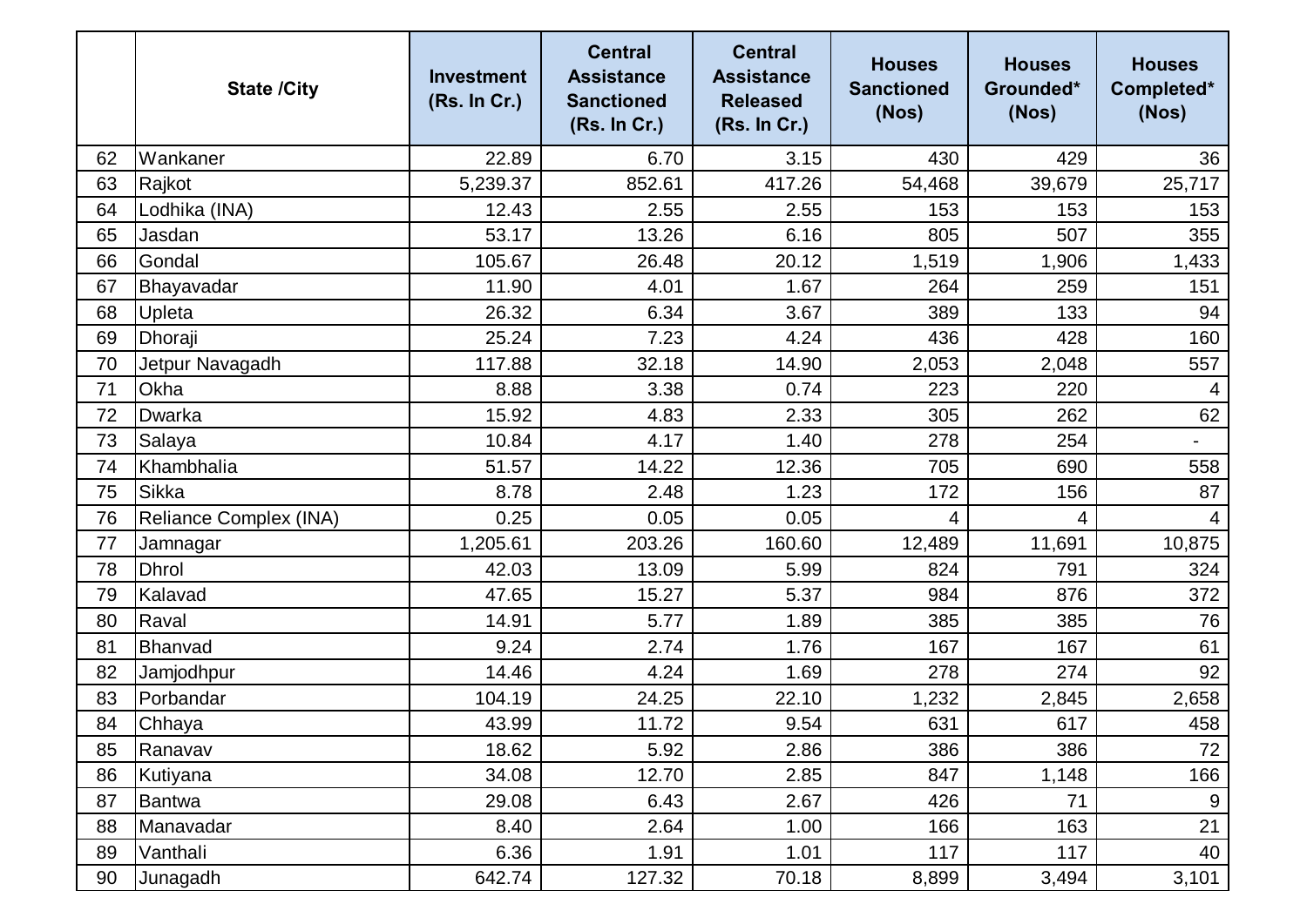|     | <b>State /City</b> | <b>Investment</b><br>(Rs. In Cr.) | <b>Central</b><br><b>Assistance</b><br><b>Sanctioned</b><br>(Rs. In Cr.) | <b>Central</b><br><b>Assistance</b><br><b>Released</b><br>(Rs. In Cr.) | <b>Houses</b><br><b>Sanctioned</b><br>(Nos) | <b>Houses</b><br>Grounded*<br>(Nos) | <b>Houses</b><br>Completed*<br>(Nos) |
|-----|--------------------|-----------------------------------|--------------------------------------------------------------------------|------------------------------------------------------------------------|---------------------------------------------|-------------------------------------|--------------------------------------|
| 91  | Visavadar          | 15.30                             | 4.73                                                                     | 2.24                                                                   | 297                                         | 293                                 | 73                                   |
| 92  | Keshod             | 26.70                             | 7.30                                                                     | 3.78                                                                   | 461                                         | 382                                 | 110                                  |
| 93  | Mangrol            | 33.35                             | 10.56                                                                    | 3.94                                                                   | 691                                         | 660                                 | 145                                  |
| 94  | Chorvad            | 73.63                             | 17.36                                                                    | 6.65                                                                   | 1,157                                       | 839                                 | 516                                  |
| 95  | Talala             | 20.64                             | 5.36                                                                     | 4.47                                                                   | 283                                         | 253                                 | 212                                  |
| 96  | Veraval            | 59.56                             | 16.72                                                                    | 10.05                                                                  | 1,008                                       | 1,932                               | 1,300                                |
| 97  | Sutrapada          | 6.72                              | 2.51                                                                     | 1.06                                                                   | 165                                         | 163                                 | 32                                   |
| 98  | Kodinar            | 29.22                             | 17.52                                                                    | 10.89                                                                  | 650                                         | 1,082                               | 940                                  |
| 99  | Una                | 53.99                             | 11.28                                                                    | 5.77                                                                   | 716                                         | 576                                 | 452                                  |
| 100 | <b>Babra</b>       | 12.50                             | 2.61                                                                     | 2.61                                                                   | 117                                         | 117                                 | 117                                  |
| 101 | Lathi              | 6.48                              | 2.02                                                                     | 0.88                                                                   | 132                                         | 132                                 | 49                                   |
| 102 | Damnagar           | 13.02                             | 4.49                                                                     | 1.18                                                                   | 296                                         | 241                                 | 119                                  |
| 103 | Amreli             | 91.12                             | 20.74                                                                    | 15.88                                                                  | 1,120                                       | 1,084                               | 637                                  |
| 104 | Bagasara           | 15.49                             | 5.17                                                                     | 2.23                                                                   | 342                                         | 351                                 | 141                                  |
| 105 | Chalala            | 8.19                              | 2.93                                                                     | 1.18                                                                   | 194                                         | 184                                 | 57                                   |
| 106 | Savarkundla        | 17.74                             | 5.44                                                                     | 2.64                                                                   | 337                                         | 294                                 | 70                                   |
| 107 | Jafrabad           | 1.83                              | 0.63                                                                     | 0.16                                                                   | 42                                          | 38                                  | $\overline{\phantom{a}}$             |
| 108 | Rajula             | 37.19                             | 11.94                                                                    | 6.75                                                                   | 740                                         | 718                                 | 230                                  |
| 109 | <b>Botad</b>       | 108.85                            | 33.61                                                                    | 16.22                                                                  | 2,129                                       | 1,927                               | 648                                  |
| 110 | Vallabhipur        | 9.85                              | 3.61                                                                     | 1.03                                                                   | 239                                         | 162                                 | 9                                    |
| 111 | Gadhada            | 14.26                             | 5.28                                                                     | 1.80                                                                   | 348                                         | 311                                 | 66                                   |
| 112 | Bhavnagar          | 1,190.37                          | 222.05                                                                   | 113.43                                                                 | 14,918                                      | 14,143                              | 5,165                                |
| 113 | Sihor              | 32.59                             | 10.76                                                                    | 5.32                                                                   | 680                                         | 627                                 | 161                                  |
| 114 | Gariadhar          | 31.16                             | 11.82                                                                    | 4.67                                                                   | 788                                         | 731                                 | 123                                  |
| 115 | Palitana           | 39.35                             | 13.55                                                                    | 5.26                                                                   | 887                                         | 711                                 | 227                                  |
| 116 | Talaja             | 3.03                              | 1.11                                                                     | 0.40                                                                   | 71                                          | 67                                  | 24                                   |
| 117 | Mahuva             | 103.66                            | 20.82                                                                    | 10.10                                                                  | 1,369                                       | 1,005                               | 268                                  |
| 118 | Sojitra            | 9.22                              | 3.30                                                                     | 0.81                                                                   | 219                                         | 215                                 | 92                                   |
| 119 | <b>Umreth</b>      | 30.30                             | 9.34                                                                     | 4.36                                                                   | 582                                         | 577                                 | 329                                  |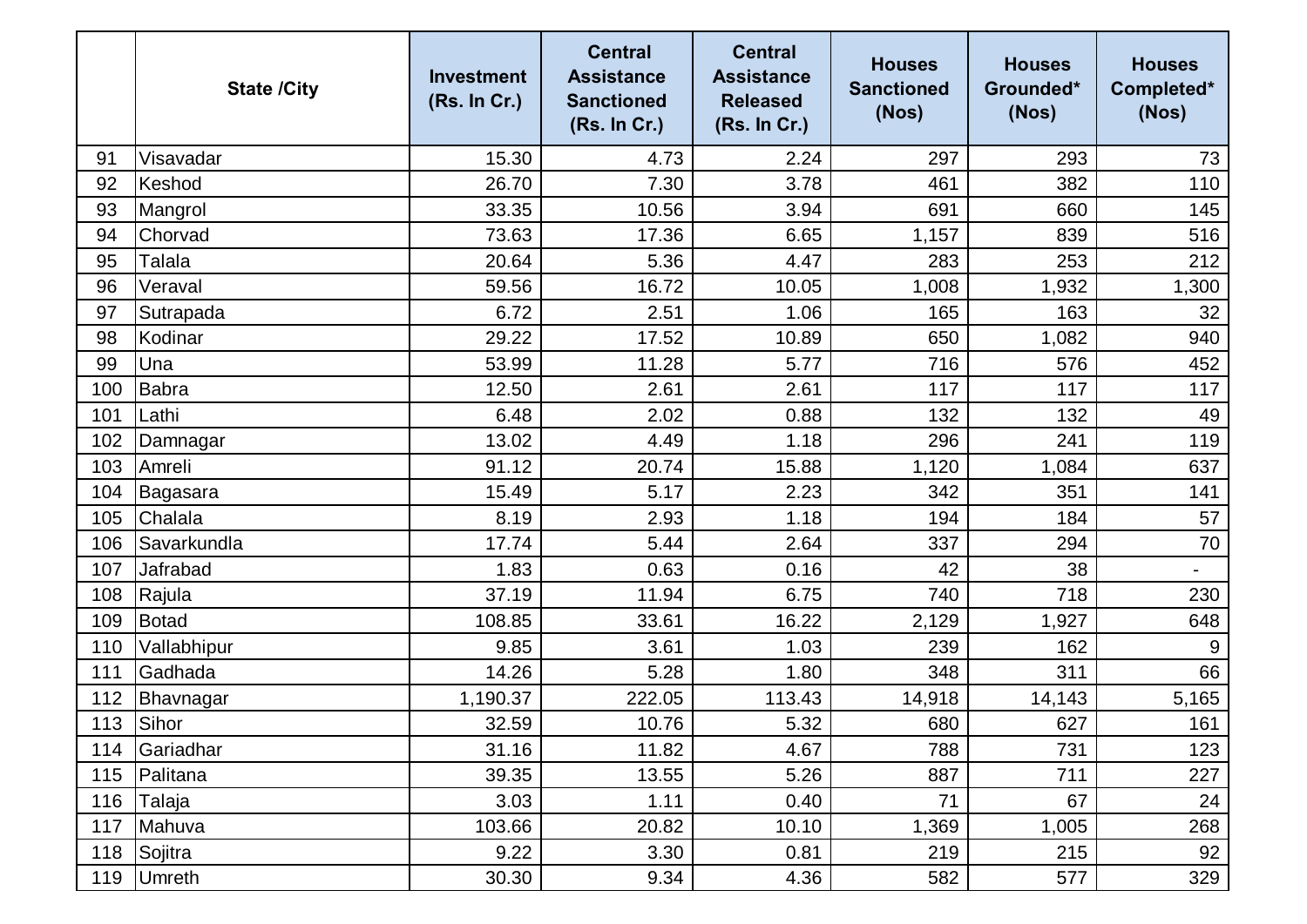|     | <b>State /City</b>      | <b>Investment</b><br>(Rs. In Cr.) | <b>Central</b><br><b>Assistance</b><br><b>Sanctioned</b><br>(Rs. In Cr.) | <b>Central</b><br><b>Assistance</b><br><b>Released</b><br>(Rs. In Cr.) | <b>Houses</b><br><b>Sanctioned</b><br>(Nos) | <b>Houses</b><br>Grounded*<br>(Nos) | <b>Houses</b><br>Completed*<br>(Nos) |
|-----|-------------------------|-----------------------------------|--------------------------------------------------------------------------|------------------------------------------------------------------------|---------------------------------------------|-------------------------------------|--------------------------------------|
| 120 | Boriavi                 | 33.24                             | 12.23                                                                    | 4.97                                                                   | 813                                         | 813                                 | 437                                  |
| 121 | Ode                     | 11.02                             | 4.32                                                                     | 1.54                                                                   | 288                                         | 287                                 | 159                                  |
| 122 | Anand                   | 261.55                            | 36.47                                                                    | 32.04                                                                  | 1,988                                       | 2,144                               | 1,910                                |
| 123 | Vallabh Vidyanagar      | 28.15                             | 3.59                                                                     | 1.39                                                                   | 296                                         | 76                                  | 76                                   |
| 124 | Karamsad                | 38.72                             | 7.72                                                                     | 5.06                                                                   | 450                                         | 402                                 | 257                                  |
| 125 | Vithal Udyognagar (INA) | 0.09                              | 0.03                                                                     | 0.03                                                                   |                                             | 1                                   |                                      |
| 126 | Petlad                  | 35.09                             | 11.72                                                                    | 4.97                                                                   | 747                                         | 859                                 | 532                                  |
| 127 | Khambhat                | 33.21                             | 11.44                                                                    | 5.14                                                                   | 738                                         | 738                                 | 361                                  |
| 128 | Borsad                  | 77.79                             | 20.81                                                                    | 9.19                                                                   | 1,363                                       | 1,358                               | 438                                  |
| 129 | Vasna Borsad (INA)      | 0.09                              | 0.03                                                                     | 0.03                                                                   |                                             | 1                                   |                                      |
| 130 | Anklav                  | 30.59                             | 11.30                                                                    | 6.68                                                                   | 749                                         | 1,085                               | 629                                  |
| 131 | Kapadvanj               | 82.66                             | 20.36                                                                    | 10.21                                                                  | 1,319                                       | 826                                 | 503                                  |
| 132 | Balasinor               | 25.65                             | 7.69                                                                     | 4.54                                                                   | 496                                         | 496                                 | 302                                  |
| 133 | Kathlal                 | 14.69                             | 4.77                                                                     | 2.06                                                                   | 307                                         | 298                                 | 103                                  |
| 134 | Mehmedabad              | 73.58                             | 20.36                                                                    | 10.29                                                                  | 1,348                                       | 1,297                               | 548                                  |
| 135 | Kheda                   | 28.97                             | 8.74                                                                     | 4.25                                                                   | 546                                         | 486                                 | 190                                  |
| 136 | Nadiad                  | 121.92                            | 20.90                                                                    | 16.45                                                                  | 1,193                                       | 1,193                               | 961                                  |
| 137 | Chaklasi                | 52.33                             | 18.79                                                                    | 3.78                                                                   | 1,247                                       | 1,246                               | 202                                  |
| 138 | Kanjari                 | 33.40                             | 11.49                                                                    | 3.99                                                                   | 767                                         | 766                                 | 345                                  |
| 139 | Mahudha                 | 31.91                             | 12.06                                                                    | 4.62                                                                   | 805                                         | 718                                 | 266                                  |
| 140 | Thasra                  | 9.14                              | 3.39                                                                     | 0.75                                                                   | 223                                         | 141                                 | 8                                    |
| 141 | Dakor                   | 12.17                             | 3.10                                                                     | 1.38                                                                   | 199                                         | 199                                 | 30                                   |
| 142 | Santrampur              | 36.51                             | 14.15                                                                    | 5.02                                                                   | 941                                         | 1,132                               | 297                                  |
| 143 | Lunawada                | 35.11                             | 10.78                                                                    | 4.55                                                                   | 701                                         | 560                                 | 287                                  |
| 144 | Shehera                 | 37.15                             | 13.83                                                                    | 5.92                                                                   | 902                                         | 850                                 | 265                                  |
| 145 | Godhra                  | 230.88                            | 34.39                                                                    | 28.57                                                                  | 1,885                                       | 1,874                               | 1,439                                |
| 146 | Kalol                   | 20.80                             | 4.70                                                                     | 3.43                                                                   | 264                                         | 261                                 | 172                                  |
| 147 | Kalol (INA)             | 1.76                              | 0.37                                                                     | 0.37                                                                   | 16                                          | 16                                  | 16                                   |
| 148 | Halol                   | 84.97                             | 15.75                                                                    | 11.73                                                                  | 938                                         | 1,011                               | 717                                  |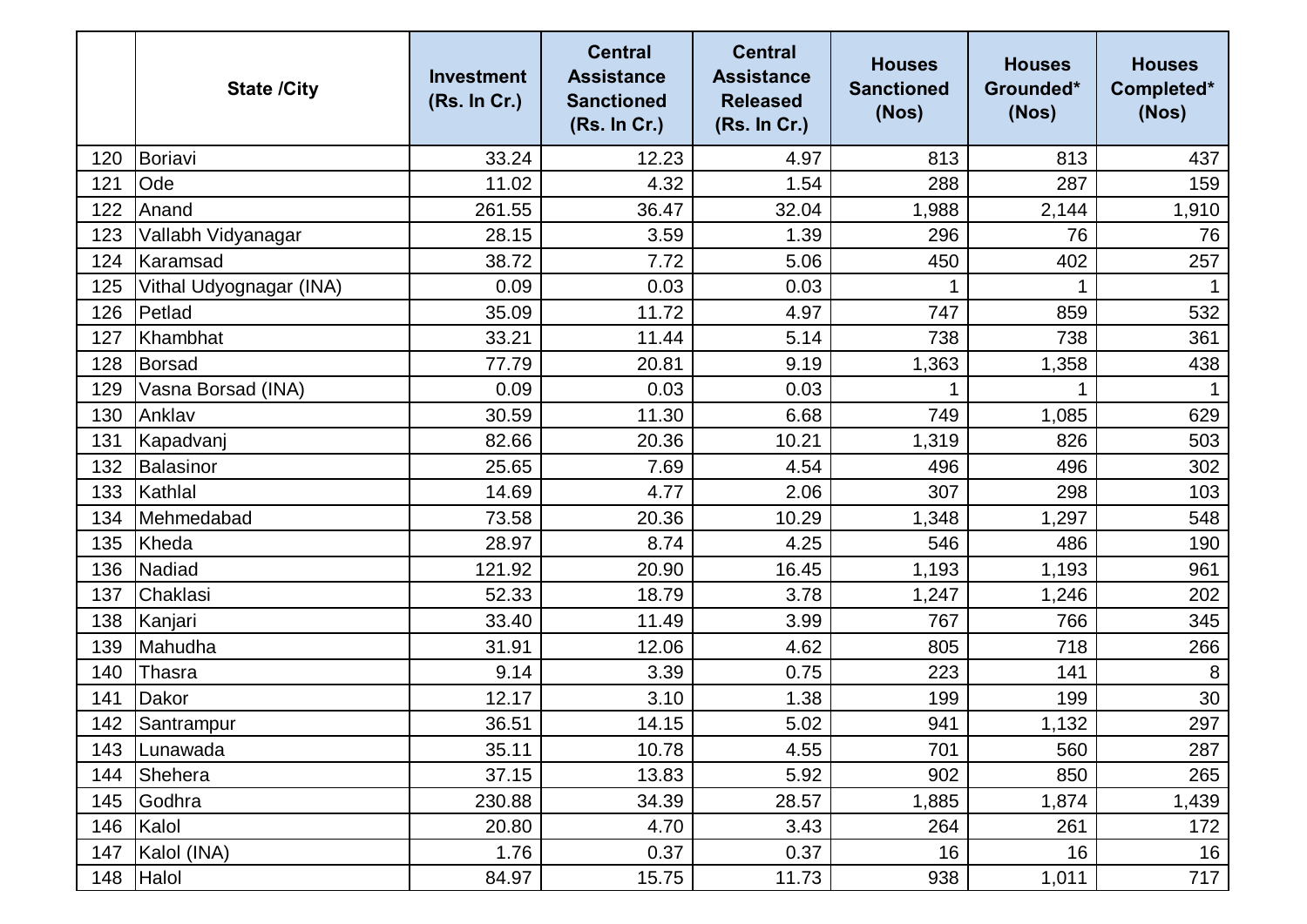|     | <b>State /City</b>             | <b>Investment</b><br>(Rs. In Cr.) | <b>Central</b><br><b>Assistance</b><br><b>Sanctioned</b><br>(Rs. In Cr.) | <b>Central</b><br><b>Assistance</b><br><b>Released</b><br>(Rs. In Cr.) | <b>Houses</b><br><b>Sanctioned</b><br>(Nos) | <b>Houses</b><br>Grounded*<br>(Nos) | <b>Houses</b><br>Completed*<br>(Nos) |
|-----|--------------------------------|-----------------------------------|--------------------------------------------------------------------------|------------------------------------------------------------------------|---------------------------------------------|-------------------------------------|--------------------------------------|
| 149 | Jhalod                         | 81.70                             | 25.20                                                                    | 10.42                                                                  | 1,649                                       | 1,233                               | 323                                  |
| 150 | Dohad                          | 52.73                             | 13.36                                                                    | 9.92                                                                   | 735                                         | 1,172                               | 1,016                                |
| 151 | Devgadbaria                    | 30.32                             | 9.39                                                                     | 4.82                                                                   | 589                                         | 580                                 | 271                                  |
| 152 | Savli                          | 21.16                             | 7.02                                                                     | 2.77                                                                   | 455                                         | 418                                 | 161                                  |
| 153 | Nandesari (INA)                | 1.12                              | 0.12                                                                     | 0.12                                                                   | 6                                           | 6                                   | 6                                    |
| 154 | <b>GSFC Complex (INA)</b>      | 0.09                              | 0.03                                                                     | 0.03                                                                   |                                             | 1                                   |                                      |
| 155 | Vadodara                       | 6,080.74                          | 964.81                                                                   | 641.79                                                                 | 57,104                                      | 58,190                              | 37,913                               |
| 156 | Por-Ramangamdi (INA)           | 1.59                              | 0.30                                                                     | 0.30                                                                   | 15                                          | 15                                  | 15                                   |
| 157 | Vaghodia (INA)                 | 21.67                             | 3.97                                                                     | 3.97                                                                   | 193                                         | 193                                 | 193                                  |
| 158 | Chhota Udaipur                 | 22.34                             | 7.94                                                                     | 3.32                                                                   | 518                                         | 461                                 | 225                                  |
| 159 | Dabhoi                         | 78.52                             | 19.57                                                                    | 9.35                                                                   | 1,272                                       | 736                                 | 371                                  |
| 160 | Padra                          | 45.46                             | 11.06                                                                    | 7.18                                                                   | 699                                         | 867                                 | 672                                  |
| 161 | Karjan                         | 45.35                             | 14.13                                                                    | 6.89                                                                   | 909                                         | 1,231                               | 847                                  |
| 162 | Rajpipla                       | 22.16                             | 5.71                                                                     | 2.17                                                                   | 387                                         | 289                                 | 181                                  |
| 163 | Jambusar                       | 17.46                             | 5.90                                                                     | 1.61                                                                   | 389                                         | 261                                 | 143                                  |
| 164 | Amod                           | 10.12                             | 3.51                                                                     | 1.01                                                                   | 233                                         | 211                                 | 105                                  |
| 165 | <b>Bharuch (INA)</b>           | 23.30                             | 2.46                                                                     | 2.46                                                                   | 138                                         | 138                                 | 138                                  |
| 166 | <b>Bharuch</b>                 | 317.32                            | 55.66                                                                    | 48.22                                                                  | 2,675                                       | 2,628                               | 2,385                                |
| 167 | Anklesvar                      | 370.35                            | 64.04                                                                    | 53.92                                                                  | 3,709                                       | 3,618                               | 2,732                                |
| 168 | Anklesvar (INA)                | 92.53                             | 12.19                                                                    | 12.19                                                                  | 708                                         | 708                                 | 708                                  |
| 169 | Panoli (INA)                   | 0.71                              | 0.20                                                                     | 0.20                                                                   | 9                                           | 9                                   | 9                                    |
| 170 | Valia - Jhagadia (GNFC Scooter | 1.74                              | 0.28                                                                     | 0.28                                                                   | 12                                          | 12                                  | 12                                   |
|     | 171 Valia (Naldhari) (INA)     | 0.11                              | 0.03                                                                     | 0.03                                                                   | 1                                           | $\mathbf 1$                         | 1                                    |
| 172 | Navsari                        | 151.24                            | 38.72                                                                    | 29.51                                                                  | 2,084                                       | 2,241                               | 1,747                                |
|     | 173   Vijalpor                 | 47.19                             | 14.06                                                                    | 10.05                                                                  | 781                                         | 729                                 | 570                                  |
| 174 | Gandevi                        | 24.12                             | 8.82                                                                     | 3.20                                                                   | 587                                         | 521                                 | 206                                  |
| 175 | Bilimora                       | 19.83                             | 6.10                                                                     | 2.83                                                                   | 397                                         | 347                                 | 197                                  |
| 176 | Valsad                         | 229.22                            | 41.72                                                                    | 35.32                                                                  | 2,385                                       | 2,542                               | 2,155                                |
| 177 | Valsad (INA)                   | 9.48                              | 1.18                                                                     | 1.18                                                                   | 56                                          | 56                                  | 56                                   |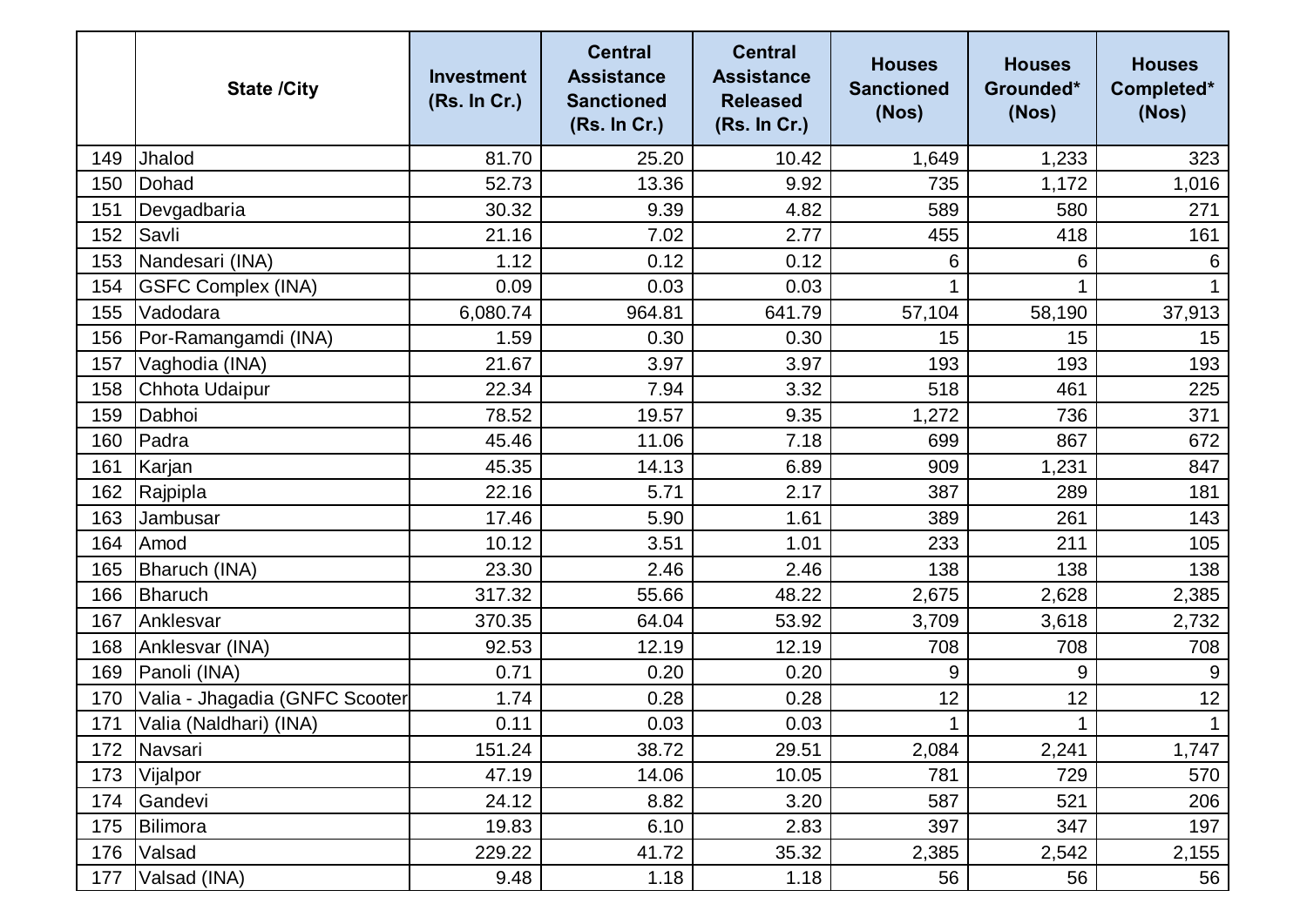|                | <b>State /City</b>    | <b>Investment</b><br>(Rs. In Cr.) | <b>Central</b><br><b>Assistance</b><br><b>Sanctioned</b><br>(Rs. In Cr.) | <b>Central</b><br><b>Assistance</b><br><b>Released</b><br>(Rs. In Cr.) | <b>Houses</b><br><b>Sanctioned</b><br>(Nos) | <b>Houses</b><br>Grounded*<br>(Nos) | <b>Houses</b><br>Completed*<br>(Nos) |
|----------------|-----------------------|-----------------------------------|--------------------------------------------------------------------------|------------------------------------------------------------------------|---------------------------------------------|-------------------------------------|--------------------------------------|
| 178            | Dharampur             | 48.52                             | 17.36                                                                    | 6.97                                                                   | 1,142                                       | 723                                 | 291                                  |
| 179            | Pardi                 | 62.11                             | 18.74                                                                    | 10.48                                                                  | 1,143                                       | 1,022                               | 640                                  |
| 180            | Vapi                  | 536.07                            | 97.59                                                                    | 90.06                                                                  | 5,311                                       | 5,305                               | 4,904                                |
| 181            | Vapi (INA)            | 13.83                             | 2.67                                                                     | 2.67                                                                   | 132                                         | 132                                 | 132                                  |
| 182            | Sarigam (INA)         | 7.14                              | 1.80                                                                     | 1.80                                                                   | 89                                          | 89                                  | 89                                   |
| 183            | Umbergaon             | 88.55                             | 23.18                                                                    | 20.11                                                                  | 1,170                                       | 1,141                               | 930                                  |
| 184            | Umbergaon (INA)       | 6.87                              | 1.14                                                                     | 1.14                                                                   | 59                                          | 59                                  | 59                                   |
| 185            | Tarsadi               | 52.23                             | 15.97                                                                    | 12.04                                                                  | 842                                         | 817                                 | 655                                  |
| 186            | Mandvi                | 12.51                             | 4.04                                                                     | 1.80                                                                   | 261                                         | 257                                 | 143                                  |
| 187            | Surat                 | 10,740.67                         | 1,721.34                                                                 | 1,182.82                                                               | 1,01,909                                    | 99,735                              | 66,487                               |
| 188            | Hajira (INA)          | 3.27                              | 0.58                                                                     | 0.58                                                                   | 26                                          | 26                                  | 26                                   |
| 189            | Magdalla (INA)        | 18.88                             | 5.83                                                                     | 5.83                                                                   | 277                                         | 277                                 | 277                                  |
| 190            | Sachin (INA)          | 20.16                             | 4.64                                                                     | 4.64                                                                   | 244                                         | 244                                 | 244                                  |
| 191            | Kansad                | 9.90                              | 2.93                                                                     | 1.36                                                                   | 190                                         | 186                                 | 46                                   |
| 192            | Bardoli               | 81.32                             | 16.30                                                                    | 13.87                                                                  | 853                                         | 848                                 | 740                                  |
| 193            | Songadh               | 31.13                             | 7.78                                                                     | 4.39                                                                   | 496                                         | 1,045                               | 698                                  |
| 194            | Vyara                 | 49.87                             | 8.96                                                                     | 6.01                                                                   | 556                                         | 546                                 | 384                                  |
|                | <b>Haryana</b>        |                                   |                                                                          |                                                                        |                                             |                                     |                                      |
| 1              | Kurukshetra           | 17.77                             | 2.64                                                                     |                                                                        | 176                                         | $\overline{\phantom{0}}$            | $\qquad \qquad \blacksquare$         |
| $\overline{2}$ | <b>Barara</b>         | 40.45                             | 8.95                                                                     | 1.91                                                                   | 594                                         | 234                                 | 126                                  |
| 3              | Radaur                | 20.16                             | 4.78                                                                     | 0.98                                                                   | 323                                         | 180                                 | 35                                   |
| 4              | Rajound               | 39.23                             | 14.10                                                                    | 3.81                                                                   | 940                                         | 817                                 | $\sqrt{3}$                           |
| 5              | Bhuna                 | 67.03                             | 21.63                                                                    | 6.69                                                                   | 1,442                                       | 437                                 | $\overline{2}$                       |
| 6              | Uklana Mandi          | 77.98                             | 23.38                                                                    | 5.71                                                                   | 1,560                                       | 593                                 | 12                                   |
| 7              | <b>Nagal Chaudhry</b> | 37.30                             | 12.10                                                                    | 3.18                                                                   | 806                                         | 216                                 | 23                                   |
| 8              | Kalka                 | 17.61                             | 2.22                                                                     | 2.22                                                                   | 115                                         | 156                                 | 115                                  |
| 9              | Pinjore               | 36.15                             | 4.55                                                                     | 4.55                                                                   | 219                                         | 247                                 | 219                                  |
| 10             | Panchkula             | 716.38                            | 82.57                                                                    | 5.43                                                                   | 5,419                                       | 281                                 | 261                                  |
| 11             | Naraingarh            | 73.13                             | 13.31                                                                    | 1.72                                                                   | 879                                         | 315                                 | 146                                  |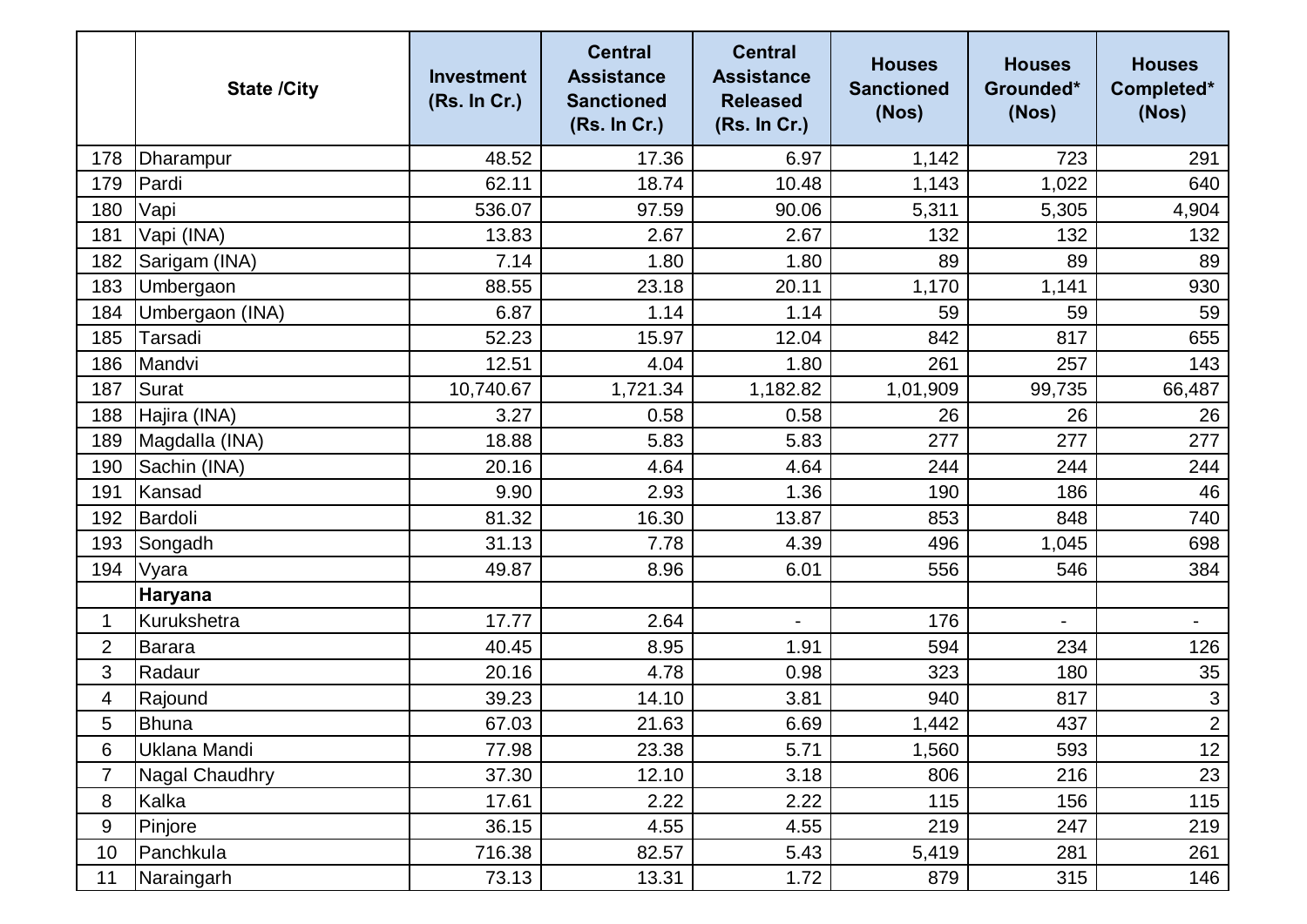|    | <b>State /City</b> | <b>Investment</b><br>(Rs. In Cr.) | <b>Central</b><br><b>Assistance</b><br><b>Sanctioned</b><br>(Rs. In Cr.) | <b>Central</b><br><b>Assistance</b><br><b>Released</b><br>(Rs. In Cr.) | <b>Houses</b><br><b>Sanctioned</b><br>(Nos) | <b>Houses</b><br>Grounded*<br>(Nos) | <b>Houses</b><br>Completed*<br>(Nos) |
|----|--------------------|-----------------------------------|--------------------------------------------------------------------------|------------------------------------------------------------------------|---------------------------------------------|-------------------------------------|--------------------------------------|
| 12 | Ambala             | 1,587.24                          | 277.48                                                                   | 43.59                                                                  | 15,621                                      | 750                                 | 588                                  |
| 13 | Ambala Cantt. (CB) | 17.72                             | 2.13                                                                     | 2.13                                                                   | 122                                         | 122                                 | 122                                  |
| 14 | Ambala Sadar       | 0.57                              | 0.11                                                                     | 0.11                                                                   | 5                                           | 119                                 | 88                                   |
| 15 | Jagadhri           | 13.73                             | 1.86                                                                     | 1.86                                                                   | 107                                         | 190                                 | 174                                  |
| 16 | Yamunanagar        | 1,333.08                          | 252.72                                                                   | 53.21                                                                  | 13,973                                      | 3,362                               | 981                                  |
| 17 | Shahbad            | 133.54                            | 24.88                                                                    | 3.22                                                                   | 1,654                                       | 338                                 | 137                                  |
| 18 | Pehowa             | 173.52                            | 32.25                                                                    | 3.57                                                                   | 2,147                                       | 526                                 | 86                                   |
| 19 | <b>Thanesar</b>    | 467.57                            | 69.80                                                                    | 10.82                                                                  | 4,576                                       | 786                                 | 473                                  |
| 20 | Ladwa              | 123.16                            | 27.53                                                                    | 4.98                                                                   | 1,836                                       | 484                                 | 200                                  |
| 21 | Cheeka             | 149.03                            | 32.38                                                                    | 6.00                                                                   | 2,152                                       | 773                                 | 85                                   |
| 22 | Kaithal            | 477.65                            | 88.55                                                                    | 14.55                                                                  | 5,893                                       | 1,426                               | 364                                  |
| 23 | Kalayat            | 38.34                             | 11.97                                                                    | 3.45                                                                   | 797                                         | 603                                 | 25                                   |
| 24 | Pundri             | 55.12                             | 13.80                                                                    | 3.37                                                                   | 925                                         | 545                                 | 97                                   |
| 25 | Nilokheri          | 114.02                            | 19.05                                                                    | 1.22                                                                   | 1,273                                       | 81                                  | 36                                   |
| 26 | Taraori            | 109.20                            | 22.82                                                                    | 3.83                                                                   | 1,526                                       | 487                                 | 104                                  |
| 27 | Indri              | 39.23                             | 9.17                                                                     | 2.03                                                                   | 614                                         | 163                                 | 13                                   |
| 28 | Karnal             | 949.37                            | 142.61                                                                   | 20.10                                                                  | 9,424                                       | 822                                 | 649                                  |
| 29 | Nissing            | 41.59                             | 8.74                                                                     | 1.65                                                                   | 580                                         | 127                                 | 57                                   |
| 30 | Assandh            | 79.64                             | 17.89                                                                    | 3.21                                                                   | 1,231                                       | 228                                 | 128                                  |
| 31 | Gharaunda          | 157.70                            | 30.56                                                                    | 4.08                                                                   | 2,033                                       | 243                                 | 100                                  |
| 32 | Panipat            | 1,508.71                          | 190.63                                                                   | 13.05                                                                  | 12,675                                      | 616                                 | 283                                  |
| 33 | Samalkha           | 160.73                            | 28.88                                                                    | 2.77                                                                   | 1,921                                       | 92                                  | 58                                   |
| 34 | Gohana             | 173.48                            | 34.83                                                                    | 5.59                                                                   | 2,330                                       | 597                                 | 203                                  |
| 35 | Ganaur             | 128.54                            | 25.74                                                                    | 3.49                                                                   | 1,722                                       | 84                                  | 34                                   |
| 36 | Sonipat            | 1,087.95                          | 138.76                                                                   | 16.65                                                                  | 9,133                                       | 701                                 | 657                                  |
| 37 | Kharkhoda          | 39.40                             | 8.67                                                                     | 1.17                                                                   | 580                                         | 38                                  | 4                                    |
| 38 | Narwana            | 99.43                             | 22.90                                                                    | 5.06                                                                   | 1,514                                       | 793                                 | 221                                  |
| 39 | Uchana             | 52.46                             | 16.04                                                                    | 4.19                                                                   | 1,069                                       | 368                                 | 39                                   |
| 40 | Jind               | 330.47                            | 70.58                                                                    | 12.01                                                                  | 4,778                                       | 1,683                               | 386                                  |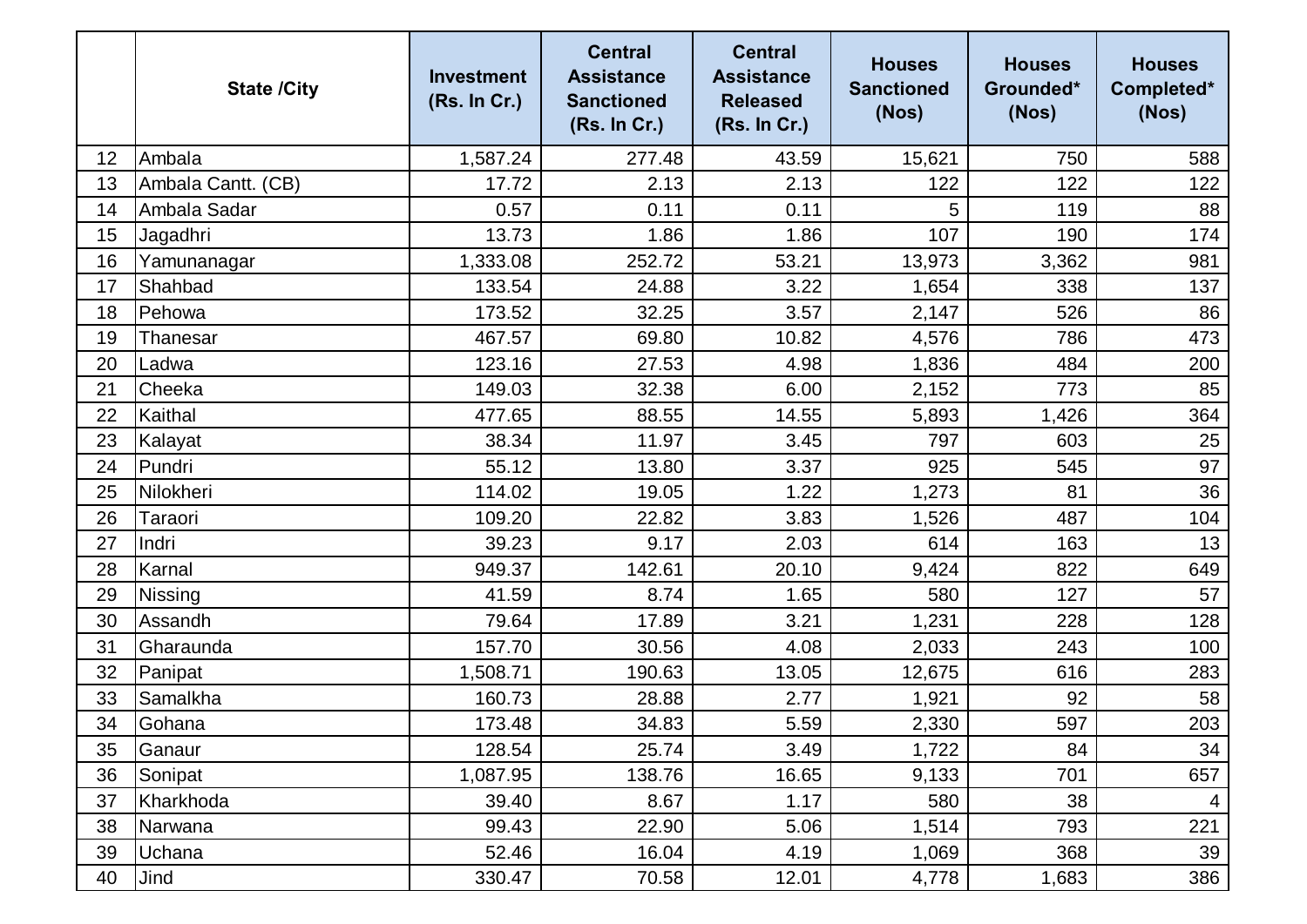|    | <b>State /City</b> | <b>Investment</b><br>(Rs. In Cr.) | <b>Central</b><br><b>Assistance</b><br><b>Sanctioned</b><br>(Rs. In Cr.) | <b>Central</b><br><b>Assistance</b><br><b>Released</b><br>(Rs. In Cr.) | <b>Houses</b><br><b>Sanctioned</b><br>(Nos) | <b>Houses</b><br>Grounded*<br>(Nos) | <b>Houses</b><br>Completed*<br>(Nos) |
|----|--------------------|-----------------------------------|--------------------------------------------------------------------------|------------------------------------------------------------------------|---------------------------------------------|-------------------------------------|--------------------------------------|
| 41 | Julana             | 42.05                             | 11.77                                                                    | 3.29                                                                   | 783                                         | 500                                 | 128                                  |
| 42 | Safidon            | 85.07                             | 22.49                                                                    | 5.31                                                                   | 1,493                                       | 611                                 | 116                                  |
| 43 | Ratia              | 88.52                             | 20.66                                                                    | 2.95                                                                   | 1,376                                       | 96                                  | 3                                    |
| 44 | Tohana             | 99.70                             | 25.41                                                                    | 4.20                                                                   | 1,695                                       | 363                                 | 61                                   |
| 45 | Fatehabad          | 194.05                            | 34.06                                                                    | 2.76                                                                   | 2,265                                       | 186                                 | 31                                   |
| 46 | Mandi Dabwali      | 168.98                            | 28.92                                                                    | 1.66                                                                   | 1,926                                       | 64                                  | 13                                   |
| 47 | Kalanwali          | 63.68                             | 13.79                                                                    | 2.02                                                                   | 919                                         | 159                                 | 8                                    |
| 48 | <b>Sirsa</b>       | 361.59                            | 58.78                                                                    | 2.99                                                                   | 3,906                                       | 149                                 | 96                                   |
| 49 | Rania              | 52.80                             | 10.86                                                                    | 1.18                                                                   | 723                                         | 33                                  | $\sqrt{5}$                           |
| 50 | Ellenabad          | 92.56                             | 18.98                                                                    | 2.52                                                                   | 1,263                                       | 119                                 | 4                                    |
| 51 | Barwala            | 79.28                             | 23.07                                                                    | 5.03                                                                   | 1,536                                       | 11                                  | $\,8\,$                              |
| 52 | Hisar              | 1,142.59                          | 213.15                                                                   | 35.36                                                                  | 12,512                                      | 1,858                               | 1,201                                |
| 53 | Narnaund           | 49.46                             | 17.14                                                                    | 5.06                                                                   | 1,141                                       | 144                                 | 6                                    |
| 54 | Hansi              | 198.89                            | 51.61                                                                    | 13.00                                                                  | 3,439                                       | 720                                 | 21                                   |
| 55 | Bawani khera       | 37.37                             | 13.16                                                                    | 4.20                                                                   | 876                                         | 478                                 | 6                                    |
| 56 | Bhiwani            | 346.88                            | 89.00                                                                    | 23.92                                                                  | 5,908                                       | 740                                 | 111                                  |
| 57 | Siwani             | 51.87                             | 17.50                                                                    | 5.40                                                                   | 1,168                                       | $\overline{7}$                      | 4                                    |
| 58 | Loharu             | 23.16                             | 7.28                                                                     | 1.90                                                                   | 485                                         | 66                                  |                                      |
| 59 | Charkhi Dadri      | 107.47                            | 28.66                                                                    | 7.34                                                                   | 1,916                                       | 73                                  | 45                                   |
| 60 | Maham              | 97.33                             | 23.07                                                                    | 4.60                                                                   | 1,539                                       | 515                                 | 13                                   |
| 61 | Rohtak             | 614.85                            | 150.39                                                                   | 43.52                                                                  | 6,713                                       | 2,474                               | 1,256                                |
| 62 | Kalanaur           | 79.20                             | 20.68                                                                    | 4.94                                                                   | 1,377                                       | 301                                 | 11                                   |
| 63 | Sampla             | 62.57                             | 16.25                                                                    | 3.30                                                                   | 1,083                                       | 58                                  | $6\phantom{.}6$                      |
| 64 | Beri               | 48.12                             | 12.09                                                                    | 2.42                                                                   | 806                                         | 227                                 | $\overline{\phantom{a}}$             |
| 65 | Bahadurgarh        | 724.37                            | 98.14                                                                    | 7.96                                                                   | 6,487                                       | 425                                 | 285                                  |
| 66 | Jhajjar            | 151.06                            | 30.06                                                                    | 4.29                                                                   | 1,993                                       | 677                                 | 279                                  |
| 67 | Kanina             | 26.98                             | 9.35                                                                     | 2.75                                                                   | 623                                         | 8                                   | $\overline{\phantom{a}}$             |
| 68 | Mahendragarh       | 55.03                             | 12.80                                                                    | 2.41                                                                   | 852                                         | 44                                  | $\overline{7}$                       |
| 69 | Ateli              | 9.84                              | 1.70                                                                     | 0.07                                                                   | 113                                         | $\blacksquare$                      | $\blacksquare$                       |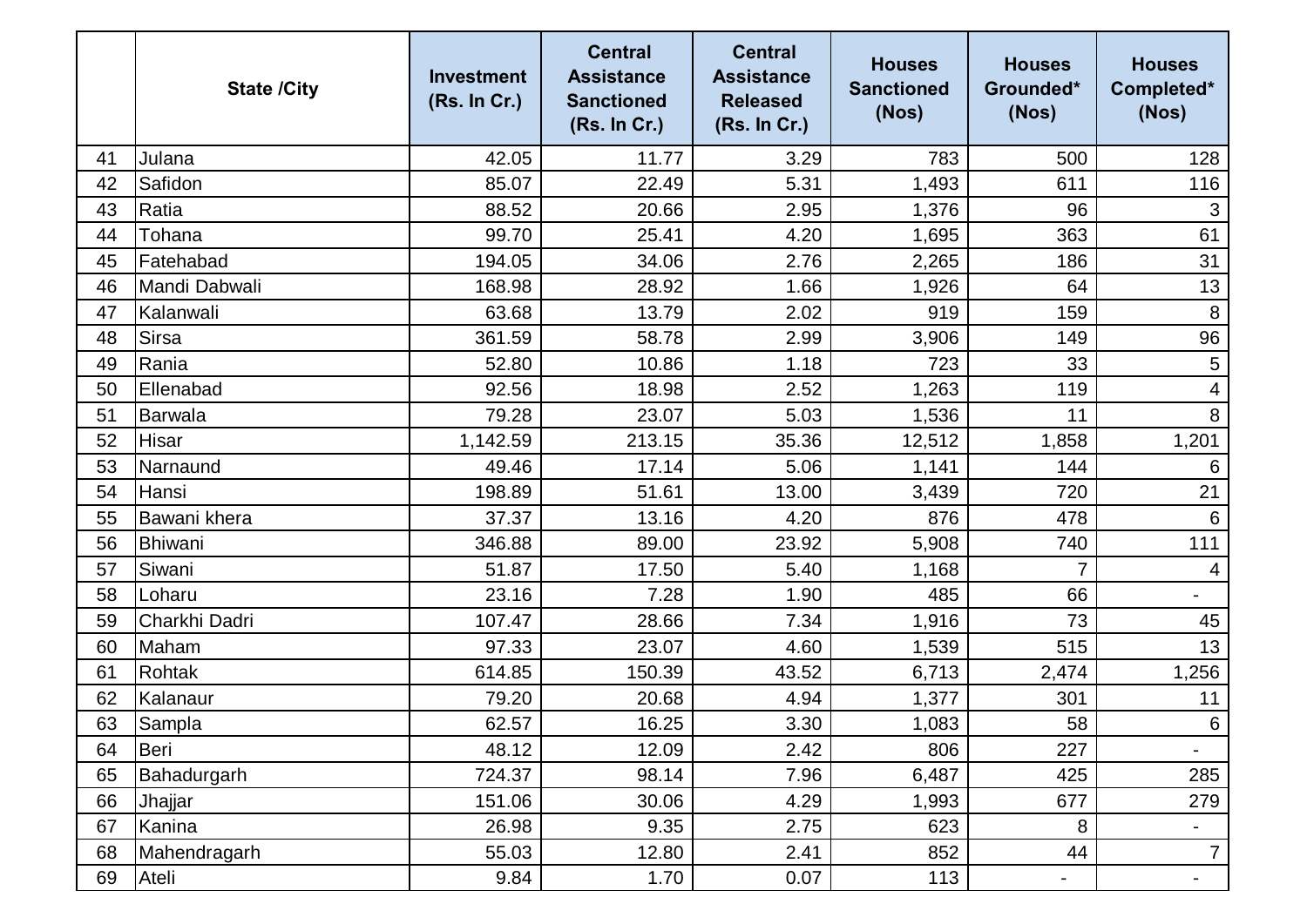|                | <b>State /City</b>      | <b>Investment</b><br>(Rs. In Cr.) | <b>Central</b><br><b>Assistance</b><br><b>Sanctioned</b><br>(Rs. In Cr.) | <b>Central</b><br><b>Assistance</b><br><b>Released</b><br>(Rs. In Cr.) | <b>Houses</b><br><b>Sanctioned</b><br>(Nos) | <b>Houses</b><br>Grounded*<br>(Nos) | <b>Houses</b><br>Completed*<br>(Nos) |
|----------------|-------------------------|-----------------------------------|--------------------------------------------------------------------------|------------------------------------------------------------------------|---------------------------------------------|-------------------------------------|--------------------------------------|
| 70             | Narnaul                 | 110.68                            | 29.81                                                                    | 7.42                                                                   | 1,985                                       | 1,056                               | 19                                   |
| 71             | Dharuhera               | 149.01                            | 14.75                                                                    | 6.30                                                                   | 1,056                                       | 539                                 | 434                                  |
| 72             | Rewari                  | 547.46                            | 72.91                                                                    | 6.58                                                                   | 4,802                                       | 552                                 | 403                                  |
| 73             | <b>Bawal</b>            | 35.18                             | 7.25                                                                     | 1.51                                                                   | 482                                         | 133                                 | $\overline{7}$                       |
| 74             | <b>Hailey Mandi</b>     | 75.35                             | 15.07                                                                    | 2.73                                                                   | 994                                         | 84                                  | 39                                   |
| 75             | Pataudi                 | 96.46                             | 17.87                                                                    | 1.48                                                                   | 1,190                                       | 45                                  | 3                                    |
| 76             | Gurugram                | 4,082.53                          | 441.91                                                                   | 89.09                                                                  | 28,195                                      | 4,580                               | 4,480                                |
| 77             | Farrukhnagar            | 56.04                             | 9.94                                                                     | 0.77                                                                   | 661                                         | 55                                  | 4                                    |
| 78             | Sohna                   | 447.46                            | 71.23                                                                    | 10.39                                                                  | 4,653                                       | 576                                 | 379                                  |
| 79             | Taoru                   | 64.05                             | 12.13                                                                    | 1.36                                                                   | 807                                         | 225                                 | 34                                   |
| 80             | <b>Nuh</b>              | 25.40                             | 6.50                                                                     | 1.63                                                                   | 433                                         | 204                                 | $\mathbf 1$                          |
| 81             | Ferozepur jhirka        | 38.18                             | 10.07                                                                    | 2.47                                                                   | 671                                         | 336                                 | $\overline{2}$                       |
| 82             | Punahana                | 40.83                             | 13.28                                                                    | 4.02                                                                   | 885                                         | 486                                 |                                      |
| 83             | Faridabad               | 4,645.89                          | 526.52                                                                   | 64.56                                                                  | 34,077                                      | 3,244                               | 3,175                                |
| 84             | Palwal                  | 135.64                            | 35.56                                                                    | 10.34                                                                  | 2,346                                       | 1,166                               | 80                                   |
| 85             | Hathin                  | 25.78                             | 10.38                                                                    | 3.47                                                                   | 692                                         | 504                                 | 18                                   |
| 86             | Hodal                   | 46.33                             | 13.86                                                                    | 3.90                                                                   | 924                                         | 499                                 | 33                                   |
|                | <b>Himachal Pradesh</b> |                                   |                                                                          |                                                                        |                                             |                                     |                                      |
| 1              | Dehra                   | 8.19                              | 2.10                                                                     | 0.84                                                                   | 140                                         | 113                                 | 29                                   |
| $\overline{2}$ | Baijnath-Paprola        | 26.95                             | 6.96                                                                     | 2.78                                                                   | 464                                         | 456                                 | 91                                   |
| 3              | Jawali                  | 24.98                             | 6.48                                                                     | 2.59                                                                   | 432                                         | 427                                 | 72                                   |
| 4              | Karsog                  | 2.10                              | 0.54                                                                     | 0.21                                                                   | 36                                          | 34                                  | $\sqrt{5}$                           |
| 5              | Tahliwal                | 9.56                              | 3.71                                                                     | 1.46                                                                   | 247                                         | 66                                  | 61                                   |
| 6              | <b>Nerchowk</b>         | 21.02                             | 5.60                                                                     | 2.20                                                                   | 373                                         | 362                                 | $\mathbf 1$                          |
| 7              | Chowari                 | 5.23                              | 1.37                                                                     | 0.55                                                                   | 91                                          | 91                                  | 36                                   |
| 8              | Chamba                  | 24.73                             | 7.24                                                                     | 2.98                                                                   | 483                                         | 283                                 | 157                                  |
| 9              | Nurpur                  | 5.21                              | 1.40                                                                     | 0.58                                                                   | 93                                          | 37                                  | 15                                   |
| 10             | Dharmsala               | 60.42                             | 19.97                                                                    | 14.40                                                                  | 1,334                                       | 963                                 | 376                                  |
| 11             | Kangra                  | 10.67                             | 2.72                                                                     | 1.14                                                                   | 181                                         | 170                                 | 73                                   |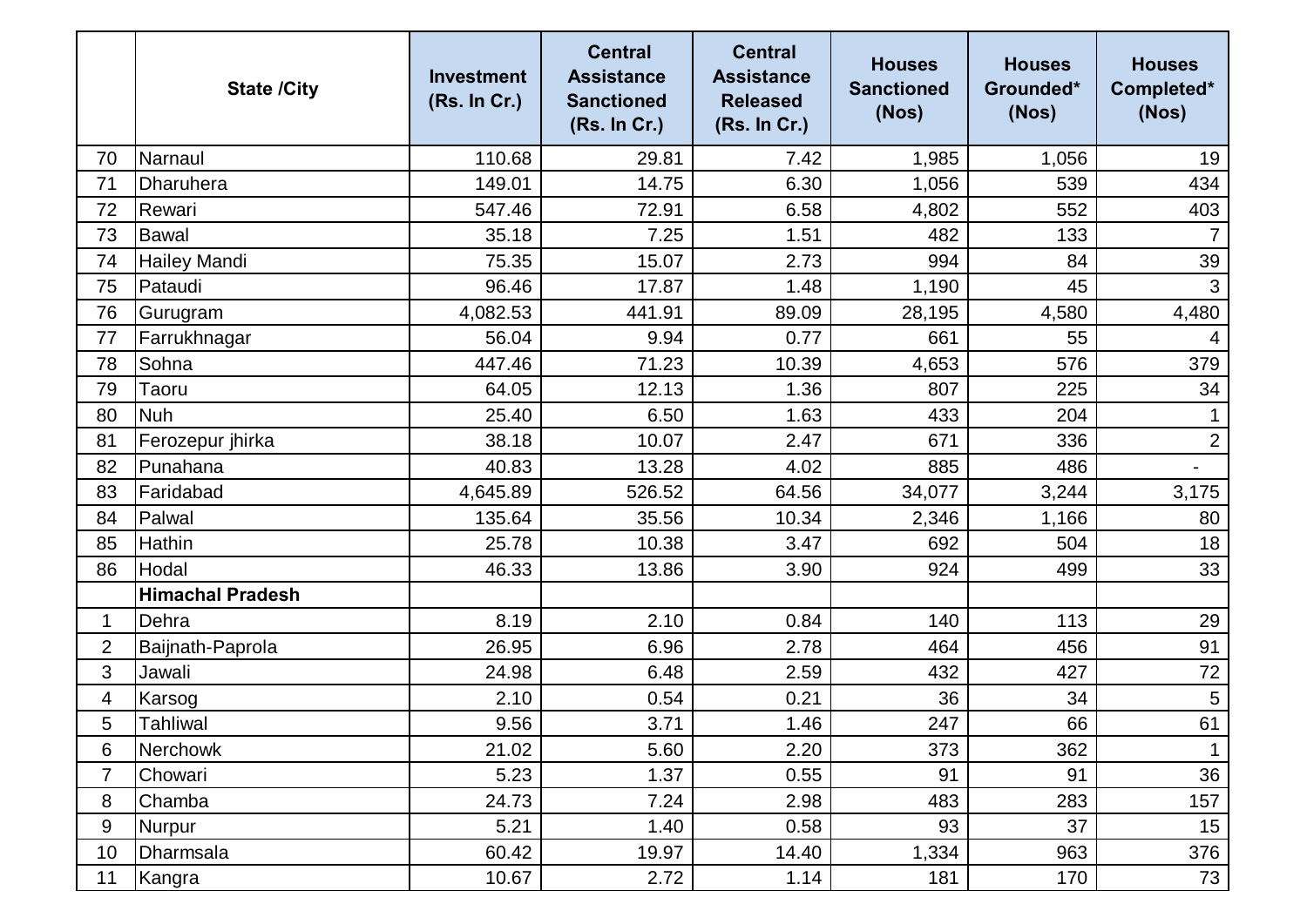|    | <b>State /City</b> | <b>Investment</b><br>(Rs. In Cr.) | <b>Central</b><br><b>Assistance</b><br><b>Sanctioned</b><br>(Rs. In Cr.) | <b>Central</b><br><b>Assistance</b><br><b>Released</b><br>(Rs. In Cr.) | <b>Houses</b><br><b>Sanctioned</b><br>(Nos) | <b>Houses</b><br>Grounded*<br>(Nos) | <b>Houses</b><br>Completed*<br>(Nos) |
|----|--------------------|-----------------------------------|--------------------------------------------------------------------------|------------------------------------------------------------------------|---------------------------------------------|-------------------------------------|--------------------------------------|
| 12 | Nagrota Bagwan     | 7.05                              | 1.84                                                                     | 0.73                                                                   | 123                                         | 98                                  | 49                                   |
| 13 | Jawalamukhi        | 5.59                              | 1.44                                                                     | 0.57                                                                   | 96                                          | 78                                  | 35                                   |
| 14 | Palampur           | 1.76                              | 0.48                                                                     | 0.24                                                                   | 30                                          | 24                                  | 10                                   |
| 15 | Manali             | 0.58                              | 0.15                                                                     | 0.06                                                                   | 10                                          | 8                                   | $\mathbf{2}$                         |
| 16 | Kullu              | 14.52                             | 3.62                                                                     | 1.57                                                                   | 242                                         | 230                                 | 56                                   |
| 17 | Bhuntar            | 0.99                              | 0.23                                                                     | 0.09                                                                   | 16                                          | 8                                   | $\mathbf{3}$                         |
| 18 | Banjar             | 0.60                              | 0.16                                                                     | 0.07                                                                   | 11                                          | 5                                   | $\overline{2}$                       |
| 19 | Jogindarnagar      | 4.24                              | 1.11                                                                     | 0.43                                                                   | 75                                          | 72                                  | $\overline{7}$                       |
| 20 | Sarkaghat          | 6.14                              | 1.61                                                                     | 0.64                                                                   | 107                                         | 189                                 | 85                                   |
| 21 | Sundarnagar        | 8.24                              | 2.18                                                                     | 0.87                                                                   | 145                                         | 235                                 | 151                                  |
| 22 | Mandi              | 11.31                             | 4.28                                                                     | 2.82                                                                   | 284                                         | 268                                 | 110                                  |
| 23 | Rawalsar           | 2.21                              | 0.57                                                                     | 0.23                                                                   | 38                                          | 33                                  | $\mathfrak{S}$                       |
| 24 | Sujanpur           | 12.86                             | 3.32                                                                     | 1.31                                                                   | 221                                         | 86                                  | 65                                   |
| 25 | Nadaun             | 4.92                              | 1.28                                                                     | 0.51                                                                   | 85                                          | 50                                  | 26                                   |
| 26 | Hamirpur           | 4.88                              | 1.52                                                                     | 0.66                                                                   | 102                                         | 90                                  | 50                                   |
| 27 | <b>Bhota</b>       | 2.21                              | 0.57                                                                     | 0.23                                                                   | 38                                          | 23                                  | 13                                   |
| 28 | Daulatpur          | 10.17                             | 2.83                                                                     | 1.11                                                                   | 189                                         | 119                                 | 53                                   |
| 29 | Gagret             | 4.26                              | 1.20                                                                     | 0.48                                                                   | 80                                          | 50                                  | 41                                   |
| 30 | Una                | 36.44                             | 13.99                                                                    | 6.56                                                                   | 933                                         | 715                                 | 371                                  |
| 31 | Mehatpur Basdehra  | 10.84                             | 3.44                                                                     | 1.36                                                                   | 229                                         | 91                                  | 71                                   |
| 32 | Santokhgarh        | 8.75                              | 2.93                                                                     | 1.17                                                                   | 195                                         | 79                                  | 32                                   |
| 33 | Ghumarwin          | 2.83                              | 0.80                                                                     | 0.32                                                                   | 53                                          | 53                                  | 34                                   |
| 34 | Talai              | 1.61                              | 0.48                                                                     | 0.19                                                                   | 32                                          | 32                                  | 22                                   |
| 35 | Naina Devi         | 1.16                              | 0.33                                                                     | 0.13                                                                   | 22                                          | 22                                  | 19                                   |
| 36 | Bilaspur           | 27.17                             | 9.67                                                                     | 4.26                                                                   | 639                                         | 374                                 | 253                                  |
| 37 | Arki               | 1.10                              | 0.28                                                                     | 0.12                                                                   | 18                                          | 16                                  | 11                                   |
| 38 | Nalagarh           | 15.51                             | 8.18                                                                     | 6.30                                                                   | 544                                         | 402                                 | 242                                  |
| 39 | Baddi              | 17.61                             | 3.19                                                                     | 3.11                                                                   | 165                                         | 163                                 | 152                                  |
| 40 | Parwanoo           | 0.12                              | 0.04                                                                     | 0.03                                                                   | $\overline{2}$                              | $\mathbf 1$                         | $\mathbf 1$                          |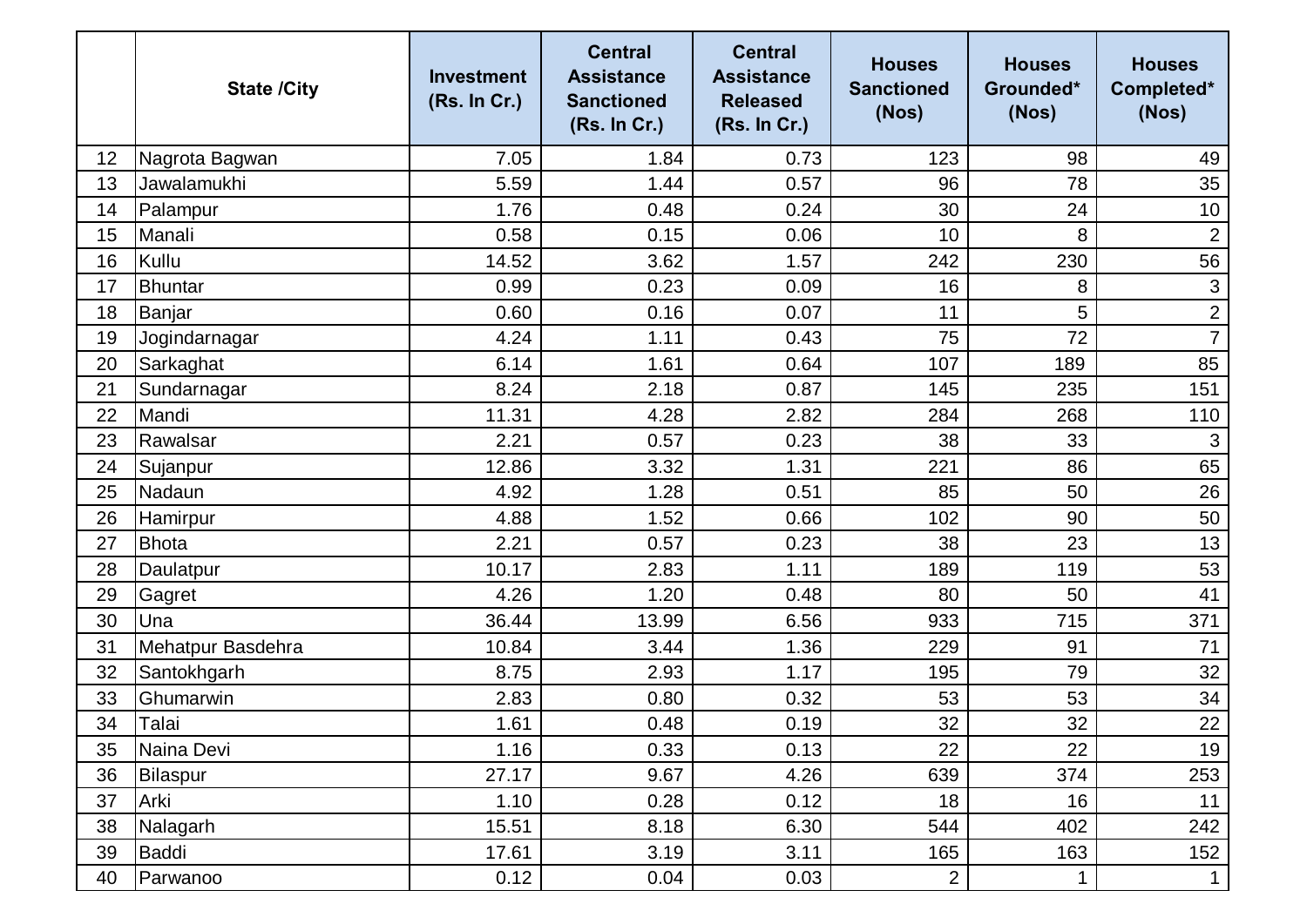|                | <b>State /City</b> | <b>Investment</b><br>(Rs. In Cr.) | <b>Central</b><br><b>Assistance</b><br><b>Sanctioned</b><br>(Rs. In Cr.) | <b>Central</b><br><b>Assistance</b><br><b>Released</b><br>(Rs. In Cr.) | <b>Houses</b><br><b>Sanctioned</b><br>(Nos) | <b>Houses</b><br>Grounded*<br>(Nos) | <b>Houses</b><br>Completed*<br>(Nos) |
|----------------|--------------------|-----------------------------------|--------------------------------------------------------------------------|------------------------------------------------------------------------|---------------------------------------------|-------------------------------------|--------------------------------------|
| 41             | Solan              | 8.39                              | 1.49                                                                     | 1.08                                                                   | 92                                          | 174                                 | 96                                   |
| 42             | Rajgarh            | 2.62                              | 0.75                                                                     | 0.33                                                                   | 49                                          | 48                                  | 13                                   |
| 43             | Nahan              | 13.91                             | 6.61                                                                     | 4.48                                                                   | 438                                         | 262                                 | 178                                  |
| 44             | Paonta Sahib       | 6.17                              | 1.09                                                                     | 0.67                                                                   | 70                                          | 69                                  | 46                                   |
| 45             | Rampur             | 2.18                              | 0.49                                                                     | 0.32                                                                   | 31                                          | 30                                  | 23                                   |
| 46             | Narkanda           | 0.35                              | 0.09                                                                     | 0.04                                                                   | 6                                           | 6                                   | $\sqrt{5}$                           |
| 47             | Seoni              | 1.44                              | 0.26                                                                     | 0.17                                                                   | 18                                          | 18                                  | 10                                   |
| 48             | Shimla             | 64.48                             | 30.88                                                                    | 12.28                                                                  | 494                                         | 425                                 | 232                                  |
| 49             | Theog              | 2.79                              | 0.44                                                                     | 0.30                                                                   | 29                                          | 24                                  | 14                                   |
| 50             | Chaupal            | 3.15                              | 0.81                                                                     | 0.32                                                                   | 54                                          | 40                                  | 10                                   |
| 51             | Jubbal             | 0.06                              | 0.02                                                                     | 0.01                                                                   |                                             | 1                                   | $\mathbf 1$                          |
| 52             | Kotkhai            | 0.17                              | 0.05                                                                     | 0.02                                                                   | 3                                           | 3                                   | $\qquad \qquad \blacksquare$         |
| 53             | Rohru              | 1.06                              | 0.11                                                                     | 0.10                                                                   | 6                                           | 6                                   | $6\,$                                |
|                | <b>J&amp;K</b>     |                                   |                                                                          |                                                                        |                                             |                                     |                                      |
| 1              | Langet             | 30.01                             | 7.90                                                                     | 1.89                                                                   | 525                                         | 274                                 | 13                                   |
| $\overline{2}$ | Kalakote           | 14.00                             | 4.58                                                                     | 0.53                                                                   | 305                                         | 284                                 | 100                                  |
| 3              | Thatri             | 2.71                              | 0.89                                                                     | 0.24                                                                   | 59                                          | 38                                  | $\overline{\phantom{a}}$             |
| 4              | Kupwara            | 52.59                             | 13.77                                                                    | 3.71                                                                   | 917                                         | 731                                 | 109                                  |
| 5              | Handwara           | 73.45                             | 19.16                                                                    | 6.46                                                                   | 1,277                                       | 1,087                               | 149                                  |
| 6              | Sopore             | 190.01                            | 49.88                                                                    | 12.89                                                                  | 3,307                                       | 2,135                               | 583                                  |
| 7              | <b>Watra Gam</b>   | 37.59                             | 9.85                                                                     | 2.90                                                                   | 656                                         | 409                                 | 23                                   |
| 8              | Pattan             | 28.58                             | 7.49                                                                     | 1.04                                                                   | 498                                         | 231                                 | $\mathbf{3}$                         |
| 9              | Baramula           | 102.23                            | 30.02                                                                    | 10.06                                                                  | 1,993                                       | 1,716                               | 517                                  |
| 10             | Uri                | 17.54                             | 4.57                                                                     | 1.42                                                                   | 306                                         | 276                                 | 42                                   |
| 11             | Kunzer             | 11.47                             | 3.00                                                                     | 0.62                                                                   | 200                                         | 104                                 | $\blacksquare$                       |
| 12             | Gulmarg            | 0.31                              | 0.03                                                                     | 0.03                                                                   | $\overline{2}$                              | $\overline{2}$                      | $\mathbf{2}$                         |
| 13             | Bandipore          | 58.16                             | 15.22                                                                    | 3.88                                                                   | 1,012                                       | 550                                 | 78                                   |
| 14             | Hajan              | 24.41                             | 6.37                                                                     | 1.29                                                                   | 424                                         | 175                                 | 9                                    |
| 15             | Sumbal             | 46.37                             | 12.33                                                                    | 3.52                                                                   | 807                                         | 427                                 | 61                                   |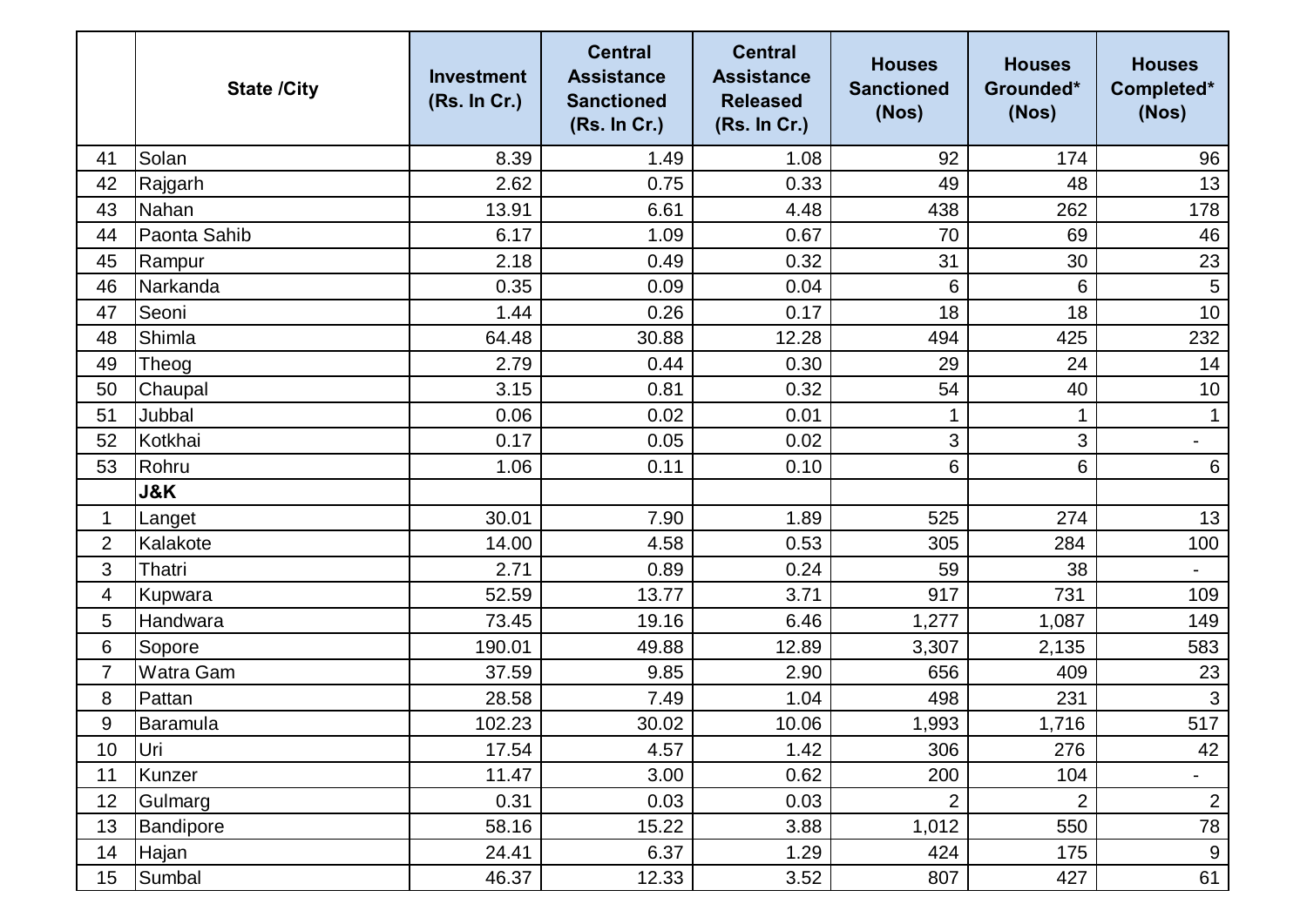|    | <b>State /City</b> | <b>Investment</b><br>(Rs. In Cr.) | <b>Central</b><br><b>Assistance</b><br><b>Sanctioned</b><br>(Rs. In Cr.) | <b>Central</b><br><b>Assistance</b><br><b>Released</b><br>(Rs. In Cr.) | <b>Houses</b><br><b>Sanctioned</b><br>(Nos) | <b>Houses</b><br>Grounded*<br>(Nos) | <b>Houses</b><br>Completed*<br>(Nos) |
|----|--------------------|-----------------------------------|--------------------------------------------------------------------------|------------------------------------------------------------------------|---------------------------------------------|-------------------------------------|--------------------------------------|
| 16 | Srinagar           | 911.88                            | 243.55                                                                   | 33.42                                                                  | 16,231                                      | 4,349                               | 997                                  |
| 17 | Badami Bagh (CB)   | 0.21                              | 0.04                                                                     | 0.04                                                                   | $\overline{2}$                              | $\overline{2}$                      | $\overline{2}$                       |
| 18 | Ganderbal          | 27.29                             | 7.14                                                                     | 2.26                                                                   | 476                                         | 307                                 | 32                                   |
| 19 | Magam              | 23.23                             | 6.10                                                                     | 0.99                                                                   | 405                                         | 93                                  | 5                                    |
| 20 | Beerwah            | 20.83                             | 5.45                                                                     | 1.62                                                                   | 363                                         | 250                                 |                                      |
| 21 | Khansahib          | 11.88                             | 3.22                                                                     | 1.06                                                                   | 206                                         | 119                                 | 24                                   |
| 22 | Badgam             | 47.89                             | 12.52                                                                    | 3.57                                                                   | 835                                         | 476                                 | 114                                  |
| 23 | Chadura            | 10.12                             | 2.74                                                                     | 0.86                                                                   | 176                                         | 74                                  | 22                                   |
| 24 | Charar-i-Sharief   | 11.66                             | 3.10                                                                     | 1.06                                                                   | 204                                         | 152                                 | 13                                   |
| 25 | Pampora            | 9.01                              | 2.36                                                                     | 0.56                                                                   | 157                                         | 67                                  | $\overline{7}$                       |
| 26 | <b>Khrew</b>       | 16.45                             | 4.31                                                                     | 1.11                                                                   | 286                                         | 177                                 | $\sqrt{5}$                           |
| 27 | Awantipora         | 8.25                              | 2.17                                                                     | 0.55                                                                   | 144                                         | 80                                  | $\,6\,$                              |
| 28 | Tral               | 20.66                             | 5.41                                                                     | 1.47                                                                   | 360                                         | 224                                 | $6\phantom{1}6$                      |
| 29 | Pulwama            | 33.85                             | 8.93                                                                     | 3.27                                                                   | 593                                         | 311                                 | 112                                  |
| 30 | Shupiyan           | 36.78                             | 9.79                                                                     | 3.64                                                                   | 637                                         | 456                                 | 161                                  |
| 31 | Pahalgam           | 28.74                             | 7.52                                                                     | 0.65                                                                   | 501                                         | 81                                  | $\overline{\phantom{0}}$             |
| 32 | Aishmuquam         | 22.23                             | 5.84                                                                     | 0.57                                                                   | 390                                         | 58                                  | 12                                   |
| 33 | Bijbehara          | 36.23                             | 9.53                                                                     | 2.40                                                                   | 633                                         | 341                                 | 227                                  |
| 34 | Mattan             | 17.27                             | 4.52                                                                     | 0.35                                                                   | 301                                         | 86                                  | $\overline{\phantom{a}}$             |
| 35 | Anantnag           | 93.18                             | 24.78                                                                    | 6.45                                                                   | 1,651                                       | 948                                 | 250                                  |
| 36 | Achabal            | 12.05                             | 3.15                                                                     | 0.78                                                                   | 210                                         | 125                                 | $\mathbf{2}$                         |
| 37 | Seer Hamdan        | 23.70                             | 6.20                                                                     | 1.09                                                                   | 413                                         | 115                                 | $\overline{2}$                       |
| 38 | Kukernag           | 21.80                             | 5.70                                                                     | 0.89                                                                   | 380                                         | 275                                 | 67                                   |
| 39 | Qazigund           | 12.33                             | 3.23                                                                     | 1.04                                                                   | 215                                         | 129                                 | $\blacksquare$                       |
| 40 | Duru-Verinag       | 40.34                             | 10.52                                                                    | 2.37                                                                   | 700                                         | 373                                 | 60                                   |
| 41 | Kulgam             | 30.41                             | 7.96                                                                     | 0.99                                                                   | 529                                         | 146                                 | 10                                   |
| 42 | Frisal             | 8.09                              | 2.12                                                                     | 0.62                                                                   | 141                                         | 101                                 | $\mathbf 1$                          |
| 43 | Yari Pora          | 20.64                             | 5.38                                                                     | 0.69                                                                   | 358                                         | 71                                  | 16                                   |
| 44 | Devsar             | 15.72                             | 4.13                                                                     | 1.44                                                                   | 274                                         | 210                                 | $\overline{4}$                       |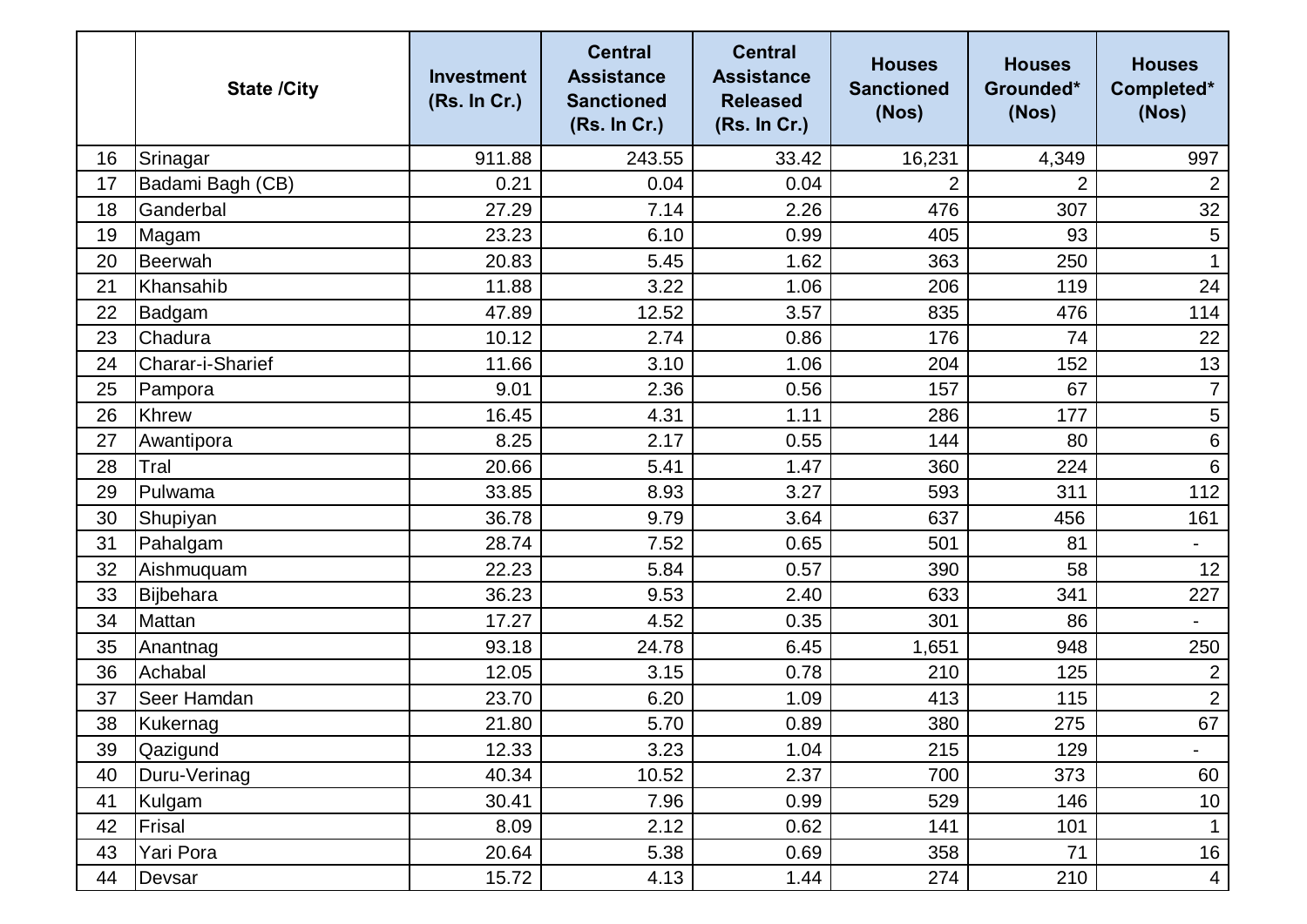|    | <b>State /City</b> | <b>Investment</b><br>(Rs. In Cr.) | <b>Central</b><br><b>Assistance</b><br><b>Sanctioned</b><br>(Rs. In Cr.) | <b>Central</b><br><b>Assistance</b><br><b>Released</b><br>(Rs. In Cr.) | <b>Houses</b><br><b>Sanctioned</b><br>(Nos) | <b>Houses</b><br>Grounded*<br>(Nos) | <b>Houses</b><br>Completed*<br>(Nos) |
|----|--------------------|-----------------------------------|--------------------------------------------------------------------------|------------------------------------------------------------------------|---------------------------------------------|-------------------------------------|--------------------------------------|
| 45 | Doda               | 21.96                             | 7.39                                                                     | 2.65                                                                   | 492                                         | 363                                 | 103                                  |
| 46 | Bhaderwah          | 36.02                             | 9.75                                                                     | 1.54                                                                   | 649                                         | 358                                 | 127                                  |
| 47 | Banihal            | 13.43                             | 3.57                                                                     | 0.85                                                                   | 238                                         | 128                                 | $\overline{\phantom{0}}$             |
| 48 | Ramban             | 7.89                              | 2.72                                                                     | 0.84                                                                   | 181                                         | 130                                 | 60                                   |
| 49 | <b>Batote</b>      | 10.07                             | 2.66                                                                     | 0.78                                                                   | 175                                         | 133                                 | 10 <sup>°</sup>                      |
| 50 | Kishtwar           | 19.42                             | 5.44                                                                     | 0.99                                                                   | 363                                         | 151                                 | 62                                   |
| 51 | Udhampur           | 43.05                             | 16.62                                                                    | 4.54                                                                   | 1,105                                       | 427                                 | 57                                   |
| 52 | Chenani            | 1.29                              | 0.42                                                                     | 0.05                                                                   | 28                                          | 50                                  | 25                                   |
| 53 | Ramnagar           | 16.90                             | 5.52                                                                     | 1.10                                                                   | 368                                         | 280                                 | 86                                   |
| 54 | Reasi              | 12.58                             | 4.14                                                                     | 0.67                                                                   | 275                                         | 131                                 | 8                                    |
| 55 | Katra              | 7.42                              | 2.43                                                                     | 0.63                                                                   | 162                                         | 102                                 | $\overline{2}$                       |
| 56 | Punch              | 18.46                             | 6.03                                                                     | 1.84                                                                   | 402                                         | 283                                 | 101                                  |
| 57 | Surankote          | 13.36                             | 4.49                                                                     | 1.13                                                                   | 299                                         | 154                                 | 20                                   |
| 58 | Thanamandi         | 8.29                              | 2.74                                                                     | 0.48                                                                   | 182                                         | 61                                  | 6                                    |
| 59 | Rajauri            | 34.69                             | 11.62                                                                    | 3.26                                                                   | 772                                         | 490                                 | 130                                  |
| 60 | Nowshehra          | 7.43                              | 2.46                                                                     | 0.47                                                                   | 164                                         | 140                                 | 30                                   |
| 61 | Sunderbani         | 5.51                              | 1.82                                                                     | 0.39                                                                   | 121                                         | 77                                  | $\mathbf 1$                          |
| 62 | Jourian            | 5.10                              | 1.67                                                                     | 0.37                                                                   | 111                                         | 62                                  | $\overline{\phantom{a}}$             |
| 63 | Akhnoor            | 9.63                              | 3.32                                                                     | 0.69                                                                   | 221                                         | 112                                 | 3                                    |
| 64 | Khour              | 18.86                             | 6.80                                                                     | 1.72                                                                   | 453                                         | 390                                 | 49                                   |
| 65 | Jammu              | 198.09                            | 45.77                                                                    | 5.50                                                                   | 3,043                                       | 1,312                               | 495                                  |
| 66 | Jammu Cantt. (CB)  | 0.18                              | 0.05                                                                     | 0.05                                                                   | $\overline{2}$                              | $\overline{2}$                      | $\overline{2}$                       |
| 67 | Ghomanhasan        | 7.96                              | 2.95                                                                     | 0.59                                                                   | 196                                         | 95                                  | $\overline{2}$                       |
| 68 | R.S. Pora          | 18.38                             | 6.82                                                                     | 2.47                                                                   | 453                                         | 372                                 | 200                                  |
| 69 | Bishna             | 15.50                             | 5.73                                                                     | 1.47                                                                   | 380                                         | 232                                 | 9                                    |
| 70 | Arnia              | 12.41                             | 4.14                                                                     | 0.89                                                                   | 276                                         | 250                                 | 66                                   |
| 71 | Bari Brahamana     | 5.92                              | 2.15                                                                     | 0.58                                                                   | 142                                         | 92                                  | $\overline{4}$                       |
| 72 | <b>Vijay Pur</b>   | 4.90                              | 1.69                                                                     | 0.43                                                                   | 114                                         | 70                                  | $5\overline{)}$                      |
| 73 | Samba              | 17.28                             | 6.72                                                                     | 1.28                                                                   | 448                                         | 214                                 | 102                                  |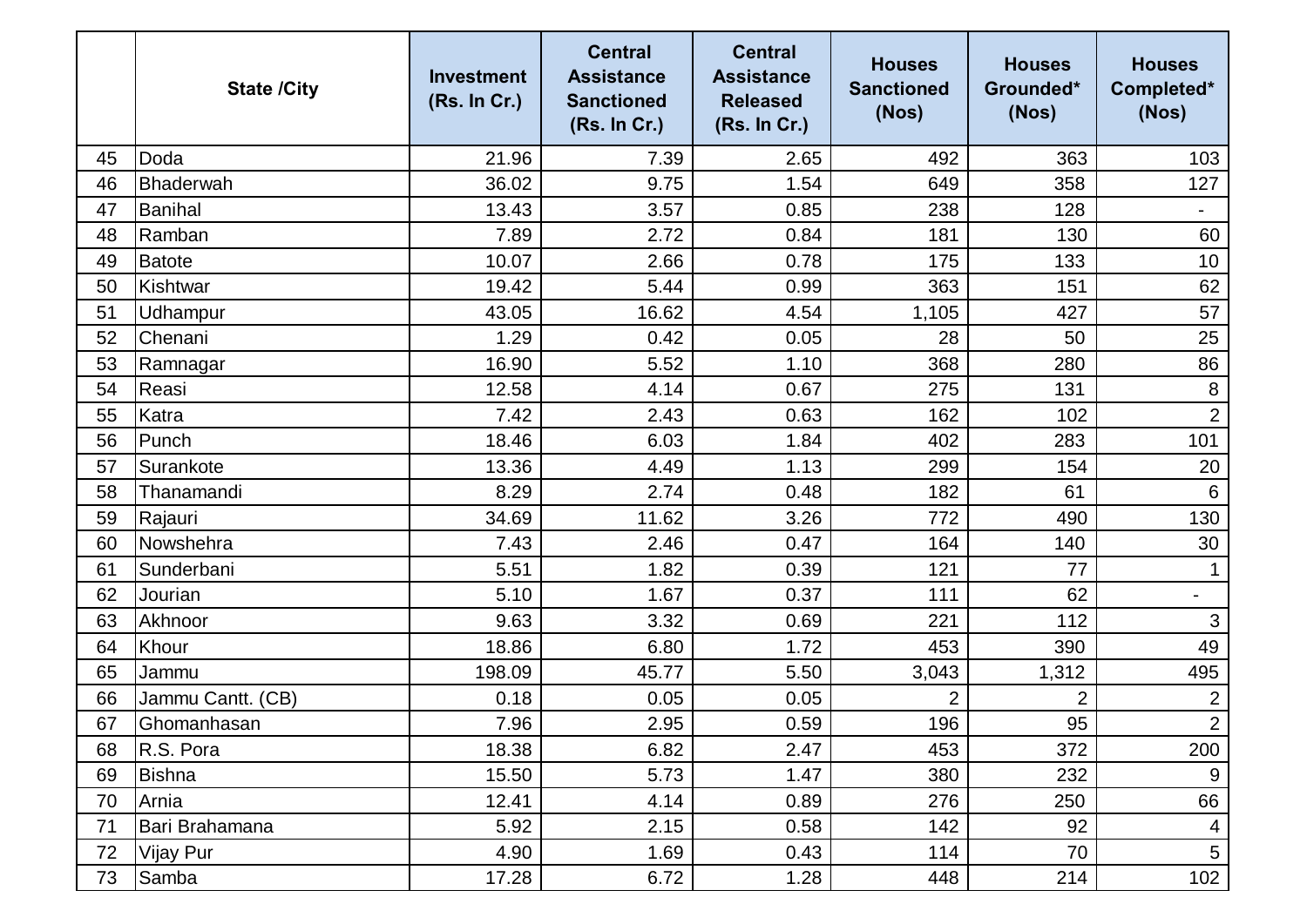|                | <b>State /City</b>              | <b>Investment</b><br>(Rs. In Cr.) | <b>Central</b><br><b>Assistance</b><br><b>Sanctioned</b><br>(Rs. In Cr.) | <b>Central</b><br><b>Assistance</b><br><b>Released</b><br>(Rs. In Cr.) | <b>Houses</b><br><b>Sanctioned</b><br>(Nos) | <b>Houses</b><br>Grounded*<br>(Nos) | <b>Houses</b><br>Completed*<br>(Nos) |
|----------------|---------------------------------|-----------------------------------|--------------------------------------------------------------------------|------------------------------------------------------------------------|---------------------------------------------|-------------------------------------|--------------------------------------|
| 74             | <b>Ram Garh</b>                 | 10.57                             | 3.71                                                                     | 1.13                                                                   | 248                                         | 210                                 | 35                                   |
| 75             | Billawar                        | 10.29                             | 3.38                                                                     | 0.86                                                                   | 225                                         | 320                                 | 90                                   |
| 76             | Bashohli                        | 8.90                              | 3.18                                                                     | 1.00                                                                   | 211                                         | 446                                 | 75                                   |
| 77             | Lakhanpur                       | 1.95                              | 0.61                                                                     | 0.08                                                                   | 41                                          | 13                                  |                                      |
| 78             | Kathua                          | 35.45                             | 13.94                                                                    | 3.87                                                                   | 935                                         | 586                                 | 238                                  |
| 79             | Parole                          | 9.43                              | 3.53                                                                     | 1.04                                                                   | 235                                         | 790                                 | 34                                   |
| 80             | Hiranagar                       | 12.92                             | 4.59                                                                     | 1.46                                                                   | 302                                         | 217                                 | $\overline{7}$                       |
|                | <b>Jharkhand</b>                |                                   |                                                                          |                                                                        |                                             |                                     |                                      |
| 1              | Nagaruntari                     | 82.81                             | 34.27                                                                    | 24.80                                                                  | 2,284                                       | 2,022                               | 665                                  |
| $\overline{2}$ | Domchanch                       | 36.86                             | 15.27                                                                    | 5.75                                                                   | 1,018                                       | 926                                 | $\overline{\phantom{a}}$             |
| 3              | Barharwa                        | 17.92                             | 7.43                                                                     | 2.89                                                                   | 495                                         | 481                                 | $\overline{\phantom{a}}$             |
| 4              | <b>Bokaro</b>                   | 2.75                              | 0.13                                                                     | 0.13                                                                   | 15                                          | 15                                  | 15                                   |
| 5              | Chatarpur                       | 28.61                             | 11.85                                                                    | 3.88                                                                   | 790                                         | 280                                 |                                      |
| 6              | Majhion                         | 100.33                            | 41.57                                                                    | 26.83                                                                  | 2,771                                       | 2,599                               | 1,214                                |
| $\overline{7}$ | Garhwa                          | 154.33                            | 43.17                                                                    | 29.53                                                                  | 2,931                                       | 2,346                               | 1,508                                |
| 8              | Chatra                          | 38.96                             | 16.14                                                                    | 12.01                                                                  | 1,076                                       | 1,695                               | 1,205                                |
| 9              | Kodarma                         | 42.86                             | 16.38                                                                    | 10.61                                                                  | 1,092                                       | 974                                 | 680                                  |
| 10             | Jhumri Tilaiya (Nagar Parishad) | 216.93                            | 72.08                                                                    | 43.48                                                                  | 4,873                                       | 3,798                               | 1,881                                |
| 11             | Giridih (Nagar Parishad)        | 368.73                            | 149.52                                                                   | 90.65                                                                  | 9,969                                       | 9,953                               | 3,293                                |
| 12             | Deoghar                         | 559.37                            | 176.62                                                                   | 115.17                                                                 | 11,997                                      | 10,737                              | 6,079                                |
| 13             | Madhupur                        | 104.89                            | 38.45                                                                    | 26.80                                                                  | 2,583                                       | 2,366                               | 1,362                                |
| 14             | Godda                           | 126.92                            | 51.75                                                                    | 30.08                                                                  | 3,443                                       | 3,135                               | 1,442                                |
| 15             | Sahibganj (Nagar Parishad)      | 111.48                            | 36.18                                                                    | 21.42                                                                  | 2,446                                       | 2,114                               | 1,190                                |
| 16             | Rajmahal                        | 41.67                             | 17.24                                                                    | 13.32                                                                  | 1,150                                       | 1,127                               | 931                                  |
| 17             | Pakaur                          | 133.80                            | 36.20                                                                    | 21.58                                                                  | 2,497                                       | 1,877                               | 930                                  |
| 18             | Dhanbad                         | 1,234.42                          | 268.64                                                                   | 183.18                                                                 | 16,922                                      | 13,677                              | 6,998                                |
| 19             | Chirkunda                       | 160.78                            | 17.38                                                                    | 9.10                                                                   | 1,325                                       | 671                                 | 506                                  |
| 20             | Phusro (Nagar Parishad)         | 10.98                             | 4.21                                                                     | 4.93                                                                   | 282                                         | 398                                 | 367                                  |
| 21             | Chas (Nagar Parishad)           | 344.85                            | 119.41                                                                   | 87.64                                                                  | 7,653                                       | 6,751                               | 4,168                                |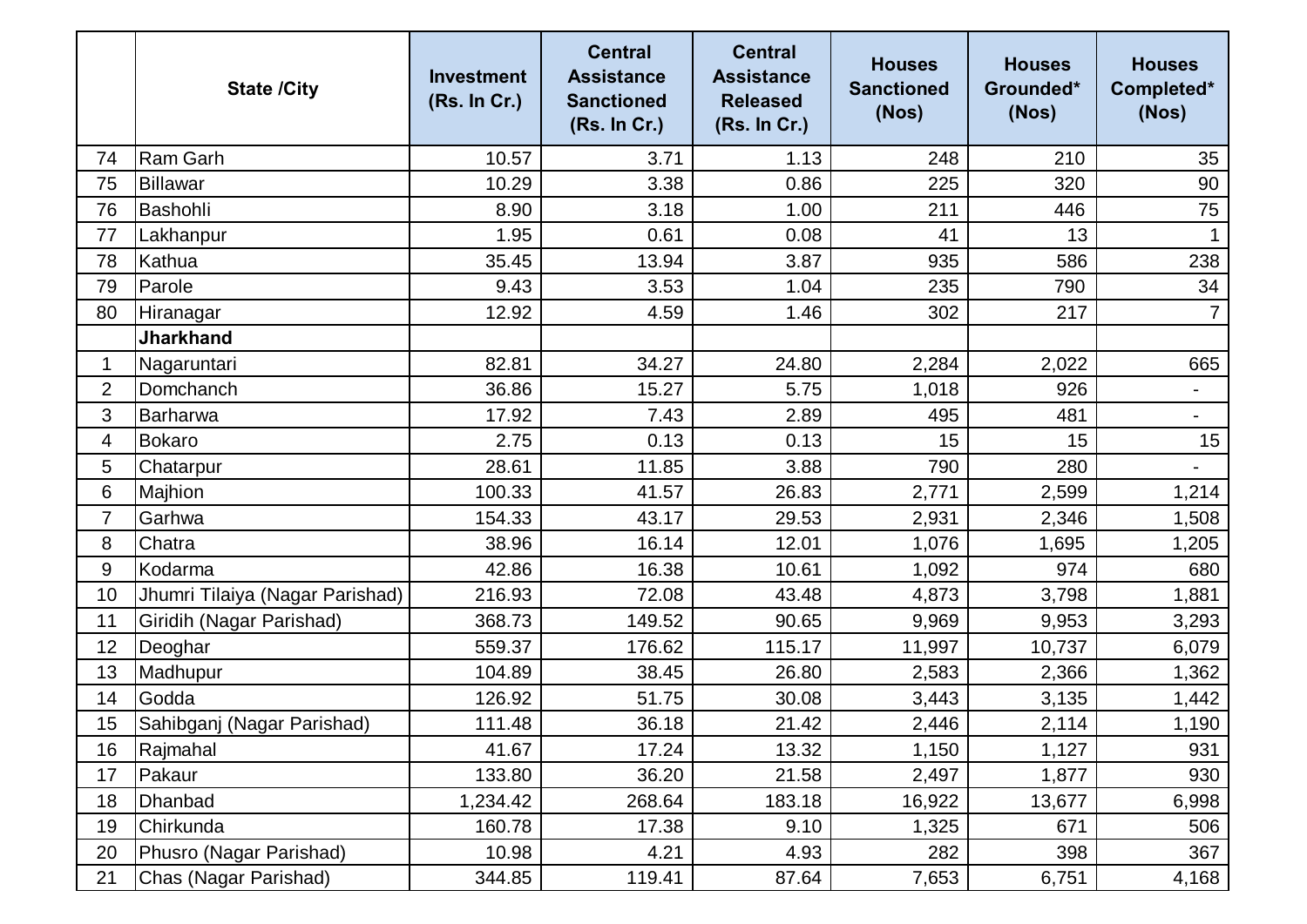|                | <b>State /City</b>              | <b>Investment</b><br>(Rs. In Cr.) | <b>Central</b><br><b>Assistance</b><br><b>Sanctioned</b><br>(Rs. In Cr.) | <b>Central</b><br><b>Assistance</b><br><b>Released</b><br>(Rs. In Cr.) | <b>Houses</b><br><b>Sanctioned</b><br>(Nos) | <b>Houses</b><br>Grounded*<br>(Nos) | <b>Houses</b><br>Completed*<br>(Nos) |
|----------------|---------------------------------|-----------------------------------|--------------------------------------------------------------------------|------------------------------------------------------------------------|---------------------------------------------|-------------------------------------|--------------------------------------|
| 22             | Lohardaga (Nagar Parishad)      | 260.67                            | 83.25                                                                    | 59.37                                                                  | 5,598                                       | 5,556                               | 3,057                                |
| 23             | Mango                           | 169.89                            | 38.92                                                                    | 19.47                                                                  | 2,579                                       | 760                                 | 637                                  |
| 24             | Jamshedpur                      | 1,106.67                          | 205.62                                                                   | 91.26                                                                  | 13,624                                      | 1,552                               | 1,417                                |
| 25             | Jugsalai                        | 11.30                             | 2.13                                                                     | 0.50                                                                   | 143                                         | 47                                  | 43                                   |
| 26             | Chakulia                        | 105.10                            | 29.91                                                                    | 20.30                                                                  | 2,054                                       | 1,813                               | 1,239                                |
| 27             | Hussainabad                     | 91.11                             | 32.31                                                                    | 16.30                                                                  | 2,254                                       | 1,719                               | 788                                  |
| 28             | Bishrampur                      | 123.39                            | 51.04                                                                    | 32.97                                                                  | 3,403                                       | 3,131                               | 1,123                                |
| 29             | Medininagar (Daltonganj) (Nagar | 236.11                            | 44.22                                                                    | 27.78                                                                  | 3,176                                       | 2,117                               | 1,428                                |
| 30             | Latehar                         | 232.08                            | 35.56                                                                    | 17.74                                                                  | 2,644                                       | 1,791                               | 1,177                                |
| 31             | Hazaribag (Nagar Parishad)      | 271.36                            | 74.29                                                                    | 49.70                                                                  | 5,063                                       | 4,626                               | 2,868                                |
| 32             | Ramgarh Cantonment (CB)         | 158.57                            | 62.18                                                                    | 34.04                                                                  | 4,141                                       | 3,730                               | 1,176                                |
| 33             | <b>Basukinath</b>               | 65.87                             | 27.29                                                                    | 20.54                                                                  | 1,819                                       | 1,818                               | 952                                  |
| 34             | Dumka (Nagar Parishad)          | 66.82                             | 25.51                                                                    | 15.70                                                                  | 1,700                                       | 1,465                               | 954                                  |
| 35             | Jamtara                         | 102.96                            | 41.11                                                                    | 26.67                                                                  | 2,742                                       | 2,375                               | 1,253                                |
| 36             | Mihijam                         | 62.64                             | 15.86                                                                    | 8.57                                                                   | 1,057                                       | 975                                 | 901                                  |
| 37             | Ranchi                          | 4,111.95                          | 625.93                                                                   | 342.70                                                                 | 42,480                                      | 19,875                              | 12,300                               |
| 38             | <b>Bundu</b>                    | 61.62                             | 16.52                                                                    | 10.54                                                                  | 1,118                                       | 809                                 | 488                                  |
| 39             | Khunti                          | 129.31                            | 38.04                                                                    | 21.80                                                                  | 2,674                                       | 2,044                               | 1,543                                |
| 40             | Gumla                           | 200.00                            | 79.28                                                                    | 46.83                                                                  | 5,314                                       | 5,790                               | 3,091                                |
| 41             | Simdega                         | 138.30                            | 48.50                                                                    | 31.22                                                                  | 3,273                                       | 2,739                               | 1,880                                |
| 42             | Chakardharpur (Nagar Parishad)  | 169.03                            | 49.21                                                                    | 23.19                                                                  | 3,292                                       | 2,117                               | 1,584                                |
| 43             | Chaibasa (Nagar Parishad)       | 141.11                            | 34.04                                                                    | 18.75                                                                  | 2,345                                       | 1,653                               | 994                                  |
| 44             | Adityapur (Nagar Parishad)      | 484.95                            | 110.84                                                                   | 30.55                                                                  | 7,371                                       | 6,266                               | 847                                  |
| 45             | Seraikela                       | 21.30                             | 7.52                                                                     | 4.72                                                                   | 501                                         | 729                                 | 565                                  |
|                | <b>Karnataka</b>                |                                   |                                                                          |                                                                        |                                             |                                     |                                      |
| 1              | Pulakeshinagar                  | 35.83                             | 7.56                                                                     |                                                                        | 504                                         | $\blacksquare$                      | $\overline{\phantom{a}}$             |
| $\overline{2}$ | Naganur                         | 37.04                             | 15.12                                                                    | 5.56                                                                   | 1,008                                       | 982                                 | 633                                  |
| 3              | Boragaon                        | 16.11                             | 6.40                                                                     | 1.66                                                                   | 426                                         | 388                                 | 187                                  |
| 4              | Examba                          | 22.62                             | 9.26                                                                     | 3.28                                                                   | 617                                         | 608                                 | 267                                  |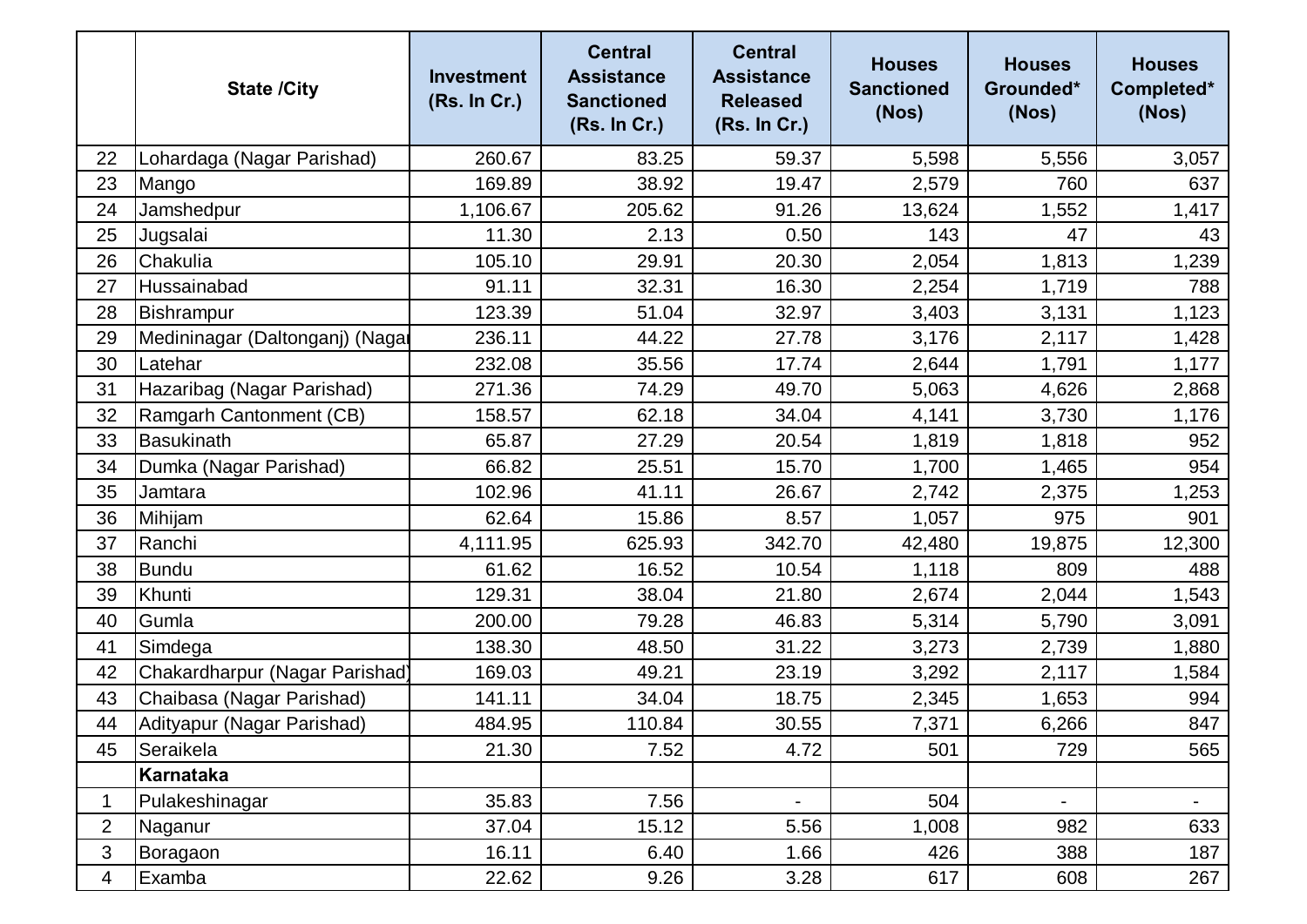|    | <b>State /City</b> | <b>Investment</b><br>(Rs. In Cr.) | <b>Central</b><br><b>Assistance</b><br><b>Sanctioned</b><br>(Rs. In Cr.) | <b>Central</b><br><b>Assistance</b><br><b>Released</b><br>(Rs. In Cr.) | <b>Houses</b><br><b>Sanctioned</b><br>(Nos) | <b>Houses</b><br>Grounded*<br>(Nos) | <b>Houses</b><br>Completed*<br>(Nos) |
|----|--------------------|-----------------------------------|--------------------------------------------------------------------------|------------------------------------------------------------------------|---------------------------------------------|-------------------------------------|--------------------------------------|
| 5  | Kabbur             | 13.66                             | 5.54                                                                     | 1.21                                                                   | 369                                         | 255                                 | 165                                  |
| 6  | <b>Ugar Khurd</b>  | 12.72                             | 5.01                                                                     | 1.18                                                                   | 334                                         | 286                                 | 145                                  |
| 7  | Shedbal            | 23.59                             | 8.96                                                                     | 2.20                                                                   | 597                                         | 477                                 | 175                                  |
| 8  | Ainapur            | 9.52                              | 3.86                                                                     | 0.99                                                                   | 257                                         | 248                                 | 167                                  |
| 9  | Chinchali          | 34.98                             | 13.97                                                                    | 5.22                                                                   | 931                                         | 907                                 | 805                                  |
| 10 | Kankanawadi        | 25.77                             | 9.71                                                                     | 3.40                                                                   | 647                                         | 526                                 | 393                                  |
| 11 | Harugeri           | 32.61                             | 13.48                                                                    | 3.33                                                                   | 900                                         | 863                                 | 495                                  |
| 12 | Mugalkhod          | 20.68                             | 8.30                                                                     | 2.56                                                                   | 553                                         | 534                                 | 278                                  |
| 13 | Kallolli           | 14.61                             | 5.85                                                                     | 2.11                                                                   | 390                                         | 375                                 | 249                                  |
| 14 | Mallapur (P.G.)    | 15.65                             | 6.42                                                                     | 1.35                                                                   | 428                                         | 359                                 | 246                                  |
| 15 | Arabhavi           | 20.00                             | 9.29                                                                     | 3.38                                                                   | 619                                         | 591                                 | 474                                  |
| 16 | M.K.Hubli          | 15.96                             | 6.29                                                                     | 1.69                                                                   | 418                                         | 340                                 | 219                                  |
| 17 | Kittur             | 6.24                              | 2.28                                                                     | 0.54                                                                   | 157                                         | 123                                 | 60                                   |
| 18 | Manolli            | 14.80                             | 5.80                                                                     | 2.03                                                                   | 386                                         | 381                                 | 100                                  |
| 19 | Belagali           | 22.47                             | 9.63                                                                     | 3.12                                                                   | 642                                         | 565                                 | 257                                  |
| 20 | Kamatgi            | 29.86                             | 12.11                                                                    | 4.28                                                                   | 807                                         | 774                                 | 367                                  |
| 21 | Aminagad           | 21.11                             | 8.39                                                                     | 2.68                                                                   | 567                                         | 534                                 | 218                                  |
| 22 | Chadchan           | 47.60                             | 19.73                                                                    | 4.15                                                                   | 1,323                                       | 1,094                               | 478                                  |
| 23 | Almel              | 80.99                             | 33.75                                                                    | 9.82                                                                   | 2,250                                       | 2,033                               | 1,470                                |
| 24 | Devara Hippargi    | 53.61                             | 22.40                                                                    | 7.41                                                                   | 1,492                                       | 1,333                               | 464                                  |
| 25 | Kolhar (Old)       | 37.16                             | 15.30                                                                    | 2.12                                                                   | 1,020                                       | 365                                 | 205                                  |
| 26 | Nidagundi          | 37.14                             | 17.42                                                                    | 2.12                                                                   | 1,161                                       | 583                                 | 330                                  |
| 27 | Managuli           | 45.23                             | 18.86                                                                    | 4.06                                                                   | 1,257                                       | 918                                 | 566                                  |
| 28 | Nalatawad          | 32.98                             | 14.43                                                                    | 1.88                                                                   | 962                                         | 731                                 | 525                                  |
| 29 | Maski              | 28.62                             | 13.51                                                                    | 3.63                                                                   | 901                                         | 591                                 | 293                                  |
| 30 | Hatti (CT)         | 6.40                              | 2.40                                                                     |                                                                        | 160                                         | 151                                 | $\blacksquare$                       |
| 31 | Kowtal             | 2.92                              | 1.10                                                                     | 0.16                                                                   | 73                                          | 59                                  | $\blacksquare$                       |
| 32 | Sirwar             | 38.83                             | 15.86                                                                    | 4.83                                                                   | 1,056                                       | 800                                 | 341                                  |
| 33 | Turvihal           | 16.25                             | 7.52                                                                     | 1.69                                                                   | 501                                         | 338                                 | 192                                  |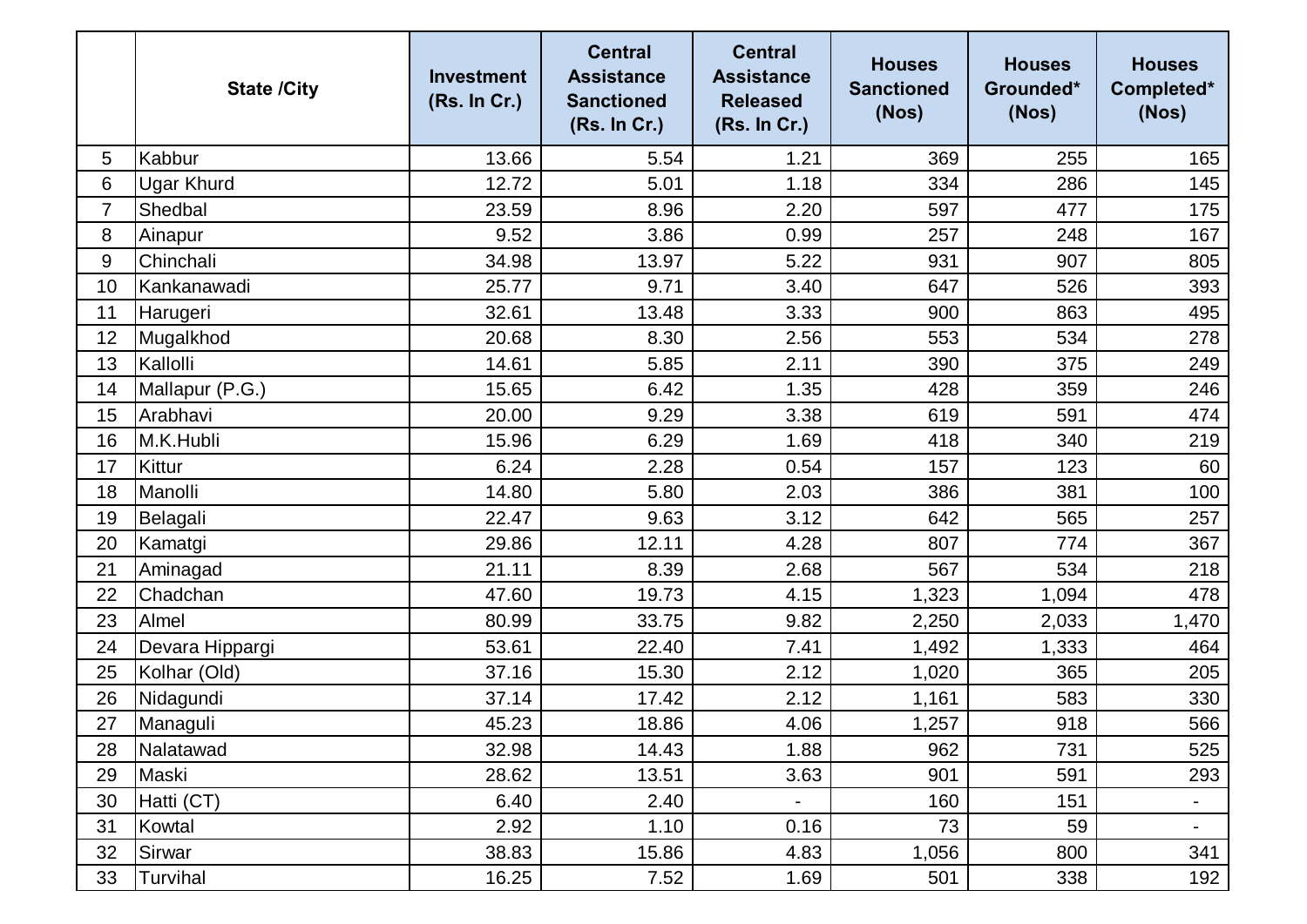|    | <b>State /City</b> | <b>Investment</b><br>(Rs. In Cr.) | <b>Central</b><br><b>Assistance</b><br><b>Sanctioned</b><br>(Rs. In Cr.) | <b>Central</b><br><b>Assistance</b><br><b>Released</b><br>(Rs. In Cr.) | <b>Houses</b><br><b>Sanctioned</b><br>(Nos) | <b>Houses</b><br>Grounded*<br>(Nos) | <b>Houses</b><br>Completed*<br>(Nos) |
|----|--------------------|-----------------------------------|--------------------------------------------------------------------------|------------------------------------------------------------------------|---------------------------------------------|-------------------------------------|--------------------------------------|
| 34 | Balganur           | 14.39                             | 6.41                                                                     | 1.76                                                                   | 427                                         | 339                                 | 133                                  |
| 35 | Kuknoor            | 33.61                             | 13.12                                                                    | 3.00                                                                   | 876                                         | 770                                 | 408                                  |
| 36 | Kanakgiri          | 23.15                             | 8.97                                                                     | 2.82                                                                   | 597                                         | 565                                 | 230                                  |
| 37 | Karatgi            | 35.35                             | 13.17                                                                    | 3.53                                                                   | 871                                         | 762                                 | 344                                  |
| 38 | Tawargera          | 48.03                             | 19.61                                                                    | 4.31                                                                   | 1,307                                       | 1,069                               | 536                                  |
| 39 | Jali               | 3.55                              | 1.40                                                                     | 0.25                                                                   | 93                                          | 81                                  | 36                                   |
| 40 | Guthala            | 48.51                             | 19.71                                                                    | 5.53                                                                   | 1,311                                       | 968                                 | 545                                  |
| 41 | Hagaribommanahalli | 41.50                             | 14.75                                                                    | 3.64                                                                   | 978                                         | 552                                 | 291                                  |
| 42 | Mariyammanahalli   | 49.89                             | 19.43                                                                    | 3.70                                                                   | 1,296                                       | 604                                 | 524                                  |
| 43 | Kurugodu           | 31.57                             | 12.39                                                                    | 4.38                                                                   | 825                                         | 740                                 | 389                                  |
| 44 | Kudathini          | 16.58                             | 6.62                                                                     | 2.53                                                                   | 441                                         | 410                                 | 276                                  |
| 45 | Kurekuppa          | 20.96                             | 8.24                                                                     | 2.59                                                                   | 549                                         | 483                                 | 300                                  |
| 46 | Naikanahatti       | 43.69                             | 18.68                                                                    | 3.81                                                                   | 1,245                                       | 941                                 | 752                                  |
| 47 | Malebennur         | 13.82                             | 5.28                                                                     | 1.34                                                                   | 351                                         | 345                                 | 172                                  |
| 48 | Kaapu              | 14.94                             | 6.09                                                                     | 1.70                                                                   | 402                                         | 402                                 | 201                                  |
| 49 | Chandapura         | 27.25                             | 3.69                                                                     | 2.32                                                                   | 207                                         | 136                                 | 133                                  |
| 50 | Hebbagodi          | 43.47                             | 8.11                                                                     | 3.61                                                                   | 486                                         | 426                                 | 294                                  |
| 51 | Bommasandra        | 16.89                             | 2.39                                                                     | 1.10                                                                   | 146                                         | 113                                 | 88                                   |
| 52 | Attibele           | 32.85                             | 4.44                                                                     | 2.87                                                                   | 259                                         | 239                                 | 209                                  |
| 53 | Jigani             | 29.76                             | 4.79                                                                     | 2.54                                                                   | 304                                         | 248                                 | 212                                  |
| 54 | Kotekara           | 6.35                              | 2.17                                                                     | 0.55                                                                   | 141                                         | 141                                 | 79                                   |
| 55 | Vittal             | 8.81                              | 3.27                                                                     | 0.85                                                                   | 223                                         | 222                                 | 101                                  |
| 56 | Kembhavi           | 35.99                             | 15.00                                                                    | 5.60                                                                   | 1,000                                       | 917                                 | 202                                  |
| 57 | Bhagyanagar        | 26.35                             | 10.34                                                                    | 2.86                                                                   | 689                                         | 689                                 | 242                                  |
| 58 | Kekkera            | 103.44                            | 42.90                                                                    | 14.41                                                                  | 2,860                                       | 2,413                               | 703                                  |
| 59 | Bidadi             | 74.43                             | 24.52                                                                    | 5.44                                                                   | 1,637                                       | 969                                 | 655                                  |
| 60 | Nipani             | 182.54                            | 50.69                                                                    | 5.39                                                                   | 3,391                                       | 589                                 | 381                                  |
| 61 | Sadalgi            | 97.57                             | 28.72                                                                    | 1.89                                                                   | 1,914                                       | 690                                 | 349                                  |
| 62 | Chikodi            | 58.21                             | 19.06                                                                    | 5.51                                                                   | 1,270                                       | 1,266                               | 635                                  |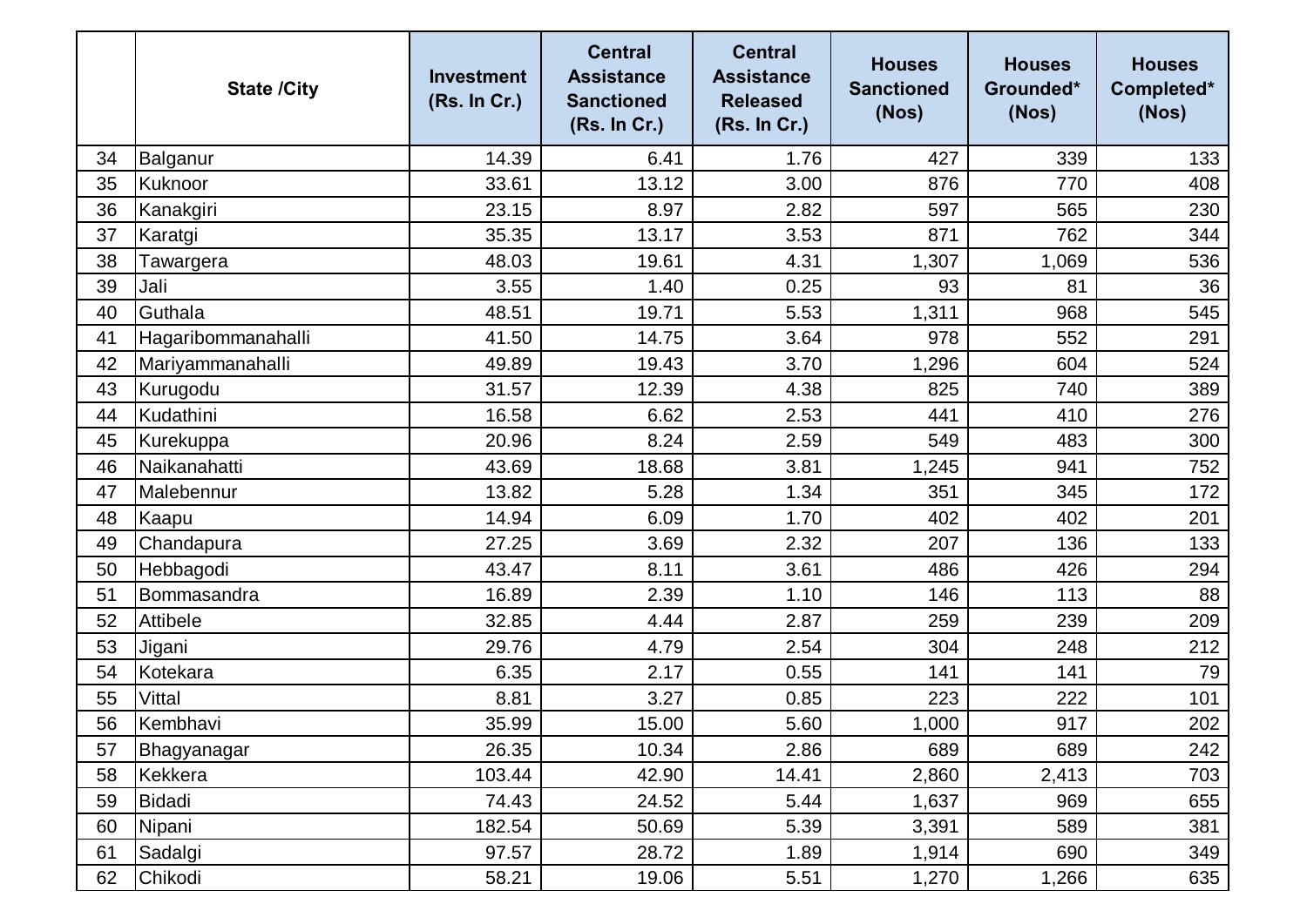|    | <b>State /City</b>      | <b>Investment</b><br>(Rs. In Cr.) | <b>Central</b><br><b>Assistance</b><br><b>Sanctioned</b><br>(Rs. In Cr.) | <b>Central</b><br><b>Assistance</b><br><b>Released</b><br>(Rs. In Cr.) | <b>Houses</b><br><b>Sanctioned</b><br>(Nos) | <b>Houses</b><br>Grounded*<br>(Nos) | <b>Houses</b><br>Completed*<br>(Nos) |
|----|-------------------------|-----------------------------------|--------------------------------------------------------------------------|------------------------------------------------------------------------|---------------------------------------------|-------------------------------------|--------------------------------------|
| 63 | Athni                   | 82.63                             | 20.61                                                                    | 3.03                                                                   | 1,362                                       | 537                                 | 388                                  |
| 64 | Kudchi                  | 122.57                            | 36.54                                                                    | 5.41                                                                   | 2,435                                       | 846                                 | 238                                  |
| 65 | Raybag                  | 112.64                            | 33.28                                                                    | 5.00                                                                   | 2,216                                       | 709                                 | 298                                  |
| 66 | Mudalgi                 | 109.78                            | 26.73                                                                    | 1.64                                                                   | 1,783                                       | 343                                 | 330                                  |
| 67 | Konnur                  | 23.90                             | 9.44                                                                     | 2.65                                                                   | 629                                         | 604                                 | 287                                  |
| 68 | <b>Gokak Falls</b>      | 0.12                              |                                                                          |                                                                        |                                             | 1                                   |                                      |
| 69 | Gokak                   | 108.77                            | 35.76                                                                    | 9.44                                                                   | 2,381                                       | 2,064                               | 571                                  |
| 70 | Sankeshwar              | 110.10                            | 27.64                                                                    | 2.40                                                                   | 1,843                                       | 470                                 | 311                                  |
| 71 | Hukeri                  | 16.23                             | 6.14                                                                     | 2.16                                                                   | 406                                         | 281                                 | 214                                  |
| 72 | Belgaum                 | 559.38                            | 144.50                                                                   | 47.57                                                                  | 8,363                                       | 3,501                               | 2,864                                |
| 73 | Belgaum Cantonment (CB) | 0.27                              | 0.01                                                                     | 0.01                                                                   | $\overline{2}$                              | $\overline{2}$                      | 2                                    |
| 74 | Khanapur                | 55.07                             | 16.33                                                                    | 3.18                                                                   | 1,089                                       | 607                                 | 232                                  |
| 75 | <b>Bail Hongal</b>      | 77.88                             | 21.40                                                                    | 3.19                                                                   | 1,428                                       | 546                                 | 336                                  |
| 76 | Saundatti-Yellamma      | 87.94                             | 23.03                                                                    | 2.68                                                                   | 1,540                                       | 425                                 | 257                                  |
| 77 | Ramdurg                 | 61.37                             | 20.08                                                                    | 7.11                                                                   | 1,339                                       | 1,271                               | 315                                  |
| 78 | Mahalingpur             | 69.61                             | 20.91                                                                    | 4.66                                                                   | 1,392                                       | 730                                 | 439                                  |
| 79 | Terdal                  | 85.75                             | 31.67                                                                    | 8.32                                                                   | 2,113                                       | 1,532                               | 755                                  |
| 80 | Jamkhandi               | 116.22                            | 30.54                                                                    | 6.59                                                                   | 2,042                                       | 1,129                               | 479                                  |
| 81 | Rabkavi Banhatti        | 115.09                            | 35.24                                                                    | 7.67                                                                   | 2,349                                       | 1,224                               | 632                                  |
| 82 | Bilgi                   | 98.51                             | 36.84                                                                    | 9.19                                                                   | 2,457                                       | 1,692                               | 934                                  |
| 83 | Mudhol                  | 60.91                             | 21.23                                                                    | 7.50                                                                   | 1,423                                       | 1,342                               | 485                                  |
| 84 | Kerur                   | 70.76                             | 20.30                                                                    | 3.89                                                                   | 1,353                                       | 777                                 | 270                                  |
| 85 | Badami                  | 41.33                             | 11.98                                                                    | 2.58                                                                   | 803                                         | 523                                 | 191                                  |
| 86 | Guledgudda              | 25.05                             | 10.22                                                                    | 2.69                                                                   | 683                                         | 533                                 | 248                                  |
| 87 | Bagalkot                | 68.71                             | 22.38                                                                    | 8.02                                                                   | 1,499                                       | 1,411                               | 377                                  |
| 88 | Hungund                 | 24.80                             | 9.33                                                                     | 2.91                                                                   | 635                                         | 565                                 | 287                                  |
| 89 | <b>Ilkal</b>            | 44.62                             | 15.68                                                                    | 6.09                                                                   | 1,042                                       | 1,027                               | 361                                  |
| 90 | Bijapur                 | 531.63                            | 150.76                                                                   | 42.91                                                                  | 10,001                                      | 6,653                               | 3,068                                |
| 91 | Indi                    | 93.27                             | 28.31                                                                    | 5.81                                                                   | 1,883                                       | 1,260                               | 735                                  |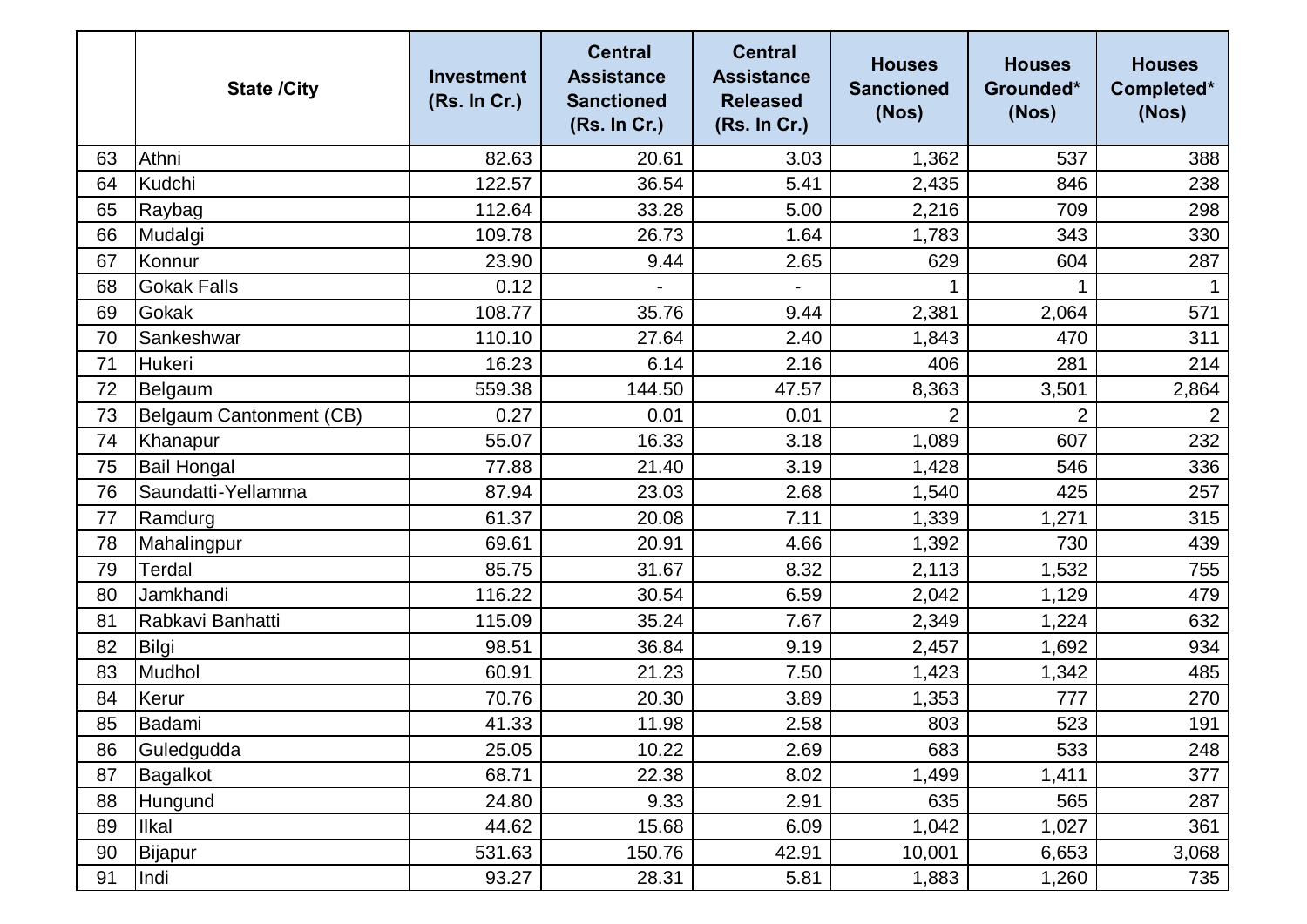|     | <b>State /City</b>      | <b>Investment</b><br>(Rs. In Cr.) | <b>Central</b><br><b>Assistance</b><br><b>Sanctioned</b><br>(Rs. In Cr.) | <b>Central</b><br><b>Assistance</b><br><b>Released</b><br>(Rs. In Cr.) | <b>Houses</b><br><b>Sanctioned</b><br>(Nos) | <b>Houses</b><br>Grounded*<br>(Nos) | <b>Houses</b><br>Completed*<br>(Nos) |
|-----|-------------------------|-----------------------------------|--------------------------------------------------------------------------|------------------------------------------------------------------------|---------------------------------------------|-------------------------------------|--------------------------------------|
| 92  | Sindgi                  | 148.10                            | 51.78                                                                    | 10.78                                                                  | 3,465                                       | 1,770                               | 1,393                                |
| 93  | Basavana Bagevadi       | 66.79                             | 21.94                                                                    | 8.30                                                                   | 1,458                                       | 1,363                               | 471                                  |
| 94  | Muddebihal              | 79.90                             | 26.02                                                                    | 5.06                                                                   | 1,728                                       | 1,058                               | 513                                  |
| 95  | Talikota                | 88.87                             | 25.02                                                                    | 6.70                                                                   | 1,670                                       | 965                                 | 250                                  |
| 96  | Basavakalyan            | 262.40                            | 74.49                                                                    | 1.96                                                                   | 4,965                                       | 997                                 | 849                                  |
| 97  | Bhalki                  | 175.62                            | 59.52                                                                    | 5.67                                                                   | 3,964                                       | 1,999                               | 1,199                                |
| 98  | Aurad                   | 44.21                             | 16.48                                                                    | 1.41                                                                   | 1,095                                       | 232                                 | 208                                  |
| 99  | <b>Bidar</b>            | 477.35                            | 153.61                                                                   | 13.81                                                                  | 10,221                                      | 3,159                               | 1,659                                |
| 100 | Homnabad                | 135.70                            | 36.71                                                                    | 3.83                                                                   | 2,454                                       | 713                                 | 335                                  |
| 101 | Chitgoppa               | 56.88                             | 20.36                                                                    | 0.99                                                                   | 1,357                                       | 570                                 | 370                                  |
| 102 | Mudgal                  | 41.29                             | 18.08                                                                    | 4.12                                                                   | 1,205                                       | 778                                 | 146                                  |
| 103 | Lingsugur               | 79.11                             | 37.87                                                                    | 5.44                                                                   | 2,518                                       | 1,053                               | 687                                  |
| 104 | Hatti Gold Mines        | 0.26                              | 0.04                                                                     | 0.04                                                                   |                                             | $\overline{2}$                      |                                      |
| 105 | Devadurga               | 47.43                             | 17.06                                                                    | 3.85                                                                   | 1,134                                       | 965                                 | 598                                  |
| 106 | Raichur                 | 383.47                            | 105.77                                                                   | 24.67                                                                  | 7,014                                       | 3,594                               | 2,201                                |
| 107 | Manvi                   | 50.39                             | 17.65                                                                    | 4.33                                                                   | 1,187                                       | 890                                 | 433                                  |
| 108 | Sindhnur                | 93.36                             | 35.57                                                                    | 9.67                                                                   | 2,356                                       | 1,753                               | 1,294                                |
| 109 | Yelbarga                | 28.82                             | 11.32                                                                    | 2.16                                                                   | 755                                         | 410                                 | 279                                  |
| 110 | Kushtagi                | 79.71                             | 24.17                                                                    | 3.59                                                                   | 1,613                                       | 714                                 | 377                                  |
| 111 | Gangawati               | 97.29                             | 28.63                                                                    | 4.74                                                                   | 1,906                                       | 848                                 | 387                                  |
| 112 | Koppal                  | 232.49                            | 70.56                                                                    | 12.19                                                                  | 4,720                                       | 1,198                               | 763                                  |
| 113 | Nargund                 | 128.63                            | 35.99                                                                    | 13.84                                                                  | 2,400                                       | 333                                 | 132                                  |
|     | 114 $\sqrt{\text{Ron}}$ | 149.82                            | 44.94                                                                    | 15.96                                                                  | 2,995                                       | 467                                 | 65                                   |
| 115 | Gajendragarh            | 79.95                             | 26.30                                                                    | 9.51                                                                   | 1,753                                       | 478                                 | 159                                  |
| 116 | Naregal                 | 106.54                            | 29.61                                                                    | 0.82                                                                   | 1,974                                       | 122                                 | 61                                   |
| 117 | Gadag-Betigeri          | 575.63                            | 178.74                                                                   | 50.76                                                                  | 11,900                                      | 8,732                               | 2,205                                |
| 118 | Mulgund                 | 67.19                             | 23.14                                                                    | 7.87                                                                   | 1,544                                       | 1,208                               | 433                                  |
| 119 | Shirhatti               | 18.93                             | 7.15                                                                     | 0.84                                                                   | 474                                         | 133                                 | 81                                   |
| 120 | Lakshmeshwar            | 69.17                             | 24.87                                                                    | 6.11                                                                   | 1,654                                       | 981                                 | 510                                  |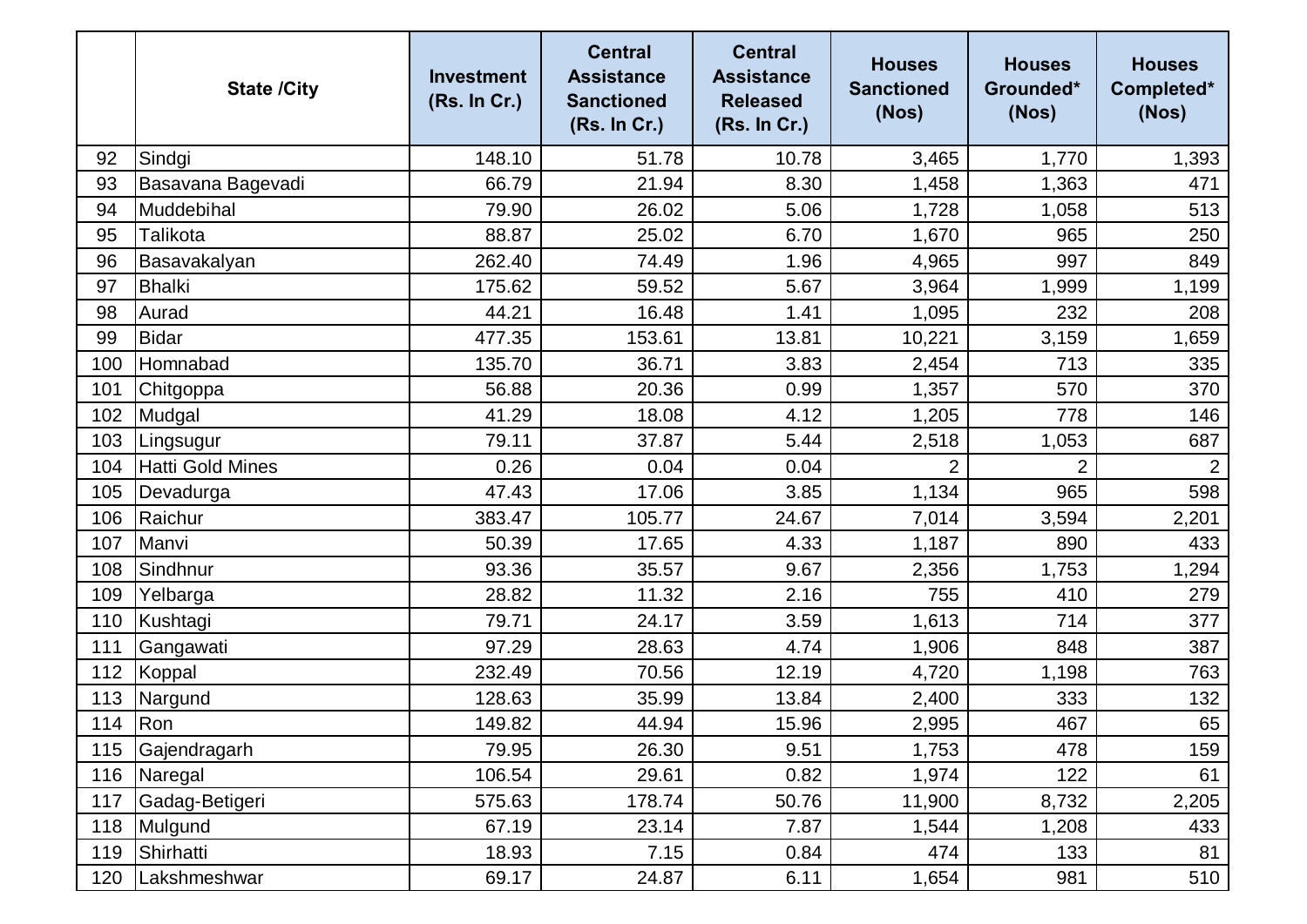|     | <b>State /City</b> | <b>Investment</b><br>(Rs. In Cr.) | <b>Central</b><br><b>Assistance</b><br><b>Sanctioned</b><br>(Rs. In Cr.) | <b>Central</b><br><b>Assistance</b><br><b>Released</b><br>(Rs. In Cr.) | <b>Houses</b><br><b>Sanctioned</b><br>(Nos) | <b>Houses</b><br>Grounded*<br>(Nos) | <b>Houses</b><br>Completed*<br>(Nos) |
|-----|--------------------|-----------------------------------|--------------------------------------------------------------------------|------------------------------------------------------------------------|---------------------------------------------|-------------------------------------|--------------------------------------|
| 121 | Mundargi           | 24.26                             | 8.89                                                                     | 2.18                                                                   | 595                                         | 378                                 | 207                                  |
| 122 | Hubli-Dharwad      | 1,043.70                          | 259.53                                                                   | 111.89                                                                 | 15,379                                      | 8,702                               | 4,399                                |
| 123 | Alnavar            | 16.02                             | 5.87                                                                     | 2.00                                                                   | 397                                         | 373                                 | 127                                  |
| 124 | Navalgund          | 59.77                             | 17.80                                                                    | 3.59                                                                   | 1,195                                       | 673                                 | 256                                  |
| 125 | Annigeri           | 49.23                             | 19.22                                                                    | 4.26                                                                   | 1,279                                       | 981                                 | 337                                  |
| 126 | Kalghatgi          | 100.40                            | 35.44                                                                    | 10.31                                                                  | 2,357                                       | 1,742                               | 339                                  |
| 127 | Kundgol            | 74.68                             | 27.08                                                                    | 6.59                                                                   | 1,806                                       | 1,118                               | 539                                  |
| 128 | Dandeli            | 209.79                            | 55.67                                                                    | 13.99                                                                  | 3,712                                       | 1,535                               | 113                                  |
| 129 | Karwar             | 29.27                             | 8.56                                                                     | 3.43                                                                   | 567                                         | 539                                 | 252                                  |
| 130 | Haliyal            | 95.78                             | 24.97                                                                    | 5.67                                                                   | 1,663                                       | 721                                 | 237                                  |
| 131 | Yellapur           | 61.05                             | 16.26                                                                    | 2.57                                                                   | 1,083                                       | 465                                 | 233                                  |
| 132 | Mundgod            | 104.37                            | 28.46                                                                    | 4.02                                                                   | 1,896                                       | 685                                 | 246                                  |
| 133 | Sirsi              | 58.27                             | 13.40                                                                    | 1.48                                                                   | 891                                         | 246                                 | 117                                  |
| 134 | Ankola             | 21.60                             | 7.96                                                                     | 2.74                                                                   | 532                                         | 451                                 | 148                                  |
| 135 | <b>Kumta</b>       | 43.15                             | 11.04                                                                    | 1.61                                                                   | 738                                         | 316                                 | 109                                  |
| 136 | Siddapur           | 12.29                             | 5.51                                                                     | 1.36                                                                   | 366                                         | 221                                 | 116                                  |
| 137 | Honavar            | 9.05                              | 3.92                                                                     | 0.78                                                                   | 261                                         | 154                                 | 80                                   |
| 138 | Bhatkal            | 28.66                             | 6.73                                                                     | 0.70                                                                   | 448                                         | 125                                 | 76                                   |
| 139 | Shiggaon           | 30.37                             | 10.40                                                                    | 3.44                                                                   | 702                                         | 415                                 | 217                                  |
| 140 | Bankapura          | 42.51                             | 15.67                                                                    | 4.86                                                                   | 1,042                                       | 351                                 | 147                                  |
| 141 | Savanur            | 100.66                            | 37.15                                                                    | 9.21                                                                   | 2,476                                       | 479                                 | 232                                  |
| 142 | Hangal             | 35.33                             | 11.63                                                                    | 4.12                                                                   | 776                                         | 736                                 | 308                                  |
| 143 | Haveri             | 167.51                            | 50.05                                                                    | 18.58                                                                  | 3,403                                       | 2,136                               | 923                                  |
| 144 | Byadgi             | 38.18                             | 12.78                                                                    | 4.61                                                                   | 847                                         | 739                                 | 462                                  |
| 145 | Hirekerur          | 15.78                             | 7.60                                                                     | 1.64                                                                   | 499                                         | 246                                 | 179                                  |
| 146 | Ranibennur         | 75.92                             | 23.77                                                                    | 7.77                                                                   | 1,566                                       | 624                                 | 373                                  |
| 147 | Hoovina Hadagalli  | 91.74                             | 30.02                                                                    | 3.84                                                                   | 1,995                                       | 814                                 | 440                                  |
| 148 | Hospet             | 278.95                            | 78.09                                                                    | 12.33                                                                  | 5,179                                       | 2,353                               | 1,721                                |
| 149 | Kamalapuram        | 65.05                             | 17.83                                                                    | 4.37                                                                   | 1,188                                       | 731                                 | 219                                  |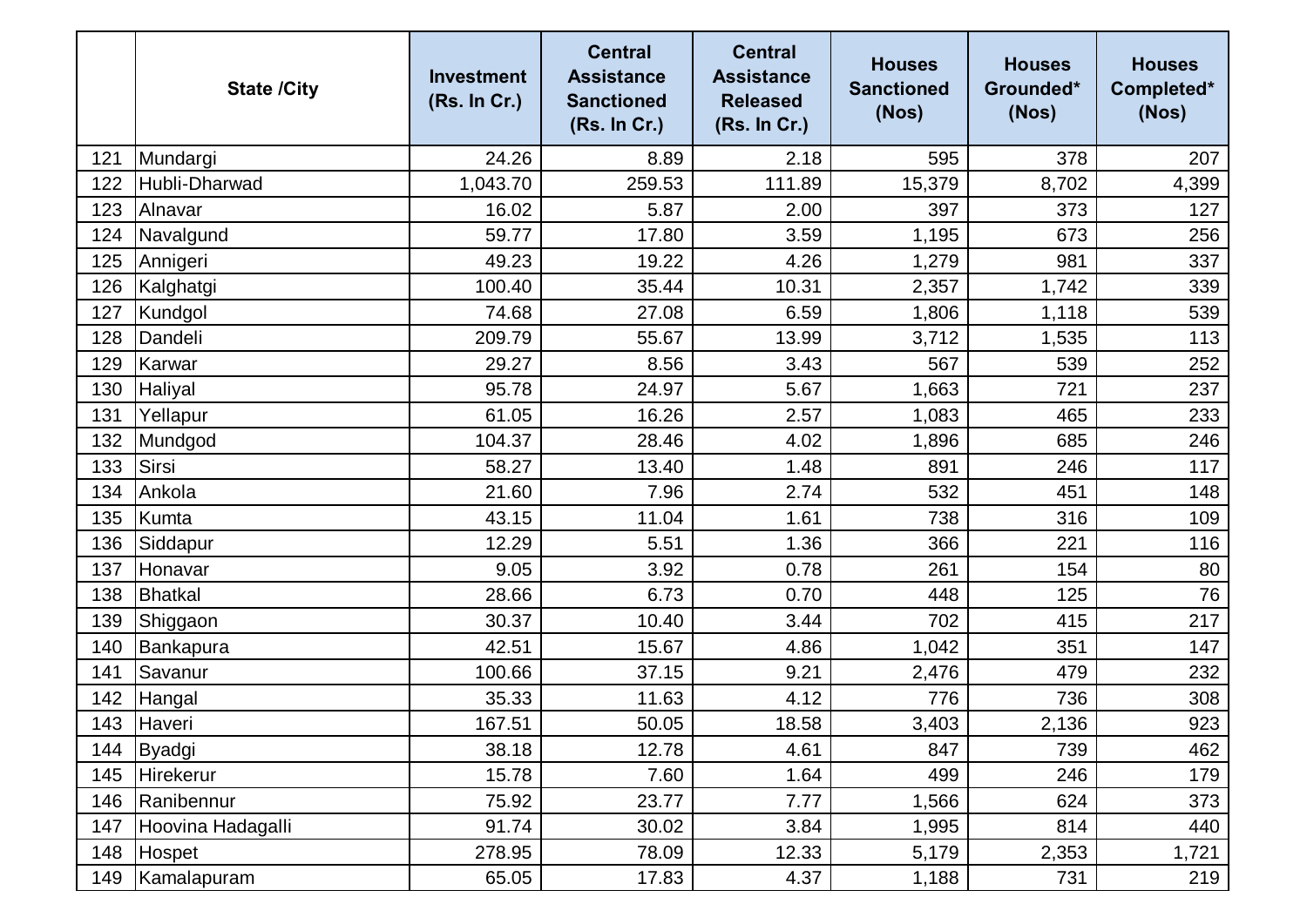|     | <b>State /City</b> | <b>Investment</b><br>(Rs. In Cr.) | <b>Central</b><br><b>Assistance</b><br><b>Sanctioned</b><br>(Rs. In Cr.) | <b>Central</b><br><b>Assistance</b><br><b>Released</b><br>(Rs. In Cr.) | <b>Houses</b><br><b>Sanctioned</b><br>(Nos) | <b>Houses</b><br>Grounded*<br>(Nos) | <b>Houses</b><br>Completed*<br>(Nos) |
|-----|--------------------|-----------------------------------|--------------------------------------------------------------------------|------------------------------------------------------------------------|---------------------------------------------|-------------------------------------|--------------------------------------|
| 150 | Kampli             | 102.43                            | 28.44                                                                    | 1.82                                                                   | 1,901                                       | 354                                 | 260                                  |
| 151 | Siruguppa          | 81.04                             | 25.05                                                                    | 4.39                                                                   | 1,678                                       | 875                                 | 570                                  |
| 152 | Tekkalakote        | 64.64                             | 23.84                                                                    | 6.65                                                                   | 1,589                                       | 1,196                               | 728                                  |
| 153 | <b>Bellary</b>     | 982.88                            | 268.38                                                                   | 74.18                                                                  | 17,846                                      | 12,035                              | 3,314                                |
| 154 | Sandur             | 243.48                            | 66.65                                                                    | 21.72                                                                  | 4,443                                       | 2,589                               | 280                                  |
| 155 | Kudligi            | 97.42                             | 27.63                                                                    | 5.61                                                                   | 1,838                                       | 908                                 | 347                                  |
| 156 | Kotturu            | 67.87                             | 21.18                                                                    | 1.83                                                                   | 1,411                                       | 401                                 | 277                                  |
| 157 | Molakalmuru        | 16.32                             | 6.59                                                                     | 1.30                                                                   | 439                                         | 277                                 | 200                                  |
| 158 | Challakere         | 373.77                            | 114.62                                                                   | 12.56                                                                  | 7,628                                       | 2,030                               | 723                                  |
| 159 | Chitradurga        | 258.84                            | 96.80                                                                    | 47.17                                                                  | 4,808                                       | 2,916                               | 2,623                                |
| 160 | Holalkere          | 67.93                             | 17.28                                                                    | 4.16                                                                   | 1,150                                       | 496                                 | 87                                   |
| 161 | Hosdurga           | 68.70                             | 17.84                                                                    | 2.24                                                                   | 1,187                                       | 312                                 | 194                                  |
| 162 | Hiriyur            | 163.43                            | 42.28                                                                    | 6.89                                                                   | 2,827                                       | 1,119                               | 389                                  |
| 163 | Harihar            | 78.02                             | 22.92                                                                    | 8.70                                                                   | 1,528                                       | 1,437                               | 829                                  |
| 164 | Harapanahalli      | 59.35                             | 20.73                                                                    | 6.41                                                                   | 1,374                                       | 1,106                               | 848                                  |
| 165 | Jagalur            | 27.33                             | 9.58                                                                     | 3.56                                                                   | 642                                         | 623                                 | 431                                  |
| 166 | Davanagere         | 517.32                            | 166.20                                                                   | 47.60                                                                  | 8,672                                       | 5,382                               | 2,082                                |
| 167 | Honnali            | 52.64                             | 16.82                                                                    | 2.52                                                                   | 1,123                                       | 653                                 | 435                                  |
| 168 | Channagiri         | 97.73                             | 23.97                                                                    | 3.12                                                                   | 1,600                                       | 553                                 | 462                                  |
| 169 | Jog Kargal         | 13.83                             | 5.38                                                                     | 1.32                                                                   | 358                                         | 356                                 | 118                                  |
| 170 | Sagar              | 120.14                            | 33.01                                                                    | 12.55                                                                  | 2,229                                       | 2,187                               | 853                                  |
| 171 | Sorab              | 21.34                             | 6.61                                                                     | 2.47                                                                   | 441                                         | 439                                 | 91                                   |
| 172 | Siralkoppa         | 36.77                             | 11.81                                                                    | 2.86                                                                   | 804                                         | 648                                 | 137                                  |
| 173 | Shikarpur          | 22.27                             | 9.00                                                                     | 2.65                                                                   | 604                                         | 472                                 | 235                                  |
| 174 | Hosanagara         | 10.17                             | 4.17                                                                     | 1.59                                                                   | 281                                         | 275                                 | 183                                  |
| 175 | Tirthahalli        | 2.06                              | 0.63                                                                     | 0.28                                                                   | 41                                          | 38                                  | 28                                   |
| 176 | Shimoga            | 528.64                            | 133.56                                                                   | 53.18                                                                  | 8,836                                       | 6,453                               | 1,307                                |
| 177 | Bhadravati         | 301.03                            | 84.13                                                                    | 9.28                                                                   | 5,625                                       | 1,463                               | 791                                  |
| 178 | Kundapura          | 15.82                             | 5.16                                                                     | 1.05                                                                   | 339                                         | 332                                 | 114                                  |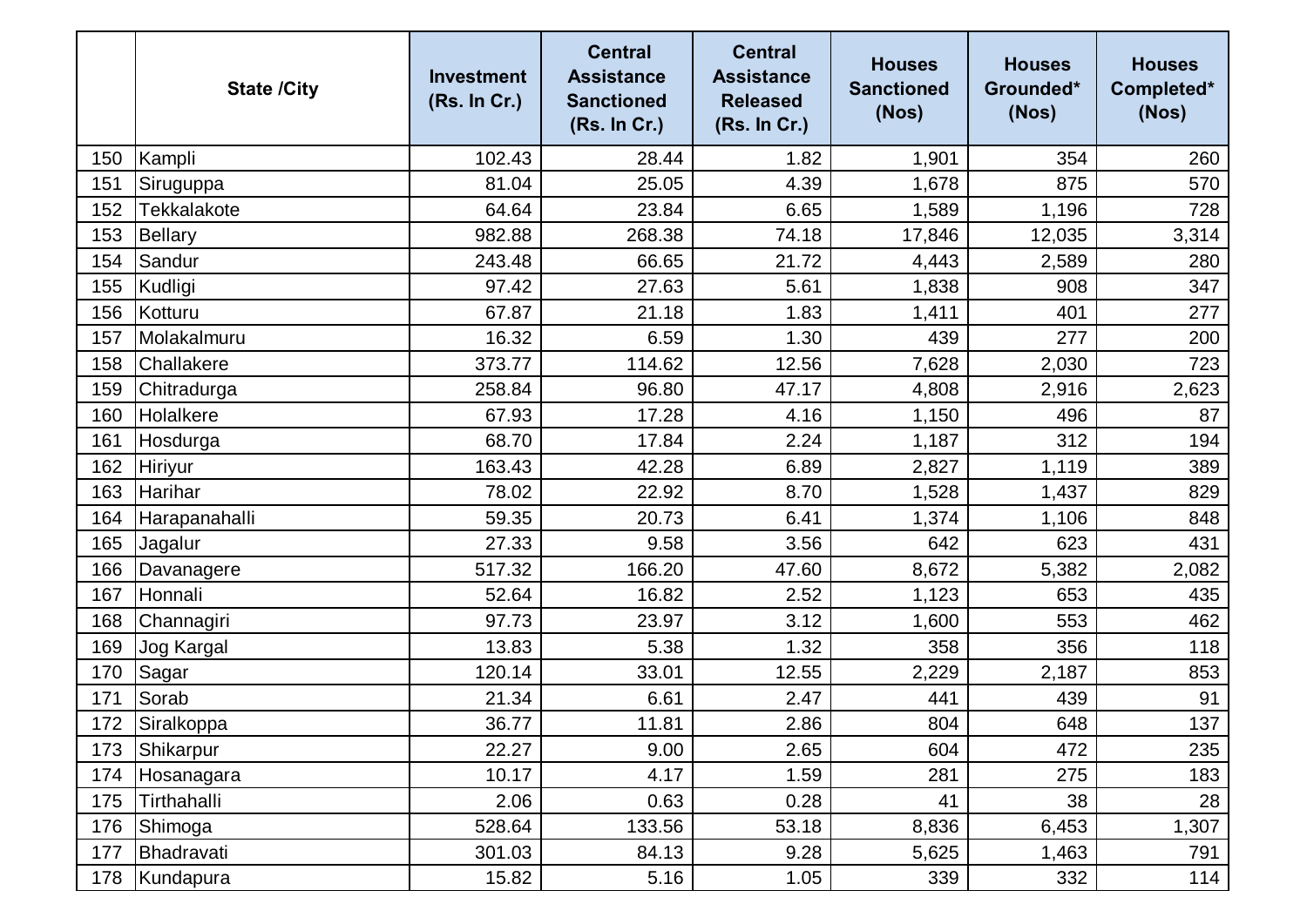|     | <b>State /City</b> | <b>Investment</b><br>(Rs. In Cr.) | <b>Central</b><br><b>Assistance</b><br><b>Sanctioned</b><br>(Rs. In Cr.) | <b>Central</b><br><b>Assistance</b><br><b>Released</b><br>(Rs. In Cr.) | <b>Houses</b><br><b>Sanctioned</b><br>(Nos) | <b>Houses</b><br>Grounded*<br>(Nos) | <b>Houses</b><br>Completed*<br>(Nos) |
|-----|--------------------|-----------------------------------|--------------------------------------------------------------------------|------------------------------------------------------------------------|---------------------------------------------|-------------------------------------|--------------------------------------|
| 179 | Saligram           | 15.47                             | 4.16                                                                     | 2.30                                                                   | 262                                         | 262                                 | 184                                  |
| 180 | <b>Udupi</b>       | 128.90                            | 25.38                                                                    | 13.30                                                                  | 1,559                                       | 1,557                               | 719                                  |
| 181 | Karkal             | 18.19                             | 5.18                                                                     | 2.48                                                                   | 340                                         | 338                                 | 263                                  |
| 182 | Sringeri           | 0.43                              | 0.08                                                                     | 0.02                                                                   | 5                                           | $\overline{2}$                      | $\overline{2}$                       |
| 183 | Koppa              | 0.83                              | 0.33                                                                     | 0.10                                                                   | 22                                          | 22                                  | $\overline{\phantom{a}}$             |
| 184 | Narasimharajapura  | 1.66                              | 0.45                                                                     | 0.23                                                                   | 27                                          | 19                                  | $\overline{5}$                       |
| 185 | Tarikere           | 54.18                             | 16.97                                                                    | 3.62                                                                   | 1,129                                       | 861                                 | 385                                  |
| 186 | <b>Birur</b>       | 27.36                             | 7.09                                                                     | 0.69                                                                   | 470                                         | 111                                 | 85                                   |
| 187 | Kadur              | 66.34                             | 17.66                                                                    | 3.27                                                                   | 1,176                                       | 577                                 | 235                                  |
| 188 | Chikmagalur        | 137.23                            | 34.70                                                                    | 4.39                                                                   | 2,301                                       | 677                                 | 334                                  |
| 189 | Mudigere           | 2.09                              | 0.55                                                                     | 0.27                                                                   | 35                                          | 22                                  | 18                                   |
| 190 | Chiknayakanhalli   | 67.46                             | 18.08                                                                    | 1.70                                                                   | 1,204                                       | 283                                 | 89                                   |
| 191 | <b>Sira</b>        | 107.61                            | 32.77                                                                    | 12.61                                                                  | 2,184                                       | 2,092                               | 412                                  |
| 192 | Pavagada           | 72.40                             | 19.98                                                                    | 4.00                                                                   | 1,334                                       | 641                                 | 208                                  |
| 193 | Madhugiri          | 38.39                             | 11.79                                                                    | 4.25                                                                   | 819                                         | 754                                 | 361                                  |
| 194 | Koratagere         | 50.82                             | 14.61                                                                    | 2.29                                                                   | 972                                         | 397                                 | 165                                  |
| 195 | Tumkur             | 349.19                            | 150.60                                                                   | 89.15                                                                  | 6,283                                       | 4,275                               | 3,585                                |
| 196 | Gubbi              | 26.18                             | 6.61                                                                     | 0.81                                                                   | 442                                         | 117                                 | 62                                   |
| 197 | Tiptur             | 98.40                             | 25.28                                                                    | 2.20                                                                   | 1,683                                       | 413                                 | 243                                  |
| 198 | <b>Turuvekere</b>  | 19.32                             | 5.82                                                                     | 2.11                                                                   | 388                                         | 351                                 | 72                                   |
| 199 | Kunigal            | 38.77                             | 11.50                                                                    | 4.36                                                                   | 775                                         | 735                                 | 125                                  |
| 200 | <b>BBMP</b>        | 15,027.41                         | 2,492.40                                                                 | 1,310.28                                                               | 1,54,283                                    | 99,020                              | 34,166                               |
| 201 | Anekal             | 492.89                            | 42.37                                                                    | 37.28                                                                  | 2,185                                       | 1,983                               | 1,871                                |
| 202 | Krishnarajpet      | 4.47                              | 1.44                                                                     | 0.47                                                                   | 99                                          | 94                                  | 67                                   |
| 203 | Nagamangala        | 16.36                             | 5.17                                                                     | 2.03                                                                   | 341                                         | 363                                 | 84                                   |
| 204 | Pandavapura        | 9.24                              | 3.28                                                                     | 0.90                                                                   | 219                                         | 141                                 | 109                                  |
| 205 | Shrirangapattana   | 7.52                              | 3.09                                                                     | 1.09                                                                   | 205                                         | 198                                 | 152                                  |
| 206 | Mandya             | 132.93                            | 58.62                                                                    | 24.03                                                                  | 2,414                                       | 2,594                               | 1,479                                |
| 207 | Maddur             | 23.01                             | 8.30                                                                     | 3.04                                                                   | 551                                         | 549                                 | 194                                  |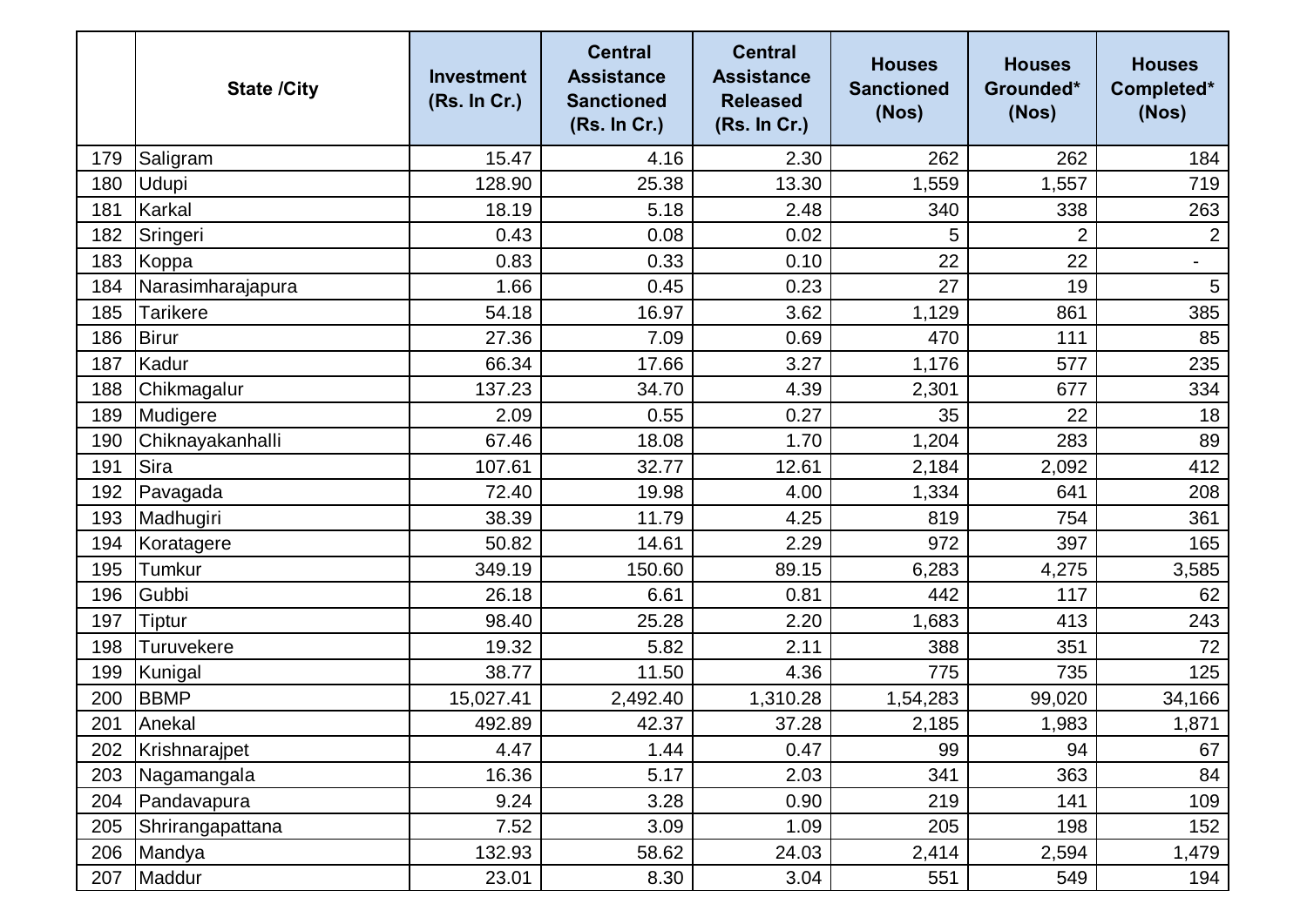|     | <b>State /City</b>   | <b>Investment</b><br>(Rs. In Cr.) | <b>Central</b><br><b>Assistance</b><br><b>Sanctioned</b><br>(Rs. In Cr.) | <b>Central</b><br><b>Assistance</b><br><b>Released</b><br>(Rs. In Cr.) | <b>Houses</b><br><b>Sanctioned</b><br>(Nos) | <b>Houses</b><br>Grounded*<br>(Nos) | <b>Houses</b><br>Completed*<br>(Nos) |
|-----|----------------------|-----------------------------------|--------------------------------------------------------------------------|------------------------------------------------------------------------|---------------------------------------------|-------------------------------------|--------------------------------------|
| 208 | Malavalli            | 50.99                             | 18.13                                                                    | 5.34                                                                   | 1,204                                       | 982                                 | 331                                  |
| 209 | Sakleshpur           | 24.38                             | 7.58                                                                     | 2.54                                                                   | 502                                         | 495                                 | 162                                  |
| 210 | <b>Belur</b>         | 7.84                              | 2.78                                                                     | 0.79                                                                   | 185                                         | 179                                 | 110                                  |
| 211 | Arsikere             | 100.99                            | 31.02                                                                    | 11.69                                                                  | 2,072                                       | 2,033                               | 207                                  |
| 212 | Hassan               | 170.93                            | 60.79                                                                    | 6.44                                                                   | 4,016                                       | 875                                 | 365                                  |
| 213 | Alur                 | 2.54                              | 0.90                                                                     | 0.23                                                                   | 60                                          | 60                                  | 28                                   |
| 214 | Arkalgud             | 39.49                             | 12.51                                                                    | 4.46                                                                   | 833                                         | 791                                 | 134                                  |
| 215 | <b>Hole Narsipur</b> | 139.26                            | 44.03                                                                    | 9.42                                                                   | 2,932                                       | 1,709                               | 802                                  |
| 216 | Channarayapatna      | 40.49                             | 12.09                                                                    | 4.37                                                                   | 804                                         | 793                                 | 186                                  |
| 217 | Mulki                | 7.64                              | 2.32                                                                     | 0.98                                                                   | 147                                         | 147                                 | 84                                   |
| 218 | Mudbidri             | 9.13                              | 3.01                                                                     | 1.35                                                                   | 195                                         | 192                                 | 114                                  |
| 219 | Mangalore            | 461.02                            | 78.38                                                                    | 45.08                                                                  | 4,779                                       | 3,924                               | 1,608                                |
| 220 | Ullal                | 21.22                             | 8.08                                                                     | 2.06                                                                   | 535                                         | 531                                 | 264                                  |
| 221 | Bantval              | 27.62                             | 8.25                                                                     | 2.99                                                                   | 543                                         | 437                                 | 278                                  |
| 222 | Beltangadi           | 8.30                              | 3.09                                                                     | 1.08                                                                   | 205                                         | 205                                 | 63                                   |
| 223 | Puttur               | 25.03                             | 7.73                                                                     | 3.14                                                                   | 506                                         | 502                                 | 261                                  |
| 224 | Sulya                | 15.66                             | 6.04                                                                     | 0.67                                                                   | 398                                         | 394                                 | 216                                  |
| 225 | Madikeri             | 9.90                              | 4.29                                                                     | 0.32                                                                   | 285                                         | 91                                  | 60                                   |
| 226 | Somvarpet            | 7.57                              | 3.67                                                                     | 0.58                                                                   | 242                                         | 120                                 | 87                                   |
| 227 | Kushalnagar          | 19.28                             | 7.26                                                                     | 0.62                                                                   | 480                                         | 378                                 | 224                                  |
| 228 | Virajpet             | 9.67                              | 4.26                                                                     | 0.60                                                                   | 284                                         | 152                                 | 98                                   |
| 229 | Piriyapatna          | 23.24                             | 8.66                                                                     | 2.66                                                                   | 571                                         | 428                                 | 264                                  |
| 230 | Hunsur               | 125.54                            | 31.26                                                                    | 5.50                                                                   | 2,081                                       | 1,121                               | 278                                  |
| 231 | Krishnarajanagara    | 99.64                             | 31.27                                                                    | 3.40                                                                   | 2,088                                       | 573                                 | 488                                  |
| 232 | Mysore               | 1,346.99                          | 323.71                                                                   | 99.63                                                                  | 21,210                                      | 12,262                              | 6,427                                |
| 233 | Heggadadevankote     | 72.64                             | 28.10                                                                    | 4.06                                                                   | 1,876                                       | 744                                 | 530                                  |
| 234 | Saragur              | 42.13                             | 16.40                                                                    | 3.28                                                                   | 1,094                                       | 472                                 | 302                                  |
| 235 | Nanjangud            | 62.85                             | 21.00                                                                    | 5.53                                                                   | 1,393                                       | 1,164                               | 587                                  |
| 236 | Bannur               | 48.13                             | 17.15                                                                    | 2.59                                                                   | 1,145                                       | 613                                 | 230                                  |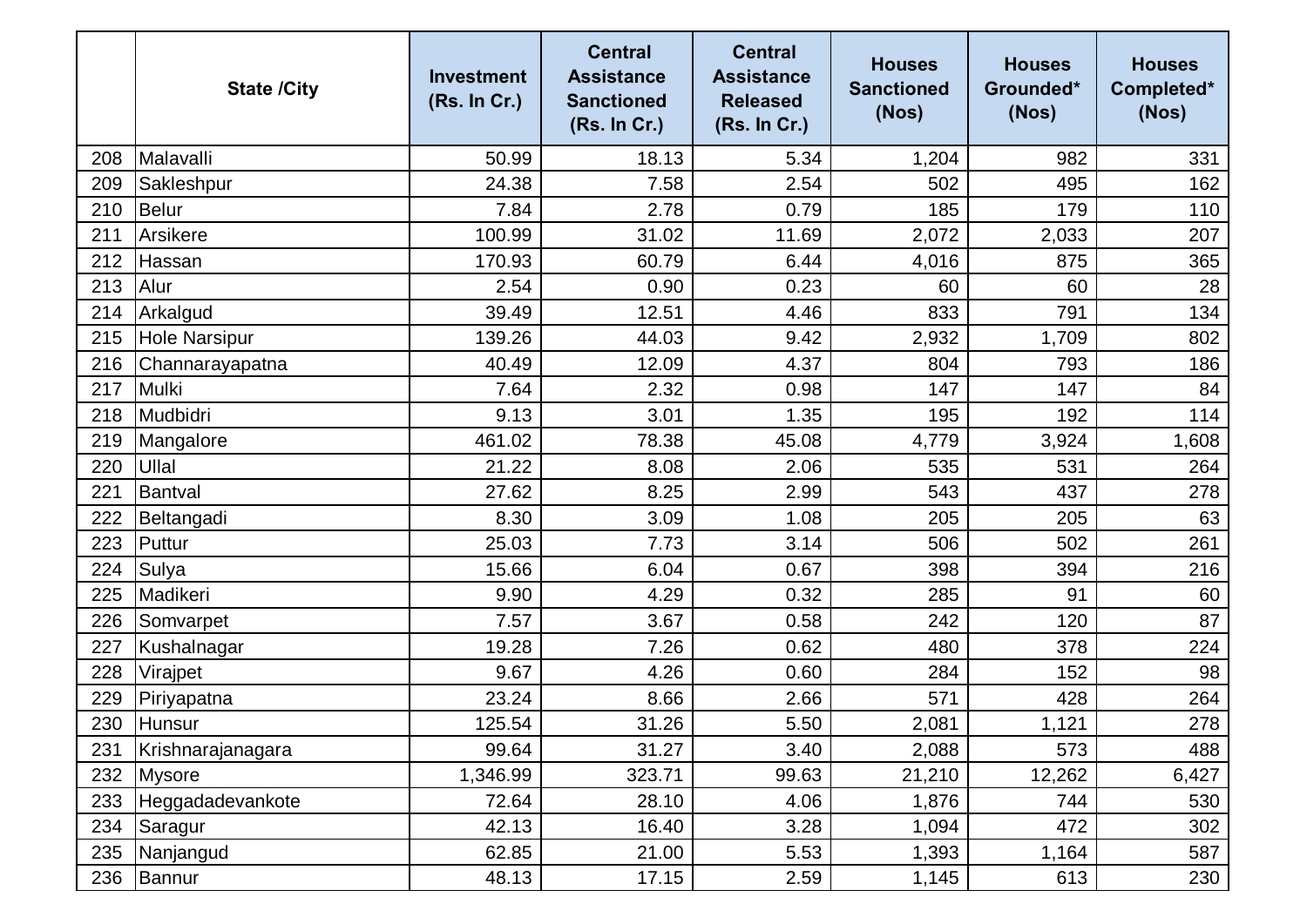|     | <b>State /City</b>   | <b>Investment</b><br>(Rs. In Cr.) | <b>Central</b><br><b>Assistance</b><br><b>Sanctioned</b><br>(Rs. In Cr.) | <b>Central</b><br><b>Assistance</b><br><b>Released</b><br>(Rs. In Cr.) | <b>Houses</b><br><b>Sanctioned</b><br>(Nos) | <b>Houses</b><br>Grounded*<br>(Nos) | <b>Houses</b><br>Completed*<br>(Nos) |
|-----|----------------------|-----------------------------------|--------------------------------------------------------------------------|------------------------------------------------------------------------|---------------------------------------------|-------------------------------------|--------------------------------------|
| 237 | Tirumakudal Narsipur | 62.66                             | 18.65                                                                    | 3.04                                                                   | 1,243                                       | 601                                 | 286                                  |
| 238 | Gundlupet            | 29.22                             | 9.82                                                                     | 3.26                                                                   | 650                                         | 573                                 | 211                                  |
| 239 | Chamarajanagar       | 102.84                            | 35.73                                                                    | 9.05                                                                   | 2,391                                       | 1,851                               | 1,113                                |
| 240 | Yelandur             | 16.06                             | 6.51                                                                     | 1.55                                                                   | 434                                         | 427                                 | 316                                  |
| 241 | Kollegal             | 81.11                             | 27.68                                                                    | 8.69                                                                   | 1,861                                       | 1,344                               | 583                                  |
| 242 | Hanur                | 15.42                             | 6.42                                                                     | 1.72                                                                   | 428                                         | 397                                 | 309                                  |
| 243 | Aland                | 182.70                            | 54.42                                                                    | 11.01                                                                  | 3,633                                       | 663                                 | 148                                  |
| 244 | Afzalpur             | 113.16                            | 37.81                                                                    | 8.92                                                                   | 2,547                                       | 1,643                               | 963                                  |
| 245 | Gulbarga             | 709.24                            | 209.02                                                                   | 118.45                                                                 | 11,379                                      | 6,204                               | 5,122                                |
| 246 | Chincholi            | 140.35                            | 42.77                                                                    | 6.90                                                                   | 2,852                                       | 1,142                               | 437                                  |
| 247 | Sedam                | 118.95                            | 39.41                                                                    | 7.44                                                                   | 2,632                                       | 1,261                               | 349                                  |
| 248 | Chitapur             | 211.63                            | 63.29                                                                    | 12.66                                                                  | 4,216                                       | 2,285                               | 669                                  |
| 249 | Shahabad             | 176.07                            | 55.75                                                                    | 5.22                                                                   | 3,723                                       | 948                                 | 359                                  |
| 250 | Wadi                 | 190.05                            | 55.26                                                                    | 3.24                                                                   | 3,685                                       | 525                                 | 226                                  |
| 251 | Jevargi              | 139.02                            | 40.04                                                                    | 5.02                                                                   | 2,666                                       | 818                                 | 184                                  |
| 252 | Shorapur             | 78.76                             | 27.95                                                                    | 8.69                                                                   | 1,856                                       | 1,388                               | 424                                  |
| 253 | Shahpur              | 60.62                             | 21.05                                                                    | 7.18                                                                   | 1,429                                       | 1,286                               | 379                                  |
| 254 | Gurmatkal            | 34.37                             | 11.83                                                                    | 2.92                                                                   | 787                                         | 471                                 | 92                                   |
| 255 | Yadgir               | 111.27                            | 40.30                                                                    | 14.01                                                                  | 2,660                                       | 2,207                               | 975                                  |
| 256 | Srinivaspur          | 51.27                             | 16.96                                                                    | 6.24                                                                   | 1,131                                       | 1,065                               | 170                                  |
| 257 | Kolar                | 65.51                             | 35.72                                                                    | 23.73                                                                  | 1,445                                       | 1,289                               | 1,176                                |
| 258 | Malur                | 48.82                             | 14.30                                                                    | 2.60                                                                   | 948                                         | 458                                 | 277                                  |
| 259 | Bangarapet           | 57.33                             | 18.62                                                                    | 6.00                                                                   | 1,230                                       | 1,047                               | 359                                  |
| 260 | <b>Robertson Pet</b> | 89.77                             | 25.85                                                                    | 6.37                                                                   | 1,719                                       | 1,194                               | 185                                  |
| 261 | Mulbagal             | 77.04                             | 20.49                                                                    | 3.98                                                                   | 1,362                                       | 707                                 | 158                                  |
| 262 | Gauribidanur         | 28.09                             | 10.05                                                                    | 1.76                                                                   | 668                                         | 535                                 | 276                                  |
| 263 | Chikkaballapura      | 85.91                             | 24.04                                                                    | 2.83                                                                   | 1,600                                       | 693                                 | 388                                  |
| 264 | Gudibanda            | 7.98                              | 3.79                                                                     | 0.58                                                                   | 249                                         | 127                                 | 56                                   |
| 265 | Bagepalli            | 19.28                             | 7.74                                                                     | 0.98                                                                   | 518                                         | 409                                 | 199                                  |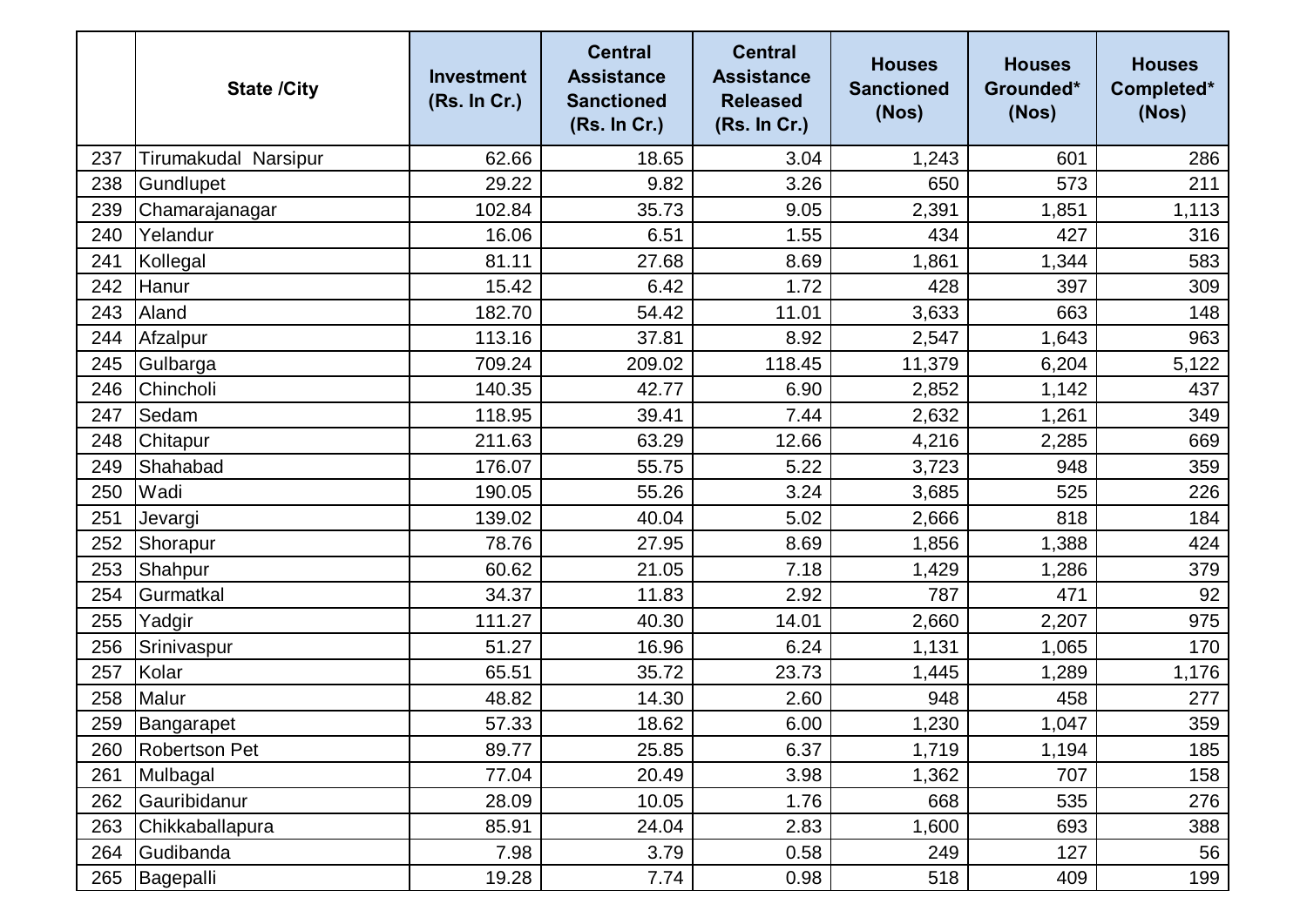|                | <b>State /City</b> | <b>Investment</b><br>(Rs. In Cr.) | <b>Central</b><br><b>Assistance</b><br><b>Sanctioned</b><br>(Rs. In Cr.) | <b>Central</b><br><b>Assistance</b><br><b>Released</b><br>(Rs. In Cr.) | <b>Houses</b><br><b>Sanctioned</b><br>(Nos) | <b>Houses</b><br>Grounded*<br>(Nos) | <b>Houses</b><br>Completed*<br>(Nos) |
|----------------|--------------------|-----------------------------------|--------------------------------------------------------------------------|------------------------------------------------------------------------|---------------------------------------------|-------------------------------------|--------------------------------------|
| 266            | Sidlaghatta        | 94.24                             | 28.88                                                                    | 6.89                                                                   | 1,926                                       | 1,345                               | 544                                  |
| 267            | Chintamani         | 33.89                             | 10.84                                                                    | 3.08                                                                   | 722                                         | 750                                 | 270                                  |
| 268            | Nelamangala        | 27.54                             | 6.38                                                                     | 2.57                                                                   | 408                                         | 360                                 | 279                                  |
| 269            | Dod Ballapur       | 87.24                             | 35.18                                                                    | 8.30                                                                   | 2,347                                       | 1,771                               | 880                                  |
| 270            | Vijayapura         | 153.81                            | 44.23                                                                    | 16.57                                                                  | 2,944                                       | 2,738                               | 238                                  |
| 271            | Devanahalli        | 64.12                             | 19.23                                                                    | 4.86                                                                   | 1,273                                       | 765                                 | 443                                  |
| 272            | Hosakote           | 147.94                            | 30.27                                                                    | 6.97                                                                   | 1,946                                       | 715                                 | 500                                  |
| 273            | Magadi             | 44.74                             | 14.90                                                                    | 3.74                                                                   | 993                                         | 753                                 | 112                                  |
| 274            | Ramanagara         | 338.84                            | 91.84                                                                    | 14.67                                                                  | 6,115                                       | 2,689                               | 964                                  |
| 275            | Channapatna        | 155.71                            | 45.08                                                                    | 12.66                                                                  | 3,002                                       | 2,213                               | 496                                  |
| 276            | Kanakapura         | 151.80                            | 55.31                                                                    | 20.13                                                                  | 3,682                                       | 3,439                               | 756                                  |
| 277            | Bhagyanagara       | 0.13                              | 0.02                                                                     | 0.02                                                                   |                                             |                                     |                                      |
|                | Kerala             |                                   |                                                                          |                                                                        |                                             |                                     |                                      |
| 1              | Nileswaram         | 23.71                             | 11.34                                                                    | 8.31                                                                   | 756                                         | 724                                 | 354                                  |
| $\overline{2}$ | Sreekandapuram     | 17.53                             | 8.38                                                                     | 6.45                                                                   | 555                                         | 444                                 | 363                                  |
| 3              | Panoor             | 16.12                             | 7.46                                                                     | 5.72                                                                   | 487                                         | 350                                 | 293                                  |
| 4              | Mananthavady       | 74.87                             | 33.75                                                                    | 21.94                                                                  | 2,205                                       | 1,717                               | 836                                  |
| 5              | Sulthanbathery     | 45.22                             | 19.05                                                                    | 12.90                                                                  | 1,267                                       | 1,018                               | 850                                  |
| 6              | Payyoli            | 28.21                             | 12.91                                                                    | 9.13                                                                   | 858                                         | 647                                 | 277                                  |
| $\overline{7}$ | Ramanattukara      | 14.35                             | 5.93                                                                     | 4.47                                                                   | 369                                         | 311                                 | 270                                  |
| 8              | Feroke             | 26.23                             | 10.83                                                                    | 7.48                                                                   | 701                                         | 598                                 | 392                                  |
| 9              | Koduvally          | 40.10                             | 17.02                                                                    | 12.57                                                                  | 1,101                                       | 904                                 | 722                                  |
| 10             | Kondotty           | 46.42                             | 20.22                                                                    | 12.78                                                                  | 1,340                                       | 1,078                               | 842                                  |
| 11             | Nilambur           | 42.09                             | 14.24                                                                    | 9.59                                                                   | 901                                         | 795                                 | 441                                  |
| 12             | Thanur             | 69.83                             | 32.37                                                                    | 21.26                                                                  | 2,157                                       | 1,603                               | 998                                  |
| 13             | Kottakkal          | 17.32                             | 7.35                                                                     | 3.80                                                                   | 486                                         | 304                                 | 217                                  |
| 14             | Parapinangadi      | 39.95                             | 17.14                                                                    | 12.46                                                                  | 1,132                                       | 898                                 | 447                                  |
| 15             | Tirurangadi        | 14.43                             | 6.65                                                                     | 5.04                                                                   | 440                                         | 320                                 | 260                                  |
| 16             | Pattambi           | 26.69                             | 11.06                                                                    | 7.50                                                                   | 729                                         | 673                                 | 531                                  |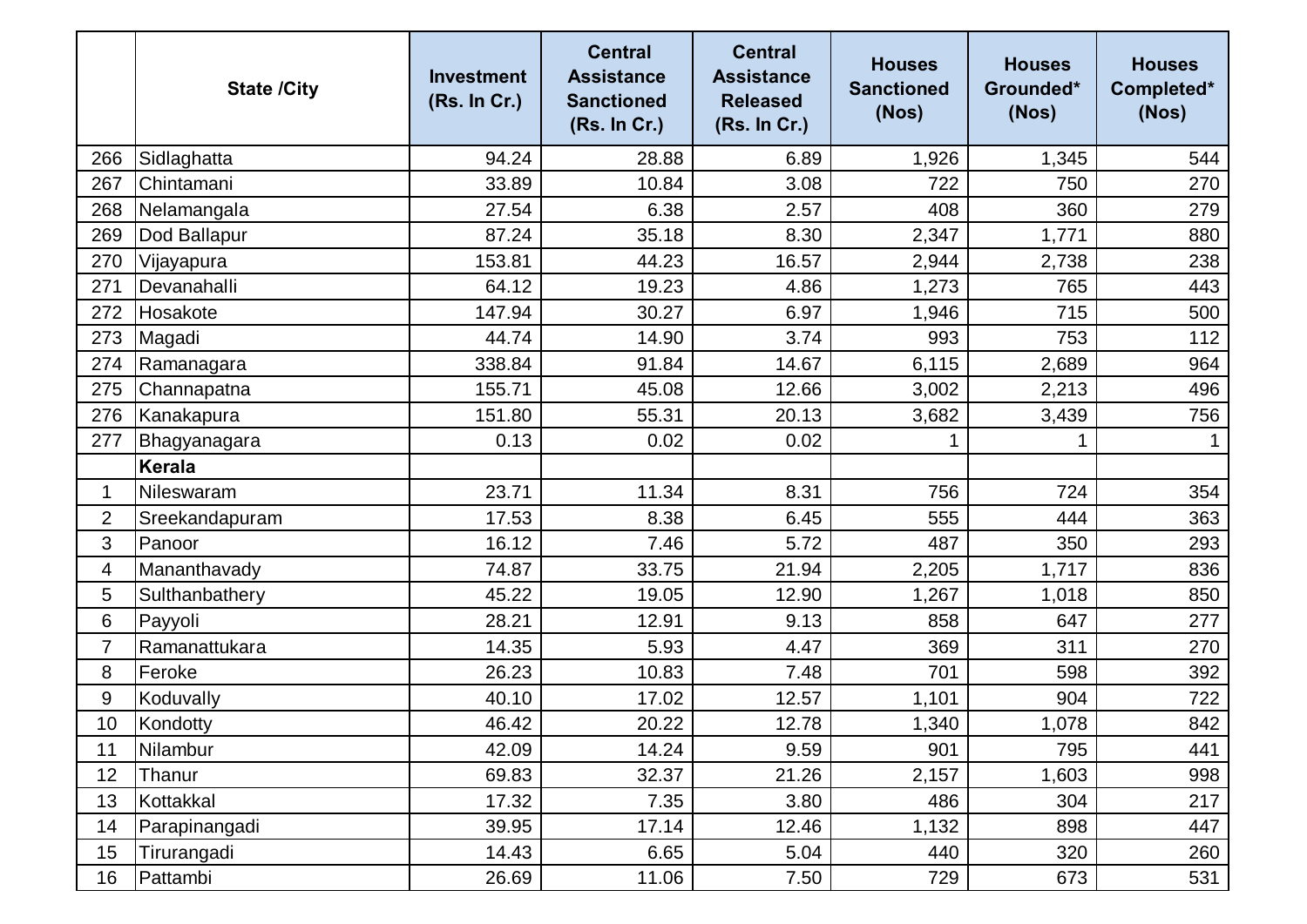|    | <b>State /City</b>     | <b>Investment</b><br>(Rs. In Cr.) | <b>Central</b><br><b>Assistance</b><br><b>Sanctioned</b><br>(Rs. In Cr.) | <b>Central</b><br><b>Assistance</b><br><b>Released</b><br>(Rs. In Cr.) | <b>Houses</b><br><b>Sanctioned</b><br>(Nos) | <b>Houses</b><br>Grounded*<br>(Nos) | <b>Houses</b><br>Completed*<br>(Nos) |
|----|------------------------|-----------------------------------|--------------------------------------------------------------------------|------------------------------------------------------------------------|---------------------------------------------|-------------------------------------|--------------------------------------|
| 17 | Mannarkad-I            | 29.97                             | 13.36                                                                    | 8.41                                                                   | 887                                         | 799                                 | 508                                  |
| 18 | Wadakkanchery          | 64.91                             | 27.79                                                                    | 18.68                                                                  | 1,842                                       | 1,352                               | 901                                  |
| 19 | Kottuvally             | 0.94                              | 0.09                                                                     | 0.09                                                                   | 4                                           | 4                                   | 4                                    |
| 20 | Eloor                  | 24.35                             | 5.38                                                                     | 3.15                                                                   | 364                                         | 245                                 | 209                                  |
| 21 | Thrikakara             | 82.12                             | 13.23                                                                    | 8.60                                                                   | 818                                         | 621                                 | 475                                  |
| 22 | Maradu                 | 33.21                             | 11.10                                                                    | 6.62                                                                   | 725                                         | 439                                 | 330                                  |
| 23 | Piravom                | 15.08                             | 5.87                                                                     | 3.63                                                                   | 394                                         | 294                                 | 216                                  |
| 24 | <b>KOOTHATUKULAM</b>   | 14.17                             | 5.58                                                                     | 4.38                                                                   | 358                                         | 279                                 | 228                                  |
| 25 | Kattapana              | 50.63                             | 23.50                                                                    | 16.31                                                                  | 1,563                                       | 1,052                               | 893                                  |
| 26 | Erattupetta            | 28.84                             | 12.84                                                                    | 9.10                                                                   | 852                                         | 595                                 | 460                                  |
| 27 | Ettumanoor             | 25.07                             | 10.04                                                                    | 6.31                                                                   | 667                                         | 376                                 | 261                                  |
| 28 | Haripad                | 14.39                             | 6.36                                                                     | 4.47                                                                   | 426                                         | 317                                 | 163                                  |
| 29 | Pandalam               | 28.70                             | 12.95                                                                    | 6.86                                                                   | 864                                         | 578                                 | 379                                  |
| 30 | Karunagappally         | 32.64                             | 13.67                                                                    | 8.12                                                                   | 905                                         | 695                                 | 452                                  |
| 31 | Kottarakkara           | 22.59                             | 9.33                                                                     | 4.74                                                                   | 616                                         | 488                                 | 276                                  |
| 32 | Kasaragod              | 24.72                             | 9.50                                                                     | 3.31                                                                   | 624                                         | 444                                 | 169                                  |
| 33 | Kanhangad              | 37.20                             | 17.63                                                                    | 12.91                                                                  | 1,174                                       | 1,682                               | 1,307                                |
| 34 | Payyannur              | 30.48                             | 12.21                                                                    | 9.60                                                                   | 780                                         | 742                                 | 589                                  |
| 35 | Taliparamba            | 18.89                             | 7.66                                                                     | 4.41                                                                   | 504                                         | 363                                 | 292                                  |
| 36 | Kannur                 | 86.34                             | 28.10                                                                    | 21.69                                                                  | 1,747                                       | 1,555                               | 1,163                                |
| 37 | Kannur Cantonment (CB) | 0.36                              | 0.05                                                                     | 0.05                                                                   | 3                                           | 3                                   | 3                                    |
| 38 | Mattannur              | 21.49                             | 8.62                                                                     | 7.14                                                                   | 520                                         | 634                                 | 584                                  |
| 39 | Koothuparamba          | 23.43                             | 9.32                                                                     | 7.33                                                                   | 597                                         | 507                                 | 464                                  |
| 40 | Thalassery             | 23.09                             | 8.26                                                                     | 6.23                                                                   | 514                                         | 420                                 | 377                                  |
| 41 | Kalpetta               | 30.85                             | 12.45                                                                    | 6.38                                                                   | 815                                         | 683                                 | 423                                  |
| 42 | Vadakara               | 29.57                             | 12.45                                                                    | 8.65                                                                   | 807                                         | 656                                 | 414                                  |
| 43 | Quilandy               | 37.35                             | 17.06                                                                    | 12.73                                                                  | 1,125                                       | 1,051                               | 588                                  |
| 44 | Kozhikode              | 226.09                            | 79.20                                                                    | 41.01                                                                  | 5,106                                       | 2,840                               | 1,915                                |
| 45 | Manjeri                | 78.16                             | 33.15                                                                    | 22.03                                                                  | 2,195                                       | 1,873                               | 941                                  |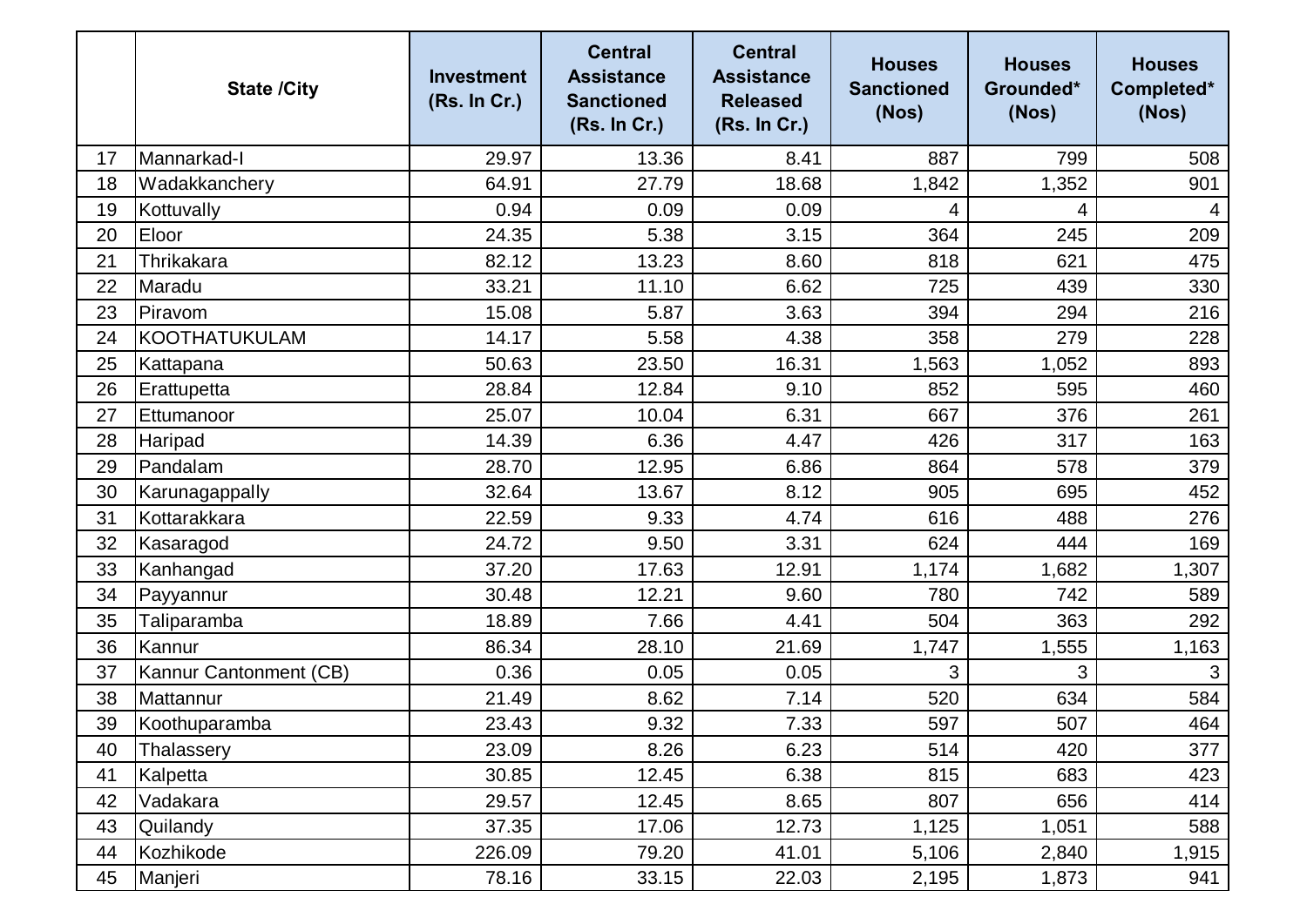|    | <b>State /City</b>     | <b>Investment</b><br>(Rs. In Cr.) | <b>Central</b><br><b>Assistance</b><br><b>Sanctioned</b><br>(Rs. In Cr.) | <b>Central</b><br><b>Assistance</b><br><b>Released</b><br>(Rs. In Cr.) | <b>Houses</b><br><b>Sanctioned</b><br>(Nos) | <b>Houses</b><br>Grounded*<br>(Nos) | <b>Houses</b><br>Completed*<br>(Nos) |
|----|------------------------|-----------------------------------|--------------------------------------------------------------------------|------------------------------------------------------------------------|---------------------------------------------|-------------------------------------|--------------------------------------|
| 46 | Malappuram             | 84.21                             | 31.90                                                                    | 23.64                                                                  | 2,062                                       | 1,850                               | 1,380                                |
| 47 | Perinthalmanna         | 114.96                            | 34.66                                                                    | 20.36                                                                  | 2,222                                       | 2,079                               | 1,095                                |
| 48 | <b>Tirur</b>           | 28.64                             | 13.08                                                                    | 3.93                                                                   | 869                                         | 446                                 | 341                                  |
| 49 | Ponnani                | 54.38                             | 24.85                                                                    | 17.35                                                                  | 1,656                                       | 1,365                               | 1,024                                |
| 50 | Shoranur               | 41.26                             | 17.01                                                                    | 10.07                                                                  | 1,128                                       | 948                                 | 593                                  |
| 51 | Ottappalam             | 70.71                             | 26.61                                                                    | 17.01                                                                  | 1,733                                       | 1,765                               | 866                                  |
| 52 | Palakkad               | 171.31                            | 54.92                                                                    | 31.15                                                                  | 3,662                                       | 2,824                               | 1,709                                |
| 53 | Chittur-Thathamangalam | 30.61                             | 12.98                                                                    | 8.27                                                                   | 855                                         | 896                                 | 650                                  |
| 54 | Kunnamkulam            | 58.30                             | 22.43                                                                    | 14.60                                                                  | 1,480                                       | 1,162                               | 944                                  |
| 55 | Guruvayoor             | 48.54                             | 19.63                                                                    | 10.92                                                                  | 1,298                                       | 997                                 | 734                                  |
| 56 | Chavakkad              | 39.28                             | 17.33                                                                    | 10.11                                                                  | 1,150                                       | 808                                 | 690                                  |
| 57 | <b>Thrissur</b>        | 178.33                            | 41.15                                                                    | 28.27                                                                  | 2,542                                       | 2,140                               | 1,669                                |
| 58 | Kodungallur            | 48.13                             | 21.28                                                                    | 13.99                                                                  | 1,413                                       | 1,235                               | 1,099                                |
| 59 | Irinjalakuda           | 28.78                             | 12.01                                                                    | 8.19                                                                   | 804                                         | 739                                 | 639                                  |
| 60 | Chalakudy              | 21.25                             | 7.85                                                                     | 5.76                                                                   | 513                                         | 479                                 | 381                                  |
| 61 | Perumbavoor            | 13.25                             | 3.74                                                                     | 2.90                                                                   | 240                                         | 211                                 | 188                                  |
| 62 | Angamaly               | 20.77                             | 6.94                                                                     | 4.07                                                                   | 440                                         | 412                                 | 338                                  |
| 63 | Aluva                  | 26.47                             | 3.85                                                                     | 3.31                                                                   | 242                                         | 207                                 | 194                                  |
| 64 | Paravur                | 28.38                             | 8.14                                                                     | 5.04                                                                   | 529                                         | 394                                 | 298                                  |
| 65 | Kochi                  | 671.18                            | 209.43                                                                   | 91.25                                                                  | 13,163                                      | 9,158                               | 6,627                                |
| 66 | Kalamassery            | 42.17                             | 13.92                                                                    | 7.81                                                                   | 911                                         | 503                                 | 407                                  |
| 67 | Thrippunithura         | 70.30                             | 20.19                                                                    | 12.77                                                                  | 1,312                                       | 913                                 | 636                                  |
| 68 | Muvattupuzha           | 22.25                             | 6.51                                                                     | 4.92                                                                   | 405                                         | 412                                 | 333                                  |
| 69 | Kothamangalam          | 32.67                             | 13.62                                                                    | 8.13                                                                   | 897                                         | 626                                 | 281                                  |
| 70 | Thodupuzha             | 51.05                             | 18.91                                                                    | 11.34                                                                  | 1,233                                       | 926                                 | 839                                  |
| 71 | Palai                  | 8.92                              | 3.39                                                                     | 1.65                                                                   | 222                                         | 144                                 | 124                                  |
| 72 | Vaikom                 | 18.93                             | 6.87                                                                     | 4.28                                                                   | 446                                         | 207                                 | 183                                  |
| 73 | Kottayam               | 80.16                             | 25.36                                                                    | 15.22                                                                  | 1,677                                       | 1,185                               | 743                                  |
| 74 | Changanassery          | 14.17                             | 5.40                                                                     | 3.54                                                                   | 358                                         | 328                                 | 200                                  |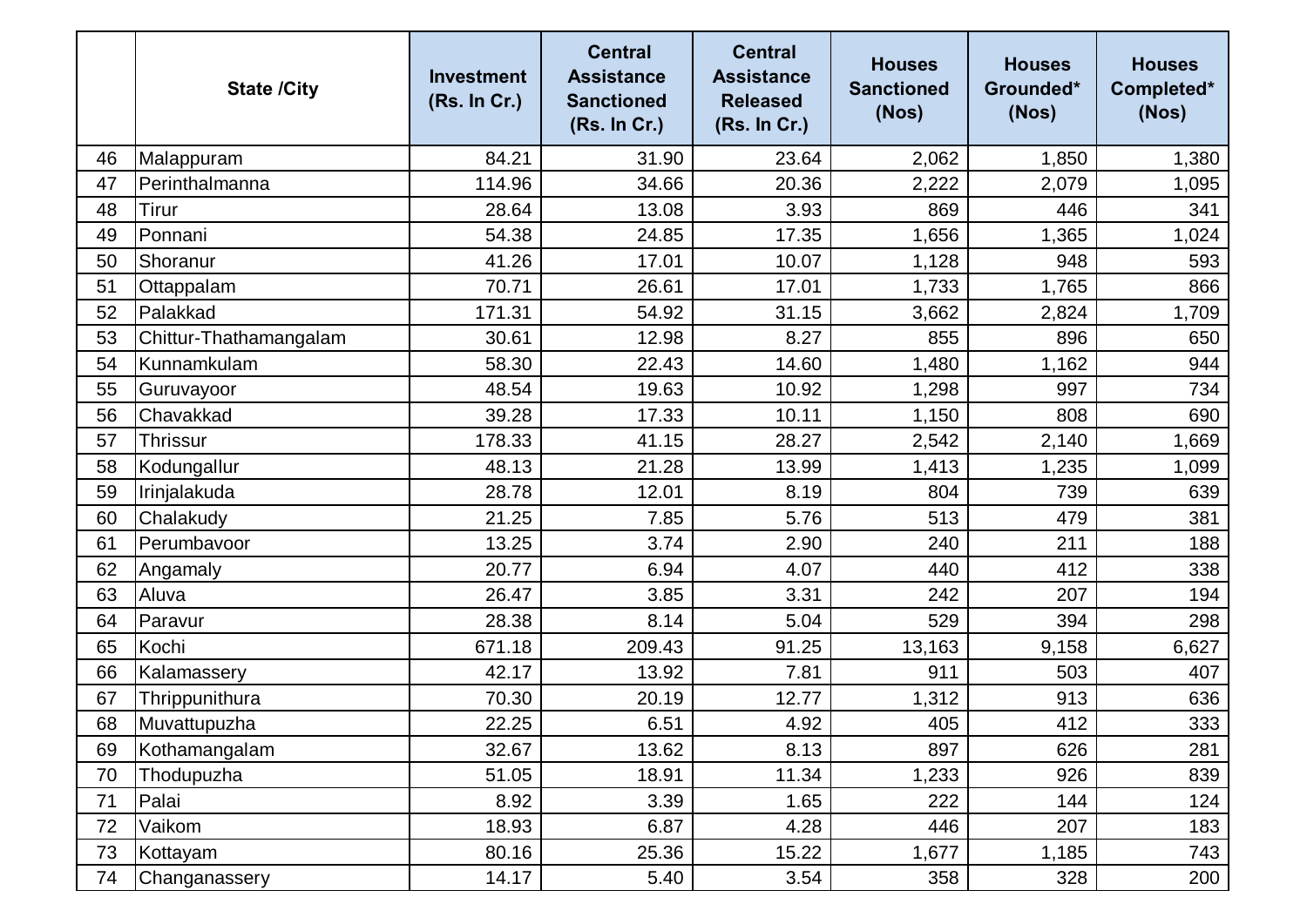|                | <b>State /City</b>    | <b>Investment</b><br>(Rs. In Cr.) | <b>Central</b><br><b>Assistance</b><br><b>Sanctioned</b><br>(Rs. In Cr.) | <b>Central</b><br><b>Assistance</b><br><b>Released</b><br>(Rs. In Cr.) | <b>Houses</b><br><b>Sanctioned</b><br>(Nos) | <b>Houses</b><br>Grounded*<br>(Nos) | <b>Houses</b><br>Completed*<br>(Nos) |
|----------------|-----------------------|-----------------------------------|--------------------------------------------------------------------------|------------------------------------------------------------------------|---------------------------------------------|-------------------------------------|--------------------------------------|
| 75             | Cherthala             | 41.33                             | 15.62                                                                    | 9.48                                                                   | 1,030                                       | 1,013                               | 585                                  |
| 76             | Alappuzha             | 235.21                            | 89.27                                                                    | 37.73                                                                  | 5,917                                       | 3,294                               | 2,064                                |
| 77             | Kayamkulam            | 37.81                             | 15.56                                                                    | 9.65                                                                   | 1,030                                       | 818                                 | 639                                  |
| 78             | Chengannur            | 12.55                             | 4.21                                                                     | 2.10                                                                   | 276                                         | 179                                 | 119                                  |
| 79             | Mavelikkara           | 11.08                             | 4.19                                                                     | 2.52                                                                   | 284                                         | 215                                 | 164                                  |
| 80             | Thiruvalla            | 22.30                             | 8.91                                                                     | 5.03                                                                   | 588                                         | 434                                 | 293                                  |
| 81             | Pathanamthitta        | 33.35                             | 13.73                                                                    | 4.73                                                                   | 910                                         | 660                                 | 361                                  |
| 82             | Adoor                 | 12.16                             | 4.21                                                                     | 2.64                                                                   | 277                                         | 266                                 | 161                                  |
| 83             | Kollam                | 252.13                            | 102.17                                                                   | 43.58                                                                  | 6,286                                       | 4,194                               | 3,141                                |
| 84             | Punalur               | 49.65                             | 21.85                                                                    | 13.73                                                                  | 1,473                                       | 1,335                               | 835                                  |
| 85             | Paravoor              | 24.33                             | 10.22                                                                    | 6.82                                                                   | 683                                         | 732                                 | 663                                  |
| 86             | Varkala               | 20.88                             | 9.13                                                                     | 5.34                                                                   | 609                                         | 589                                 | 490                                  |
| 87             | Attingal              | 14.41                             | 5.01                                                                     | 2.62                                                                   | 340                                         | 293                                 | 261                                  |
| 88             | Nedumangad            | 84.50                             | 38.34                                                                    | 23.37                                                                  | 2,549                                       | 2,093                               | 1,823                                |
| 89             | Thiruvananthapuram    | 586.85                            | 208.18                                                                   | 122.26                                                                 | 12,274                                      | 11,886                              | 9,160                                |
| 90             | Neyyattinkara         | 84.49                             | 37.19                                                                    | 19.29                                                                  | 2,479                                       | 1,849                               | 1,233                                |
| 91             | Anthoor               | 13.28                             | 6.31                                                                     | 4.91                                                                   | 417                                         | 340                                 | 326                                  |
| 92             | Cherplassery          | 30.79                             | 12.75                                                                    | 9.16                                                                   | 816                                         | 752                                 | 631                                  |
| 93             | Irritty               | 27.82                             | 11.20                                                                    | 9.53                                                                   | 680                                         | 588                                 | 549                                  |
| 94             | Mukkom                | 28.45                             | 11.01                                                                    | 6.80                                                                   | 708                                         | 591                                 | 528                                  |
| 95             | Valanchery            | 14.35                             | 6.32                                                                     | 5.03                                                                   | 435                                         | 350                                 | 301                                  |
|                | Ladakh                |                                   |                                                                          |                                                                        |                                             |                                     |                                      |
| 1              | Leh Ladakh            | 36.60                             | 20.76                                                                    | 12.83                                                                  | 688                                         | 232                                 | 99                                   |
| $\overline{2}$ | Kargil                | 48.24                             | 15.91                                                                    | 4.45                                                                   | 1,059                                       | 601                                 | 241                                  |
|                | <b>Madhya Pradesh</b> |                                   |                                                                          |                                                                        |                                             |                                     |                                      |
| 1              | <b>Bareth</b>         | 17.68                             | 6.29                                                                     | 4.93                                                                   | 424                                         | 424                                 | 362                                  |
| $\overline{2}$ | Makronia Buzurg       | 102.63                            | 38.34                                                                    | 30.82                                                                  | 2,556                                       | 2,556                               | 1,068                                |
| 3              | Patera                | 46.35                             | 17.36                                                                    | 10.48                                                                  | 1,158                                       | 1,158                               | 445                                  |
| 4              | New ramnagar          | 65.76                             | 25.62                                                                    | 20.50                                                                  | 1,708                                       | 1,708                               | 1,180                                |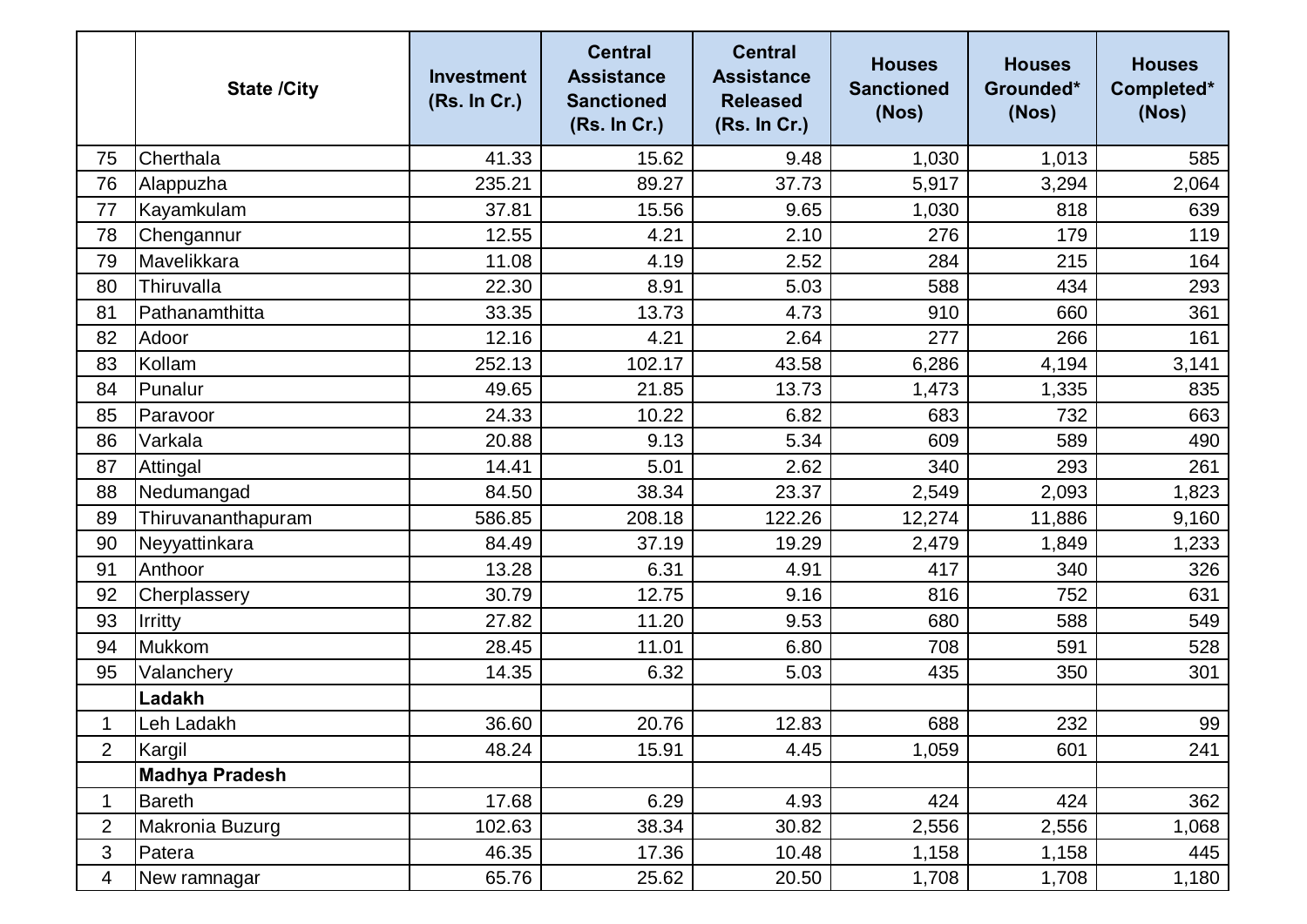|                | <b>State /City</b>    | <b>Investment</b><br>(Rs. In Cr.) | <b>Central</b><br><b>Assistance</b><br><b>Sanctioned</b><br>(Rs. In Cr.) | <b>Central</b><br><b>Assistance</b><br><b>Released</b><br>(Rs. In Cr.) | <b>Houses</b><br><b>Sanctioned</b><br>(Nos) | <b>Houses</b><br>Grounded*<br>(Nos) | <b>Houses</b><br>Completed*<br>(Nos) |
|----------------|-----------------------|-----------------------------------|--------------------------------------------------------------------------|------------------------------------------------------------------------|---------------------------------------------|-------------------------------------|--------------------------------------|
| 5              | Athana                | 35.31                             | 12.50                                                                    | 8.03                                                                   | 833                                         | 830                                 | 507                                  |
| 6              | Nayagaon              | 13.50                             | 5.02                                                                     | 3.07                                                                   | 334                                         | 334                                 | 239                                  |
| $\overline{7}$ | Sarwaniya maharaj     | 28.78                             | 9.20                                                                     | 7.44                                                                   | 613                                         | 613                                 | 478                                  |
| 8              | Paankhedi             | 0.66                              | 0.15                                                                     | 0.15                                                                   | 10                                          | 10                                  | 10                                   |
| 9              | Paankhedi (kalapipal) | 27.83                             | 10.61                                                                    | 2.54                                                                   | 707                                         | 271                                 | 147                                  |
| 10             | Nemawar               | 37.83                             | 12.70                                                                    | 10.24                                                                  | 846                                         | 846                                 | 330                                  |
| 11             | Kurawar               | 60.19                             | 22.10                                                                    | 7.32                                                                   | 1,473                                       | 1,254                               | 208                                  |
| 12             | Shahganj              | 24.42                             | 8.45                                                                     | 6.70                                                                   | 564                                         | 564                                 | 317                                  |
| 13             | Bankhedi              | 45.44                             | 17.61                                                                    | 10.06                                                                  | 1,174                                       | 1,109                               | 395                                  |
| 14             | Saikeda               | 69.03                             | 24.06                                                                    | 11.99                                                                  | 1,604                                       | 1,045                               | 558                                  |
| 15             | Chichli               | 64.93                             | 24.80                                                                    | 10.99                                                                  | 1,653                                       | 1,093                               | 693                                  |
| 16             | <b>Bichua</b>         | 25.06                             | 9.24                                                                     | 7.66                                                                   | 616                                         | 616                                 | 480                                  |
| 17             | Chand                 | 55.48                             | 20.10                                                                    | 12.35                                                                  | 1,341                                       | 1,341                               | 734                                  |
| 18             | Chhapra               | 0.21                              | 0.03                                                                     | 0.03                                                                   |                                             | 1                                   |                                      |
| 19             | Shadora               | 65.28                             | 25.41                                                                    | 8.33                                                                   | 1,694                                       | 1,398                               | 522                                  |
| 20             | Meghnagar             | 30.58                             | 11.88                                                                    | 4.25                                                                   | 791                                         | 354                                 | 347                                  |
| 21             | Vijaypur              | 28.08                             | 10.60                                                                    | 1.54                                                                   | 706                                         | 131                                 | 127                                  |
| 22             | Sheopur               | 140.72                            | 51.65                                                                    | 9.46                                                                   | 3,439                                       | 1,701                               | 473                                  |
| 23             | Badoda                | 36.91                             | 13.46                                                                    | 5.66                                                                   | 897                                         | 585                                 | 350                                  |
| 24             | Ambah                 | 11.24                             | 4.38                                                                     | 3.81                                                                   | 292                                         | 290                                 | 129                                  |
| 25             | Porsa                 | 12.13                             | 4.54                                                                     | 2.53                                                                   | 303                                         | 303                                 | 180                                  |
| 26             | Morena                | 255.35                            | 59.45                                                                    | 31.66                                                                  | 3,932                                       | 3,186                               | 2,318                                |
| 27             | Bamor                 | 36.37                             | 13.94                                                                    | 4.73                                                                   | 929                                         | 626                                 | 287                                  |
| 28             | Joura                 | 19.21                             | 7.34                                                                     | 3.50                                                                   | 488                                         | 370                                 | 198                                  |
| 29             | Kailaras              | 26.82                             | 9.96                                                                     | 5.54                                                                   | 661                                         | 474                                 | 176                                  |
| 30             | Jhundpura             | 13.67                             | 5.10                                                                     | 2.15                                                                   | 340                                         | 338                                 | 115                                  |
| 31             | Sabalgarh             | 44.19                             | 16.94                                                                    | 8.54                                                                   | 1,127                                       | 662                                 | 532                                  |
| 32             | Phuphkalan            | 4.17                              | 1.59                                                                     | 0.58                                                                   | 105                                         | 100                                 | 18                                   |
| 33             | <b>Bhind</b>          | 93.01                             | 33.46                                                                    | 22.20                                                                  | 2,227                                       | 918                                 | 529                                  |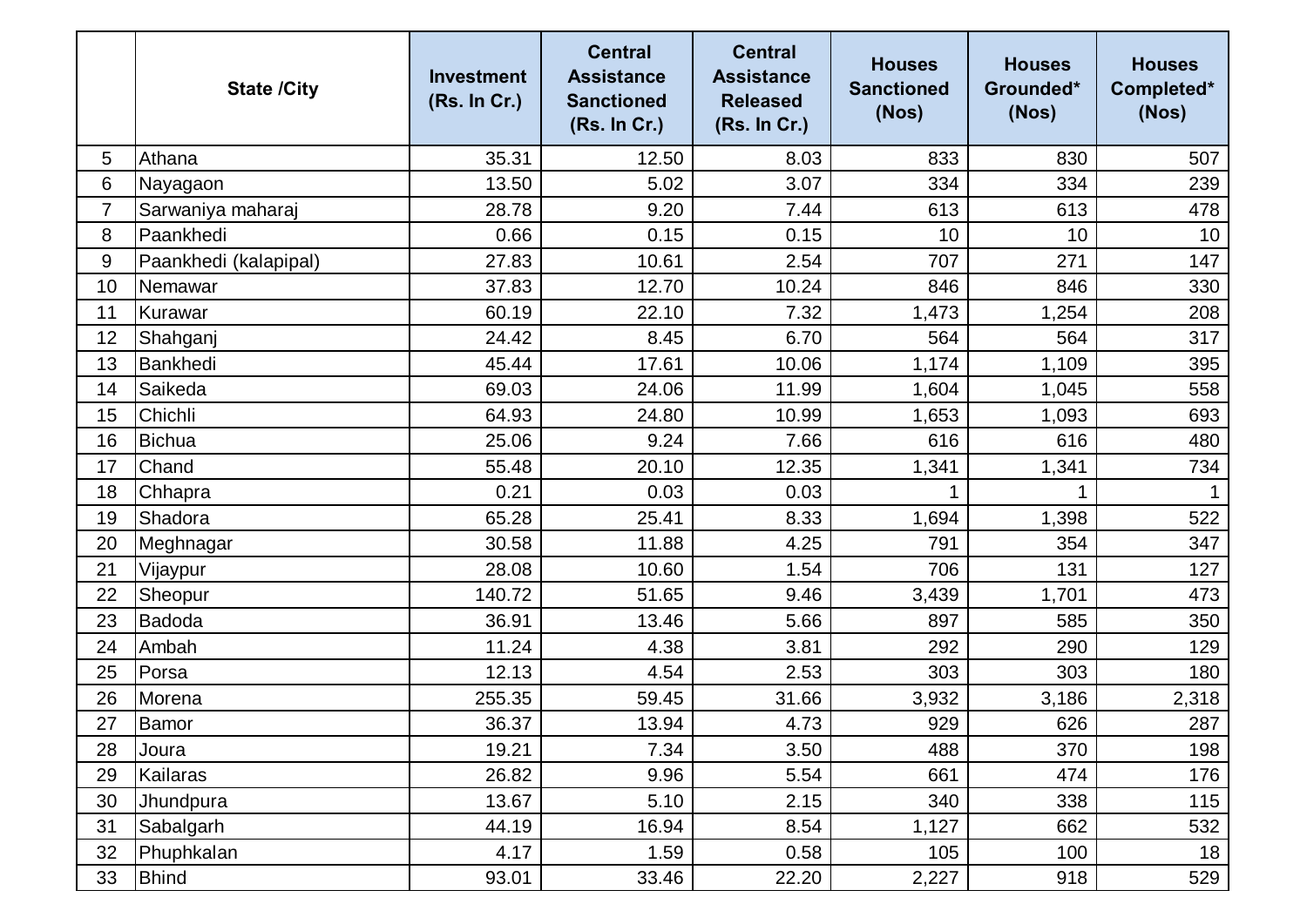|    | <b>State /City</b>     | <b>Investment</b><br>(Rs. In Cr.) | <b>Central</b><br><b>Assistance</b><br><b>Sanctioned</b><br>(Rs. In Cr.) | <b>Central</b><br><b>Assistance</b><br><b>Released</b><br>(Rs. In Cr.) | <b>Houses</b><br><b>Sanctioned</b><br>(Nos) | <b>Houses</b><br>Grounded*<br>(Nos) | <b>Houses</b><br>Completed*<br>(Nos) |
|----|------------------------|-----------------------------------|--------------------------------------------------------------------------|------------------------------------------------------------------------|---------------------------------------------|-------------------------------------|--------------------------------------|
| 34 | Akoda                  | 4.47                              | 1.70                                                                     | 0.89                                                                   | 113                                         | 109                                 | 33                                   |
| 35 | Mehgaon                | 19.48                             | 7.15                                                                     | 1.76                                                                   | 477                                         | 251                                 | 137                                  |
| 36 | Gormi                  | 13.99                             | 5.30                                                                     | 2.46                                                                   | 353                                         | 353                                 | 116                                  |
| 37 | Gohad                  | 43.11                             | 15.94                                                                    | 13.44                                                                  | 1,062                                       | 1,027                               | 788                                  |
| 38 | Mau                    | 22.02                             | 8.39                                                                     | 5.41                                                                   | 559                                         | 558                                 | 194                                  |
| 39 | Mihona                 | 22.81                             | 7.95                                                                     | 3.82                                                                   | 530                                         | 421                                 | 222                                  |
| 40 | Lahar                  | 36.08                             | 12.77                                                                    | 9.91                                                                   | 851                                         | 847                                 | 305                                  |
| 41 | Alampur                | 14.97                             | 5.72                                                                     | 2.50                                                                   | 381                                         | 381                                 | 51                                   |
| 42 | Daboh                  | 20.98                             | 7.92                                                                     | 3.31                                                                   | 528                                         | 457                                 | 181                                  |
| 43 | <b>Gwalior-Revised</b> | 1,287.05                          | 206.37                                                                   | 150.16                                                                 | 12,808                                      | 13,276                              | 7,316                                |
| 44 | Morar Cantt (CB)       | 8.91                              | 1.38                                                                     | 1.38                                                                   | 70                                          | 70                                  | 70                                   |
| 45 | Bilaua                 | 33.23                             | 12.67                                                                    | 6.75                                                                   | 844                                         | 449                                 | 302                                  |
| 46 | Pichhore               | 57.49                             | 22.10                                                                    | 9.02                                                                   | 1,473                                       | 665                                 | 213                                  |
| 47 | Dabra                  | 80.89                             | 28.03                                                                    | 9.68                                                                   | 1,867                                       | 1,399                               | 286                                  |
| 48 | Bhitarwar              | 37.24                             | 14.20                                                                    | 9.18                                                                   | 947                                         | 796                                 | 429                                  |
| 49 | Antari                 | 20.12                             | 7.30                                                                     | 5.89                                                                   | 484                                         | 484                                 | 427                                  |
| 50 | Seondha                | 61.74                             | 23.78                                                                    | 8.92                                                                   | 1,584                                       | 652                                 | 551                                  |
| 51 | Indergarh              | 31.65                             | 11.74                                                                    | 7.79                                                                   | 782                                         | 598                                 | 537                                  |
| 52 | Datia                  | 146.27                            | 47.02                                                                    | 18.33                                                                  | 3,117                                       | 1,240                               | 570                                  |
| 53 | Badoni                 | 31.86                             | 11.79                                                                    | 3.30                                                                   | 786                                         | 274                                 | 205                                  |
| 54 | <b>Bhander</b>         | 35.26                             | 13.28                                                                    | 6.28                                                                   | 885                                         | 607                                 | 412                                  |
| 55 | Shivpuri               | 276.04                            | 67.86                                                                    | 37.47                                                                  | 4,520                                       | 3,576                               | 2,494                                |
| 56 | Narwar                 | 25.60                             | 8.98                                                                     | 7.45                                                                   | 599                                         | 599                                 | 501                                  |
| 57 | Karera                 | 17.70                             | 6.69                                                                     | 5.53                                                                   | 441                                         | 431                                 | 324                                  |
| 58 | Kolaras                | 81.48                             | 31.31                                                                    | 20.13                                                                  | 2,084                                       | 2,040                               | 1,065                                |
| 59 | <b>Badarwas</b>        | 51.95                             | 19.47                                                                    | 11.55                                                                  | 1,297                                       | 1,017                               | 861                                  |
| 60 | Pichhore               | 7.96                              | 3.02                                                                     | 2.24                                                                   | 201                                         | 198                                 | 142                                  |
| 61 | Khaniyadhana           | 36.14                             | 13.83                                                                    | 3.46                                                                   | 921                                         | 803                                 | 281                                  |
| 62 | Tarichar Kalan         | 31.76                             | 11.45                                                                    | 5.49                                                                   | 763                                         | 763                                 | 111                                  |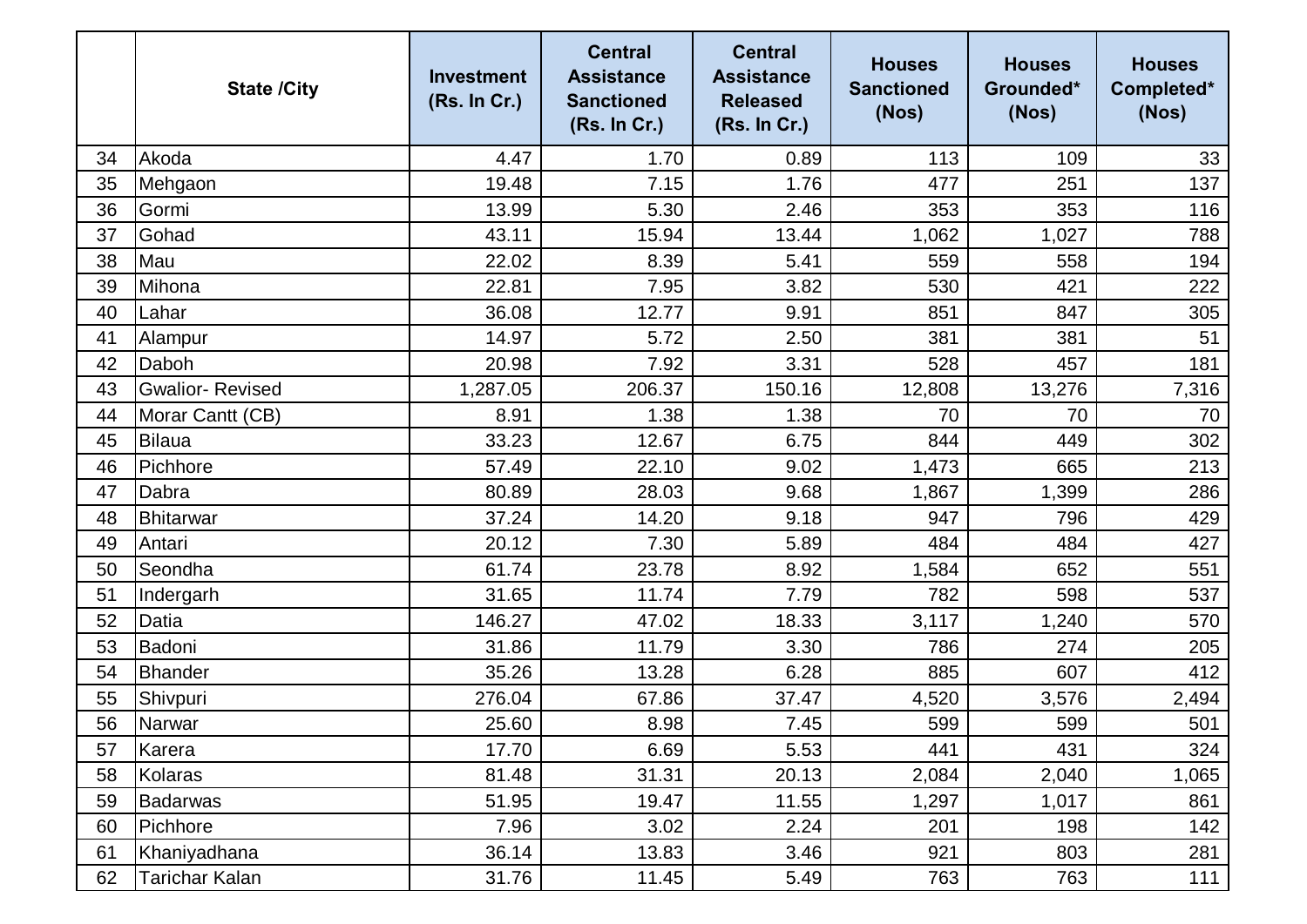|    | <b>State /City</b> | <b>Investment</b><br>(Rs. In Cr.) | <b>Central</b><br><b>Assistance</b><br><b>Sanctioned</b><br>(Rs. In Cr.) | <b>Central</b><br><b>Assistance</b><br><b>Released</b><br>(Rs. In Cr.) | <b>Houses</b><br><b>Sanctioned</b><br>(Nos) | <b>Houses</b><br>Grounded*<br>(Nos) | <b>Houses</b><br>Completed*<br>(Nos) |
|----|--------------------|-----------------------------------|--------------------------------------------------------------------------|------------------------------------------------------------------------|---------------------------------------------|-------------------------------------|--------------------------------------|
| 63 | Niwari             | 43.96                             | 16.36                                                                    | 5.16                                                                   | 1,089                                       | 896                                 | 394                                  |
| 64 | Orchha             | 11.74                             | 3.65                                                                     | 2.86                                                                   | 243                                         | 243                                 | 237                                  |
| 65 | Jeron Khalsa       | 55.62                             | 21.21                                                                    | 5.22                                                                   | 1,414                                       | 586                                 | 108                                  |
| 66 | Prithvipur         | 59.95                             | 22.41                                                                    | 12.26                                                                  | 1,494                                       | 1,269                               | 485                                  |
| 67 | Lidhora Khas       | 32.59                             | 11.91                                                                    | 5.74                                                                   | 794                                         | 794                                 | 169                                  |
| 68 | Jatara             | 20.27                             | 7.64                                                                     | 2.03                                                                   | 509                                         | 254                                 | 92                                   |
| 69 | Palera             | 16.73                             | 6.20                                                                     | 3.16                                                                   | 413                                         | 412                                 | 186                                  |
| 70 | Baldeogarh         | 53.46                             | 20.46                                                                    | 10.97                                                                  | 1,364                                       | 1,083                               | 816                                  |
| 71 | Khargapur          | 93.83                             | 36.02                                                                    | 5.39                                                                   | 2,401                                       | 895                                 | 445                                  |
| 72 | Kari               | 42.61                             | 15.89                                                                    | 9.37                                                                   | 1,059                                       | 749                                 | 351                                  |
| 73 | Tikamgarh          | 223.90                            | 64.59                                                                    | 26.12                                                                  | 4,301                                       | 3,281                               | 1,366                                |
| 74 | Badagaon           | 35.79                             | 13.95                                                                    | 5.27                                                                   | 930                                         | 666                                 | 271                                  |
| 75 | Barigarh           | 19.77                             | 7.29                                                                     | 5.95                                                                   | 486                                         | 486                                 | 414                                  |
| 76 | Laundi             | 33.56                             | 12.29                                                                    | 5.03                                                                   | 819                                         | 375                                 | 303                                  |
| 77 | Chandla            | 54.43                             | 19.88                                                                    | 13.54                                                                  | 1,325                                       | 1,325                               | 529                                  |
| 78 | Harpalpur          | 31.44                             | 11.27                                                                    | 5.04                                                                   | 751                                         | 550                                 | 270                                  |
| 79 | Nowgong            | 77.07                             | 29.44                                                                    | 12.70                                                                  | 1,961                                       | 1,229                               | 383                                  |
| 80 | Garhi - Malhera    | 46.66                             | 17.32                                                                    | 9.42                                                                   | 1,154                                       | 1,152                               | 229                                  |
| 81 | Maharajpur         | 23.56                             | 8.33                                                                     | 3.32                                                                   | 555                                         | 555                                 | 247                                  |
| 82 | Chhatarpur         | 519.94                            | 182.27                                                                   | 108.65                                                                 | 12,140                                      | 5,953                               | 2,685                                |
| 83 | Rajnagar           | 36.79                             | 13.43                                                                    | 9.54                                                                   | 895                                         | 895                                 | 411                                  |
| 84 | Khajuraho          | 44.44                             | 16.49                                                                    | 9.71                                                                   | 1,099                                       | 1,097                               | 407                                  |
| 85 | Badamalhera        | 41.50                             | 16.17                                                                    | 8.60                                                                   | 1,078                                       | 965                                 | 273                                  |
| 86 | Ghuwara            | 63.49                             | 24.39                                                                    | 9.05                                                                   | 1,626                                       | 1,282                               | 426                                  |
| 87 | Satai              | 55.57                             | 17.39                                                                    | 10.67                                                                  | 1,159                                       | 1,159                               | 527                                  |
| 88 | Bijawar            | 29.89                             | 11.24                                                                    | 6.25                                                                   | 749                                         | 704                                 | 393                                  |
| 89 | Buxwaha            | 20.33                             | 7.46                                                                     | 4.50                                                                   | 497                                         | 462                                 | 247                                  |
| 90 | Ajaigarh           | 26.46                             | 9.45                                                                     | 6.58                                                                   | 630                                         | 630                                 | 281                                  |
| 91 | Panna              | 69.79                             | 26.52                                                                    | 12.77                                                                  | 1,764                                       | 1,764                               | 856                                  |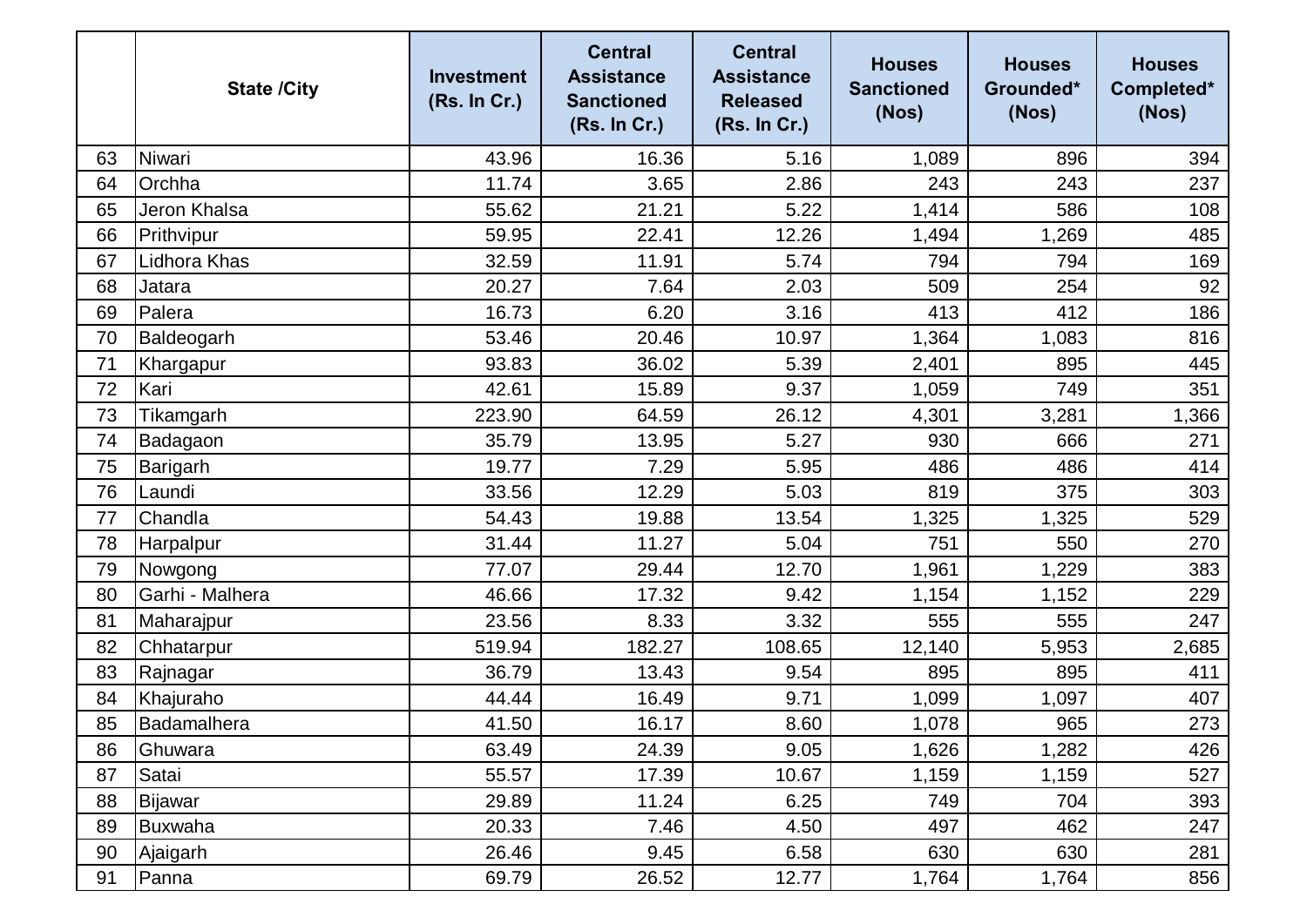|     | <b>State /City</b> | <b>Investment</b><br>(Rs. In Cr.) | <b>Central</b><br><b>Assistance</b><br><b>Sanctioned</b><br>(Rs. In Cr.) | <b>Central</b><br><b>Assistance</b><br><b>Released</b><br>(Rs. In Cr.) | <b>Houses</b><br><b>Sanctioned</b><br>(Nos) | <b>Houses</b><br>Grounded*<br>(Nos) | <b>Houses</b><br>Completed*<br>(Nos) |
|-----|--------------------|-----------------------------------|--------------------------------------------------------------------------|------------------------------------------------------------------------|---------------------------------------------|-------------------------------------|--------------------------------------|
| 92  | Devendranagar      | 35.12                             | 12.56                                                                    | 9.88                                                                   | 837                                         | 837                                 | 533                                  |
| 93  | Kakarhati          | 40.32                             | 15.42                                                                    | 10.08                                                                  | 1,028                                       | 1,027                               | 432                                  |
| 94  | Amanganj           | 30.63                             | 11.15                                                                    | 5.89                                                                   | 743                                         | 739                                 | 242                                  |
| 95  | Pawai              | 71.36                             | 26.57                                                                    | 8.79                                                                   | 1,771                                       | 1,157                               | 355                                  |
| 96  | Bina- Etawa        | 39.47                             | 14.68                                                                    | 7.43                                                                   | 969                                         | 929                                 | 533                                  |
| 97  | Khurai             | 256.44                            | 91.47                                                                    | 58.21                                                                  | 6,099                                       | 5,813                               | 3,920                                |
| 98  | Banda              | 41.23                             | 15.07                                                                    | 13.96                                                                  | 1,005                                       | 1,005                               | 683                                  |
| 99  | Shahgarh           | 49.71                             | 18.81                                                                    | 5.80                                                                   | 1,254                                       | 824                                 | 319                                  |
| 100 | Rahatgarh          | 54.57                             | 20.53                                                                    | 8.13                                                                   | 1,368                                       | 815                                 | 458                                  |
| 101 | Shahpur            | 70.52                             | 25.67                                                                    | 14.37                                                                  | 1,711                                       | 1,384                               | 670                                  |
| 102 | Sagar              | 816.47                            | 273.18                                                                   | 173.36                                                                 | 15,920                                      | 14,799                              | 8,619                                |
| 103 | Sagar Cantt (CB)   | 0.69                              | 0.13                                                                     | 0.13                                                                   | 8                                           | 8                                   | 8                                    |
| 104 | Garhakota          | 138.00                            | 51.66                                                                    | 26.65                                                                  | 3,445                                       | 2,705                               | 1,215                                |
| 105 | Rehli              | 122.48                            | 42.85                                                                    | 26.97                                                                  | 2,857                                       | 2,851                               | 1,652                                |
| 106 | Deori              | 51.19                             | 17.41                                                                    | 7.61                                                                   | 1,160                                       | 1,101                               | 187                                  |
| 107 | Hatta              | 59.59                             | 22.25                                                                    | 10.24                                                                  | 1,482                                       | 808                                 | 386                                  |
| 108 | Patharia           | 119.12                            | 43.58                                                                    | 15.64                                                                  | 2,905                                       | 2,573                               | 887                                  |
| 109 | Hindoria           | 46.93                             | 17.24                                                                    | 8.28                                                                   | 1,149                                       | 1,149                               | 212                                  |
| 110 | Damoh              | 367.99                            | 128.94                                                                   | 62.23                                                                  | 8,591                                       | 7,086                               | 4,350                                |
| 111 | Tendukheda         | 42.96                             | 15.80                                                                    | 7.15                                                                   | 1,051                                       | 1,048                               | 119                                  |
| 112 | Kothi              | 42.73                             | 15.97                                                                    | 6.49                                                                   | 1,064                                       | 520                                 | 517                                  |
| 113 | Satna              | 356.73                            | 94.76                                                                    | 75.41                                                                  | 6,320                                       | 6,433                               | 4,093                                |
| 114 | Chitrakoot         | 34.55                             | 11.51                                                                    | 3.05                                                                   | 767                                         | 394                                 | 79                                   |
| 115 | Birsinghpur        | 53.22                             | 20.54                                                                    | 8.10                                                                   | 1,369                                       | 1,144                               | 591                                  |
| 116 | Jaitwara           | 19.64                             | 7.30                                                                     | 1.57                                                                   | 486                                         | 346                                 | 224                                  |
| 117 | Nagod              | 39.88                             | 15.06                                                                    | 9.05                                                                   | 1,004                                       | 746                                 | 560                                  |
| 118 | Unchehara          | 44.17                             | 13.82                                                                    | 9.91                                                                   | 921                                         | 921                                 | 773                                  |
| 119 | Rampur Baghelan    | 65.12                             | 22.70                                                                    | 10.47                                                                  | 1,514                                       | 1,289                               | 700                                  |
| 120 | Kotar              | 15.48                             | 5.78                                                                     | 2.30                                                                   | 385                                         | 383                                 | 181                                  |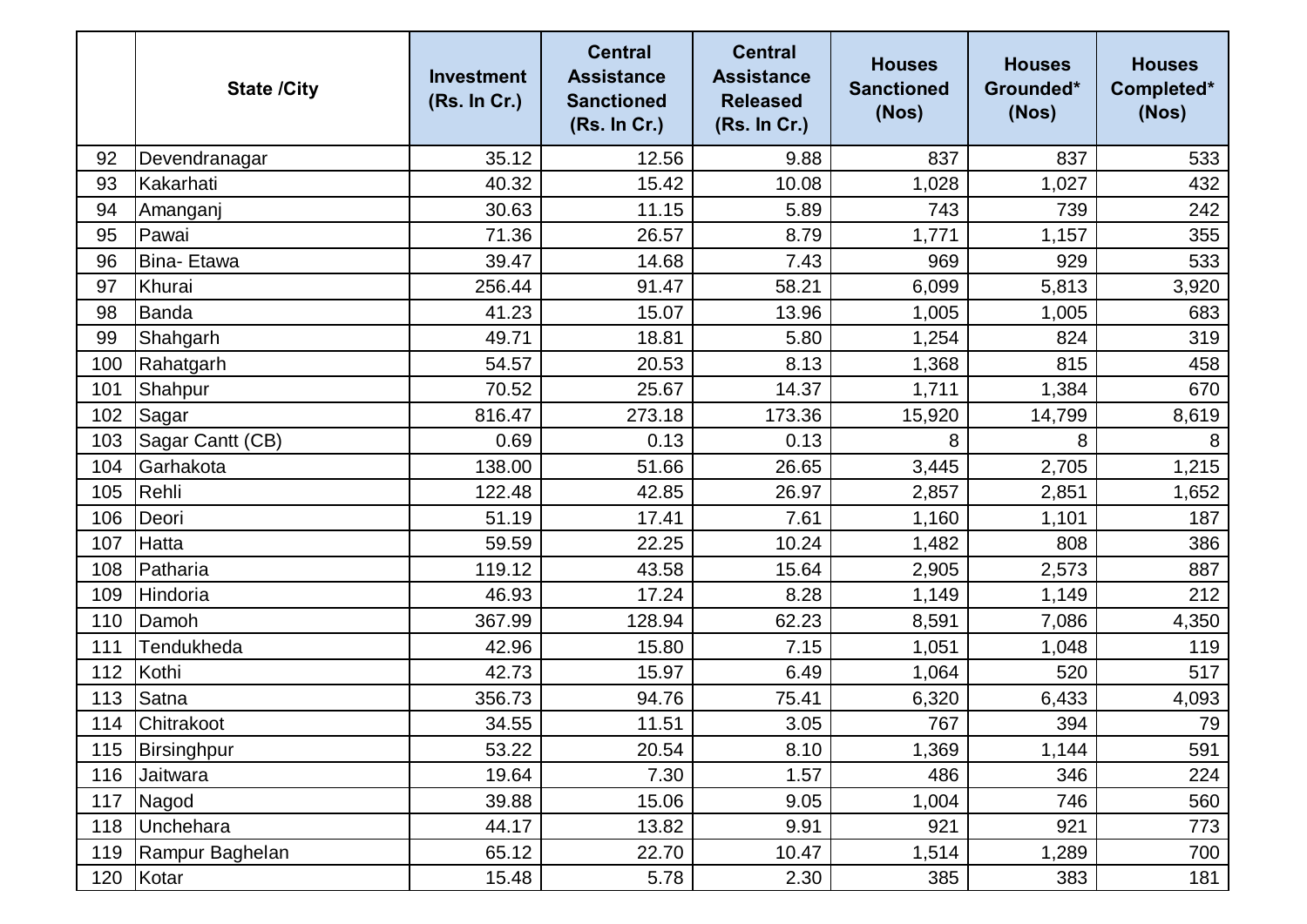|     | <b>State /City</b> | <b>Investment</b><br>(Rs. In Cr.) | <b>Central</b><br><b>Assistance</b><br><b>Sanctioned</b><br>(Rs. In Cr.) | <b>Central</b><br><b>Assistance</b><br><b>Released</b><br>(Rs. In Cr.) | <b>Houses</b><br><b>Sanctioned</b><br>(Nos) | <b>Houses</b><br>Grounded*<br>(Nos) | <b>Houses</b><br>Completed*<br>(Nos) |
|-----|--------------------|-----------------------------------|--------------------------------------------------------------------------|------------------------------------------------------------------------|---------------------------------------------|-------------------------------------|--------------------------------------|
| 121 | Amarpatan          | 22.58                             | 8.25                                                                     | 3.25                                                                   | 549                                         | 271                                 | 270                                  |
| 122 | Maihar             | 173.87                            | 62.03                                                                    | 23.64                                                                  | 4,144                                       | 1,920                               | 818                                  |
| 123 | Chakghat           | 35.77                             | 13.64                                                                    | 6.35                                                                   | 909                                         | 869                                 | 412                                  |
| 124 | Teonthar           | 57.18                             | 21.68                                                                    | 10.94                                                                  | 1,445                                       | 1,061                               | 626                                  |
| 125 | Sirmour            | 25.86                             | 8.91                                                                     | 3.93                                                                   | 595                                         | 328                                 | 276                                  |
| 126 | Baikunthpur        | 41.44                             | 15.42                                                                    | 8.90                                                                   | 1,027                                       | 821                                 | 528                                  |
| 127 | Mangawan           | 72.74                             | 27.24                                                                    | 8.60                                                                   | 1,816                                       | 504                                 | 487                                  |
| 128 | Semaria            | 64.26                             | 24.46                                                                    | 9.59                                                                   | 1,630                                       | 1,344                               | 222                                  |
| 129 | Hanumana           | 23.84                             | 9.06                                                                     | 7.40                                                                   | 604                                         | 604                                 | 469                                  |
| 130 | Mauganj            | 87.31                             | 33.38                                                                    | 21.63                                                                  | 2,225                                       | 1,884                               | 22                                   |
| 131 | Naigarhi           | 43.33                             | 16.68                                                                    | 13.34                                                                  | 1,112                                       | 1,112                               | 760                                  |
| 132 | Rewa               | 431.14                            | 103.72                                                                   | 64.80                                                                  | 6,938                                       | 6,773                               | 3,813                                |
| 133 | Govindgarh         | 41.39                             | 14.16                                                                    | 11.23                                                                  | 944                                         | 943                                 | 761                                  |
| 134 | Gurh               | 51.90                             | 18.20                                                                    | 9.67                                                                   | 1,213                                       | 1,014                               | 414                                  |
| 135 | Umaria             | 103.56                            | 37.93                                                                    | 13.99                                                                  | 2,529                                       | 1,082                               | 536                                  |
| 136 | Chandia            | 114.20                            | 43.53                                                                    | 13.73                                                                  | 2,902                                       | 1,792                               | 311                                  |
| 137 | Pali               | 35.27                             | 13.24                                                                    | 3.95                                                                   | 881                                         | 510                                 | 177                                  |
| 138 | Nowrozabad         | 38.49                             | 13.40                                                                    | 4.78                                                                   | 893                                         | 384                                 | 196                                  |
| 139 | <b>Diken</b>       | 43.86                             | 11.25                                                                    | 7.66                                                                   | 749                                         | 771                                 | 478                                  |
| 140 | Jawad              | 17.93                             | 5.95                                                                     | 4.80                                                                   | 397                                         | 379                                 | 301                                  |
| 141 | Singoli            | 19.65                             | 6.69                                                                     | 3.86                                                                   | 445                                         | 279                                 | 78                                   |
| 142 | Ratangarh          | 17.62                             | 6.41                                                                     | 4.06                                                                   | 427                                         | 561                                 | 341                                  |
|     | 143 Neemuch        | 98.42                             | 29.19                                                                    | 21.75                                                                  | 1,916                                       | 1,916                               | 1,212                                |
| 144 | Jiran              | 30.31                             | 11.09                                                                    | 7.05                                                                   | 740                                         | 788                                 | 455                                  |
| 145 | Rampura            | 16.46                             | 6.44                                                                     | 3.16                                                                   | 429                                         | 427                                 | 143                                  |
| 146 | Manasa             | 41.57                             | 13.21                                                                    | 9.18                                                                   | 852                                         | 846                                 | 536                                  |
| 147 | Kukdeshwar         | 22.17                             | 7.58                                                                     | 5.35                                                                   | 505                                         | 505                                 | 372                                  |
| 148 | Bhanpura           | 51.73                             | 17.38                                                                    | 4.95                                                                   | 1,157                                       | 555                                 | 168                                  |
| 149 | Malhargarh         | 19.37                             | 6.91                                                                     | 6.65                                                                   | 460                                         | 563                                 | 531                                  |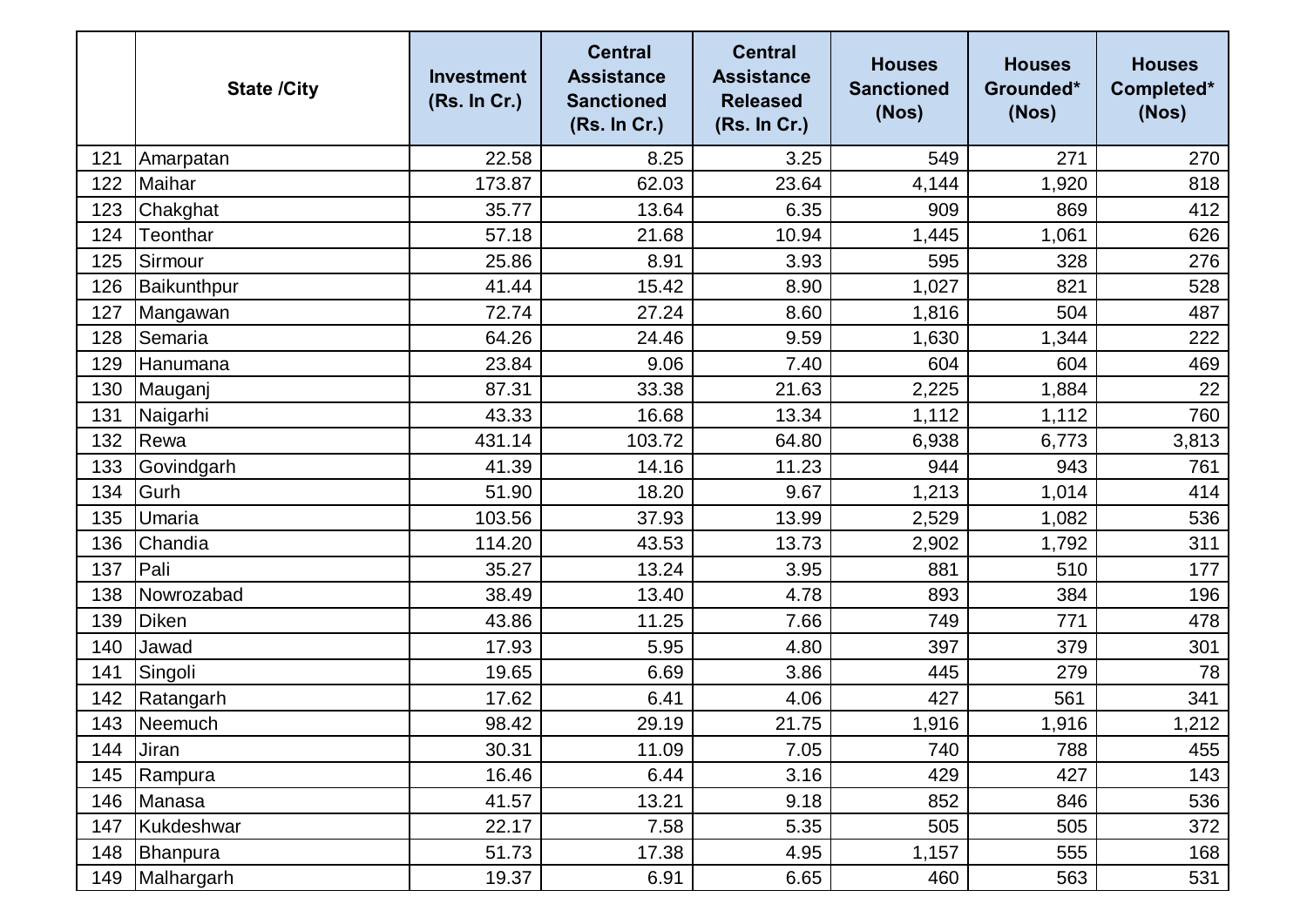|     | <b>State /City</b> | <b>Investment</b><br>(Rs. In Cr.) | <b>Central</b><br><b>Assistance</b><br><b>Sanctioned</b><br>(Rs. In Cr.) | <b>Central</b><br><b>Assistance</b><br><b>Released</b><br>(Rs. In Cr.) | <b>Houses</b><br><b>Sanctioned</b><br>(Nos) | <b>Houses</b><br>Grounded*<br>(Nos) | <b>Houses</b><br>Completed*<br>(Nos) |
|-----|--------------------|-----------------------------------|--------------------------------------------------------------------------|------------------------------------------------------------------------|---------------------------------------------|-------------------------------------|--------------------------------------|
| 150 | Narayangarh        | 34.22                             | 12.83                                                                    | 6.38                                                                   | 854                                         | 535                                 | 245                                  |
| 151 | Piplya Mandi       | 26.29                             | 10.11                                                                    | 4.60                                                                   | 673                                         | 692                                 | 461                                  |
| 152 | Garoth             | 28.27                             | 7.61                                                                     | 6.06                                                                   | 499                                         | 498                                 | 235                                  |
| 153 | Shamgarh           | 40.97                             | 14.59                                                                    | 9.21                                                                   | 958                                         | 737                                 | 636                                  |
| 154 | Mandsaur           | 233.31                            | 35.95                                                                    | 22.68                                                                  | 2,342                                       | 2,293                               | 1,702                                |
| 155 | Nagri              | 37.84                             | 13.94                                                                    | 7.92                                                                   | 929                                         | 661                                 | 288                                  |
| 156 | Sitamau            | 27.15                             | 9.13                                                                     | 5.24                                                                   | 599                                         | 599                                 | 237                                  |
| 157 | Suwasara           | 32.33                             | 11.51                                                                    | 5.80                                                                   | 761                                         | 650                                 | 332                                  |
| 158 | Piploda            | 28.92                             | 11.04                                                                    | 6.09                                                                   | 735                                         | 630                                 | 421                                  |
| 159 | Jaora              | 80.74                             | 30.55                                                                    | 23.13                                                                  | 2,020                                       | 1,665                               | 1,361                                |
| 160 | Badawada           | 26.17                             | 9.32                                                                     | 6.95                                                                   | 621                                         | 616                                 | 505                                  |
| 161 | Alot               | 55.10                             | 19.69                                                                    | 9.12                                                                   | 1,311                                       | 1,291                               | 424                                  |
| 162 | Tal                | 26.11                             | 9.22                                                                     | 5.58                                                                   | 615                                         | 444                                 | 406                                  |
| 163 | Sailana            | 24.25                             | 8.27                                                                     | 6.29                                                                   | 539                                         | 535                                 | 418                                  |
| 164 | Namli              | 31.07                             | 12.04                                                                    | 6.56                                                                   | 801                                         | 801                                 | 782                                  |
| 165 | Ratlam             | 640.39                            | 186.16                                                                   | 89.29                                                                  | 12,200                                      | 8,496                               | 2,626                                |
| 166 | Dhamnod            | 26.08                             | 9.96                                                                     | 6.58                                                                   | 664                                         | 642                                 | 519                                  |
| 167 | Khacharod          | 74.80                             | 28.03                                                                    | 17.67                                                                  | 1,858                                       | 1,583                               | 1,102                                |
| 168 | Nagda              | 118.27                            | 44.57                                                                    | 34.98                                                                  | 2,957                                       | 2,593                               | 1,301                                |
| 169 | Unhel              | 17.71                             | 6.26                                                                     | 4.65                                                                   | 414                                         | 414                                 | 310                                  |
| 170 | Mahidpur           | 40.18                             | 15.20                                                                    | 9.19                                                                   | 988                                         | 962                                 | 456                                  |
| 171 | Tarana             | 36.38                             | 13.66                                                                    | 7.03                                                                   | 908                                         | 908                                 | 239                                  |
| 172 | Makdon             | 50.61                             | 18.54                                                                    | 12.50                                                                  | 1,236                                       | 1,160                               | 516                                  |
| 173 | Ujjain             | 846.61                            | 202.37                                                                   | 137.90                                                                 | 12,745                                      | 12,277                              | 9,116                                |
| 174 | Badnagar           | 38.12                             | 13.61                                                                    | 6.54                                                                   | 906                                         | 648                                 | 364                                  |
| 175 | Soyatkalan         | 66.84                             | 25.30                                                                    | 10.59                                                                  | 1,687                                       | 1,212                               | 365                                  |
| 176 | Susner             | 58.48                             | 21.57                                                                    | 10.19                                                                  | 1,438                                       | 1,034                               | 405                                  |
| 177 | Nalkheda           | 32.03                             | 12.03                                                                    | 7.37                                                                   | 800                                         | 799                                 | 378                                  |
| 178 | Badagaon           | 31.67                             | 11.98                                                                    | 6.29                                                                   | 798                                         | 651                                 | 264                                  |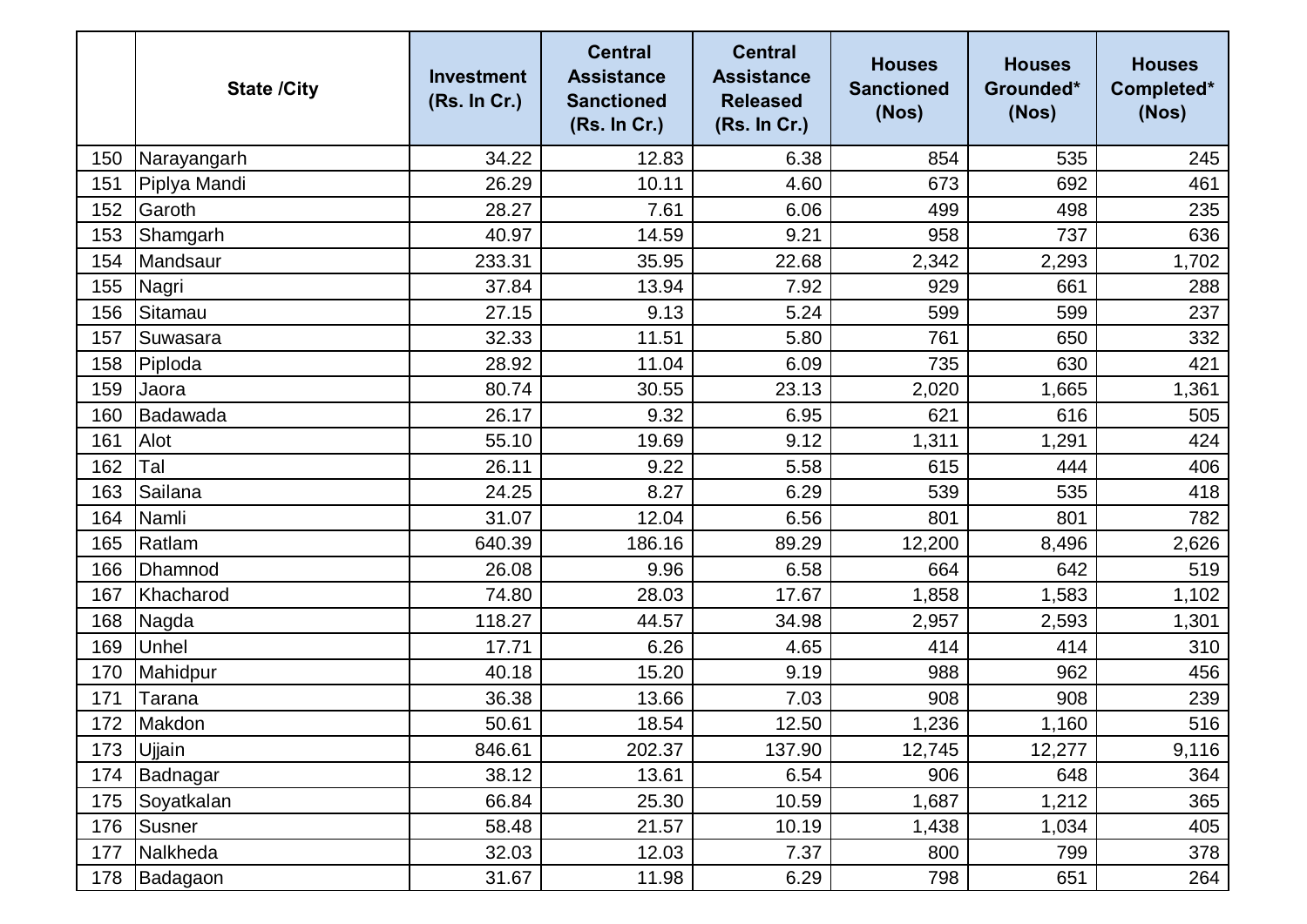|     | <b>State /City</b> | <b>Investment</b><br>(Rs. In Cr.) | <b>Central</b><br><b>Assistance</b><br><b>Sanctioned</b><br>(Rs. In Cr.) | <b>Central</b><br><b>Assistance</b><br><b>Released</b><br>(Rs. In Cr.) | <b>Houses</b><br><b>Sanctioned</b><br>(Nos) | <b>Houses</b><br>Grounded*<br>(Nos) | <b>Houses</b><br>Completed*<br>(Nos) |
|-----|--------------------|-----------------------------------|--------------------------------------------------------------------------|------------------------------------------------------------------------|---------------------------------------------|-------------------------------------|--------------------------------------|
| 179 | Badod              | 28.42                             | 10.97                                                                    | 3.22                                                                   | 731                                         | 623                                 | 128                                  |
| 180 | Agar               | 95.32                             | 36.44                                                                    | 14.43                                                                  | 2,420                                       | 1,635                               | 681                                  |
| 181 | Kanad              | 28.13                             | 11.10                                                                    | 4.41                                                                   | 740                                         | 740                                 | 218                                  |
| 182 | Shajapur           | 75.60                             | 26.62                                                                    | 15.13                                                                  | 1,728                                       | 1,453                               | 722                                  |
| 183 | <b>Maksi</b>       | 30.83                             | 11.88                                                                    | 6.67                                                                   | 792                                         | 788                                 | 284                                  |
| 184 | Shujalpur          | 42.23                             | 14.62                                                                    | 8.28                                                                   | 958                                         | 637                                 | 478                                  |
| 185 | Akodia             | 34.08                             | 13.25                                                                    | 6.35                                                                   | 882                                         | 376                                 | 151                                  |
| 186 | Polaykalan         | 10.17                             | 3.72                                                                     | 2.95                                                                   | 248                                         | 248                                 | 243                                  |
| 187 | <b>Tonk Khurd</b>  | 37.59                             | 14.22                                                                    | 9.26                                                                   | 948                                         | 588                                 | 295                                  |
| 188 | Bhaurasa           | 30.99                             | 11.97                                                                    | 4.59                                                                   | 798                                         | 787                                 | 219                                  |
| 189 | Sonkatch           | 39.10                             | 14.62                                                                    | 10.48                                                                  | 970                                         | 970                                 | 491                                  |
| 190 | Pipalrawan         | 33.80                             | 13.25                                                                    | 6.29                                                                   | 883                                         | 643                                 | 496                                  |
| 191 | Dewas              | 473.33                            | 163.51                                                                   | 112.60                                                                 | 9,127                                       | 8,900                               | 5,749                                |
| 192 | Kannod             | 35.64                             | 13.30                                                                    | 7.33                                                                   | 878                                         | 503                                 | 475                                  |
| 193 | Loharda            | 40.66                             | 15.83                                                                    | 7.96                                                                   | 1,055                                       | 1,054                               | 895                                  |
| 194 | Kantaphod          | 27.04                             | 8.75                                                                     | 5.29                                                                   | 583                                         | 583                                 | 265                                  |
| 195 | <b>Satwas</b>      | 67.68                             | 26.49                                                                    | 12.75                                                                  | 1,765                                       | 1,162                               | 707                                  |
| 196 | Karnawad           | 26.93                             | 10.26                                                                    | 3.24                                                                   | 684                                         | 672                                 | 261                                  |
| 197 | Bagli              | 25.57                             | 8.83                                                                     | 5.33                                                                   | 581                                         | 468                                 | 328                                  |
| 198 | <b>Hatpiplya</b>   | 43.35                             | 16.10                                                                    | 4.89                                                                   | 1,071                                       | 391                                 | 115                                  |
| 199 | Khategaon          | 64.65                             | 24.78                                                                    | 16.06                                                                  | 1,648                                       | 1,646                               | 1,027                                |
| 200 | Badnawar           | 52.45                             | 19.64                                                                    | 10.99                                                                  | 1,294                                       | 1,275                               | 505                                  |
|     | 201 Rajgarh        | 54.76                             | 20.24                                                                    | 7.37                                                                   | 1,344                                       | 554                                 | 472                                  |
| 202 | Sardarpur          | 13.49                             | 4.78                                                                     | 3.39                                                                   | 321                                         | 321                                 | 231                                  |
| 203 | Dhar               | 206.03                            | 57.52                                                                    | 39.24                                                                  | 3,561                                       | 3,560                               | 1,800                                |
| 204 | Pithampur          | 495.46                            | 147.67                                                                   | 61.91                                                                  | 9,720                                       | 3,006                               | 2,168                                |
| 205 | Mandav             | 23.48                             | 7.98                                                                     | 3.70                                                                   | 532                                         | 532                                 | 82                                   |
| 206 | Kukshi             | 50.14                             | 17.92                                                                    | 13.11                                                                  | 1,184                                       | 1,182                               | 618                                  |
| 207 | Dahi               | 33.20                             | 12.72                                                                    | 2.47                                                                   | 847                                         | 785                                 | 323                                  |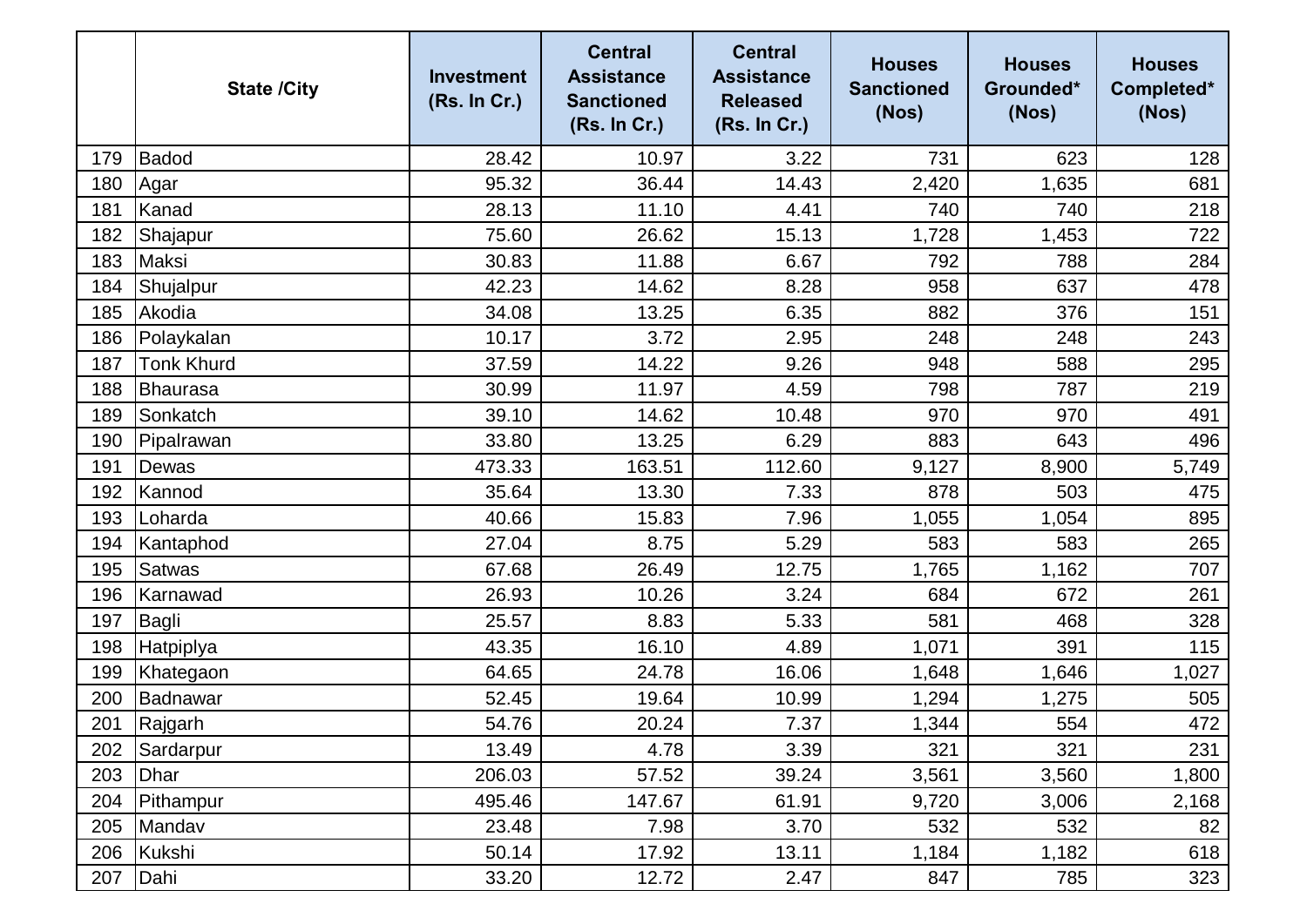|     | <b>State /City</b> | <b>Investment</b><br>(Rs. In Cr.) | <b>Central</b><br><b>Assistance</b><br><b>Sanctioned</b><br>(Rs. In Cr.) | <b>Central</b><br><b>Assistance</b><br><b>Released</b><br>(Rs. In Cr.) | <b>Houses</b><br><b>Sanctioned</b><br>(Nos) | <b>Houses</b><br>Grounded*<br>(Nos) | <b>Houses</b><br>Completed*<br>(Nos) |
|-----|--------------------|-----------------------------------|--------------------------------------------------------------------------|------------------------------------------------------------------------|---------------------------------------------|-------------------------------------|--------------------------------------|
| 208 | Manawar            | 50.68                             | 17.00                                                                    | 12.97                                                                  | 1,088                                       | 1,087                               | 890                                  |
| 209 | Dhamnod            | 51.39                             | 18.41                                                                    | 13.75                                                                  | 1,223                                       | 1,222                               | 725                                  |
| 210 | Dharampuri         | 107.10                            | 40.75                                                                    | 14.01                                                                  | 2,711                                       | 1,716                               | 496                                  |
| 211 | Runji-Gautampura   | 33.59                             | 12.26                                                                    | 8.64                                                                   | 804                                         | 804                                 | 413                                  |
| 212 | Depalpur           | 64.50                             | 16.98                                                                    | 12.87                                                                  | 1,038                                       | 1,030                               | 659                                  |
| 213 | Betma              | 25.23                             | 8.99                                                                     | 5.59                                                                   | 590                                         | 590                                 | 294                                  |
| 214 | Hatod              | 27.27                             | 9.23                                                                     | 4.35                                                                   | 625                                         | 313                                 | 300                                  |
| 215 | Sawer              | 36.32                             | 8.46                                                                     | 5.82                                                                   | 510                                         | 503                                 | 285                                  |
| 216 | Indore             | 4,032.94                          | 869.57                                                                   | 499.30                                                                 | 52,227                                      | 36,509                              | 13,814                               |
| 217 | Rau                | 99.74                             | 22.95                                                                    | 16.58                                                                  | 1,344                                       | 1,332                               | 762                                  |
| 218 | Mhow Cantt (CB)    | 23.73                             | 4.78                                                                     | 4.78                                                                   | 277                                         | 277                                 | 277                                  |
| 219 | Mhowgaon           | 157.24                            | 35.77                                                                    | 33.26                                                                  | 2,130                                       | 2,125                               | 1,949                                |
| 220 | Manpur             | 30.59                             | 11.09                                                                    | 9.21                                                                   | 737                                         | 547                                 | 411                                  |
| 221 | Barwaha            | 25.34                             | 8.84                                                                     | 4.36                                                                   | 569                                         | 558                                 | 330                                  |
| 222 | Sanawad            | 56.07                             | 18.91                                                                    | 7.67                                                                   | 1,248                                       | 1,246                               | 432                                  |
| 223 | Maheshwar          | 60.29                             | 20.45                                                                    | 10.31                                                                  | 1,365                                       | 803                                 | 637                                  |
| 224 | Mandleshwar        | 36.98                             | 12.32                                                                    | 12.07                                                                  | 812                                         | 810                                 | 687                                  |
| 225 | Kasrawad           | 50.67                             | 18.99                                                                    | 9.83                                                                   | 1,260                                       | 1,259                               | 641                                  |
| 226 | Bhikangaon         | 52.35                             | 18.93                                                                    | 9.07                                                                   | 1,263                                       | 1,263                               | 252                                  |
| 227 | Khargone           | 291.40                            | 89.74                                                                    | 61.03                                                                  | 5,888                                       | 5,107                               | 3,137                                |
| 228 | Barwani            | 109.68                            | 33.74                                                                    | 22.69                                                                  | 2,107                                       | 2,106                               | 1,281                                |
| 229 | Anjad              | 73.63                             | 27.83                                                                    | 13.75                                                                  | 1,849                                       | 1,829                               | 1,015                                |
|     | 230 Rajpur         | 65.48                             | 24.33                                                                    | 11.34                                                                  | 1,619                                       | 1,260                               | 588                                  |
| 231 | Palsud             | 50.33                             | 19.08                                                                    | 5.06                                                                   | 1,271                                       | 1,218                               | 447                                  |
| 232 | Pansemal           | 33.43                             | 11.59                                                                    | 5.65                                                                   | 770                                         | 719                                 | 433                                  |
| 233 | Khetia             | 46.76                             | 18.22                                                                    | 11.48                                                                  | 1,214                                       | 894                                 | 736                                  |
| 234 | Sendhwa            | 135.18                            | 46.49                                                                    | 23.91                                                                  | 3,063                                       | 2,754                               | 1,150                                |
| 235 | Machalpur          | 19.94                             | 7.77                                                                     | 1.43                                                                   | 518                                         | 269                                 | 269                                  |
| 236 | <b>Jirapur</b>     | 25.02                             | 9.21                                                                     | 3.02                                                                   | 613                                         | 758                                 | 461                                  |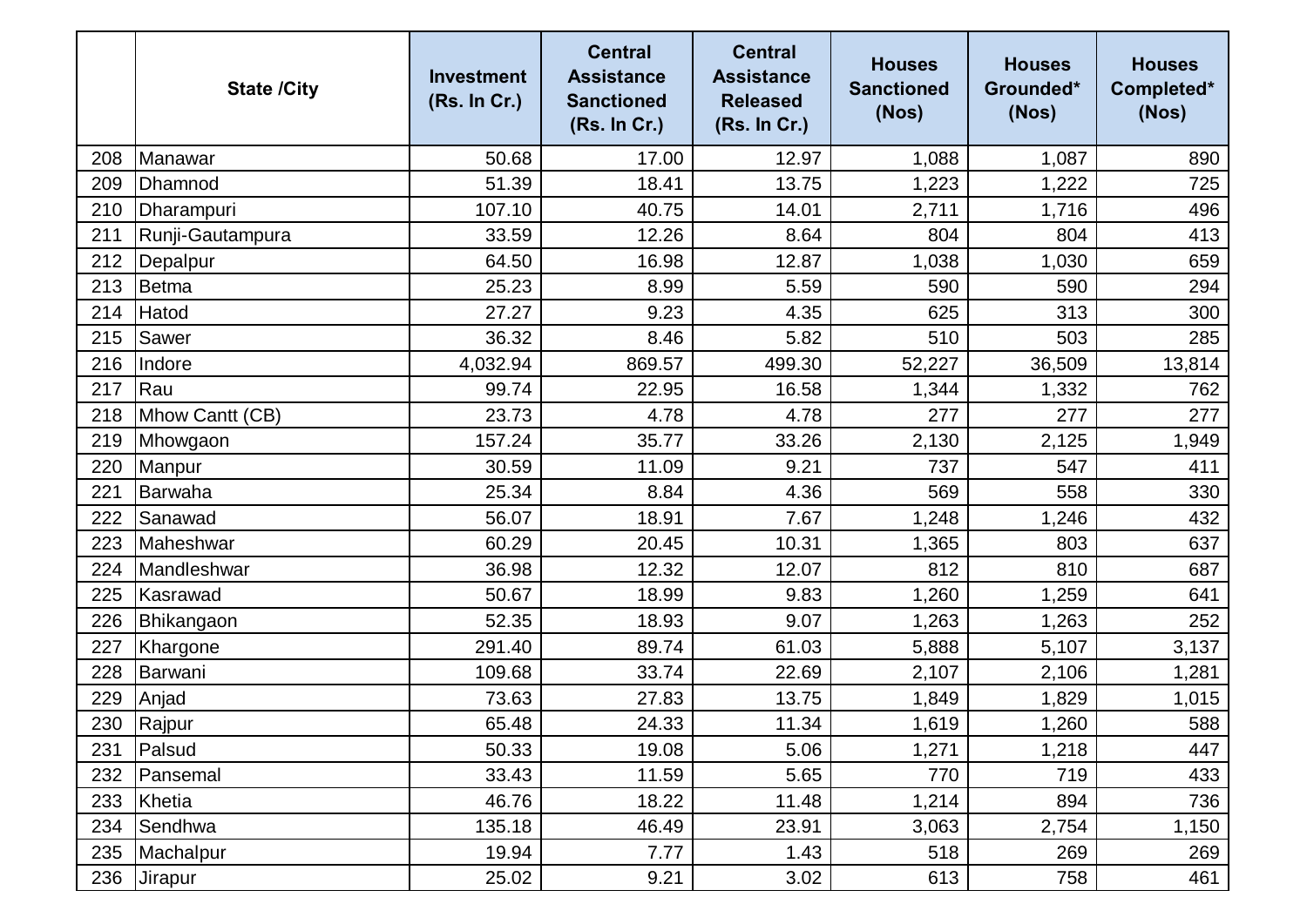|     | <b>State /City</b> | <b>Investment</b><br>(Rs. In Cr.) | <b>Central</b><br><b>Assistance</b><br><b>Sanctioned</b><br>(Rs. In Cr.) | <b>Central</b><br><b>Assistance</b><br><b>Released</b><br>(Rs. In Cr.) | <b>Houses</b><br><b>Sanctioned</b><br>(Nos) | <b>Houses</b><br>Grounded*<br>(Nos) | <b>Houses</b><br>Completed*<br>(Nos) |
|-----|--------------------|-----------------------------------|--------------------------------------------------------------------------|------------------------------------------------------------------------|---------------------------------------------|-------------------------------------|--------------------------------------|
| 237 | Khilchipur         | 22.94                             | 8.53                                                                     | 1.52                                                                   | 568                                         | 489                                 | 267                                  |
| 238 | Chhapiheda         | 36.28                             | 14.08                                                                    | 6.31                                                                   | 940                                         | 811                                 | 301                                  |
| 239 | Rajgarh            | 34.84                             | 12.06                                                                    | 5.31                                                                   | 801                                         | 801                                 | 52                                   |
| 240 | Khujner            | 47.09                             | 18.34                                                                    | 7.45                                                                   | 1,222                                       | 654                                 | 654                                  |
| 241 | Suthaliya          | 29.27                             | 11.06                                                                    | 3.32                                                                   | 737                                         | 304                                 | 300                                  |
| 242 | Biaora             | 71.35                             | 27.33                                                                    | 8.69                                                                   | 1,817                                       | 653                                 | 543                                  |
| 243 | Sarangpur          | 125.30                            | 48.11                                                                    | 12.85                                                                  | 3,203                                       | 1,539                               | 722                                  |
| 244 | Narsinghgarh       | 31.92                             | 11.98                                                                    | 7.95                                                                   | 795                                         | 790                                 | 482                                  |
| 245 | <b>Boda</b>        | 18.80                             | 6.90                                                                     | 2.32                                                                   | 459                                         | 371                                 | 153                                  |
| 246 | Pachore            | 61.30                             | 23.50                                                                    | 0.35                                                                   | 1,561                                       | 1,550                               | 18                                   |
| 247 | Talen              | 39.74                             | 15.14                                                                    | 6.88                                                                   | 1,009                                       | 974                                 | 356                                  |
| 248 | Lateri             | 63.38                             | 21.61                                                                    | 8.70                                                                   | 1,439                                       | 749                                 | 141                                  |
| 249 | Sironj             | 86.70                             | 30.65                                                                    | 11.44                                                                  | 2,018                                       | 1,970                               | 771                                  |
| 250 | Kurwai             | 76.55                             | 29.33                                                                    | 8.94                                                                   | 1,954                                       | 1,322                               | 180                                  |
| 251 | Basoda             | 150.92                            | 58.21                                                                    | 21.47                                                                  | 3,875                                       | 1,723                               | 661                                  |
| 252 | Shamshabad         | 59.19                             | 21.33                                                                    | 3.43                                                                   | 1,422                                       | 496                                 | 246                                  |
| 253 | Vidisha            | 287.17                            | 92.65                                                                    | 58.51                                                                  | 5,730                                       | 5,062                               | 3,233                                |
| 254 | Berasia            | 105.65                            | 36.46                                                                    | 22.74                                                                  | 2,384                                       | 2,176                               | 1,179                                |
| 255 | Bhopal             | 3,716.60                          | 656.73                                                                   | 343.69                                                                 | 41,412                                      | 34,287                              | 13,627                               |
| 256 | Kolar              | 35.53                             | 3.99                                                                     | 3.99                                                                   | 219                                         | 219                                 | 219                                  |
| 257 | Sehore             | 176.16                            | 57.94                                                                    | 24.83                                                                  | 3,797                                       | 2,588                               | 1,641                                |
| 258 | Ashta              | 173.98                            | 62.06                                                                    | 23.57                                                                  | 4,097                                       | 1,678                               | 1,077                                |
| 259 | Kothri             | 53.26                             | 18.90                                                                    | 5.27                                                                   | 1,260                                       | 736                                 | 254                                  |
| 260 | Jawar              | 36.36                             | 13.40                                                                    | 6.24                                                                   | 893                                         | 401                                 | 339                                  |
| 261 | Ichhawar           | 62.45                             | 23.24                                                                    | 9.81                                                                   | 1,552                                       | 693                                 | 228                                  |
| 262 | Nasrullaganj       | 79.74                             | 28.96                                                                    | 16.56                                                                  | 1,925                                       | 1,369                               | 815                                  |
| 263 | Budni              | 56.65                             | 19.64                                                                    | 11.44                                                                  | 1,289                                       | 1,289                               | 600                                  |
| 264 | Rehti              | 70.87                             | 23.40                                                                    | 11.96                                                                  | 1,561                                       | 1,396                               | 517                                  |
| 265 | Sanchi             | 2.70                              | 1.05                                                                     | 0.84                                                                   | 69                                          | 69                                  | 60                                   |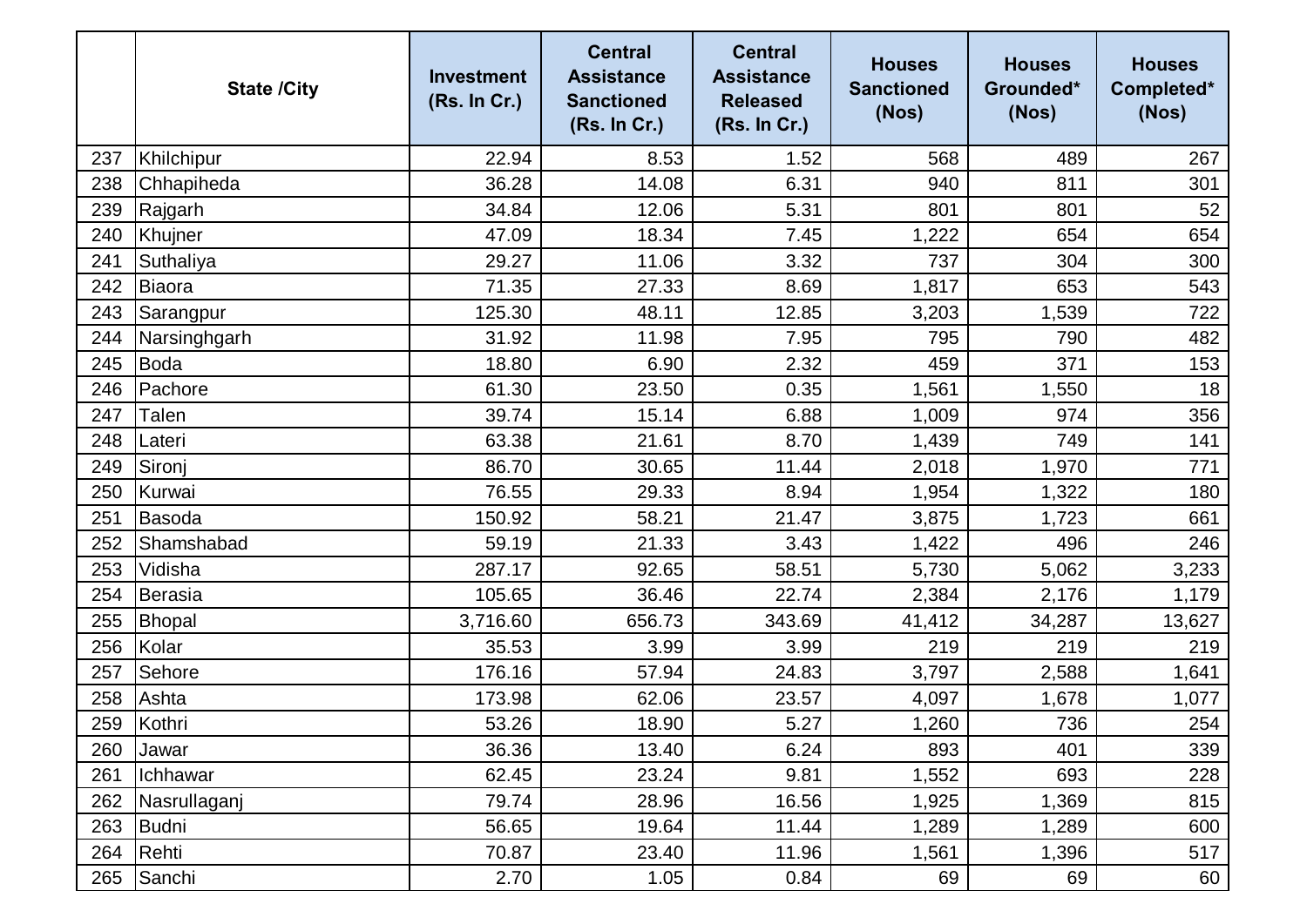|     | <b>State /City</b> | <b>Investment</b><br>(Rs. In Cr.) | <b>Central</b><br><b>Assistance</b><br><b>Sanctioned</b><br>(Rs. In Cr.) | <b>Central</b><br><b>Assistance</b><br><b>Released</b><br>(Rs. In Cr.) | <b>Houses</b><br><b>Sanctioned</b><br>(Nos) | <b>Houses</b><br>Grounded*<br>(Nos) | <b>Houses</b><br>Completed*<br>(Nos) |
|-----|--------------------|-----------------------------------|--------------------------------------------------------------------------|------------------------------------------------------------------------|---------------------------------------------|-------------------------------------|--------------------------------------|
| 266 | Raisen             | 176.57                            | 62.66                                                                    | 34.69                                                                  | 4,054                                       | 3,031                               | 1,151                                |
| 267 | Gairatganj         | 53.60                             | 17.97                                                                    | 4.95                                                                   | 1,199                                       | 792                                 | 405                                  |
| 268 | Begamganj          | 100.20                            | 32.12                                                                    | 13.98                                                                  | 2,136                                       | 2,115                               | 701                                  |
| 269 | Sultanpur          | 64.55                             | 22.93                                                                    | 11.42                                                                  | 1,522                                       | 1,232                               | 450                                  |
| 270 | Mandideep          | 154.03                            | 53.99                                                                    | 35.92                                                                  | 3,565                                       | 3,321                               | 1,794                                |
| 271 | Obedullaganj       | 41.21                             | 15.81                                                                    | 8.93                                                                   | 1,046                                       | 999                                 | 448                                  |
| 272 | <b>Baraily</b>     | 115.05                            | 42.07                                                                    | 22.43                                                                  | 2,788                                       | 2,432                               | 925                                  |
| 273 | Badi               | 37.82                             | 13.99                                                                    | 10.37                                                                  | 933                                         | 933                                 | 754                                  |
| 274 | Silwani            | 46.14                             | 17.64                                                                    | 5.61                                                                   | 1,174                                       | 1,037                               | 422                                  |
| 275 | Udaipura           | 38.52                             | 14.29                                                                    | 9.12                                                                   | 947                                         | 947                                 | 442                                  |
| 276 | Bhainsdehi         | 34.37                             | 12.10                                                                    | 9.27                                                                   | 804                                         | 803                                 | 619                                  |
| 277 | Athner             | 26.13                             | 9.15                                                                     | 5.67                                                                   | 610                                         | 609                                 | 323                                  |
| 278 | <b>Betul</b>       | 129.00                            | 41.44                                                                    | 30.72                                                                  | 2,692                                       | 2,642                               | 1,769                                |
| 279 | <b>Betul-Bazar</b> | 15.24                             | 5.46                                                                     | 3.35                                                                   | 361                                         | 361                                 | 223                                  |
| 280 | Chicholi           | 37.46                             | 14.39                                                                    | 11.87                                                                  | 960                                         | 960                                 | 816                                  |
| 281 | Sarni              | 35.49                             | 7.28                                                                     | 5.70                                                                   | 480                                         | 480                                 | 228                                  |
| 282 | Multai             | 36.73                             | 13.89                                                                    | 9.37                                                                   | 922                                         | 867                                 | 637                                  |
| 283 | Amla               | 17.22                             | 6.18                                                                     | 5.17                                                                   | 411                                         | 411                                 | 288                                  |
| 284 | Khirkiya           | 41.16                             | 13.97                                                                    | 11.32                                                                  | 899                                         | 897                                 | 763                                  |
| 285 | Harda              | 351.69                            | 124.36                                                                   | 75.26                                                                  | 8,139                                       | 7,160                               | 2,183                                |
| 286 | Timarni            | 15.79                             | 5.90                                                                     | 3.19                                                                   | 389                                         | 337                                 | 222                                  |
| 287 | Seoni-Malwa        | 108.26                            | 38.19                                                                    | 25.37                                                                  | 2,545                                       | 2,136                               | 1,254                                |
| 288 | Itarsi             | 97.71                             | 31.51                                                                    | 18.86                                                                  | 2,082                                       | 1,834                               | 793                                  |
| 289 | Hoshangabad        | 189.27                            | 42.10                                                                    | 25.99                                                                  | 2,764                                       | 2,297                               | 1,755                                |
| 290 | Babai              | 51.50                             | 17.77                                                                    | 8.80                                                                   | 1,186                                       | 1,116                               | 726                                  |
| 291 | Sohagpur           | 55.11                             | 21.03                                                                    | 10.20                                                                  | 1,395                                       | 1,239                               | 462                                  |
| 292 | Pipariya           | 165.51                            | 61.75                                                                    | 30.47                                                                  | 4,112                                       | 3,257                               | 1,705                                |
| 293 | Katni              | 515.83                            | 142.66                                                                   | 62.97                                                                  | 9,450                                       | 7,701                               | 2,968                                |
| 294 | Barhi              | 18.46                             | 6.47                                                                     | 4.39                                                                   | 429                                         | 429                                 | 294                                  |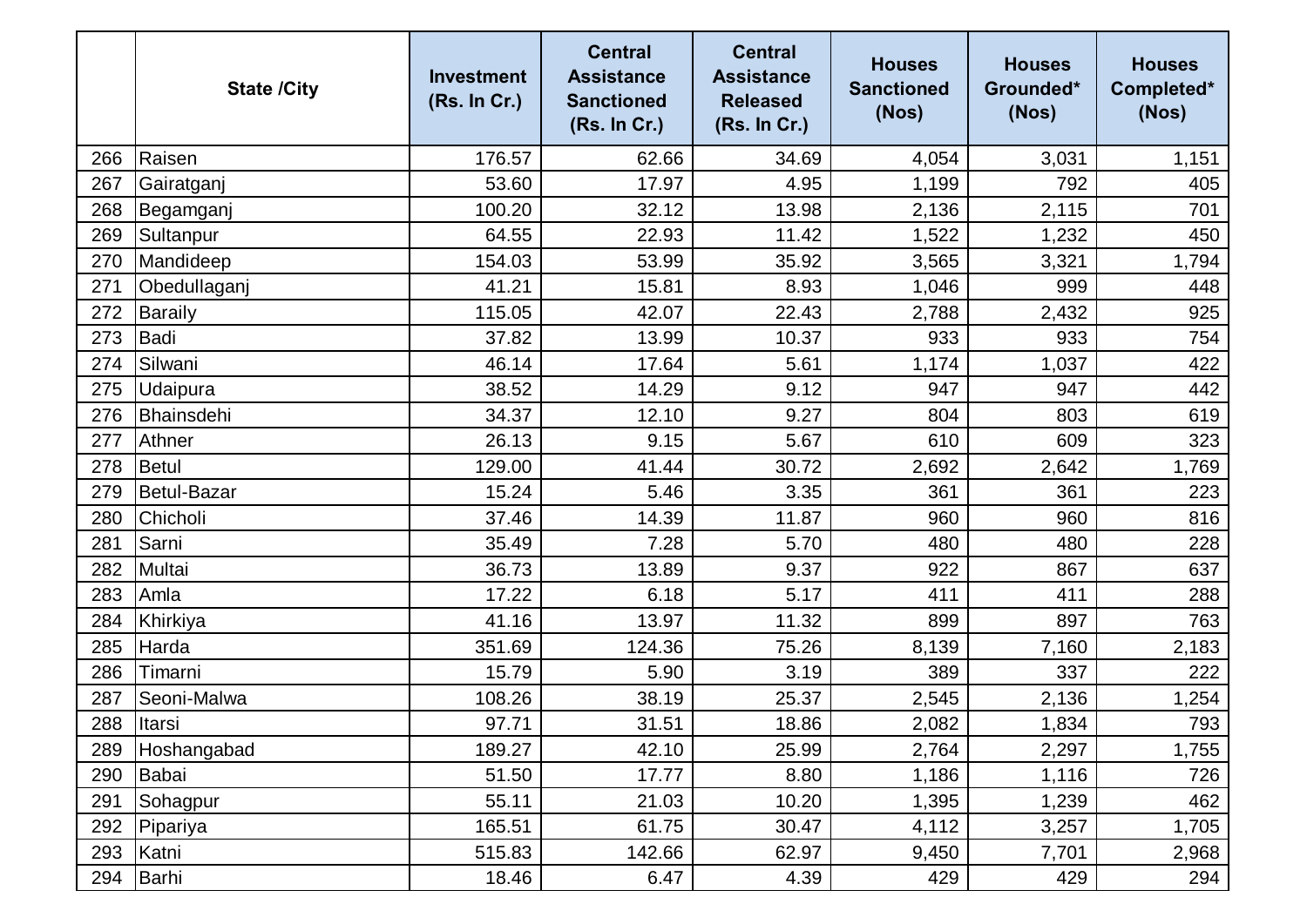|     | <b>State /City</b>  | <b>Investment</b><br>(Rs. In Cr.) | <b>Central</b><br><b>Assistance</b><br><b>Sanctioned</b><br>(Rs. In Cr.) | <b>Central</b><br><b>Assistance</b><br><b>Released</b><br>(Rs. In Cr.) | <b>Houses</b><br><b>Sanctioned</b><br>(Nos) | <b>Houses</b><br>Grounded*<br>(Nos) | <b>Houses</b><br>Completed*<br>(Nos) |
|-----|---------------------|-----------------------------------|--------------------------------------------------------------------------|------------------------------------------------------------------------|---------------------------------------------|-------------------------------------|--------------------------------------|
| 295 | Kymore              | 20.78                             | 7.06                                                                     | 5.07                                                                   | 468                                         | 468                                 | 345                                  |
| 296 | Vijayraghavgarh     | 26.78                             | 11.02                                                                    | 6.25                                                                   | 735                                         | 735                                 | 296                                  |
| 297 | Sihora              | 84.95                             | 32.12                                                                    | 12.95                                                                  | 2,134                                       | 1,321                               | 546                                  |
| 298 | Majholi             | 46.38                             | 17.62                                                                    | 8.19                                                                   | 1,174                                       | 1,094                               | 330                                  |
| 299 | Katangi             | 55.86                             | 19.65                                                                    | 19.87                                                                  | 1,310                                       | 1,329                               | 1,212                                |
| 300 | Patan               | 43.98                             | 15.01                                                                    | 9.12                                                                   | 962                                         | 726                                 | 671                                  |
| 301 | Shahpura            | 84.25                             | 28.21                                                                    | 16.24                                                                  | 1,881                                       | 1,750                               | 691                                  |
| 302 | Jabalpur Cantt (CB) | 2.22                              | 0.30                                                                     | 0.30                                                                   | 17                                          | 17                                  | 17                                   |
| 303 | Jabalpur            | 2,186.28                          | 567.16                                                                   | 253.75                                                                 | 37,262                                      | 25,223                              | 9,719                                |
| 304 | Bhedaghat           | 9.84                              | 3.82                                                                     | 4.16                                                                   | 254                                         | 254                                 | 247                                  |
| 305 | <b>Barela</b>       | 56.17                             | 21.19                                                                    | 8.69                                                                   | 1,411                                       | 1,304                               | 527                                  |
| 306 | Panagar             | 94.91                             | 30.35                                                                    | 14.29                                                                  | 2,008                                       | 1,737                               | 687                                  |
| 307 | Gotegaon            | 107.10                            | 38.92                                                                    | 21.12                                                                  | 2,593                                       | 1,512                               | 1,277                                |
| 308 | Gadarwara           | 109.52                            | 41.71                                                                    | 32.59                                                                  | 2,781                                       | 2,338                               | 1,325                                |
| 309 | Narsimhapur         | 152.94                            | 53.34                                                                    | 28.73                                                                  | 3,541                                       | 2,369                               | 1,544                                |
| 310 | Kareli              | 29.84                             | 10.93                                                                    | 3.95                                                                   | 735                                         | 469                                 | 327                                  |
| 311 | Tendukheda          | 66.33                             | 25.17                                                                    | 8.52                                                                   | 1,673                                       | 1,080                               | 984                                  |
| 312 | Shahpura            | 50.61                             | 18.63                                                                    | 5.56                                                                   | 1,242                                       | 669                                 | 445                                  |
| 313 | Dindori             | 61.28                             | 18.54                                                                    | 13.05                                                                  | 1,235                                       | 1,118                               | 796                                  |
| 314 | <b>Niwas</b>        | 25.58                             | 9.56                                                                     | 7.32                                                                   | 637                                         | 637                                 | 334                                  |
| 315 | Mandla              | 180.01                            | 57.29                                                                    | 40.31                                                                  | 3,812                                       | 3,698                               | 1,603                                |
| 316 | Bamhani             | 17.41                             | 6.63                                                                     | 4.27                                                                   | 442                                         | 442                                 | 214                                  |
|     | 317 Bichhiya        | 42.37                             | 15.71                                                                    | 13.50                                                                  | 1,047                                       | 1,045                               | 770                                  |
| 318 | Nainpur             | 51.27                             | 18.74                                                                    | 12.04                                                                  | 1,250                                       | 1,248                               | 497                                  |
| 319 | Amarwara            | 55.99                             | 21.43                                                                    | 11.47                                                                  | 1,428                                       | 1,558                               | 1,558                                |
| 320 | Harrai              | 59.45                             | 22.92                                                                    | 11.66                                                                  | 1,528                                       | 1,546                               | 624                                  |
| 321 | Chourai             | 38.34                             | 14.76                                                                    | 8.38                                                                   | 984                                         | 978                                 | 537                                  |
| 322 | Jamai               | 20.47                             | 7.44                                                                     | 6.19                                                                   | 496                                         | 423                                 | 283                                  |
| 323 | Damua               | 50.60                             | 18.03                                                                    | 4.67                                                                   | 1,202                                       | 528                                 | 252                                  |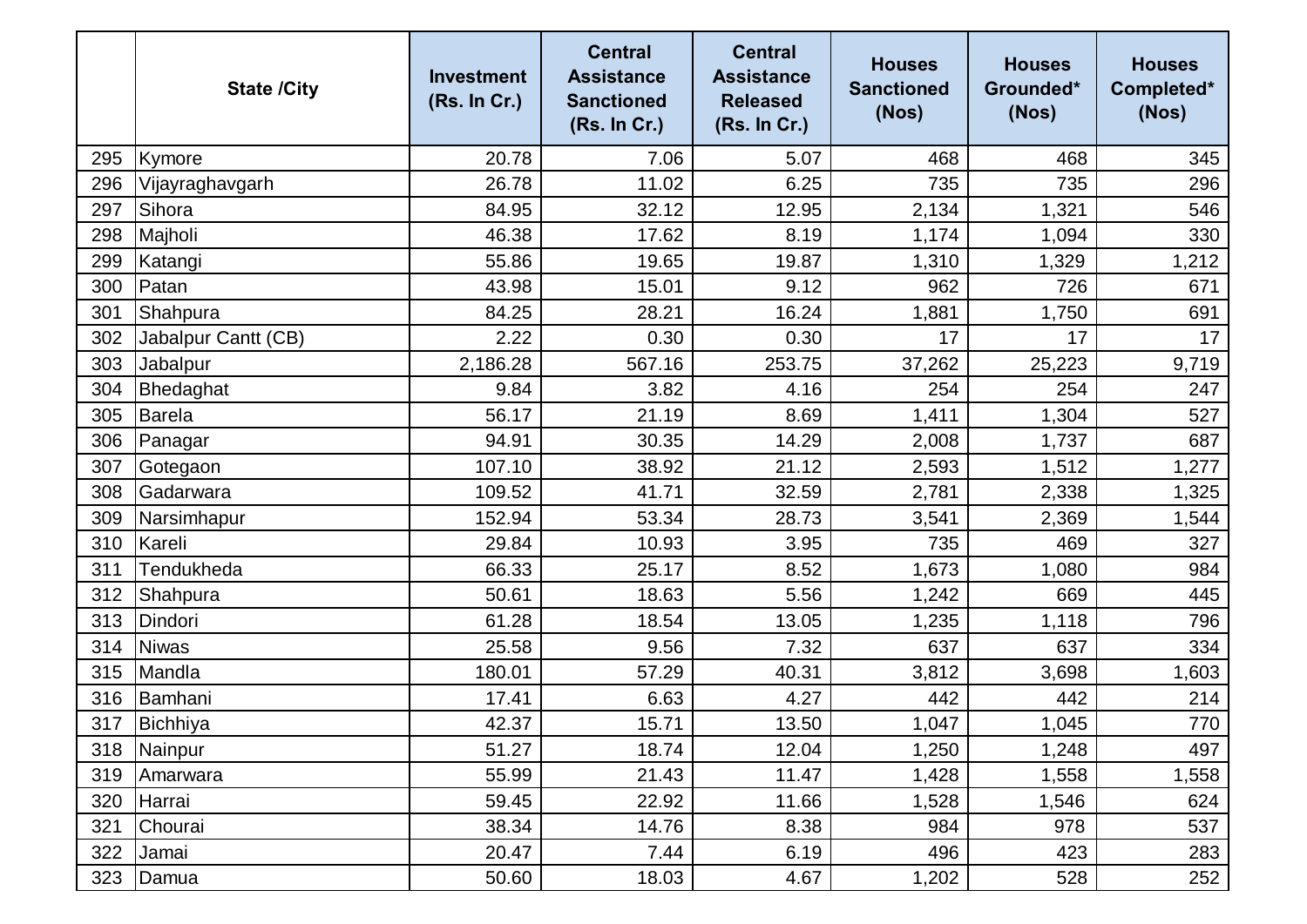|     | <b>State /City</b>   | <b>Investment</b><br>(Rs. In Cr.) | <b>Central</b><br><b>Assistance</b><br><b>Sanctioned</b><br>(Rs. In Cr.) | <b>Central</b><br><b>Assistance</b><br><b>Released</b><br>(Rs. In Cr.) | <b>Houses</b><br><b>Sanctioned</b><br>(Nos) | <b>Houses</b><br>Grounded*<br>(Nos) | <b>Houses</b><br>Completed*<br>(Nos) |
|-----|----------------------|-----------------------------------|--------------------------------------------------------------------------|------------------------------------------------------------------------|---------------------------------------------|-------------------------------------|--------------------------------------|
| 324 | Neuton-chikhli kalan | 8.59                              | 3.30                                                                     | 1.97                                                                   | 220                                         | 176                                 | 151                                  |
| 325 | Dongar Parasia       | 18.69                             | 5.59                                                                     | 3.21                                                                   | 368                                         | 368                                 | 194                                  |
| 326 | Chandameta-butaria   | 27.45                             | 7.31                                                                     | 1.99                                                                   | 487                                         | 322                                 | 200                                  |
| 327 | Badkuhi              | 4.96                              | 0.60                                                                     | 1.03                                                                   | 40                                          | 39                                  |                                      |
| 328 | Chhindwara           | 645.30                            | 214.10                                                                   | 138.24                                                                 | 14,267                                      | 14,026                              | 9,376                                |
| 329 | Sausar               | 60.13                             | 22.93                                                                    | 13.97                                                                  | 1,528                                       | 1,476                               | 869                                  |
| 330 | Mohgaon              | 22.44                             | 8.75                                                                     | 5.34                                                                   | 583                                         | 548                                 | 268                                  |
| 331 | Lodhikheda           | 28.65                             | 11.03                                                                    | 7.09                                                                   | 735                                         | 735                                 | 394                                  |
| 332 | Piplanarayanwar      | 27.79                             | 10.83                                                                    | 7.91                                                                   | 722                                         | 722                                 | 448                                  |
| 333 | Pandhurna            | 151.75                            | 58.44                                                                    | 34.61                                                                  | 3,898                                       | 3,117                               | 1,475                                |
| 334 | Lakhnadon            | 36.01                             | 13.88                                                                    | 8.91                                                                   | 925                                         | 925                                 | 566                                  |
| 335 | Seoni                | 203.54                            | 46.94                                                                    | 23.77                                                                  | 3,112                                       | 2,632                               | 818                                  |
| 336 | Barghat              | 86.61                             | 33.30                                                                    | 13.48                                                                  | 2,220                                       | 1,169                               | 894                                  |
| 337 | Katangi              | 50.72                             | 19.49                                                                    | 14.04                                                                  | 1,300                                       | 1,300                               | 653                                  |
| 338 | Waraseoni            | 96.48                             | 34.69                                                                    | 24.27                                                                  | 2,313                                       | 2,106                               | 833                                  |
| 339 | Balaghat             | 251.26                            | 66.45                                                                    | 34.28                                                                  | 4,437                                       | 4,077                               | 1,085                                |
| 340 | <b>Baihar</b>        | 43.97                             | 15.37                                                                    | 7.23                                                                   | 1,025                                       | 1,018                               | 557                                  |
| 341 | Malajkhand           | 148.51                            | 58.08                                                                    | 29.97                                                                  | 3,872                                       | 3,619                               | 2,391                                |
| 342 | Lanji                | 37.32                             | 14.30                                                                    | 9.56                                                                   | 954                                         | 945                                 | 401                                  |
| 343 | Guna                 | 286.61                            | 64.02                                                                    | 38.75                                                                  | 4,190                                       | 3,856                               | 1,300                                |
| 344 | Raghogarh -Vijaypur  | 251.04                            | 91.55                                                                    | 26.83                                                                  | 6,105                                       | 3,054                               | 1,060                                |
| 345 | Kumbhraj             | 74.98                             | 28.85                                                                    | 7.20                                                                   | 1,925                                       | 853                                 | 240                                  |
| 346 | Aron                 | 118.64                            | 45.44                                                                    | 12.80                                                                  | 3,027                                       | 2,541                               | 865                                  |
| 347 | Chachaura-Binaganj   | 93.65                             | 35.90                                                                    | 15.30                                                                  | 2,391                                       | 1,685                               | 982                                  |
| 348 | Isagarh              | 35.94                             | 13.93                                                                    | 6.30                                                                   | 932                                         | 905                                 | 325                                  |
| 349 | Chanderi             | 38.37                             | 14.80                                                                    | 4.44                                                                   | 986                                         | 787                                 | 272                                  |
| 350 | Ashoknagar           | 148.86                            | 56.94                                                                    | 32.40                                                                  | 3,797                                       | 3,470                               | 1,552                                |
| 351 | Mungaoli             | 55.41                             | 22.15                                                                    | 9.82                                                                   | 1,476                                       | 1,266                               | 614                                  |
| 352 | Khand                | 26.10                             | 8.90                                                                     | 6.88                                                                   | 593                                         | 592                                 | 307                                  |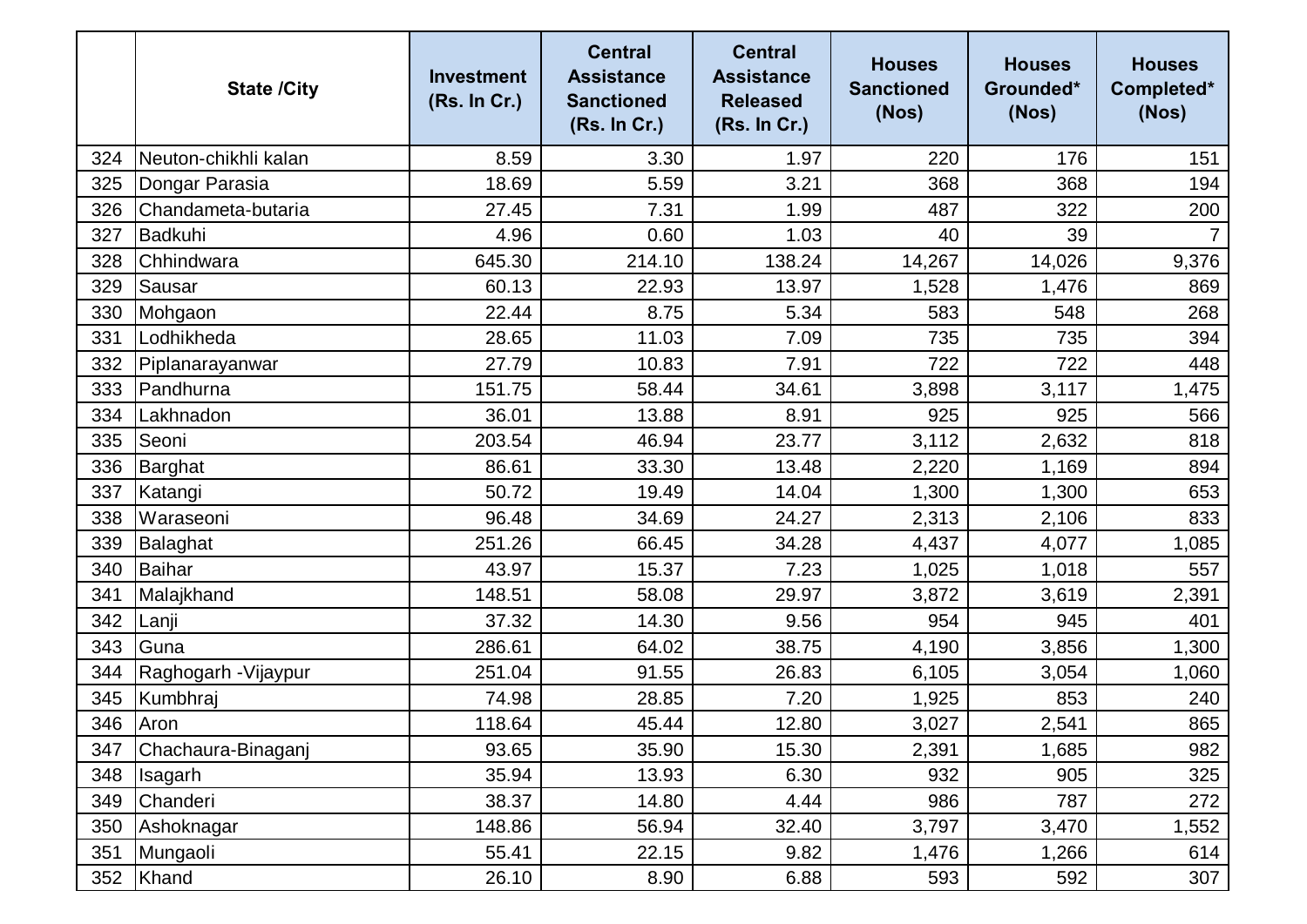|     | <b>State /City</b>            | <b>Investment</b><br>(Rs. In Cr.) | <b>Central</b><br><b>Assistance</b><br><b>Sanctioned</b><br>(Rs. In Cr.) | <b>Central</b><br><b>Assistance</b><br><b>Released</b><br>(Rs. In Cr.) | <b>Houses</b><br><b>Sanctioned</b><br>(Nos) | <b>Houses</b><br>Grounded*<br>(Nos) | <b>Houses</b><br>Completed*<br>(Nos) |
|-----|-------------------------------|-----------------------------------|--------------------------------------------------------------------------|------------------------------------------------------------------------|---------------------------------------------|-------------------------------------|--------------------------------------|
| 353 | Beohari                       | 30.23                             | 11.16                                                                    | 9.02                                                                   | 746                                         | 746                                 | 561                                  |
| 354 | Jaisinghnagar                 | 31.24                             | 11.90                                                                    | 6.82                                                                   | 793                                         | 793                                 | 356                                  |
| 355 | Shahdol                       | 175.71                            | 62.68                                                                    | 15.50                                                                  | 4,182                                       | 2,148                               | 870                                  |
| 356 | <b>Burhar</b>                 | 50.87                             | 19.30                                                                    | 12.78                                                                  | 1,286                                       | 1,116                               | 605                                  |
| 357 | Dhanpuri (Nargada Hari Dafai) | 43.95                             | 16.87                                                                    | 8.57                                                                   | 1,126                                       | 1,126                               | 410                                  |
| 358 | Bijuri                        | 61.09                             | 22.67                                                                    | 10.45                                                                  | 1,511                                       | 770                                 | 199                                  |
| 359 | Kotma                         | 51.64                             | 19.08                                                                    | 10.65                                                                  | 1,272                                       | 941                                 | 654                                  |
| 360 | Pasan                         | 18.77                             | 7.15                                                                     | 1.92                                                                   | 476                                         | 393                                 | 111                                  |
| 361 | Anuppur                       | 58.15                             | 17.55                                                                    | 6.47                                                                   | 1,169                                       | 1,143                               | 681                                  |
| 362 | Jaithari                      | 24.87                             | 8.85                                                                     | 6.06                                                                   | 590                                         | 580                                 | 339                                  |
| 363 | Amarkantak                    | 40.75                             | 12.66                                                                    | 3.46                                                                   | 844                                         | 131                                 | 115                                  |
| 364 | Rampur-Naikin                 | 49.31                             | 17.85                                                                    | 14.19                                                                  | 1,190                                       | 1,190                               | 945                                  |
| 365 | Churhat                       | 48.65                             | 18.51                                                                    | 14.89                                                                  | 1,234                                       | 1,234                               | 264                                  |
| 366 | Sidhi                         | 98.23                             | 37.21                                                                    | 24.74                                                                  | 2,479                                       | 2,477                               | 1,322                                |
| 367 | Majhauli-sidhi                | 83.42                             | 30.53                                                                    | 12.25                                                                  | 2,035                                       | 1,532                               | 501                                  |
| 368 | Singrauli                     | 394.64                            | 104.67                                                                   | 73.55                                                                  | 6,977                                       | 6,331                               | 2,175                                |
| 369 | Thandla                       | 14.16                             | 4.31                                                                     | 3.53                                                                   | 272                                         | 271                                 | 265                                  |
| 370 | Petlawad                      | 20.41                             | 6.91                                                                     | 3.72                                                                   | 456                                         | 456                                 | 252                                  |
| 371 | Jhabua                        | 60.66                             | 22.08                                                                    | 10.19                                                                  | 1,455                                       | 1,214                               | 361                                  |
| 372 | Ranapur                       | 25.13                             | 9.68                                                                     | 5.52                                                                   | 643                                         | 639                                 | 276                                  |
| 373 | Bhavra                        | 11.12                             | 3.74                                                                     | 3.09                                                                   | 249                                         | 249                                 | 242                                  |
| 374 | Jobat                         | 9.48                              | 3.13                                                                     | 2.65                                                                   | 206                                         | 206                                 | 203                                  |
|     | 375 Alirajpur                 | 35.85                             | 13.21                                                                    | 7.31                                                                   | 874                                         | 799                                 | 382                                  |
| 376 | Chhanera                      | 29.72                             | 11.50                                                                    | 3.05                                                                   | 763                                         | 270                                 | 233                                  |
| 377 | Khandwa                       | 373.18                            | 101.45                                                                   | 53.94                                                                  | 6,439                                       | 5,119                               | 2,284                                |
| 378 | Omkareshwar                   | 12.37                             | 4.35                                                                     | 3.86                                                                   | 290                                         | 288                                 | 273                                  |
| 379 | Mundi                         | 30.63                             | 11.39                                                                    | 6.65                                                                   | 757                                         | 559                                 | 403                                  |
| 380 | Pandhana                      | 36.59                             | 13.83                                                                    | 7.74                                                                   | 923                                         | 921                                 | 359                                  |
| 381 | Burhanpur                     | 723.11                            | 271.07                                                                   | 139.68                                                                 | 17,997                                      | 13,121                              | 6,338                                |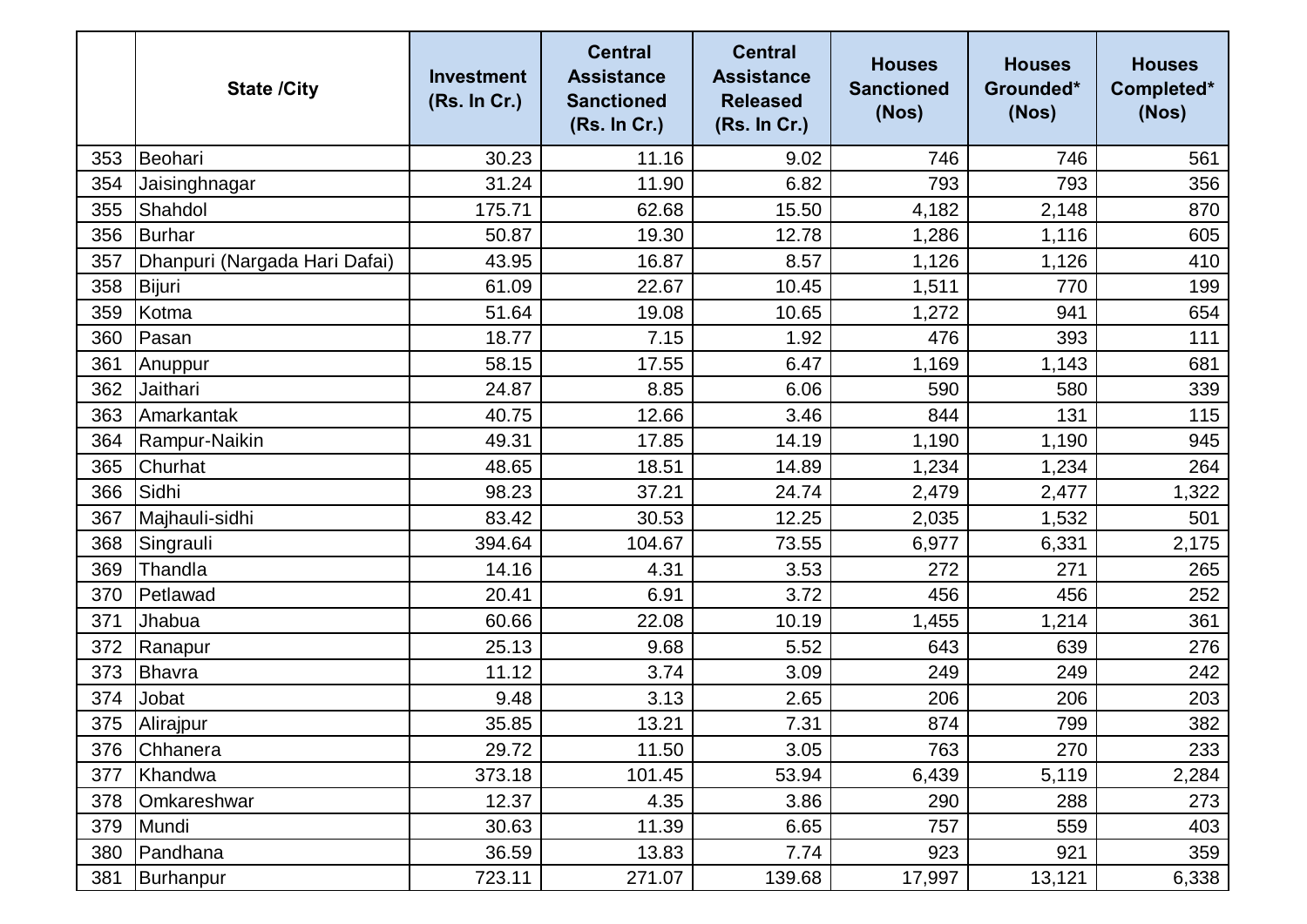|                | <b>State /City</b>       | <b>Investment</b><br>(Rs. In Cr.) | <b>Central</b><br><b>Assistance</b><br><b>Sanctioned</b><br>(Rs. In Cr.) | <b>Central</b><br><b>Assistance</b><br><b>Released</b><br>(Rs. In Cr.) | <b>Houses</b><br><b>Sanctioned</b><br>(Nos) | <b>Houses</b><br>Grounded*<br>(Nos) | <b>Houses</b><br>Completed*<br>(Nos) |
|----------------|--------------------------|-----------------------------------|--------------------------------------------------------------------------|------------------------------------------------------------------------|---------------------------------------------|-------------------------------------|--------------------------------------|
| 382            | Shahpur                  | 55.80                             | 21.41                                                                    | 13.49                                                                  | 1,427                                       | 1,427                               | 782                                  |
| 383            | Nepanagar                | 27.54                             | 10.20                                                                    | 4.87                                                                   | 675                                         | 675                                 | 336                                  |
| 384            | Kaarahi and Pandlyakhurd | 21.08                             | 7.14                                                                     | 5.43                                                                   | 476                                         | 474                                 | 451                                  |
| 385            | Salichauka               | 57.10                             | 20.25                                                                    | 14.00                                                                  | 1,350                                       | 1,350                               | 776                                  |
|                | <b>Maharashtra</b>       |                                   |                                                                          |                                                                        |                                             |                                     |                                      |
| 1              | Dhadgaon-Wadphalya       | 18.55                             | 5.25                                                                     |                                                                        | 350                                         | 63                                  | $\qquad \qquad \blacksquare$         |
| $\overline{2}$ | Shinkheda                | 26.75                             | 6.06                                                                     | 0.08                                                                   | 403                                         | 95                                  | 4                                    |
| 3              | Sakri                    | 5.96                              | 1.12                                                                     | 0.49                                                                   | 69                                          | 27                                  | 27                                   |
| 4              | Muktai NP                | 6.24                              | 1.53                                                                     |                                                                        | 102                                         | Ξ.                                  | $\overline{\phantom{a}}$             |
| 5              | Bodwad                   | 17.79                             | 4.38                                                                     | 0.12                                                                   | 290                                         | 76                                  | 6                                    |
| 6              | Varangaon                | 6.46                              | 1.60                                                                     | 0.04                                                                   | 106                                         | $\overline{2}$                      | $\overline{2}$                       |
| 7              | Sangrampur               | 10.26                             | 2.60                                                                     | $\blacksquare$                                                         | 173                                         | ۰                                   | $\blacksquare$                       |
| 8              | Motala                   | 10.97                             | 2.46                                                                     |                                                                        | 164                                         | 74                                  | 4                                    |
| 9              | Umari Pr. Akola          | 0.79                              | 0.09                                                                     | 0.09                                                                   | 7                                           | $\overline{7}$                      | $\overline{7}$                       |
| 10             | <b>Barshi Takali</b>     | 37.63                             | 9.59                                                                     | 0.02                                                                   | 641                                         | 73                                  | $\mathfrak{S}$                       |
| 11             | Malegaon Jahangir        | 0.31                              | 0.02                                                                     | 0.02                                                                   | $\overline{2}$                              | $\overline{2}$                      | $\overline{c}$                       |
| 12             | Manora                   | 12.10                             | 3.09                                                                     |                                                                        | 206                                         | 65                                  |                                      |
| 13             | Dharni                   | 7.69                              | 1.79                                                                     | 0.08                                                                   | 122                                         | 31                                  | $\bf 8$                              |
| 14             | Tivasa                   | 5.90                              | 1.50                                                                     | 0.03                                                                   | 99                                          | 83                                  | $\mathbf{1}$                         |
| 15             | Bhatukali                | 18.79                             | 5.36                                                                     |                                                                        | 357                                         |                                     | $\overline{\phantom{a}}$             |
| 16             | Nandgaon Khandeshwar     | 6.71                              | 1.68                                                                     | 0.03                                                                   | 111                                         | 97                                  | 5                                    |
| 17             | Aashti (Wardha)          | 50.17                             | 10.74                                                                    |                                                                        | 716                                         | 159                                 | $\overline{c}$                       |
| 18             | Selu                     | 24.60                             | 6.27                                                                     | 0.15                                                                   | 415                                         | 272                                 | 66                                   |
| 19             | Samudrapur               | 14.51                             | 3.71                                                                     | 0.85                                                                   | 247                                         | 188                                 | 46                                   |
| 20             | Parshivani               | 242.47                            | 61.89                                                                    | 0.02                                                                   | 4,126                                       | 1                                   |                                      |
| 21             | Kanhan                   | 4.07                              | 1.05                                                                     |                                                                        | 70                                          | $\overline{\phantom{0}}$            | $\blacksquare$                       |
| 22             | Mouda                    | 133.97                            | 35.81                                                                    | 0.26                                                                   | 2,389                                       | 667                                 | 23                                   |
| 23             | Mahadula                 | 40.48                             | 9.00                                                                     | 0.02                                                                   | 600                                         | $\mathbf{1}$                        | $\mathbf 1$                          |
| 24             | Wadi                     | 14.62                             | 2.24                                                                     | 0.23                                                                   | 146                                         | 12                                  | 12                                   |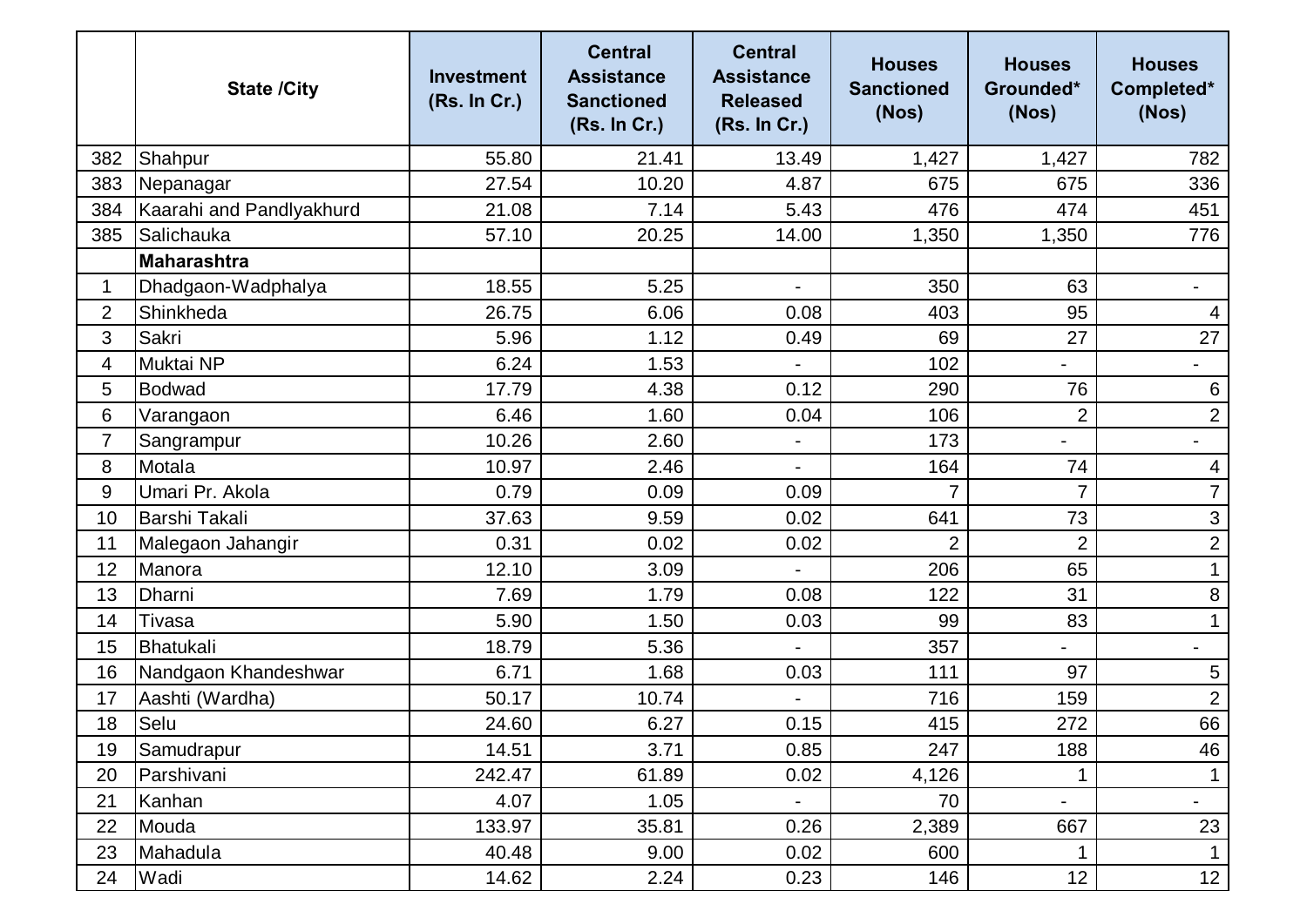|    | <b>State /City</b> | <b>Investment</b><br>(Rs. In Cr.) | <b>Central</b><br><b>Assistance</b><br><b>Sanctioned</b><br>(Rs. In Cr.) | <b>Central</b><br><b>Assistance</b><br><b>Released</b><br>(Rs. In Cr.) | <b>Houses</b><br><b>Sanctioned</b><br>(Nos) | <b>Houses</b><br>Grounded*<br>(Nos) | <b>Houses</b><br>Completed*<br>(Nos) |
|----|--------------------|-----------------------------------|--------------------------------------------------------------------------|------------------------------------------------------------------------|---------------------------------------------|-------------------------------------|--------------------------------------|
| 25 | Hingana            | 198.90                            | 48.02                                                                    | 0.89                                                                   | 3,191                                       | 208                                 | 50                                   |
| 26 | Wanadongari        | 89.24                             | 10.53                                                                    |                                                                        | 702                                         |                                     | $\qquad \qquad -$                    |
| 27 | Kuhi               | 20.82                             | 5.52                                                                     | 0.51                                                                   | 368                                         | 146                                 | 69                                   |
| 28 | Bhivapur           | 11.65                             | 2.99                                                                     | 0.11                                                                   | 197                                         | 33                                  | $\overline{7}$                       |
| 29 | Mohadi             | 8.51                              | 2.19                                                                     |                                                                        | 146                                         | 106                                 | 11                                   |
| 30 | Sakoli             | 33.02                             | 7.22                                                                     | 2.92                                                                   | 484                                         | 403                                 | 11                                   |
| 31 | Lakhani            | 31.12                             | 6.11                                                                     | 2.42                                                                   | 414                                         | 335                                 | 129                                  |
| 32 | Lankhadur          | 7.71                              | 1.76                                                                     |                                                                        | 117                                         | 57                                  | 4                                    |
| 33 | Goregaon           | 39.65                             | 8.49                                                                     | 2.32                                                                   | 564                                         | 273                                 | 14                                   |
| 34 | Deori              | 0.08                              | 0.02                                                                     | 0.02                                                                   |                                             | 1                                   |                                      |
| 35 | Arjuni             | 22.63                             | 4.85                                                                     | 1.94                                                                   | 324                                         | 18                                  | $\mathbf 1$                          |
| 36 | Salekasa           | 28.08                             | 6.08                                                                     |                                                                        | 405                                         | 75                                  | $\overline{\phantom{a}}$             |
| 37 | Sadak Arjuni       | 30.64                             | 7.73                                                                     | 0.02                                                                   | 515                                         |                                     |                                      |
| 38 | Deori              | 37.72                             | 8.19                                                                     |                                                                        | 546                                         | 123                                 | 27                                   |
| 39 | Armori             | 14.85                             | 3.50                                                                     | 0.15                                                                   | 237                                         | 150                                 | 14                                   |
| 40 | Kurkheda           | 0.19                              | 0.02                                                                     | 0.02                                                                   | 2                                           | $\overline{2}$                      | $\overline{2}$                       |
| 41 | Kurkheda           | 3.98                              | 1.02                                                                     | $\blacksquare$                                                         | 68                                          | $\blacksquare$                      | $\overline{\phantom{a}}$             |
| 42 | Korchi             | 2.14                              | 0.56                                                                     | $\overline{\phantom{a}}$                                               | 37                                          | $\overline{\phantom{a}}$            | $\blacksquare$                       |
| 43 | Dhanora            | 13.56                             | 3.51                                                                     | $\blacksquare$                                                         | 234                                         | $\blacksquare$                      | $\qquad \qquad \blacksquare$         |
| 44 | Etapalli           | 1.43                              | 0.35                                                                     | $\overline{\phantom{a}}$                                               | 23                                          | $\overline{\phantom{0}}$            | $\overline{\phantom{a}}$             |
| 45 | Aheri              | 5.79                              | 1.41                                                                     | 0.09                                                                   | 93                                          | 5                                   | 5                                    |
| 46 | Nagbhid            | 35.22                             | 7.72                                                                     | 0.02                                                                   | 515                                         | 16                                  | $\overline{2}$                       |
| 47 | Sindevahi          | 8.81                              | 2.07                                                                     | 0.05                                                                   | 142                                         | 37                                  | $\overline{7}$                       |
| 48 | Gadchandur         | 4.59                              | 1.16                                                                     |                                                                        | 77                                          | 27                                  |                                      |
| 49 | Pombhurna          | 9.56                              | 2.51                                                                     | $\blacksquare$                                                         | 167                                         | 29                                  | $\overline{2}$                       |
| 50 | Korpana            | 12.30                             | 3.16                                                                     | 0.02                                                                   | 210                                         | 38                                  | $\mathbf 1$                          |
| 51 | Jivati             | 40.43                             | 9.96                                                                     | $\overline{\phantom{a}}$                                               | 664                                         | $\overline{\phantom{0}}$            | $\overline{\phantom{a}}$             |
| 52 | Gondipimpari       | 11.56                             | 2.75                                                                     |                                                                        | 183                                         | $\blacksquare$                      | $\blacksquare$                       |
| 53 | Bhabulgaon         | 4.11                              | 1.04                                                                     | 0.02                                                                   | 69                                          | $\mathbf{1}$                        | $\mathbf 1$                          |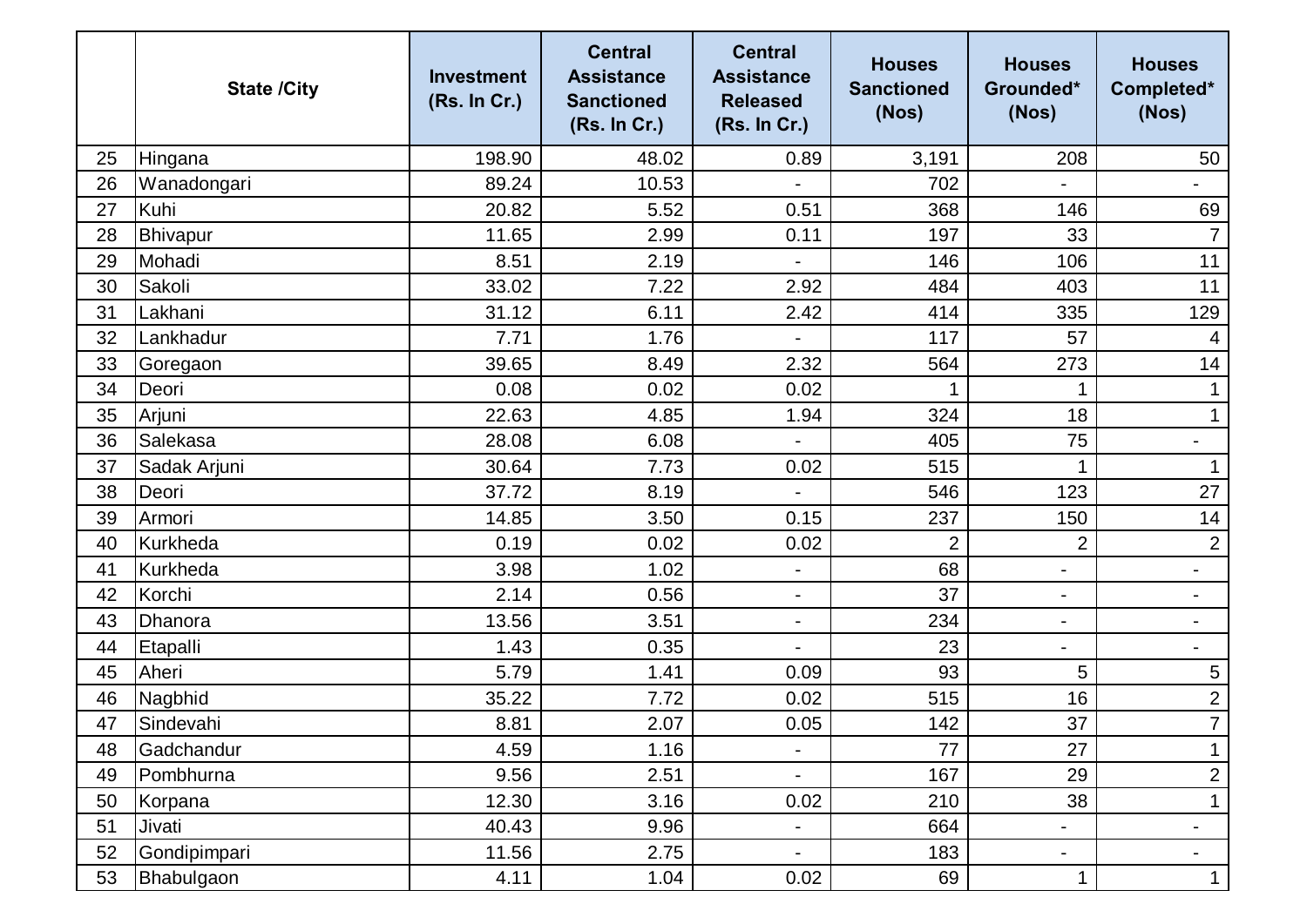|    | <b>State /City</b> | <b>Investment</b><br>(Rs. In Cr.) | <b>Central</b><br><b>Assistance</b><br><b>Sanctioned</b><br>(Rs. In Cr.) | <b>Central</b><br><b>Assistance</b><br><b>Released</b><br>(Rs. In Cr.) | <b>Houses</b><br><b>Sanctioned</b><br>(Nos) | <b>Houses</b><br>Grounded*<br>(Nos) | <b>Houses</b><br>Completed*<br>(Nos) |
|----|--------------------|-----------------------------------|--------------------------------------------------------------------------|------------------------------------------------------------------------|---------------------------------------------|-------------------------------------|--------------------------------------|
| 54 | Kalamb             | 2.20                              | 0.56                                                                     | 0.01                                                                   | 38                                          | 1                                   |                                      |
| 55 | Lohara             | 23.90                             | 4.41                                                                     | 0.04                                                                   | 293                                         | 257                                 | 27                                   |
| 56 | Mahagaon           | 55.89                             | 13.00                                                                    | 1.67                                                                   | 866                                         | 134                                 | 12                                   |
| 57 | Arni               | 30.88                             | 7.60                                                                     | 0.10                                                                   | 510                                         | 10                                  | 10                                   |
| 58 | Ralegaon           | 52.79                             | 11.39                                                                    | 1.11                                                                   | 758                                         | 57                                  | 12                                   |
| 59 | Maregaon           | 16.87                             | 3.89                                                                     | 0.66                                                                   | 261                                         | 52                                  | $\mathbf{2}$                         |
| 60 | Zari               | 12.97                             | 2.85                                                                     | 0.20                                                                   | 192                                         | 33                                  | $\overline{2}$                       |
| 61 | Mahur              | 58.31                             | 12.71                                                                    | 0.49                                                                   | 847                                         | 60                                  |                                      |
| 62 | Himayatnagar       | 69.91                             | 18.23                                                                    | $\overline{\phantom{a}}$                                               | 1,215                                       | 352                                 | 38                                   |
| 63 | Ardhapur           | 89.04                             | 22.47                                                                    |                                                                        | 1,498                                       | 312                                 | $\mathfrak{S}$                       |
| 64 | Ardhapur           | 0.16                              | 0.03                                                                     | 0.03                                                                   |                                             | 1                                   | $\mathbf{1}$                         |
| 65 | Naigaon            | 64.71                             | 14.55                                                                    | 0.27                                                                   | 964                                         | 106                                 | 12                                   |
| 66 | Sengaon            | 31.88                             | 7.50                                                                     | 0.04                                                                   | 499                                         | 175                                 | 13                                   |
| 67 | Aundha Nagnath     | 44.60                             | 11.90                                                                    | 0.03                                                                   | 795                                         | 6                                   | $\overline{4}$                       |
| 68 | Palam              | 61.00                             | 14.20                                                                    | 0.07                                                                   | 945                                         | 449                                 | 33                                   |
| 69 | Jafrabad           | 113.98                            | 26.32                                                                    | 0.07                                                                   | 1,753                                       | 3                                   | $\mathsf 3$                          |
| 70 | Badnapur           | 57.16                             | 12.09                                                                    | 0.39                                                                   | 798                                         | 125                                 | 18                                   |
| 71 | Ghansavangi        | 65.27                             | 12.81                                                                    | 0.06                                                                   | 853                                         | 3                                   | $\mathfrak{B}$                       |
| 72 | Mantha             | 114.50                            | 22.50                                                                    |                                                                        | 1,500                                       | Ξ.                                  | $\qquad \qquad -$                    |
| 73 | Soygaon            | 39.44                             | 8.69                                                                     | 2.25                                                                   | 579                                         | 30                                  |                                      |
| 74 | Fulambri           | 65.64                             | 14.68                                                                    | 1.28                                                                   | 977                                         | 344                                 | $\overline{2}$                       |
| 75 | Surgana            | 1.85                              | 0.26                                                                     | 0.26                                                                   | 18                                          | 18                                  | 18                                   |
| 76 | Kalvan             | 6.10                              | 1.02                                                                     | 0.42                                                                   | 67                                          | 27                                  | 27                                   |
| 77 | Chandvad           | 9.37                              | 2.07                                                                     | 0.96                                                                   | 139                                         | 94                                  | 28                                   |
| 78 | Dindori            | 16.37                             | 3.14                                                                     | 1.94                                                                   | 170                                         | 102                                 | 90                                   |
| 79 | Peth               | 0.15                              | 0.02                                                                     | 0.02                                                                   | $\overline{2}$                              | $\overline{2}$                      | $\overline{2}$                       |
| 80 | Niphad             | 12.61                             | 1.96                                                                     | 1.17                                                                   | 129                                         | 76                                  | 76                                   |
| 81 | Talasari           | 1.32                              | 0.37                                                                     | 0.08                                                                   | 22                                          | 3                                   | 3                                    |
| 82 | Vikramgad          | 4.02                              | 0.86                                                                     | 0.35                                                                   | 51                                          | 17                                  | 17                                   |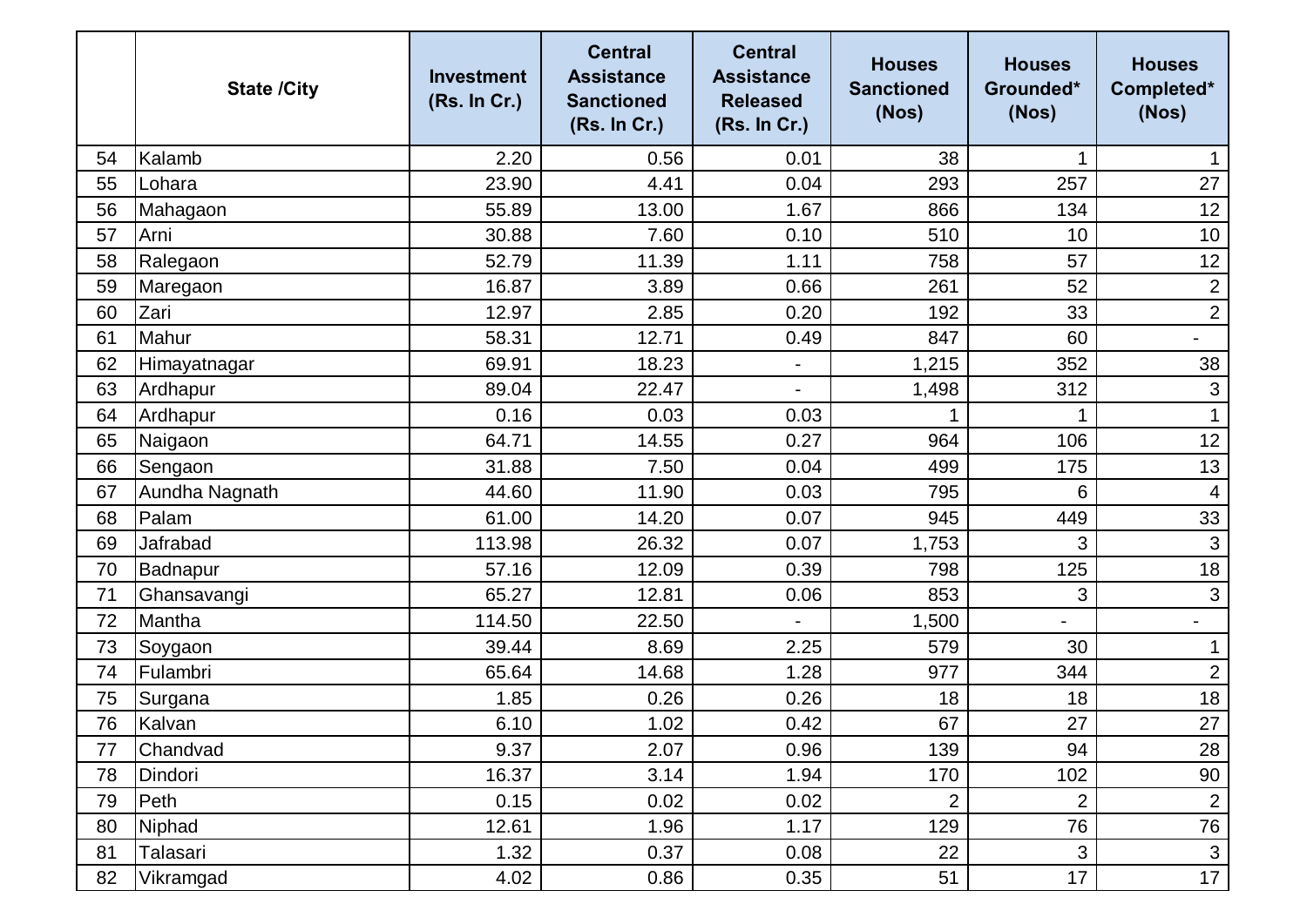|     | <b>State /City</b> | <b>Investment</b><br>(Rs. In Cr.) | <b>Central</b><br><b>Assistance</b><br><b>Sanctioned</b><br>(Rs. In Cr.) | <b>Central</b><br><b>Assistance</b><br><b>Released</b><br>(Rs. In Cr.) | <b>Houses</b><br><b>Sanctioned</b><br>(Nos) | <b>Houses</b><br>Grounded*<br>(Nos) | <b>Houses</b><br>Completed*<br>(Nos) |
|-----|--------------------|-----------------------------------|--------------------------------------------------------------------------|------------------------------------------------------------------------|---------------------------------------------|-------------------------------------|--------------------------------------|
| 83  | Vada               | 14.85                             | 2.89                                                                     | 1.34                                                                   | 165                                         | 62                                  | 62                                   |
| 84  | Shahapur           | 60.30                             | 7.18                                                                     | 7.18                                                                   | 425                                         | 425                                 | 425                                  |
| 85  | Kalyan             | 4,790.26                          | 559.47                                                                   | 212.09                                                                 | 37,298                                      | 17,656                              | $\overline{\phantom{a}}$             |
| 86  | Murbad             | 17.01                             | 3.94                                                                     | 0.95                                                                   | 246                                         | 47                                  | 47                                   |
| 87  | Khalapur           | 1,291.68                          | 165.32                                                                   | 6.96                                                                   | 10,989                                      | 168                                 | 168                                  |
| 88  | Mangaon            | 12.89                             | 2.01                                                                     | 2.01                                                                   | 107                                         | 107                                 | 107                                  |
| 89  | Tala               | 0.18                              | 0.05                                                                     | 0.05                                                                   | 2                                           | $\overline{2}$                      | $\overline{2}$                       |
| 90  | Mhasla             | 0.50                              | 0.11                                                                     | 0.11                                                                   | 5                                           | 5                                   | 5                                    |
| 91  | Poladpur           | 0.95                              | 0.16                                                                     | 0.16                                                                   | 8                                           | 8                                   | $\,8\,$                              |
| 92  | Rajgurunagar       | 46.79                             | 7.86                                                                     | 6.84                                                                   | 411                                         | 382                                 | 325                                  |
| 93  | Chakan             | 1,516.48                          | 128.82                                                                   | 10.97                                                                  | 8,418                                       | 565                                 | 561                                  |
| 94  | Akole              | 20.18                             | 4.90                                                                     | 1.99                                                                   | 326                                         | 98                                  | 36                                   |
| 95  | Nevasa             | 39.60                             | 8.95                                                                     | 0.18                                                                   | 596                                         | 11                                  | 11                                   |
| 96  | Shevgaon           | 73.47                             | 15.53                                                                    | 0.27                                                                   | 1,030                                       | 13                                  | 13                                   |
| 97  | Parner             | 43.67                             | 10.90                                                                    | 4.45                                                                   | 723                                         | 183                                 | 116                                  |
| 98  | Karjat             | 44.84                             | 9.99                                                                     | 0.13                                                                   | 664                                         | 101                                 | 64                                   |
| 99  | Jamkhed            | 93.44                             | 18.20                                                                    | 5.59                                                                   | 1,213                                       | 310                                 | 70                                   |
| 100 | Ashti              | 66.57                             | 13.56                                                                    |                                                                        | 906                                         | 416                                 | 82                                   |
| 101 | Patoda             | 59.25                             | 14.87                                                                    |                                                                        | 991                                         | 103                                 | $\mathbf{1}$                         |
| 102 | Shirur             | 25.61                             | 7.50                                                                     | 0.03                                                                   | 500                                         | $\overline{2}$                      | $\mathbf{2}$                         |
| 103 | Vadvani            | 67.52                             | 19.69                                                                    | 0.02                                                                   | 1,312                                       | 94                                  |                                      |
| 104 | Renapur            | 33.75                             | 7.89                                                                     | 0.03                                                                   | 525                                         | 1                                   | $\mathbf 1$                          |
| 105 | Jalkot             | 12.31                             | 3.00                                                                     |                                                                        | 200                                         |                                     |                                      |
| 106 | <b>Chakur</b>      | 5.33                              | 1.58                                                                     | 0.02                                                                   | 105                                         | 1                                   |                                      |
| 107 | Shirur Anantpal    | 10.07                             | 2.48                                                                     | $\blacksquare$                                                         | 165                                         | $\blacksquare$                      | $\overline{\phantom{a}}$             |
| 108 | Devani             | 39.14                             | 8.63                                                                     |                                                                        | 575                                         | -                                   | $\overline{\phantom{a}}$             |
| 109 | Vashi              | 113.96                            | 38.03                                                                    | 0.05                                                                   | 2,535                                       | 73                                  | 3                                    |
| 110 | Madha              | 21.15                             | 5.28                                                                     | 0.61                                                                   | 355                                         | 127                                 | 16                                   |
| 111 | Mohol              | 37.59                             | 9.37                                                                     | 2.33                                                                   | 623                                         | 411                                 | 171                                  |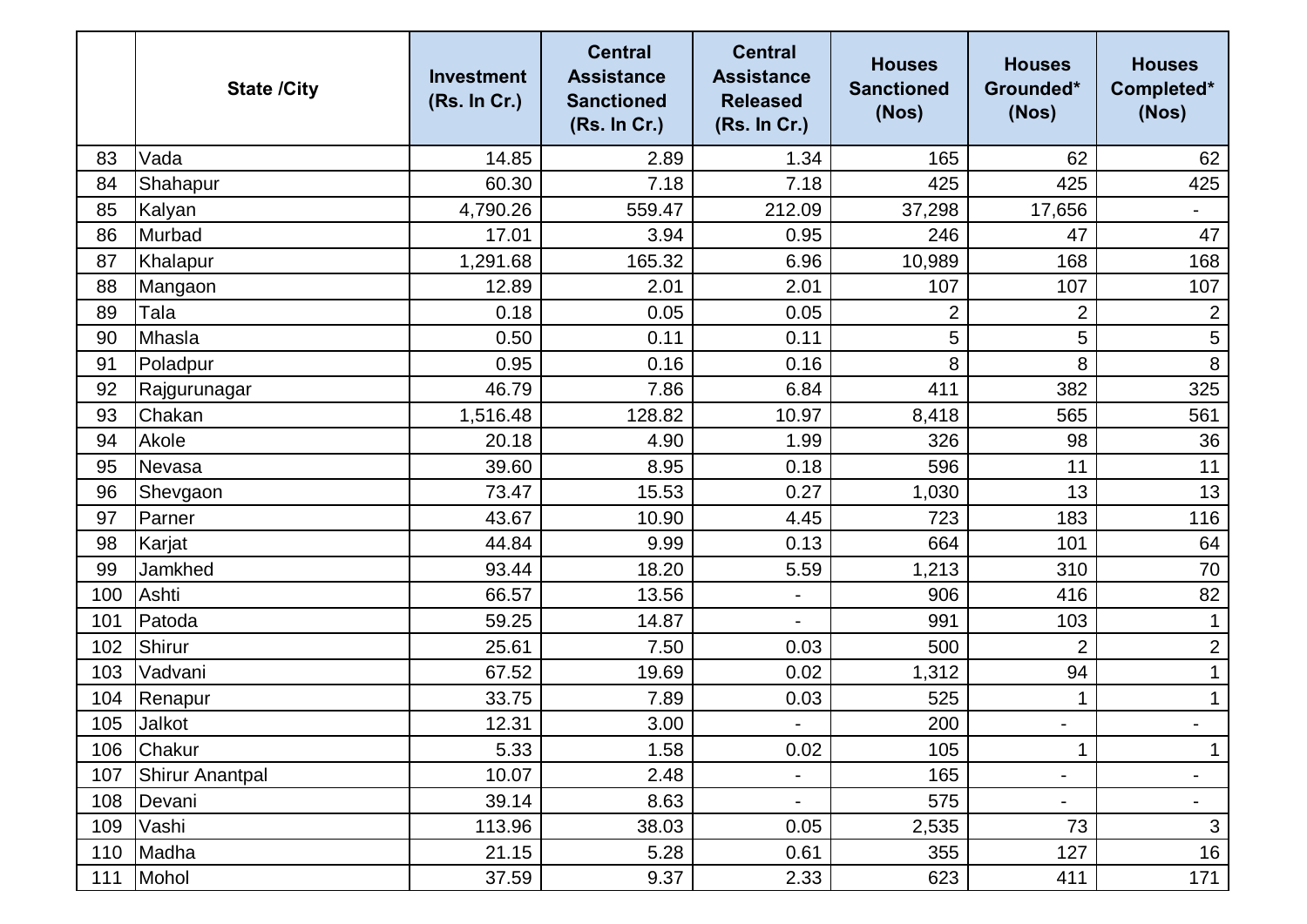|     | <b>State /City</b>  | <b>Investment</b><br>(Rs. In Cr.) | <b>Central</b><br><b>Assistance</b><br><b>Sanctioned</b><br>(Rs. In Cr.) | <b>Central</b><br><b>Assistance</b><br><b>Released</b><br>(Rs. In Cr.) | <b>Houses</b><br><b>Sanctioned</b><br>(Nos) | <b>Houses</b><br>Grounded*<br>(Nos) | <b>Houses</b><br>Completed*<br>(Nos) |
|-----|---------------------|-----------------------------------|--------------------------------------------------------------------------|------------------------------------------------------------------------|---------------------------------------------|-------------------------------------|--------------------------------------|
| 112 | Malshiras           | 25.28                             | 6.17                                                                     | 1.40                                                                   | 410                                         | 33                                  | 8                                    |
| 113 | Khandala            | 39.88                             | 6.38                                                                     | 1.72                                                                   | 408                                         | 109                                 | 82                                   |
| 114 | Lonand              | 10.77                             | 2.33                                                                     | 0.49                                                                   | 155                                         | 27                                  | 9                                    |
| 115 | Dahiwada            | 15.09                             | 3.50                                                                     | 0.65                                                                   | 233                                         | 15                                  | $\mathfrak{S}$                       |
| 116 | Waduj               | 11.03                             | 2.11                                                                     | 1.14                                                                   | 129                                         | 76                                  | 44                                   |
| 117 | Koregaon            | 9.03                              | 1.98                                                                     | 0.88                                                                   | 127                                         | 37                                  | 29                                   |
| 118 | Medha               | 3.40                              | 0.75                                                                     | 0.15                                                                   | 50                                          | 5                                   | $\mathbf 2$                          |
| 119 | Patan               | 4.57                              | 1.09                                                                     | 0.19                                                                   | 73                                          | 8                                   | 4                                    |
| 120 | Mandangad           | 1.34                              | 0.27                                                                     | 0.27                                                                   | 11                                          | 11                                  | 11                                   |
| 121 | Devrukh             | 1.91                              | 0.44                                                                     | 0.09                                                                   | 27                                          | 4                                   | $\overline{4}$                       |
| 122 | Lanja               | 3.50                              | 0.76                                                                     | 0.26                                                                   | 46                                          | 13                                  | 13                                   |
| 123 | Devgad Jamsande     | 22.05                             | 3.70                                                                     | 0.10                                                                   | 244                                         | 4                                   | $\overline{4}$                       |
| 124 | Vabhave Vaibhavwadi | 0.24                              | 0.02                                                                     | 0.02                                                                   | 2                                           | $\overline{2}$                      | $\overline{2}$                       |
| 125 | Kudal               | 9.04                              | 1.21                                                                     | 1.21                                                                   | 69                                          | 69                                  | 69                                   |
| 126 | Hupari              | 7.62                              | 1.80                                                                     | 0.39                                                                   | 119                                         | 68                                  | 26                                   |
| 127 | <b>Shirol MC</b>    | 14.17                             | 3.57                                                                     | 1.07                                                                   | 238                                         | 169                                 | 34                                   |
| 128 | Shirala             | 12.45                             | 2.40                                                                     | 0.67                                                                   | 157                                         | 79                                  | 34                                   |
| 129 | Palus               | 9.17                              | 2.11                                                                     | 0.87                                                                   | 140                                         | 85                                  | 16                                   |
| 130 | Kadegaon            | 16.95                             | 4.17                                                                     | 0.91                                                                   | 278                                         | 177                                 | 61                                   |
| 131 | Khanapur            | 17.30                             | 4.03                                                                     | 1.13                                                                   | 268                                         | 131                                 | 57                                   |
| 132 | Kavathemahankal     | 10.90                             | 1.80                                                                     | 0.78                                                                   | 119                                         | 96                                  | 21                                   |
| 133 | Jat                 | 9.34                              | 2.15                                                                     | 0.04                                                                   | 147                                         | 31                                  | 11                                   |
| 134 | Talode              | 20.97                             | 5.03                                                                     | 0.53                                                                   | 326                                         | 124                                 | 26                                   |
| 135 | Shahade             | 14.05                             | 3.00                                                                     | 1.63                                                                   | 197                                         | 153                                 | 97                                   |
| 136 | Nandurbar           | 59.01                             | 10.11                                                                    | 6.26                                                                   | 627                                         | 1,169                               | 1,111                                |
| 137 | Nawapur             | 11.86                             | 2.83                                                                     | 1.38                                                                   | 189                                         | 44                                  | 32                                   |
| 138 | Shirpur-Warwade     | 33.82                             | 7.36                                                                     | 2.55                                                                   | 506                                         | 435                                 | 244                                  |
| 139 | Dondaicha-Warwade   | 44.04                             | 9.62                                                                     | 0.84                                                                   | 634                                         | 794                                 | 794                                  |
| 140 | Dhule               | 189.67                            | 32.69                                                                    | 14.47                                                                  | 2,093                                       | 1,693                               | 1,201                                |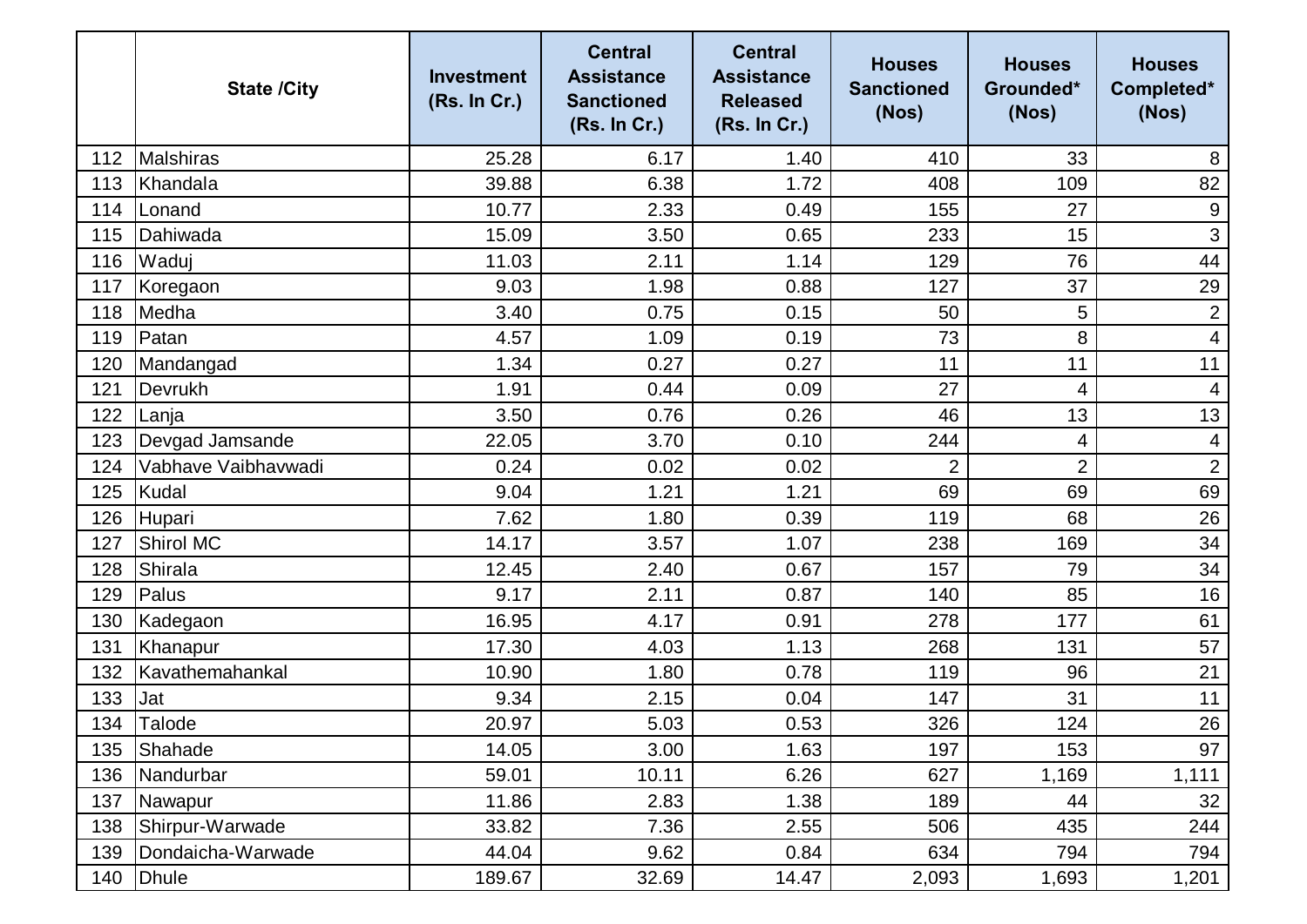|     | <b>State /City</b> | <b>Investment</b><br>(Rs. In Cr.) | <b>Central</b><br><b>Assistance</b><br><b>Sanctioned</b><br>(Rs. In Cr.) | <b>Central</b><br><b>Assistance</b><br><b>Released</b><br>(Rs. In Cr.) | <b>Houses</b><br><b>Sanctioned</b><br>(Nos) | <b>Houses</b><br>Grounded*<br>(Nos) | <b>Houses</b><br>Completed*<br>(Nos) |
|-----|--------------------|-----------------------------------|--------------------------------------------------------------------------|------------------------------------------------------------------------|---------------------------------------------|-------------------------------------|--------------------------------------|
| 141 | Chopda             | 39.43                             | 8.28                                                                     | 4.46                                                                   | 507                                         | 599                                 | 572                                  |
| 142 | Yawal              | 17.54                             | 5.24                                                                     | 1.42                                                                   | 342                                         | 115                                 | 45                                   |
| 143 | Faizpur            | 14.54                             | 3.28                                                                     | 0.28                                                                   | 212                                         | 62                                  | 20                                   |
| 144 | Savda              | 14.28                             | 3.92                                                                     | 0.37                                                                   | 256                                         | 82                                  | 32                                   |
| 145 | Raver              | 11.47                             | 3.26                                                                     | 1.46                                                                   | 212                                         | 140                                 | 67                                   |
| 146 | Bhusawal           | 205.07                            | 87.22                                                                    | 6.97                                                                   | 5,791                                       | 441                                 | 441                                  |
| 147 | Jalgaon            | 538.26                            | 83.91                                                                    | 57.03                                                                  | 5,167                                       | 3,638                               | 3,486                                |
| 148 | Erandol            | 13.71                             | 2.97                                                                     | 1.06                                                                   | 191                                         | 383                                 | 142                                  |
| 149 | Dharangaon         | 10.45                             | 2.58                                                                     | 1.23                                                                   | 178                                         | 68                                  | 45                                   |
| 150 | Amalner            | 91.92                             | 18.79                                                                    | 7.24                                                                   | 1,194                                       | 513                                 | 435                                  |
| 151 | Parola             | 15.08                             | 3.57                                                                     | 2.24                                                                   | 212                                         | 103                                 | 64                                   |
| 152 | Bhadgaon           | 17.04                             | 4.51                                                                     | 1.55                                                                   | 286                                         | 129                                 | 103                                  |
| 153 | Chalisgaon         | 74.51                             | 13.16                                                                    | 6.42                                                                   | 833                                         | 645                                 | 332                                  |
| 154 | Pachora            | 119.34                            | 21.45                                                                    | 3.18                                                                   | 1,405                                       | 194                                 | 178                                  |
| 155 | Jamner             | 41.55                             | 8.26                                                                     | 4.65                                                                   | 541                                         | 529                                 | 368                                  |
| 156 | Jalgaon (Jamod)    | 30.43                             | 6.85                                                                     | 2.16                                                                   | 457                                         | 204                                 | 10                                   |
| 157 | Shegaon            | 54.53                             | 11.99                                                                    | 0.67                                                                   | 793                                         | 237                                 | 54                                   |
| 158 | Nandura            | 33.13                             | 7.35                                                                     | 0.56                                                                   | 483                                         | 30                                  | 30                                   |
| 159 | Malkapur           | 27.93                             | 7.22                                                                     | 0.74                                                                   | 478                                         | 188                                 | 38                                   |
| 160 | Khamgaon           | 6.48                              | 0.93                                                                     | 0.93                                                                   | 55                                          | 341                                 | 341                                  |
| 161 | Mehkar             | 5.98                              | 0.71                                                                     | 0.71                                                                   | 41                                          | 1,625                               | 1,625                                |
| 162 | Chikhli            | 75.91                             | 18.31                                                                    | 4.62                                                                   | 1,202                                       | 2,365                               | 1,359                                |
| 163 | Buldana            | 53.67                             | 9.39                                                                     | 5.36                                                                   | 595                                         | 990                                 | 519                                  |
| 164 | Deulgaon Raja      | 2.75                              | 0.41                                                                     | 0.41                                                                   | 19                                          | 74                                  | 19                                   |
| 165 | Sindkhed Raja      | 35.05                             | 8.33                                                                     | 0.02                                                                   | 560                                         | 13                                  | 6                                    |
| 166 | Lonar              | 3.84                              | 0.91                                                                     | 0.01                                                                   | 62                                          | 992                                 | 978                                  |
| 167 | <b>Telhara</b>     | 33.52                             | 8.38                                                                     | 0.04                                                                   | 560                                         | 554                                 | 498                                  |
| 168 | Akot               | 125.56                            | 31.23                                                                    | 7.85                                                                   | 2,072                                       | 237                                 | 129                                  |
| 169 | Balapur            | 15.60                             | 3.75                                                                     | 0.27                                                                   | 246                                         | 1,666                               | 1,666                                |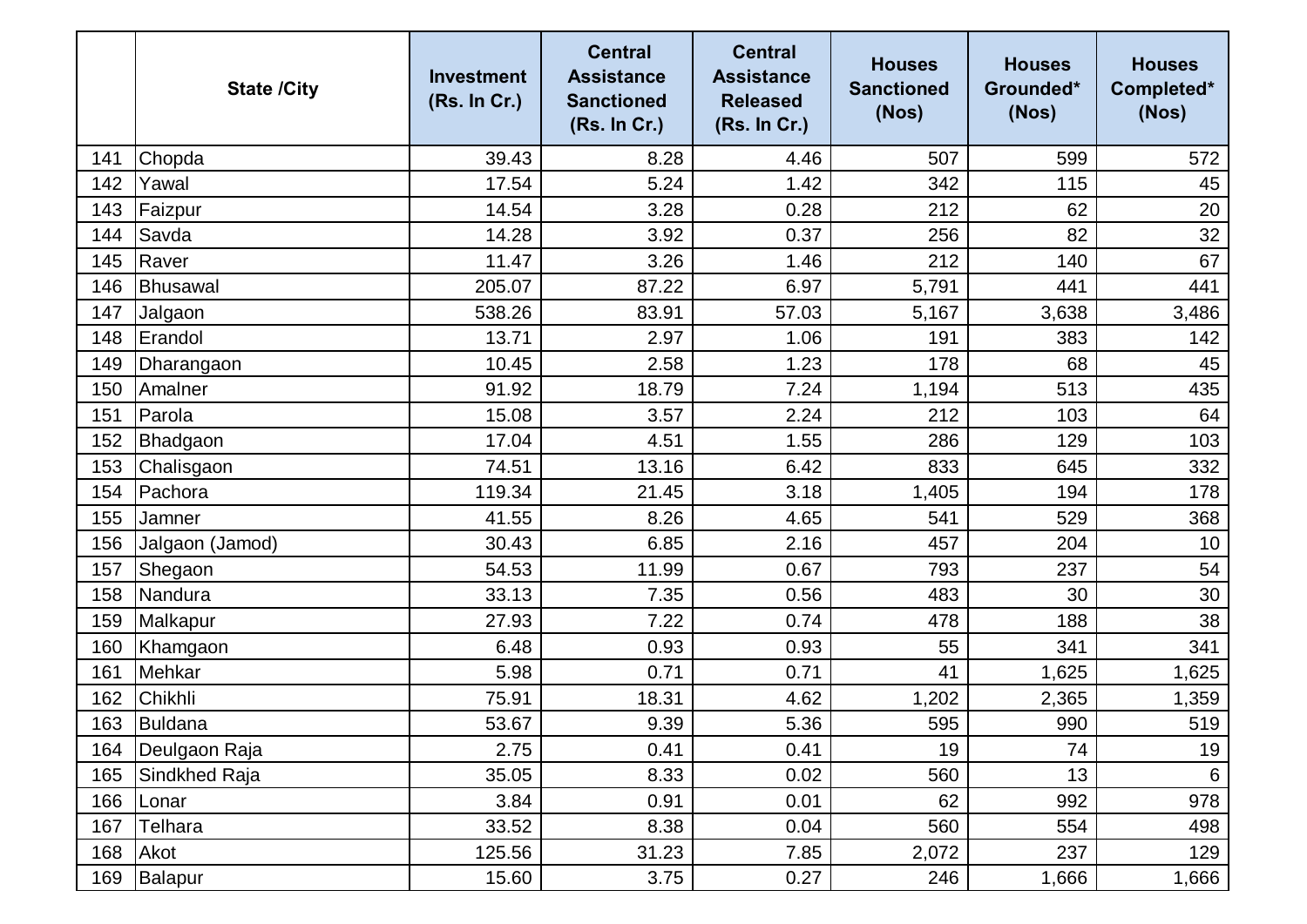|     | <b>State /City</b>     | <b>Investment</b><br>(Rs. In Cr.) | <b>Central</b><br><b>Assistance</b><br><b>Sanctioned</b><br>(Rs. In Cr.) | <b>Central</b><br><b>Assistance</b><br><b>Released</b><br>(Rs. In Cr.) | <b>Houses</b><br><b>Sanctioned</b><br>(Nos) | <b>Houses</b><br>Grounded*<br>(Nos) | <b>Houses</b><br>Completed*<br>(Nos) |
|-----|------------------------|-----------------------------------|--------------------------------------------------------------------------|------------------------------------------------------------------------|---------------------------------------------|-------------------------------------|--------------------------------------|
| 170 | Akola                  | 541.16                            | 107.51                                                                   | 30.01                                                                  | 7,024                                       | 2,143                               | 1,289                                |
| 171 | Murtijapur             | 22.84                             | 5.41                                                                     | 0.49                                                                   | 355                                         | 1,348                               | 1,348                                |
| 172 | Patur                  | 5.41                              | 1.36                                                                     | 0.11                                                                   | 89                                          | 201                                 | 201                                  |
| 173 | Mangrulpir             | 11.60                             | 2.77                                                                     | 0.06                                                                   | 185                                         | 107                                 | 14                                   |
| 174 | Karanja                | 70.63                             | 17.98                                                                    | 4.42                                                                   | 1,197                                       | 880                                 | 321                                  |
| 175 | Washim                 | 32.58                             | 7.29                                                                     | 3.36                                                                   | 472                                         | 664                                 | 629                                  |
| 176 | Risod                  | 15.73                             | 4.32                                                                     | 0.57                                                                   | 281                                         | 194                                 | 145                                  |
| 177 | Chikhaldara            | 1.92                              | 0.50                                                                     |                                                                        | 33                                          | 32                                  | $\overline{\phantom{0}}$             |
| 178 | Anjangaon              | 67.01                             | 16.53                                                                    | 3.48                                                                   | 1,101                                       | 659                                 | 50                                   |
| 179 | Achalpur               | 45.66                             | 10.53                                                                    | 2.72                                                                   | 695                                         | 1,034                               | 812                                  |
| 180 | Chandurbazar           | 11.41                             | 2.64                                                                     | 0.13                                                                   | 180                                         | 513                                 | 353                                  |
| 181 | Morshi                 | 48.92                             | 14.82                                                                    | 5.95                                                                   | 987                                         | 987                                 | 607                                  |
| 182 | Warud                  | 55.51                             | 13.75                                                                    | 4.06                                                                   | 909                                         | 512                                 | 362                                  |
| 183 | Shendurjana            | 28.74                             | 6.71                                                                     | 0.00                                                                   | 448                                         | 125                                 | 91                                   |
| 184 | Amravati               | 660.43                            | 150.00                                                                   | 59.11                                                                  | 9,859                                       | 7,456                               | 2,724                                |
| 185 | Daryapur Banosa        | 15.21                             | 3.48                                                                     | 0.19                                                                   | 237                                         | 18                                  | 18                                   |
| 186 | <b>Chandur Railway</b> | 13.28                             | 3.34                                                                     | 0.11                                                                   | 221                                         | 48                                  | 48                                   |
| 187 | Dattapur Dhamangaon    | 14.34                             | 3.52                                                                     | 1.49                                                                   | 234                                         | 152                                 | 94                                   |
| 188 | Arvi                   | 132.36                            | 32.27                                                                    | 0.28                                                                   | 2,146                                       | 1,101                               | 556                                  |
| 189 | Sindi                  | 18.05                             | 4.60                                                                     | 1.87                                                                   | 305                                         | 91                                  | 56                                   |
| 190 | Wardha                 | 68.76                             | 15.17                                                                    | 7.10                                                                   | 960                                         | 642                                 | 612                                  |
| 191 | Pulgaon                | 12.34                             | 3.05                                                                     | 1.25                                                                   | 204                                         | 100                                 | 36                                   |
| 192 | Deoli                  | 51.95                             | 12.52                                                                    | 5.14                                                                   | 833                                         | 837                                 | 54                                   |
| 193 | Hinganghat             | 135.27                            | 28.73                                                                    | 7.27                                                                   | 1,900                                       | 790                                 | 513                                  |
| 194 | Mowad                  | 22.96                             | 5.76                                                                     | 1.11                                                                   | 386                                         | 151                                 | 79                                   |
| 195 | Narkhed                | 26.65                             | 6.56                                                                     | 2.86                                                                   | 432                                         | 1,203                               | 939                                  |
| 196 | Katol                  | 75.03                             | 17.86                                                                    | 4.60                                                                   | 1,190                                       | 476                                 | 189                                  |
| 197 | Kalameshwar            | 45.99                             | 12.03                                                                    | 2.41                                                                   | 799                                         | 364                                 | 172                                  |
| 198 | Mohpa                  | 9.77                              | 2.47                                                                     | 0.36                                                                   | 164                                         | 100                                 | 77                                   |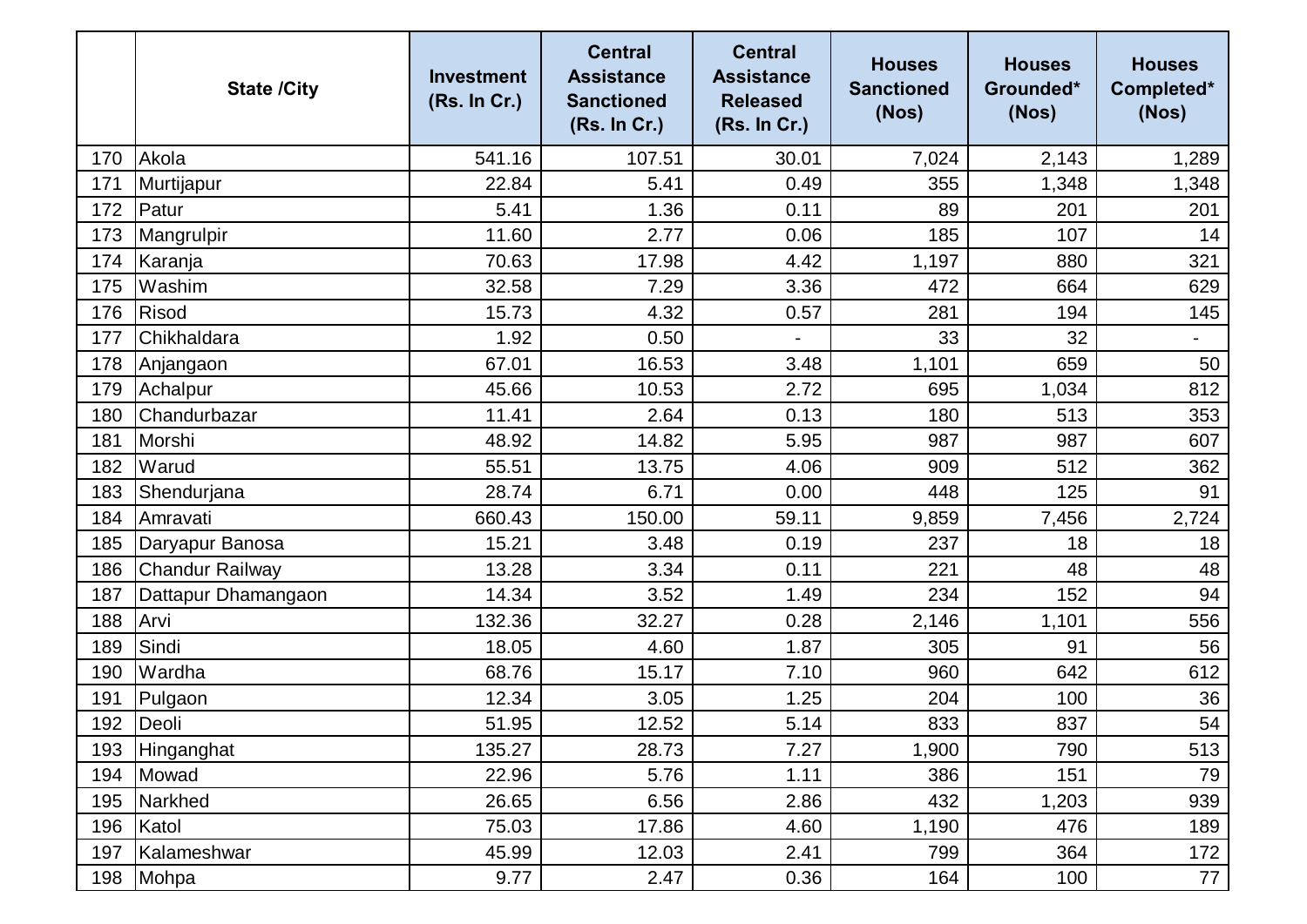|     | <b>State /City</b> | <b>Investment</b><br>(Rs. In Cr.) | <b>Central</b><br><b>Assistance</b><br><b>Sanctioned</b><br>(Rs. In Cr.) | <b>Central</b><br><b>Assistance</b><br><b>Released</b><br>(Rs. In Cr.) | <b>Houses</b><br><b>Sanctioned</b><br>(Nos) | <b>Houses</b><br>Grounded*<br>(Nos) | <b>Houses</b><br>Completed*<br>(Nos) |
|-----|--------------------|-----------------------------------|--------------------------------------------------------------------------|------------------------------------------------------------------------|---------------------------------------------|-------------------------------------|--------------------------------------|
| 199 | Savner             | 121.24                            | 25.35                                                                    | 1.29                                                                   | 1,688                                       | 155                                 | 101                                  |
| 200 | Khapa              | 8.90                              | 2.30                                                                     | 0.08                                                                   | 151                                         | 158                                 | 107                                  |
| 201 | Ramtek             | 16.12                             | 3.97                                                                     | 0.57                                                                   | 264                                         | 100                                 | 14                                   |
| 202 | Kamptee            | 170.06                            | 36.51                                                                    | 4.93                                                                   | 2,425                                       | 374                                 | 99                                   |
| 203 | Kamptee (CB)       | 0.21                              | 0.02                                                                     | 0.02                                                                   |                                             |                                     |                                      |
| 204 | Nagpur             | 5,667.02                          | 577.59                                                                   | 148.04                                                                 | 36,929                                      | 14,888                              | 10,096                               |
| 205 | Umred              | 47.89                             | 11.29                                                                    | 3.50                                                                   | 748                                         | 481                                 | 212                                  |
| 206 | Tumsar             | 23.65                             | 5.75                                                                     | 0.29                                                                   | 380                                         | 401                                 | 52                                   |
| 207 | Bhandara           | 40.99                             | 9.39                                                                     | 4.47                                                                   | 618                                         | 1,706                               | 1,706                                |
| 208 | Pauni              | 39.24                             | 10.09                                                                    | 3.20                                                                   | 672                                         | 868                                 | 415                                  |
| 209 | Tirora             | 20.49                             | 4.60                                                                     | 0.79                                                                   | 305                                         | 1,292                               | 713                                  |
| 210 | Gondiya            | 84.38                             | 17.05                                                                    | 4.61                                                                   | 1,128                                       | 444                                 | 110                                  |
| 211 | Desaiganj          | 30.06                             | 7.70                                                                     | 0.07                                                                   | 512                                         | 215                                 | 74                                   |
| 212 | Gadchiroli         | 88.90                             | 19.36                                                                    | 7.80                                                                   | 1,284                                       | 324                                 | 223                                  |
| 213 | Warora             | 25.49                             | 5.53                                                                     | 2.59                                                                   | 370                                         | 88                                  | 54                                   |
| 214 | Brahmapuri         | 43.47                             | 10.50                                                                    | 4.71                                                                   | 684                                         | 684                                 | 136                                  |
| 215 | Bhadravati         | 24.23                             | 4.58                                                                     | 1.28                                                                   | 291                                         | 143                                 | 71                                   |
| 216 | Chandrapur         | 247.74                            | 42.94                                                                    | 12.76                                                                  | 2,749                                       | 1,007                               | 715                                  |
| 217 | Mul                | 7.84                              | 1.44                                                                     | 0.13                                                                   | 101                                         | 14                                  | 14                                   |
| 218 | Ballarpur          | 11.29                             | 2.29                                                                     | 0.68                                                                   | 143                                         | 113                                 | 45                                   |
| 219 | Rajura             | 12.59                             | 2.68                                                                     | 0.28                                                                   | 180                                         | 209                                 | 209                                  |
| 220 | <b>Ner</b>         | 140.60                            | 24.12                                                                    | 1.40                                                                   | 1,614                                       | 246                                 | 58                                   |
| 221 | Yavatmal           | 252.36                            | 58.23                                                                    | 9.21                                                                   | 3,749                                       | 813                                 | 813                                  |
| 222 | Darwha             | 28.39                             | 6.34                                                                     | 2.01                                                                   | 420                                         | 273                                 | 110                                  |
| 223 | <b>Digras</b>      | 101.39                            | 21.74                                                                    | 5.11                                                                   | 1,419                                       | 1,000                               | 879                                  |
| 224 | Pusad              | 51.77                             | 10.97                                                                    | 0.64                                                                   | 731                                         | 42                                  | 42                                   |
| 225 | <b>Umarkhed</b>    | 48.54                             | 10.22                                                                    | 2.95                                                                   | 701                                         | 300                                 | 233                                  |
| 226 | Ghatanji           | 78.44                             | 17.73                                                                    | 0.12                                                                   | 1,183                                       | 12                                  | 9                                    |
| 227 | Pandharkaoda       | 29.46                             | 6.78                                                                     | 1.80                                                                   | 452                                         | 159                                 | 32                                   |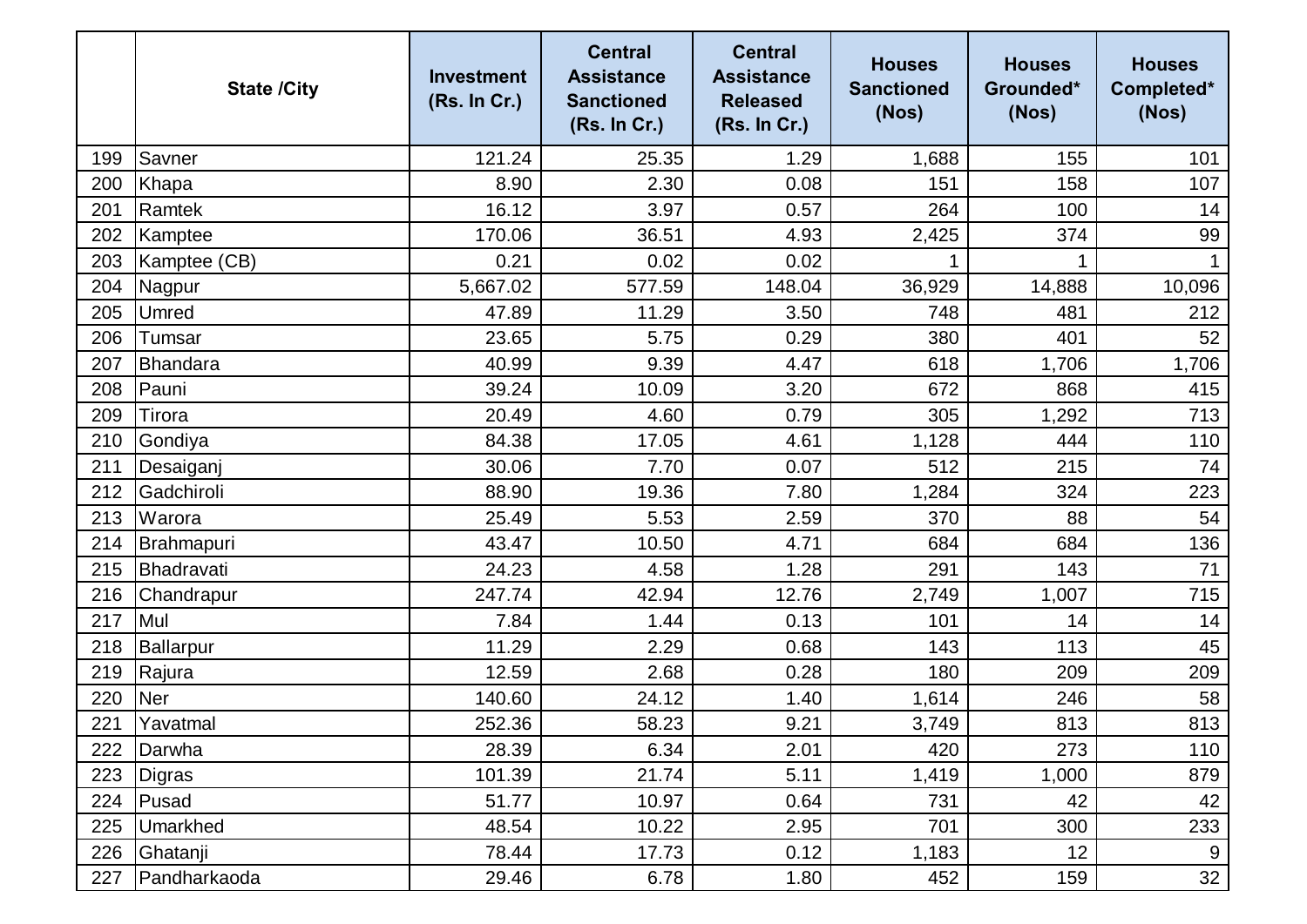|     | <b>State /City</b> | <b>Investment</b><br>(Rs. In Cr.) | <b>Central</b><br><b>Assistance</b><br><b>Sanctioned</b><br>(Rs. In Cr.) | <b>Central</b><br><b>Assistance</b><br><b>Released</b><br>(Rs. In Cr.) | <b>Houses</b><br><b>Sanctioned</b><br>(Nos) | <b>Houses</b><br>Grounded*<br>(Nos) | <b>Houses</b><br>Completed*<br>(Nos) |
|-----|--------------------|-----------------------------------|--------------------------------------------------------------------------|------------------------------------------------------------------------|---------------------------------------------|-------------------------------------|--------------------------------------|
| 228 | Wani               | 150.50                            | 35.48                                                                    | 9.34                                                                   | 2,355                                       | 248                                 | 153                                  |
| 229 | Kinwat             | 44.49                             | 10.39                                                                    | 2.86                                                                   | 692                                         | 106                                 |                                      |
| 230 | Hadgaon            | 59.27                             | 13.63                                                                    | 3.83                                                                   | 906                                         | 267                                 | 51                                   |
| 231 | Nanded Waghala     | 650.94                            | 151.29                                                                   | 42.13                                                                  | 9,906                                       | 11,519                              | 8,088                                |
| 232 | Mudkhed            | 7.81                              | 1.76                                                                     | 0.74                                                                   | 116                                         | 687                                 | 687                                  |
| 233 | Bhokar             | 56.86                             | 13.05                                                                    | 1.84                                                                   | 866                                         | 170                                 | 73                                   |
| 234 | Peth Umri          | 42.30                             | 8.92                                                                     | 0.02                                                                   | 594                                         | 753                                 | 653                                  |
| 235 | Dharmabad          | 55.03                             | 12.10                                                                    | 3.14                                                                   | 804                                         | 225                                 | 52                                   |
| 236 | Kundalwadi         | 72.53                             | 19.66                                                                    | 7.92                                                                   | 1,308                                       | 154                                 | 4                                    |
| 237 | <b>Biloli</b>      | 25.04                             | 5.34                                                                     |                                                                        | 356                                         | 59                                  | $\qquad \qquad -$                    |
| 238 | Loha               | 47.47                             | 11.25                                                                    | 4.54                                                                   | 750                                         | 65                                  | 4                                    |
| 239 | Kandhar            | 20.27                             | 4.49                                                                     | 0.08                                                                   | 297                                         | 88                                  | $\,8\,$                              |
| 240 | <b>Mukhed</b>      | 71.76                             | 16.06                                                                    | 0.11                                                                   | 1,068                                       | 148                                 | 5                                    |
| 241 | Deglur             | 101.77                            | 22.47                                                                    | 0.99                                                                   | 1,481                                       | 157                                 | 49                                   |
| 242 | Hingoli            | 101.77                            | 22.11                                                                    | 9.28                                                                   | 1,433                                       | 2,146                               | 1,678                                |
| 243 | Kalamnuri          | 56.18                             | 13.02                                                                    | 1.78                                                                   | 852                                         | 104                                 | 71                                   |
| 244 | Basmath            | 46.61                             | 10.91                                                                    | 2.32                                                                   | 725                                         | 128                                 | 19                                   |
| 245 | Sailu              | 111.50                            | 25.98                                                                    | 4.74                                                                   | 1,693                                       | 1,028                               | 126                                  |
| 246 | Jintur             | 83.74                             | 19.33                                                                    | 4.98                                                                   | 1,277                                       | 717                                 | 68                                   |
| 247 | Parbhani           | 140.69                            | 31.56                                                                    | 6.45                                                                   | 2,067                                       | 446                                 | 210                                  |
| 248 | Manwath            | 96.87                             | 22.54                                                                    | 0.76                                                                   | 1,484                                       | 357                                 | 33                                   |
| 249 | Pathri             | 176.30                            | 40.98                                                                    | 3.18                                                                   | 2,732                                       | 948                                 | 85                                   |
| 250 | Sonpeth            | 31.34                             | 7.56                                                                     | 0.06                                                                   | 503                                         | 432                                 | $\mathbf{3}$                         |
| 251 | Gangakhed          | 61.76                             | 16.32                                                                    | 0.23                                                                   | 1,086                                       | 157                                 | 40                                   |
| 252 | Purna              | 54.55                             | 14.42                                                                    | 0.15                                                                   | 962                                         | 48                                  | 11                                   |
| 253 | Bhokardan          | 39.56                             | 8.77                                                                     | 2.29                                                                   | 582                                         | 206                                 | 72                                   |
| 254 | Jalna              | 165.96                            | 30.46                                                                    | 15.47                                                                  | 1,816                                       | 1,035                               | 751                                  |
| 255 | Ambad              | 73.22                             | 14.70                                                                    | 0.89                                                                   | 975                                         | 54                                  | 54                                   |
| 256 | Partur             | 70.70                             | 14.61                                                                    | 1.08                                                                   | 950                                         | 592                                 | 387                                  |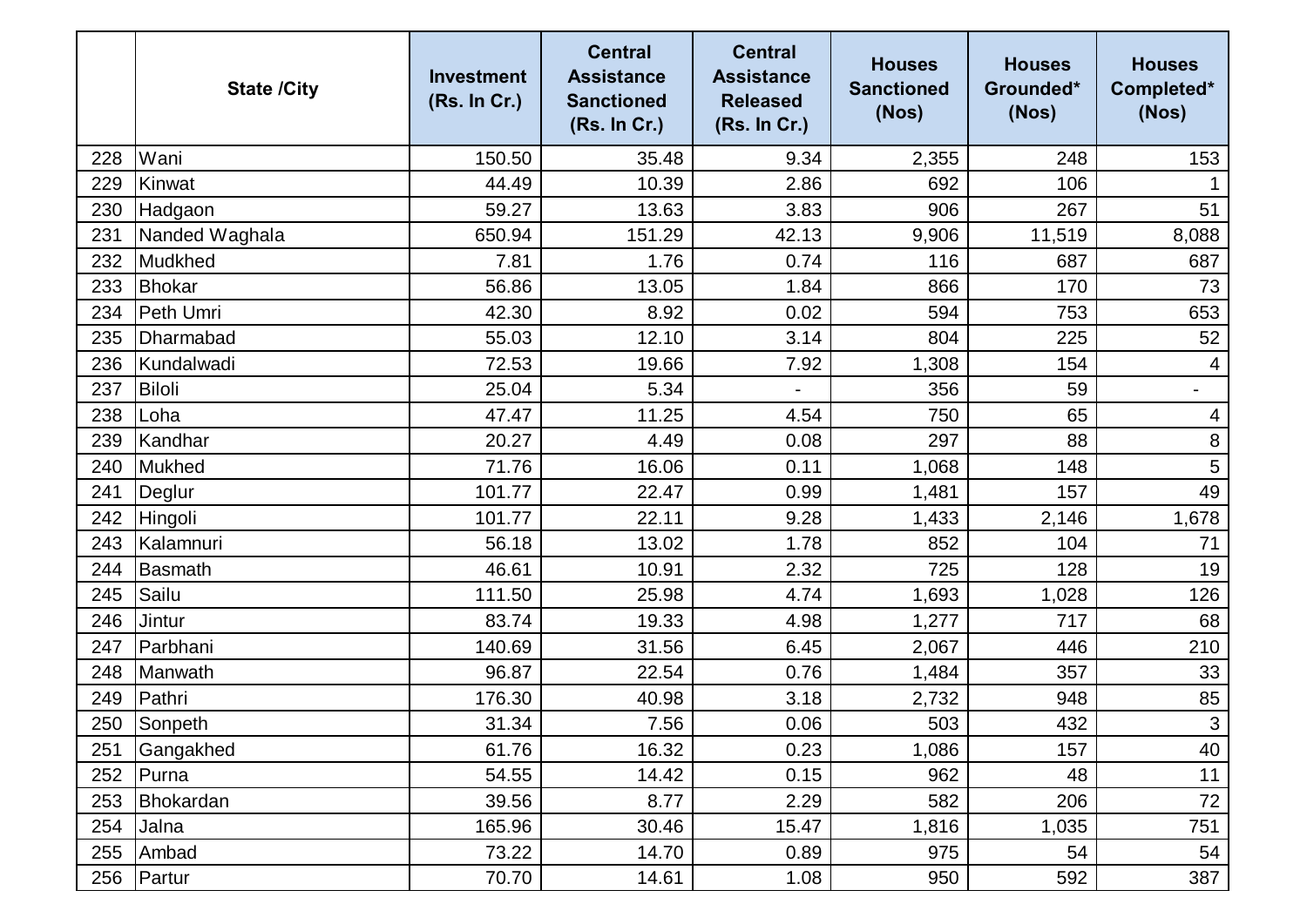|     | <b>State /City</b>       | <b>Investment</b><br>(Rs. In Cr.) | <b>Central</b><br><b>Assistance</b><br><b>Sanctioned</b><br>(Rs. In Cr.) | <b>Central</b><br><b>Assistance</b><br><b>Released</b><br>(Rs. In Cr.) | <b>Houses</b><br><b>Sanctioned</b><br>(Nos) | <b>Houses</b><br>Grounded*<br>(Nos) | <b>Houses</b><br>Completed*<br>(Nos) |
|-----|--------------------------|-----------------------------------|--------------------------------------------------------------------------|------------------------------------------------------------------------|---------------------------------------------|-------------------------------------|--------------------------------------|
| 257 | Kannad                   | 45.05                             | 9.84                                                                     | 4.61                                                                   | 632                                         | 255                                 | 113                                  |
| 258 | Sillod                   | 84.43                             | 18.45                                                                    | 2.56                                                                   | 1,217                                       | 66                                  | 47                                   |
| 259 | Aurangabad               | 929.78                            | 128.04                                                                   | 101.24                                                                 | 6,900                                       | 4,811                               | 4,632                                |
| 260 | Aurangabad (CB)          | 28.44                             | 2.69                                                                     | 2.69                                                                   | 163                                         | 163                                 | 163                                  |
| 261 | Khuldabad                | 22.19                             | 4.69                                                                     | 0.04                                                                   | 316                                         | 101                                 | $6\phantom{1}6$                      |
| 262 | Vaijapur                 | 86.40                             | 20.54                                                                    | 12.20                                                                  | 1,136                                       | 696                                 | 632                                  |
| 263 | Gangapur                 | 139.69                            | 29.98                                                                    | 10.88                                                                  | 1,914                                       | 554                                 | 348                                  |
| 264 | Paithan                  | 57.39                             | 12.41                                                                    | 5.09                                                                   | 818                                         | 370                                 | 138                                  |
| 265 | Satana                   | 13.39                             | 1.96                                                                     | 1.09                                                                   | 128                                         | 77                                  | 70                                   |
| 266 | Malegaon                 | 104.51                            | 18.14                                                                    | 9.05                                                                   | 1,161                                       | 9,920                               | 1,382                                |
| 267 | Nandgaon                 | 409.01                            | 242.36                                                                   | 0.87                                                                   | 16,140                                      | 41                                  | 41                                   |
| 268 | Manmad                   | 33.75                             | 8.74                                                                     | 2.55                                                                   | 572                                         | 233                                 | 127                                  |
| 269 | Trimbak                  | 6.02                              | 1.77                                                                     | 0.81                                                                   | 114                                         | 79                                  | 65                                   |
| 270 | <b>Nashik</b>            | 2,598.86                          | 340.10                                                                   | 320.10                                                                 | 17,731                                      | 19,139                              | 18,934                               |
| 271 | Deolali (CB)             | 34.25                             | 4.29                                                                     | 4.29                                                                   | 211                                         | 211                                 | 211                                  |
| 272 | Bhagur                   | 7.32                              | 1.37                                                                     | 1.00                                                                   | 78                                          | 68                                  | 52                                   |
| 273 | Igatpuri                 | 18.98                             | 4.01                                                                     | 1.48                                                                   | 255                                         | 111                                 | 74                                   |
| 274 | Sinnar                   | 86.76                             | 16.58                                                                    | 13.46                                                                  | 897                                         | 702                                 | 689                                  |
| 275 | Yevla                    | 26.10                             | 5.71                                                                     | 3.66                                                                   | 342                                         | 192                                 | 169                                  |
| 276 | Dahanu                   | 60.07                             | 17.61                                                                    | 3.80                                                                   | 1,128                                       | 207                                 | 207                                  |
| 277 | Jawhar                   | 5.23                              | 1.08                                                                     | 0.17                                                                   | 71                                          | 10                                  | 10                                   |
| 278 | Palghar                  | 2,093.52                          | 261.28                                                                   | 123.16                                                                 | 15,588                                      | 6,380                               | 6,380                                |
| 279 | Vasai-Virar City         | 3,997.31                          | 1,052.64                                                                 | 198.44                                                                 | 67,823                                      | 8,884                               | 8,884                                |
| 280 | Mira-Bhayandar           | 777.90                            | 55.06                                                                    | 55.06                                                                  | 2,837                                       | 2,837                               | 2,837                                |
| 281 | Thane                    | 8,808.94                          | 730.69                                                                   | 434.20                                                                 | 42,298                                      | 18,527                              | 16,781                               |
| 282 | Navi Mumbai              | 13,206.36                         | 1,771.51                                                                 | 122.11                                                                 | 1,16,504                                    | 24,859                              | 9,396                                |
| 283 | <b>Bhiwandi Nizampur</b> | 1,026.91                          | 135.56                                                                   | 34.34                                                                  | 8,469                                       | 1,721                               | 1,721                                |
| 284 | Kalyan-Dombivli          | 1,937.64                          | 185.68                                                                   | 185.68                                                                 | 9,054                                       | 9,054                               | 9,054                                |
| 285 | Ulhasnagar               | 29.10                             | 2.77                                                                     | 2.77                                                                   | 138                                         | 138                                 | 138                                  |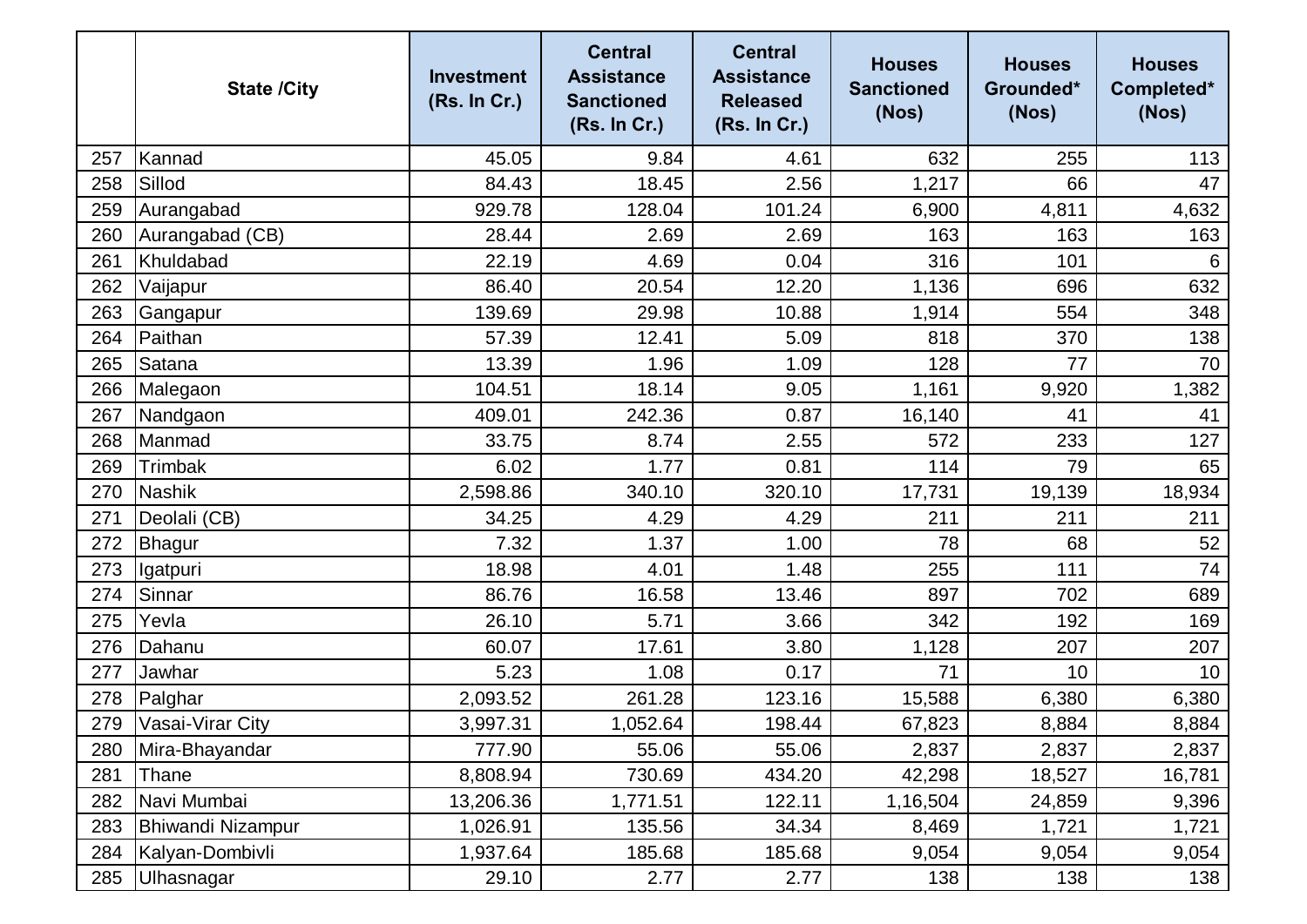|     | <b>State /City</b>    | <b>Investment</b><br>(Rs. In Cr.) | <b>Central</b><br><b>Assistance</b><br><b>Sanctioned</b><br>(Rs. In Cr.) | <b>Central</b><br><b>Assistance</b><br><b>Released</b><br>(Rs. In Cr.) | <b>Houses</b><br><b>Sanctioned</b><br>(Nos) | <b>Houses</b><br>Grounded*<br>(Nos) | <b>Houses</b><br>Completed*<br>(Nos) |
|-----|-----------------------|-----------------------------------|--------------------------------------------------------------------------|------------------------------------------------------------------------|---------------------------------------------|-------------------------------------|--------------------------------------|
| 286 | Badlapur              | 1,890.45                          | 239.33                                                                   | 148.92                                                                 | 14,103                                      | 8,127                               | 7,665                                |
| 287 | Ambarnath             | 1,382.19                          | 473.27                                                                   | 79.16                                                                  | 30,186                                      | 3,912                               | 3,912                                |
| 288 | <b>Greater Mumbai</b> | 7,757.32                          | 2,208.53                                                                 | 125.88                                                                 | 2,11,952                                    | 62,564                              | 14,689                               |
| 289 | Uran                  | 71.20                             | 32.17                                                                    | 2.17                                                                   | 2,119                                       | 119                                 | 119                                  |
| 290 | Panvel                | 4,123.49                          | 389.81                                                                   | 152.90                                                                 | 23,397                                      | 7,603                               | 7,603                                |
| 291 | Matheran              | 1.54                              | 0.26                                                                     | 0.26                                                                   | 11                                          | 11                                  | 11                                   |
| 292 | Karjat                | 1,018.38                          | 170.44                                                                   | 83.23                                                                  | 10,663                                      | 4,235                               | 4,235                                |
| 293 | Khopoli               | 246.07                            | 90.56                                                                    | 13.76                                                                  | 5,876                                       | 756                                 | 756                                  |
| 294 | Pen                   | 447.50                            | 131.79                                                                   | 9.86                                                                   | 8,677                                       | 548                                 | 548                                  |
| 295 | Alibag                | 38.81                             | 3.20                                                                     | 3.20                                                                   | 209                                         | 209                                 | 209                                  |
| 296 | Murud Janjira         | 0.99                              | 0.17                                                                     | 0.17                                                                   | 8                                           | 8                                   | 8                                    |
| 297 | Roha Ashtami          | 44.50                             | 7.00                                                                     | 4.70                                                                   | 422                                         | 269                                 | 269                                  |
| 298 | Shrivardhan           | 4.47                              | 0.81                                                                     | 0.17                                                                   | 50                                          |                                     |                                      |
| 299 | Mahad                 | 63.65                             | 10.83                                                                    | 10.83                                                                  | 527                                         | 527                                 | 527                                  |
| 300 | Junnar                | 42.73                             | 7.25                                                                     | 3.61                                                                   | 448                                         | 176                                 | 146                                  |
| 301 | Shirur                | 144.94                            | 37.07                                                                    | 10.54                                                                  | 2,338                                       | 437                                 | 407                                  |
| 302 | Alandi                | 109.32                            | 11.72                                                                    | 10.48                                                                  | 625                                         | 561                                 | 526                                  |
| 303 | Talegaon Dabhade      | 372.87                            | 44.62                                                                    | 31.90                                                                  | 2,527                                       | 2,147                               | 1,380                                |
| 304 | Lonavala              | 21.78                             | 2.84                                                                     | 1.92                                                                   | 171                                         | 96                                  | 87                                   |
| 305 | Pimpri Chinchwad      | 3,195.67                          | 304.67                                                                   | 197.21                                                                 | 17,415                                      | 12,737                              | 7,919                                |
| 306 | Dehu Road (CB)        | 30.22                             | 3.36                                                                     | 3.36                                                                   | 154                                         | 154                                 | 154                                  |
| 307 | Pune (CB)             | 96.70                             | 10.72                                                                    | 10.72                                                                  | 471                                         | 471                                 | 471                                  |
|     | 308 Pune              | 14,242.29                         | 1,790.22                                                                 | 875.88                                                                 | 1,10,093                                    | 66,746                              | 44,644                               |
| 309 | Kirkee (CB)           | 2.90                              | 0.26                                                                     | 0.26                                                                   | 11                                          | 11                                  | 11                                   |
| 310 | Daund                 | 196.98                            | 37.80                                                                    | 6.13                                                                   | 2,508                                       | 417                                 | 389                                  |
| 311 | Sasvad                | 23.70                             | 4.45                                                                     | 1.30                                                                   | 276                                         | 66                                  | 66                                   |
| 312 | Jejuri                | 9.97                              | 2.30                                                                     | 1.18                                                                   | 145                                         | 84                                  | 61                                   |
| 313 | <b>Bhor</b>           | 123.81                            | 42.76                                                                    | 3.90                                                                   | 2,832                                       | 157                                 | 144                                  |
| 314 | Baramati              | 181.81                            | 29.47                                                                    | 21.42                                                                  | 1,743                                       | 1,437                               | 1,214                                |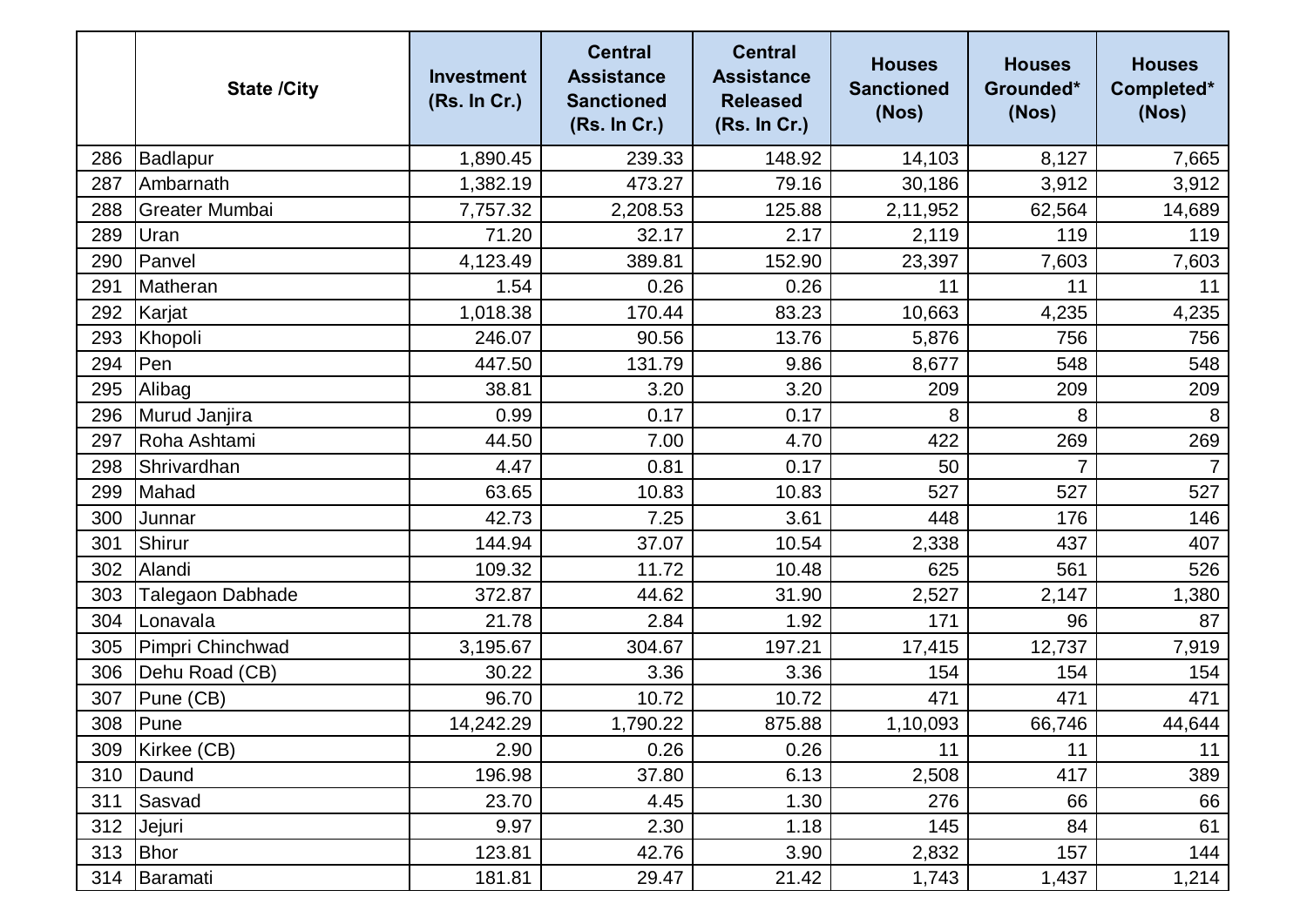|     | <b>State /City</b> | <b>Investment</b><br>(Rs. In Cr.) | <b>Central</b><br><b>Assistance</b><br><b>Sanctioned</b><br>(Rs. In Cr.) | <b>Central</b><br><b>Assistance</b><br><b>Released</b><br>(Rs. In Cr.) | <b>Houses</b><br><b>Sanctioned</b><br>(Nos) | <b>Houses</b><br>Grounded*<br>(Nos) | <b>Houses</b><br>Completed*<br>(Nos) |
|-----|--------------------|-----------------------------------|--------------------------------------------------------------------------|------------------------------------------------------------------------|---------------------------------------------|-------------------------------------|--------------------------------------|
| 315 | Indapur            | 20.37                             | 3.51                                                                     | 2.28                                                                   | 230                                         | 230                                 | 109                                  |
| 316 | Sangamner          | 35.77                             | 5.98                                                                     | 2.33                                                                   | 387                                         | 164                                 | 120                                  |
| 317 | Kopargaon          | 43.73                             | 9.43                                                                     | 3.28                                                                   | 599                                         | 240                                 | 173                                  |
| 318 | Shirdi             | 36.19                             | 6.92                                                                     | 0.32                                                                   | 460                                         | 20                                  | 20                                   |
| 319 | Rahta Pimplas      | 25.90                             | 5.32                                                                     | 0.90                                                                   | 359                                         | 254                                 | 182                                  |
| 320 | Shrirampur         | 139.64                            | 29.25                                                                    | 12.79                                                                  | 1,965                                       | 903                                 | 653                                  |
| 321 | Pathardi           | 36.71                             | 7.40                                                                     | 1.60                                                                   | 486                                         | 153                                 | 84                                   |
| 322 | Ahmadnagar         | 607.26                            | 88.07                                                                    | 55.24                                                                  | 5,352                                       | 3,758                               | 3,451                                |
| 323 | Ahmadnagar (CB)    | 9.40                              | 1.34                                                                     | 1.34                                                                   | 61                                          | 61                                  | 61                                   |
| 324 | Rahuri             | 56.14                             | 10.97                                                                    | 1.97                                                                   | 743                                         | 141                                 | 110                                  |
| 325 | Deolali Pravara    | 37.77                             | 7.88                                                                     | 2.14                                                                   | 525                                         | 197                                 | 51                                   |
| 326 | Shrigonda          | 21.47                             | 4.98                                                                     | 2.59                                                                   | 327                                         | 149                                 | 70                                   |
| 327 | Georai             | 60.85                             | 15.55                                                                    | 7.21                                                                   | 1,039                                       | 672                                 | 417                                  |
| 328 | Manjlegaon         | 44.67                             | 8.87                                                                     | 0.38                                                                   | 587                                         | 21                                  | 21                                   |
| 329 | <b>Bid</b>         | 224.99                            | 49.21                                                                    | 9.37                                                                   | 3,210                                       | 642                                 | 554                                  |
| 330 | Kaij               | 21.74                             | 5.85                                                                     | 0.24                                                                   | 390                                         | 16                                  | 16                                   |
| 331 | Dharur             | 14.09                             | 4.06                                                                     | 0.04                                                                   | 271                                         | 10                                  | $\mathfrak{S}$                       |
| 332 | Parli              | 112.42                            | 29.09                                                                    | 0.19                                                                   | 1,939                                       | 12                                  | 12                                   |
| 333 | Ambejogai          | 69.02                             | 11.40                                                                    | 5.31                                                                   | 755                                         | 233                                 | 106                                  |
| 334 | Latur              | 527.61                            | 98.46                                                                    | 22.93                                                                  | 6,482                                       | 2,426                               | 890                                  |
| 335 | Ahmadpur           | 28.71                             | 5.88                                                                     | 1.85                                                                   | 400                                         | 112                                 | 111                                  |
| 336 | Ausa               | 21.19                             | 4.30                                                                     | 0.62                                                                   | 280                                         | 35                                  | 35                                   |
|     | 337 Nilanga        | 29.25                             | 6.42                                                                     | 0.15                                                                   | 425                                         | $10$                                | $\overline{7}$                       |
| 338 | Udgir              | 120.67                            | 24.49                                                                    | 0.38                                                                   | 1,626                                       | 181                                 | 99                                   |
| 339 | Paranda            | 45.50                             | 10.01                                                                    | 0.04                                                                   | 667                                         | 127                                 | 11                                   |
| 340 | <b>Bhum</b>        | 40.13                             | 7.78                                                                     | 0.10                                                                   | 517                                         | 206                                 | $\overline{5}$                       |
| 341 | Kalamb             | 34.80                             | 7.90                                                                     | 1.60                                                                   | 524                                         | 247                                 | 79                                   |
| 342 | Osmanabad          | 130.38                            | 44.73                                                                    | 6.89                                                                   | 2,955                                       | 278                                 | 178                                  |
|     | 343   Tuljapur     | 33.75                             | 7.28                                                                     | 0.83                                                                   | 475                                         | 524                                 | 229                                  |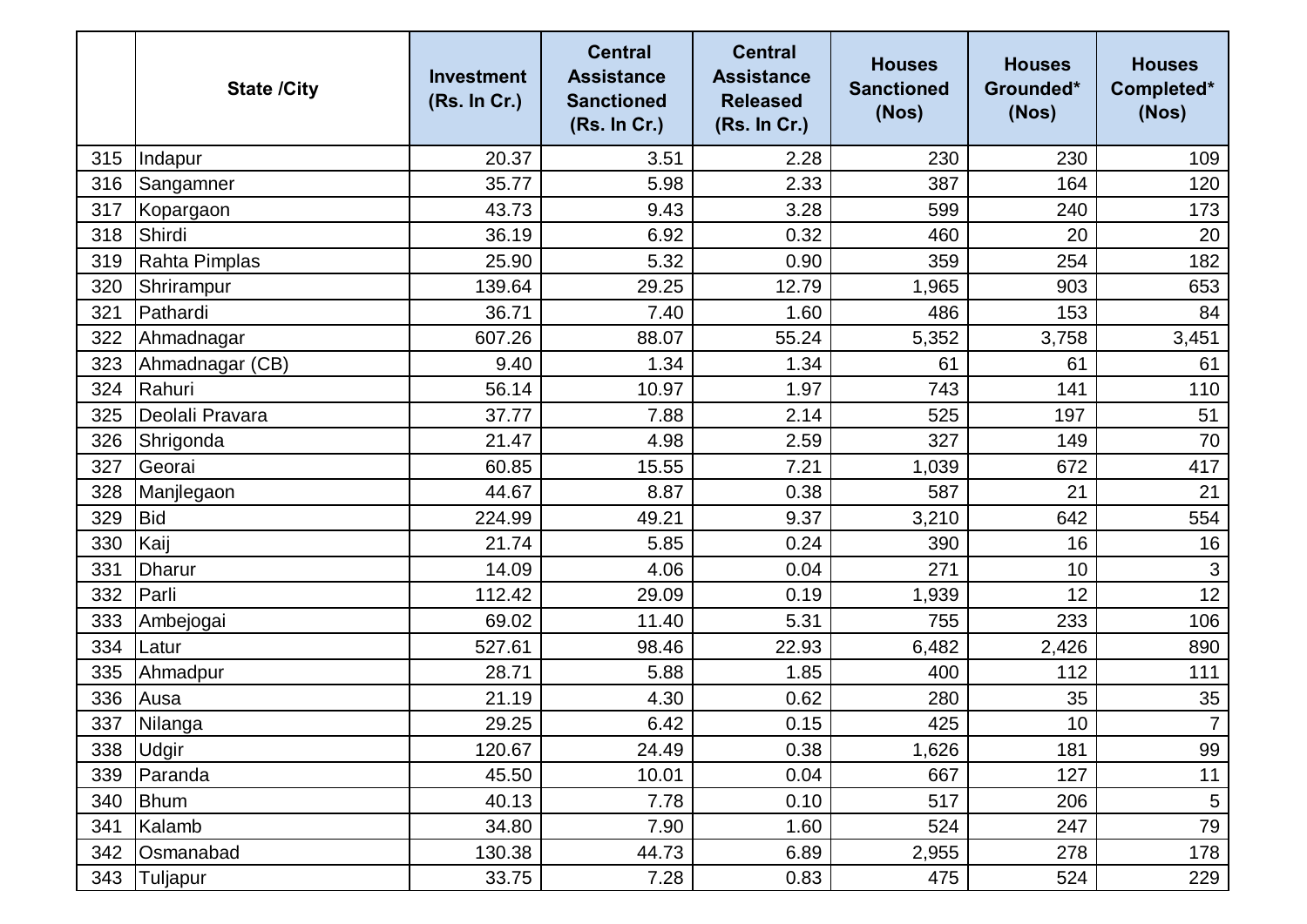|     | <b>State /City</b> | <b>Investment</b><br>(Rs. In Cr.) | <b>Central</b><br><b>Assistance</b><br><b>Sanctioned</b><br>(Rs. In Cr.) | <b>Central</b><br><b>Assistance</b><br><b>Released</b><br>(Rs. In Cr.) | <b>Houses</b><br><b>Sanctioned</b><br>(Nos) | <b>Houses</b><br>Grounded*<br>(Nos) | <b>Houses</b><br>Completed*<br>(Nos) |
|-----|--------------------|-----------------------------------|--------------------------------------------------------------------------|------------------------------------------------------------------------|---------------------------------------------|-------------------------------------|--------------------------------------|
| 344 | Naldurg            | 50.24                             | 9.72                                                                     |                                                                        | 648                                         | 249                                 | 4                                    |
| 345 | Murum              | 42.99                             | 9.36                                                                     | $\blacksquare$                                                         | 624                                         | 143                                 | 1                                    |
| 346 | Umarga             | 57.07                             | 14.56                                                                    | 2.26                                                                   | 972                                         | 293                                 | 145                                  |
| 347 | Karmala            | 57.10                             | 9.79                                                                     | 3.51                                                                   | 642                                         | 365                                 | 80                                   |
| 348 | Kurduvadi          | 3.96                              | 0.82                                                                     | 0.07                                                                   | 53                                          | 3                                   | 3                                    |
| 349 | Barshi             | 315.01                            | 82.00                                                                    | 26.42                                                                  | 5,437                                       | 1,095                               | 824                                  |
| 350 | Solapur            | 3,543.45                          | 714.50                                                                   | 65.08                                                                  | 48,163                                      | 32,356                              | 1,881                                |
| 351 | Pandharpur         | 192.29                            | 33.03                                                                    | 14.20                                                                  | 2,178                                       | 2,178                               | 86                                   |
| 352 | Sangole            | 37.26                             | 7.74                                                                     | 3.59                                                                   | 493                                         | 284                                 | 118                                  |
| 353 | Mangalvedhe        | 23.33                             | 5.38                                                                     | 0.02                                                                   | 358                                         | 30                                  | 4                                    |
| 354 | Akkalkot           | 30.14                             | 6.94                                                                     | 1.91                                                                   | 461                                         | 139                                 | 58                                   |
| 355 | Maindargi          | 16.11                             | 4.13                                                                     | $\overline{\phantom{a}}$                                               | 275                                         | 118                                 | 19                                   |
| 356 | Dudhani            | 13.54                             | 3.54                                                                     | 0.65                                                                   | 237                                         | 63                                  | 14                                   |
| 357 | Mahabaleshwar      | 2.75                              | 0.57                                                                     | 0.20                                                                   | 38                                          | 3                                   | $\sqrt{2}$                           |
| 358 | Panchgani          | 2.42                              | 0.51                                                                     | 0.02                                                                   | 34                                          |                                     | $\mathbf{1}$                         |
| 359 | Wai                | 54.53                             | 10.14                                                                    | 1.97                                                                   | 694                                         | 114                                 | 99                                   |
| 360 | Phaltan            | 102.50                            | 15.44                                                                    | 6.85                                                                   | 990                                         | 375                                 | 355                                  |
| 361 | Mhaswad            | 19.29                             | 4.26                                                                     | 1.27                                                                   | 280                                         | 45                                  | 11                                   |
| 362 | Rahimatpur         | 9.79                              | 2.42                                                                     | 0.74                                                                   | 161                                         | 41                                  | 14                                   |
| 363 | Satara             | 528.88                            | 76.98                                                                    | 41.34                                                                  | 4,849                                       | 2,991                               | 2,819                                |
| 364 | Karad              | 67.90                             | 10.84                                                                    | 5.52                                                                   | 725                                         | 397                                 | 354                                  |
| 365 | Malkapur           | 88.20                             | 13.53                                                                    | 4.80                                                                   | 961                                         | 306                                 | 262                                  |
|     | 366 Dapoli Camp    | 29.47                             | 4.05                                                                     | 1.40                                                                   | 249                                         | $72\,$                              | 72                                   |
| 367 | Khed               | 12.94                             | 2.34                                                                     | 2.15                                                                   | 120                                         | 107                                 | 107                                  |
| 368 | <b>Chiplun</b>     | 104.53                            | 14.48                                                                    | 8.21                                                                   | 837                                         | 419                                 | 419                                  |
| 369 | Ratnagiri          | 117.15                            | 16.12                                                                    | 7.85                                                                   | 956                                         | 407                                 | 405                                  |
| 370 | Rajapur            | 2.40                              | 0.59                                                                     | 0.08                                                                   | 39                                          | 5                                   | $\overline{5}$                       |
| 371 | Kankavli           | 13.60                             | 2.43                                                                     | 1.81                                                                   | 138                                         | 97                                  | 97                                   |
| 372 | Malwan             | 3.72                              | 0.52                                                                     | 0.24                                                                   | 32                                          | 18                                  | 13                                   |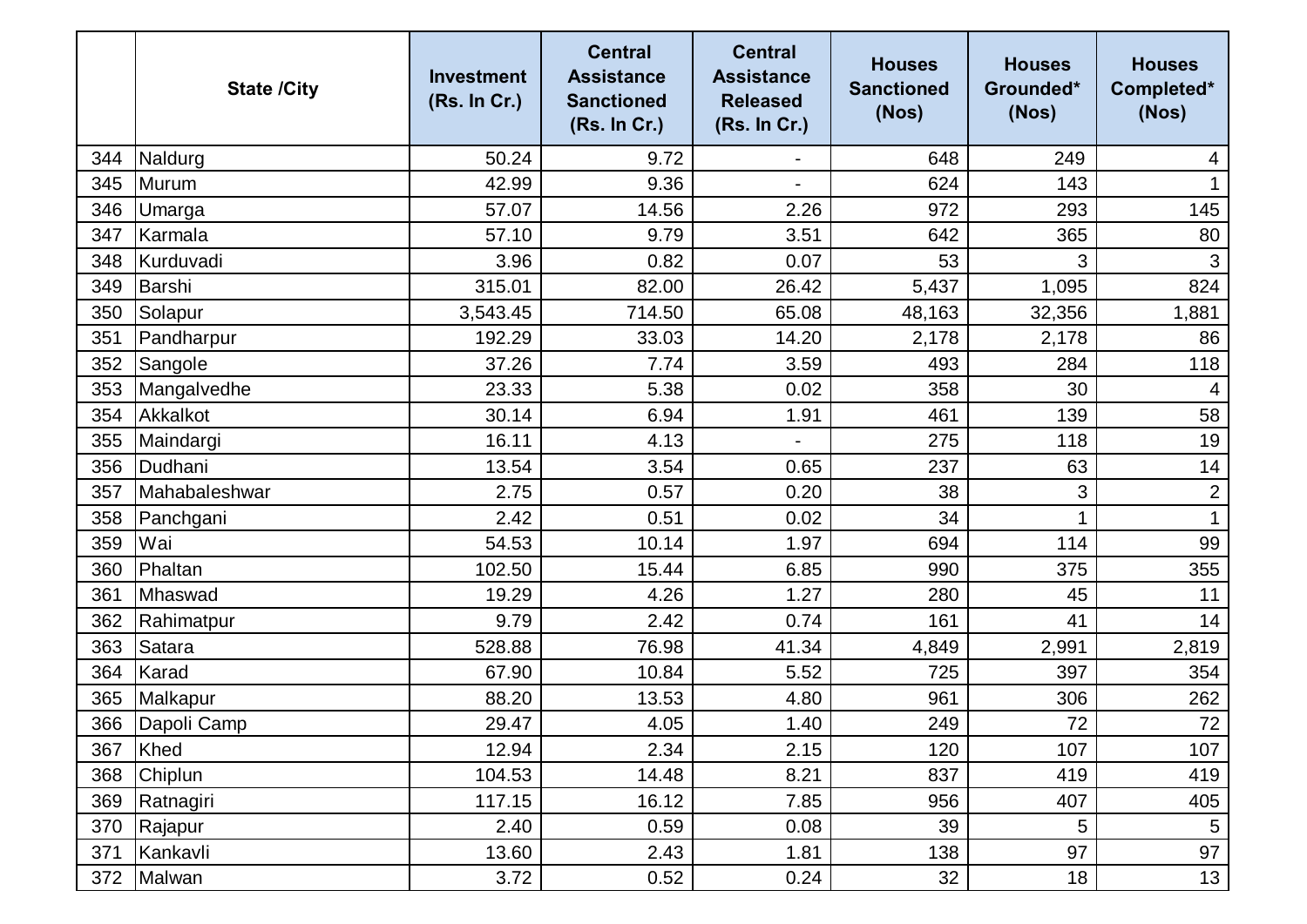|                | <b>State /City</b>  | <b>Investment</b><br>(Rs. In Cr.) | <b>Central</b><br><b>Assistance</b><br><b>Sanctioned</b><br>(Rs. In Cr.) | <b>Central</b><br><b>Assistance</b><br><b>Released</b><br>(Rs. In Cr.) | <b>Houses</b><br><b>Sanctioned</b><br>(Nos) | <b>Houses</b><br>Grounded*<br>(Nos) | <b>Houses</b><br>Completed*<br>(Nos) |
|----------------|---------------------|-----------------------------------|--------------------------------------------------------------------------|------------------------------------------------------------------------|---------------------------------------------|-------------------------------------|--------------------------------------|
| 373            | Vengurla            | 3.42                              | 0.61                                                                     | 0.34                                                                   | 38                                          | 20                                  | 20                                   |
| 374            | Sawantwadi          | 15.96                             | 2.87                                                                     | 0.82                                                                   | 181                                         | 44                                  | 44                                   |
| 375            | Malkapur            | 4.42                              | 1.09                                                                     | 0.14                                                                   | 70                                          | 7                                   | $\overline{7}$                       |
| 376            | Panhala             | 2.80                              | 0.63                                                                     | 0.44                                                                   | 36                                          | 18                                  | 18                                   |
| 377            | Vadgaon Kasba       | 18.34                             | 4.10                                                                     | 1.71                                                                   | 265                                         | 158                                 | 56                                   |
| 378            | Ichalkaranji        | 114.75                            | 21.88                                                                    | 8.43                                                                   | 1,408                                       | 1,273                               | 1,140                                |
| 379            | Jaysingpur          | 12.49                             | 2.58                                                                     | 1.49                                                                   | 158                                         | 104                                 | 59                                   |
| 380            | Kurundvad           | 13.79                             | 3.46                                                                     | 0.46                                                                   | 231                                         | 76                                  | 21                                   |
| 381            | Kolhapur            | 642.00                            | 61.31                                                                    | 34.47                                                                  | 3,588                                       | 1,969                               | 1,767                                |
| 382            | Kagal               | 59.45                             | 9.83                                                                     | 3.60                                                                   | 639                                         | 757                                 | 603                                  |
| 383            | Murgud              | 5.53                              | 1.37                                                                     | 0.11                                                                   | 89                                          | 5                                   | 5                                    |
| 384            | Gadhinglaj          | 17.83                             | 3.13                                                                     | 2.22                                                                   | 182                                         | 109                                 | 89                                   |
| 385            | Uran Islampur       | 68.68                             | 15.59                                                                    | 4.19                                                                   | 1,025                                       | 867                                 | 505                                  |
| 386            | Ashta               | 41.45                             | 10.57                                                                    | 1.66                                                                   | 704                                         | 1,206                               | 825                                  |
| 387            | Vita                | 33.30                             | 9.21                                                                     | 2.53                                                                   | 599                                         | 696                                 | 505                                  |
| 388            | Tasgaon             | 30.36                             | 7.37                                                                     | 3.10                                                                   | 492                                         | 676                                 | 450                                  |
| 389            | Sangli Miraj Kupwad | 249.81                            | 33.89                                                                    | 23.39                                                                  | 1,922                                       | 2,882                               | 2,737                                |
| 390            | Wanadongari         | 1.23                              | 0.12                                                                     | 0.12                                                                   | $\overline{7}$                              | $\overline{7}$                      |                                      |
|                | <b>Manipur</b>      |                                   |                                                                          |                                                                        |                                             |                                     |                                      |
| 1              | Nambol              | 33.86                             | 20.00                                                                    | 8.03                                                                   | 1,334                                       | 928                                 | 53                                   |
| $\overline{2}$ | Oinam               | 21.06                             | 12.49                                                                    | 5.02                                                                   | 832                                         | 565                                 | 41                                   |
| 3              | Bishnupur           | 26.48                             | 15.59                                                                    | 6.28                                                                   | 1,038                                       | 1,042                               | 334                                  |
| 4              | Ningthoukhong (MCI) | 33.32                             | 19.77                                                                    | 7.93                                                                   | 1,318                                       | 1,153                               | 82                                   |
| 5              | Moirang             | 53.91                             | 31.99                                                                    | 12.85                                                                  | 2,132                                       | 1,774                               | 43                                   |
| 6              | <b>Kwakta</b>       | 24.10                             | 13.75                                                                    | 5.79                                                                   | 921                                         | 830                                 | 186                                  |
| 7              | Kumbi               | 34.48                             | 20.51                                                                    | 8.22                                                                   | 1,367                                       | 1,316                               | 59                                   |
| 8              | Lilong (Thoubal)    | 55.52                             | 33.05                                                                    | 9.85                                                                   | 2,203                                       | 1,697                               | 20                                   |
| 9              | Heirok              | 5.59                              | 3.33                                                                     | 2.59                                                                   | 222                                         | 198                                 | 44                                   |
| 10             | Wangjing            | 18.05                             | 10.71                                                                    | 8.58                                                                   | 713                                         | 712                                 | 319                                  |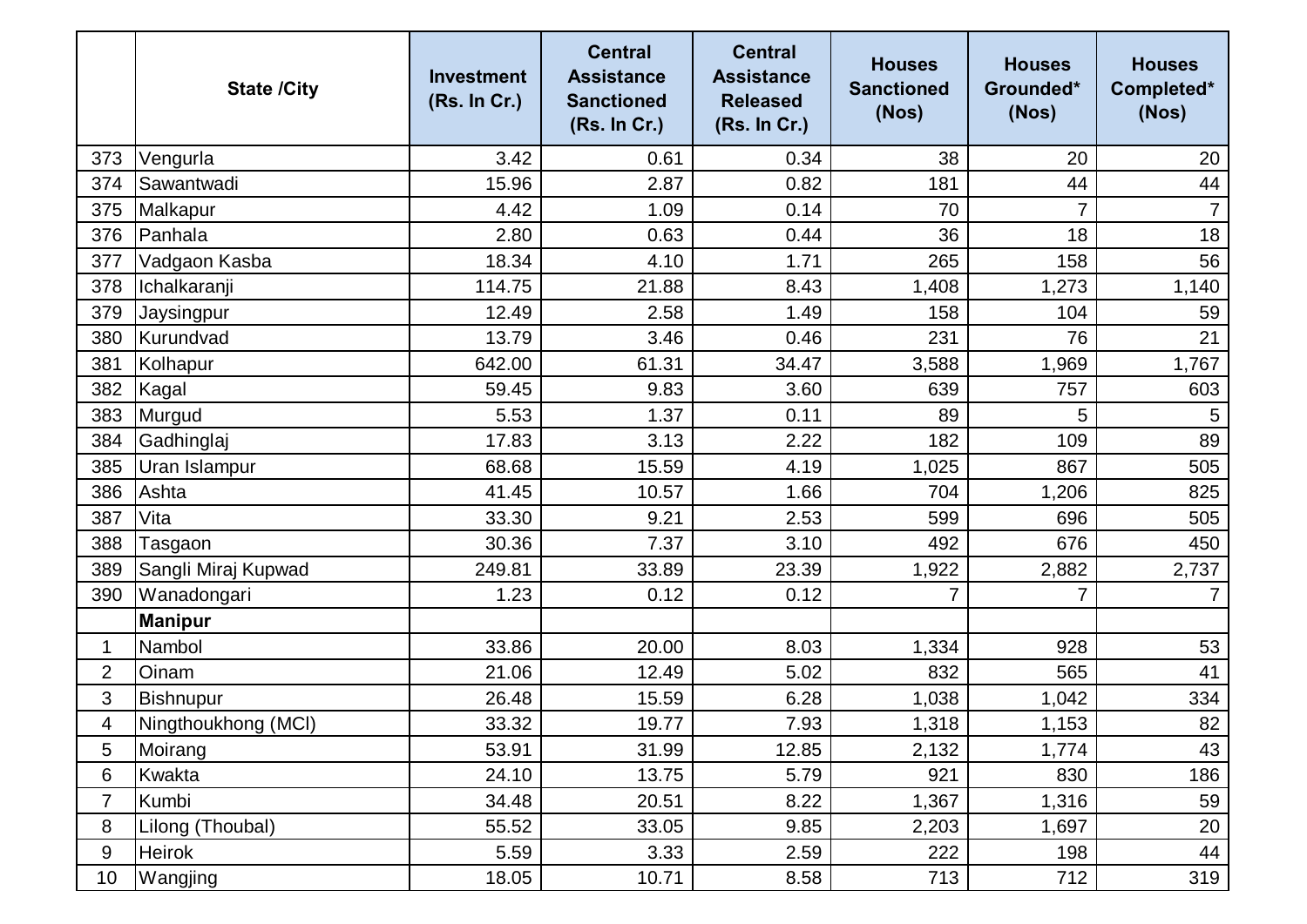|                | <b>State /City</b>     | <b>Investment</b><br>(Rs. In Cr.) | <b>Central</b><br><b>Assistance</b><br><b>Sanctioned</b><br>(Rs. In Cr.) | <b>Central</b><br><b>Assistance</b><br><b>Released</b><br>(Rs. In Cr.) | <b>Houses</b><br><b>Sanctioned</b><br>(Nos) | <b>Houses</b><br>Grounded*<br>(Nos) | <b>Houses</b><br>Completed*<br>(Nos) |
|----------------|------------------------|-----------------------------------|--------------------------------------------------------------------------|------------------------------------------------------------------------|---------------------------------------------|-------------------------------------|--------------------------------------|
| 11             | Thoubal                | 74.09                             | 43.99                                                                    | 17.65                                                                  | 2,931                                       | 2,875                               | 229                                  |
| 12             | Sikhong Sekmai         | 18.50                             | 11.01                                                                    | 7.75                                                                   | 734                                         | 709                                 | 157                                  |
| 13             | Yairipok               | 18.48                             | 10.99                                                                    | 8.06                                                                   | 732                                         | 682                                 | 198                                  |
| 14             | Sugnu                  | 10.46                             | 5.51                                                                     | 2.20                                                                   | 367                                         | 333                                 | 79                                   |
| 15             | <b>Kakching Khunou</b> | 19.05                             | 11.34                                                                    | 4.54                                                                   | 756                                         | 752                                 | 94                                   |
| 16             | Kakching               | 43.83                             | 22.92                                                                    | 9.24                                                                   | 1,526                                       | 1,361                               | 235                                  |
| 17             | Lamsang                | 24.48                             | 12.86                                                                    | 5.17                                                                   | 857                                         | 756                                 | 111                                  |
| 18             | Sekmai                 | 9.70                              | 5.78                                                                     | 1.12                                                                   | 385                                         | 82                                  | 14                                   |
| 19             | Imphal                 | 350.52                            | 206.82                                                                   | 43.13                                                                  | 13,772                                      | 6,717                               | 537                                  |
| 20             | Samurou NP             | 31.21                             | 18.57                                                                    | 7.44                                                                   | 1,237                                       | 1,194                               | 216                                  |
| 21             | Mayang Imphal (MCI)    | 43.58                             | 25.92                                                                    | 10.38                                                                  | 1,728                                       | 1,626                               | 100                                  |
| 22             | Thongkhong Laxmi Bazar | 45.08                             | 26.84                                                                    | 19.56                                                                  | 1,789                                       | 1,721                               | 400                                  |
| 23             | Wangoi                 | 31.27                             | 18.62                                                                    | 7.45                                                                   | 1,241                                       | 784                                 | 59                                   |
| 24             | Lilong (Imphal West)   | 30.87                             | 18.13                                                                    | 7.28                                                                   | 1,208                                       | 1,190                               | 48                                   |
| 25             | Jiribam                | 9.95                              | 5.24                                                                     | 3.70                                                                   | 349                                         | 324                                 | 79                                   |
| 26             | Lamlai                 | 17.41                             | 9.46                                                                     | 4.13                                                                   | 634                                         | 588                                 | 96                                   |
| 27             | Andro                  | 12.52                             | 7.46                                                                     | 2.98                                                                   | 497                                         | 231                                 | 21                                   |
|                | <b>Meghalaya</b>       |                                   |                                                                          |                                                                        |                                             |                                     |                                      |
| 1              | Tura                   | 21.40                             | 9.41                                                                     | 0.14                                                                   | 625                                         | 420                                 | 418                                  |
| $\overline{2}$ | Resubelpara            | 14.22                             | 6.44                                                                     |                                                                        | 429                                         | $\overline{\phantom{0}}$            | $\overline{\phantom{0}}$             |
| 3              | Williamnagar           | 3.29                              | 1.27                                                                     | 0.12                                                                   | 85                                          | 19                                  | 10                                   |
| 4              | Baghmara               | 14.87                             | 5.95                                                                     | 0.02                                                                   | 398                                         | 3                                   | $\mathfrak{3}$                       |
| 5              | Nongstoin              | 44.67                             | 16.48                                                                    | 1.27                                                                   | 1,099                                       | 153                                 | 60                                   |
| 6              | Mairang                | 16.63                             | 6.92                                                                     | 0.54                                                                   | 462                                         | 79                                  | 43                                   |
| 7              | Nongpoh                | 44.47                             | 16.55                                                                    | 2.79                                                                   | 1,100                                       | 552                                 | 125                                  |
| 8              | Shillong (CB)          | 2.21                              | 0.34                                                                     | 0.34                                                                   | 19                                          | 19                                  | 19                                   |
| 9              | Shillong               | 11.00                             | 3.17                                                                     | 1.00                                                                   | 198                                         | 310                                 | 297                                  |
| 10             | Jowai                  | 9.90                              | 3.81                                                                     | 0.20                                                                   | 252                                         | 16                                  | 15                                   |
|                | Mizoram                |                                   |                                                                          |                                                                        |                                             |                                     |                                      |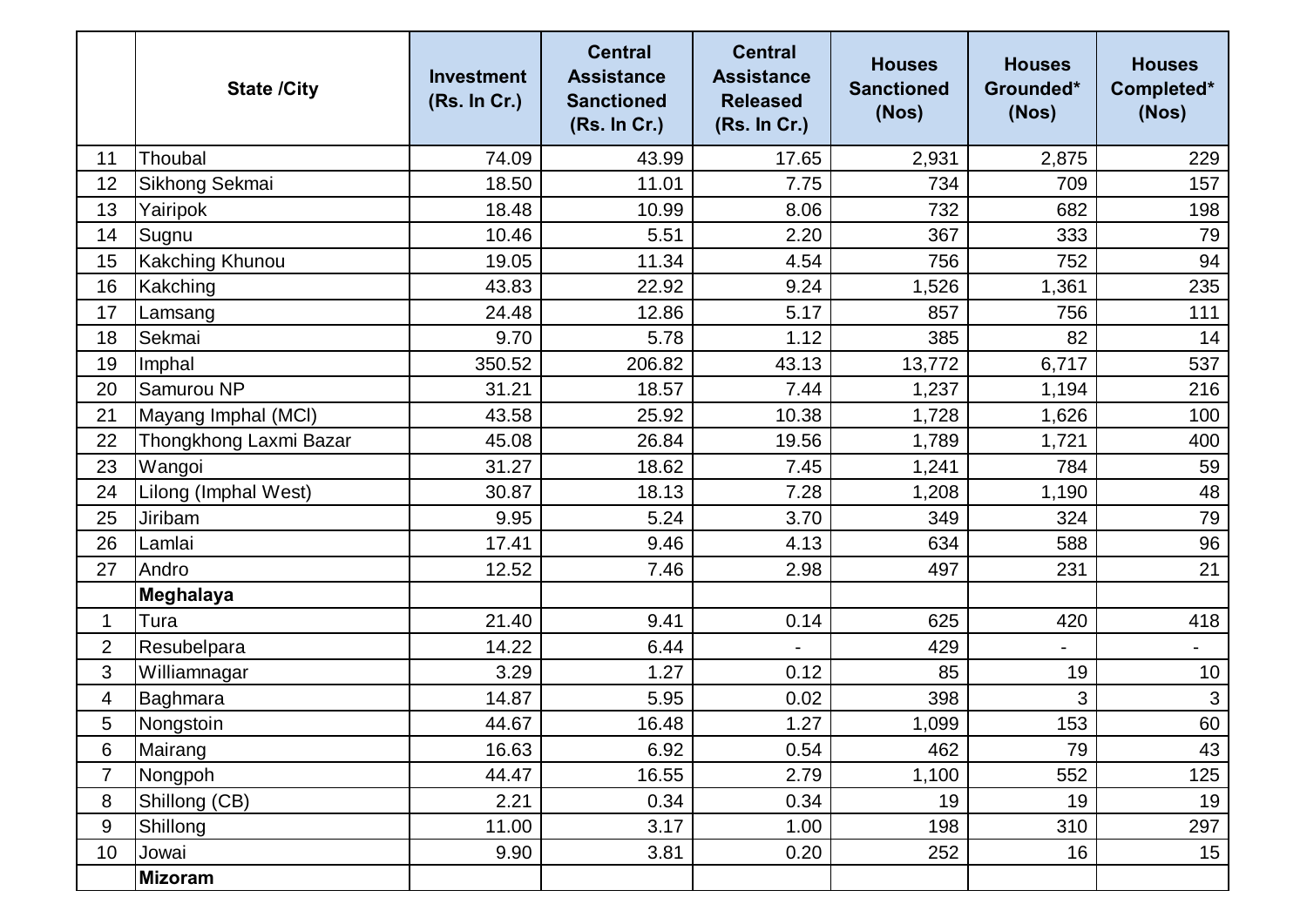|                | <b>State /City</b> | <b>Investment</b><br>(Rs. In Cr.) | <b>Central</b><br><b>Assistance</b><br><b>Sanctioned</b><br>(Rs. In Cr.) | <b>Central</b><br><b>Assistance</b><br><b>Released</b><br>(Rs. In Cr.) | <b>Houses</b><br><b>Sanctioned</b><br>(Nos) | <b>Houses</b><br>Grounded*<br>(Nos) | <b>Houses</b><br>Completed*<br>(Nos) |
|----------------|--------------------|-----------------------------------|--------------------------------------------------------------------------|------------------------------------------------------------------------|---------------------------------------------|-------------------------------------|--------------------------------------|
| 1              | Zawlnuam           | 7.98                              | 5.99                                                                     | 1.43                                                                   | 399                                         |                                     |                                      |
| $\overline{2}$ | Mamit              | 16.88                             | 11.76                                                                    | 3.51                                                                   | 783                                         | 307                                 | 33                                   |
| 3              | Lengpui            | 6.72                              | 5.04                                                                     | 1.87                                                                   | 336                                         | 297                                 | 84                                   |
| 4              | N. Kawnpui         | 11.52                             | 8.53                                                                     | 2.86                                                                   | 568                                         | 365                                 | 97                                   |
| 5              | Vairengte          | 16.02                             | 12.02                                                                    | 4.41                                                                   | 801                                         | -                                   | $\overline{\phantom{a}}$             |
| 6              | Bairabi            | 7.22                              | 5.42                                                                     | 1.89                                                                   | 361                                         | $\overline{\phantom{0}}$            | $\overline{\phantom{a}}$             |
| $\overline{7}$ | Kolasib            | 39.19                             | 27.99                                                                    | 5.85                                                                   | 1,860                                       | 888                                 | 243                                  |
| 8              | Darlawn            | 8.78                              | 6.39                                                                     | 2.16                                                                   | 426                                         |                                     |                                      |
| 9              | Sairang            | 10.18                             | 7.64                                                                     | 3.01                                                                   | 509                                         |                                     | $\qquad \qquad \blacksquare$         |
| 10             | Aizawl             | 153.16                            | 106.60                                                                   | 16.43                                                                  | 6,587                                       | 1,648                               | 982                                  |
| 11             | Saitual            | 13.83                             | 10.34                                                                    | 3.69                                                                   | 689                                         | 443                                 | 105                                  |
| 12             | Khawzawl           | 17.26                             | 12.95                                                                    | 4.41                                                                   | 863                                         | 701                                 | $\overline{\phantom{a}}$             |
| 13             | Khawhai            | 1.92                              | 1.44                                                                     | 0.45                                                                   | 96                                          | 66                                  | $\overline{\phantom{a}}$             |
| 14             | Champhai           | 71.82                             | 52.19                                                                    | 14.87                                                                  | 3,472                                       | 991                                 | 85                                   |
| 15             | <b>Biate</b>       | 3.46                              | 2.60                                                                     | 0.98                                                                   | 173                                         | 162                                 | 13                                   |
| 16             | Serchhip           | 42.07                             | 30.47                                                                    | 6.57                                                                   | 2,036                                       | 1,015                               | 270                                  |
| 17             | Thenzawl           | 10.67                             | 7.28                                                                     | 3.01                                                                   | 483                                         | 154                                 | 16                                   |
| 18             | North Vanlaiphai   | 7.04                              | 5.24                                                                     | 2.09                                                                   | 350                                         | 350                                 | 99                                   |
| 19             | Tlabung            | 11.84                             | 8.88                                                                     | 3.09                                                                   | 592                                         | $\overline{\phantom{0}}$            | $\overline{\phantom{a}}$             |
| 20             | Lunglei            | 68.01                             | 48.11                                                                    | 13.71                                                                  | 3,178                                       | 1,895                               | 592                                  |
| 21             | Hnahthial          | 16.23                             | 11.68                                                                    | 4.42                                                                   | 779                                         | 655                                 | 20                                   |
| 22             | Lawngtlai          | 45.90                             | 32.69                                                                    | 3.87                                                                   | 2,181                                       | 543                                 | 224                                  |
| 23             | Saiha              | 53.05                             | 38.75                                                                    | 7.08                                                                   | 2,589                                       | 601                                 | 91                                   |
|                | Nagaland           |                                   |                                                                          |                                                                        |                                             |                                     |                                      |
| 1              | Tizit              | 16.44                             | 6.14                                                                     | $\overline{\phantom{a}}$                                               | 409                                         | $\blacksquare$                      | $\overline{\phantom{a}}$             |
| $\overline{2}$ | Aboi               | 23.30                             | 8.55                                                                     |                                                                        | 570                                         | Ξ.                                  | $\blacksquare$                       |
| 3              | Tobu               | 6.15                              | 2.25                                                                     | $\blacksquare$                                                         | 150                                         | $\blacksquare$                      | $\blacksquare$                       |
| 4              | Mangkolemba        | 6.03                              | 2.31                                                                     | $\blacksquare$                                                         | 154                                         | $\blacksquare$                      | $\blacksquare$                       |
| 5              | Bhandari           | 10.55                             | 4.61                                                                     | $\blacksquare$                                                         | 307                                         | $\blacksquare$                      | $\blacksquare$                       |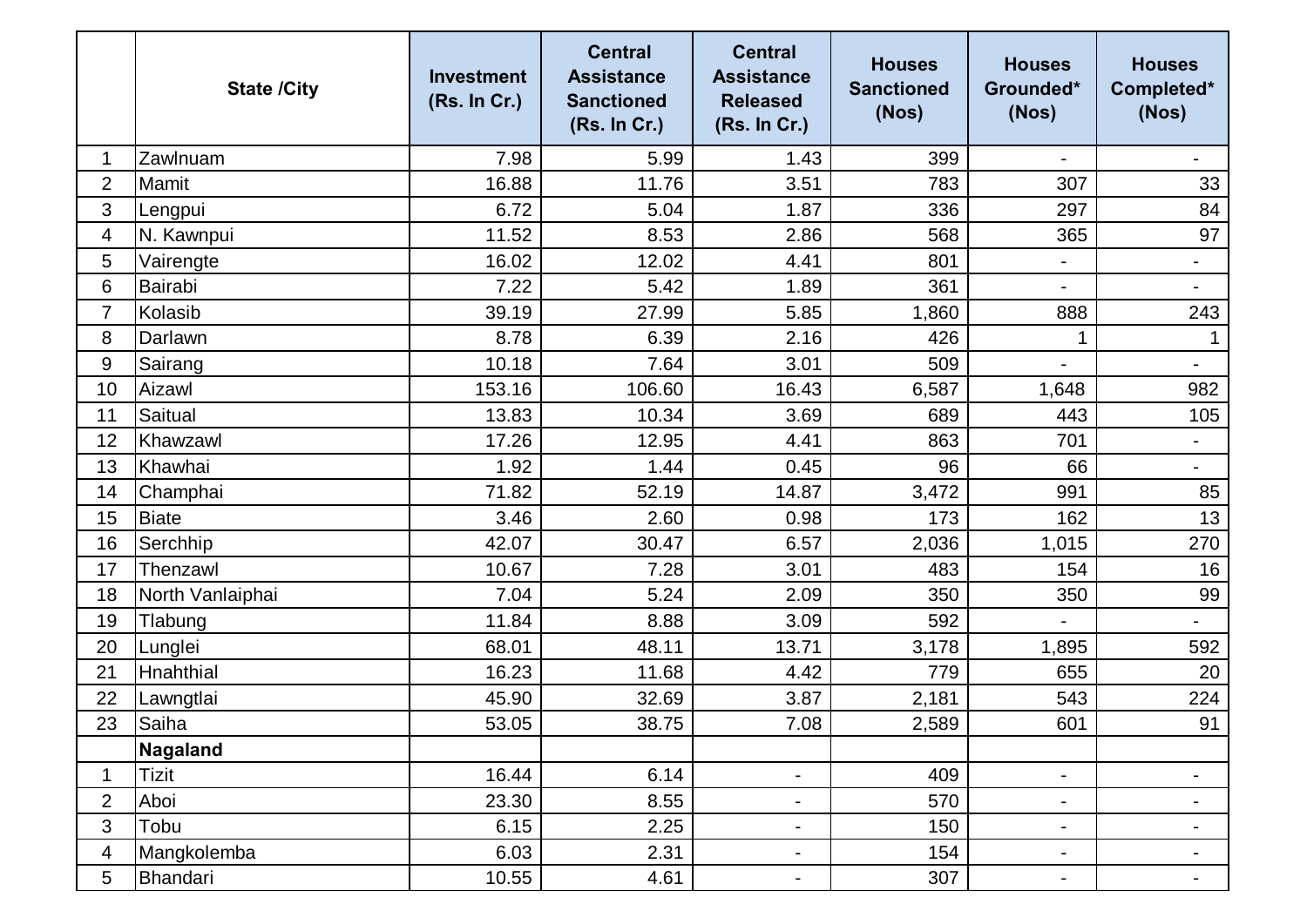|                | <b>State /City</b>  | <b>Investment</b><br>(Rs. In Cr.) | <b>Central</b><br><b>Assistance</b><br><b>Sanctioned</b><br>(Rs. In Cr.) | <b>Central</b><br><b>Assistance</b><br><b>Released</b><br>(Rs. In Cr.) | <b>Houses</b><br><b>Sanctioned</b><br>(Nos) | <b>Houses</b><br>Grounded*<br>(Nos) | <b>Houses</b><br>Completed*<br>(Nos) |
|----------------|---------------------|-----------------------------------|--------------------------------------------------------------------------|------------------------------------------------------------------------|---------------------------------------------|-------------------------------------|--------------------------------------|
| 6              | Meluri              | 14.33                             | 5.07                                                                     |                                                                        | 338                                         | $\overline{\phantom{a}}$            |                                      |
| $\overline{7}$ | Chozuba             | 20.06                             | 7.19                                                                     | $\blacksquare$                                                         | 479                                         | $\overline{\phantom{0}}$            |                                      |
| 8              | Longkhim            | 9.03                              | 3.14                                                                     |                                                                        | 209                                         | $\blacksquare$                      | $\blacksquare$                       |
| 9              | <b>Noklak</b>       | 17.67                             | 6.12                                                                     | 2.45                                                                   | 408                                         | $\blacksquare$                      | $\overline{\phantom{a}}$             |
| 10             | Shamator            | 13.59                             | 11.33                                                                    | 4.53                                                                   | 755                                         | 461                                 | 51                                   |
| 11             | Pungro              | 13.63                             | 4.58                                                                     | 1.73                                                                   | 305                                         | $\qquad \qquad \blacksquare$        | $\overline{\phantom{a}}$             |
| 12             | Tening              | 9.88                              | 3.69                                                                     |                                                                        | 246                                         | $\blacksquare$                      | $\qquad \qquad \blacksquare$         |
| 13             | Naginimora          | 12.70                             | 5.12                                                                     | 2.05                                                                   | 341                                         | $\overline{\phantom{0}}$            |                                      |
| 14             | Mon                 | 41.58                             | 23.43                                                                    | 8.50                                                                   | 1,562                                       | 1,507                               | 49                                   |
| 15             | Tuli                | 23.17                             | 8.79                                                                     | 3.31                                                                   | 586                                         |                                     | $\blacksquare$                       |
| 16             | Changtongya         | 19.72                             | 7.56                                                                     | 2.59                                                                   | 504                                         | $\overline{\phantom{0}}$            | $\qquad \qquad -$                    |
| 17             | Mokokchung          | 40.45                             | 26.68                                                                    | 7.99                                                                   | 1,779                                       | 1,099                               | 41                                   |
| 18             | Zunheboto           | 35.01                             | 18.71                                                                    | 6.68                                                                   | 1,247                                       | 1,087                               | 5                                    |
| 19             | Wokha               | 70.05                             | 39.45                                                                    | 14.02                                                                  | 2,630                                       | 2,437                               | 104                                  |
| 20             | Dimapur             | 115.11                            | 76.51                                                                    | 30.69                                                                  | 5,102                                       | 4,350                               | 2,150                                |
| 21             | Chumukedima         | 53.46                             | 30.56                                                                    | 9.65                                                                   | 1,503                                       | 385                                 | 33                                   |
| 22             | Medziphema          | 31.65                             | 21.79                                                                    | 12.63                                                                  | 831                                         | 785                                 | 278                                  |
| 23             | Phek                | 28.52                             | 14.55                                                                    | 5.00                                                                   | 970                                         | 809                                 | $\,6$                                |
| 24             | Pfutsero            | 35.20                             | 12.56                                                                    |                                                                        | 837                                         | $\blacksquare$                      | $\overline{\phantom{a}}$             |
| 25             | Tuensang            | 54.12                             | 28.02                                                                    | 7.68                                                                   | 1,868                                       | 1,070                               | 5                                    |
| 26             | Longleng            | 13.74                             | 7.19                                                                     | 2.72                                                                   | 479                                         | 467                                 | 3                                    |
| 27             | Kiphire             | 34.94                             | 17.60                                                                    | 5.35                                                                   | 1,173                                       | 874                                 | 59                                   |
| 28             | Tseminyu            | 32.76                             | 19.16                                                                    | 6.66                                                                   | 709                                         | 320                                 | 220                                  |
| 29             | Kohima              | 96.27                             | 63.77                                                                    | 25.64                                                                  | 4,250                                       | 4,483                               | 1,133                                |
| 30             | Jalukie             | 16.27                             | 9.66                                                                     | 3.70                                                                   | 644                                         | 586                                 | 37                                   |
| 31             | Peren               | 9.68                              | 5.40                                                                     | 1.94                                                                   | 360                                         | 308                                 | $\overline{2}$                       |
| 32             | <b>East Dimapur</b> | 11.37                             | 4.44                                                                     | 0.74                                                                   | 296                                         | $\blacksquare$                      | $\overline{\phantom{a}}$             |
|                | Odisha              |                                   |                                                                          |                                                                        |                                             |                                     |                                      |
| 1              | <b>Bijepur</b>      | 5.16                              | 2.59                                                                     | 0.08                                                                   | 172                                         | 9                                   | 8                                    |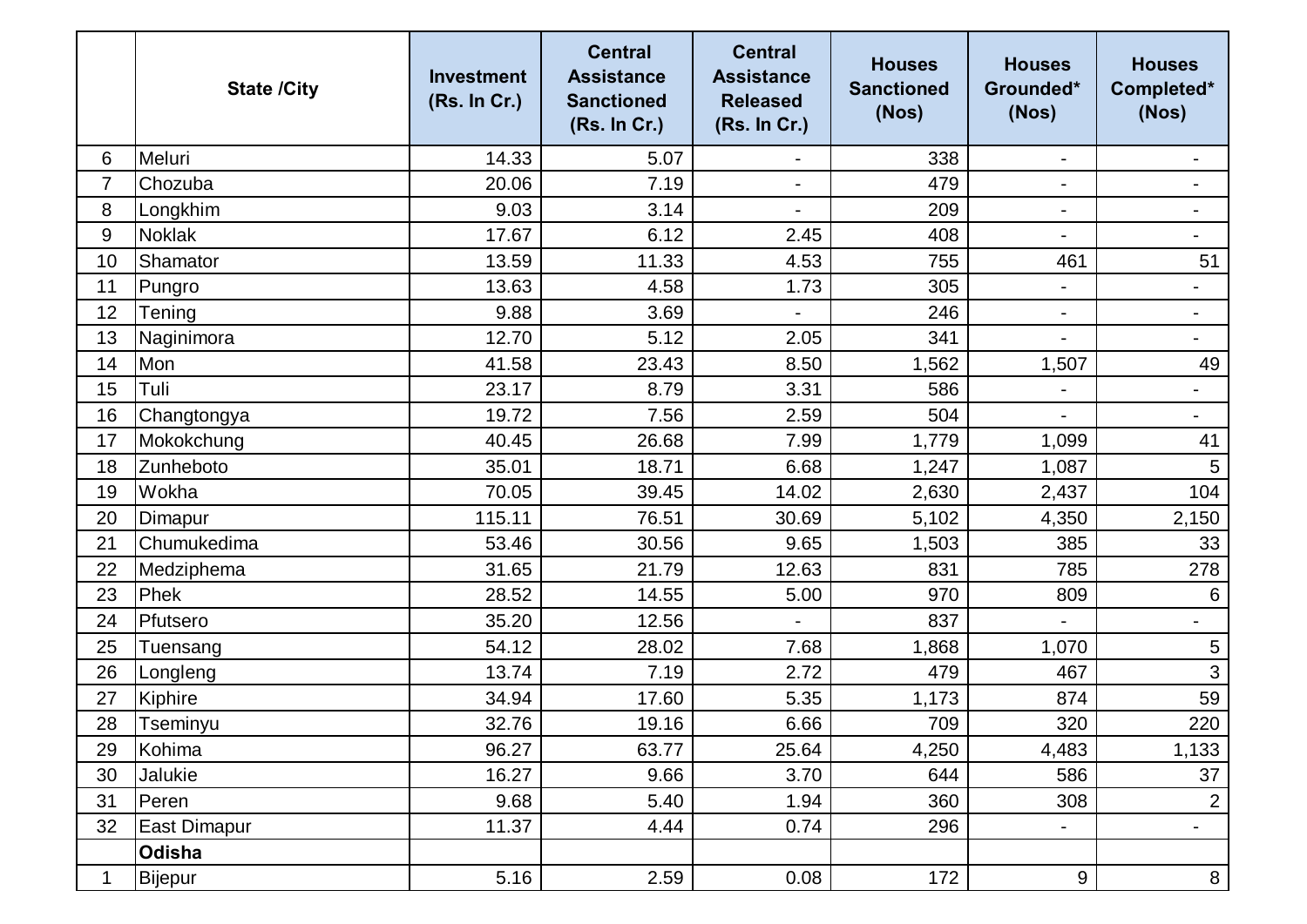|    | <b>State /City</b> | <b>Investment</b><br>(Rs. In Cr.) | <b>Central</b><br><b>Assistance</b><br><b>Sanctioned</b><br>(Rs. In Cr.) | <b>Central</b><br><b>Assistance</b><br><b>Released</b><br>(Rs. In Cr.) | <b>Houses</b><br><b>Sanctioned</b><br>(Nos) | <b>Houses</b><br>Grounded*<br>(Nos) | <b>Houses</b><br>Completed*<br>(Nos) |
|----|--------------------|-----------------------------------|--------------------------------------------------------------------------|------------------------------------------------------------------------|---------------------------------------------|-------------------------------------|--------------------------------------|
| 2  | Attabira           | 9.08                              | 3.98                                                                     | 1.36                                                                   | 265                                         | 251                                 | 243                                  |
| 3  | Champua            | 23.66                             | 11.75                                                                    | 5.38                                                                   | 783                                         | 685                                 | 575                                  |
| 4  | Chandballi         | 24.25                             | 11.46                                                                    | 6.36                                                                   | 765                                         | 586                                 | 369                                  |
| 5  | Hindol             | 58.56                             | 29.29                                                                    | 10.16                                                                  | 1,952                                       | 1,359                               | 345                                  |
| 6  | Daspalla           | 35.68                             | 17.80                                                                    | 13.55                                                                  | 1,186                                       | 1,009                               | 405                                  |
| 7  | Odgaon             | 7.77                              | 3.89                                                                     | 2.22                                                                   | 259                                         | 186                                 | 172                                  |
| 8  | Ranapur            | 25.61                             | 11.99                                                                    | 9.05                                                                   | 799                                         | 724                                 | 612                                  |
| 9  | Ranapur            | 0.48                              | 0.13                                                                     | 0.13                                                                   |                                             | $\overline{7}$                      | 7                                    |
| 10 | Baliguda           | 36.74                             | 18.03                                                                    | 11.81                                                                  | 1,202                                       | 932                                 | 660                                  |
| 11 | <b>Tushura</b>     | 18.16                             | 8.97                                                                     | 6.77                                                                   | 596                                         | 541                                 | 335                                  |
| 12 | Nuapara            | 38.28                             | 15.68                                                                    | 6.82                                                                   | 1,045                                       | 718                                 | 365                                  |
| 13 | Dharamgarh         | 25.84                             | 12.84                                                                    | 6.59                                                                   | 856                                         | 696                                 | 308                                  |
| 14 | Padmapur           | 15.41                             | 8.05                                                                     | 3.10                                                                   | 537                                         | 428                                 | 250                                  |
| 15 | Barapali           | 12.12                             | 6.01                                                                     | 2.92                                                                   | 400                                         | 381                                 | 381                                  |
| 16 | Bargarh            | 69.64                             | 27.91                                                                    | 10.12                                                                  | 1,852                                       | 1,735                               | 1,533                                |
| 17 | Belpahar           | 40.35                             | 20.18                                                                    | 8.48                                                                   | 1,345                                       | 694                                 | 403                                  |
| 18 | Brajarajnagar      | 22.45                             | 10.75                                                                    | 5.34                                                                   | 717                                         | 441                                 | 391                                  |
| 19 | Jharsuguda         | 62.43                             | 29.04                                                                    | 11.06                                                                  | 1,933                                       | 1,247                               | 698                                  |
| 20 | Kochinda           | 14.64                             | 7.10                                                                     | 4.38                                                                   | 475                                         | 512                                 | 414                                  |
| 21 | <b>Burla</b>       | 0.09                              |                                                                          |                                                                        |                                             |                                     |                                      |
| 22 | Redhakhol          | 32.30                             | 15.79                                                                    | 7.03                                                                   | 1,052                                       | 668                                 | 423                                  |
| 23 | Sambalpur          | 128.09                            | 58.92                                                                    | 24.82                                                                  | 3,944                                       | 2,580                               | 1,624                                |
| 24 | Debagarh           | 30.10                             | 15.22                                                                    | 6.52                                                                   | 1,014                                       | 904                                 | 632                                  |
| 25 | Sundargarh         | 73.86                             | 32.21                                                                    | 13.91                                                                  | 2,147                                       | 1,120                               | 826                                  |
| 26 | Rajagangapur       | 54.40                             | 23.05                                                                    | 11.16                                                                  | 1,537                                       | 1,105                               | 930                                  |
| 27 | Biramitrapur       | 24.90                             | 14.02                                                                    | 2.87                                                                   | 935                                         | 655                                 | 433                                  |
| 28 | Raurkela           | 335.57                            | 71.69                                                                    | 8.03                                                                   | 6,376                                       | 728                                 | 533                                  |
| 29 | Raurkela           | 7.33                              | 0.59                                                                     | 0.59                                                                   | 32                                          | 32                                  | 32                                   |
| 30 | Barbil             | 16.26                             | 8.03                                                                     | 2.62                                                                   | 535                                         | 310                                 | 269                                  |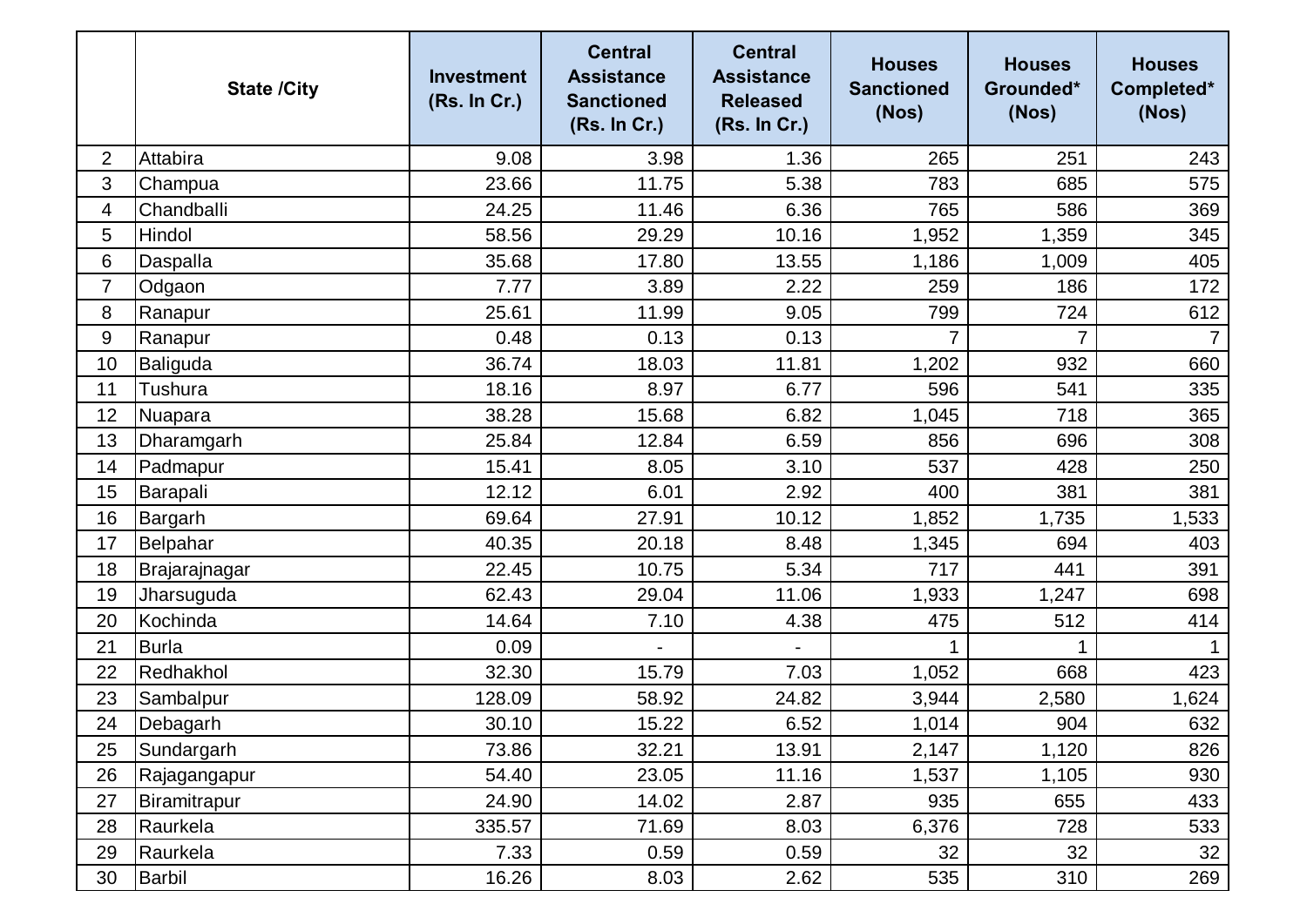|    | <b>State /City</b> | <b>Investment</b><br>(Rs. In Cr.) | <b>Central</b><br><b>Assistance</b><br><b>Sanctioned</b><br>(Rs. In Cr.) | <b>Central</b><br><b>Assistance</b><br><b>Released</b><br>(Rs. In Cr.) | <b>Houses</b><br><b>Sanctioned</b><br>(Nos) | <b>Houses</b><br>Grounded*<br>(Nos) | <b>Houses</b><br>Completed*<br>(Nos) |
|----|--------------------|-----------------------------------|--------------------------------------------------------------------------|------------------------------------------------------------------------|---------------------------------------------|-------------------------------------|--------------------------------------|
| 31 | Joda               | 16.05                             | 7.89                                                                     | 3.10                                                                   | 526                                         | 542                                 | 346                                  |
| 32 | Keonjhargarh       | 35.53                             | 16.20                                                                    | 8.13                                                                   | 1,079                                       | 859                                 | 663                                  |
| 33 | Anandpur           | 48.51                             | 25.13                                                                    | 9.32                                                                   | 1,675                                       | 1,082                               | 497                                  |
| 34 | Rairangpur         | 32.73                             | 16.37                                                                    | 9.52                                                                   | 1,091                                       | 865                                 | 646                                  |
| 35 | Karanjia           | 43.13                             | 21.54                                                                    | 16.30                                                                  | 1,436                                       | 1,268                               | 946                                  |
| 36 | Udala              | 26.25                             | 13.10                                                                    | 9.65                                                                   | 873                                         | 776                                 | 649                                  |
| 37 | <b>Baripada</b>    | 53.47                             | 25.61                                                                    | 9.41                                                                   | 1,706                                       | 1,289                               | 1,027                                |
| 38 | Jaleshwar          | 25.52                             | 12.58                                                                    | 4.57                                                                   | 837                                         | 553                                 | 389                                  |
| 39 | Remuna             | 0.92                              | 0.18                                                                     | 0.18                                                                   | 11                                          | 11                                  | 11                                   |
| 40 | Nilagiri           | 32.32                             | 15.98                                                                    | 7.36                                                                   | 1,069                                       | 824                                 | 610                                  |
| 41 | Soro               | 26.67                             | 13.10                                                                    | 5.79                                                                   | 884                                         | 729                                 | 562                                  |
| 42 | <b>Baleshwar</b>   | 67.52                             | 27.66                                                                    | 15.48                                                                  | 1,860                                       | 1,659                               | 1,173                                |
| 43 | Dhamanagar         | 35.92                             | 17.94                                                                    | 6.63                                                                   | 1,195                                       | 896                                 | 591                                  |
| 44 | <b>Bhadrak</b>     | 98.38                             | 45.86                                                                    | 17.04                                                                  | 3,082                                       | 2,604                               | 1,765                                |
| 45 | Basudebpur         | 99.26                             | 49.08                                                                    | 16.48                                                                  | 3,288                                       | 1,618                               | 1,415                                |
| 46 | Pattamundai        | 88.51                             | 43.01                                                                    | 20.54                                                                  | 2,888                                       | 1,864                               | 1,035                                |
| 47 | Kendrapara         | 41.22                             | 18.44                                                                    | 9.02                                                                   | 1,226                                       | 885                                 | 607                                  |
| 48 | Paradip            | 14.54                             | 7.15                                                                     | 2.33                                                                   | 476                                         | 76                                  | 68                                   |
| 49 | Jagatsinghapur     | 64.03                             | 31.66                                                                    | 10.74                                                                  | 2,112                                       | 1,584                               | 1,056                                |
| 50 | <b>Banki</b>       | 32.21                             | 15.89                                                                    | 9.38                                                                   | 1,058                                       | 564                                 | 553                                  |
| 51 | Athagad            | 32.57                             | 16.12                                                                    | 10.79                                                                  | 1,085                                       | 950                                 | 649                                  |
| 52 | Choudwar           | 50.19                             | 14.61                                                                    | 5.78                                                                   | 962                                         | 588                                 | 372                                  |
| 53 | <b>Cuttack</b>     | 199.14                            | 84.38                                                                    | 38.16                                                                  | 5,743                                       | 4,133                               | 3,003                                |
| 54 | Vyasanagar         | 42.30                             | 18.52                                                                    | 6.27                                                                   | 1,229                                       | 583                                 | 359                                  |
| 55 | Jajapur            | 135.58                            | 77.62                                                                    | 31.55                                                                  | 3,393                                       | 2,585                               | 1,511                                |
| 56 | Kamakshyanagar     | 24.66                             | 11.88                                                                    | 6.65                                                                   | 790                                         | 592                                 | 383                                  |
| 57 | <b>Bhuban</b>      | 19.70                             | 9.24                                                                     | 4.04                                                                   | 617                                         | 503                                 | 344                                  |
| 58 | Dhenkanal          | 123.85                            | 60.62                                                                    | 30.68                                                                  | 4,043                                       | 2,350                               | 1,881                                |
| 59 | <b>Talcher</b>     | 44.19                             | 21.59                                                                    | 9.55                                                                   | 1,439                                       | 1,097                               | 868                                  |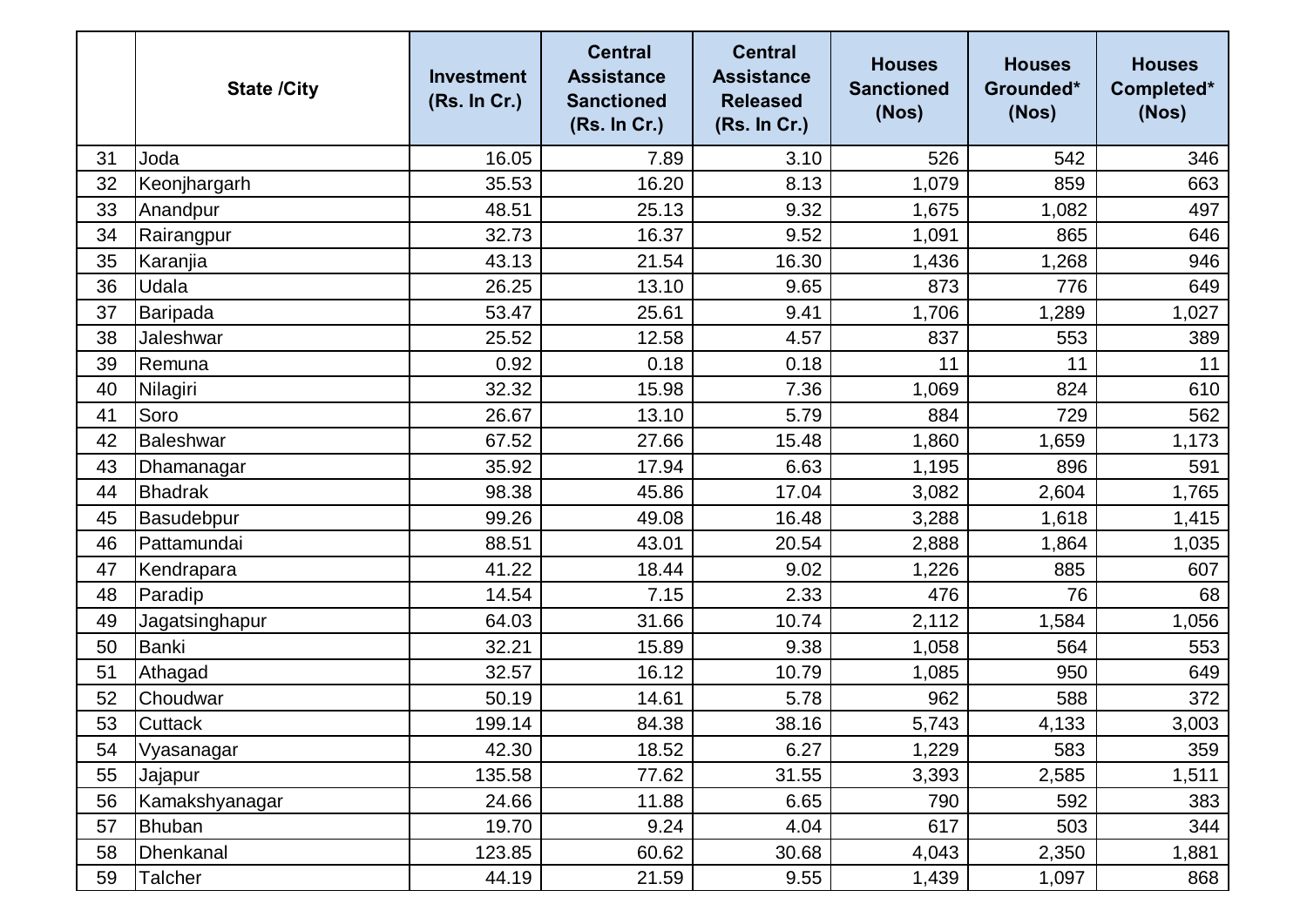|    | <b>State /City</b> | <b>Investment</b><br>(Rs. In Cr.) | <b>Central</b><br><b>Assistance</b><br><b>Sanctioned</b><br>(Rs. In Cr.) | <b>Central</b><br><b>Assistance</b><br><b>Released</b><br>(Rs. In Cr.) | <b>Houses</b><br><b>Sanctioned</b><br>(Nos) | <b>Houses</b><br>Grounded*<br>(Nos) | <b>Houses</b><br>Completed*<br>(Nos) |
|----|--------------------|-----------------------------------|--------------------------------------------------------------------------|------------------------------------------------------------------------|---------------------------------------------|-------------------------------------|--------------------------------------|
| 60 | Angul              | 16.43                             | 8.38                                                                     | 2.19                                                                   | 556                                         | 385                                 | 307                                  |
| 61 | <b>Athmallik</b>   | 56.48                             | 31.93                                                                    | 22.01                                                                  | 2,128                                       | 1,874                               | 1,773                                |
| 62 | Khandapada         | 8.77                              | 4.24                                                                     | 2.94                                                                   | 284                                         | 243                                 | 237                                  |
| 63 | Nayagarh           | 15.81                             | 6.38                                                                     | 3.88                                                                   | 410                                         | 398                                 | 275                                  |
| 64 | Khordha            | 73.51                             | 24.42                                                                    | 6.90                                                                   | 1,622                                       | 258                                 | 184                                  |
| 65 | Jatani             | 68.85                             | 19.26                                                                    | 7.87                                                                   | 1,274                                       | 250                                 | 236                                  |
| 66 | Balugaon           | 16.47                             | 8.24                                                                     | 3.90                                                                   | 549                                         | 406                                 | 258                                  |
| 67 | Banapur            | 153.10                            | 21.62                                                                    | 14.42                                                                  | 1,318                                       | 962                                 | 846                                  |
| 68 | Bhubaneswar        | 976.83                            | 269.51                                                                   | 134.93                                                                 | 16,770                                      | 13,860                              | 3,504                                |
| 69 | Pipili             | 26.93                             | 12.12                                                                    | 9.32                                                                   | 809                                         | 741                                 | 481                                  |
| 70 | Nimapada           | 3.46                              | 1.26                                                                     | 1.01                                                                   | 86                                          | 76                                  | 56                                   |
| 71 | Konark             | 20.81                             | 10.40                                                                    | 5.56                                                                   | 694                                         | 340                                 | 267                                  |
| 72 | Puri               | 73.78                             | 35.36                                                                    | 14.51                                                                  | 2,353                                       | 1,028                               | 668                                  |
| 73 | <b>Buguda</b>      | 20.03                             | 9.58                                                                     | 4.90                                                                   | 638                                         | 522                                 | 363                                  |
| 74 | Bhanjanagar        | 30.58                             | 7.44                                                                     | 4.32                                                                   | 484                                         | 362                                 | 292                                  |
| 75 | Bellaguntha        | 19.88                             | 9.86                                                                     | 4.21                                                                   | 655                                         | 475                                 | 397                                  |
| 76 | Surada             | 15.73                             | 7.82                                                                     | 3.65                                                                   | 521                                         | 397                                 | 250                                  |
| 77 | Asika              | 27.09                             | 13.43                                                                    | 7.24                                                                   | 895                                         | 497                                 | 327                                  |
| 78 | Kabisurjyanagar    | 30.58                             | 15.23                                                                    | 7.28                                                                   | 1,016                                       | 686                                 | 529                                  |
| 79 | Polasara           | 41.15                             | 20.56                                                                    | 13.16                                                                  | 1,370                                       | 1,130                               | 848                                  |
| 80 | Kodala             | 30.21                             | 15.04                                                                    | 7.62                                                                   | 1,003                                       | 641                                 | 390                                  |
| 81 | Khalikote          | 21.20                             | 10.51                                                                    | 5.78                                                                   | 700                                         | 542                                 | 324                                  |
| 82 | Rambha             | 16.70                             | 8.14                                                                     | 4.60                                                                   | 539                                         | 405                                 | 280                                  |
| 83 | Chhatrapur         | 8.12                              | 3.67                                                                     | 2.31                                                                   | 243                                         | 163                                 | 124                                  |
| 84 | Ganjam             | 11.58                             | 4.66                                                                     | 2.26                                                                   | 303                                         | 231                                 | 174                                  |
| 85 | Purusottampur      | 25.76                             | 12.87                                                                    | 6.17                                                                   | 857                                         | 606                                 | 400                                  |
| 86 | Hinjilicut         | 26.61                             | 13.21                                                                    | 5.46                                                                   | 880                                         | 626                                 | 468                                  |
| 87 | Gopalpur           | 25.04                             | 12.13                                                                    | 7.86                                                                   | 807                                         | 635                                 | 511                                  |
| 88 | Digapahandi        | 20.45                             | 5.77                                                                     | 3.44                                                                   | 395                                         | 367                                 | 300                                  |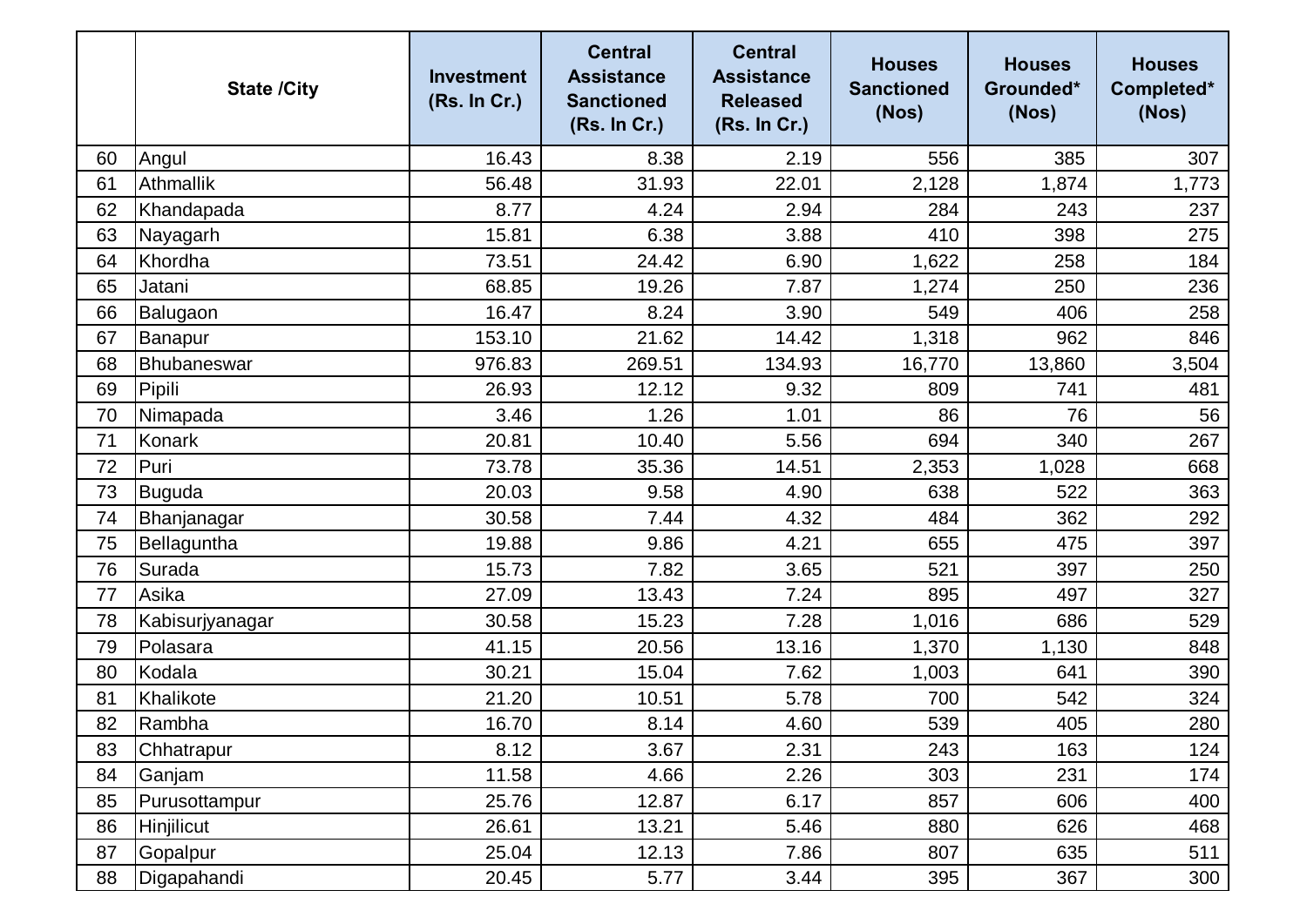|     | <b>State /City</b> | <b>Investment</b><br>(Rs. In Cr.) | <b>Central</b><br><b>Assistance</b><br><b>Sanctioned</b><br>(Rs. In Cr.) | <b>Central</b><br><b>Assistance</b><br><b>Released</b><br>(Rs. In Cr.) | <b>Houses</b><br><b>Sanctioned</b><br>(Nos) | <b>Houses</b><br>Grounded*<br>(Nos) | <b>Houses</b><br>Completed*<br>(Nos) |
|-----|--------------------|-----------------------------------|--------------------------------------------------------------------------|------------------------------------------------------------------------|---------------------------------------------|-------------------------------------|--------------------------------------|
| 89  | Chikiti            | 12.99                             | 6.50                                                                     | 3.65                                                                   | 433                                         | 296                                 | 213                                  |
| 90  | Berhamapur         | 341.13                            | 171.92                                                                   | 86.63                                                                  | 6,822                                       | 3,360                               | 2,718                                |
| 91  | Kashinagar         | 11.72                             | 5.76                                                                     | 3.10                                                                   | 384                                         | 293                                 | 234                                  |
| 92  | Parlakhemundi      | 23.65                             | 11.57                                                                    | 5.07                                                                   | 772                                         | 680                                 | 538                                  |
| 93  | Phulabani          | 31.91                             | 16.13                                                                    | 7.93                                                                   | 1,076                                       | 985                                 | 838                                  |
| 94  | G. Udayagiri       | 16.35                             | 8.15                                                                     | 6.03                                                                   | 544                                         | 513                                 | 448                                  |
| 95  | Baudhgarh          | 26.49                             | 12.02                                                                    | 6.84                                                                   | 801                                         | 842                                 | 560                                  |
| 96  | <b>Binika</b>      | 23.83                             | 13.29                                                                    | 4.97                                                                   | 886                                         | 510                                 | 423                                  |
| 97  | Sonapur            | 27.15                             | 13.60                                                                    | 5.72                                                                   | 906                                         | 649                                 | 321                                  |
| 98  | <b>Tarbha</b>      | 23.08                             | 10.95                                                                    | 6.51                                                                   | 727                                         | 628                                 | 452                                  |
| 99  | Balangir           | 28.59                             | 13.83                                                                    | 4.57                                                                   | 932                                         | 493                                 | 332                                  |
| 100 | Patnagarh          | 5.45                              | 2.68                                                                     | 1.46                                                                   | 178                                         | 317                                 | 279                                  |
| 101 | Kantabanji         | 3.66                              | 1.83                                                                     | 0.96                                                                   | 122                                         | 89                                  | 56                                   |
| 102 | Titlagarh          | 7.41                              | 3.67                                                                     | 2.22                                                                   | 250                                         | 185                                 | 138                                  |
| 103 | Khariar Road       | 24.44                             | 11.44                                                                    | 3.89                                                                   | 761                                         | 403                                 | 248                                  |
| 104 | Khariar            | 55.37                             | 28.07                                                                    | 11.78                                                                  | 1,875                                       | 1,185                               | 646                                  |
| 105 | Kesinga            | 32.08                             | 15.93                                                                    | 5.76                                                                   | 1,062                                       | 393                                 | 372                                  |
| 106 | Bhawanipatna       | 44.36                             | 20.59                                                                    | 6.67                                                                   | 1,372                                       | 744                                 | 490                                  |
| 107 | Junagarh           | 12.74                             | 6.10                                                                     | 2.71                                                                   | 402                                         | 250                                 | 184                                  |
| 108 | Rayagada           | 42.33                             | 19.17                                                                    | 6.61                                                                   | 1,280                                       | 803                                 | 661                                  |
| 109 | Gunupur            | 13.61                             | 6.16                                                                     | 2.05                                                                   | 407                                         | 140                                 | 132                                  |
| 110 | Gudari             | 8.95                              | 4.48                                                                     | 1.18                                                                   | 296                                         | 107                                 | 66                                   |
| 111 | Umarkote           | 26.82                             | 12.15                                                                    | 4.38                                                                   | 810                                         | 657                                 | 560                                  |
| 112 | Nabarangapur       | 44.02                             | 21.92                                                                    | 10.80                                                                  | 1,462                                       | 1,599                               | 1,003                                |
| 113 | Kotpad             | 46.93                             | 23.40                                                                    | 13.46                                                                  | 1,560                                       | 1,184                               | 794                                  |
| 114 | Koraput            | 13.13                             | 6.43                                                                     | 2.55                                                                   | 428                                         | 233                                 | 180                                  |
| 115 | Jeypur             | 63.11                             | 30.59                                                                    | 15.32                                                                  | 2,037                                       | 1,454                               | 901                                  |
| 116 | Sunabeda           | 60.83                             | 30.10                                                                    | 9.46                                                                   | 2,002                                       | 1,312                               | 1,003                                |
| 117 | Malkangiri         | 20.03                             | 7.75                                                                     | 3.08                                                                   | 515                                         | 488                                 | 366                                  |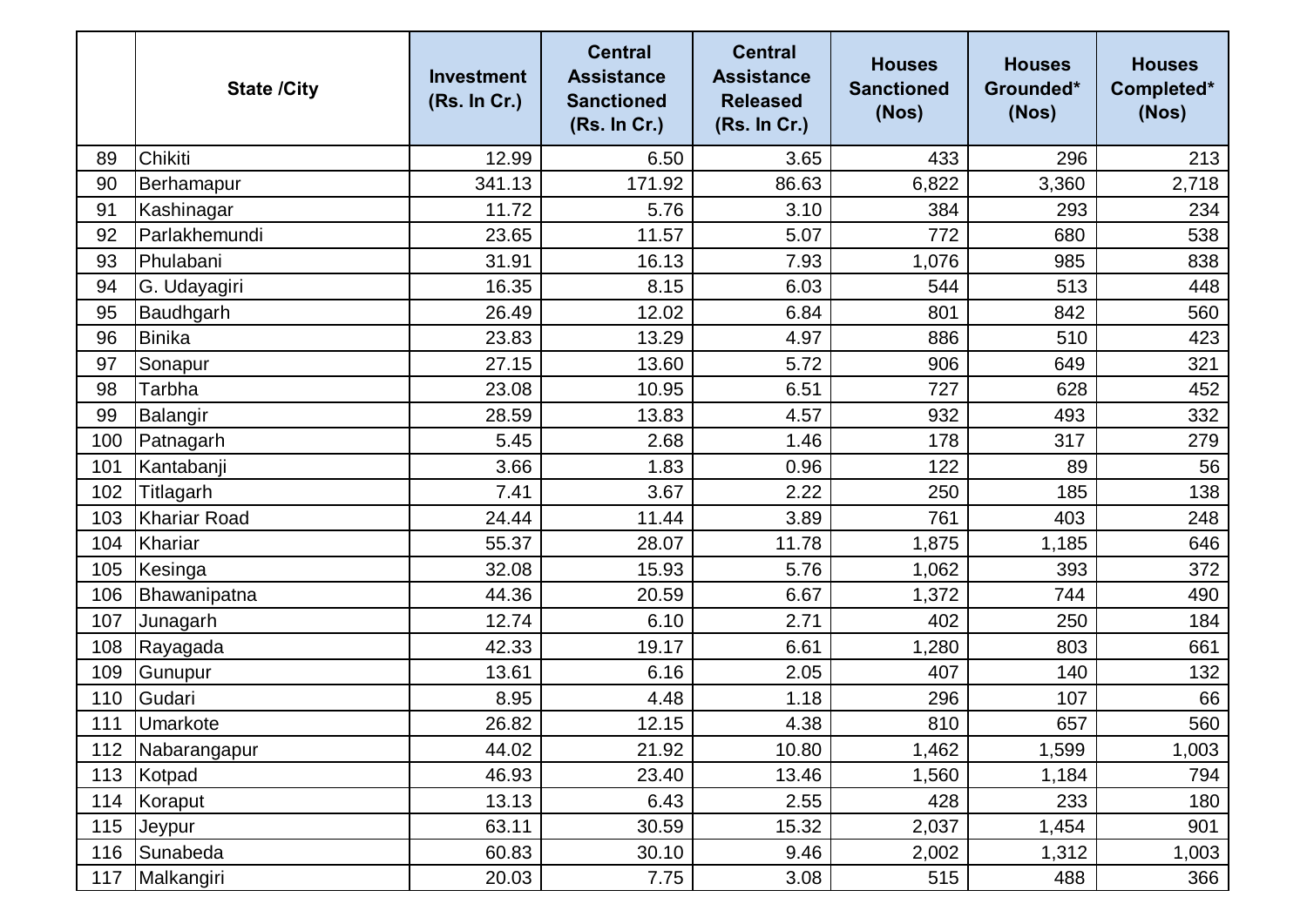|                | <b>State /City</b>  | <b>Investment</b><br>(Rs. In Cr.) | <b>Central</b><br><b>Assistance</b><br><b>Sanctioned</b><br>(Rs. In Cr.) | <b>Central</b><br><b>Assistance</b><br><b>Released</b><br>(Rs. In Cr.) | <b>Houses</b><br><b>Sanctioned</b><br>(Nos) | <b>Houses</b><br>Grounded*<br>(Nos) | <b>Houses</b><br>Completed*<br>(Nos) |
|----------------|---------------------|-----------------------------------|--------------------------------------------------------------------------|------------------------------------------------------------------------|---------------------------------------------|-------------------------------------|--------------------------------------|
| 118            | Balimela            | 0.21                              | 0.02                                                                     | 0.02                                                                   |                                             | 1                                   |                                      |
|                | Puducherry          |                                   |                                                                          |                                                                        |                                             |                                     |                                      |
| 1              | Yanam               | 28.32                             | 9.27                                                                     | 3.87                                                                   | 621                                         | 584                                 | 238                                  |
| 2              | Puducherry          | 465.54                            | 148.05                                                                   | 81.28                                                                  | 9,804                                       | 9,258                               | 2,381                                |
| 3              | Ozhukarai           | 13.49                             | 0.97                                                                     | 0.97                                                                   | 65                                          | 65                                  | 65                                   |
| 4              | Kurumbapet          | 1.09                              | 0.07                                                                     | 0.07                                                                   | 7                                           | $\overline{7}$                      | $\overline{7}$                       |
| 5              | Mahe                | 11.04                             | 3.55                                                                     | 1.55                                                                   | 238                                         | 205                                 | 87                                   |
| 6              | Karaikal            | 113.67                            | 39.49                                                                    | 20.57                                                                  | 2,633                                       | 2,696                               | 404                                  |
|                | Punjab              |                                   |                                                                          |                                                                        |                                             |                                     |                                      |
| $\mathbf{1}$   | Nadala              | 2.38                              | 1.22                                                                     | 0.13                                                                   | 85                                          | 52                                  | $\overline{2}$                       |
| $\overline{2}$ | Mehatpur            | 17.18                             | 8.40                                                                     | 0.02                                                                   | 561                                         | 201                                 | 44                                   |
| 3              | Bilga               | 0.39                              | 0.17                                                                     |                                                                        | 11                                          | $\overline{\phantom{0}}$            | $\qquad \qquad -$                    |
| 4              | Talwara             | 3.42                              | 1.65                                                                     | 0.41                                                                   | 113                                         | 63                                  | $\overline{7}$                       |
| 5              | Nihal Singhwala     | 4.04                              | 2.04                                                                     | 0.44                                                                   | 147                                         | 87                                  | 14                                   |
| 6              | Kot Ise Khan        | 4.62                              | 2.35                                                                     | 0.53                                                                   | 172                                         | 89                                  | $\mathbf 1$                          |
| $\overline{7}$ | Mamdot              | 17.50                             | 8.64                                                                     | 2.64                                                                   | 594                                         | 485                                 | 166                                  |
| 8              | Arniwala Shekhsuban | 9.59                              | 4.78                                                                     | 0.98                                                                   | 335                                         | 176                                 | 17                                   |
| 9              | Maluka              | 3.63                              | 2.07                                                                     | 0.09                                                                   | 170                                         | 110                                 | $\mathbf{3}$                         |
| 10             | Kotha Guru          | 17.42                             | 8.35                                                                     | 0.88                                                                   | 568                                         | 162                                 | 103                                  |
| 11             | <b>Bhairupa</b>     | 7.11                              | 3.22                                                                     |                                                                        | 215                                         | 84                                  | 29                                   |
| 12             | Mandi Kalan         | 2.44                              | 1.20                                                                     | 0.36                                                                   | 85                                          | 46                                  | $\overline{2}$                       |
| 13             | Chaoke              | 4.38                              | 2.20                                                                     | 0.78                                                                   | 157                                         | 128                                 | 12                                   |
| 14             | Ballianwali         | 6.97                              | 3.48                                                                     | 0.88                                                                   | 239                                         | 130                                 | 38                                   |
| 15             | Rampura             | 1.21                              | 0.46                                                                     | 0.02                                                                   | 30                                          | 3                                   | $\blacksquare$                       |
| 16             | Mehraj              | 3.00                              | 1.17                                                                     | 0.11                                                                   | 79                                          | 19                                  | $\blacksquare$                       |
| 17             | Nathana             | 4.26                              | 1.96                                                                     | 0.01                                                                   | 134                                         | 47                                  | 19                                   |
| 18             | Lehra Mohabat       | 4.87                              | 2.53                                                                     | 0.08                                                                   | 190                                         | 144                                 | 63                                   |
| 19             | Kot Shamir          | 8.03                              | 3.91                                                                     | 0.17                                                                   | 263                                         | 143                                 | 52                                   |
| 20             | Boha                | 34.29                             | 17.02                                                                    | 1.93                                                                   | 1,163                                       | 449                                 | 207                                  |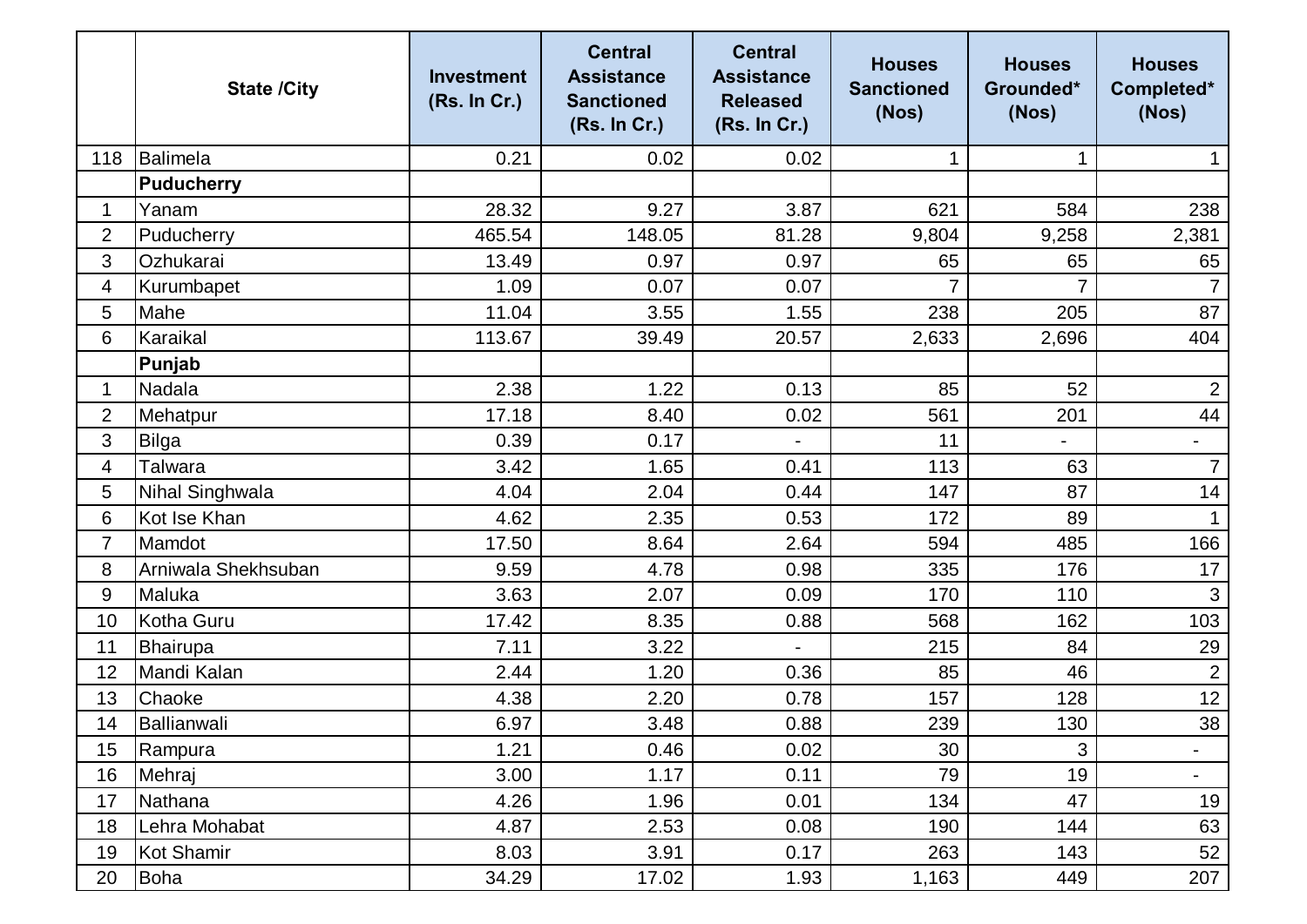|    | <b>State /City</b>       | <b>Investment</b><br>(Rs. In Cr.) | <b>Central</b><br><b>Assistance</b><br><b>Sanctioned</b><br>(Rs. In Cr.) | <b>Central</b><br><b>Assistance</b><br><b>Released</b><br>(Rs. In Cr.) | <b>Houses</b><br><b>Sanctioned</b><br>(Nos) | <b>Houses</b><br>Grounded*<br>(Nos) | <b>Houses</b><br>Completed*<br>(Nos) |
|----|--------------------------|-----------------------------------|--------------------------------------------------------------------------|------------------------------------------------------------------------|---------------------------------------------|-------------------------------------|--------------------------------------|
| 21 | Joga                     | 30.57                             | 13.02                                                                    | 2.15                                                                   | 896                                         | 427                                 | 44                                   |
| 22 | Rampura                  | 0.11                              | 0.02                                                                     | 0.02                                                                   |                                             | 1                                   | $\mathbf 1$                          |
| 23 | <b>Bhikhiwind</b>        | 2.94                              | 1.45                                                                     | 0.05                                                                   | 97                                          | 94                                  | $9\,$                                |
| 24 | Lalru                    | 34.10                             | 17.21                                                                    | 5.30                                                                   | 1,230                                       | 917                                 | 149                                  |
| 25 | Amargarh                 | 2.88                              | 1.25                                                                     | 0.32                                                                   | 84                                          | 24                                  | 15                                   |
| 26 | Sujanpur                 | 15.88                             | 8.32                                                                     | 2.71                                                                   | 593                                         | 414                                 | 44                                   |
| 27 | Pathankot                | 28.72                             | 14.83                                                                    | 1.37                                                                   | 993                                         | 172                                 | 72                                   |
| 28 | Dina Nagar               | 4.40                              | 2.08                                                                     | 0.55                                                                   | 141                                         | 74                                  | 30                                   |
| 29 | Gurdaspur                | 14.24                             | 4.22                                                                     | 1.98                                                                   | 285                                         | 261                                 | 83                                   |
| 30 | <b>Dhariwal</b>          | 8.41                              | 4.10                                                                     | 1.40                                                                   | 287                                         | 265                                 | 44                                   |
| 31 | <b>Fatehgarh Churian</b> | 5.07                              | 2.49                                                                     | 0.11                                                                   | 173                                         | 108                                 | 11                                   |
| 32 | <b>Batala</b>            | 41.85                             | 20.95                                                                    | 0.60                                                                   | 1,484                                       | 554                                 | 278                                  |
| 33 | Qadian                   | 6.83                              | 3.54                                                                     | 0.02                                                                   | 256                                         | 235                                 | 82                                   |
| 34 | Sri Hargobindpur         | 9.64                              | 4.68                                                                     | 0.67                                                                   | 327                                         | 127                                 | 62                                   |
| 35 | Dera Baba Nanak          | 7.57                              | 3.91                                                                     | 1.19                                                                   | 280                                         | 202                                 | 16                                   |
| 36 | <b>Bhulath</b>           | 1.45                              | 0.72                                                                     | 0.02                                                                   | 49                                          | 36                                  | 14                                   |
| 37 | Begowal                  | 1.25                              | 0.59                                                                     | 0.02                                                                   | 39                                          | 35                                  | 16                                   |
| 38 | Kapurthala               | 12.38                             | 3.04                                                                     | 1.52                                                                   | 183                                         | 141                                 | 85                                   |
| 39 | <b>Dhilwan</b>           | 4.54                              | 2.24                                                                     | 0.05                                                                   | 151                                         | 51                                  | 12                                   |
| 40 | Sultanpur                | 9.52                              | 4.18                                                                     | 1.39                                                                   | 279                                         | 149                                 | 49                                   |
| 41 | Phagwara                 | 32.89                             | 15.45                                                                    | 3.79                                                                   | 1,061                                       | 603                                 | 120                                  |
| 42 | Lohian Khass             | 6.66                              | 3.28                                                                     | 0.13                                                                   | 221                                         | 77                                  | 37                                   |
| 43 | Shahkot                  | 6.14                              | 2.70                                                                     | 0.06                                                                   | 183                                         | 82                                  | 23                                   |
| 44 | Nakodar                  | 9.53                              | 3.76                                                                     | 1.02                                                                   | 249                                         | 165                                 | 66                                   |
| 45 | Goraya                   | 3.89                              | 1.75                                                                     | 0.13                                                                   | 116                                         | 76                                  | 19                                   |
| 46 | Phillaur                 | 9.54                              | 4.69                                                                     | 0.36                                                                   | 317                                         | 256                                 | 59                                   |
| 47 | Nurmahal                 | 5.79                              | 2.83                                                                     | 0.27                                                                   | 192                                         | 170                                 | 33                                   |
| 48 | Jalandhar Cantt. (CB)    | 2.10                              | 0.26                                                                     | 0.26                                                                   | 12                                          | 12                                  | 12                                   |
| 49 | Jalandhar                | 339.50                            | 119.90                                                                   | 29.82                                                                  | 7,748                                       | 2,370                               | 1,719                                |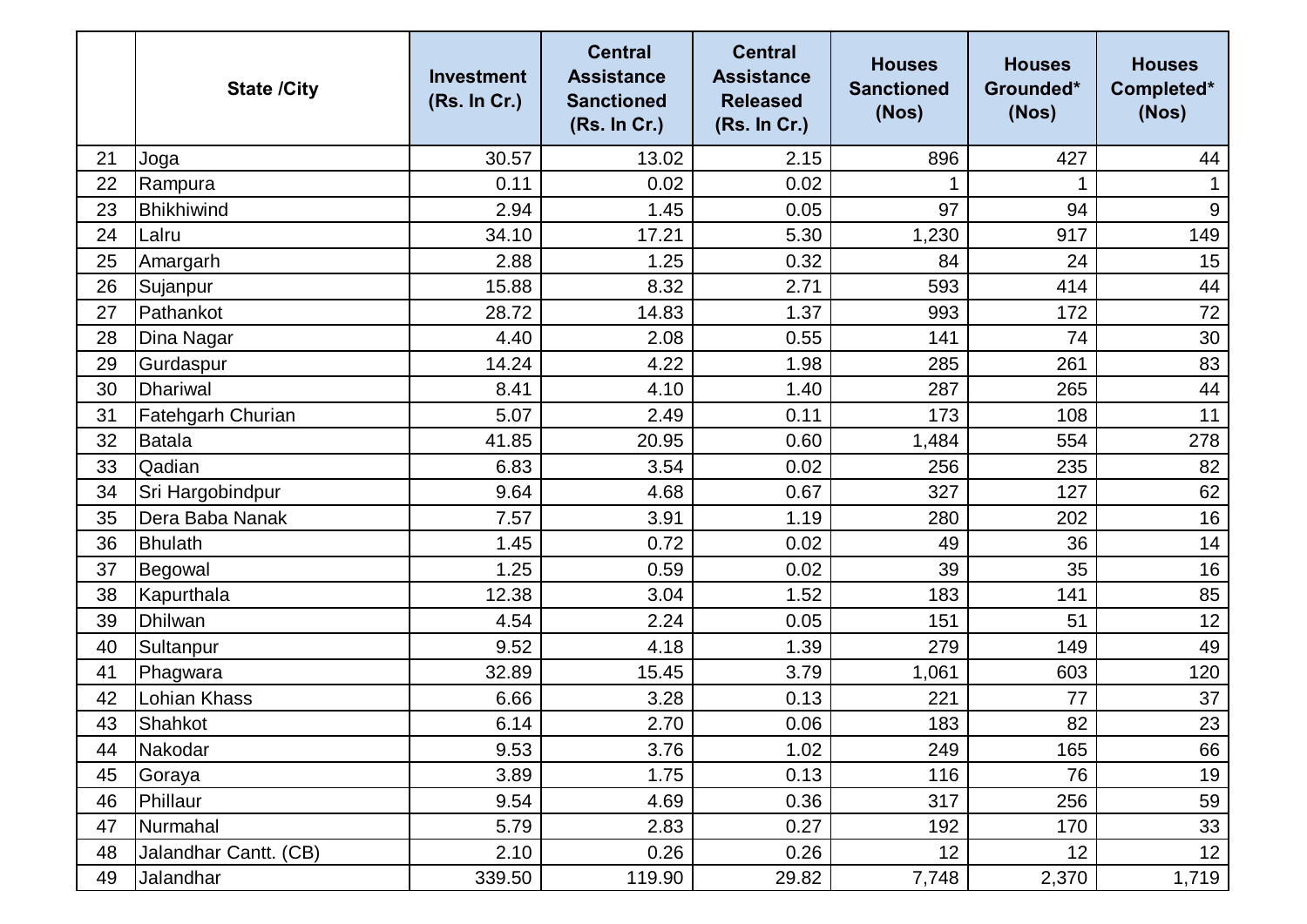|    | <b>State /City</b>      | <b>Investment</b><br>(Rs. In Cr.) | <b>Central</b><br><b>Assistance</b><br><b>Sanctioned</b><br>(Rs. In Cr.) | <b>Central</b><br><b>Assistance</b><br><b>Released</b><br>(Rs. In Cr.) | <b>Houses</b><br><b>Sanctioned</b><br>(Nos) | <b>Houses</b><br>Grounded*<br>(Nos) | <b>Houses</b><br>Completed*<br>(Nos) |
|----|-------------------------|-----------------------------------|--------------------------------------------------------------------------|------------------------------------------------------------------------|---------------------------------------------|-------------------------------------|--------------------------------------|
| 50 | Alawalpur               | 3.38                              | 1.58                                                                     | 0.12                                                                   | 104                                         | 75                                  | 8                                    |
| 51 | Adampur                 | 1.83                              | 0.80                                                                     | 0.24                                                                   | 55                                          | 36                                  | 12                                   |
| 52 | Kartarpur               | 4.16                              | 1.96                                                                     | 0.12                                                                   | 130                                         | 55                                  | 14                                   |
| 53 | Bhogpur                 | 2.97                              | 1.40                                                                     | 0.13                                                                   | 93                                          | 45                                  | 20                                   |
| 54 | <b>Urmar Tanda</b>      | 2.35                              | 1.15                                                                     | 0.24                                                                   | 77                                          | 32                                  | $\overline{5}$                       |
| 55 | Dasua                   | 4.18                              | 1.93                                                                     | 0.17                                                                   | 132                                         | 99                                  | 14                                   |
| 56 | Gardhiwala              | 3.24                              | 1.61                                                                     | 0.01                                                                   | 110                                         | 39                                  | 3                                    |
| 57 | Mukerian                | 6.02                              | 2.74                                                                     | 0.16                                                                   | 190                                         | 127                                 | 19                                   |
| 58 | Hariana                 | 2.82                              | 1.41                                                                     | 0.06                                                                   | 97                                          | 75                                  | 3                                    |
| 59 | Hoshiarpur              | 19.62                             | 6.97                                                                     | 1.65                                                                   | 460                                         | 279                                 | 87                                   |
| 60 | <b>Sham Chaurasi</b>    | 4.92                              | 2.36                                                                     | 0.28                                                                   | 163                                         | 89                                  | $\overline{5}$                       |
| 61 | Mahilpur                | 2.21                              | 0.75                                                                     | 0.28                                                                   | 53                                          | 39                                  | 15                                   |
| 62 | Garhshankar             | 4.33                              | 1.94                                                                     | 0.17                                                                   | 132                                         | 118                                 | 16                                   |
| 63 | Banga                   | 4.59                              | 2.29                                                                     | 0.29                                                                   | 157                                         | 132                                 | $\mathbf{3}$                         |
| 64 | Nawanshahr              | 4.61                              | 1.80                                                                     | 0.37                                                                   | 122                                         | 104                                 | 18                                   |
| 65 | Rahon                   | 3.92                              | 1.87                                                                     | 0.19                                                                   | 128                                         | 25                                  |                                      |
| 66 | Balachaur               | 10.50                             | 4.94                                                                     | 0.09                                                                   | 334                                         | 203                                 | 37                                   |
| 67 | <b>Bassi Pathana</b>    | 10.90                             | 4.65                                                                     | 0.93                                                                   | 315                                         | 110                                 | 11                                   |
| 68 | Sirhind Fatehgarh Sahib | 16.97                             | 7.15                                                                     | 1.52                                                                   | 484                                         | 160                                 | 51                                   |
| 69 | Amloh                   | 16.46                             | 7.10                                                                     | 0.58                                                                   | 483                                         | 223                                 | 100                                  |
| 70 | Gobindgarh              | 3.58                              | 1.42                                                                     | 0.54                                                                   | 106                                         | 43                                  | 32                                   |
| 71 | Khamanon                | 6.46                              | 3.22                                                                     | 0.08                                                                   | 219                                         | 124                                 | 93                                   |
| 72 | Machhiwara              | 5.44                              | 1.98                                                                     | 0.85                                                                   | 121                                         | 69                                  | 64                                   |
| 73 | Samrala                 | 6.63                              | 2.70                                                                     | 0.56                                                                   | 178                                         | 60                                  | 53                                   |
| 74 | Khanna                  | 15.95                             | 5.73                                                                     | 2.42                                                                   | 364                                         | 194                                 | 120                                  |
| 75 | Payal                   | 4.12                              | 1.86                                                                     | 0.36                                                                   | 125                                         | 18                                  | 9                                    |
| 76 | Maloud                  | 4.49                              | 2.13                                                                     | 0.05                                                                   | 145                                         | 97                                  | 21                                   |
| 77 | Doraha                  | 3.62                              | 1.36                                                                     | 0.54                                                                   | 93                                          | 59                                  | 35                                   |
| 78 | Sahnewal                | 17.90                             | 8.46                                                                     | 1.96                                                                   | 580                                         | 234                                 | 112                                  |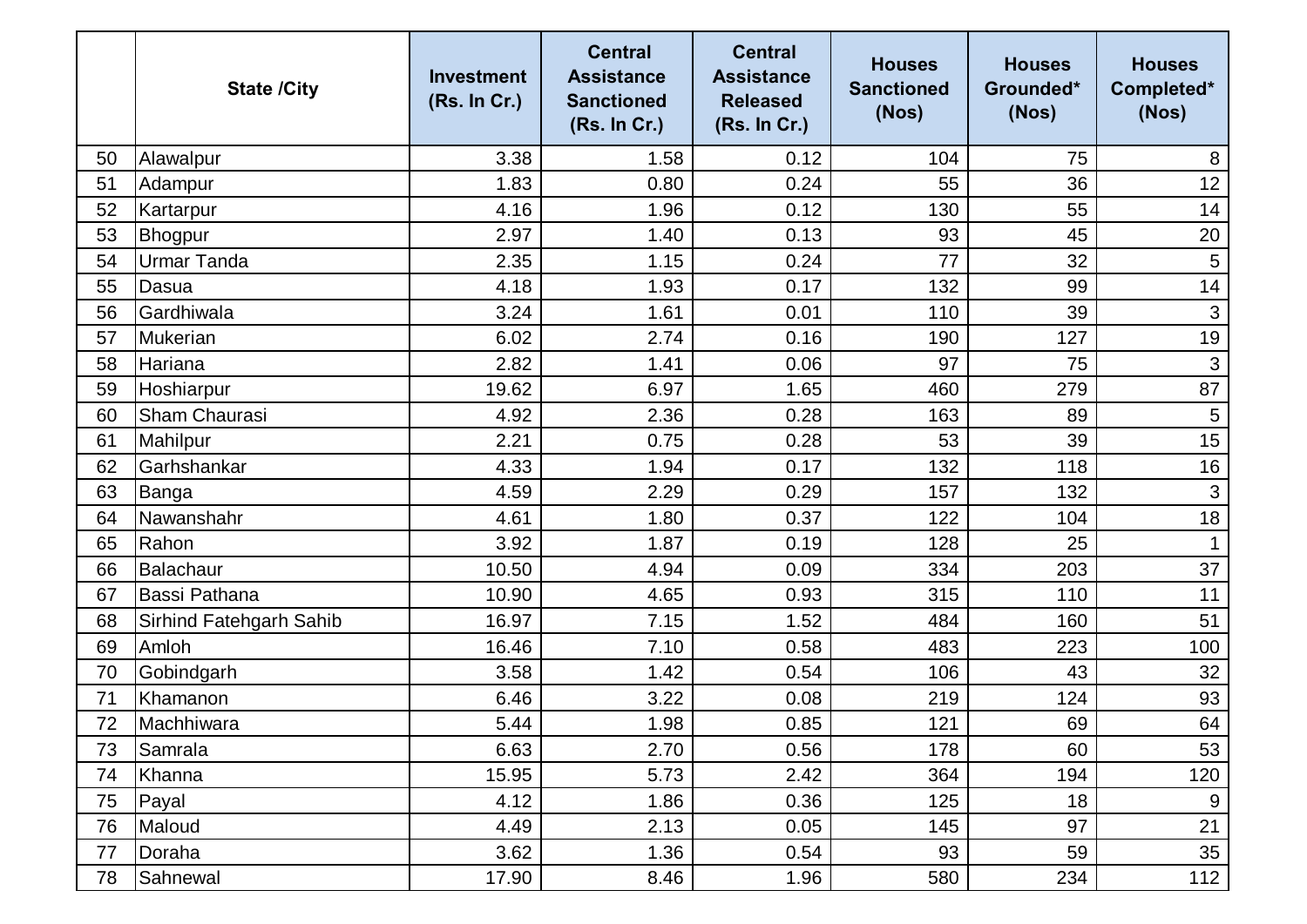|     | <b>State /City</b>         | <b>Investment</b><br>(Rs. In Cr.) | <b>Central</b><br><b>Assistance</b><br><b>Sanctioned</b><br>(Rs. In Cr.) | <b>Central</b><br><b>Assistance</b><br><b>Released</b><br>(Rs. In Cr.) | <b>Houses</b><br><b>Sanctioned</b><br>(Nos) | <b>Houses</b><br>Grounded*<br>(Nos) | <b>Houses</b><br>Completed*<br>(Nos) |
|-----|----------------------------|-----------------------------------|--------------------------------------------------------------------------|------------------------------------------------------------------------|---------------------------------------------|-------------------------------------|--------------------------------------|
| 79  | Ludhiana                   | 320.08                            | 94.34                                                                    | 36.93                                                                  | 6,133                                       | 3,715                               | 2,752                                |
| 80  | Mullanpur Dakha            | 9.70                              | 4.40                                                                     | 0.19                                                                   | 298                                         | 88                                  | 59                                   |
| 81  | Raikot                     | 4.81                              | 2.06                                                                     | 0.65                                                                   | 142                                         | 68                                  | 49                                   |
| 82  | Jagraon                    | 8.65                              | 3.25                                                                     | 0.39                                                                   | 217                                         | 48                                  | 39                                   |
| 83  | Badhni Kalan               | 5.45                              | 2.67                                                                     | 0.77                                                                   | 179                                         | 128                                 | 31                                   |
| 84  | Bagha Purana               | 7.00                              | 3.15                                                                     | 0.68                                                                   | 209                                         | 102                                 | 18                                   |
| 85  | Moga                       | 68.47                             | 30.75                                                                    | 6.69                                                                   | 2,100                                       | 768                                 | 198                                  |
| 86  | Dharamkot                  | 6.51                              | 3.12                                                                     | 0.36                                                                   | 210                                         | 57                                  | 3                                    |
| 87  | Makhu                      | 5.29                              | 2.49                                                                     | 0.33                                                                   | 167                                         | 55                                  | $\mathbf{1}$                         |
| 88  | Zira                       | 8.63                              | 4.57                                                                     | 1.74                                                                   | 348                                         | 226                                 | 33                                   |
| 89  | Mallanwala Khass           | 15.32                             | 7.44                                                                     | 1.71                                                                   | 508                                         | 330                                 |                                      |
| 90  | Firozpur                   | 36.69                             | 15.13                                                                    | 2.40                                                                   | 994                                         | 193                                 | 92                                   |
| 91  | <b>Firozpur Cantt (CB)</b> | 0.12                              | 0.02                                                                     | 0.02                                                                   |                                             |                                     |                                      |
| 92  | Talwandi Bhai              | 9.73                              | 4.37                                                                     | 1.02                                                                   | 294                                         | 165                                 | $\overline{7}$                       |
| 93  | Mudki                      | 4.23                              | 2.08                                                                     | 0.24                                                                   | 140                                         | 31                                  | 6                                    |
| 94  | Guru Har Sahai             | 12.09                             | 5.74                                                                     | 1.97                                                                   | 393                                         | 330                                 | 12                                   |
| 95  | Jalalabad                  | 5.19                              | 2.27                                                                     | 0.85                                                                   | 153                                         | 379                                 | 285                                  |
| 96  | Fazilka                    | 15.72                             | 7.39                                                                     | 2.54                                                                   | 533                                         | 377                                 | 137                                  |
| 97  | Abohar                     | 14.93                             | 6.56                                                                     | 2.86                                                                   | 471                                         | 268                                 | 81                                   |
| 98  | Malout                     | 31.99                             | 13.90                                                                    | 3.69                                                                   | 952                                         | 375                                 | 190                                  |
| 99  | Gidderbaha                 | 33.36                             | 16.03                                                                    | 1.97                                                                   | 1,085                                       | 195                                 | 62                                   |
| 100 | <b>Muktsar</b>             | 17.56                             | 8.50                                                                     | 1.53                                                                   | 573                                         | 150                                 | 87                                   |
| 101 | Bariwala                   | 2.09                              | 0.94                                                                     | 0.14                                                                   | 66                                          | 57                                  | 20                                   |
| 102 | Faridkot                   | 6.14                              | 1.88                                                                     | 0.63                                                                   | 125                                         | 87                                  | 56                                   |
| 103 | Kot Kapura                 | 10.03                             | 4.27                                                                     | 0.50                                                                   | 293                                         | 177                                 | 101                                  |
| 104 | Jaitu                      | 8.03                              | 3.53                                                                     | 0.76                                                                   | 240                                         | 197                                 | 48                                   |
| 105 | Bhagta Bhai Ka             | 20.95                             | 10.27                                                                    | 2.50                                                                   | 730                                         | 268                                 | 17                                   |
| 106 | Rampura Phul               | 5.93                              | 2.62                                                                     | 0.85                                                                   | 174                                         | 93                                  | 40                                   |
| 107 | <b>Bhucho Mandi</b>        | 3.95                              | 1.60                                                                     | 0.12                                                                   | 106                                         | 50                                  | 22                                   |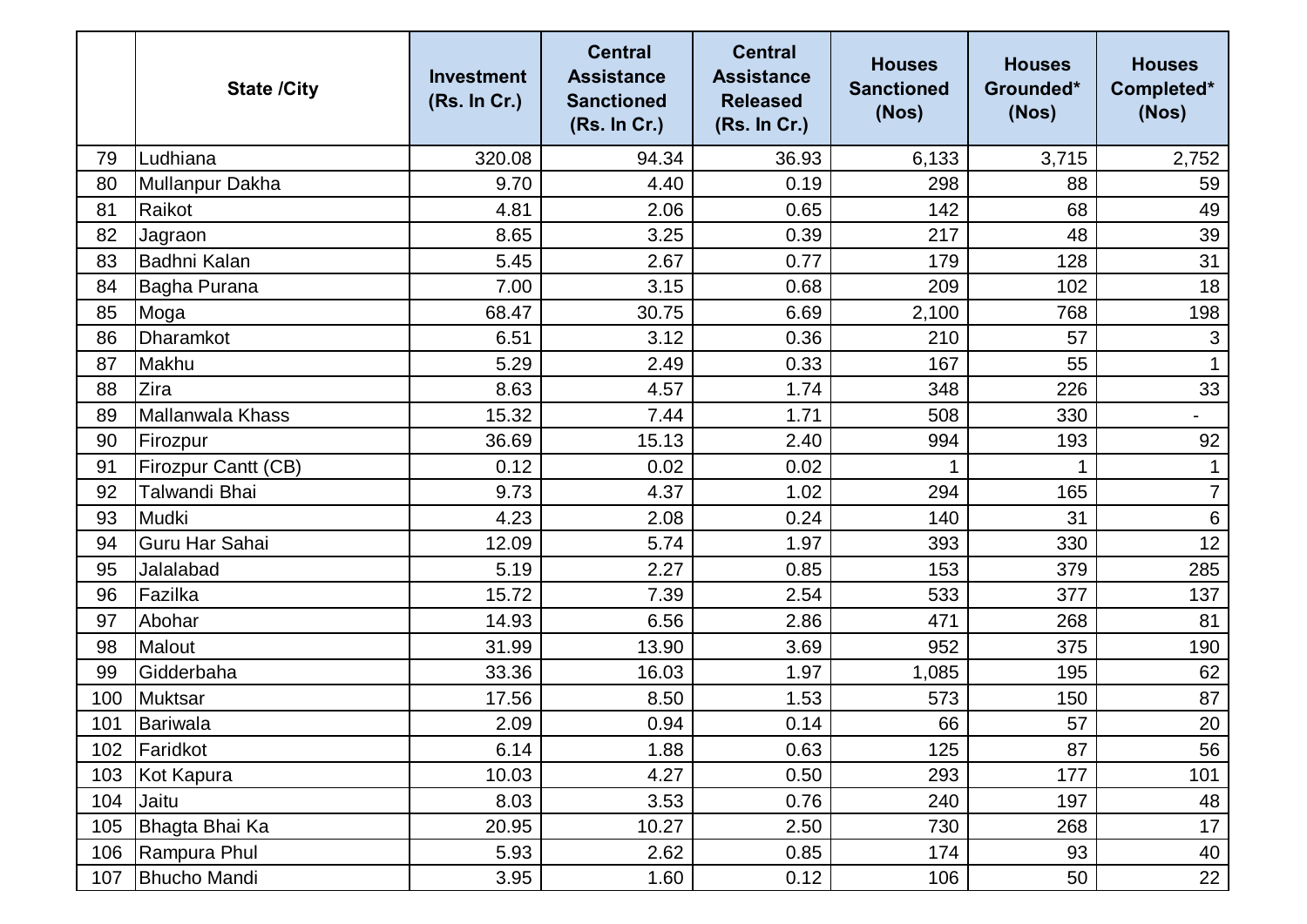|     | <b>State /City</b>   | <b>Investment</b><br>(Rs. In Cr.) | <b>Central</b><br><b>Assistance</b><br><b>Sanctioned</b><br>(Rs. In Cr.) | <b>Central</b><br><b>Assistance</b><br><b>Released</b><br>(Rs. In Cr.) | <b>Houses</b><br><b>Sanctioned</b><br>(Nos) | <b>Houses</b><br>Grounded*<br>(Nos) | <b>Houses</b><br>Completed*<br>(Nos) |
|-----|----------------------|-----------------------------------|--------------------------------------------------------------------------|------------------------------------------------------------------------|---------------------------------------------|-------------------------------------|--------------------------------------|
| 108 | Goniana              | 5.44                              | 2.47                                                                     | 1.02                                                                   | 177                                         | 141                                 | 48                                   |
| 109 | <b>Bathinda</b>      | 154.01                            | 46.24                                                                    | 11.95                                                                  | 3,378                                       | 587                                 | 476                                  |
| 110 | Sangat               | 1.86                              | 1.02                                                                     | 0.03                                                                   | 78                                          | 38                                  | 16                                   |
| 111 | <b>Kot Fatta</b>     | 5.62                              | 2.73                                                                     | 0.01                                                                   | 186                                         | 26                                  |                                      |
| 112 | Raman                | 9.57                              | 4.41                                                                     | 1.38                                                                   | 302                                         | 116                                 | 45                                   |
| 113 | Talwandi Sabo        | 14.42                             | 7.17                                                                     | 1.69                                                                   | 494                                         | 268                                 | 131                                  |
| 114 | Maur                 | 15.89                             | 7.86                                                                     | 2.43                                                                   | 536                                         | 318                                 | 51                                   |
| 115 | Sardulgarh           | 23.60                             | 11.73                                                                    | 3.18                                                                   | 802                                         | 469                                 | 61                                   |
| 116 | Bareta               | 24.02                             | 10.53                                                                    | 0.75                                                                   | 703                                         | 292                                 | 111                                  |
| 117 | Budhlada             | 27.95                             | 13.33                                                                    | 3.26                                                                   | 900                                         | 443                                 | 141                                  |
| 118 | <b>Bhikhi</b>        | 8.43                              | 4.29                                                                     | 0.06                                                                   | 307                                         | 192                                 | 94                                   |
| 119 | Mansa                | 22.27                             | 10.48                                                                    | 3.93                                                                   | 710                                         | 466                                 | 236                                  |
| 120 | Samana               | 55.92                             | 24.20                                                                    | 4.20                                                                   | 1,624                                       | 444                                 | 246                                  |
| 121 | Patran               | 8.47                              | 3.06                                                                     | 0.88                                                                   | 209                                         | 113                                 | 61                                   |
| 122 | Ghagga               | 12.87                             | 6.22                                                                     | 0.62                                                                   | 434                                         | 114                                 | 17                                   |
| 123 | Nabha                | 22.93                             | 11.52                                                                    | 2.74                                                                   | 851                                         | 288                                 | 92                                   |
| 124 | <b>Bhadson</b>       | 9.65                              | 5.24                                                                     | 0.13                                                                   | 395                                         | 207                                 | 23                                   |
| 125 | Patiala              | 78.17                             | 21.52                                                                    | 6.74                                                                   | 1,370                                       | 553                                 | 330                                  |
| 126 | Sanaur               | 5.68                              | 2.50                                                                     | 0.26                                                                   | 168                                         | 100                                 | 38                                   |
| 127 | Ghanaur              | 1.61                              | 0.74                                                                     | 0.02                                                                   | 49                                          | 3                                   | 3                                    |
| 128 | Rajpura              | 12.46                             | 3.56                                                                     | 1.33                                                                   | 223                                         | 686                                 | 349                                  |
| 129 | Ramdas               | 6.52                              | 3.38                                                                     | 1.25                                                                   | 239                                         | 230                                 |                                      |
| 130 | Ajnala               | 12.96                             | 6.17                                                                     | 0.27                                                                   | 423                                         | 311                                 | 36                                   |
| 131 | Raja Sansi           | 7.95                              | 3.89                                                                     | 1.46                                                                   | 264                                         | 239                                 | $\overline{2}$                       |
| 132 | Majitha              | 23.74                             | 11.65                                                                    | 0.35                                                                   | 787                                         | 694                                 | 53                                   |
| 133 | Amritsar Cantt. (CB) | 2.03                              | 0.27                                                                     | 0.27                                                                   | 14                                          | 14                                  | 14                                   |
| 134 | Jandiala             | 27.72                             | 13.98                                                                    | 4.81                                                                   | 986                                         | 743                                 | 62                                   |
| 135 | Amritsar             | 246.55                            | 88.26                                                                    | 15.64                                                                  | 5,847                                       | 2,991                               | 1,858                                |
| 136 | Rayya                | 7.15                              | 3.61                                                                     | 0.04                                                                   | 249                                         | 222                                 | $\mathbf{3}$                         |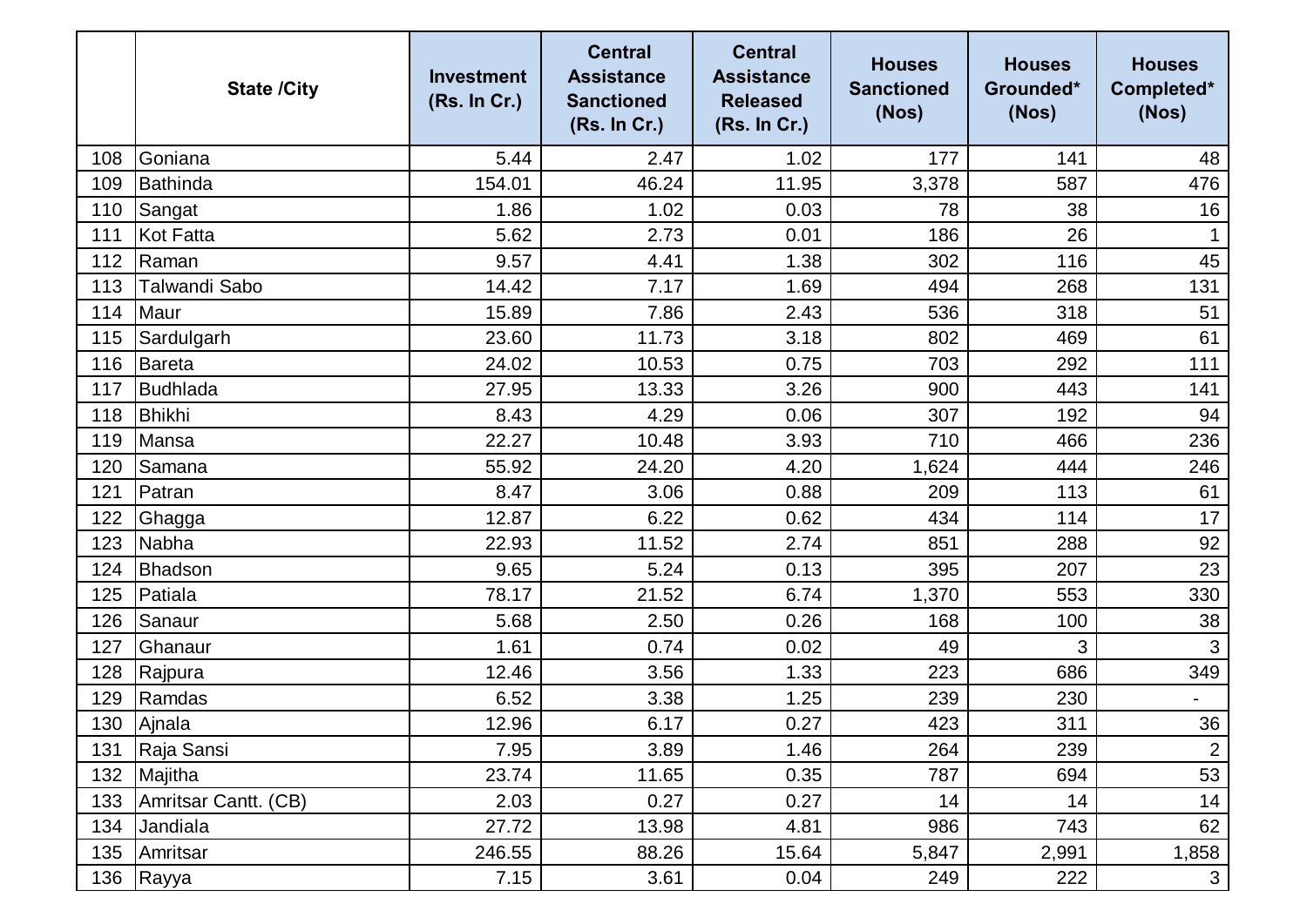|     | <b>State /City</b>     | <b>Investment</b><br>(Rs. In Cr.) | <b>Central</b><br><b>Assistance</b><br><b>Sanctioned</b><br>(Rs. In Cr.) | <b>Central</b><br><b>Assistance</b><br><b>Released</b><br>(Rs. In Cr.) | <b>Houses</b><br><b>Sanctioned</b><br>(Nos) | <b>Houses</b><br>Grounded*<br>(Nos) | <b>Houses</b><br>Completed*<br>(Nos) |
|-----|------------------------|-----------------------------------|--------------------------------------------------------------------------|------------------------------------------------------------------------|---------------------------------------------|-------------------------------------|--------------------------------------|
| 137 | Tarn Taran             | 59.15                             | 29.72                                                                    | 10.17                                                                  | 2,083                                       | 633                                 | 70                                   |
| 138 | Patti                  | 12.04                             | 5.93                                                                     | 0.40                                                                   | 405                                         | 104                                 | 21                                   |
| 139 | Khem Karan             | 36.19                             | 17.95                                                                    | 4.15                                                                   | 1,218                                       | 720                                 | 54                                   |
| 140 | Anandpur Sahib         | 2.50                              | 0.90                                                                     | 0.30                                                                   | 59                                          | 32                                  | $\overline{7}$                       |
| 141 | Nangal                 | 1.85                              | 0.52                                                                     | 0.21                                                                   | 38                                          | 26                                  | 15                                   |
| 142 | Rupnagar               | 37.49                             | 8.96                                                                     | 4.36                                                                   | 567                                         | 395                                 | 233                                  |
| 143 | <b>Chamkaur Sahib</b>  | 11.50                             | 5.43                                                                     | 0.05                                                                   | 370                                         | 158                                 | 97                                   |
| 144 | Morinda                | 10.78                             | 4.21                                                                     | 0.49                                                                   | 299                                         | 175                                 | 74                                   |
| 145 | Kurali                 | 8.81                              | 4.48                                                                     | 1.16                                                                   | 310                                         | 167                                 | 39                                   |
| 146 | Kharar                 | 362.98                            | 49.03                                                                    | 37.22                                                                  | 2,615                                       | 2,226                               | 1,865                                |
| 147 | Naya Gaon              | 23.25                             | 3.45                                                                     | 3.00                                                                   | 181                                         | 163                                 | 149                                  |
| 148 | Banur                  | 11.40                             | 5.59                                                                     | 0.88                                                                   | 383                                         | 132                                 | 42                                   |
| 149 | S.A.S. Nagar (Mohali)  | 296.22                            | 32.86                                                                    | 29.42                                                                  | 1,736                                       | 1,570                               | 1,428                                |
| 150 | Zirakpur               | 440.44                            | 46.65                                                                    | 44.09                                                                  | 2,286                                       | 2,266                               | 2,126                                |
| 151 | Dera Bassi             | 130.66                            | 24.70                                                                    | 17.19                                                                  | 1,485                                       | 1,341                               | 775                                  |
| 152 | Ahmedgarh              | 12.26                             | 5.41                                                                     | 0.36                                                                   | 365                                         | 157                                 | 39                                   |
| 153 | Malerkotla             | 23.34                             | 10.15                                                                    | 0.77                                                                   | 677                                         | 332                                 | 30                                   |
| 154 | <b>Dhuri</b>           | 13.39                             | 5.73                                                                     | 0.28                                                                   | 397                                         | 162                                 | 44                                   |
| 155 | Bhawanigarh            | 5.13                              | 2.36                                                                     | 0.16                                                                   | 164                                         | 142                                 | $6\phantom{1}6$                      |
| 156 | Sangrur                | 17.48                             | 6.48                                                                     | 0.69                                                                   | 444                                         | 178                                 | 69                                   |
| 157 | Longowal               | 5.31                              | 2.42                                                                     | 0.19                                                                   | 161                                         | 81                                  | $\overline{7}$                       |
| 158 | Cheema                 | 10.99                             | 5.36                                                                     | 0.19                                                                   | 371                                         | 251                                 | 46                                   |
| 159 | Sunam Udham Singh Wala | 20.69                             | 9.23                                                                     | 0.54                                                                   | 621                                         | 204                                 | 79                                   |
| 160 | Dirba                  | 5.67                              | 2.46                                                                     | 0.33                                                                   | 164                                         | 68                                  | 18                                   |
| 161 | Lehragaga              | 11.57                             | 5.12                                                                     | 0.70                                                                   | 346                                         | 107                                 | 47                                   |
| 162 | Moonak                 | 5.28                              | 2.51                                                                     | 0.02                                                                   | 171                                         | 82                                  | 8                                    |
| 163 | Khanauri               | 15.19                             | 6.99                                                                     | 0.07                                                                   | 468                                         | 81                                  | 22                                   |
| 164 | Barnala                | 10.27                             | 3.88                                                                     | 1.10                                                                   | 265                                         | 107                                 | 50                                   |
| 165 | Handiaya               | 6.00                              | 2.77                                                                     | 0.21                                                                   | 185                                         | 40                                  | 24                                   |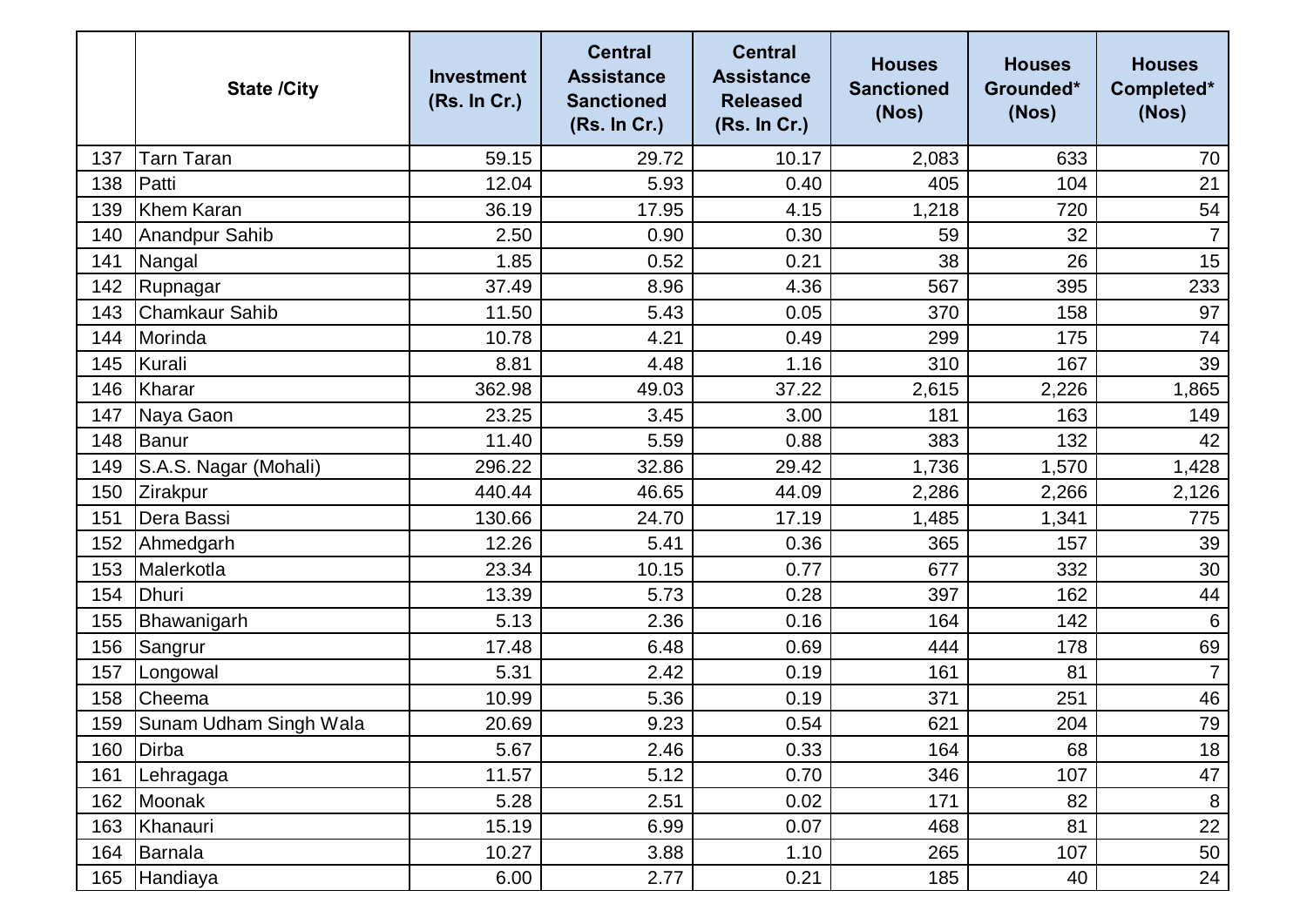|                | <b>State /City</b> | <b>Investment</b><br>(Rs. In Cr.) | <b>Central</b><br><b>Assistance</b><br><b>Sanctioned</b><br>(Rs. In Cr.) | <b>Central</b><br><b>Assistance</b><br><b>Released</b><br>(Rs. In Cr.) | <b>Houses</b><br><b>Sanctioned</b><br>(Nos) | <b>Houses</b><br>Grounded*<br>(Nos) | <b>Houses</b><br>Completed*<br>(Nos) |
|----------------|--------------------|-----------------------------------|--------------------------------------------------------------------------|------------------------------------------------------------------------|---------------------------------------------|-------------------------------------|--------------------------------------|
| 166            | Dhanaula           | 5.74                              | 2.44                                                                     | 0.58                                                                   | 162                                         | 47                                  | $\overline{7}$                       |
| 167            | Tapa               | 9.55                              | 4.21                                                                     | 0.82                                                                   | 282                                         | 82                                  | 40                                   |
| 168            | <b>Bhadaur</b>     | 22.73                             | 10.02                                                                    | 1.72                                                                   | 687                                         | 192                                 | 57                                   |
|                | Rajasthan          |                                   |                                                                          |                                                                        |                                             |                                     |                                      |
| 1              | Itawa              | 6.06                              | 2.79                                                                     |                                                                        | 186                                         | $\overline{\phantom{0}}$            | -                                    |
| $\overline{2}$ | Kesrisinghpur      | 4.09                              | 1.27                                                                     | 0.62                                                                   | 78                                          | 11                                  | 11                                   |
| 3              | Karanpur           | 1.32                              | 0.25                                                                     | 0.18                                                                   | 17                                          | 10                                  | 10                                   |
| 4              | Ganganagar         | 338.97                            | 109.64                                                                   | 16.54                                                                  | 7,095                                       | 888                                 | 888                                  |
| 5              | Sadulshahar        | 2.28                              | 0.65                                                                     | 0.42                                                                   | 40                                          | 17                                  | 17                                   |
| 6              | Gajsinghpur        | 3.61                              | 1.18                                                                     | 0.52                                                                   | 77                                          | 4                                   | 4                                    |
| $\overline{7}$ | Padampur           | 2.96                              | 0.68                                                                     | 0.48                                                                   | 39                                          | 16                                  | 16                                   |
| 8              | Raisinghnagar      | 2.95                              | 0.87                                                                     | 0.40                                                                   | 56                                          | 9                                   | $9\,$                                |
| 9              | Anupgarh           | 2.86                              | 0.58                                                                     | 0.42                                                                   | 34                                          | 465                                 | 460                                  |
| 10             | Vijainagar         | 0.45                              | 0.16                                                                     | 0.08                                                                   | 10                                          | $\mathbf{1}$                        |                                      |
| 11             | Suratgarh          | 4.82                              | 0.62                                                                     | 0.62                                                                   | 38                                          | 1,373                               | 1,055                                |
| 12             | Sangaria           | 6.91                              | 2.07                                                                     | 1.03                                                                   | 131                                         | 17                                  | 17                                   |
| 13             | Hanumangarh        | 30.87                             | 4.48                                                                     | 4.26                                                                   | 240                                         | 377                                 | 376                                  |
| 14             | Pilibanga          | 1.56                              | 0.37                                                                     | 0.18                                                                   | 21                                          | 191                                 | 182                                  |
| 15             | Rawatsar           | 1.46                              | 0.44                                                                     | 0.19                                                                   | 25                                          | 489                                 | 445                                  |
| 16             | Nohar              | 3.70                              | 1.21                                                                     | 0.13                                                                   | 79                                          | $\overline{7}$                      | $\overline{7}$                       |
| 17             | <b>Bhadra</b>      | 1.18                              | 0.19                                                                     | 0.19                                                                   | 11                                          | 1,185                               | 1,185                                |
| 18             | Bikaner            | 424.02                            | 134.61                                                                   | 21.10                                                                  | 8,216                                       | 1,209                               | 654                                  |
| 19             | Deshnoke           | 0.83                              | 0.29                                                                     |                                                                        | 19                                          | 356                                 | 240                                  |
| 20             | Nokha              | 8.04                              | 1.88                                                                     | 0.57                                                                   | 132                                         | 45                                  | 45                                   |
| 21             | Dungargarh         | 1.09                              | 0.28                                                                     | 0.17                                                                   | 18                                          | $\overline{7}$                      | $\overline{7}$                       |
| 22             | Taranagar          | 2.16                              | 0.71                                                                     | 0.26                                                                   | 47                                          | $\overline{2}$                      | $\mathbf 2$                          |
| 23             | Rajgarh            | 0.51                              | 0.11                                                                     | 0.11                                                                   | 5                                           | 5                                   | $\overline{5}$                       |
| 24             | Sardarshahar       | 231.49                            | 90.19                                                                    | 0.75                                                                   | 6,003                                       | 390                                 | 69                                   |
| 25             | Ratannagar         | 1.71                              | 0.59                                                                     | 0.24                                                                   | 39                                          | 1                                   | $\mathbf{1}$                         |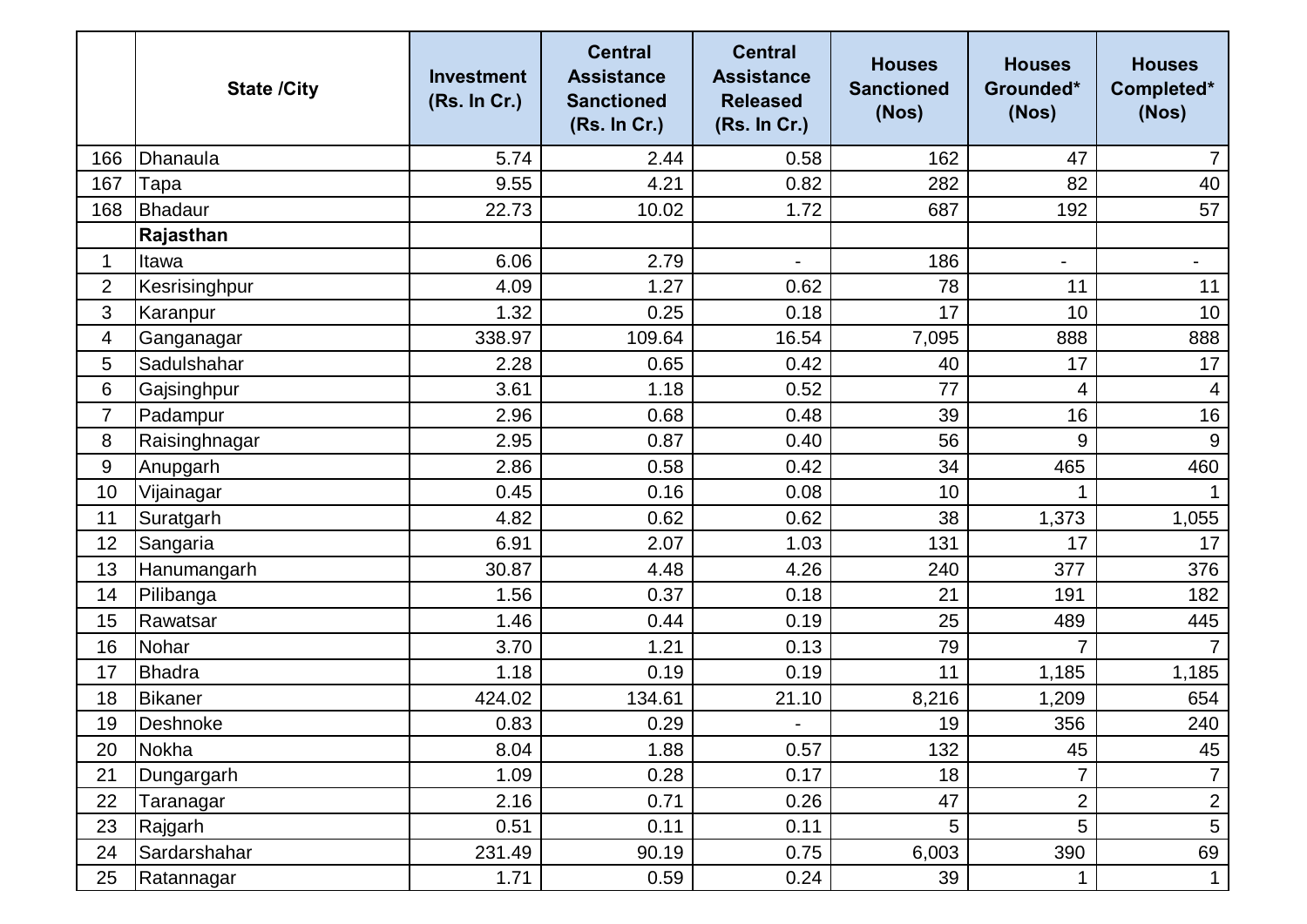|    | <b>State /City</b> | <b>Investment</b><br>(Rs. In Cr.) | <b>Central</b><br><b>Assistance</b><br><b>Sanctioned</b><br>(Rs. In Cr.) | <b>Central</b><br><b>Assistance</b><br><b>Released</b><br>(Rs. In Cr.) | <b>Houses</b><br><b>Sanctioned</b><br>(Nos) | <b>Houses</b><br>Grounded*<br>(Nos) | <b>Houses</b><br>Completed*<br>(Nos) |
|----|--------------------|-----------------------------------|--------------------------------------------------------------------------|------------------------------------------------------------------------|---------------------------------------------|-------------------------------------|--------------------------------------|
| 26 | Churu              | 17.90                             | 5.89                                                                     | 0.16                                                                   | 393                                         | 11                                  | 11                                   |
| 27 | Ratangarh          | 0.08                              | 0.00                                                                     | 0.00                                                                   |                                             | 1                                   |                                      |
| 28 | Rajaldesar         | 0.62                              | 0.20                                                                     | 0.09                                                                   | 13                                          | $\mathbf 1$                         |                                      |
| 29 | <b>Bidasar</b>     | 0.10                              | 0.02                                                                     | 0.02                                                                   |                                             | 1                                   |                                      |
| 30 | Chhapar            | 0.16                              | 0.02                                                                     | 0.02                                                                   |                                             | $\mathbf 1$                         |                                      |
| 31 | Sujangarh          | 231.50                            | 92.17                                                                    | 0.04                                                                   | 6,145                                       | 3                                   | $\mathfrak{S}$                       |
| 32 | Jhunjhunun         | 114.02                            | 46.22                                                                    | 1.37                                                                   | 3,137                                       | 147                                 | 147                                  |
| 33 | Pilani             | 0.87                              | 0.09                                                                     | 0.09                                                                   | 6                                           | 6                                   | 6                                    |
| 34 | Surajgarh          | 0.30                              | 0.02                                                                     | 0.02                                                                   |                                             | $\mathbf 1$                         | $\mathbf 1$                          |
| 35 | Chirawa            | 2.77                              | 0.93                                                                     | 0.11                                                                   | 64                                          | 9                                   | $\boldsymbol{9}$                     |
| 36 | Khetri             | 24.87                             | 8.91                                                                     | 2.52                                                                   | 594                                         | 418                                 | $\overline{2}$                       |
| 37 | Mukandgarh         | 6.48                              | 2.12                                                                     | 0.02                                                                   | 142                                         | $\overline{2}$                      | $\overline{2}$                       |
| 38 | Nawalgarh          | 18.64                             | 5.89                                                                     | 0.25                                                                   | 391                                         | 15                                  | 15                                   |
| 39 | Udaipurwati        | 0.08                              | 0.02                                                                     | 0.02                                                                   |                                             | $\mathbf{1}$                        | $\mathbf{1}$                         |
| 40 | Behror             | 11.13                             | 1.24                                                                     | 1.24                                                                   | 116                                         | 116                                 | 116                                  |
| 41 | <b>Bhiwadi</b>     | 383.22                            | 66.90                                                                    | 31.91                                                                  | 4,097                                       | 1,502                               | 1,502                                |
| 42 | Tijara             | 43.77                             | 11.45                                                                    | 7.01                                                                   | 678                                         | 382                                 | 382                                  |
| 43 | Khairthal          | 30.08                             | 11.81                                                                    | 1.47                                                                   | 788                                         | 6                                   | 5                                    |
| 44 | Alwar              | 333.28                            | 103.96                                                                   | 62.98                                                                  | 4,459                                       | 2,959                               | 2,604                                |
| 45 | Rajgarh            | 57.28                             | 21.87                                                                    | 6.16                                                                   | 1,456                                       | 3                                   | $\mathfrak{S}$                       |
| 46 | Kherli             | 3.48                              | 1.44                                                                     | $\overline{\phantom{a}}$                                               | 96                                          | $\overline{\phantom{0}}$            | -                                    |
| 47 | Deeg               | 2.71                              | 1.22                                                                     | $\overline{\phantom{a}}$                                               | 81                                          |                                     | $\overline{a}$                       |
| 48 | Nadbai             | 7.73                              | 3.78                                                                     |                                                                        | 252                                         | 28                                  |                                      |
| 49 | Kumher             | 0.52                              | 0.29                                                                     | $\overline{\phantom{a}}$                                               | 19                                          |                                     | $\overline{\phantom{0}}$             |
| 50 | <b>Bharatpur</b>   | 122.79                            | 55.20                                                                    | 7.26                                                                   | 3,448                                       | 621                                 | 93                                   |
| 51 | Bhusawar           | 0.13                              |                                                                          |                                                                        |                                             | 1                                   |                                      |
| 52 | <b>Dhaulpur</b>    | 1.87                              | 0.20                                                                     | 0.20                                                                   | 14                                          | 14                                  | 14                                   |
| 53 | Hindaun            | 28.73                             | 8.40                                                                     | 3.33                                                                   | 561                                         | 549                                 | 5                                    |
| 54 | Karauli            | 23.19                             | 6.81                                                                     | 0.14                                                                   | 454                                         | $\mathbf 1$                         | $\mathbf 1$                          |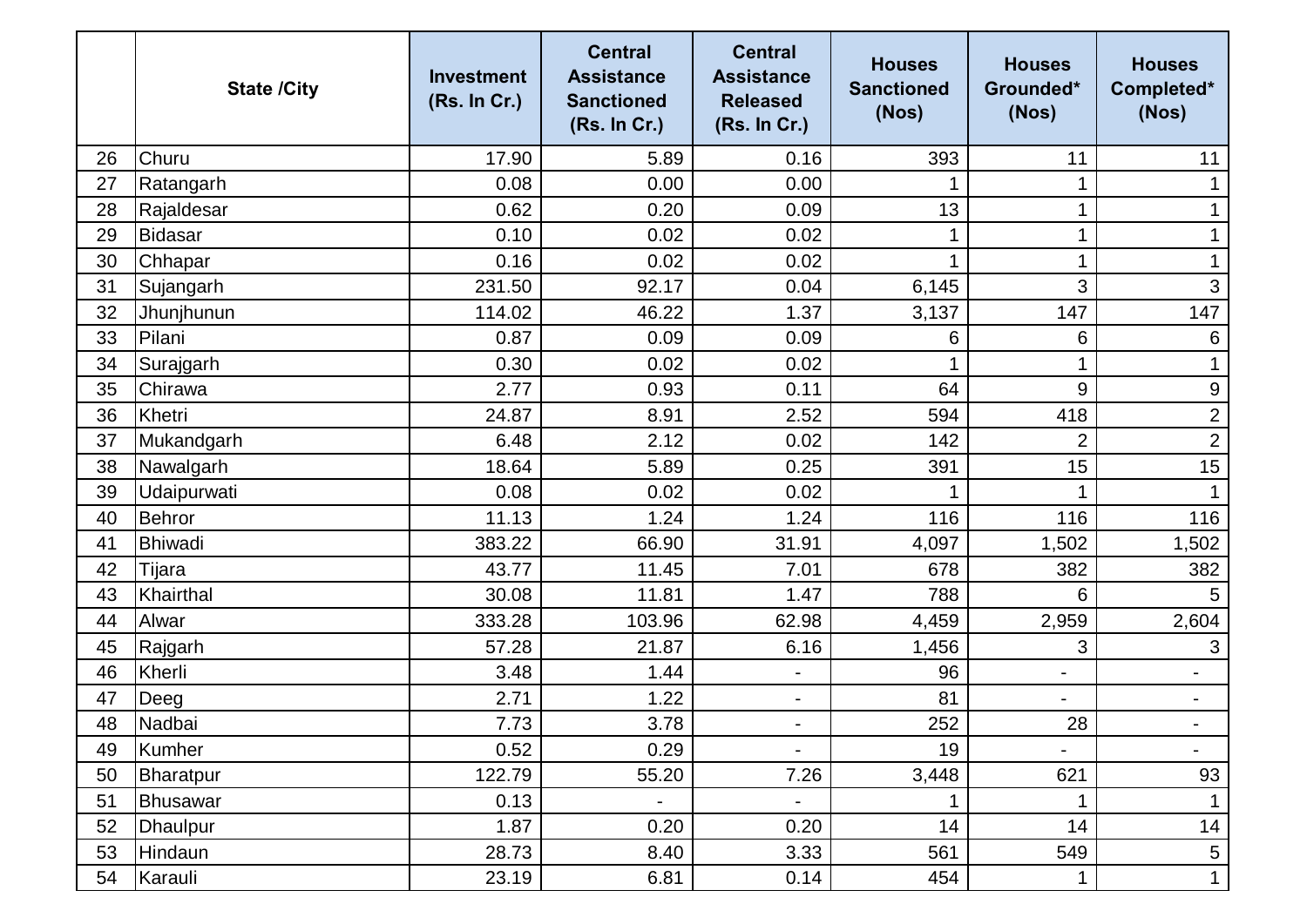|    | <b>State /City</b>   | <b>Investment</b><br>(Rs. In Cr.) | <b>Central</b><br><b>Assistance</b><br><b>Sanctioned</b><br>(Rs. In Cr.) | <b>Central</b><br><b>Assistance</b><br><b>Released</b><br>(Rs. In Cr.) | <b>Houses</b><br><b>Sanctioned</b><br>(Nos) | <b>Houses</b><br>Grounded*<br>(Nos) | <b>Houses</b><br>Completed*<br>(Nos) |
|----|----------------------|-----------------------------------|--------------------------------------------------------------------------|------------------------------------------------------------------------|---------------------------------------------|-------------------------------------|--------------------------------------|
| 55 | <b>Gangapur City</b> | 2.48                              | 0.58                                                                     | 0.23                                                                   | 34                                          | 140                                 | 139                                  |
| 56 | Sawai Madhopur       | 22.22                             | 6.52                                                                     | 0.73                                                                   | 426                                         | 491                                 | 270                                  |
| 57 | Bandikui             | 0.23                              | 0.05                                                                     | 0.05                                                                   | 2                                           | $\overline{2}$                      | $\overline{2}$                       |
| 58 | Dausa                | 20.75                             | 7.59                                                                     | 0.72                                                                   | 500                                         | 85                                  | 34                                   |
| 59 | Lalsot               | 2.89                              | 0.79                                                                     | 0.19                                                                   | 48                                          | 8                                   | $\, 8$                               |
| 60 | Kotputli             | 86.12                             | 27.89                                                                    | 3.76                                                                   | 1,824                                       | 215                                 | 215                                  |
| 61 | Viratnagar           | 26.47                             | 9.22                                                                     | 1.15                                                                   | 618                                         | 5                                   | 5                                    |
| 62 | Shahpura             | 17.61                             | 5.79                                                                     | 0.42                                                                   | 386                                         | 28                                  | 28                                   |
| 63 | Chomu                | 20.41                             | 7.17                                                                     | 1.09                                                                   | 485                                         | 80                                  | 80                                   |
| 64 | Kishangarh Renwal    | 47.85                             | 18.50                                                                    | 0.26                                                                   | 1,235                                       | 19                                  | 19                                   |
| 65 | Sambhar              | 0.07                              | 0.03                                                                     | 0.03                                                                   |                                             | 1                                   |                                      |
| 66 | Phulera              | 17.32                             | 7.26                                                                     | 0.42                                                                   | 483                                         | 27                                  | 27                                   |
| 67 | Jobner               | 21.97                             | 7.49                                                                     | 0.05                                                                   | 498                                         | $\overline{2}$                      | $\overline{2}$                       |
| 68 | Bagru                | 15.08                             | 3.61                                                                     | 1.39                                                                   | 225                                         | 77                                  | 77                                   |
| 69 | Jaipur               | 3,414.55                          | 576.33                                                                   | 395.70                                                                 | 37,606                                      | 32,391                              | 31,399                               |
| 70 | Chaksu               | 72.40                             | 9.64                                                                     | 4.17                                                                   | 667                                         | 59                                  | 59                                   |
| 71 | Ramgarh              | 26.63                             | 11.10                                                                    | 0.08                                                                   | 740                                         | 5                                   | 5                                    |
| 72 | Fatehpur             | 0.39                              | 0.06                                                                     | 0.06                                                                   | 3                                           | 3                                   | $\mathfrak{S}$                       |
| 73 | Lachhmangarh         | 0.20                              | 0.03                                                                     | 0.03                                                                   | $\overline{2}$                              | $\overline{2}$                      | $\overline{2}$                       |
| 74 | Sikar                | 229.25                            | 59.67                                                                    | 19.09                                                                  | 3,819                                       | 1,114                               | 1,114                                |
| 75 | Khandela             | 0.39                              | 0.02                                                                     | 0.02                                                                   |                                             |                                     |                                      |
| 76 | Sri Madhopur         | 1.31                              | 0.13                                                                     | 0.13                                                                   | 7                                           | $\overline{7}$                      | $\overline{7}$                       |
| 77 | Reengus              | 8.79                              | 3.41                                                                     | 0.67                                                                   | 227                                         | 1<br>л.                             | $\mathbf{1}$                         |
| 78 | Neem-Ka-Thana        | 12.86                             | 4.90                                                                     | 0.12                                                                   | 328                                         | 9                                   | $\boldsymbol{9}$                     |
| 79 | Ladnu                | 0.52                              | 0.07                                                                     | 0.07                                                                   | 3                                           | 3                                   | 3                                    |
| 80 | Didwana              | 2.00                              | 0.33                                                                     | 0.31                                                                   | 17                                          | 16                                  | 16                                   |
| 81 | Nagaur               | 170.73                            | 67.65                                                                    | 3.46                                                                   | 4,485                                       | 235                                 | 206                                  |
| 82 | Mundwa               | 1.81                              | 0.65                                                                     | 0.13                                                                   | 43                                          | $\blacksquare$                      | $\blacksquare$                       |
| 83 | Kuchera              | 0.53                              | 0.20                                                                     | 0.08                                                                   | 13                                          | $\blacksquare$                      | $\blacksquare$                       |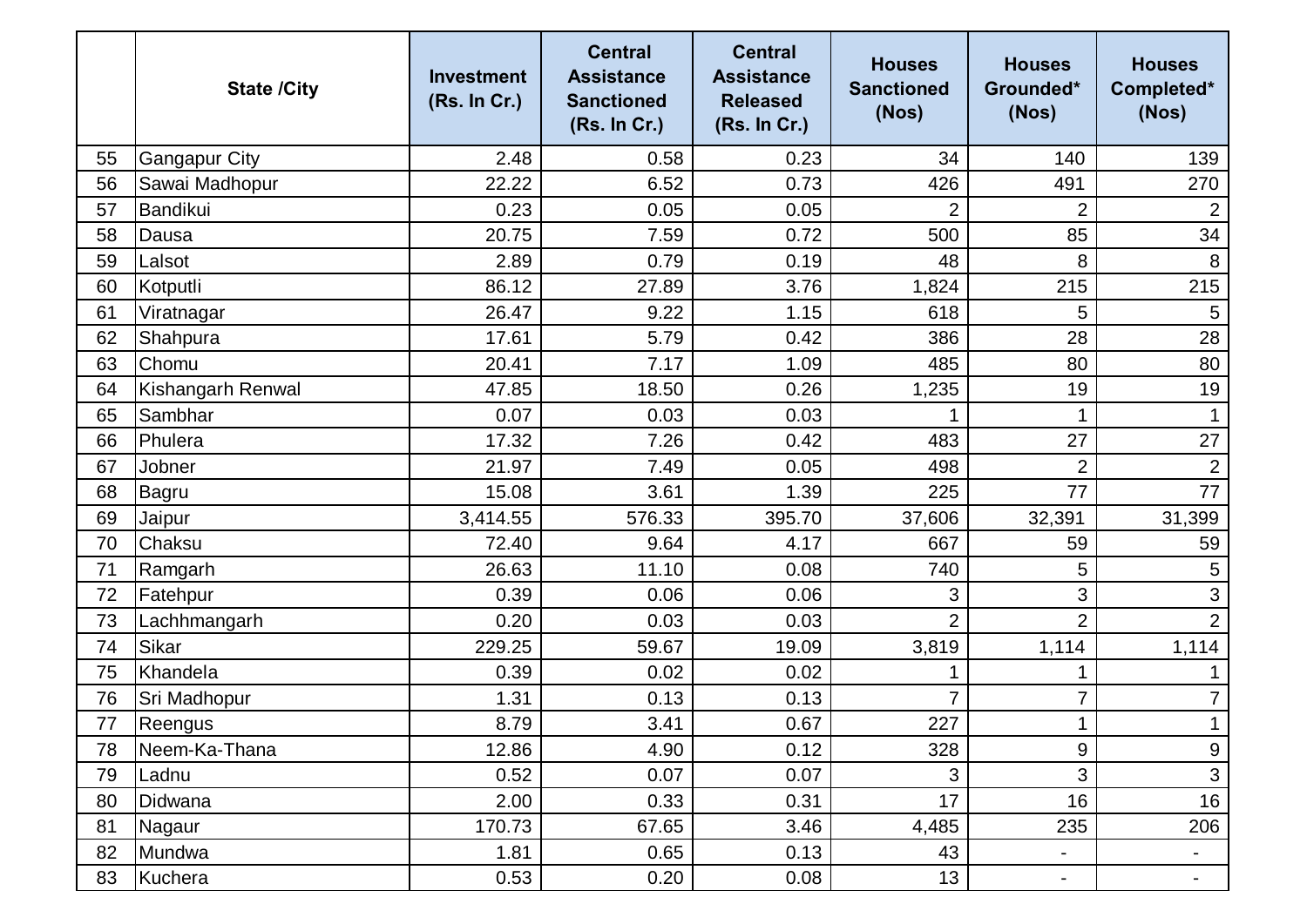|     | <b>State /City</b>   | <b>Investment</b><br>(Rs. In Cr.) | <b>Central</b><br><b>Assistance</b><br><b>Sanctioned</b><br>(Rs. In Cr.) | <b>Central</b><br><b>Assistance</b><br><b>Released</b><br>(Rs. In Cr.) | <b>Houses</b><br><b>Sanctioned</b><br>(Nos) | <b>Houses</b><br>Grounded*<br>(Nos) | <b>Houses</b><br>Completed*<br>(Nos) |
|-----|----------------------|-----------------------------------|--------------------------------------------------------------------------|------------------------------------------------------------------------|---------------------------------------------|-------------------------------------|--------------------------------------|
| 84  | <b>Merta City</b>    | 7.09                              | 2.13                                                                     | 0.49                                                                   | 133                                         | 24                                  | 24                                   |
| 85  | Parbatsar            | 2.57                              | 0.29                                                                     | 0.29                                                                   | 17                                          | 17                                  | 17                                   |
| 86  | Makrana              | 46.92                             | 15.69                                                                    | 0.05                                                                   | 1,046                                       | 3                                   | $\mathsf 3$                          |
| 87  | <b>Kuchaman City</b> | 22.79                             | 5.39                                                                     | 5.16                                                                   | 437                                         | 422                                 | 422                                  |
| 88  | <b>Nawa</b>          | 0.05                              | 0.01                                                                     | 0.01                                                                   |                                             | 1                                   |                                      |
| 89  | Phalodi              | 22.19                             | 8.78                                                                     | 0.35                                                                   | 578                                         | 927                                 | 481                                  |
| 90  | Jodhpur              | 1,163.65                          | 235.27                                                                   | 96.43                                                                  | 15,061                                      | 10,268                              | 3,467                                |
| 91  | <b>Pipar City</b>    | 3.67                              | 1.16                                                                     | 0.20                                                                   | 77                                          | 366                                 | 364                                  |
| 92  | <b>Bilara</b>        | 4.00                              | 1.12                                                                     | 0.43                                                                   | 68                                          | 348                                 | 284                                  |
| 93  | Jaisalmer            | 18.99                             | 5.60                                                                     | 0.10                                                                   | 371                                         | 2,022                               | 49                                   |
| 94  | Pokaran              | 2.42                              | 1.13                                                                     | $\overline{\phantom{0}}$                                               | 77                                          | 386                                 | 187                                  |
| 95  | <b>Balotra</b>       | 192.21                            | 33.57                                                                    | 7.80                                                                   | 2,263                                       | 1,085                               | 1,073                                |
| 96  | Barmer               | 19.36                             | 4.69                                                                     | 3.28                                                                   | 298                                         | 439                                 | 393                                  |
| 97  | Jalor                | 20.32                             | 3.02                                                                     | 0.28                                                                   | 201                                         | 228                                 | 126                                  |
| 98  | <b>Bhinmal</b>       | 41.53                             | 8.68                                                                     | 1.10                                                                   | 579                                         | 414                                 | 172                                  |
| 99  | Sanchore             | 24.67                             | 8.51                                                                     | 3.41                                                                   | 567                                         | 260                                 | 116                                  |
| 100 | Sheoganj             | 30.56                             | 4.69                                                                     | 1.83                                                                   | 310                                         | 615                                 | 311                                  |
| 101 | Sirohi               | 92.28                             | 7.70                                                                     | 3.29                                                                   | 507                                         | 453                                 | 53                                   |
| 102 | Pindwara             | 6.37                              | 1.98                                                                     | 0.30                                                                   | 138                                         | 544                                 | 271                                  |
| 103 | Mount Abu            | 0.05                              | 0.01                                                                     | 0.01                                                                   |                                             |                                     |                                      |
| 104 | Abu Road             | 21.74                             | 7.30                                                                     | 0.15                                                                   | 487                                         | 10                                  | 10                                   |
| 105 | Jaitaran             | 3.49                              | 0.98                                                                     | 0.21                                                                   | 63                                          | 107                                 | 73                                   |
|     | 106 Sojat            | 0.29                              | 0.03                                                                     | 0.03                                                                   | 3                                           | 156                                 | 115                                  |
| 107 | Pali                 | 266.71                            | 77.68                                                                    | 9.19                                                                   | 5,156                                       | 2,296                               | 1,222                                |
| 108 | Rani Nagar           | 3.49                              | 1.16                                                                     | 0.11                                                                   | 76                                          | 11                                  | 11                                   |
| 109 | Sadri                | 1.13                              | 0.45                                                                     | 0.20                                                                   | 29                                          | $\overline{2}$                      | $\overline{2}$                       |
| 110 | Takhatgarh           | 1.57                              | 0.56                                                                     | 0.01                                                                   | 38                                          | 483                                 | 237                                  |
| 111 | Sumerpur             | 8.53                              | 2.61                                                                     | 0.35                                                                   | 173                                         | 469                                 | 347                                  |
|     | 112 Falna            | 67.11                             | 7.30                                                                     | 2.98                                                                   | 489                                         | 451                                 | 106                                  |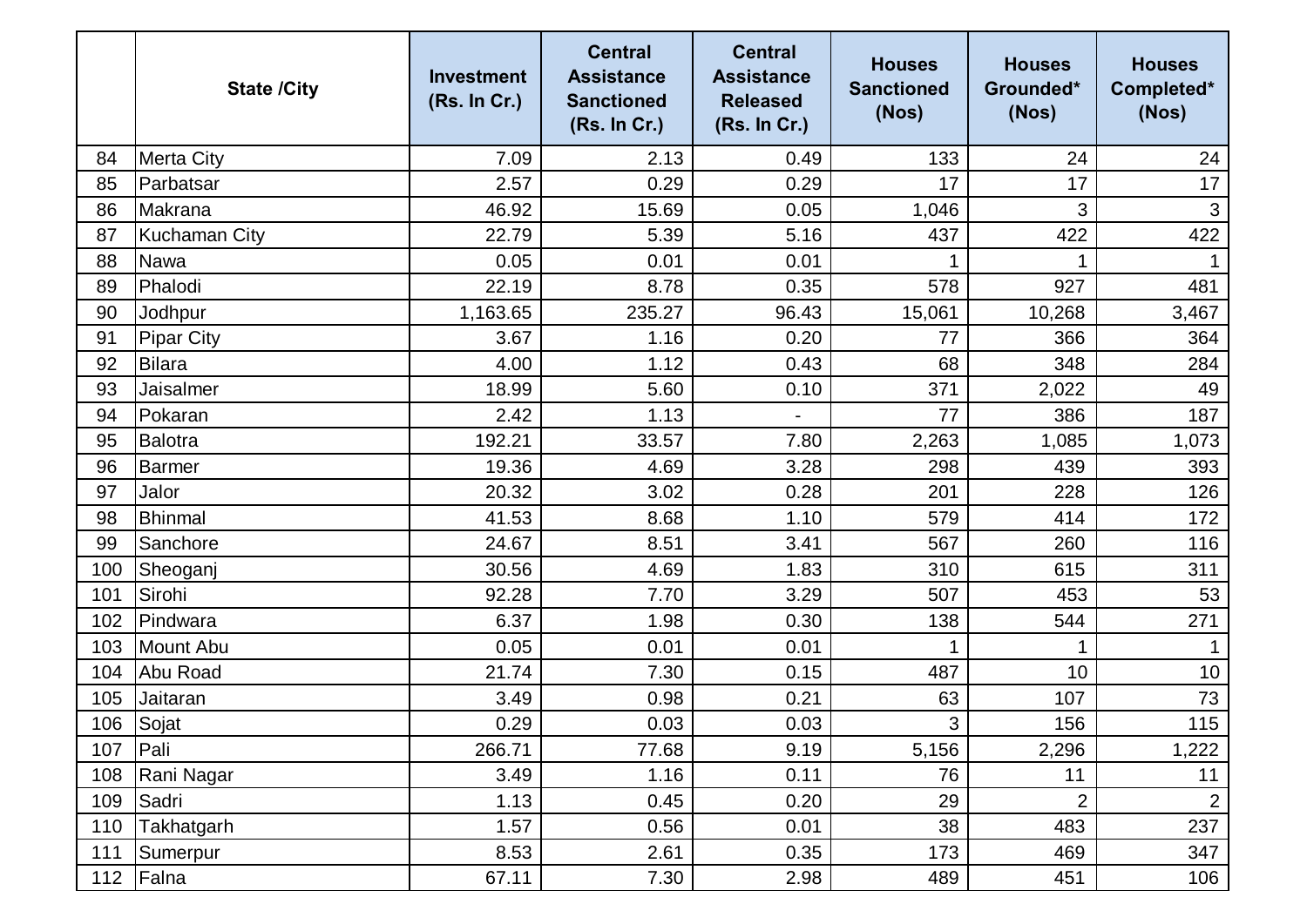|     | <b>State /City</b> | <b>Investment</b><br>(Rs. In Cr.) | <b>Central</b><br><b>Assistance</b><br><b>Sanctioned</b><br>(Rs. In Cr.) | <b>Central</b><br><b>Assistance</b><br><b>Released</b><br>(Rs. In Cr.) | <b>Houses</b><br><b>Sanctioned</b><br>(Nos) | <b>Houses</b><br>Grounded*<br>(Nos) | <b>Houses</b><br>Completed*<br>(Nos) |
|-----|--------------------|-----------------------------------|--------------------------------------------------------------------------|------------------------------------------------------------------------|---------------------------------------------|-------------------------------------|--------------------------------------|
| 113 | Bali               | 1.13                              | 0.39                                                                     |                                                                        | 26                                          | 190                                 | 172                                  |
| 114 | Kishangarh         | 114.32                            | 13.07                                                                    | 6.13                                                                   | 861                                         | 827                                 | 113                                  |
| 115 | Pushkar            | 47.10                             | 8.93                                                                     | 1.83                                                                   | 595                                         | 299                                 | 3                                    |
| 116 | Ajmer              | 378.37                            | 126.09                                                                   | 32.77                                                                  | 7,008                                       | 2,710                               | 961                                  |
| 117 | Beawar             | 102.16                            | 31.95                                                                    | 8.73                                                                   | 2,117                                       | 886                                 | 230                                  |
| 118 | Vijainagar         | 2.30                              | 0.45                                                                     | 0.28                                                                   | 31                                          | 13                                  | 13                                   |
| 119 | Nasirabad (CB)     | 15.45                             | 3.00                                                                     | 0.98                                                                   | 262                                         | 127                                 | 127                                  |
| 120 | Sarwar             | 27.57                             | 9.53                                                                     | 0.02                                                                   | 636                                         | $\overline{2}$                      | $\overline{2}$                       |
| 121 | Kekri              | 20.59                             | 6.57                                                                     | 0.34                                                                   | 435                                         | 348                                 | 208                                  |
| 122 | Malpura            | 1.75                              | 0.43                                                                     | 0.23                                                                   | 30                                          | 8                                   | 8                                    |
| 123 | Niwai              | 4.17                              | 0.97                                                                     | 0.39                                                                   | 59                                          | 20                                  | 20                                   |
| 124 | Tonk               | 281.09                            | 97.54                                                                    | 0.43                                                                   | 6,504                                       | 339                                 | 76                                   |
| 125 | Todaraisingh       | 10.63                             | 3.78                                                                     |                                                                        | 252                                         | 61                                  | $\overline{\phantom{a}}$             |
| 126 | Deoli              | 1.97                              | 0.39                                                                     | 0.21                                                                   | 27                                          | $\overline{7}$                      | $\overline{7}$                       |
| 127 | Uniara             | 2.01                              | 0.69                                                                     | 0.01                                                                   | 46                                          | $\mathbf 1$                         | 1                                    |
| 128 | Nainwa             | 35.38                             | 14.55                                                                    | 0.01                                                                   | 970                                         | 181                                 |                                      |
| 129 | Indragarh          | 8.85                              | 3.27                                                                     | 0.36                                                                   | 218                                         | 1                                   |                                      |
| 130 | Lakheri            | 98.94                             | 15.47                                                                    | 5.19                                                                   | 1,031                                       | 1                                   |                                      |
| 131 | Keshoraipatan      | 99.12                             | 12.31                                                                    | 4.71                                                                   | 820                                         | 421                                 | $\mathbf 1$                          |
| 132 | Kaprain            | 72.43                             | 16.56                                                                    | 1.92                                                                   | 1,104                                       | 35                                  | $\overline{\phantom{a}}$             |
| 133 | <b>Bundi</b>       | 54.58                             | 15.42                                                                    | 5.26                                                                   | 1,003                                       | 776                                 | 120                                  |
| 134 | Asind              | 2.84                              | 0.80                                                                     | 0.25                                                                   | 54                                          | 526                                 | 349                                  |
| 135 | Gulabpura          | 1.95                              | 0.21                                                                     | 0.21                                                                   | 21                                          | 21                                  | 21                                   |
| 136 | Shahpura(M)        | 8.62                              | 2.08                                                                     | 1.27                                                                   | 152                                         | 380                                 | 358                                  |
| 137 | Gangapur           | 2.28                              | 0.60                                                                     | 0.34                                                                   | 42                                          | 22                                  | 13                                   |
| 138 | Bhilwara           | 301.12                            | 58.49                                                                    | 38.67                                                                  | 3,532                                       | 2,630                               | 1,914                                |
| 139 | Jahazpur           | 87.11                             | 13.57                                                                    | 5.53                                                                   | 905                                         | 12                                  | 12                                   |
| 140 | Mandalgarh         | 2.13                              | 0.66                                                                     | 0.29                                                                   | 45                                          | 32                                  | $\overline{4}$                       |
| 141 | Amet               | 0.71                              | 0.13                                                                     | 0.13                                                                   | 6                                           | 6                                   | $6\phantom{.}$                       |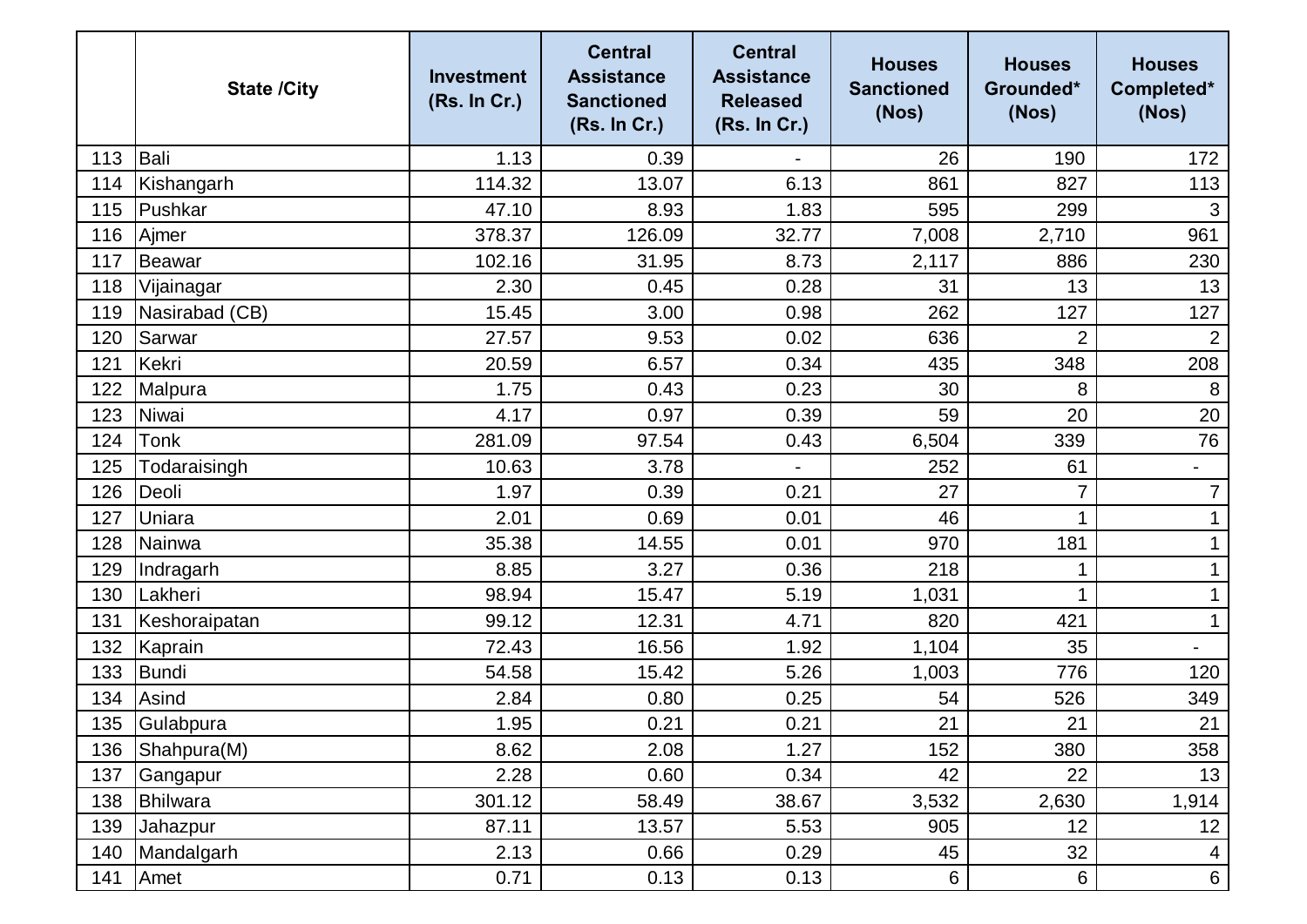|     | <b>State /City</b>       | <b>Investment</b><br>(Rs. In Cr.) | <b>Central</b><br><b>Assistance</b><br><b>Sanctioned</b><br>(Rs. In Cr.) | <b>Central</b><br><b>Assistance</b><br><b>Released</b><br>(Rs. In Cr.) | <b>Houses</b><br><b>Sanctioned</b><br>(Nos) | <b>Houses</b><br>Grounded*<br>(Nos) | <b>Houses</b><br>Completed*<br>(Nos) |
|-----|--------------------------|-----------------------------------|--------------------------------------------------------------------------|------------------------------------------------------------------------|---------------------------------------------|-------------------------------------|--------------------------------------|
| 142 | Rajsamand                | 57.30                             | 19.32                                                                    | 4.91                                                                   | 1,344                                       | 683                                 | 75                                   |
| 143 | Nathdwara                | 48.43                             | 7.25                                                                     | 2.01                                                                   | 481                                         | 305                                 | 16                                   |
| 144 | Dungarpur                | 18.46                             | 4.82                                                                     | 2.34                                                                   | 314                                         | 312                                 | 40                                   |
| 145 | Sagwara                  | 5.53                              | 1.35                                                                     | 0.77                                                                   | 84                                          | 24                                  | 24                                   |
| 146 | Banswara                 | 26.96                             | 4.88                                                                     | 1.82                                                                   | 316                                         | 238                                 | 181                                  |
| 147 | Kushalgarh               | 4.48                              | 1.53                                                                     | 0.03                                                                   | 101                                         | 1                                   |                                      |
| 148 | Begun                    | 15.70                             | 5.99                                                                     | 2.46                                                                   | 206                                         | 11                                  | 11                                   |
| 149 | Rawatbhata               | 42.38                             | 11.49                                                                    | 0.14                                                                   | 764                                         | 673                                 | 161                                  |
| 150 | Chittorgarh              | 263.54                            | 79.57                                                                    | 32.79                                                                  | 3,901                                       | 1,757                               | 1,198                                |
| 151 | Kapasan                  | 19.08                             | 6.58                                                                     | 1.90                                                                   | 266                                         | 8                                   | 8                                    |
| 152 | Nimbahera                | 90.41                             | 33.24                                                                    | 18.70                                                                  | 1,503                                       | 1,763                               | 504                                  |
| 153 | Bari Sadri               | 10.44                             | 4.38                                                                     | 1.64                                                                   | 135                                         |                                     |                                      |
| 154 | Kota                     | 580.97                            | 115.58                                                                   | 73.49                                                                  | 6,695                                       | 7,226                               | 6,543                                |
| 155 | Kaithoon                 | 105.55                            | 19.79                                                                    | 6.90                                                                   | 1,316                                       | 323                                 | 317                                  |
| 156 | Ramganj Mandi            | 16.59                             | 5.64                                                                     | 0.21                                                                   | 378                                         | 83                                  | 68                                   |
| 157 | Sangod                   | 5.94                              | 1.96                                                                     | 0.55                                                                   | 136                                         | 251                                 | 182                                  |
| 158 | Mangrol                  | 55.48                             | 19.22                                                                    | 6.41                                                                   | 1,281                                       | 403                                 | 310                                  |
| 159 | Antah                    | 27.41                             | 9.75                                                                     | 3.17                                                                   | 651                                         | 334                                 | 236                                  |
| 160 | Baran                    | 89.91                             | 28.44                                                                    | 1.14                                                                   | 1,882                                       | 289                                 | 280                                  |
| 161 | Chhabra                  | 96.31                             | 31.34                                                                    | 0.04                                                                   | 2,089                                       | 109                                 | 69                                   |
| 162 | Jhalawar                 | 110.46                            | 15.86                                                                    | 5.96                                                                   | 1,046                                       | 840                                 | 89                                   |
| 163 | Jhalawar and Jhalrapatan | 1.36                              | 0.30                                                                     | 0.30                                                                   | 15                                          | 100                                 | 91                                   |
| 164 | Aklera                   | 6.90                              | 2.14                                                                     | 0.69                                                                   | 142                                         | 25                                  | $10$                                 |
| 165 | Bhawani Mandi            | 8.87                              | 2.69                                                                     | 0.53                                                                   | 173                                         | 29                                  | 29                                   |
| 166 | Pirawa                   | 6.10                              | 2.09                                                                     | 0.27                                                                   | 139                                         | $\overline{2}$                      | $\overline{2}$                       |
| 167 | Fatehnagar               | 39.58                             | 19.22                                                                    | 12.37                                                                  | 637                                         | 523                                 | 251                                  |
| 168 | <b>Udaipur</b>           | 471.73                            | 104.18                                                                   | 48.25                                                                  | 6,094                                       | 5,664                               | 2,854                                |
| 169 | Bhinder                  | 1.15                              | 0.22                                                                     | 0.22                                                                   | 15                                          | 15                                  | 15                                   |
| 170 | Salumbar                 | 1.79                              | 0.55                                                                     | 0.28                                                                   | 34                                          | 4                                   | $\overline{4}$                       |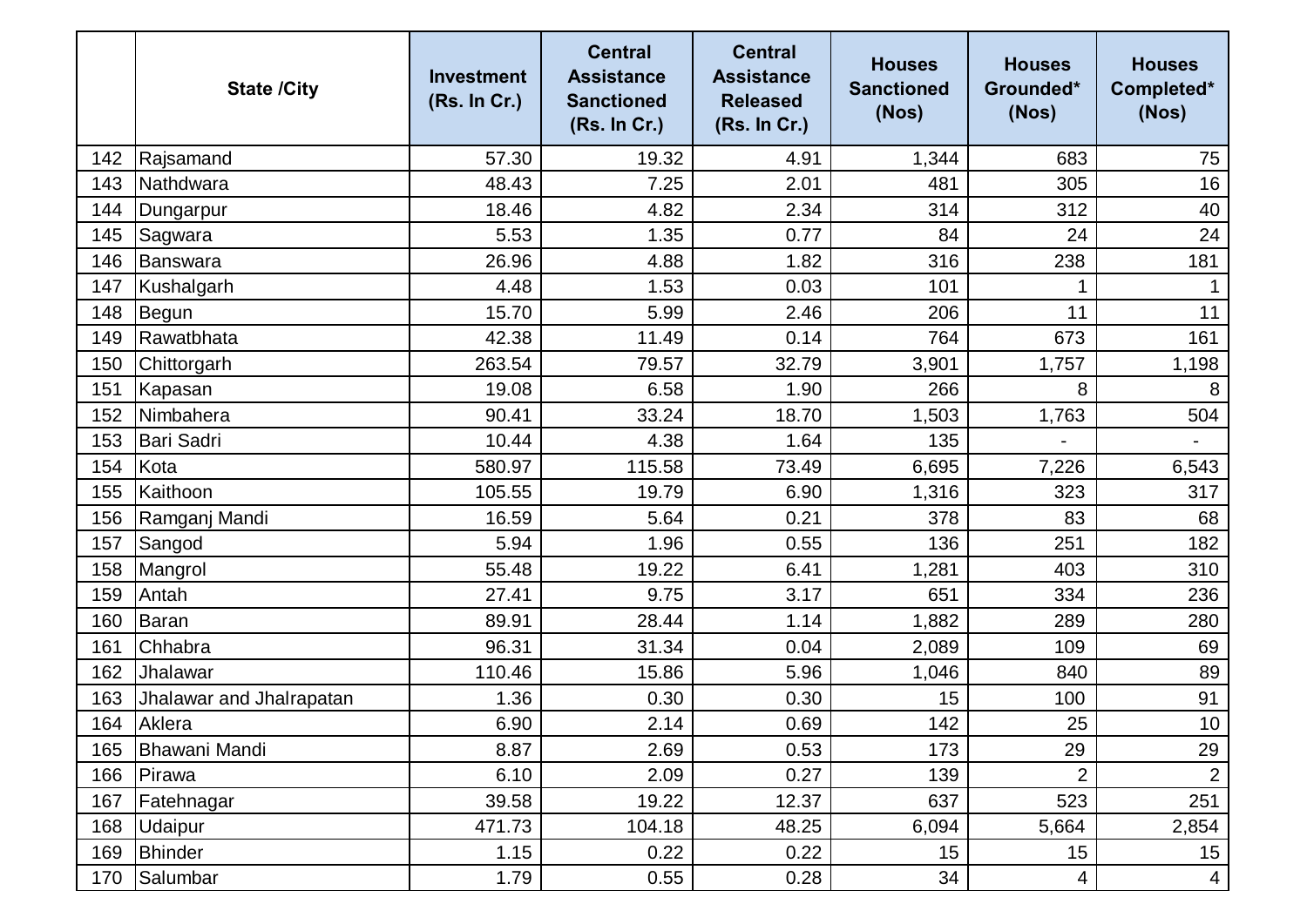|                | <b>State /City</b>            | <b>Investment</b><br>(Rs. In Cr.) | <b>Central</b><br><b>Assistance</b><br><b>Sanctioned</b><br>(Rs. In Cr.) | <b>Central</b><br><b>Assistance</b><br><b>Released</b><br>(Rs. In Cr.) | <b>Houses</b><br><b>Sanctioned</b><br>(Nos) | <b>Houses</b><br>Grounded*<br>(Nos) | <b>Houses</b><br>Completed*<br>(Nos) |
|----------------|-------------------------------|-----------------------------------|--------------------------------------------------------------------------|------------------------------------------------------------------------|---------------------------------------------|-------------------------------------|--------------------------------------|
| 171            | Chhoti Sadri                  | 43.92                             | 17.06                                                                    | 6.36                                                                   | 707                                         | 548                                 | 153                                  |
| 172            | Pratapgarh                    | 71.28                             | 29.68                                                                    | 19.92                                                                  | 1,069                                       | 808                                 | 649                                  |
|                | <b>Sikkim</b>                 |                                   |                                                                          |                                                                        |                                             |                                     |                                      |
| 1              | Mangan                        | 0.29                              | 0.20                                                                     | 0.09                                                                   | 13                                          | 13                                  | $9\,$                                |
| $\overline{2}$ | Gyalshing                     | 2.54                              | 1.06                                                                     | 0.42                                                                   | 70                                          | 70                                  | 3                                    |
| 3              | Nayabazar Notified Bazar Area | 0.20                              | 0.02                                                                     | 0.02                                                                   |                                             | 1                                   |                                      |
| 4              | Namchi                        | 3.68                              | 1.66                                                                     | 0.68                                                                   | 111                                         | 92                                  | 4                                    |
| 5              | Jorethang                     | 2.26                              | 1.14                                                                     | 0.43                                                                   | 76                                          | 76                                  | $\blacksquare$                       |
| 6              | Gangtok                       | 6.58                              | 3.66                                                                     | 1.41                                                                   | 247                                         | 241                                 | 216                                  |
| $\overline{7}$ | Singtam                       | 0.47                              | 0.08                                                                     | 0.04                                                                   | 5                                           | $\overline{2}$                      | $\overline{2}$                       |
| 8              | Rangpo                        | 0.26                              | 0.20                                                                     | 0.08                                                                   | 13                                          | 13                                  | $\bf 8$                              |
|                | <b>Tamil Nadu</b>             |                                   |                                                                          |                                                                        |                                             |                                     |                                      |
| 1              | Gummidipoondi                 | 7.90                              | 2.97                                                                     | 2.16                                                                   | 200                                         | 200                                 | 106                                  |
| $\overline{2}$ | Ponneri                       | 18.88                             | 6.24                                                                     | 2.96                                                                   | 402                                         | 397                                 | 138                                  |
| 3              | Arani                         | 5.63                              | 2.66                                                                     | 1.13                                                                   | 177                                         | 179                                 | 75                                   |
| 4              | Minjur                        | 9.69                              | 3.72                                                                     | 1.81                                                                   | 250                                         | 250                                 | 135                                  |
| 5              | <b>Uthukkottai</b>            | 8.15                              | 3.48                                                                     | 1.34                                                                   | 228                                         | 228                                 | 72                                   |
| 6              | Tiruttani                     | 102.85                            | 50.27                                                                    | 18.93                                                                  | 3,350                                       | 2,751                               | 771                                  |
| $\overline{7}$ | Pallipattu                    | 9.48                              | 4.40                                                                     | 2.45                                                                   | 292                                         | 240                                 | 108                                  |
| 8              | Pothatturpettai               | 6.35                              | 2.96                                                                     | 2.00                                                                   | 198                                         | 198                                 | 140                                  |
| 9              | Thiruvallur                   | 129.74                            | 24.88                                                                    | 20.22                                                                  | 1,518                                       | 1,518                               | 1,038                                |
| 10             | Avadi                         | 171.91                            | 59.22                                                                    | 28.29                                                                  | 3,891                                       | 3,703                               | 1,092                                |
| 11             | Thirunindravur                | 11.50                             | 2.57                                                                     | 1.52                                                                   | 163                                         | 163                                 | 108                                  |
| 12             | Tiruverkadu                   | 56.86                             | 23.25                                                                    | 9.33                                                                   | 1,530                                       | 1,240                               | 400                                  |
| 13             | Thirumazhisai                 | 11.44                             | 4.65                                                                     | 2.23                                                                   | 308                                         | 293                                 | 102                                  |
| 14             | Poonamallee                   | 140.98                            | 19.84                                                                    | 16.22                                                                  | 1,142                                       | 1,098                               | 707                                  |
| 15             | Ambattur                      | 143.11                            | 11.16                                                                    | 11.16                                                                  | 562                                         | 562                                 | 562                                  |
| 16             | Maduravoyal                   | 23.52                             | 1.57                                                                     | 1.57                                                                   | 79                                          | 79                                  | 79                                   |
| 17             | Valasaravakkam                | 5.30                              | 0.35                                                                     | 0.35                                                                   | 16                                          | 16                                  | 16                                   |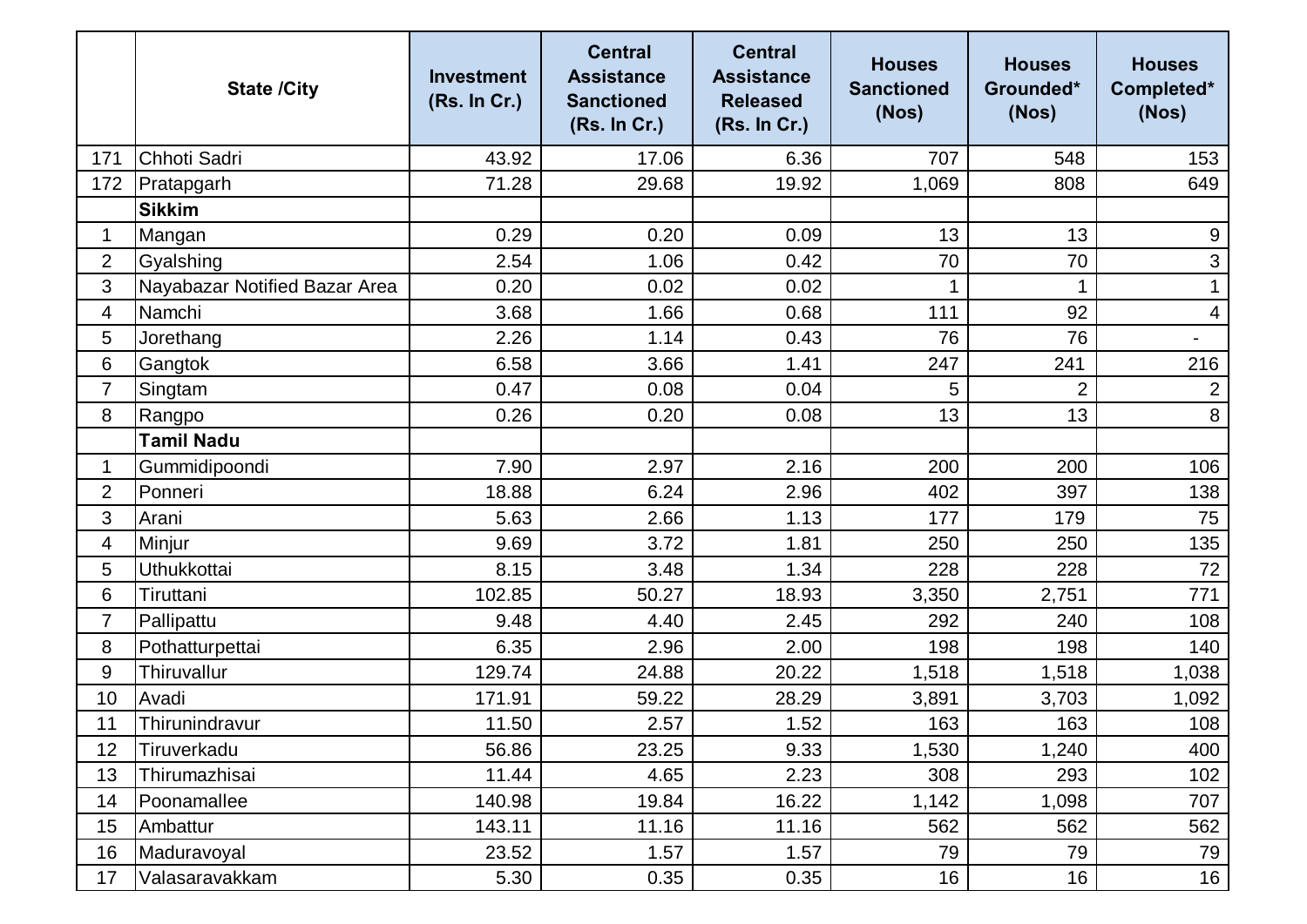|    | <b>State /City</b>            | <b>Investment</b><br>(Rs. In Cr.) | <b>Central</b><br><b>Assistance</b><br><b>Sanctioned</b><br>(Rs. In Cr.) | <b>Central</b><br><b>Assistance</b><br><b>Released</b><br>(Rs. In Cr.) | <b>Houses</b><br><b>Sanctioned</b><br>(Nos) | <b>Houses</b><br>Grounded*<br>(Nos) | <b>Houses</b><br>Completed*<br>(Nos) |
|----|-------------------------------|-----------------------------------|--------------------------------------------------------------------------|------------------------------------------------------------------------|---------------------------------------------|-------------------------------------|--------------------------------------|
| 18 | Porur                         | 56.06                             | 3.43                                                                     | 3.43                                                                   | 174                                         | 174                                 | 174                                  |
| 19 | Kattivakkam                   | 0.28                              | 0.02                                                                     | 0.02                                                                   |                                             |                                     |                                      |
| 20 | Tiruvottiyur                  | 8.91                              | 0.77                                                                     | 0.77                                                                   | 41                                          | 41                                  | 41                                   |
| 21 | Manali                        | 16.18                             | 1.60                                                                     | 1.60                                                                   | 87                                          | 87                                  | 87                                   |
| 22 | Naravarikuppam                | 2.54                              | 1.07                                                                     | 0.47                                                                   | 71                                          | 71                                  | 50                                   |
| 23 | Puzhal                        | 12.96                             | 1.02                                                                     | 1.02                                                                   | 54                                          | 54                                  | 54                                   |
| 24 | Madavaram                     | 28.14                             | 2.33                                                                     | 2.33                                                                   | 107                                         | 107                                 | 107                                  |
| 25 | Chinnasekkadu                 | 0.03                              | 0.01                                                                     | 0.01                                                                   |                                             |                                     |                                      |
| 26 | Chennai                       | 12,181.86                         | 2,239.34                                                                 | 703.37                                                                 | 1,43,255                                    | 97,025                              | 44,862                               |
| 27 | Mangadu                       | 31.38                             | 7.06                                                                     | 3.95                                                                   | 445                                         | 445                                 | 200                                  |
| 28 | Kundrathur                    | 62.57                             | 8.61                                                                     | 6.10                                                                   | 517                                         | 517                                 | 351                                  |
| 29 | Sriperumbudur                 | 88.94                             | 11.83                                                                    | 9.71                                                                   | 653                                         | 653                                 | 492                                  |
| 30 | Chitlapakkam                  | 21.32                             | 2.48                                                                     | 1.78                                                                   | 146                                         | 146                                 | 127                                  |
| 31 | Perungalathur                 | 56.57                             | 5.76                                                                     | 3.92                                                                   | 343                                         | 343                                 | 151                                  |
| 32 | Tambaram                      | 174.24                            | 23.76                                                                    | 18.47                                                                  | 1,385                                       | 1,351                               | 669                                  |
| 33 | Sembakkam                     | 15.60                             | 1.72                                                                     | 0.97                                                                   | 99                                          | 74                                  | 58                                   |
| 34 | Peerkankaranai                | 9.71                              | 0.93                                                                     | 0.83                                                                   | 44                                          | 44                                  | 44                                   |
| 35 | Madambakkam                   | 29.36                             | 2.40                                                                     | 2.32                                                                   | 113                                         | 113                                 | 113                                  |
| 36 | Nandambakkam                  | 0.73                              | 0.04                                                                     | 0.04                                                                   | 3                                           | 3                                   | 3                                    |
| 37 | St.Thomas Mount-cum-Pallavara | 5.94                              | 0.48                                                                     | 0.48                                                                   | 21                                          | 21                                  | 21                                   |
| 38 | Alandur                       | 27.80                             | 1.83                                                                     | 1.83                                                                   | 88                                          | 88                                  | 88                                   |
| 39 | Meenambakkam                  | 0.30                              | 0.02                                                                     | 0.02                                                                   | $\overline{2}$                              | $\overline{2}$                      | $\overline{2}$                       |
| 40 | Anakaputhur                   | 16.00                             | 4.51                                                                     | 2.32                                                                   | 290                                         | 265                                 | 100                                  |
| 41 | Pammal                        | 39.74                             | 3.69                                                                     | 3.30                                                                   | 199                                         | 199                                 | 154                                  |
| 42 | Thiruneermalai                | 7.96                              | 2.96                                                                     | 1.24                                                                   | 195                                         | 195                                 | 89                                   |
| 43 | Pallavaram                    | 72.58                             | 11.60                                                                    | 8.36                                                                   | 705                                         | 665                                 | 292                                  |
| 44 | Puzhithivakkam (Ullagaram)    | 10.54                             | 0.74                                                                     | 0.74                                                                   | 34                                          | 34                                  | 34                                   |
| 45 | Perungudi                     | 18.96                             | 1.11                                                                     | 1.11                                                                   | 52                                          | 52                                  | 52                                   |
| 46 | Pallikaranai                  | 40.86                             | 2.65                                                                     | 2.65                                                                   | 133                                         | 133                                 | 133                                  |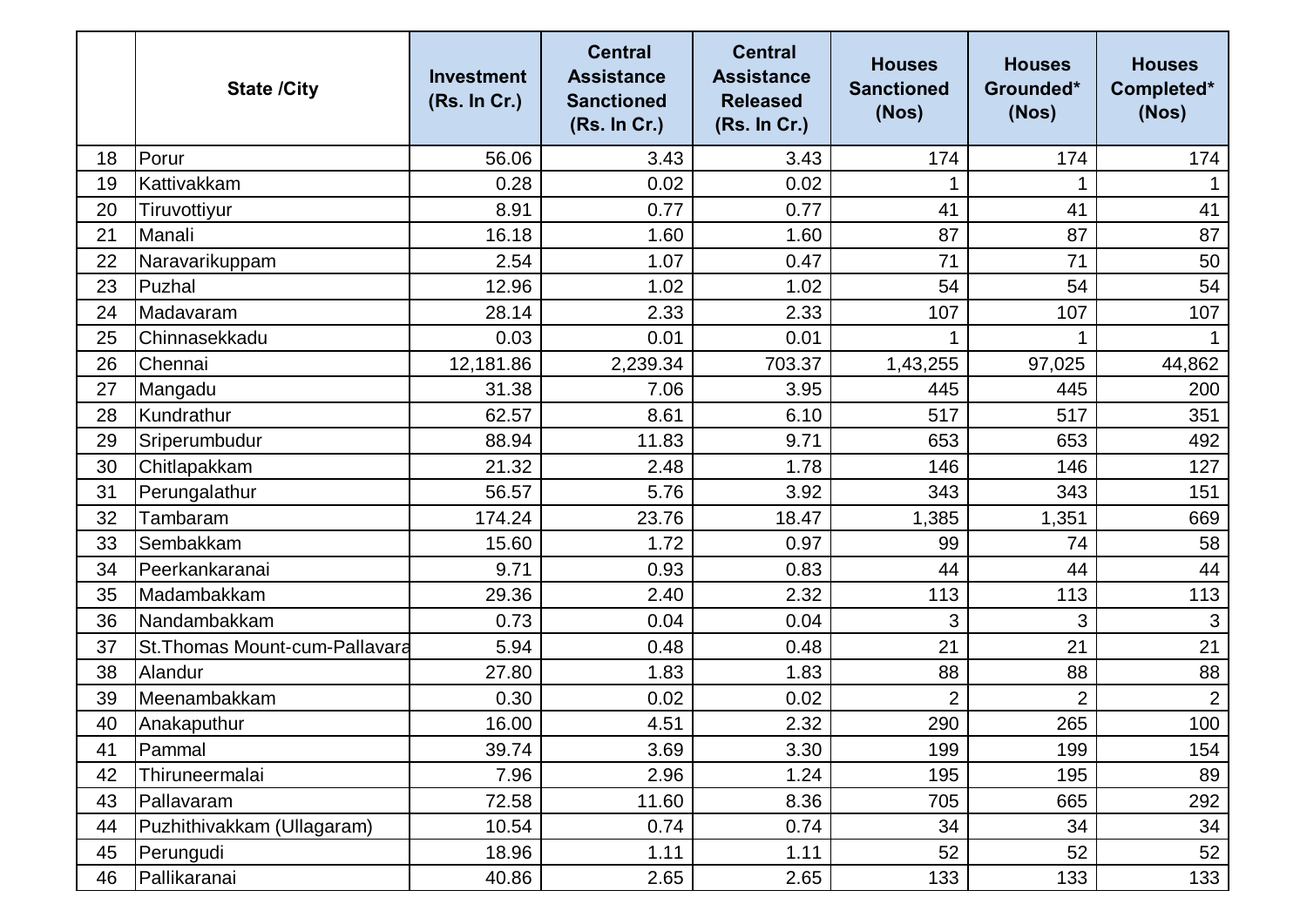|    | <b>State /City</b>        | <b>Investment</b><br>(Rs. In Cr.) | <b>Central</b><br><b>Assistance</b><br><b>Sanctioned</b><br>(Rs. In Cr.) | <b>Central</b><br><b>Assistance</b><br><b>Released</b><br>(Rs. In Cr.) | <b>Houses</b><br><b>Sanctioned</b><br>(Nos) | <b>Houses</b><br>Grounded*<br>(Nos) | <b>Houses</b><br>Completed*<br>(Nos) |
|----|---------------------------|-----------------------------------|--------------------------------------------------------------------------|------------------------------------------------------------------------|---------------------------------------------|-------------------------------------|--------------------------------------|
| 47 | Sholinganallur            | 208.13                            | 13.32                                                                    | 13.32                                                                  | 657                                         | 657                                 | 657                                  |
| 48 | Nandivaram - Guduvancheri | 22.21                             | 3.11                                                                     | 2.00                                                                   | 183                                         | 150                                 | 108                                  |
| 49 | Maraimalainagar           | 113.57                            | 27.89                                                                    | 11.55                                                                  | 1,833                                       | 1,642                               | 391                                  |
| 50 | Thiruporur                | 92.64                             | 7.27                                                                     | 7.05                                                                   | 342                                         | 342                                 | 336                                  |
| 51 | Chengalpattu              | 121.31                            | 19.40                                                                    | 10.80                                                                  | 1,167                                       | 937                                 | 561                                  |
| 52 | Kanchipuram               | 805.46                            | 142.55                                                                   | 41.57                                                                  | 9,309                                       | 5,818                               | 4,076                                |
| 53 | Sevilimedu                | 2.08                              | 0.18                                                                     | 0.18                                                                   | 14                                          | 14                                  | 14                                   |
| 54 | Walajabad                 | 23.94                             | 10.47                                                                    | 3.07                                                                   | 700                                         | 470                                 | 128                                  |
| 55 | <b>Uthiramerur</b>        | 26.10                             | 11.85                                                                    | 8.18                                                                   | 792                                         | 792                                 | 350                                  |
| 56 | Mamallapuram              | 3.97                              | 1.67                                                                     | 0.75                                                                   | 111                                         | 111                                 | 74                                   |
| 57 | Tirukalukundram           | 19.28                             | 6.77                                                                     | 3.11                                                                   | 434                                         | 446                                 | 268                                  |
| 58 | Karunguzhi                | 16.57                             | 7.89                                                                     | 3.15                                                                   | 526                                         | 528                                 | 121                                  |
| 59 | Maduranthakam             | 51.82                             | 25.47                                                                    | 16.41                                                                  | 1,697                                       | 1,662                               | 503                                  |
| 60 | Acharapakkam              | 12.18                             | 5.67                                                                     | 2.29                                                                   | 376                                         | 376                                 | 140                                  |
| 61 | Edakalinadu               | 101.49                            | 48.33                                                                    | 19.37                                                                  | 3,222                                       | 3,187                               | 381                                  |
| 62 | Gudiyatham                | 35.72                             | 16.65                                                                    | 12.10                                                                  | 1,106                                       | 593                                 | 449                                  |
| 63 | Pernampattu               | 94.56                             | 36.23                                                                    | 15.48                                                                  | 2,418                                       | 1,508                               | 707                                  |
| 64 | Thiruvalam                | 4.97                              | 2.56                                                                     | 0.43                                                                   | 171                                         | 76                                  | 71                                   |
| 65 | Katpadi                   | 10.18                             | 0.87                                                                     | 0.87                                                                   | 51                                          | 51                                  | 51                                   |
| 66 | Dharapadavedu             | 3.58                              | 0.31                                                                     | 0.31                                                                   | 16                                          | 16                                  | 16                                   |
| 67 | Gandhinagar               | 7.99                              | 0.92                                                                     | 0.92                                                                   | 38                                          | 38                                  | 38                                   |
| 68 | Kalinjur                  | 2.33                              | 0.20                                                                     | 0.20                                                                   | 14                                          | 14                                  | 14                                   |
| 69 | Sholingur                 | 10.44                             | 4.53                                                                     | 1.14                                                                   | 306                                         | 189                                 | 115                                  |
| 70 | Ammoor                    | 7.11                              | 3.21                                                                     | 1.15                                                                   | 214                                         | 182                                 | 120                                  |
| 71 | Walajapet                 | 20.62                             | 9.02                                                                     | 6.61                                                                   | 604                                         | 598                                 | 296                                  |
| 72 | Ranipettai                | 40.68                             | 19.67                                                                    | 7.95                                                                   | 1,311                                       | 1,308                               | 639                                  |
| 73 | Melvisharam               | 47.70                             | 23.30                                                                    | 13.71                                                                  | 1,557                                       | 1,072                               | 471                                  |
| 74 | Arakonam                  | 25.23                             | 10.92                                                                    | 3.89                                                                   | 727                                         | 662                                 | 152                                  |
| 75 | Thakkolam                 | 6.97                              | 3.20                                                                     | 1.31                                                                   | 215                                         | 215                                 | 112                                  |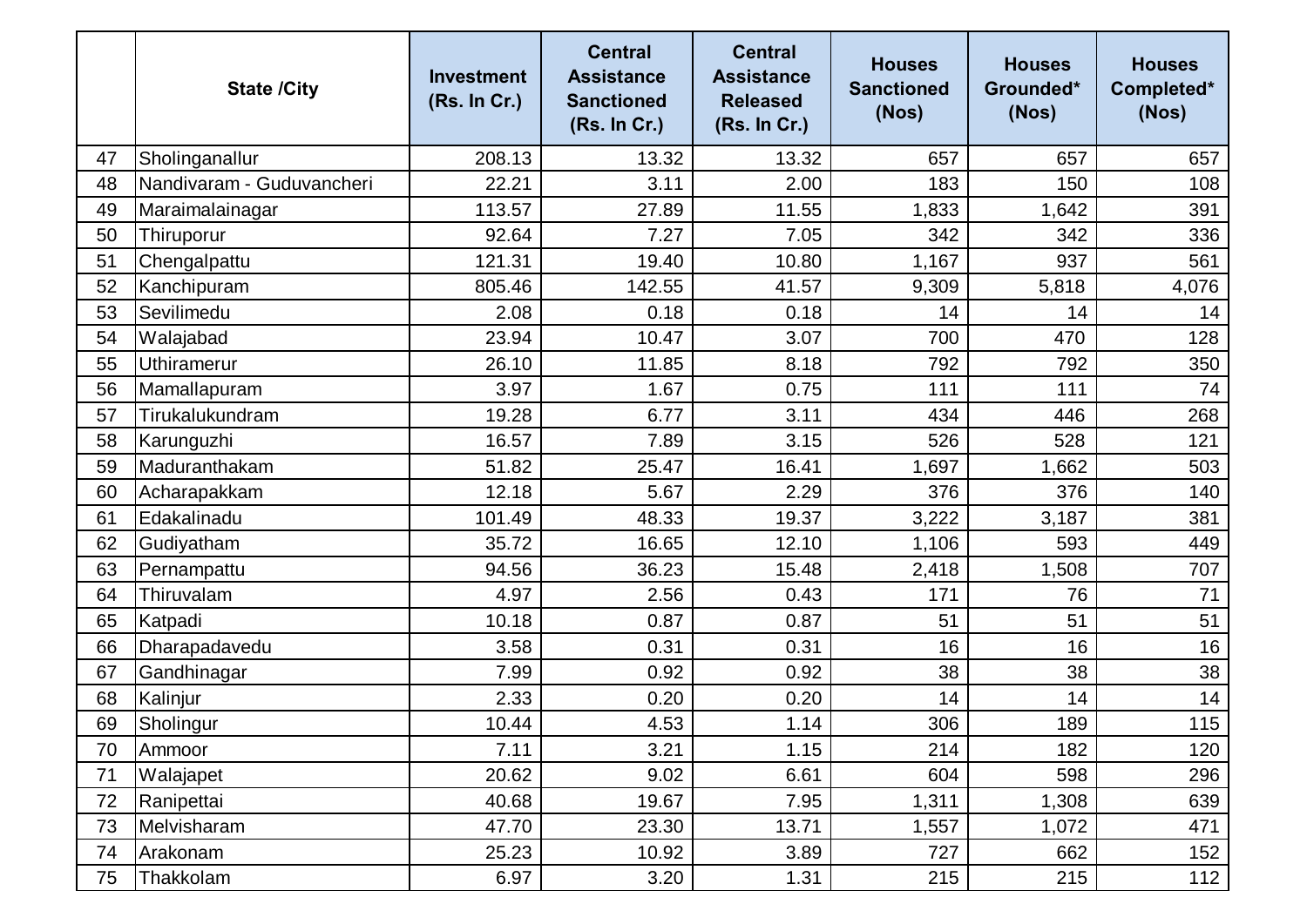|     | <b>State /City</b> | <b>Investment</b><br>(Rs. In Cr.) | <b>Central</b><br><b>Assistance</b><br><b>Sanctioned</b><br>(Rs. In Cr.) | <b>Central</b><br><b>Assistance</b><br><b>Released</b><br>(Rs. In Cr.) | <b>Houses</b><br><b>Sanctioned</b><br>(Nos) | <b>Houses</b><br>Grounded*<br>(Nos) | <b>Houses</b><br>Completed*<br>(Nos) |
|-----|--------------------|-----------------------------------|--------------------------------------------------------------------------|------------------------------------------------------------------------|---------------------------------------------|-------------------------------------|--------------------------------------|
| 76  | Nemili             | 10.17                             | 4.72                                                                     | 1.27                                                                   | 314                                         | 208                                 | 128                                  |
| 77  | Kaveripakkam       | 2.92                              | 1.07                                                                     | 0.49                                                                   | 73                                          | 73                                  | 68                                   |
| 78  | Panapakkam         | 11.33                             | 5.34                                                                     | 1.21                                                                   | 355                                         | 197                                 | 112                                  |
| 79  | Arcot              | 43.78                             | 20.88                                                                    | 12.93                                                                  | 1,385                                       | 1,254                               | 520                                  |
| 80  | Vilapakkam         | 9.47                              | 4.76                                                                     | 1.49                                                                   | 318                                         | 249                                 | 131                                  |
| 81  | Timiri             | 9.25                              | 4.24                                                                     | 1.66                                                                   | 282                                         | 274                                 | 122                                  |
| 82  | Kalavai            | 14.37                             | 6.74                                                                     | 2.02                                                                   | 448                                         | 320                                 | 191                                  |
| 83  | Sathuvachari       | 5.68                              | 0.43                                                                     | 0.43                                                                   | 27                                          | 27                                  | 27                                   |
| 84  | Vellore            | 329.75                            | 110.51                                                                   | 51.81                                                                  | 7,209                                       | 6,311                               | 2,840                                |
| 85  | Pallikonda         | 10.52                             | 4.83                                                                     | 1.22                                                                   | 323                                         | 218                                 | 135                                  |
| 86  | Thorapadi          | 0.13                              |                                                                          |                                                                        |                                             | 1                                   |                                      |
| 87  | Allapuram          | 2.24                              | 0.11                                                                     | 0.11                                                                   | 10                                          | 10                                  | 10                                   |
| 88  | Pennathur          | 15.60                             | 7.12                                                                     | 2.88                                                                   | 474                                         | 474                                 | 110                                  |
| 89  | Odugathur          | 13.86                             | 6.60                                                                     | 2.60                                                                   | 440                                         | 440                                 | 267                                  |
| 90  | Vaniyambadi        | 106.67                            | 36.26                                                                    | 19.89                                                                  | 2,428                                       | 1,938                               | 606                                  |
| 91  | Alangayam          | 22.58                             | 10.28                                                                    | 4.17                                                                   | 687                                         | 687                                 | 416                                  |
| 92  | Ambur              | 56.95                             | 27.90                                                                    | 11.20                                                                  | 1,858                                       | 1,310                               | 412                                  |
| 93  | Uthayendram        | 21.39                             | 10.19                                                                    | 4.15                                                                   | 679                                         | 679                                 | 362                                  |
| 94  | Natrampalli        | 9.67                              | 4.46                                                                     | 1.85                                                                   | 299                                         | 299                                 | 174                                  |
| 95  | Jolarpet           | 76.69                             | 37.56                                                                    | 21.48                                                                  | 2,506                                       | 1,414                               | 966                                  |
| 96  | Tirupathur         | 58.28                             | 27.34                                                                    | 16.26                                                                  | 1,809                                       | 1,450                               | 476                                  |
| 97  | Kannamangalam      | 1.15                              | 0.52                                                                     | 0.22                                                                   | 36                                          | 36                                  | 18                                   |
| 98  | Arani              | 39.28                             | 18.29                                                                    | 10.44                                                                  | 1,224                                       | 1,138                               | 543                                  |
| 99  | Tiruvethipuram     | 54.81                             | 26.41                                                                    | 10.50                                                                  | 1,768                                       | 1,001                               | 532                                  |
| 100 | Peranamallur       | 5.63                              | 2.85                                                                     | 0.35                                                                   | 190                                         | 58                                  | 56                                   |
| 101 | Vandavasi          | 13.57                             | 6.46                                                                     | 4.04                                                                   | 431                                         | 328                                 | 139                                  |
| 102 | <b>Desur</b>       | 3.18                              | 1.52                                                                     | 0.58                                                                   | 101                                         | 101                                 | 51                                   |
| 103 | Kalambur           | 7.42                              | 3.18                                                                     | 1.12                                                                   | 215                                         | 178                                 | 114                                  |
| 104 | Polur              | 10.98                             | 4.71                                                                     | 1.64                                                                   | 311                                         | 246                                 | 156                                  |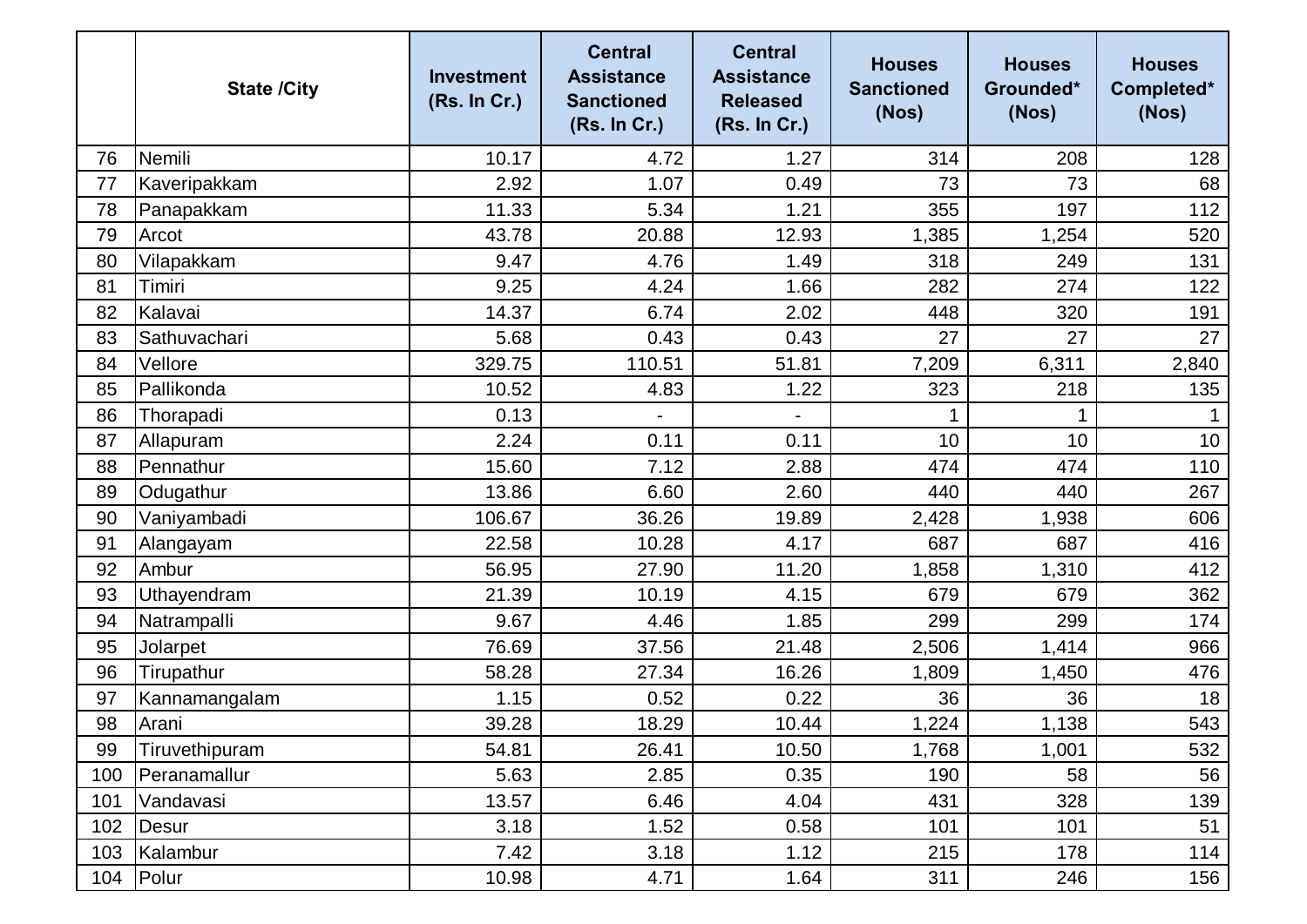|     | <b>State /City</b> | <b>Investment</b><br>(Rs. In Cr.) | <b>Central</b><br><b>Assistance</b><br><b>Sanctioned</b><br>(Rs. In Cr.) | <b>Central</b><br><b>Assistance</b><br><b>Released</b><br>(Rs. In Cr.) | <b>Houses</b><br><b>Sanctioned</b><br>(Nos) | <b>Houses</b><br>Grounded*<br>(Nos) | <b>Houses</b><br>Completed*<br>(Nos) |
|-----|--------------------|-----------------------------------|--------------------------------------------------------------------------|------------------------------------------------------------------------|---------------------------------------------|-------------------------------------|--------------------------------------|
| 105 | Chetpet            | 10.00                             | 4.55                                                                     | 1.17                                                                   | 305                                         | 190                                 | 105                                  |
| 106 | Pudupalayam        | 9.58                              | 4.49                                                                     | 1.53                                                                   | 298                                         | 255                                 | 118                                  |
| 107 | Chengam            | 20.31                             | 8.90                                                                     | 2.85                                                                   | 595                                         | 461                                 | 200                                  |
| 108 | Tiruvannamalai     | 76.95                             | 28.04                                                                    | 18.93                                                                  | 1,878                                       | 1,783                               | 783                                  |
| 109 | Kilpennathur       | 12.83                             | 6.00                                                                     | 2.38                                                                   | 400                                         | 400                                 | 155                                  |
| 110 | Vettavalam         | 18.12                             | 8.45                                                                     | 3.44                                                                   | 563                                         | 563                                 | 181                                  |
| 111 | Gingee             | 16.67                             | 7.33                                                                     | 2.58                                                                   | 483                                         | 357                                 | 183                                  |
| 112 | Ananthapuram       | 10.53                             | 5.13                                                                     | 1.10                                                                   | 341                                         | 166                                 | 74                                   |
| 113 | Tindivanam         | 49.87                             | 21.78                                                                    | 12.91                                                                  | 1,455                                       | 671                                 | 158                                  |
| 114 | Marakkanam         | 42.26                             | 20.13                                                                    | 8.90                                                                   | 1,342                                       | 1,317                               | 367                                  |
| 115 | Kottakuppam        | 34.16                             | 16.10                                                                    | 5.84                                                                   | 1,072                                       | 992                                 | 299                                  |
| 116 | Vikravandi         | 15.97                             | 7.43                                                                     | 1.95                                                                   | 498                                         | 308                                 | 161                                  |
| 117 | Viluppuram         | 158.89                            | 61.99                                                                    | 31.08                                                                  | 4,100                                       | 1,640                               | 727                                  |
| 118 | Valavanur          | 15.31                             | 7.25                                                                     | 2.31                                                                   | 486                                         | 394                                 | 155                                  |
| 119 | Manalurpet         | 10.12                             | 4.72                                                                     | 2.25                                                                   | 314                                         | 290                                 | 191                                  |
| 120 | Arakandanallur     | 7.77                              | 3.72                                                                     | 1.31                                                                   | 248                                         | 222                                 | 102                                  |
| 121 | Tirukkoyilur       | 7.23                              | 2.25                                                                     | 0.69                                                                   | 148                                         | 84                                  | 59                                   |
| 122 | Thiruvennainallur  | 13.21                             | 6.27                                                                     | 2.45                                                                   | 419                                         | 336                                 | 137                                  |
| 123 | Sankarapuram       | 9.88                              | 4.21                                                                     | 1.47                                                                   | 278                                         | 244                                 | 77                                   |
| 124 | Vadakkanandal      | 37.40                             | 17.76                                                                    | 6.86                                                                   | 1,184                                       | 1,166                               | 280                                  |
| 125 | Thiagadurgam       | 7.47                              | 3.49                                                                     | 1.12                                                                   | 232                                         | 200                                 | 91                                   |
| 126 | Kallakkurichi      | 35.48                             | 16.48                                                                    | 8.53                                                                   | 1,092                                       | 797                                 | 212                                  |
| 127 | Chinnasalem        | 18.32                             | 7.98                                                                     | 3.25                                                                   | 534                                         | 534                                 | 111                                  |
| 128 | Ulundurpettai      | 40.57                             | 11.12                                                                    | 3.82                                                                   | 741                                         | 616                                 | 133                                  |
| 129 | Kolathur           | 17.31                             | 5.99                                                                     | 2.34                                                                   | 393                                         | 340                                 | 126                                  |
| 130 | Mecheri            | 16.15                             | 7.65                                                                     | 2.56                                                                   | 510                                         | 425                                 | 248                                  |
| 131 | Veerakkalpudur     | 11.14                             | 5.32                                                                     | 1.85                                                                   | 354                                         | 304                                 | 78                                   |
| 132 | <b>Mettur</b>      | 64.90                             | 32.08                                                                    | 12.45                                                                  | 2,132                                       | 1,288                               | 323                                  |
| 133 | P.N.Patti          | 12.29                             | 5.55                                                                     | 1.65                                                                   | 373                                         | 271                                 | 161                                  |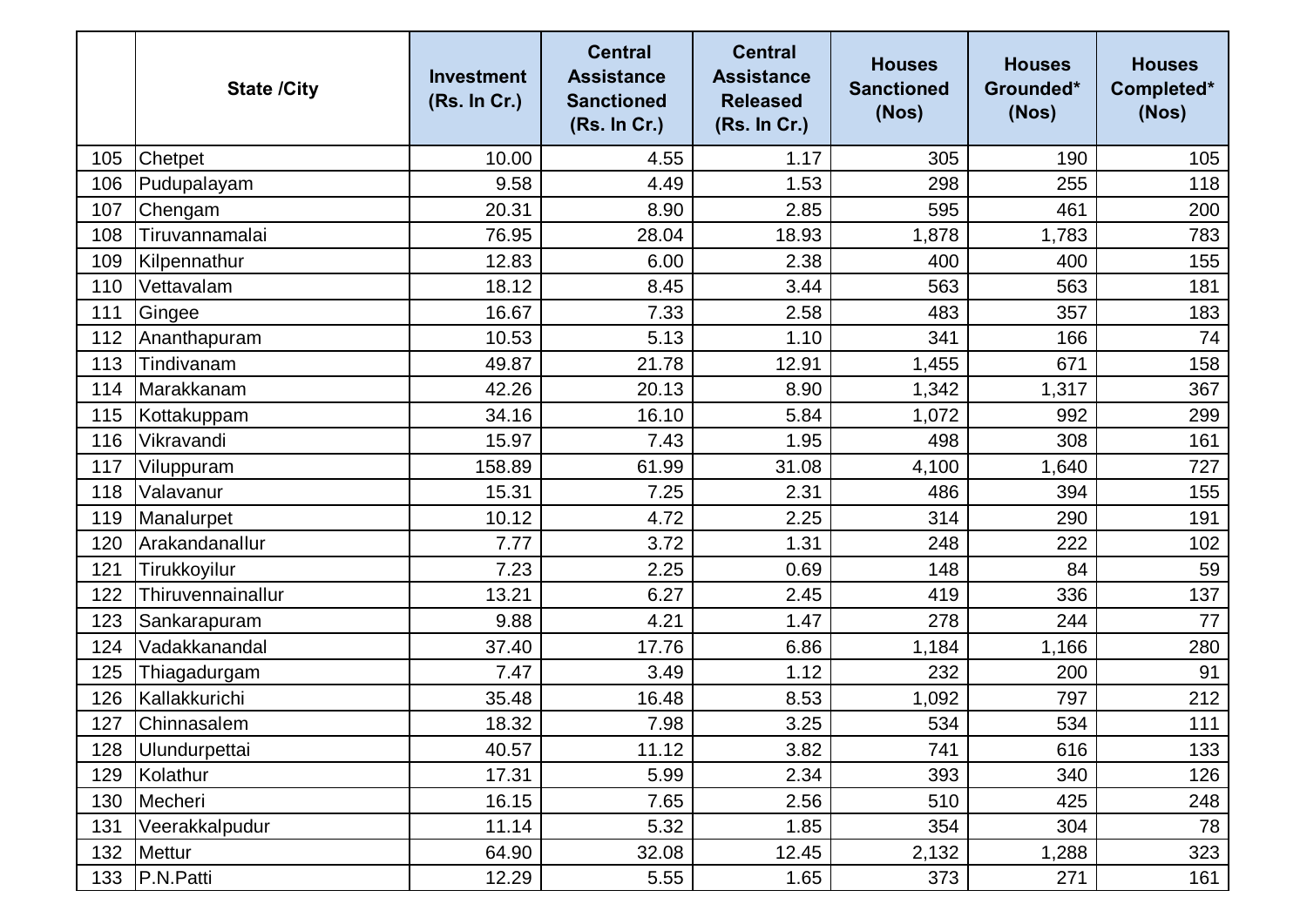|     | <b>State /City</b>  | <b>Investment</b><br>(Rs. In Cr.) | <b>Central</b><br><b>Assistance</b><br><b>Sanctioned</b><br>(Rs. In Cr.) | <b>Central</b><br><b>Assistance</b><br><b>Released</b><br>(Rs. In Cr.) | <b>Houses</b><br><b>Sanctioned</b><br>(Nos) | <b>Houses</b><br>Grounded*<br>(Nos) | <b>Houses</b><br>Completed*<br>(Nos) |
|-----|---------------------|-----------------------------------|--------------------------------------------------------------------------|------------------------------------------------------------------------|---------------------------------------------|-------------------------------------|--------------------------------------|
| 134 | Nangavalli          | 17.66                             | 8.24                                                                     | 2.72                                                                   | 549                                         | 449                                 | 166                                  |
| 135 | Vanavasi            | 14.33                             | 6.87                                                                     | 2.18                                                                   | 462                                         | 366                                 | 81                                   |
| 136 | Jalakandapuram      | 4.65                              | 2.06                                                                     | 0.26                                                                   | 137                                         | 44                                  | 36                                   |
| 137 | Kadayampatti        | 12.20                             | 5.70                                                                     | 2.05                                                                   | 381                                         | 346                                 | 107                                  |
| 138 | Omalur              | 4.05                              | 0.98                                                                     | 0.64                                                                   | 60                                          | 60                                  | 59                                   |
| 139 | Karuppur            | 6.64                              | 3.11                                                                     | 1.26                                                                   | 207                                         | 207                                 | 101                                  |
| 140 | Tharamangalam       | 10.64                             | 4.43                                                                     | 1.87                                                                   | 298                                         | 298                                 | 143                                  |
| 141 | Poolampatti         | 16.95                             | 8.15                                                                     | 2.66                                                                   | 543                                         | 448                                 | 128                                  |
| 142 | Edappadi            | 113.79                            | 46.12                                                                    | 28.34                                                                  | 3,076                                       | 2,878                               | 1,581                                |
| 143 | Konganapuram        | 6.53                              | 3.17                                                                     | 0.69                                                                   | 213                                         | 115                                 | 113                                  |
| 144 | Edaganasalai        | 51.66                             | 24.14                                                                    | 9.02                                                                   | 1,609                                       | 1,520                               | 656                                  |
| 145 | Arasiramani         | 26.62                             | 12.68                                                                    | 5.09                                                                   | 845                                         | 845                                 | 161                                  |
| 146 | <b>Thevur</b>       | 7.53                              | 3.54                                                                     | 1.44                                                                   | 237                                         | 237                                 | 69                                   |
| 147 | Sankari             | 9.71                              | 4.12                                                                     | 1.53                                                                   | 270                                         | 235                                 | 97                                   |
| 148 | Kannankurichi       | 9.67                              | 3.44                                                                     | 1.57                                                                   | 231                                         | 231                                 | 138                                  |
| 149 | Salem               | 1,077.57                          | 418.18                                                                   | 183.15                                                                 | 27,543                                      | 21,619                              | 12,510                               |
| 150 | <b>Ilampillai</b>   | 5.42                              | 2.45                                                                     | 1.02                                                                   | 162                                         | 162                                 | 34                                   |
| 151 | Panaimarathupatti   | 4.65                              | 2.00                                                                     | 0.81                                                                   | 133                                         | 133                                 | 78                                   |
| 152 | Mallur              | 8.85                              | 3.83                                                                     | 1.59                                                                   | 256                                         | 256                                 | 111                                  |
| 153 | Attayampatti        | 1.93                              | 0.99                                                                     | 0.10                                                                   | 66                                          | 20                                  | 16                                   |
| 154 | <b>Belur</b>        | 6.68                              | 3.02                                                                     | 0.95                                                                   | 200                                         | 158                                 | 76                                   |
| 155 | Vazhapadi           | 31.64                             | 10.53                                                                    | 3.81                                                                   | 700                                         | 614                                 | 201                                  |
| 156 | Ayothiapattinam     | 7.31                              | 3.20                                                                     | 1.39                                                                   | 212                                         | 212                                 | 86                                   |
| 157 | Pethanaickenpalayam | 20.54                             | 9.41                                                                     | 3.06                                                                   | 625                                         | 511                                 | 207                                  |
| 158 | Ethapur             | 10.28                             | 4.69                                                                     | 1.02                                                                   | 312                                         | 187                                 | 86                                   |
| 159 | Attur               | 39.16                             | 19.13                                                                    | 9.90                                                                   | 1,274                                       | 1,023                               | 656                                  |
| 160 | Narasingapuram      | 31.35                             | 15.18                                                                    | 9.25                                                                   | 1,013                                       | 999                                 | 568                                  |
| 161 | Keeripatti          | 5.41                              | 2.49                                                                     | 0.80                                                                   | 165                                         | 130                                 | 80                                   |
| 162 | Veeraganur          | 16.41                             | 7.82                                                                     | 2.84                                                                   | 521                                         | 471                                 | 124                                  |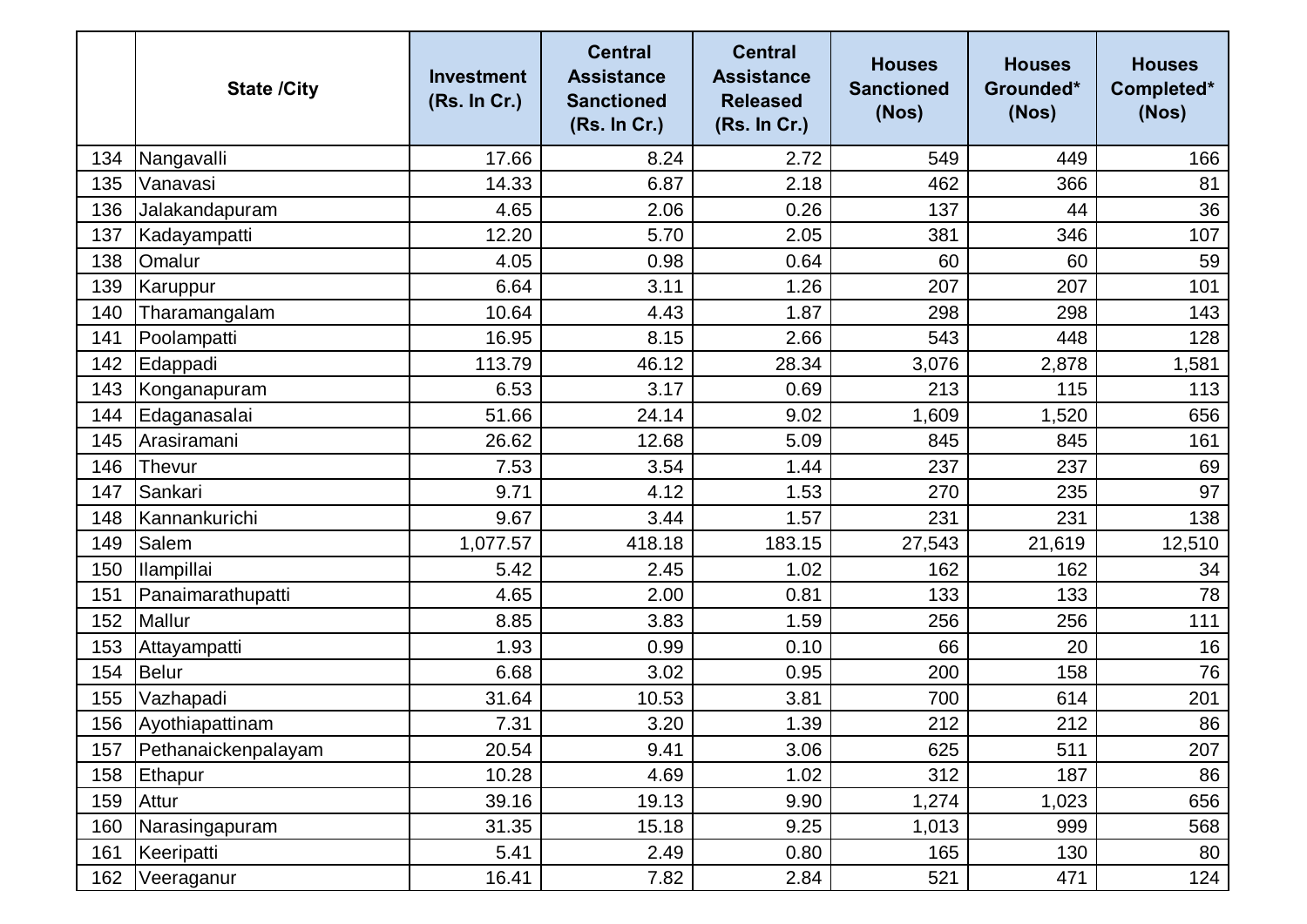|     | <b>State /City</b>  | <b>Investment</b><br>(Rs. In Cr.) | <b>Central</b><br><b>Assistance</b><br><b>Sanctioned</b><br>(Rs. In Cr.) | <b>Central</b><br><b>Assistance</b><br><b>Released</b><br>(Rs. In Cr.) | <b>Houses</b><br><b>Sanctioned</b><br>(Nos) | <b>Houses</b><br>Grounded*<br>(Nos) | <b>Houses</b><br>Completed*<br>(Nos) |
|-----|---------------------|-----------------------------------|--------------------------------------------------------------------------|------------------------------------------------------------------------|---------------------------------------------|-------------------------------------|--------------------------------------|
| 163 | Thedavur            | 4.58                              | 2.52                                                                     | 0.72                                                                   | 168                                         | 118                                 | 118                                  |
| 164 | Gangavalli          | 15.64                             | 7.07                                                                     | 2.29                                                                   | 474                                         | 388                                 | 165                                  |
| 165 | Thammampatti        | 6.21                              | 2.80                                                                     | 0.83                                                                   | 187                                         | 163                                 | 74                                   |
| 166 | Sentharapatti       | 14.47                             | 6.97                                                                     | 2.21                                                                   | 464                                         | 369                                 | 121                                  |
| 167 | Mallasamudram       | 9.47                              | 4.69                                                                     | 0.70                                                                   | 315                                         | 156                                 | 64                                   |
| 168 | Kumarapalayam       | 45.36                             | 21.53                                                                    | 12.72                                                                  | 1,436                                       | 1,050                               | 420                                  |
| 169 | Padaiveedu          | 11.40                             | 5.69                                                                     | 1.27                                                                   | 379                                         | 252                                 | 155                                  |
| 170 | Tiruchengode        | 145.91                            | 47.40                                                                    | 26.77                                                                  | 3,164                                       | 2,806                               | 791                                  |
| 171 | Alampalayam         | 32.88                             | 8.96                                                                     | 3.16                                                                   | 600                                         | 505                                 | 450                                  |
| 172 | Pallipalayam        | 13.51                             | 5.92                                                                     | 2.43                                                                   | 392                                         | 267                                 | 127                                  |
| 173 | Vennanthur          | 8.82                              | 4.61                                                                     | 0.66                                                                   | 308                                         | 127                                 | 94                                   |
| 174 | Athanur             | 2.51                              | 1.20                                                                     | 0.15                                                                   | 79                                          | 20                                  | 19                                   |
| 175 | R.Pudupatti         | 10.69                             | 5.10                                                                     | 1.75                                                                   | 340                                         | 294                                 | 103                                  |
| 176 | Namagiripettai      | 22.36                             | 10.65                                                                    | 3.54                                                                   | 708                                         | 592                                 | 247                                  |
| 177 | Seerapalli          | 11.99                             | 5.63                                                                     | 1.85                                                                   | 375                                         | 310                                 | 142                                  |
| 178 | Pattinam            | 12.80                             | 6.13                                                                     | 1.67                                                                   | 409                                         | 306                                 | 93                                   |
| 179 | Rasipuram           | 52.57                             | 18.48                                                                    | 8.16                                                                   | 1,234                                       | 1,042                               | 439                                  |
| 180 | Pillanallur         | 7.59                              | 3.52                                                                     | 0.65                                                                   | 235                                         | 129                                 | 50                                   |
| 181 | Kalappanaickenpatti | 12.34                             | 6.01                                                                     | 1.22                                                                   | 401                                         | 230                                 | 90                                   |
| 182 | Senthamangalam      | 15.01                             | 7.01                                                                     | 1.59                                                                   | 470                                         | 260                                 | 136                                  |
| 183 | Namakkal            | 182.13                            | 50.96                                                                    | 31.25                                                                  | 3,398                                       | 2,950                               | 2,364                                |
| 184 | Erumaipatti         | 6.18                              | 3.19                                                                     | 0.63                                                                   | 212                                         | 124                                 | 83                                   |
| 185 | Mohanur             | 5.81                              | 2.74                                                                     | 0.56                                                                   | 183                                         | 91                                  | 83                                   |
| 186 | Paramathi           | 9.04                              | 3.56                                                                     | 1.06                                                                   | 236                                         | 160                                 | 127                                  |
| 187 | Velur               | 9.18                              | 4.02                                                                     | 1.07                                                                   | 264                                         | 162                                 | 133                                  |
| 188 | Pothanur            | 8.31                              | 3.16                                                                     | 0.88                                                                   | 206                                         | 106                                 | 83                                   |
| 189 | Venkarai            | 5.98                              | 2.70                                                                     | 0.93                                                                   | 181                                         | 153                                 | 105                                  |
| 190 | Pandamangalam       | 3.96                              | 1.74                                                                     | 0.51                                                                   | 119                                         | 92                                  | 62                                   |
| 191 | Sathyamangalam      | 157.55                            | 41.53                                                                    | 20.16                                                                  | 2,763                                       | 2,546                               | 593                                  |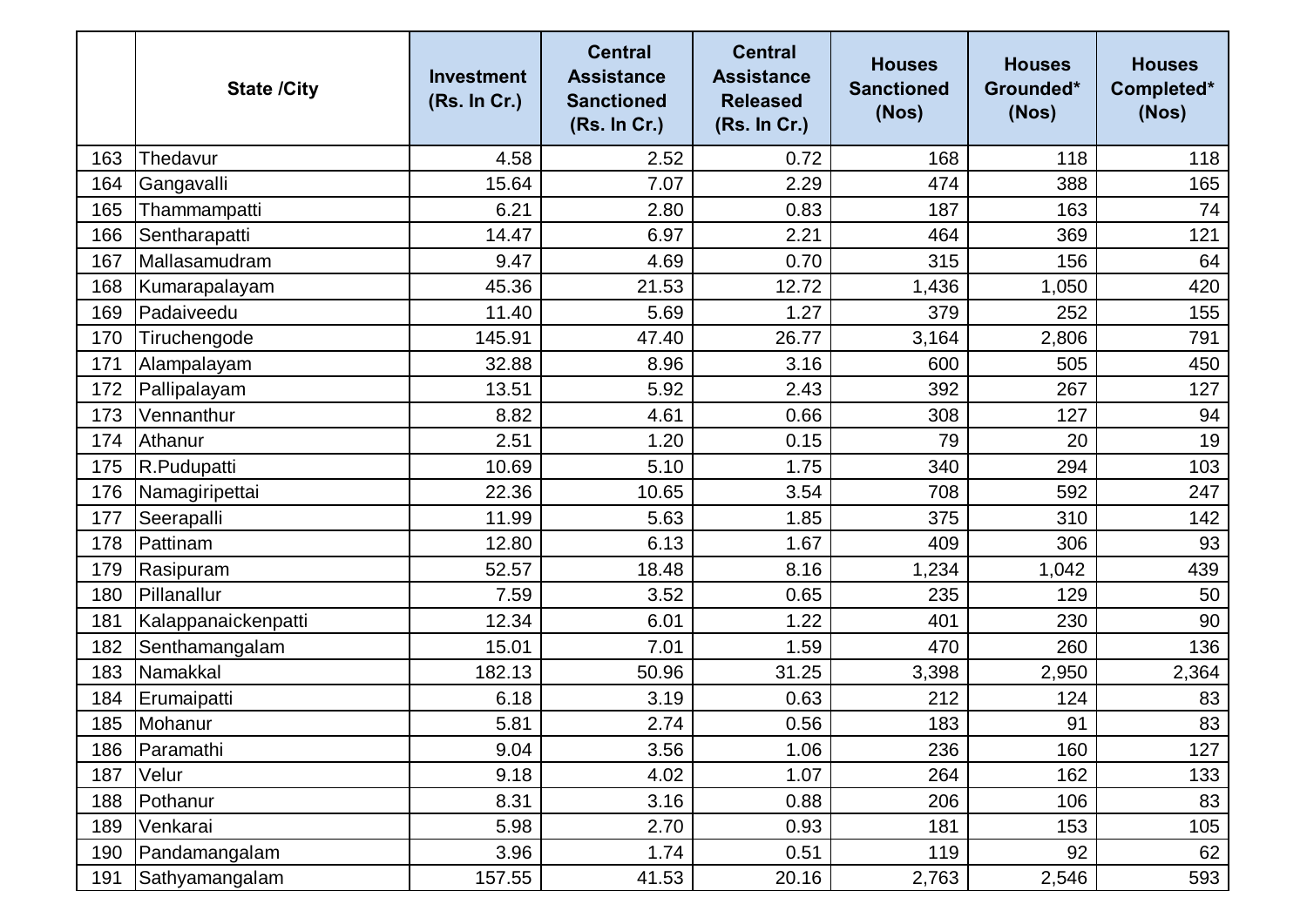|     | <b>State /City</b>      | <b>Investment</b><br>(Rs. In Cr.) | <b>Central</b><br><b>Assistance</b><br><b>Sanctioned</b><br>(Rs. In Cr.) | <b>Central</b><br><b>Assistance</b><br><b>Released</b><br>(Rs. In Cr.) | <b>Houses</b><br><b>Sanctioned</b><br>(Nos) | <b>Houses</b><br>Grounded*<br>(Nos) | <b>Houses</b><br>Completed*<br>(Nos) |
|-----|-------------------------|-----------------------------------|--------------------------------------------------------------------------|------------------------------------------------------------------------|---------------------------------------------|-------------------------------------|--------------------------------------|
| 192 | Kembainaickenpalayam    | 7.18                              | 3.51                                                                     | 0.63                                                                   | 234                                         | 201                                 | 87                                   |
| 193 | Ariyappampalayam        | 9.33                              | 4.35                                                                     | 1.33                                                                   | 291                                         | 259                                 | 127                                  |
| 194 | Bhavanisagar            | 5.16                              | 2.36                                                                     | 0.73                                                                   | 161                                         | 135                                 | 69                                   |
| 195 | Punjaipuliampatti       | 21.29                             | 10.42                                                                    | 6.41                                                                   | 694                                         | 589                                 | 269                                  |
| 196 | Nerunjipettai           | 5.47                              | 2.63                                                                     | 0.86                                                                   | 176                                         | 146                                 | 79                                   |
| 197 | Ammapettai              | 10.59                             | 5.06                                                                     | 1.66                                                                   | 337                                         | 277                                 | 110                                  |
| 198 | Anthiyur                | 6.28                              | 2.80                                                                     | 0.81                                                                   | 184                                         | 140                                 | 67                                   |
| 199 | Olagadam                | 5.99                              | 2.76                                                                     | 0.73                                                                   | 181                                         | 129                                 | 78                                   |
| 200 | Athani                  | 23.31                             | 5.81                                                                     | 2.05                                                                   | 386                                         | 339                                 | 44                                   |
| 201 | Jambai                  | 15.76                             | 7.56                                                                     | 2.38                                                                   | 505                                         | 452                                 | 118                                  |
| 202 | Appakudal               | 11.81                             | 5.67                                                                     | 1.38                                                                   | 378                                         | 301                                 | 109                                  |
| 203 | Bhavani                 | 65.22                             | 17.54                                                                    | 7.31                                                                   | 1,164                                       | 1,161                               | 185                                  |
| 204 | Salangapalayam          | 6.49                              | 3.02                                                                     | 0.91                                                                   | 201                                         | 158                                 | 82                                   |
| 205 | Periyakodiveri          | 30.74                             | 7.91                                                                     | 2.76                                                                   | 528                                         | 483                                 | 85                                   |
| 206 | Vaniputhur              | 8.32                              | 3.95                                                                     | 1.45                                                                   | 263                                         | 245                                 | 93                                   |
| 207 | Lakkampatti             | 14.10                             | 6.78                                                                     | 1.93                                                                   | 451                                         | 339                                 | 175                                  |
| 208 | Kasipalayam (G)         | 9.40                              | 4.48                                                                     | 1.09                                                                   | 299                                         | 243                                 | 129                                  |
| 209 | Gobichettipalayam       | 122.73                            | 31.93                                                                    | 16.78                                                                  | 2,130                                       | 2,059                               | 652                                  |
| 210 | Kuhalur                 | 11.24                             | 5.32                                                                     | 1.36                                                                   | 353                                         | 273                                 | 122                                  |
| 211 | P.Mettupalayam          | 7.49                              | 3.62                                                                     | 1.21                                                                   | 241                                         | 208                                 | 81                                   |
| 212 | Elathur                 | 44.86                             | 9.60                                                                     | 3.57                                                                   | 639                                         | 598                                 | 44                                   |
| 213 | Kolappalur              | 16.38                             | 5.21                                                                     | 1.88                                                                   | 347                                         | 327                                 | 114                                  |
| 214 | Nambiyur                | 54.51                             | 12.32                                                                    | 4.60                                                                   | 817                                         | 783                                 | 124                                  |
| 215 | Pallapalayam            | 12.20                             | 5.85                                                                     | 1.93                                                                   | 391                                         | 341                                 | 118                                  |
| 216 | Kanjikoil               | 7.50                              | 3.60                                                                     | 1.09                                                                   | 241                                         | 191                                 | 86                                   |
| 217 | Nallampatti             | 3.74                              | 1.82                                                                     | 0.43                                                                   | 121                                         | 72                                  | 48                                   |
| 218 | Pethampalayam           | 6.25                              | 3.03                                                                     | 0.84                                                                   | 202                                         | 148                                 | 46                                   |
| 219 | Karumandi Chellipalayam | 10.93                             | 4.81                                                                     | 1.71                                                                   | 316                                         | 269                                 | 77                                   |
| 220 | Perundurai              | 50.89                             | 11.28                                                                    | 3.62                                                                   | 745                                         | 686                                 | 140                                  |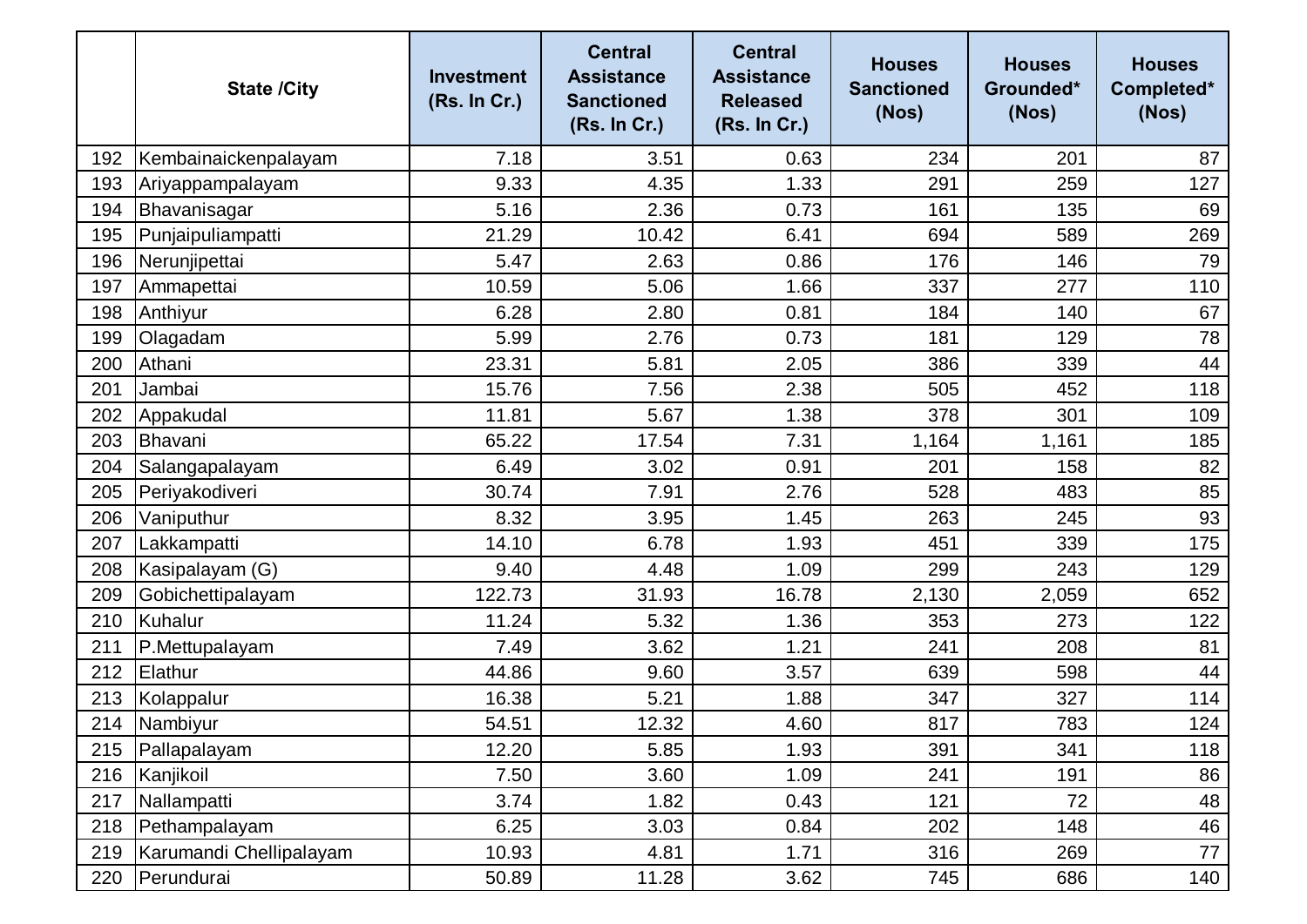|     | <b>State /City</b>        | <b>Investment</b><br>(Rs. In Cr.) | <b>Central</b><br><b>Assistance</b><br><b>Sanctioned</b><br>(Rs. In Cr.) | <b>Central</b><br><b>Assistance</b><br><b>Released</b><br>(Rs. In Cr.) | <b>Houses</b><br><b>Sanctioned</b><br>(Nos) | <b>Houses</b><br>Grounded*<br>(Nos) | <b>Houses</b><br>Completed*<br>(Nos) |
|-----|---------------------------|-----------------------------------|--------------------------------------------------------------------------|------------------------------------------------------------------------|---------------------------------------------|-------------------------------------|--------------------------------------|
| 221 | Chennimalai               | 8.55                              | 3.77                                                                     | 1.19                                                                   | 248                                         | 187                                 | 100                                  |
| 222 | Suriyampalayam            | 0.27                              | 0.05                                                                     | 0.05                                                                   | 4                                           | 4                                   |                                      |
| 223 | Chithode                  | 207.83                            | 38.88                                                                    | 15.26                                                                  | 2,593                                       | 2,548                               | 1,462                                |
| 224 | Brahmana Periya Agraharam | 0.02                              | 0.00                                                                     | 0.00                                                                   |                                             |                                     |                                      |
| 225 | Periyasemur               | 1.76                              | 0.23                                                                     | 0.23                                                                   | 12                                          | 12                                  | 12                                   |
| 226 | Nasiyanur                 | 13.07                             | 5.63                                                                     | 2.03                                                                   | 375                                         | 318                                 | 126                                  |
| 227 | Veerappanchatiram         | 0.73                              | 0.06                                                                     | 0.06                                                                   | 5                                           | 5                                   | 5                                    |
| 228 | Erode                     | 892.05                            | 292.31                                                                   | 130.34                                                                 | 19,442                                      | 14,505                              | 4,870                                |
| 229 | Surampatti                | 1.26                              | 0.15                                                                     | 0.15                                                                   | 8                                           | 8                                   | 8                                    |
| 230 | Kasipalayam (E)           | 2.85                              | 0.26                                                                     | 0.26                                                                   | 15                                          | 15                                  | 15                                   |
| 231 | Avalpoondurai             | 5.94                              | 2.32                                                                     | 0.69                                                                   | 152                                         | 103                                 | 62                                   |
| 232 | Modakurichi               | 92.79                             | 16.70                                                                    | 3.43                                                                   | 1,113                                       | 753                                 | 45                                   |
| 233 | Pasur                     | 4.04                              | 2.19                                                                     | 0.44                                                                   | 146                                         | 88                                  | 64                                   |
| 234 | Kilampadi                 | 8.19                              | 3.95                                                                     | 1.08                                                                   | 263                                         | 208                                 | 65                                   |
| 235 | Vellottamparappu          | 3.62                              | 1.74                                                                     | 0.56                                                                   | 116                                         | 107                                 | 32                                   |
| 236 | Vadugapatti (Erode)       | 5.46                              | 2.66                                                                     | 0.56                                                                   | 177                                         | 111                                 | 62                                   |
| 237 | Arachalur                 | 9.40                              | 4.55                                                                     | 1.39                                                                   | 303                                         | 252                                 | 96                                   |
| 238 | Sivagiri                  | 8.14                              | 3.90                                                                     | 0.98                                                                   | 262                                         | 212                                 | 123                                  |
| 239 | Unjalur                   | 3.33                              | 1.52                                                                     | 0.34                                                                   | 101                                         | 66                                  | 41                                   |
| 240 | Kollankoil                | 4.87                              | 2.31                                                                     | 0.60                                                                   | 153                                         | 103                                 | 50                                   |
| 241 | Vengampudur               | 8.40                              | 3.95                                                                     | 1.31                                                                   | 263                                         | 227                                 | 100                                  |
| 242 | <b>Kodumudi</b>           | 30.50                             | 6.34                                                                     | 2.43                                                                   | 424                                         | 418                                 | 56                                   |
| 243 | Chennasamudram            | 3.92                              | 1.75                                                                     | 0.64                                                                   | 117                                         | 115                                 | 39                                   |
| 244 | Nelliyalam                | 40.75                             | 15.60                                                                    | 7.45                                                                   | 1,040                                       | 902                                 | 184                                  |
|     | 245   Devarshola          | 61.80                             | 16.98                                                                    | 4.99                                                                   | 1,132                                       | 1,032                               | 224                                  |
| 246 | Gudalur                   | 51.67                             | 24.63                                                                    | 7.36                                                                   | 1,641                                       | 1,041                               | 321                                  |
| 247 | O' Valley                 | 6.45                              | 1.94                                                                     | 0.77                                                                   | 129                                         | 129                                 | 95                                   |
| 248 | Sholur                    | 15.90                             | 4.77                                                                     | 2.11                                                                   | 318                                         | 318                                 | 148                                  |
| 249 | Naduvattam                | 11.35                             | 3.41                                                                     | 2.09                                                                   | 227                                         | 227                                 | 73                                   |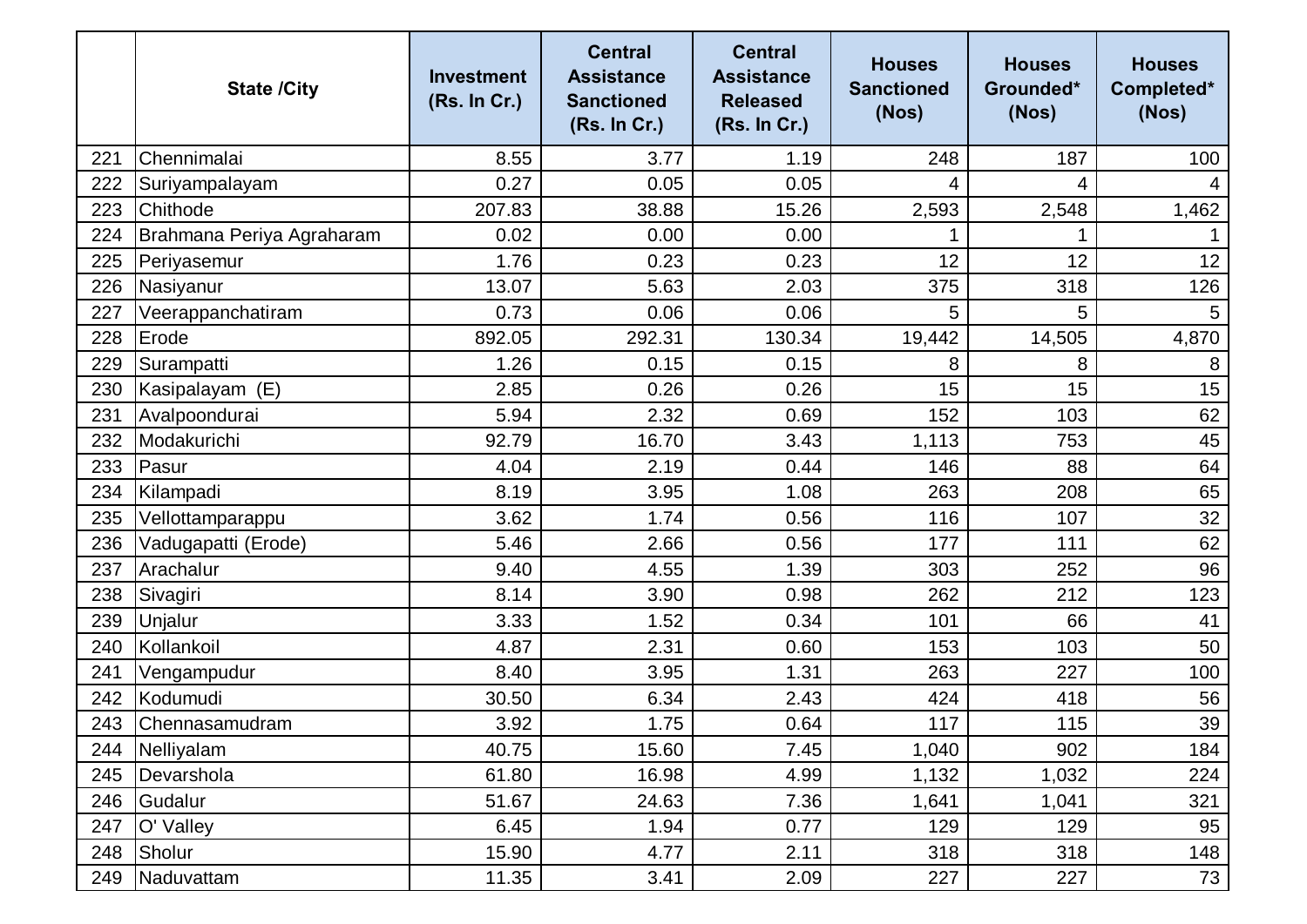|     | <b>State /City</b> | <b>Investment</b><br>(Rs. In Cr.) | <b>Central</b><br><b>Assistance</b><br><b>Sanctioned</b><br>(Rs. In Cr.) | <b>Central</b><br><b>Assistance</b><br><b>Released</b><br>(Rs. In Cr.) | <b>Houses</b><br><b>Sanctioned</b><br>(Nos) | <b>Houses</b><br>Grounded*<br>(Nos) | <b>Houses</b><br>Completed*<br>(Nos) |
|-----|--------------------|-----------------------------------|--------------------------------------------------------------------------|------------------------------------------------------------------------|---------------------------------------------|-------------------------------------|--------------------------------------|
| 250 | Udhagamandalam     | 104.40                            | 43.68                                                                    | 25.15                                                                  | 2,919                                       | 2,622                               | 1,736                                |
| 251 | Kotagiri           | 23.13                             | 4.84                                                                     | 1.32                                                                   | 324                                         | 324                                 | 131                                  |
| 252 | Jagathala          | 3.96                              | 1.86                                                                     | 0.90                                                                   | 126                                         | 126                                 | 98                                   |
| 253 | Wellington (CB)    | 3.35                              | 1.52                                                                     | 0.62                                                                   | 102                                         | 102                                 | 13                                   |
| 254 | Kethi              | 60.75                             | 10.34                                                                    | 3.49                                                                   | 696                                         | 696                                 | 311                                  |
| 255 | Adikaratti         | 3.43                              | 1.67                                                                     | 0.76                                                                   | 122                                         | 122                                 | 82                                   |
| 256 | Coonoor            | 21.85                             | 10.43                                                                    | 7.36                                                                   | 700                                         | 630                                 | 262                                  |
| 257 | Huligal            | 3.47                              | 1.67                                                                     | 0.82                                                                   | 112                                         | 112                                 | 78                                   |
| 258 | <b>Bikketti</b>    | 4.88                              | 2.31                                                                     | 1.07                                                                   | 154                                         | 154                                 | 102                                  |
| 259 | Kilkunda           | 10.34                             | 3.01                                                                     | 1.16                                                                   | 202                                         | 193                                 | 124                                  |
| 260 | Keeranur           | 4.58                              | 2.20                                                                     | 1.29                                                                   | 146                                         | 139                                 | 49                                   |
| 261 | Neikkarapatti      | 5.67                              | 2.72                                                                     | 1.54                                                                   | 181                                         | 166                                 | 105                                  |
| 262 | Palani             | 22.15                             | 9.86                                                                     | 5.83                                                                   | 653                                         | 1,219                               | 541                                  |
| 263 | Ayakudi            | 14.45                             | 6.84                                                                     | 2.62                                                                   | 455                                         | 442                                 | 217                                  |
| 264 | Balasamudram       | 18.43                             | 8.78                                                                     | 4.86                                                                   | 585                                         | 585                                 | 331                                  |
| 265 | Oddanchatram       | 68.14                             | 33.41                                                                    | 12.88                                                                  | 2,226                                       | 1,030                               | 232                                  |
| 266 | Palayam            | 7.40                              | 3.40                                                                     | 1.78                                                                   | 227                                         | 209                                 | 102                                  |
| 267 | Vedasandur         | 4.11                              | 1.43                                                                     | 0.75                                                                   | 94                                          | 77                                  | 60                                   |
| 268 | Eriodu             | 1.56                              | 0.80                                                                     | 0.18                                                                   | 52                                          | 31                                  | 27                                   |
| 269 | Ayyalur            | 17.69                             | 8.33                                                                     | 5.90                                                                   | 559                                         | 543                                 | 217                                  |
| 270 | Vadamadurai        | 27.05                             | 12.63                                                                    | 8.40                                                                   | 839                                         | 831                                 | 394                                  |
| 271 | Natham             | 14.94                             | 6.87                                                                     | 3.75                                                                   | 456                                         | 428                                 | 245                                  |
| 272 | Sriramapuram       | 13.34                             | 6.26                                                                     | 4.29                                                                   | 417                                         | 406                                 | 133                                  |
| 273 | Agaram             | 11.33                             | 5.26                                                                     | 3.26                                                                   | 350                                         | 309                                 | 175                                  |
| 274 | Thadikombu         | 4.88                              | 2.51                                                                     | 1.11                                                                   | 162                                         | 145                                 | 112                                  |
| 275 | Dindigul           | 253.77                            | 68.35                                                                    | 32.09                                                                  | 4,525                                       | 2,419                               | 1,480                                |
| 276 | Kannivadi          | 2.80                              | 1.51                                                                     | 0.41                                                                   | 99                                          | 76                                  | 57                                   |
| 277 | Sithayankottai     | 11.82                             | 5.48                                                                     | 2.68                                                                   | 366                                         | 339                                 | 188                                  |
| 278 | Chinnalapatti      | 8.21                              | 3.64                                                                     | 2.45                                                                   | 241                                         | 235                                 | 204                                  |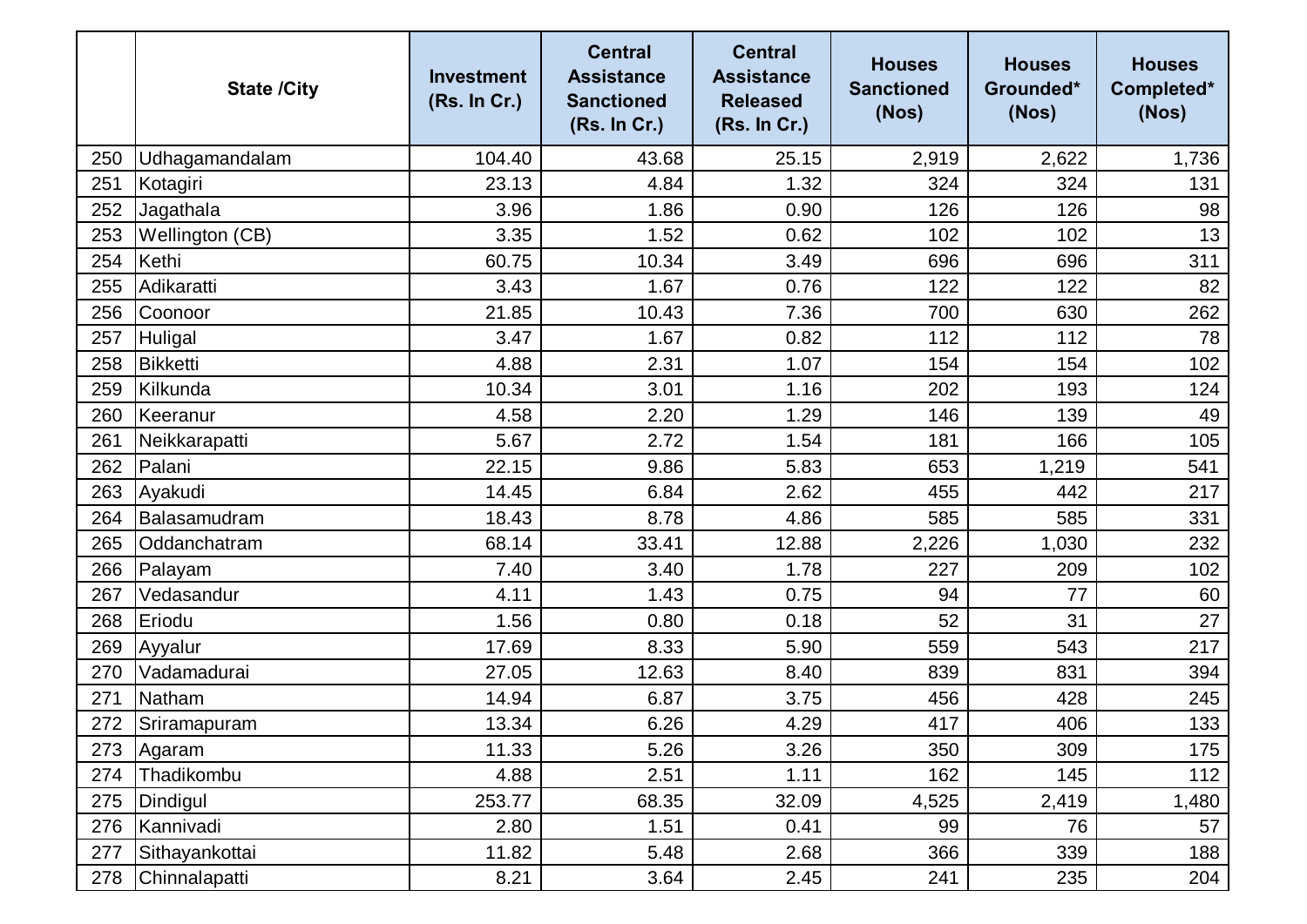|     | <b>State /City</b>   | <b>Investment</b><br>(Rs. In Cr.) | <b>Central</b><br><b>Assistance</b><br><b>Sanctioned</b><br>(Rs. In Cr.) | <b>Central</b><br><b>Assistance</b><br><b>Released</b><br>(Rs. In Cr.) | <b>Houses</b><br><b>Sanctioned</b><br>(Nos) | <b>Houses</b><br>Grounded*<br>(Nos) | <b>Houses</b><br>Completed*<br>(Nos) |
|-----|----------------------|-----------------------------------|--------------------------------------------------------------------------|------------------------------------------------------------------------|---------------------------------------------|-------------------------------------|--------------------------------------|
| 279 | Ayyampalayam         | 10.93                             | 5.07                                                                     | 2.17                                                                   | 339                                         | 328                                 | 148                                  |
| 280 | Pannaikadu           | 4.32                              | 2.06                                                                     | 1.27                                                                   | 137                                         | 137                                 | 109                                  |
| 281 | Kodaikanal           | 37.27                             | 18.39                                                                    | 6.77                                                                   | 1,226                                       | 1,069                               | 302                                  |
| 282 | Sevugampatti         | 2.90                              | 1.55                                                                     | 0.45                                                                   | 103                                         | 78                                  | 53                                   |
| 283 | Ammainaickanur       | 7.94                              | 3.71                                                                     | 1.41                                                                   | 247                                         | 237                                 | 170                                  |
| 284 | Nilakkottai          | 8.09                              | 2.61                                                                     | 1.54                                                                   | 167                                         | 163                                 | 141                                  |
| 285 | Pattiveeranpatti     | 8.66                              | 3.71                                                                     | 1.44                                                                   | 246                                         | 235                                 | 226                                  |
| 286 | Vathalagundu         | 7.51                              | 3.37                                                                     | 1.92                                                                   | 224                                         | 209                                 | 115                                  |
| 287 | Aravakurichi         | 4.99                              | 2.17                                                                     | 0.88                                                                   | 148                                         | 142                                 | 84                                   |
| 288 | Pallapatti           | 3.70                              | 1.44                                                                     | 0.83                                                                   | 97                                          | 97                                  | 70                                   |
| 289 | <b>TNPL Pugalur</b>  | 4.69                              | 2.27                                                                     | 0.94                                                                   | 150                                         | 148                                 | 106                                  |
| 290 | Punjaipugalur        | 8.15                              | 2.65                                                                     | 1.44                                                                   | 176                                         | 172                                 | 105                                  |
| 291 | Punjai Thottakurichi | 5.15                              | 2.30                                                                     | 0.94                                                                   | 151                                         | 139                                 | 74                                   |
| 292 | Inam Karur           | 4.33                              | 0.58                                                                     | 0.58                                                                   | 27                                          | 27                                  | 27                                   |
| 293 | Karur                | 149.05                            | 42.95                                                                    | 19.70                                                                  | 2,819                                       | 2,492                               | 1,758                                |
| 294 | Puliyur              | 32.66                             | 7.43                                                                     | 3.56                                                                   | 495                                         | 487                                 | 112                                  |
| 295 | Thanthoni            | 10.64                             | 1.22                                                                     | 1.22                                                                   | 66                                          | 66                                  | 66                                   |
| 296 | Uppidamangalam       | 4.43                              | 2.25                                                                     | 1.02                                                                   | 148                                         | 142                                 | 109                                  |
| 297 | Krishnarayapuram     | 8.60                              | 4.11                                                                     | 1.18                                                                   | 274                                         | 237                                 | 143                                  |
| 298 | P.J. Cholapuram      | 10.01                             | 4.68                                                                     | 2.56                                                                   | 311                                         | 311                                 | 167                                  |
| 299 | Kulithalai           | 8.89                              | 2.78                                                                     | 1.32                                                                   | 195                                         | 356                                 | 298                                  |
| 300 | Marudur              | 11.94                             | 5.72                                                                     | 2.62                                                                   | 381                                         | 367                                 | 161                                  |
| 301 | Nangavaram           | 11.86                             | 5.65                                                                     | 2.93                                                                   | 376                                         | 368                                 | 159                                  |
| 302 | Kattuputhur          | 4.50                              | 2.17                                                                     | 0.73                                                                   | 146                                         | 115                                 | 65                                   |
| 303 | Thottiyam            | 9.12                              | 4.21                                                                     | 1.45                                                                   | 280                                         | 248                                 | 133                                  |
| 304 | Mettupalayam         | 16.10                             | 7.95                                                                     | 3.23                                                                   | 530                                         | 405                                 | 257                                  |
| 305 | Thathaiyangarpet     | 4.98                              | 2.08                                                                     | 1.13                                                                   | 137                                         | 137                                 | 119                                  |
| 306 | Musiri               | 8.54                              | 3.76                                                                     | 1.39                                                                   | 251                                         | 246                                 | 115                                  |
| 307 | Uppiliapuram         | 7.80                              | 3.75                                                                     | 1.65                                                                   | 250                                         | 227                                 | 123                                  |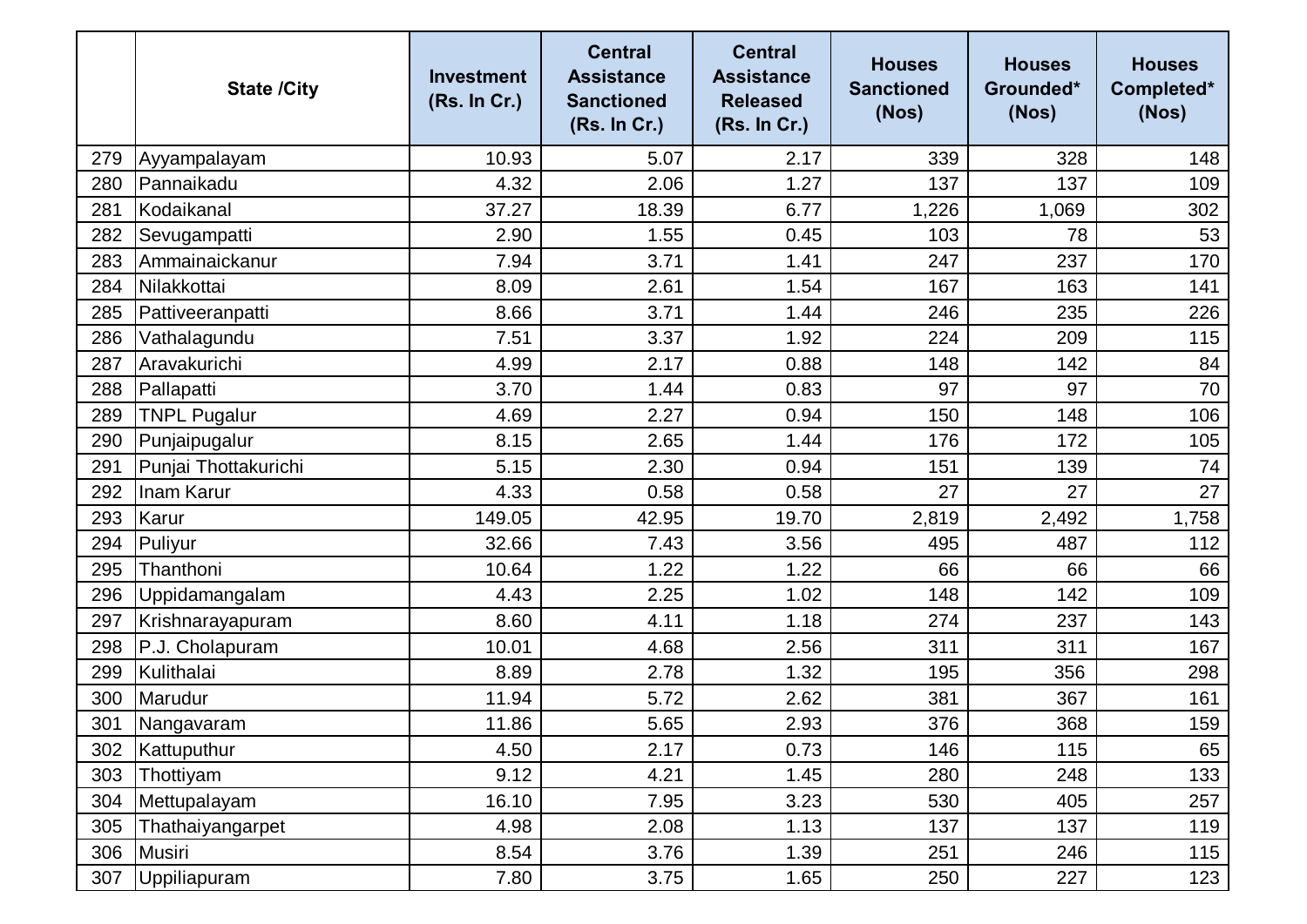|     | <b>State /City</b> | <b>Investment</b><br>(Rs. In Cr.) | <b>Central</b><br><b>Assistance</b><br><b>Sanctioned</b><br>(Rs. In Cr.) | <b>Central</b><br><b>Assistance</b><br><b>Released</b><br>(Rs. In Cr.) | <b>Houses</b><br><b>Sanctioned</b><br>(Nos) | <b>Houses</b><br>Grounded*<br>(Nos) | <b>Houses</b><br>Completed*<br>(Nos) |
|-----|--------------------|-----------------------------------|--------------------------------------------------------------------------|------------------------------------------------------------------------|---------------------------------------------|-------------------------------------|--------------------------------------|
| 308 | Balakrishnampatti  | 19.32                             | 9.11                                                                     | 3.28                                                                   | 606                                         | 577                                 | 237                                  |
| 309 | Thuraiyur          | 31.67                             | 14.66                                                                    | 8.81                                                                   | 982                                         | 1,008                               | 296                                  |
| 310 | S. Kannanur        | 6.01                              | 2.76                                                                     | 1.80                                                                   | 184                                         | 184                                 | 100                                  |
| 311 | Manachanallur      | 79.33                             | 16.11                                                                    | 6.70                                                                   | 1,078                                       | 1,078                               | 665                                  |
| 312 | Kallakudi          | 11.21                             | 5.34                                                                     | 2.49                                                                   | 356                                         | 356                                 | 151                                  |
| 313 | Pullampadi         | 10.86                             | 5.04                                                                     | 3.08                                                                   | 339                                         | 306                                 | 111                                  |
| 314 | Puvalur            | 7.07                              | 3.32                                                                     | 1.72                                                                   | 224                                         | 194                                 | 132                                  |
| 315 | Lalgudi            | 9.25                              | 3.88                                                                     | 2.16                                                                   | 257                                         | 257                                 | 143                                  |
| 316 | Sirugamani         | 7.47                              | 3.51                                                                     | 2.19                                                                   | 233                                         | 193                                 | 92                                   |
| 317 | Tiruchirappalli    | 671.60                            | 247.70                                                                   | 163.41                                                                 | 15,925                                      | 14,128                              | 9,223                                |
| 318 | Koothappar         | 4.50                              | 1.73                                                                     | 0.81                                                                   | 111                                         | 111                                 | 97                                   |
| 319 | Thiruverumbur      | 4.52                              | 0.41                                                                     | 0.41                                                                   | 38                                          | 38                                  | 38                                   |
| 320 | Thuvakudi          | 17.34                             | 8.46                                                                     | 4.91                                                                   | 562                                         | 470                                 | 186                                  |
| 321 | Manapparai         | 28.33                             | 10.00                                                                    | 5.32                                                                   | 669                                         | 596                                 | 499                                  |
| 322 | Ponnampatti        | 9.53                              | 4.58                                                                     | 2.14                                                                   | 305                                         | 258                                 | 137                                  |
| 323 | Poolambadi         | 27.58                             | 13.22                                                                    | 4.48                                                                   | 884                                         | 749                                 | 203                                  |
| 324 | Arumbavur          | 31.86                             | 15.22                                                                    | 4.90                                                                   | 1,015                                       | 894                                 | 244                                  |
| 325 | Perambalur         | 126.78                            | 47.63                                                                    | 26.80                                                                  | 3,163                                       | 2,375                               | 1,004                                |
| 326 | Kurumbalur         | 16.83                             | 8.05                                                                     | 2.34                                                                   | 536                                         | 427                                 | 145                                  |
| 327 | Labbaikudikadu     | 5.53                              | 2.67                                                                     | 0.20                                                                   | 177                                         | 29                                  | 21                                   |
| 328 | Varadarajanpettai  | 17.19                             | 8.16                                                                     | 2.29                                                                   | 553                                         | 403                                 | 187                                  |
| 329 | Jayankondam        | 61.09                             | 29.99                                                                    | 22.29                                                                  | 2,000                                       | 1,294                               | 352                                  |
| 330 | Udayarpalayam      | 14.30                             | 5.40                                                                     | 2.39                                                                   | 369                                         | 369                                 | 172                                  |
| 331 | Ariyalur           | 128.51                            | 38.53                                                                    | 20.55                                                                  | 2,567                                       | 2,063                               | 705                                  |
| 332 | Thorapadi          | 9.18                              | 4.39                                                                     | 1.97                                                                   | 293                                         | 259                                 | 127                                  |
| 333 | Melpattampakkam    | 6.08                              | 2.93                                                                     | 1.18                                                                   | 195                                         | 182                                 | 105                                  |
| 334 | Nellikuppam        | 101.83                            | 50.56                                                                    | 31.08                                                                  | 3,372                                       | 2,066                               | 206                                  |
| 335 | Panruti            | 162.96                            | 48.56                                                                    | 26.43                                                                  | 3,234                                       | 2,181                               | 359                                  |
| 336 | Cuddalore          | 402.81                            | 155.63                                                                   | 88.61                                                                  | 10,359                                      | 3,497                               | 918                                  |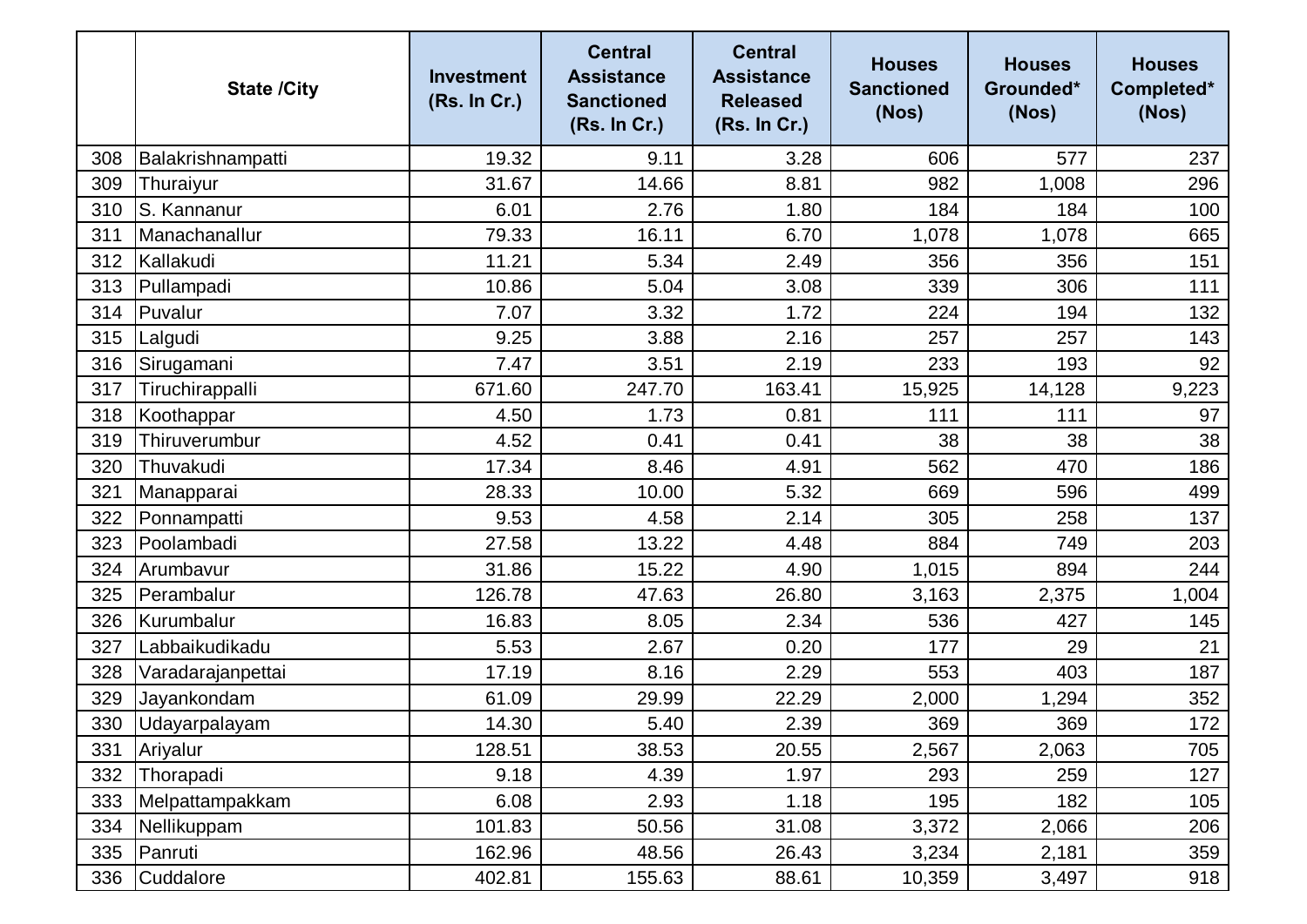|     | <b>State /City</b> | <b>Investment</b><br>(Rs. In Cr.) | <b>Central</b><br><b>Assistance</b><br><b>Sanctioned</b><br>(Rs. In Cr.) | <b>Central</b><br><b>Assistance</b><br><b>Released</b><br>(Rs. In Cr.) | <b>Houses</b><br><b>Sanctioned</b><br>(Nos) | <b>Houses</b><br>Grounded*<br>(Nos) | <b>Houses</b><br>Completed*<br>(Nos) |
|-----|--------------------|-----------------------------------|--------------------------------------------------------------------------|------------------------------------------------------------------------|---------------------------------------------|-------------------------------------|--------------------------------------|
| 337 | Kurinjipadi        | 33.04                             | 15.48                                                                    | 7.07                                                                   | 1,030                                       | 958                                 | 355                                  |
| 338 | Vadalur            | 28.40                             | 12.87                                                                    | 4.41                                                                   | 854                                         | 604                                 | 218                                  |
| 339 | Parangipettai      | 43.64                             | 12.14                                                                    | 5.05                                                                   | 809                                         | 795                                 | 471                                  |
| 340 | Sethiathoppu       | 8.72                              | 3.96                                                                     | 1.55                                                                   | 265                                         | 218                                 | 83                                   |
| 341 | Bhuvanagiri        | 30.81                             | 14.13                                                                    | 5.81                                                                   | 942                                         | 870                                 | 249                                  |
| 342 | Killai             | 17.70                             | 8.43                                                                     | 3.27                                                                   | 562                                         | 509                                 | 208                                  |
| 343 | Chidambaram        | 30.85                             | 12.92                                                                    | 7.15                                                                   | 853                                         | 530                                 | 142                                  |
| 344 | Annamalai Nagar    | 3.38                              | 1.58                                                                     | 0.34                                                                   | 105                                         | 81                                  | 58                                   |
| 345 | Srimushnam         | 24.78                             | 11.75                                                                    | 4.18                                                                   | 787                                         | 657                                 | 152                                  |
| 346 | Lalpet             | 4.69                              | 2.55                                                                     | 0.55                                                                   | 170                                         | 135                                 | 74                                   |
| 347 | Kattumannarkoil    | 44.51                             | 20.83                                                                    | 7.61                                                                   | 1,392                                       | 1,349                               | 311                                  |
| 348 | Mangalampet        | 3.08                              | 1.79                                                                     | 0.62                                                                   | 119                                         | 104                                 | 102                                  |
| 349 | Gangaikondan       | 2.80                              | 1.62                                                                     | 0.67                                                                   | 107                                         | 107                                 | 80                                   |
| 350 | Virudhachalam      | 61.59                             | 29.71                                                                    | 19.45                                                                  | 1,979                                       | 1,517                               | 437                                  |
| 351 | Pennadam           | 17.59                             | 8.38                                                                     | 3.14                                                                   | 559                                         | 530                                 | 154                                  |
| 352 | Tittakudi          | 20.77                             | 9.77                                                                     | 4.09                                                                   | 651                                         | 612                                 | 197                                  |
| 353 | Sirkali            | 38.46                             | 19.00                                                                    | 11.77                                                                  | 1,272                                       | 638                                 | 102                                  |
| 354 | Vaitheeswarankoil  | 10.71                             | 5.13                                                                     | 1.62                                                                   | 343                                         | 227                                 | 59                                   |
| 355 | Manalmedu          | 20.73                             | 9.83                                                                     | 3.92                                                                   | 656                                         | 609                                 | 126                                  |
| 356 | Mayiladuthurai     | 49.57                             | 23.98                                                                    | 11.46                                                                  | 1,600                                       | 909                                 | 136                                  |
| 357 | Kuthalam           | 10.73                             | 5.10                                                                     | 1.90                                                                   | 339                                         | 316                                 | 74                                   |
| 358 | Tharangambadi      | 17.58                             | 8.32                                                                     | 2.70                                                                   | 559                                         | 464                                 | 127                                  |
| 359 | Tittacheri         | 7.46                              | 3.54                                                                     | 1.18                                                                   | 236                                         | 198                                 | 82                                   |
| 360 | Nagapattinam       | 107.27                            | 23.50                                                                    | 8.37                                                                   | 1,569                                       | 887                                 | 554                                  |
| 361 | Kilvelur           | 15.42                             | 6.84                                                                     | 1.90                                                                   | 456                                         | 309                                 | 114                                  |
| 362 | Velankanni         | 3.40                              | 1.62                                                                     | 0.61                                                                   | 108                                         | 106                                 | 35                                   |
| 363 | Thalainayar        | 49.84                             | 22.51                                                                    | 6.72                                                                   | 1,500                                       | 1,119                               | 306                                  |
| 364 | Vedaranyam         | 62.85                             | 28.88                                                                    | 12.30                                                                  | 1,934                                       | 1,366                               | 137                                  |
| 365 | Valangaiman        | 11.26                             | 5.23                                                                     | 1.79                                                                   | 350                                         | 341                                 | 88                                   |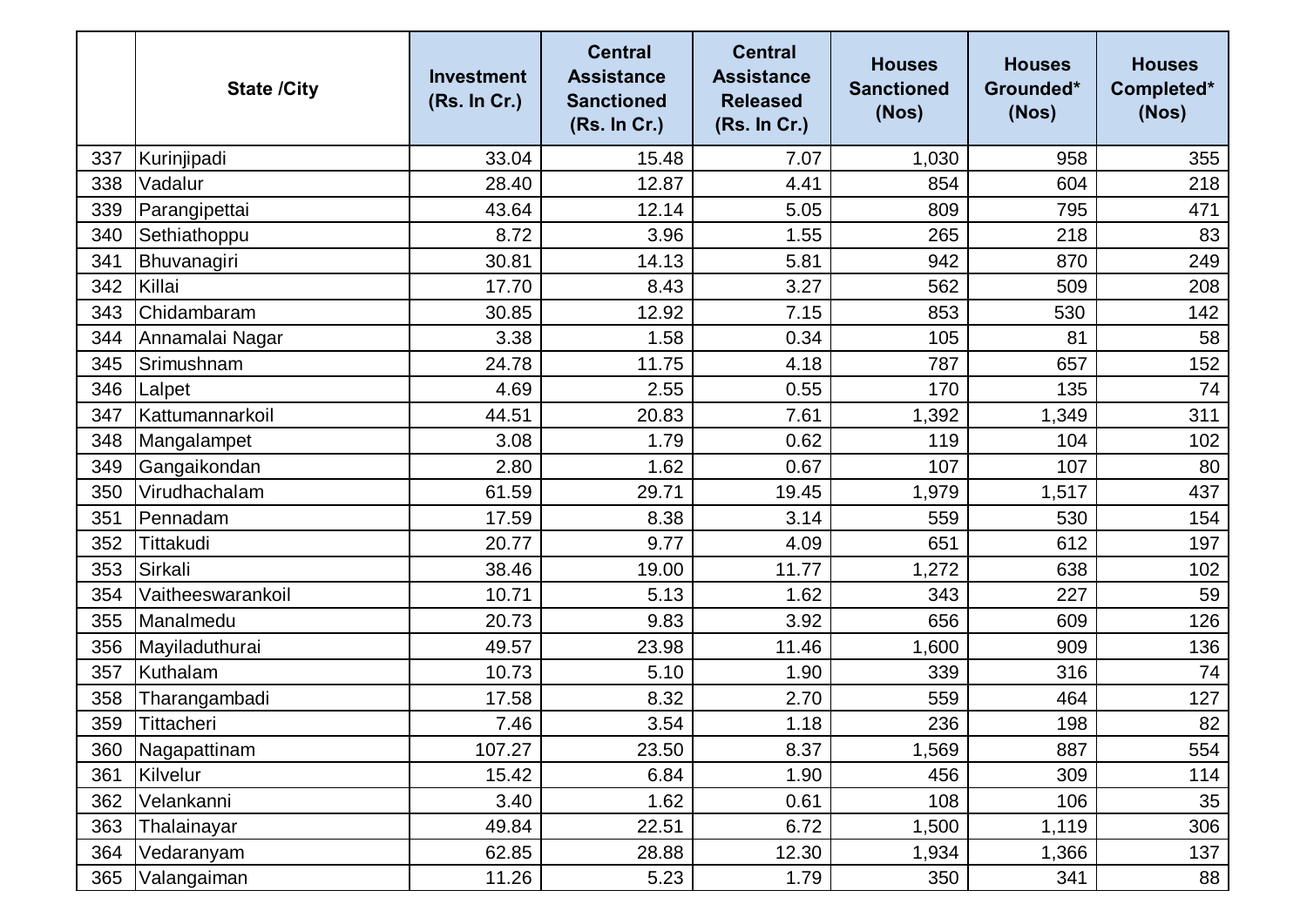|     | <b>State /City</b>            | <b>Investment</b><br>(Rs. In Cr.) | <b>Central</b><br><b>Assistance</b><br><b>Sanctioned</b><br>(Rs. In Cr.) | <b>Central</b><br><b>Assistance</b><br><b>Released</b><br>(Rs. In Cr.) | <b>Houses</b><br><b>Sanctioned</b><br>(Nos) | <b>Houses</b><br>Grounded*<br>(Nos) | <b>Houses</b><br>Completed*<br>(Nos) |
|-----|-------------------------------|-----------------------------------|--------------------------------------------------------------------------|------------------------------------------------------------------------|---------------------------------------------|-------------------------------------|--------------------------------------|
| 366 | Kodavasal                     | 7.75                              | 3.34                                                                     | 1.53                                                                   | 226                                         | 204                                 | 75                                   |
| 367 | Koradacheri                   | 12.90                             | 5.37                                                                     | 1.39                                                                   | 360                                         | 198                                 | 114                                  |
| 368 | Peralam                       | 2.11                              | 1.12                                                                     | 0.46                                                                   | 77                                          | 77                                  | 52                                   |
| 369 | Nannilam                      | 13.72                             | 6.57                                                                     | 2.73                                                                   | 438                                         | 339                                 | 105                                  |
| 370 | Thiruvarur                    | 27.30                             | 11.10                                                                    | 4.21                                                                   | 740                                         | 770                                 | 328                                  |
| 371 | Needamangalam                 | 10.41                             | 4.54                                                                     | 1.45                                                                   | 306                                         | 243                                 | 103                                  |
| 372 | Kuthanallur                   | 17.85                             | 8.93                                                                     | 3.50                                                                   | 595                                         | 483                                 | 80                                   |
| 373 | Mannargudi                    | 47.04                             | 17.04                                                                    | 8.46                                                                   | 1,137                                       | 479                                 | 159                                  |
| 374 | Thiruthuraipoondi             | 91.39                             | 39.50                                                                    | 13.38                                                                  | 2,632                                       | 1,324                               | 109                                  |
| 375 | Muthupet                      | 57.49                             | 23.18                                                                    | 1.82                                                                   | 1,545                                       | 279                                 | 64                                   |
| 376 | Thiruppanandal                | 9.22                              | 4.73                                                                     | 1.62                                                                   | 315                                         | 302                                 | 122                                  |
| 377 | Aduthurai alias Maruthuvakudi | 8.36                              | 3.86                                                                     | 1.78                                                                   | 258                                         | 251                                 | 97                                   |
| 378 | Veppathur                     | 9.26                              | 4.41                                                                     | 2.14                                                                   | 294                                         | 294                                 | 127                                  |
| 379 | Thirupuvanam                  | 4.92                              | 2.11                                                                     | 1.08                                                                   | 143                                         | 143                                 | 51                                   |
| 380 | Thiruvidaimarudur             | 9.81                              | 4.52                                                                     | 1.61                                                                   | 299                                         | 299                                 | 100                                  |
| 381 | Cholapuram                    | 10.25                             | 4.97                                                                     | 1.52                                                                   | 331                                         | 320                                 | 138                                  |
| 382 | Thirunageswaram               | 5.13                              | 2.42                                                                     | 0.99                                                                   | 161                                         | 161                                 | 62                                   |
| 383 | Kumbakonam                    | 365.03                            | 92.09                                                                    | 26.76                                                                  | 6,141                                       | 5,342                               | 1,742                                |
| 384 | Swamimalai                    | 1.45                              | 0.72                                                                     | 0.29                                                                   | 50                                          | 50                                  | 34                                   |
| 385 | Dharasuram                    | 4.86                              | 2.16                                                                     | 1.17                                                                   | 144                                         | 126                                 | 59                                   |
| 386 | Papanasam                     | 3.51                              | 1.52                                                                     | 0.68                                                                   | 109                                         | 109                                 | 75                                   |
| 387 | Ayyampettai                   | 13.66                             | 6.32                                                                     | 2.84                                                                   | 422                                         | 345                                 | 93                                   |
| 388 | Melattur                      | 21.21                             | 9.94                                                                     | 4.29                                                                   | 664                                         | 652                                 | 186                                  |
| 389 | Ammapettai                    | 18.87                             | 8.71                                                                     | 5.00                                                                   | 582                                         | 546                                 | 124                                  |
| 390 | Thiruvaiyaru                  | 11.01                             | 4.83                                                                     | 2.42                                                                   | 321                                         | 321                                 | 109                                  |
| 391 | Melathiruppanthuruthi         | 7.67                              | 3.71                                                                     | 1.36                                                                   | 247                                         | 181                                 | 50                                   |
| 392 | Thirukkattupalli              | 21.04                             | 4.50                                                                     | 1.62                                                                   | 302                                         | 272                                 | 266                                  |
| 393 | Thanjavur                     | 271.45                            | 117.63                                                                   | 58.73                                                                  | 7,841                                       | 3,708                               | 1,894                                |
| 394 | Vallam                        | 124.44                            | 22.69                                                                    | 3.49                                                                   | 1,511                                       | 1,511                               | 488                                  |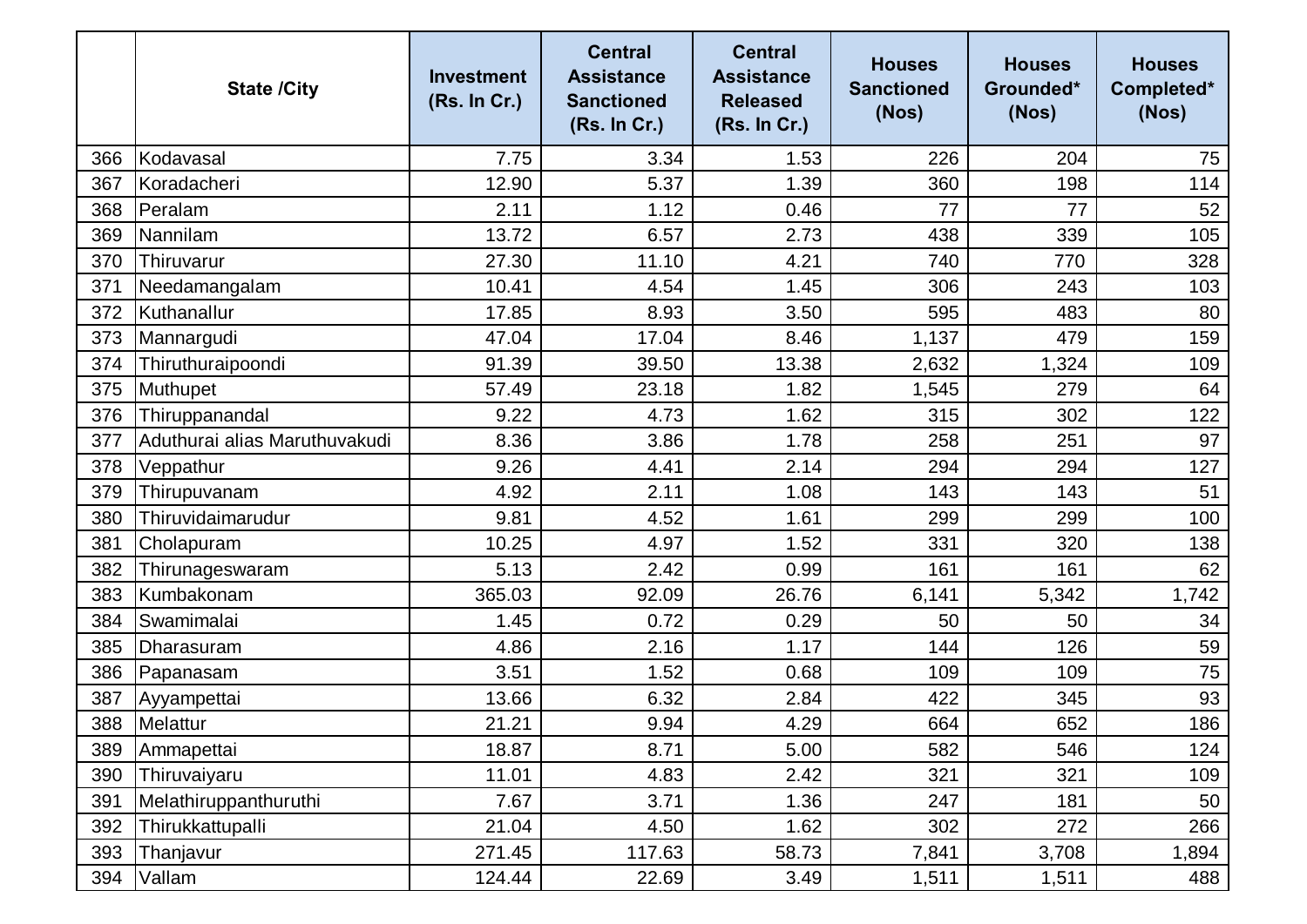|     | <b>State /City</b>           | <b>Investment</b><br>(Rs. In Cr.) | <b>Central</b><br><b>Assistance</b><br><b>Sanctioned</b><br>(Rs. In Cr.) | <b>Central</b><br><b>Assistance</b><br><b>Released</b><br>(Rs. In Cr.) | <b>Houses</b><br><b>Sanctioned</b><br>(Nos) | <b>Houses</b><br>Grounded*<br>(Nos) | <b>Houses</b><br>Completed*<br>(Nos) |
|-----|------------------------------|-----------------------------------|--------------------------------------------------------------------------|------------------------------------------------------------------------|---------------------------------------------|-------------------------------------|--------------------------------------|
| 395 | Orathanadu (Mukthambalpuram) | 3.11                              | 1.42                                                                     | 0.25                                                                   | 94                                          | 41                                  | 28                                   |
| 396 | Madukkur                     | 19.17                             | 9.45                                                                     | 1.10                                                                   | 630                                         | 216                                 | 43                                   |
| 397 | Pattukkottai                 | 188.63                            | 56.96                                                                    | 11.81                                                                  | 3,794                                       | 1,928                               | 675                                  |
| 398 | Adiramapattinam              | 61.18                             | 17.52                                                                    | 3.22                                                                   | 1,169                                       | 943                                 | 134                                  |
| 399 | Peravurani                   | 29.03                             | 14.02                                                                    | 3.52                                                                   | 933                                         | 592                                 | 167                                  |
| 400 | Perumagalur                  | 28.59                             | 8.82                                                                     | 0.38                                                                   | 588                                         | 312                                 | 39                                   |
| 401 | <b>Iluppur</b>               | 32.05                             | 10.55                                                                    | 5.03                                                                   | 705                                         | 661                                 | 458                                  |
| 402 | Annavasal                    | 18.59                             | 8.97                                                                     | 4.01                                                                   | 598                                         | 540                                 | 235                                  |
| 403 | Keeranur                     | 16.15                             | 8.20                                                                     | 1.34                                                                   | 546                                         | 301                                 | 112                                  |
| 404 | Pudukkottai                  | 561.55                            | 135.84                                                                   | 48.23                                                                  | 9,042                                       | 7,954                               | 3,684                                |
| 405 | Arimalam                     | 21.16                             | 7.40                                                                     | 2.91                                                                   | 492                                         | 471                                 | 205                                  |
| 406 | Ponnamaravathi               | 31.27                             | 6.93                                                                     | 1.76                                                                   | 461                                         | 449                                 | 74                                   |
| 407 | Alangudi                     | 16.78                             | 8.43                                                                     | 0.59                                                                   | 561                                         | 314                                 | 73                                   |
| 408 | Keeramangalam                | 20.95                             | 10.06                                                                    | 4.62                                                                   | 670                                         | 583                                 | 224                                  |
| 409 | Karambakkudi                 | 22.10                             | 10.60                                                                    | 4.00                                                                   | 709                                         | 553                                 | 177                                  |
| 410 | Aranthangi                   | 40.64                             | 16.13                                                                    | 3.64                                                                   | 1,076                                       | 665                                 | 287                                  |
| 411 | Nerkuppai                    | 3.41                              | 1.55                                                                     | 0.91                                                                   | 105                                         | 105                                 | 58                                   |
| 412 | Singampuneri                 | 3.57                              | 1.73                                                                     | 0.69                                                                   | 118                                         | 118                                 | 70                                   |
| 413 | Tirupathur                   | 3.01                              | 1.07                                                                     | 0.63                                                                   | 74                                          | 74                                  | 58                                   |
| 414 | Kanadukathan                 | 2.44                              | 1.20                                                                     | 0.46                                                                   | 81                                          | 65                                  | 38                                   |
| 415 | Pallathur                    | 3.68                              | 1.73                                                                     | 0.76                                                                   | 117                                         | 107                                 | 65                                   |
| 416 | Kottaiyur                    | 1.93                              | 0.52                                                                     | 0.12                                                                   | 36                                          | 19                                  | 16                                   |
| 417 | Kandanur                     | 3.43                              | 1.73                                                                     | 0.78                                                                   | 115                                         | 98                                  | 64                                   |
| 418 | Puduvayal                    | 0.67                              | 0.37                                                                     | 0.16                                                                   | 25                                          | 25                                  | 20                                   |
| 419 | Karaikkudi                   | 85.33                             | 18.67                                                                    | 3.28                                                                   | 1,238                                       | 344                                 | 180                                  |
| 420 | Devakottai                   | 16.96                             | 7.97                                                                     | 4.45                                                                   | 530                                         | 320                                 | 176                                  |
| 421 | Nattarasankottai             | 1.93                              | 1.05                                                                     | 0.51                                                                   | 70                                          | 70                                  | 47                                   |
| 422 | Sivaganga                    | 98.85                             | 27.35                                                                    | 10.62                                                                  | 1,825                                       | 1,489                               | 974                                  |
| 423 | Thirupuvanam                 | 10.31                             | 4.78                                                                     | 2.48                                                                   | 318                                         | 318                                 | 192                                  |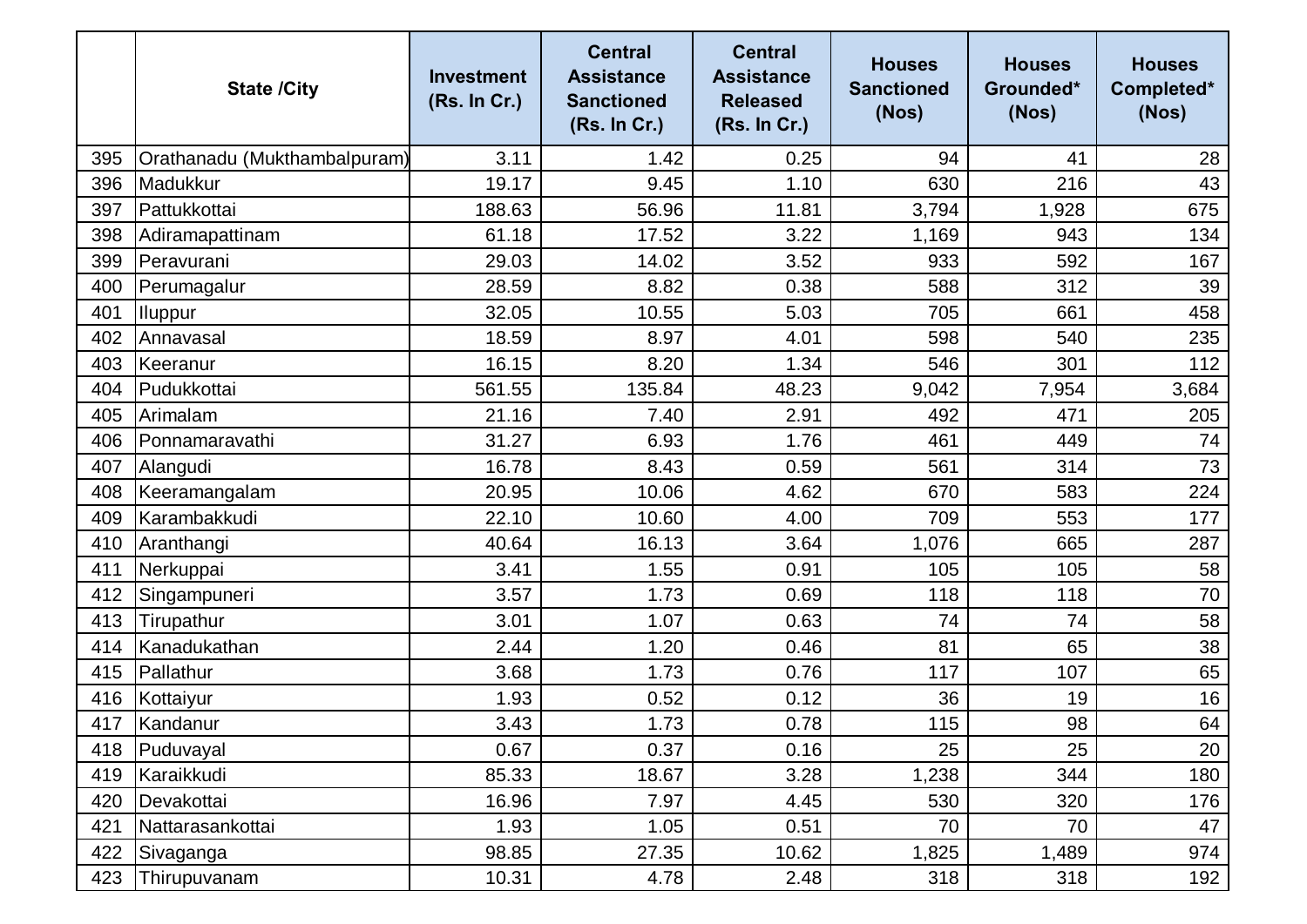|     | <b>State /City</b>   | <b>Investment</b><br>(Rs. In Cr.) | <b>Central</b><br><b>Assistance</b><br><b>Sanctioned</b><br>(Rs. In Cr.) | <b>Central</b><br><b>Assistance</b><br><b>Released</b><br>(Rs. In Cr.) | <b>Houses</b><br><b>Sanctioned</b><br>(Nos) | <b>Houses</b><br>Grounded*<br>(Nos) | <b>Houses</b><br>Completed*<br>(Nos) |
|-----|----------------------|-----------------------------------|--------------------------------------------------------------------------|------------------------------------------------------------------------|---------------------------------------------|-------------------------------------|--------------------------------------|
| 424 | Manamadurai          | 6.20                              | 2.41                                                                     | 1.01                                                                   | 165                                         | 128                                 | 106                                  |
| 425 | Ilayangudi           | 3.18                              | 1.58                                                                     | 0.84                                                                   | 106                                         | 106                                 | 66                                   |
| 426 | A.Vellalapatti       | 3.74                              | 1.66                                                                     | 0.51                                                                   | 110                                         | 88                                  | 71                                   |
| 427 | Melur                | 126.08                            | 33.32                                                                    | 15.58                                                                  | 2,224                                       | 1,912                               | 433                                  |
| 428 | Anaiyur              | 8.78                              | 0.67                                                                     | 0.67                                                                   | 51                                          | 51                                  | 51                                   |
| 429 | Paravai              | 16.28                             | 5.64                                                                     | 2.04                                                                   | 374                                         | 306                                 | 190                                  |
| 430 | Vilangudi            | 10.59                             | 1.12                                                                     | 1.12                                                                   | 56                                          | 56                                  | 56                                   |
| 431 | Vadipatti            | 16.27                             | 7.17                                                                     | 2.82                                                                   | 480                                         | 462                                 | 191                                  |
| 432 | Palamedu             | 8.19                              | 3.82                                                                     | 1.41                                                                   | 255                                         | 241                                 | 103                                  |
| 433 | Sholavandan          | 12.85                             | 5.64                                                                     | 2.74                                                                   | 378                                         | 367                                 | 192                                  |
| 434 | Alanganallur         | 10.31                             | 4.42                                                                     | 1.74                                                                   | 287                                         | 271                                 | 168                                  |
| 435 | Usilampatti          | 22.06                             | 10.56                                                                    | 5.91                                                                   | 705                                         | 961                                 | 731                                  |
| 436 | Elumalai             | 20.18                             | 9.76                                                                     | 3.27                                                                   | 650                                         | 470                                 | 210                                  |
| 437 | T.Kallupatti         | 3.22                              | 1.82                                                                     | 0.74                                                                   | 122                                         | 122                                 | 122                                  |
| 438 | Peraiyur             | 1.67                              | 0.67                                                                     | 0.31                                                                   | 45                                          | 45                                  | 42                                   |
| 439 | Thirumangalam        | 110.75                            | 26.32                                                                    | 8.77                                                                   | 1,758                                       | 826                                 | 500                                  |
| 440 | Madurai              | 1,147.94                          | 409.23                                                                   | 195.65                                                                 | 26,921                                      | 20,642                              | 14,843                               |
| 441 | Thirunagar           | 0.86                              | 0.15                                                                     | 0.15                                                                   | 7                                           | $\overline{7}$                      | $\overline{7}$                       |
| 442 | Avaniapuram          | 5.84                              | 0.54                                                                     | 0.54                                                                   | 42                                          | 42                                  | 42                                   |
| 443 | Thiruparankundram    | 4.35                              | 0.50                                                                     | 0.50                                                                   | 31                                          | 31                                  | 31                                   |
| 444 | Harveypatti          | 0.25                              | 0.04                                                                     | 0.04                                                                   | $\overline{2}$                              | $\overline{2}$                      | 2                                    |
| 445 | Boothipuram          | 5.61                              | 2.62                                                                     | 0.87                                                                   | 174                                         | 148                                 | 127                                  |
| 446 | Bodinayakanur        | 106.78                            | 34.70                                                                    | 14.97                                                                  | 2,321                                       | 2,001                               | 535                                  |
| 447 | Melachokkanathapuram | 10.35                             | 4.76                                                                     | 1.54                                                                   | 322                                         | 273                                 | 178                                  |
| 448 | B. Meenakshipuram    | 11.34                             | 5.46                                                                     | 1.92                                                                   | 366                                         | 345                                 | 191                                  |
| 449 | Ganguvarpatti        | 7.88                              | 3.85                                                                     | 1.45                                                                   | 256                                         | 256                                 | 140                                  |
| 450 | Devadanapatti        | 8.42                              | 3.02                                                                     | 1.13                                                                   | 202                                         | 200                                 | 144                                  |
| 451 | Vadugapatti          | 6.09                              | 2.92                                                                     | 1.28                                                                   | 195                                         | 188                                 | 182                                  |
| 452 | Thamaraikulam        | 10.22                             | 4.74                                                                     | 2.03                                                                   | 316                                         | 309                                 | 152                                  |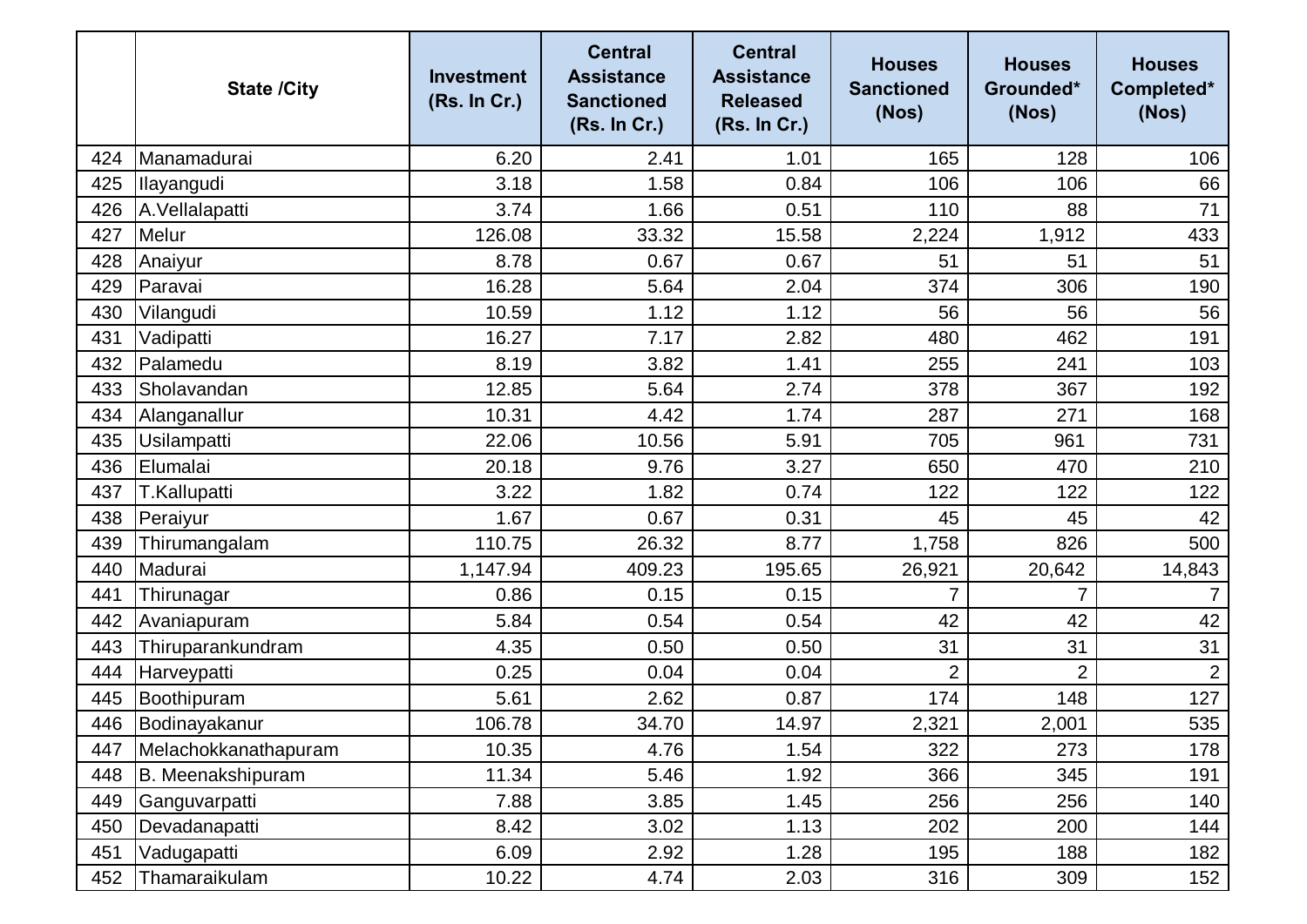|     | <b>State /City</b>    | <b>Investment</b><br>(Rs. In Cr.) | <b>Central</b><br><b>Assistance</b><br><b>Sanctioned</b><br>(Rs. In Cr.) | <b>Central</b><br><b>Assistance</b><br><b>Released</b><br>(Rs. In Cr.) | <b>Houses</b><br><b>Sanctioned</b><br>(Nos) | <b>Houses</b><br>Grounded*<br>(Nos) | <b>Houses</b><br>Completed*<br>(Nos) |
|-----|-----------------------|-----------------------------------|--------------------------------------------------------------------------|------------------------------------------------------------------------|---------------------------------------------|-------------------------------------|--------------------------------------|
| 453 | Periyakulam           | 53.37                             | 25.29                                                                    | 15.09                                                                  | 1,686                                       | 683                                 | 468                                  |
| 454 | Thenkarai             | 6.98                              | 3.11                                                                     | 1.14                                                                   | 205                                         | 191                                 | 119                                  |
| 455 | Theni Allinagaram     | 217.39                            | 59.16                                                                    | 26.04                                                                  | 3,936                                       | 3,218                               | 988                                  |
| 456 | Palani Chettipatti    | 3.46                              | 1.14                                                                     | 0.47                                                                   | 77                                          | 72                                  | 70                                   |
| 457 | Veerapandi            | 10.71                             | 3.91                                                                     | 1.60                                                                   | 263                                         | 255                                 | 203                                  |
| 458 | Thevaram              | 11.56                             | 5.22                                                                     | 1.87                                                                   | 358                                         | 324                                 | 188                                  |
| 459 | Kuchanur              | 4.93                              | 2.26                                                                     | 0.81                                                                   | 152                                         | 139                                 | 95                                   |
| 460 | Markayankottai        | 6.10                              | 2.67                                                                     | 0.95                                                                   | 183                                         | 162                                 | 112                                  |
| 461 | Pannaipuram           | 6.32                              | 2.88                                                                     | 1.15                                                                   | 194                                         | 180                                 | 97                                   |
| 462 | Kombai                | 4.39                              | 1.96                                                                     | 0.75                                                                   | 131                                         | 119                                 | 93                                   |
| 463 | Chinnamanur           | 51.39                             | 24.11                                                                    | 14.29                                                                  | 1,617                                       | 1,528                               | 1,175                                |
| 464 | Odaipatti             | 15.53                             | 7.39                                                                     | 1.36                                                                   | 491                                         | 428                                 | 133                                  |
| 465 | Uthamapalayam         | 99.90                             | 17.19                                                                    | 6.94                                                                   | 1,148                                       | 1,128                               | 176                                  |
| 466 | Hanumanthampatti      | 6.54                              | 3.24                                                                     | 1.08                                                                   | 216                                         | 202                                 | 81                                   |
| 467 | Pudupatti             | 3.19                              | 1.48                                                                     | 0.56                                                                   | 99                                          | 92                                  | 79                                   |
| 468 | Kamayagoundanpatti    | 6.00                              | 2.93                                                                     | 1.07                                                                   | 206                                         | 189                                 | 154                                  |
| 469 | Kambam                | 33.80                             | 15.60                                                                    | 6.55                                                                   | 1,047                                       | 499                                 | 280                                  |
| 470 | Gudalur               | 50.09                             | 14.35                                                                    | 4.93                                                                   | 964                                         | 799                                 | 268                                  |
| 471 | Highways              | 0.08                              | 0.02                                                                     | 0.02                                                                   |                                             | 1                                   |                                      |
| 472 | Andipatti Jakkampatti | 10.68                             | 4.32                                                                     | 1.61                                                                   | 287                                         | 271                                 | 209                                  |
| 473 | Rajapalayam           | 107.25                            | 24.55                                                                    | 6.04                                                                   | 1,629                                       | 1,539                               | 232                                  |
| 474 | Seithur               | 7.97                              | 3.49                                                                     | 1.41                                                                   | 236                                         | 236                                 | 146                                  |
| 475 | Chettiarpatti         | 6.19                              | 2.74                                                                     | 1.14                                                                   | 182                                         | 182                                 | 112                                  |
| 476 | S.Kodikulam           | 6.07                              | 2.81                                                                     | 1.15                                                                   | 186                                         | 186                                 | 76                                   |
| 477 | Vathirairuppu         | 14.58                             | 6.92                                                                     | 2.79                                                                   | 461                                         | 461                                 | 170                                  |
| 478 | V.Pudupatti           | 4.67                              | 2.61                                                                     | 0.70                                                                   | 174                                         | 174                                 | 127                                  |
| 479 | Sundarapandiam        | 1.68                              | 0.92                                                                     | 0.33                                                                   | 62                                          | 62                                  | 62                                   |
| 480 | Srivilliputhur        | 42.92                             | 18.97                                                                    | 11.52                                                                  | 1,257                                       | 1,170                               | 251                                  |
| 481 | Mamsapuram            | 7.54                              | 3.56                                                                     | 1.43                                                                   | 238                                         | 238                                 | 100                                  |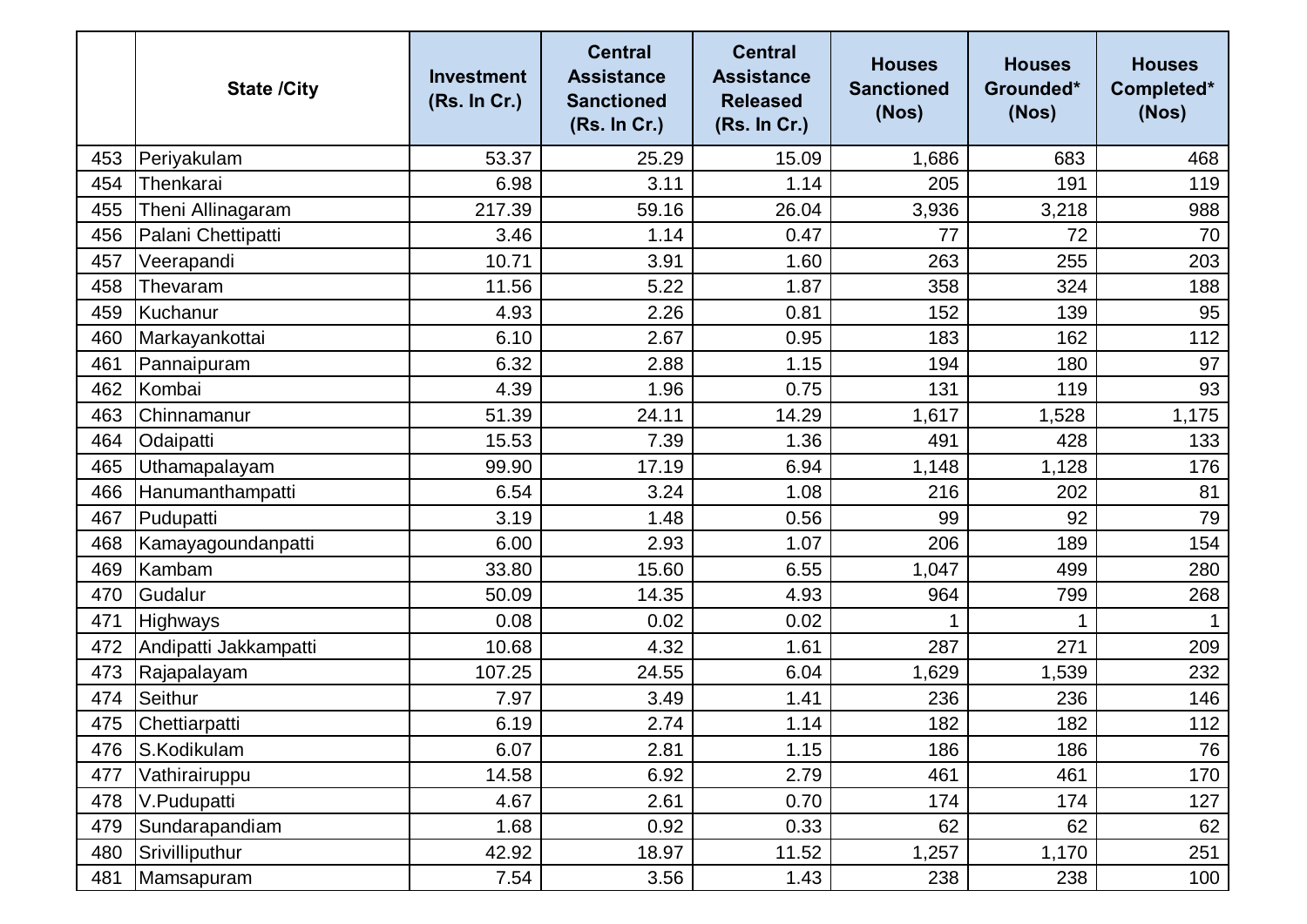|     | <b>State /City</b> | <b>Investment</b><br>(Rs. In Cr.) | <b>Central</b><br><b>Assistance</b><br><b>Sanctioned</b><br>(Rs. In Cr.) | <b>Central</b><br><b>Assistance</b><br><b>Released</b><br>(Rs. In Cr.) | <b>Houses</b><br><b>Sanctioned</b><br>(Nos) | <b>Houses</b><br>Grounded*<br>(Nos) | <b>Houses</b><br>Completed*<br>(Nos) |
|-----|--------------------|-----------------------------------|--------------------------------------------------------------------------|------------------------------------------------------------------------|---------------------------------------------|-------------------------------------|--------------------------------------|
| 482 | Thiruthangal       | 20.28                             | 9.35                                                                     | 3.33                                                                   | 626                                         | 559                                 | 180                                  |
| 483 | Sivakasi           | 25.95                             | 10.30                                                                    | 8.51                                                                   | 668                                         | 668                                 | 95                                   |
| 484 | Virudhunagar       | 70.01                             | 24.72                                                                    | 16.07                                                                  | 1,609                                       | 1,408                               | 814                                  |
| 485 | Kariapatti         | 10.41                             | 4.23                                                                     | 1.83                                                                   | 285                                         | 285                                 | 162                                  |
| 486 | Mallankinaru       | 3.48                              | 1.61                                                                     | 0.65                                                                   | 108                                         | 108                                 | 89                                   |
| 487 | Aruppukkottai      | 43.02                             | 18.18                                                                    | 9.31                                                                   | 1,234                                       | 1,157                               | 466                                  |
| 488 | <b>Sattur</b>      | 14.32                             | 6.30                                                                     | 3.45                                                                   | 420                                         | 532                                 | 329                                  |
| 489 | Thondi             | 10.39                             | 4.97                                                                     | 1.96                                                                   | 331                                         | 311                                 | 179                                  |
| 490 | R.S.Mangalam       | 2.06                              | 1.07                                                                     | 0.18                                                                   | 72                                          | 32                                  | 30                                   |
| 491 | Paramakudi         | 39.74                             | 19.20                                                                    | 9.17                                                                   | 1,280                                       | 1,529                               | 769                                  |
| 492 | Mudukulathur       | 7.73                              | 3.69                                                                     | 1.38                                                                   | 247                                         | 222                                 | 136                                  |
| 493 | Abiramam           | 0.83                              | 0.50                                                                     | 0.20                                                                   | 33                                          | 33                                  | 33                                   |
| 494 | Kamuthi            | 6.87                              | 3.18                                                                     | 1.56                                                                   | 212                                         | 197                                 | 102                                  |
| 495 | Sayalgudi          | 12.62                             | 6.03                                                                     | 2.72                                                                   | 402                                         | 380                                 | 159                                  |
| 496 | Ramanathapuram     | 94.15                             | 30.44                                                                    | 16.08                                                                  | 2,028                                       | 1,829                               | 808                                  |
| 497 | Mandapam           | 10.28                             | 4.84                                                                     | 2.23                                                                   | 322                                         | 306                                 | 158                                  |
| 498 | Keelakarai         | 46.34                             | 23.16                                                                    | 9.27                                                                   | 1,544                                       | 754                                 | 265                                  |
| 499 | Rameswaram         | 38.71                             | 19.19                                                                    | 11.79                                                                  | 1,278                                       | 1,030                               | 384                                  |
| 500 | Kovilpatti         | 97.04                             | 40.73                                                                    | 16.46                                                                  | 2,715                                       | 2,651                               | 612                                  |
| 501 | Kalugumalai        | 10.42                             | 5.13                                                                     | 1.19                                                                   | 342                                         | 260                                 | 127                                  |
| 502 | Kadambur           | 6.62                              | 3.15                                                                     | 2.12                                                                   | 210                                         | 210                                 | 134                                  |
| 503 | Kayatharu          | 20.89                             | 9.86                                                                     | 3.52                                                                   | 656                                         | 631                                 | 239                                  |
| 504 | Ettayapuram        | 13.15                             | 6.31                                                                     | 2.47                                                                   | 420                                         | 297                                 | 167                                  |
| 505 | V. Pudur           | 7.01                              | 3.55                                                                     | 1.43                                                                   | 236                                         | 236                                 | 177                                  |
| 506 | Vilathikulam       | 6.85                              | 3.47                                                                     | 1.41                                                                   | 230                                         | 230                                 | 118                                  |
| 507 | Thoothukkudi       | 415.57                            | 188.93                                                                   | 97.62                                                                  | 12,100                                      | 9,806                               | 3,868                                |
| 508 | Sayapuram          | 7.87                              | 3.91                                                                     | 1.57                                                                   | 262                                         | 262                                 | 166                                  |
| 509 | Perungulam         | 9.88                              | 5.03                                                                     | 1.99                                                                   | 335                                         | 335                                 | 246                                  |
| 510 | Srivaikuntam       | 6.83                              | 3.13                                                                     | 1.20                                                                   | 213                                         | 213                                 | 128                                  |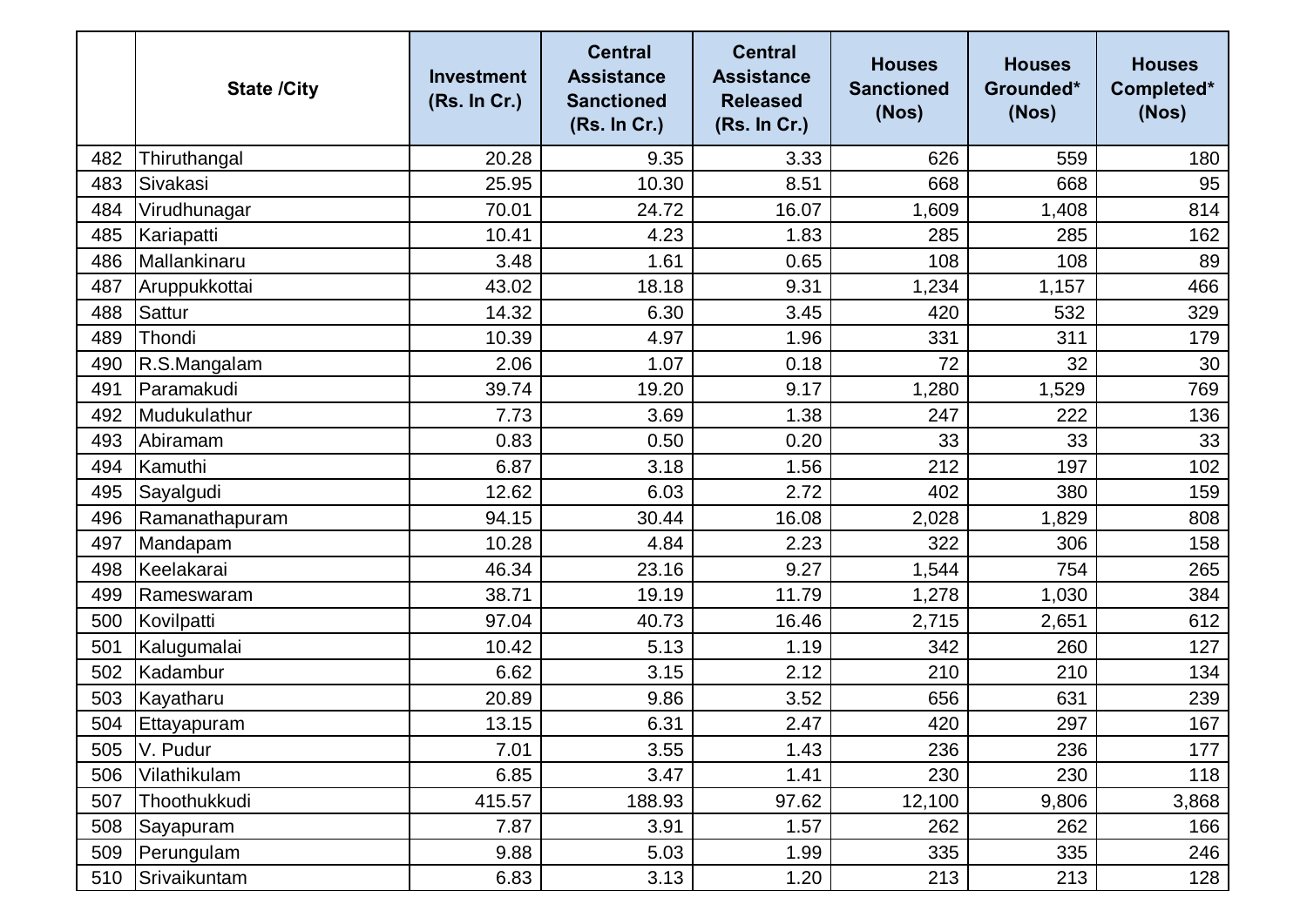|     | <b>State /City</b>     | <b>Investment</b><br>(Rs. In Cr.) | <b>Central</b><br><b>Assistance</b><br><b>Sanctioned</b><br>(Rs. In Cr.) | <b>Central</b><br><b>Assistance</b><br><b>Released</b><br>(Rs. In Cr.) | <b>Houses</b><br><b>Sanctioned</b><br>(Nos) | <b>Houses</b><br>Grounded*<br>(Nos) | <b>Houses</b><br>Completed*<br>(Nos) |
|-----|------------------------|-----------------------------------|--------------------------------------------------------------------------|------------------------------------------------------------------------|---------------------------------------------|-------------------------------------|--------------------------------------|
| 511 | Eral                   | 2.99                              | 1.48                                                                     | 0.60                                                                   | 97                                          | 97                                  | 76                                   |
| 512 | Kayalpattinam          | 24.10                             | 11.53                                                                    | 7.32                                                                   | 767                                         | 767                                 | 222                                  |
| 513 | Athur                  | 7.72                              | 3.54                                                                     | 1.39                                                                   | 235                                         | 235                                 | 125                                  |
| 514 | Thenthiruperai         | 2.90                              | 1.49                                                                     | 0.58                                                                   | 99                                          | 99                                  | 78                                   |
| 515 | Alwarthirunagiri       | 3.33                              | 1.69                                                                     | 0.70                                                                   | 111                                         | 111                                 | 75                                   |
| 516 | Nazerath               | 3.49                              | 1.61                                                                     | 0.64                                                                   | 107                                         | 107                                 | 79                                   |
| 517 | Arumuganeri            | 56.56                             | 26.32                                                                    | 4.84                                                                   | 1,748                                       | 755                                 | 354                                  |
| 518 | Kanam                  | 6.26                              | 2.90                                                                     | 1.52                                                                   | 193                                         | 193                                 | 55                                   |
| 519 | Tiruchendur            | 83.17                             | 21.75                                                                    | 5.83                                                                   | 1,453                                       | 878                                 | 430                                  |
| 520 | Udangudi               | 7.98                              | 4.04                                                                     | 1.16                                                                   | 270                                         | 222                                 | 121                                  |
| 521 | Sathankulam            | 8.19                              | 3.78                                                                     | 1.10                                                                   | 251                                         | 196                                 | 97                                   |
| 522 | Sivagiri               | 47.55                             | 22.38                                                                    | 8.87                                                                   | 1,494                                       | 1,494                               | 373                                  |
| 523 | Rayagiri               | 16.60                             | 7.91                                                                     | 3.53                                                                   | 527                                         | 527                                 | 186                                  |
| 524 | Vasudevanallur         | 13.30                             | 6.27                                                                     | 3.21                                                                   | 419                                         | 419                                 | 172                                  |
| 525 | Puliankudi             | 46.84                             | 23.27                                                                    | 7.82                                                                   | 1,550                                       | 1,383                               | 259                                  |
| 526 | Thiruvenkadam          | 12.04                             | 5.71                                                                     | 2.64                                                                   | 380                                         | 380                                 | 191                                  |
| 527 | Sankarankoil           | 34.12                             | 16.49                                                                    | 4.25                                                                   | 1,097                                       | 738                                 | 195                                  |
| 528 | Surandai               | 24.17                             | 11.26                                                                    | 4.30                                                                   | 752                                         | 668                                 | 348                                  |
| 529 | Kadayanallur           | 23.00                             | 10.99                                                                    | 5.51                                                                   | 733                                         | 537                                 | 157                                  |
| 530 | Sambavar Vadagarai     | 24.73                             | 12.02                                                                    | 3.43                                                                   | 801                                         | 536                                 | 255                                  |
| 531 | Aygudi                 | 10.87                             | 5.39                                                                     | 1.03                                                                   | 359                                         | 186                                 | 130                                  |
| 532 | Tenkasi                | 51.61                             | 23.53                                                                    | 7.98                                                                   | 1,570                                       | 1,431                               | 476                                  |
| 533 | Sundarapandiapuram     | 5.95                              | 2.83                                                                     | 0.51                                                                   | 188                                         | 135                                 | 72                                   |
| 534 | <b>Ilanji</b>          | 5.31                              | 2.63                                                                     | 0.73                                                                   | 175                                         | 133                                 | 83                                   |
| 535 | Courtalam              | 0.25                              | 0.12                                                                     | 0.05                                                                   | 8                                           | 8                                   | $\overline{7}$                       |
| 536 | Melagaram              | 8.24                              | 3.69                                                                     | 1.23                                                                   | 248                                         | 205                                 | 188                                  |
| 537 | Achampudur             | 7.88                              | 3.73                                                                     | 0.83                                                                   | 248                                         | 187                                 | 80                                   |
| 538 | Vadakarai Keezhpadugai | 5.72                              | 2.90                                                                     | 1.16                                                                   | 193                                         | 193                                 | 121                                  |
| 539 | Panpoli                | 9.11                              | 4.11                                                                     | 1.98                                                                   | 274                                         | 274                                 | 198                                  |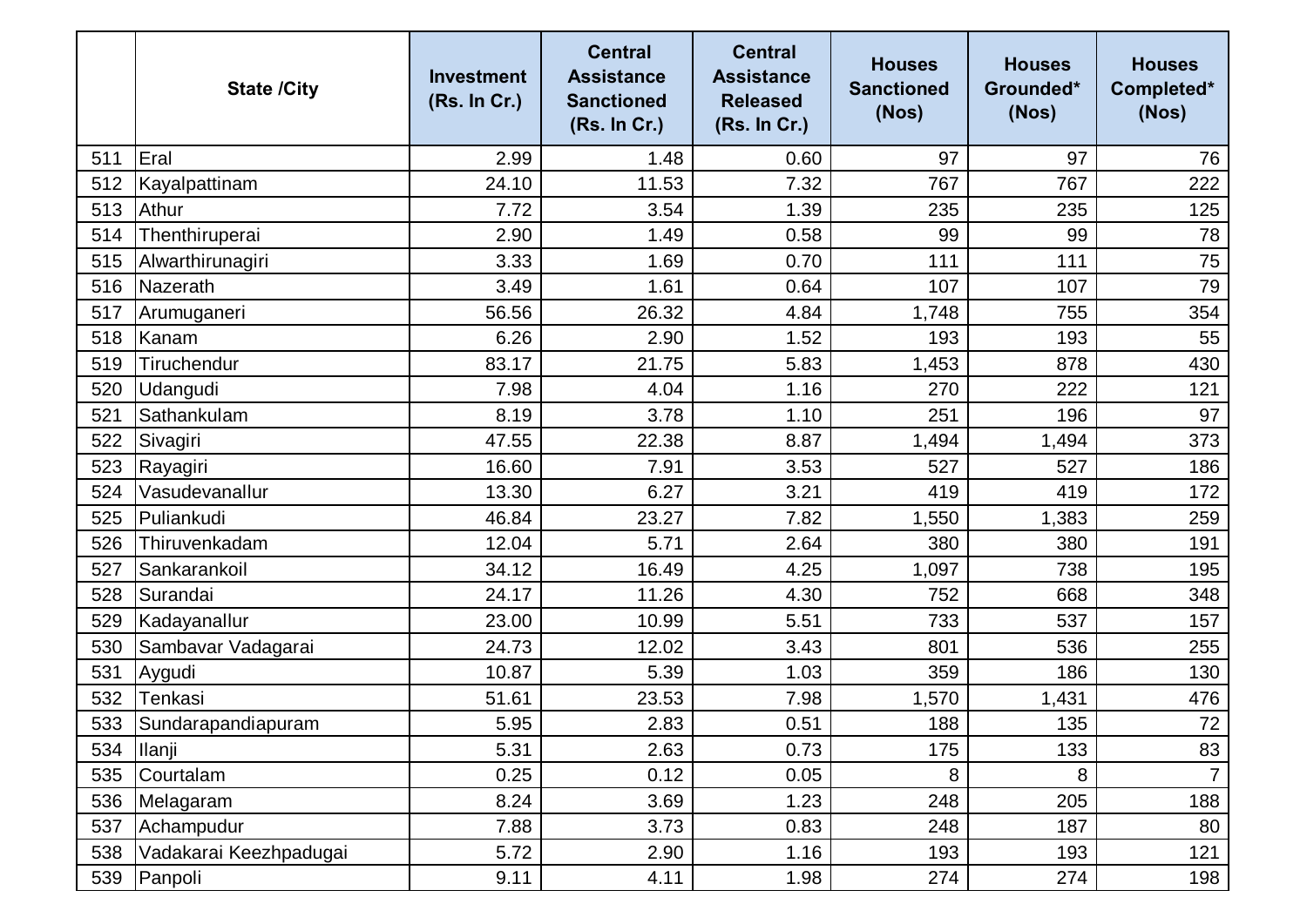|     | <b>State /City</b> | <b>Investment</b><br>(Rs. In Cr.) | <b>Central</b><br><b>Assistance</b><br><b>Sanctioned</b><br>(Rs. In Cr.) | <b>Central</b><br><b>Assistance</b><br><b>Released</b><br>(Rs. In Cr.) | <b>Houses</b><br><b>Sanctioned</b><br>(Nos) | <b>Houses</b><br>Grounded*<br>(Nos) | <b>Houses</b><br>Completed*<br>(Nos) |
|-----|--------------------|-----------------------------------|--------------------------------------------------------------------------|------------------------------------------------------------------------|---------------------------------------------|-------------------------------------|--------------------------------------|
| 540 | Pudur (S)          | 9.58                              | 4.82                                                                     | 1.30                                                                   | 321                                         | 224                                 | 147                                  |
| 541 | Shenkottai         | 21.86                             | 10.21                                                                    | 2.22                                                                   | 682                                         | 546                                 | 157                                  |
| 542 | Kilapavoor         | 19.66                             | 9.09                                                                     | 4.04                                                                   | 606                                         | 606                                 | 344                                  |
| 543 | Alangulam          | 11.07                             | 4.52                                                                     | 2.58                                                                   | 298                                         | 298                                 | 242                                  |
| 544 | Sankarnagar        | 3.75                              | 1.62                                                                     | 0.72                                                                   | 107                                         | 107                                 | 86                                   |
| 545 | Naranammalpuram    | 16.77                             | 7.82                                                                     | 2.97                                                                   | 525                                         | 525                                 | 231                                  |
| 546 | Tirunelveli        | 600.30                            | 200.17                                                                   | 112.93                                                                 | 12,569                                      | 10,080                              | 4,044                                |
| 547 | Alwarkurichi       | 7.99                              | 3.80                                                                     | 1.49                                                                   | 255                                         | 255                                 | 168                                  |
| 548 | Mukkudal           | 9.13                              | 4.30                                                                     | 2.84                                                                   | 285                                         | 285                                 | 204                                  |
| 549 | Vikramasingapuram  | 72.44                             | 35.75                                                                    | 18.06                                                                  | 2,384                                       | 2,246                               | 932                                  |
| 550 | Ambasamudram       | 109.95                            | 39.94                                                                    | 19.87                                                                  | 2,665                                       | 2,541                               | 982                                  |
| 551 | Cheranmadevi       | 13.20                             | 6.67                                                                     | 0.61                                                                   | 446                                         | 221                                 | 86                                   |
| 552 | Veeravanallur      | 22.04                             | 10.85                                                                    | 0.75                                                                   | 727                                         | 389                                 | 64                                   |
| 553 | Kalladaikurichi    | 25.18                             | 12.46                                                                    | 1.64                                                                   | 832                                         | 475                                 | 215                                  |
| 554 | Manimutharu        | 14.62                             | 7.51                                                                     | 1.20                                                                   | 500                                         | 273                                 | 170                                  |
| 555 | Pathamadai         | 38.07                             | 18.38                                                                    | 3.30                                                                   | 1,226                                       | 556                                 | 140                                  |
| 556 | Melacheval         | 12.30                             | 6.00                                                                     | 1.69                                                                   | 400                                         | 271                                 | 130                                  |
| 557 | Gopalasamudram     | 36.01                             | 17.28                                                                    | 3.85                                                                   | 1,153                                       | 547                                 | 279                                  |
| 558 | Moolakaraipatti    | 8.25                              | 3.84                                                                     | 2.10                                                                   | 257                                         | 257                                 | 125                                  |
| 559 | Kalakad            | 20.20                             | 9.77                                                                     | 3.63                                                                   | 654                                         | 633                                 | 180                                  |
| 560 | Nanguneri          | 2.64                              | 1.28                                                                     | 0.50                                                                   | 87                                          | 87                                  | 58                                   |
| 561 | Eruvadi            | 14.63                             | 7.07                                                                     | 2.72                                                                   | 470                                         | 316                                 | 160                                  |
| 562 | Thirukarungudi     | 11.48                             | 5.61                                                                     | 1.92                                                                   | 375                                         | 321                                 | 152                                  |
| 563 | Vadakkuvalliyur    | 24.43                             | 11.09                                                                    | 4.74                                                                   | 741                                         | 673                                 | 443                                  |
| 564 | Panagudi           | 12.87                             | 5.87                                                                     | 3.05                                                                   | 395                                         | 395                                 | 278                                  |
| 565 | Thisayanvilai      | 11.44                             | 5.38                                                                     | 2.12                                                                   | 362                                         | 362                                 | 171                                  |
| 566 | Kadayal            | 9.25                              | 4.21                                                                     | 1.50                                                                   | 283                                         | 278                                 | 153                                  |
| 567 | Arumanai           | 8.61                              | 3.46                                                                     | 1.51                                                                   | 240                                         | 233                                 | 109                                  |
| 568 | Edaicode           | 13.71                             | 5.29                                                                     | 2.30                                                                   | 357                                         | 337                                 | 280                                  |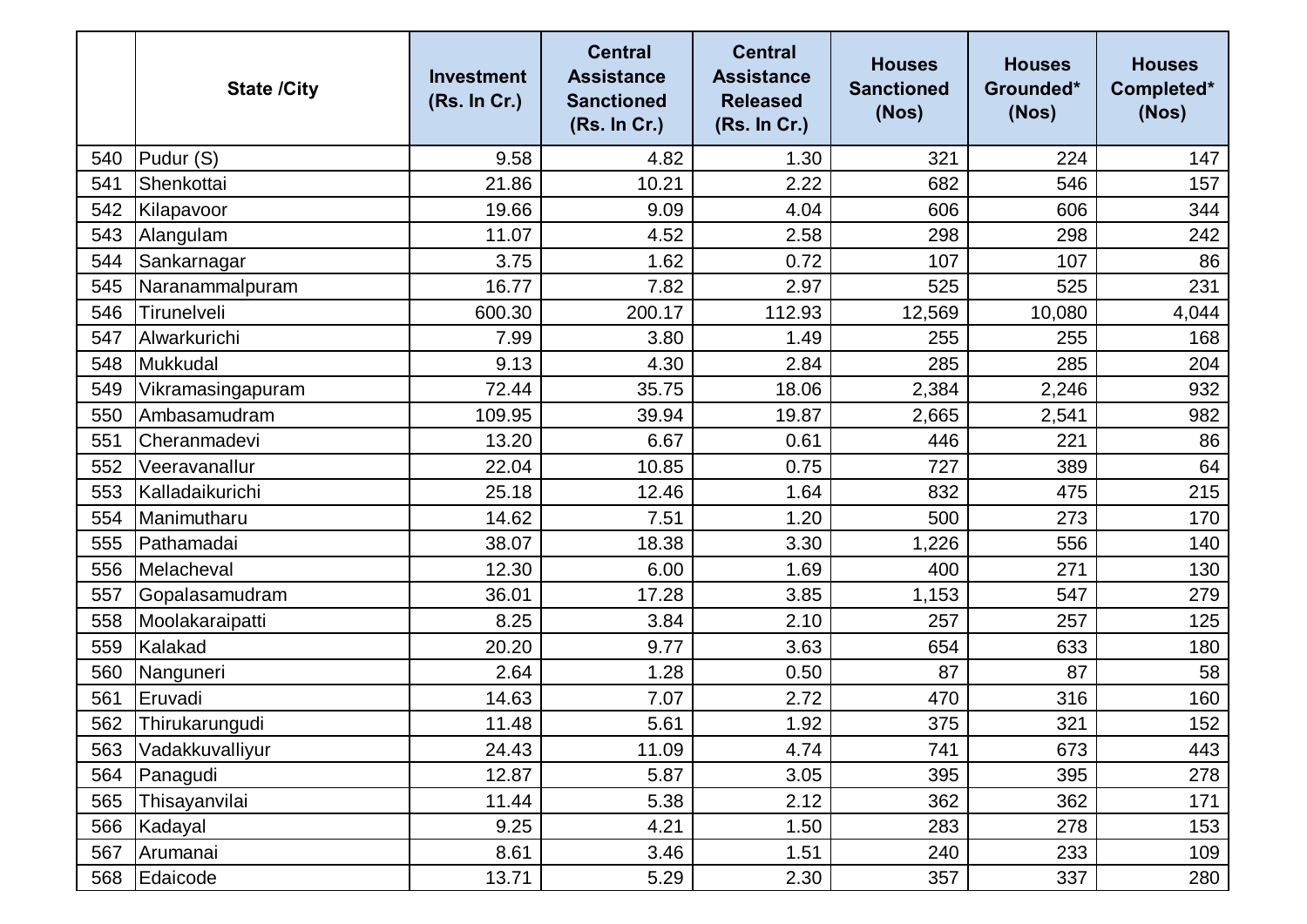|     | <b>State /City</b> | <b>Investment</b><br>(Rs. In Cr.) | <b>Central</b><br><b>Assistance</b><br><b>Sanctioned</b><br>(Rs. In Cr.) | <b>Central</b><br><b>Assistance</b><br><b>Released</b><br>(Rs. In Cr.) | <b>Houses</b><br><b>Sanctioned</b><br>(Nos) | <b>Houses</b><br>Grounded*<br>(Nos) | <b>Houses</b><br>Completed*<br>(Nos) |
|-----|--------------------|-----------------------------------|--------------------------------------------------------------------------|------------------------------------------------------------------------|---------------------------------------------|-------------------------------------|--------------------------------------|
| 569 | Palugal            | 23.13                             | 10.77                                                                    | 4.34                                                                   | 722                                         | 696                                 | 405                                  |
| 570 | Kaliyakkavilai     | 14.56                             | 6.71                                                                     | 2.74                                                                   | 448                                         | 428                                 | 237                                  |
| 571 | Pacode             | 18.04                             | 8.00                                                                     | 3.18                                                                   | 541                                         | 541                                 | 541                                  |
| 572 | Kuzhithurai        | 18.46                             | 9.01                                                                     | 4.47                                                                   | 603                                         | 603                                 | 269                                  |
| 573 | Unnamalaikadai     | 7.97                              | 3.17                                                                     | 1.54                                                                   | 216                                         | 216                                 | 148                                  |
| 574 | Nalloor            | 10.76                             | 4.85                                                                     | 2.01                                                                   | 322                                         | 322                                 | 229                                  |
| 575 | Kollancode         | 21.22                             | 9.56                                                                     | 3.86                                                                   | 645                                         | 642                                 | 345                                  |
| 576 | Ezhudesam          | 8.49                              | 3.89                                                                     | 1.45                                                                   | 263                                         | 233                                 | 124                                  |
| 577 | Puthukkadai        | 9.68                              | 4.31                                                                     | 1.75                                                                   | 289                                         | 289                                 | 167                                  |
| 578 | Killiyoor          | 11.23                             | 5.00                                                                     | 1.59                                                                   | 332                                         | 273                                 | 114                                  |
| 579 | Keezhkulam         | 11.40                             | 5.31                                                                     | 2.11                                                                   | 356                                         | 354                                 | 231                                  |
| 580 | Karungal           | 10.25                             | 4.64                                                                     | 1.85                                                                   | 312                                         | 290                                 | 144                                  |
| 581 | Palappallam        | 12.44                             | 5.78                                                                     | 2.06                                                                   | 387                                         | 340                                 | 226                                  |
| 582 | Thirparappu        | 16.12                             | 7.38                                                                     | 3.02                                                                   | 498                                         | 488                                 | 290                                  |
| 583 | Ponmanai           | 16.90                             | 7.49                                                                     | 3.09                                                                   | 520                                         | 510                                 | 242                                  |
| 584 | Kulasekaram        | 22.26                             | 8.64                                                                     | 5.66                                                                   | 542                                         | 521                                 | 409                                  |
| 585 | Thiruvattar        | 21.14                             | 8.86                                                                     | 3.73                                                                   | 620                                         | 612                                 | 377                                  |
| 586 | Athur              | 10.19                             | 4.53                                                                     | 1.55                                                                   | 306                                         | 287                                 | 170                                  |
| 587 | Verkilambi         | 17.13                             | 7.77                                                                     | 2.83                                                                   | 532                                         | 497                                 | 270                                  |
| 588 | Kumarapuram        | 11.20                             | 5.00                                                                     | 1.96                                                                   | 347                                         | 329                                 | 227                                  |
| 589 | Kothanallur        | 58.72                             | 25.69                                                                    | 10.08                                                                  | 1,726                                       | 859                                 | 226                                  |
| 590 | Valvaithankoshtam  | 7.19                              | 3.39                                                                     | 1.37                                                                   | 228                                         | 226                                 | 167                                  |
|     | 591 Mulagumudu     | 16.70                             | 7.93                                                                     | 3.17                                                                   | 530                                         | 525                                 | 262                                  |
| 592 | Vilavur            | 20.53                             | 9.20                                                                     | 3.74                                                                   | 642                                         | 638                                 | 385                                  |
| 593 | Padmanabhapuram    | 25.41                             | 12.49                                                                    | 4.71                                                                   | 839                                         | 839                                 | 314                                  |
| 594 | Thiruvithancode    | 8.99                              | 4.07                                                                     | 1.70                                                                   | 274                                         | 257                                 | 176                                  |
| 595 | Kappiyarai         | 8.82                              | 4.30                                                                     | 1.57                                                                   | 289                                         | 289                                 | 121                                  |
| 596 | Eraniel            | 11.71                             | 5.16                                                                     | 2.10                                                                   | 355                                         | 355                                 | 203                                  |
| 597 | Villukuri          | 9.50                              | 4.42                                                                     | 1.40                                                                   | 295                                         | 247                                 | 186                                  |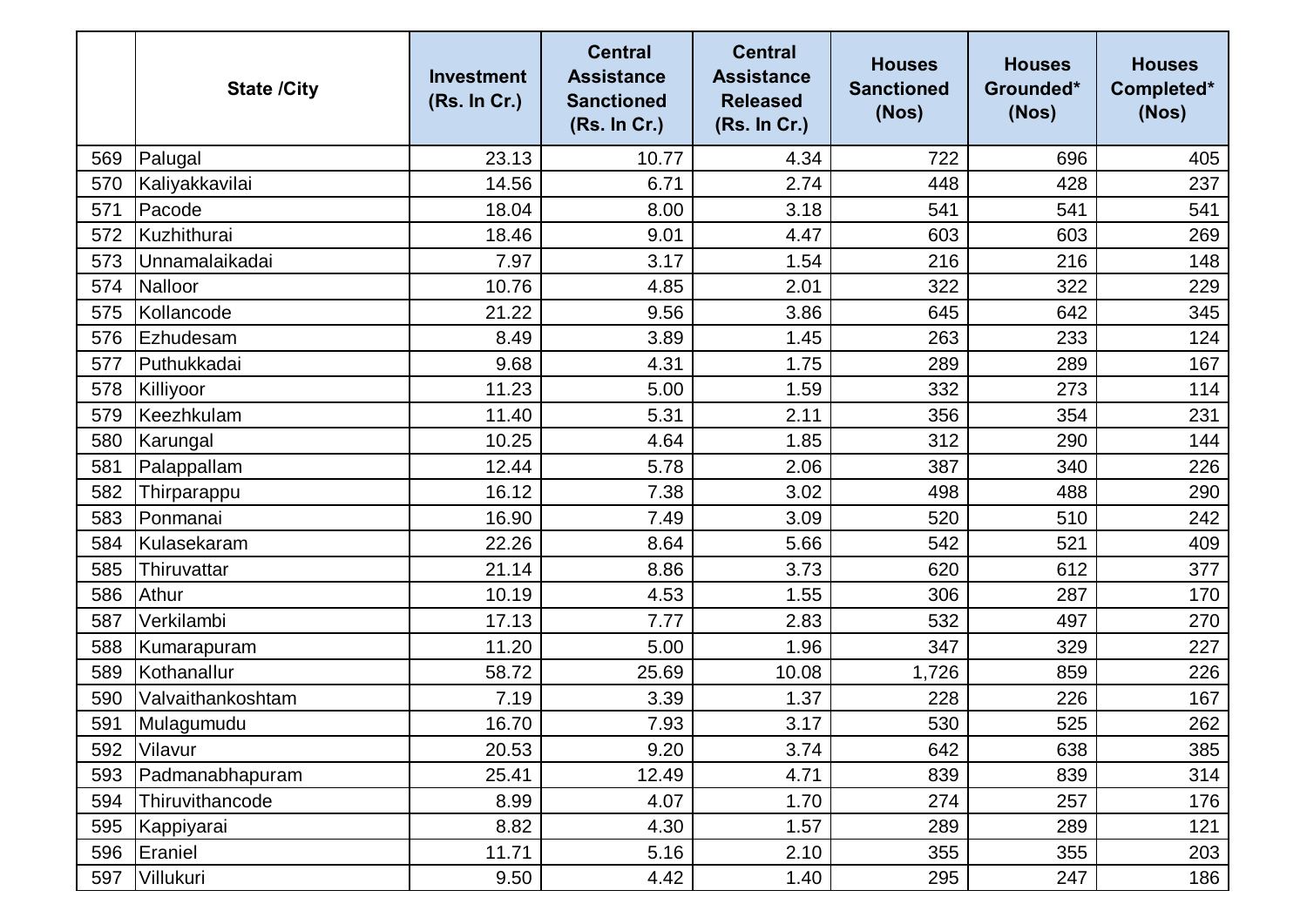|     | <b>State /City</b> | <b>Investment</b><br>(Rs. In Cr.) | <b>Central</b><br><b>Assistance</b><br><b>Sanctioned</b><br>(Rs. In Cr.) | <b>Central</b><br><b>Assistance</b><br><b>Released</b><br>(Rs. In Cr.) | <b>Houses</b><br><b>Sanctioned</b><br>(Nos) | <b>Houses</b><br>Grounded*<br>(Nos) | <b>Houses</b><br>Completed*<br>(Nos) |
|-----|--------------------|-----------------------------------|--------------------------------------------------------------------------|------------------------------------------------------------------------|---------------------------------------------|-------------------------------------|--------------------------------------|
| 598 | Neyyoor            | 6.89                              | 2.96                                                                     | 1.29                                                                   | 198                                         | 198                                 | 126                                  |
| 599 | Reethapuram        | 16.25                             | 7.42                                                                     | 2.78                                                                   | 496                                         | 469                                 | 354                                  |
| 600 | Kallukuttam        | 11.48                             | 5.39                                                                     | 2.17                                                                   | 358                                         | 351                                 | 227                                  |
| 601 | Thingalnagar       | 12.71                             | 5.80                                                                     | 2.37                                                                   | 389                                         | 385                                 | 203                                  |
| 602 | Alur               | 9.07                              | 4.44                                                                     | 1.36                                                                   | 300                                         | 240                                 | 151                                  |
| 603 | Colachel           | 21.47                             | 10.32                                                                    | 5.30                                                                   | 687                                         | 678                                 | 282                                  |
| 604 | Mandaikadu         | 9.64                              | 4.31                                                                     | 1.75                                                                   | 289                                         | 282                                 | 162                                  |
| 605 | Manavalakurichi    | 6.81                              | 3.00                                                                     | 1.24                                                                   | 202                                         | 202                                 | 155                                  |
| 606 | Vellimalai         | 12.86                             | 6.01                                                                     | 2.26                                                                   | 406                                         | 387                                 | 263                                  |
| 607 | Azhagiapandipuram  | 7.04                              | 3.03                                                                     | 1.39                                                                   | 198                                         | 193                                 | 121                                  |
| 608 | Boothapandi        | 10.39                             | 4.55                                                                     | 1.83                                                                   | 309                                         | 303                                 | 240                                  |
| 609 | Aralvaimozhi       | 5.25                              | 2.39                                                                     | 0.95                                                                   | 160                                         | 160                                 | 98                                   |
| 610 | Thazhakudy         | 4.22                              | 1.90                                                                     | 0.80                                                                   | 128                                         | 125                                 | 72                                   |
| 611 | Marungur           | 6.02                              | 3.21                                                                     | 0.98                                                                   | 214                                         | 180                                 | 133                                  |
| 612 | Therur             | 9.38                              | 4.46                                                                     | 1.78                                                                   | 298                                         | 298                                 | 219                                  |
| 613 | Nagercoil          | 262.59                            | 122.61                                                                   | 81.76                                                                  | 8,185                                       | 7,550                               | 3,201                                |
| 614 | Asaripallam        | 0.41                              | 0.05                                                                     | 0.05                                                                   | 4                                           | 4                                   | 4                                    |
| 615 | Suchindrum         | 5.10                              | 2.77                                                                     | 0.95                                                                   | 184                                         | 163                                 | 131                                  |
| 616 | Ganapathipuram     | 22.47                             | 10.44                                                                    | 4.20                                                                   | 698                                         | 694                                 | 396                                  |
| 617 | Mylaudy            | 7.02                              | 3.35                                                                     | 1.33                                                                   | 223                                         | 223                                 | 115                                  |
| 618 | Alagappapuram      | 6.56                              | 3.22                                                                     | 1.24                                                                   | 216                                         | 199                                 | 94                                   |
| 619 | Anjugrammam        | 83.64                             | 18.12                                                                    | 4.94                                                                   | ,208                                        | 1,208                               | 215                                  |
| 620 | Kottaram           | 11.62                             | 5.36                                                                     | 1.52                                                                   | 360                                         | 281                                 | 128                                  |
| 621 | Thengampudur       | 14.87                             | 7.04                                                                     | 1.44                                                                   | 472                                         | 300                                 | 144                                  |
| 622 | Puthalam           | 17.27                             | 8.17                                                                     | 2.77                                                                   | 544                                         | 494                                 | 291                                  |
| 623 | Agastheeswaram     | 12.66                             | 5.24                                                                     | 2.03                                                                   | 344                                         | 288                                 | 218                                  |
| 624 | Thenthamaraikulam  | 9.73                              | 4.38                                                                     | 1.78                                                                   | 294                                         | 274                                 | 156                                  |
| 625 | Kanniyakumari      | 26.70                             | 3.74                                                                     | 2.71                                                                   | 278                                         | 267                                 | 247                                  |
| 626 | Marandahalli       | 7.22                              | 3.80                                                                     | 0.96                                                                   | 253                                         | 205                                 | 120                                  |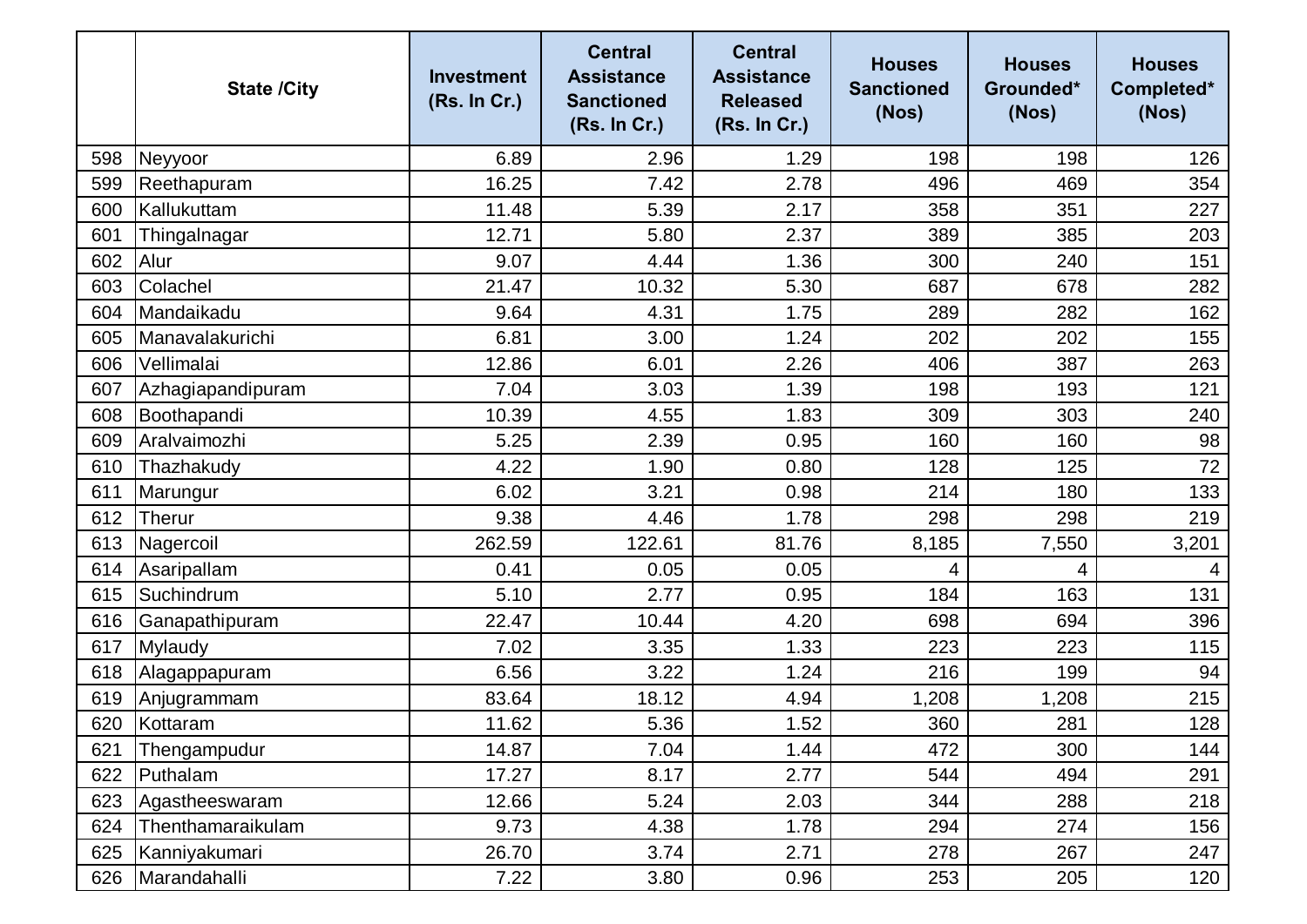|     | <b>State /City</b> | <b>Investment</b><br>(Rs. In Cr.) | <b>Central</b><br><b>Assistance</b><br><b>Sanctioned</b><br>(Rs. In Cr.) | <b>Central</b><br><b>Assistance</b><br><b>Released</b><br>(Rs. In Cr.) | <b>Houses</b><br><b>Sanctioned</b><br>(Nos) | <b>Houses</b><br>Grounded*<br>(Nos) | <b>Houses</b><br>Completed*<br>(Nos) |
|-----|--------------------|-----------------------------------|--------------------------------------------------------------------------|------------------------------------------------------------------------|---------------------------------------------|-------------------------------------|--------------------------------------|
| 627 | Kariamangalam      | 7.49                              | 3.53                                                                     | 1.28                                                                   | 235                                         | 210                                 | 72                                   |
| 628 | Palakkodu          | 13.09                             | 6.24                                                                     | 1.64                                                                   | 415                                         | 278                                 | 147                                  |
| 629 | Kambainallur       | 14.40                             | 7.13                                                                     | 2.50                                                                   | 476                                         | 433                                 | 154                                  |
| 630 | Harur              | 10.24                             | 4.60                                                                     | 1.28                                                                   | 308                                         | 258                                 | 136                                  |
| 631 | Kadathur           | 9.02                              | 4.27                                                                     | 1.41                                                                   | 285                                         | 237                                 | 79                                   |
| 632 | B.Mallapuram       | 3.80                              | 1.98                                                                     | 0.49                                                                   | 132                                         | 89                                  | 55                                   |
| 633 | Pappireddipatti    | 22.31                             | 5.89                                                                     | 2.14                                                                   | 395                                         | 365                                 | 57                                   |
| 634 | Dharmapuri         | 153.46                            | 70.17                                                                    | 16.56                                                                  | 4,667                                       | 2,677                               | 955                                  |
| 635 | Papparapatti       | 7.67                              | 3.69                                                                     | 1.18                                                                   | 246                                         | 227                                 | 103                                  |
| 636 | Pennagaram         | 10.95                             | 5.18                                                                     | 1.80                                                                   | 345                                         | 308                                 | 93                                   |
| 637 | Hosur              | 199.51                            | 50.74                                                                    | 25.02                                                                  | 3,256                                       | 3,010                               | 1,884                                |
| 638 | Mathigiri          | 1.27                              | 0.15                                                                     | 0.15                                                                   | 9                                           | 9                                   | 9                                    |
| 639 | Bargur             | 16.25                             | 7.64                                                                     | 2.00                                                                   | 510                                         | 346                                 | 182                                  |
| 640 | Krishnagiri        | 146.70                            | 53.32                                                                    | 22.74                                                                  | 3,548                                       | 1,841                               | 561                                  |
| 641 | Kaveripattinam     | 6.97                              | 2.56                                                                     | 0.51                                                                   | 169                                         | 47                                  | 47                                   |
| 642 | Kelamangalam       | 1.46                              | 0.51                                                                     | 0.23                                                                   | 36                                          | 36                                  | 36                                   |
| 643 | Denkanikottai      | 20.52                             | 8.47                                                                     | 3.67                                                                   | 563                                         | 563                                 | 247                                  |
| 644 | Nagojanahalli      | 7.45                              | 3.84                                                                     | 0.47                                                                   | 257                                         | 77                                  | 76                                   |
| 645 | Uthangarai         | 7.72                              | 3.15                                                                     | 1.24                                                                   | 217                                         | 217                                 | 161                                  |
| 646 | Sirumugai          | 13.24                             | 5.94                                                                     | 3.53                                                                   | 399                                         | 355                                 | 126                                  |
| 647 | Mettupalayam       | 73.28                             | 24.02                                                                    | 5.27                                                                   | 1,597                                       | 918                                 | 271                                  |
| 648 | Karamadai          | 32.71                             | 12.24                                                                    | 5.19                                                                   | 809                                         | 761                                 | 213                                  |
| 649 | Mopperipalayam     | 15.94                             | 6.98                                                                     | 3.66                                                                   | 462                                         | 423                                 | 133                                  |
| 650 | Karumathampatti    | 20.03                             | 8.99                                                                     | 3.71                                                                   | 602                                         | 602                                 | 150                                  |
| 651 | Irugur             | 6.68                              | 2.03                                                                     | 1.11                                                                   | 129                                         | 129                                 | 123                                  |
| 652 | Sulur              | 31.50                             | 4.51                                                                     | 3.91                                                                   | 280                                         | 280                                 | 275                                  |
| 653 | Pallapalayam       | 3.43                              | 1.41                                                                     | 0.65                                                                   | 92                                          | 92                                  | 84                                   |
| 654 | Kannampalayam      | 6.38                              | 2.02                                                                     | 1.04                                                                   | 134                                         | 134                                 | 78                                   |
| 655 | Annur              | 22.49                             | 7.64                                                                     | 4.07                                                                   | 497                                         | 379                                 | 165                                  |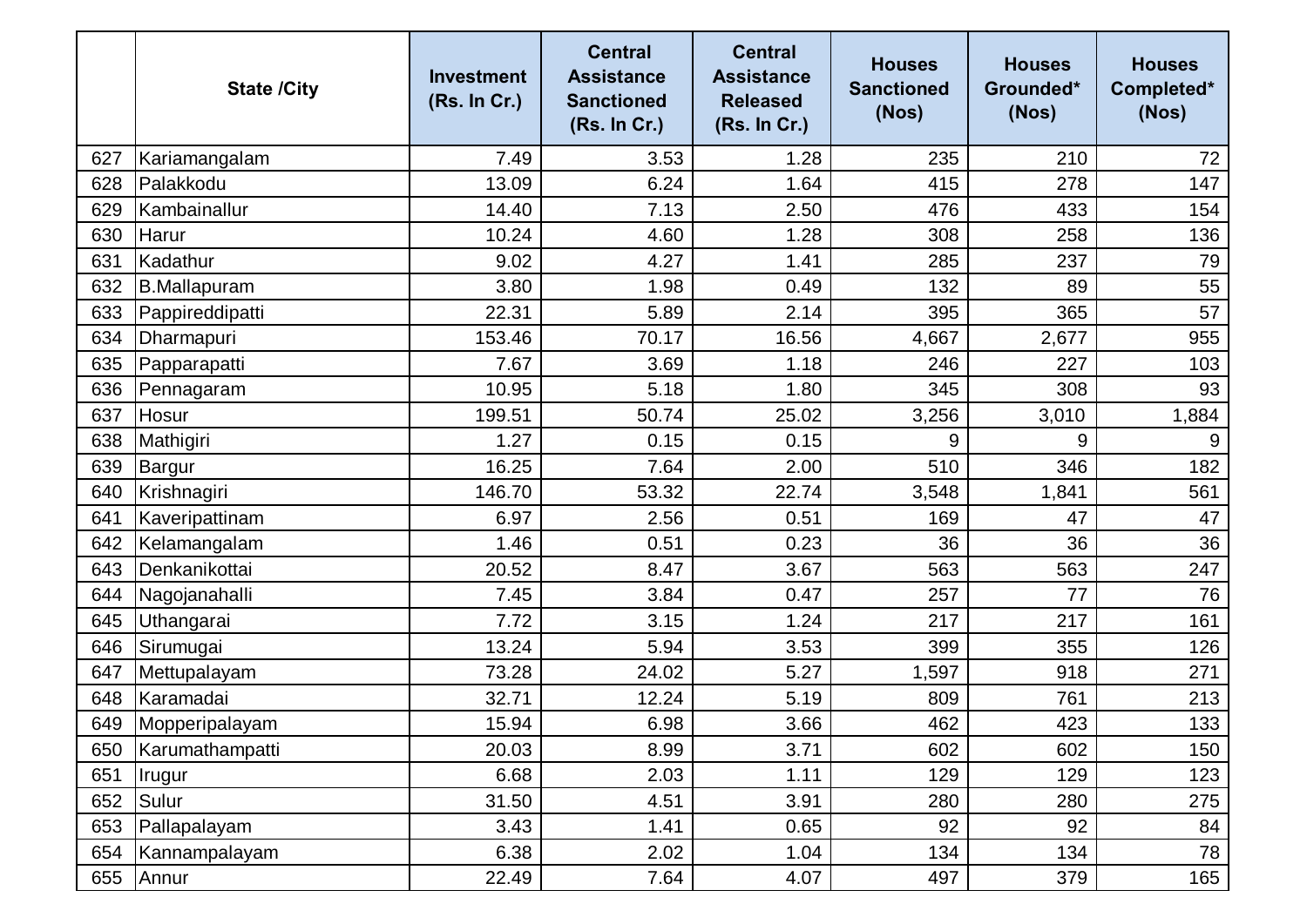|     | <b>State /City</b>       | <b>Investment</b><br>(Rs. In Cr.) | <b>Central</b><br><b>Assistance</b><br><b>Sanctioned</b><br>(Rs. In Cr.) | <b>Central</b><br><b>Assistance</b><br><b>Released</b><br>(Rs. In Cr.) | <b>Houses</b><br><b>Sanctioned</b><br>(Nos) | <b>Houses</b><br>Grounded*<br>(Nos) | <b>Houses</b><br>Completed*<br>(Nos) |
|-----|--------------------------|-----------------------------------|--------------------------------------------------------------------------|------------------------------------------------------------------------|---------------------------------------------|-------------------------------------|--------------------------------------|
| 656 | Veerapandi               | 37.62                             | 16.78                                                                    | 6.94                                                                   | 1,119                                       | 764                                 | 290                                  |
| 657 | Gudalur                  | 9.42                              | 2.90                                                                     | 2.20                                                                   | 185                                         | 185                                 | 112                                  |
| 658 | Periyanaicken-palayam    | 282.79                            | 49.33                                                                    | 2.32                                                                   | 3,287                                       | 282                                 | 129                                  |
| 659 | Idikarai                 | 17.72                             | 6.78                                                                     | 5.11                                                                   | 445                                         | 445                                 | 159                                  |
| 660 | Sarcarsamakulam          | 12.54                             | 3.64                                                                     | 1.76                                                                   | 239                                         | 239                                 | 98                                   |
| 661 | Narasimhanaicken-palayam | 15.47                             | 4.09                                                                     | 2.19                                                                   | 258                                         | 209                                 | 116                                  |
| 662 | Kalapatti                | 6.11                              | 0.50                                                                     | 0.50                                                                   | 29                                          | 29                                  | 29                                   |
| 663 | Saravanampatti           | 18.02                             | 1.41                                                                     | 1.41                                                                   | 70                                          | 70                                  | 70                                   |
| 664 | Vellakinar               | 3.75                              | 0.38                                                                     | 0.38                                                                   | 20                                          | 20                                  | 20                                   |
| 665 | Thudiyalur               | 6.12                              | 0.56                                                                     | 0.56                                                                   | 31                                          | 31                                  | 31                                   |
| 666 | Chinnavedampatti         | 5.86                              | 0.52                                                                     | 0.52                                                                   | 35                                          | 35                                  | 35                                   |
| 667 | Goundampalayam           | 5.08                              | 0.54                                                                     | 0.54                                                                   | 27                                          | 27                                  | 27                                   |
| 668 | Veerakeralam             | 2.27                              | 0.25                                                                     | 0.25                                                                   | 14                                          | 14                                  | 14                                   |
| 669 | Vadavalli                | 11.19                             | 0.91                                                                     | 0.91                                                                   | 47                                          | 47                                  | 47                                   |
| 670 | Coimbatore               | 1,616.50                          | 423.50                                                                   | 196.75                                                                 | 27,649                                      | 37,772                              | 25,762                               |
| 671 | Thondamuthur             | 11.81                             | 4.05                                                                     | 1.93                                                                   | 266                                         | 266                                 | 103                                  |
| 672 | <b>Dhaliyur</b>          | 11.88                             | 5.01                                                                     | 2.44                                                                   | 328                                         | 261                                 | 169                                  |
| 673 | Vedapatti                | 15.66                             | 5.14                                                                     | 3.46                                                                   | 335                                         | 335                                 | 212                                  |
| 674 | Vellalur                 | 20.85                             | 6.20                                                                     | 4.68                                                                   | 413                                         | 413                                 | 248                                  |
| 675 | Kurichi                  | 3.92                              | 0.34                                                                     | 0.34                                                                   | 24                                          | 24                                  | 24                                   |
| 676 | Kuniyamuthur             | 6.12                              | 0.54                                                                     | 0.54                                                                   | 33                                          | 33                                  | 33                                   |
| 677 | Perur                    | 18.56                             | 6.14                                                                     | 2.85                                                                   | 402                                         | 402                                 | 126                                  |
|     | 678 Thenkarai            | 117.31                            | 20.94                                                                    | 1.19                                                                   | 1,397                                       | 1,397                               | 72                                   |
| 679 | Pooluvapatti             | 19.56                             | 9.35                                                                     | 5.27                                                                   | 623                                         | 523                                 | 207                                  |
| 680 | Alanthurai               | 70.89                             | 15.73                                                                    | 5.96                                                                   | 1,050                                       | 1,048                               | 160                                  |
| 681 | Chettipalayam            | 8.72                              | 3.17                                                                     | 1.07                                                                   | 210                                         | 135                                 | 130                                  |
| 682 | Madukkarai               | 26.93                             | 9.27                                                                     | 5.92                                                                   | 600                                         | 517                                 | 248                                  |
| 683 | Ettimadai                | 3.38                              | 1.70                                                                     | 0.72                                                                   | 114                                         | 114                                 | 112                                  |
| 684 | Othakalmandapam          | 19.05                             | 8.30                                                                     | 3.52                                                                   | 547                                         | 547                                 | 190                                  |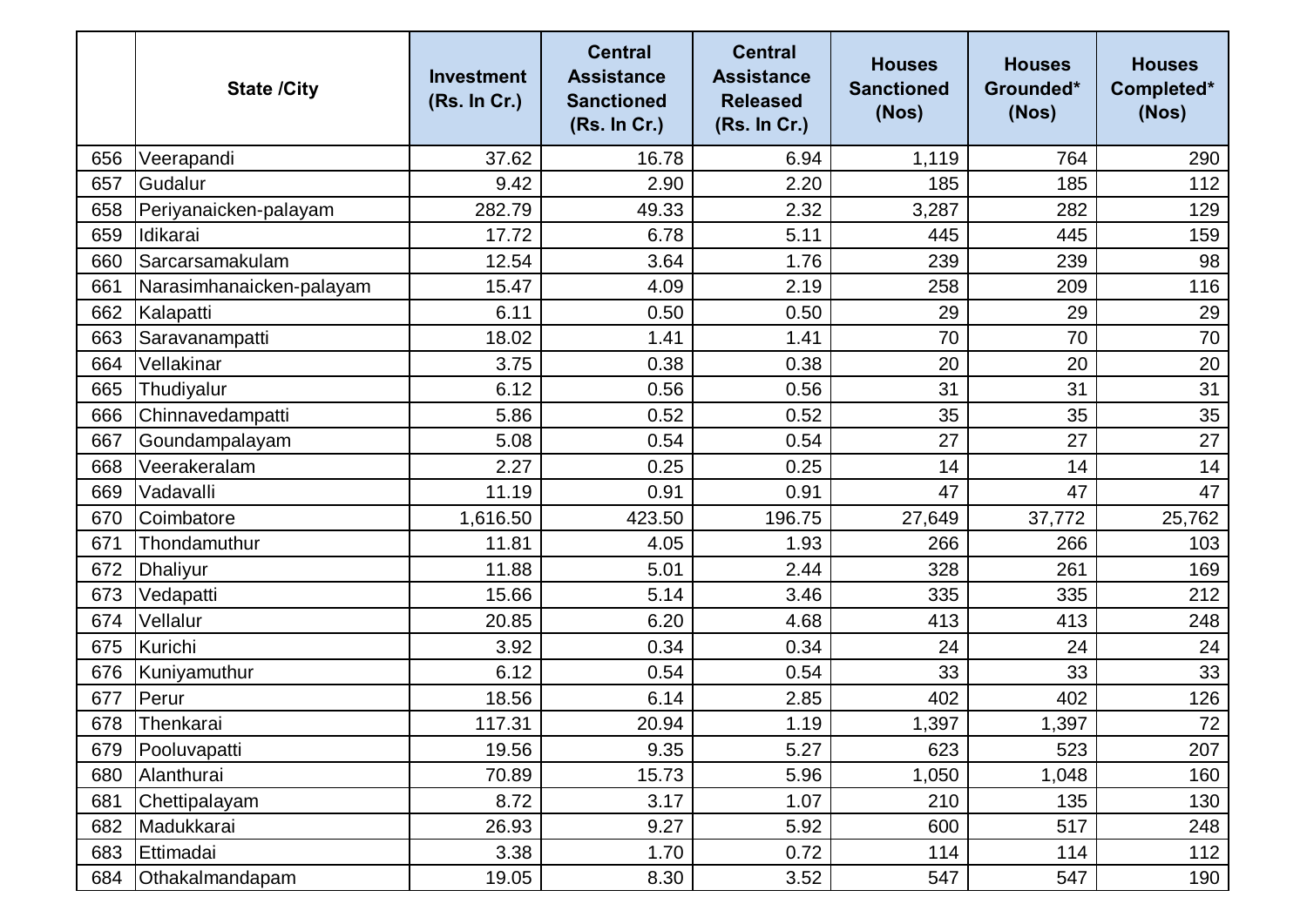|     | <b>State /City</b>   | <b>Investment</b><br>(Rs. In Cr.) | <b>Central</b><br><b>Assistance</b><br><b>Sanctioned</b><br>(Rs. In Cr.) | <b>Central</b><br><b>Assistance</b><br><b>Released</b><br>(Rs. In Cr.) | <b>Houses</b><br><b>Sanctioned</b><br>(Nos) | <b>Houses</b><br>Grounded*<br>(Nos) | <b>Houses</b><br>Completed*<br>(Nos) |
|-----|----------------------|-----------------------------------|--------------------------------------------------------------------------|------------------------------------------------------------------------|---------------------------------------------|-------------------------------------|--------------------------------------|
| 685 | Thirumalayampalayam  | 3.04                              | 1.71                                                                     | 0.70                                                                   | 115                                         | 115                                 | 99                                   |
| 686 | Kinathukadavu        | 3.71                              | 0.76                                                                     | 0.50                                                                   | 52                                          | 52                                  | 52                                   |
| 687 | Periya Negamam       | 3.80                              | 2.05                                                                     | 0.48                                                                   | 137                                         | 85                                  | 76                                   |
| 688 | Pollachi             | 75.30                             | 18.50                                                                    | 8.74                                                                   | 1,227                                       | 1,164                               | 494                                  |
| 689 | Zamin Uthukuli       | 4.02                              | 1.57                                                                     | 0.40                                                                   | 102                                         | 55                                  | 43                                   |
| 690 | Suleeswaranpatti     | 17.98                             | 6.89                                                                     | 2.53                                                                   | 459                                         | 424                                 | 297                                  |
| 691 | Samathur             | 6.45                              | 2.97                                                                     | 1.10                                                                   | 196                                         | 153                                 | 85                                   |
| 692 | Anaimalai            | 23.35                             | 11.21                                                                    | 3.60                                                                   | 756                                         | 671                                 | 563                                  |
| 693 | Odaiyakulam          | 16.78                             | 7.75                                                                     | 4.58                                                                   | 521                                         | 482                                 | 165                                  |
| 694 | Vettaikaranpudur     | 20.81                             | 9.73                                                                     | 3.75                                                                   | 649                                         | 567                                 | 122                                  |
| 695 | Kottur               | 12.54                             | 5.82                                                                     | 1.49                                                                   | 390                                         | 249                                 | 77                                   |
| 696 | Valparai             | 17.48                             | 5.46                                                                     | 1.67                                                                   | 364                                         | 312                                 | 90                                   |
| 697 | <b>Muthur</b>        | 6.14                              | 2.93                                                                     | 1.08                                                                   | 196                                         | 186                                 | 74                                   |
| 698 | Kangeyam             | 14.95                             | 5.76                                                                     | 2.18                                                                   | 390                                         | 349                                 | 183                                  |
| 699 | Vellakoil            | 20.81                             | 9.81                                                                     | 4.36                                                                   | 651                                         | 579                                 | 336                                  |
| 700 | Rudravathi           | 8.79                              | 4.22                                                                     | 1.45                                                                   | 281                                         | 242                                 | 64                                   |
| 701 | Kannivadi (Tiruppur) | 2.59                              | 1.44                                                                     | 0.37                                                                   | 96                                          | 69                                  | 45                                   |
| 702 | Mulanur              | 11.17                             | 5.36                                                                     | 1.42                                                                   | 358                                         | 251                                 | 39                                   |
| 703 | Kolathupalayam       | 14.22                             | 6.86                                                                     | 2.03                                                                   | 457                                         | 358                                 | 149                                  |
| 704 | Dharapuram           | 25.48                             | 11.50                                                                    | 6.80                                                                   | 766                                         | 618                                 | 325                                  |
| 705 | Chinnakkampalayam    | 3.84                              | 2.16                                                                     | 0.87                                                                   | 144                                         | 144                                 | 58                                   |
| 706 | Kunnathur            | 3.46                              | 2.01                                                                     | 0.71                                                                   | 134                                         | 130                                 | 46                                   |
|     | 707 Avanashi         | 74.56                             | 14.75                                                                    | 4.14                                                                   | 980                                         | 954                                 | 187                                  |
| 708 | Thirumuruganpoondi   | 26.72                             | 5.65                                                                     | 2.11                                                                   | 378                                         | 351                                 | 144                                  |
| 709 | <b>Uthukuli</b>      | 7.27                              | 2.50                                                                     | 1.06                                                                   | 167                                         | 153                                 | 72                                   |
| 710 | Velampalayam         | 4.16                              | 0.46                                                                     | 0.46                                                                   | 29                                          | 29                                  | 29                                   |
| 711 | S.Nallur             | 3.83                              | 0.50                                                                     | 0.50                                                                   | 27                                          | 27                                  | 27                                   |
| 712 | Tiruppur             | 869.90                            | 287.57                                                                   | 122.63                                                                 | 18,903                                      | 14,217                              | 9,066                                |
| 713 | Samalapuram          | 8.24                              | 3.71                                                                     | 0.72                                                                   | 248                                         | 145                                 | 56                                   |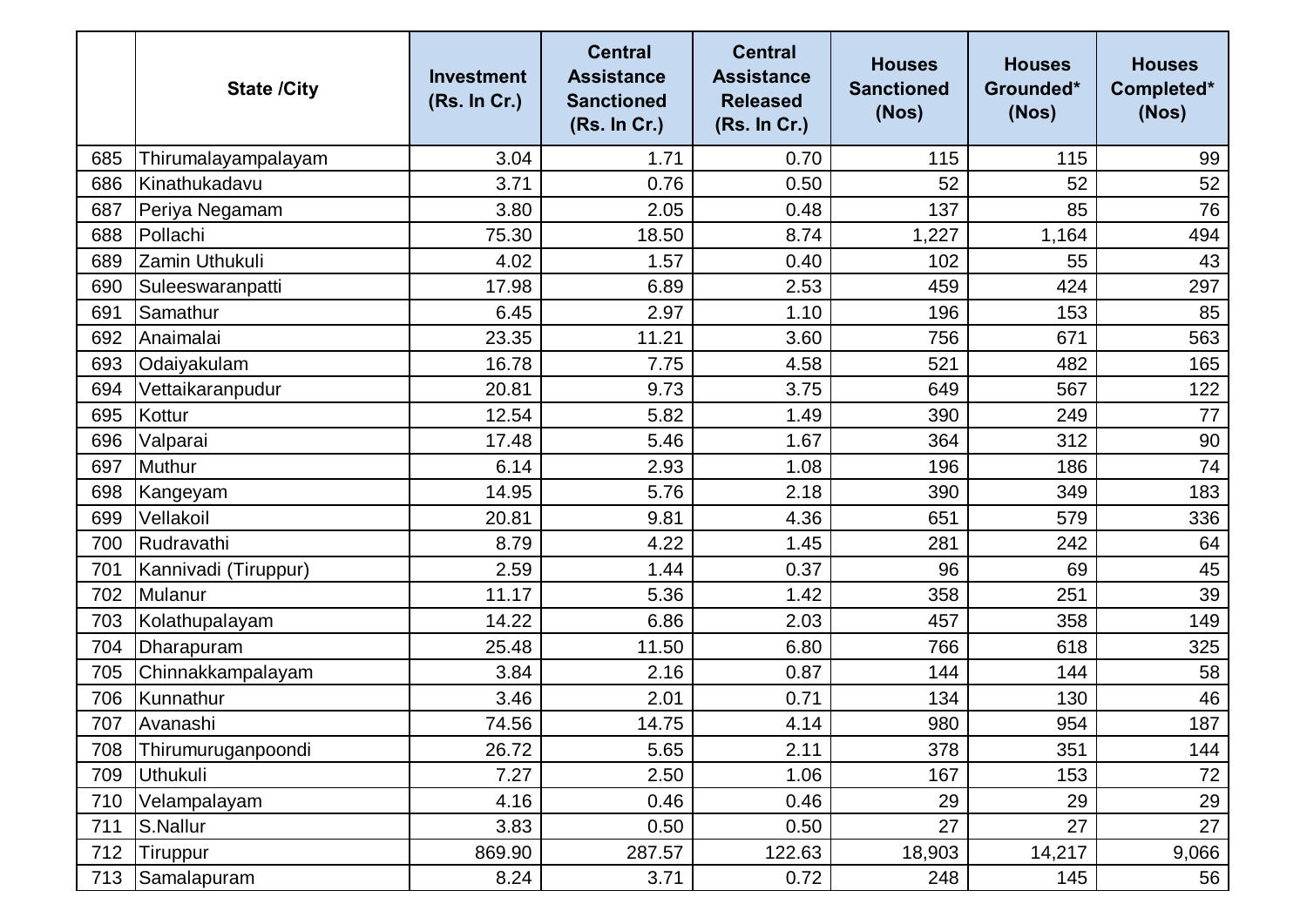|                | <b>State /City</b> | <b>Investment</b><br>(Rs. In Cr.) | <b>Central</b><br><b>Assistance</b><br><b>Sanctioned</b><br>(Rs. In Cr.) | <b>Central</b><br><b>Assistance</b><br><b>Released</b><br>(Rs. In Cr.) | <b>Houses</b><br><b>Sanctioned</b><br>(Nos) | <b>Houses</b><br>Grounded*<br>(Nos) | <b>Houses</b><br>Completed*<br>(Nos) |
|----------------|--------------------|-----------------------------------|--------------------------------------------------------------------------|------------------------------------------------------------------------|---------------------------------------------|-------------------------------------|--------------------------------------|
| 714            | Palladam           | 94.65                             | 29.08                                                                    | 14.32                                                                  | 1,924                                       | 1,477                               | 609                                  |
| 715            | Udumalaipettai     | 69.99                             | 23.18                                                                    | 14.01                                                                  | 1,553                                       | 1,507                               | 910                                  |
| 716            | <b>Dhali</b>       | 4.03                              | 2.20                                                                     | 0.51                                                                   | 146                                         | 91                                  | 71                                   |
| 717            | Kaniyur            | 2.68                              | 1.16                                                                     | 0.35                                                                   | 76                                          | 53                                  | 38                                   |
| 718            | Madathukulam       | 30.59                             | 10.84                                                                    | 4.27                                                                   | 723                                         | 690                                 | 353                                  |
| 719            | Komaralingam       | 12.86                             | 6.27                                                                     | 2.26                                                                   | 419                                         | 397                                 | 246                                  |
| 720            | Sankaramanallur    | 10.46                             | 5.17                                                                     | 1.69                                                                   | 343                                         | 249                                 | 165                                  |
|                | Telangana          |                                   |                                                                          |                                                                        |                                             |                                     |                                      |
| 1              | Peddapalle         | 30.22                             | 7.33                                                                     | 3.01                                                                   | 486                                         | 486                                 | 30                                   |
| $\overline{2}$ | Vemulawada         | 29.12                             | 7.22                                                                     | 2.90                                                                   | 481                                         | 481                                 |                                      |
| 3              | Jammikunta         | 47.99                             | 11.75                                                                    | 4.73                                                                   | 785                                         | 505                                 | $\overline{5}$                       |
| 4              | Husnabad           | 29.04                             | 7.20                                                                     | 2.88                                                                   | 480                                         | 160                                 | 96                                   |
| 5              | Huzurabad          | 72.39                             | 17.83                                                                    | 7.20                                                                   | 1,187                                       | 505                                 | 317                                  |
| 6              | Andole-Jogipet     | 48.40                             | 12.00                                                                    | 4.80                                                                   | 800                                         | 736                                 | 444                                  |
| $\overline{7}$ | Gajwel             | 174.87                            | 43.22                                                                    | 17.35                                                                  | 2,879                                       | 1,254                               | 1,254                                |
| 8              | Medchal            | 233.36                            | 25.54                                                                    | 21.22                                                                  | 1,409                                       | 1,147                               | 969                                  |
| 9              | Pedda Amberpet     | 51.71                             | 9.48                                                                     | 5.16                                                                   | 591                                         | 111                                 | 111                                  |
| 10             | Badangpet          | 137.16                            | 17.90                                                                    | 11.27                                                                  | 1,097                                       | 657                                 | 361                                  |
| 11             | Ibrahimpatnam      | 61.17                             | 9.42                                                                     | 5.10                                                                   | 608                                         | 128                                 | 128                                  |
| 12             | Badepalle          | 31.02                             | 6.26                                                                     | 3.38                                                                   | 386                                         | 386                                 | 306                                  |
| 13             | Kalwakurthy        | 29.16                             | 7.21                                                                     | 2.89                                                                   | 481                                         | 241                                 |                                      |
| 14             | Achampet           | 30.25                             | 7.50                                                                     | 3.00                                                                   | 500                                         | 150                                 |                                      |
| 15             | Nagarkurnool       | 36.27                             | 8.61                                                                     | 3.57                                                                   | 570                                         | 202                                 | 10 <sub>1</sub>                      |
| 16             | leeja              | 29.04                             | 7.20                                                                     | 2.88                                                                   | 480                                         | 80                                  | $\overline{\phantom{a}}$             |
| 17             | Kollapur           | 33.88                             | 8.40                                                                     | 3.36                                                                   | 560                                         | 250                                 | $\blacksquare$                       |
| 18             | Dubbaka            | 60.50                             | 15.00                                                                    | 6.00                                                                   | 1,000                                       | 1,000                               | 790                                  |
| 19             | Devarakonda        | 34.27                             | 8.48                                                                     | 3.44                                                                   | 563                                         | 563                                 | 563                                  |
| 20             | Kodada             | 43.01                             | 9.10                                                                     | 4.06                                                                   | 601                                         | 601                                 | 551                                  |
| 21             | Huzurnagar         | 34.69                             | 8.49                                                                     | 3.45                                                                   | 564                                         | 4                                   | $\overline{4}$                       |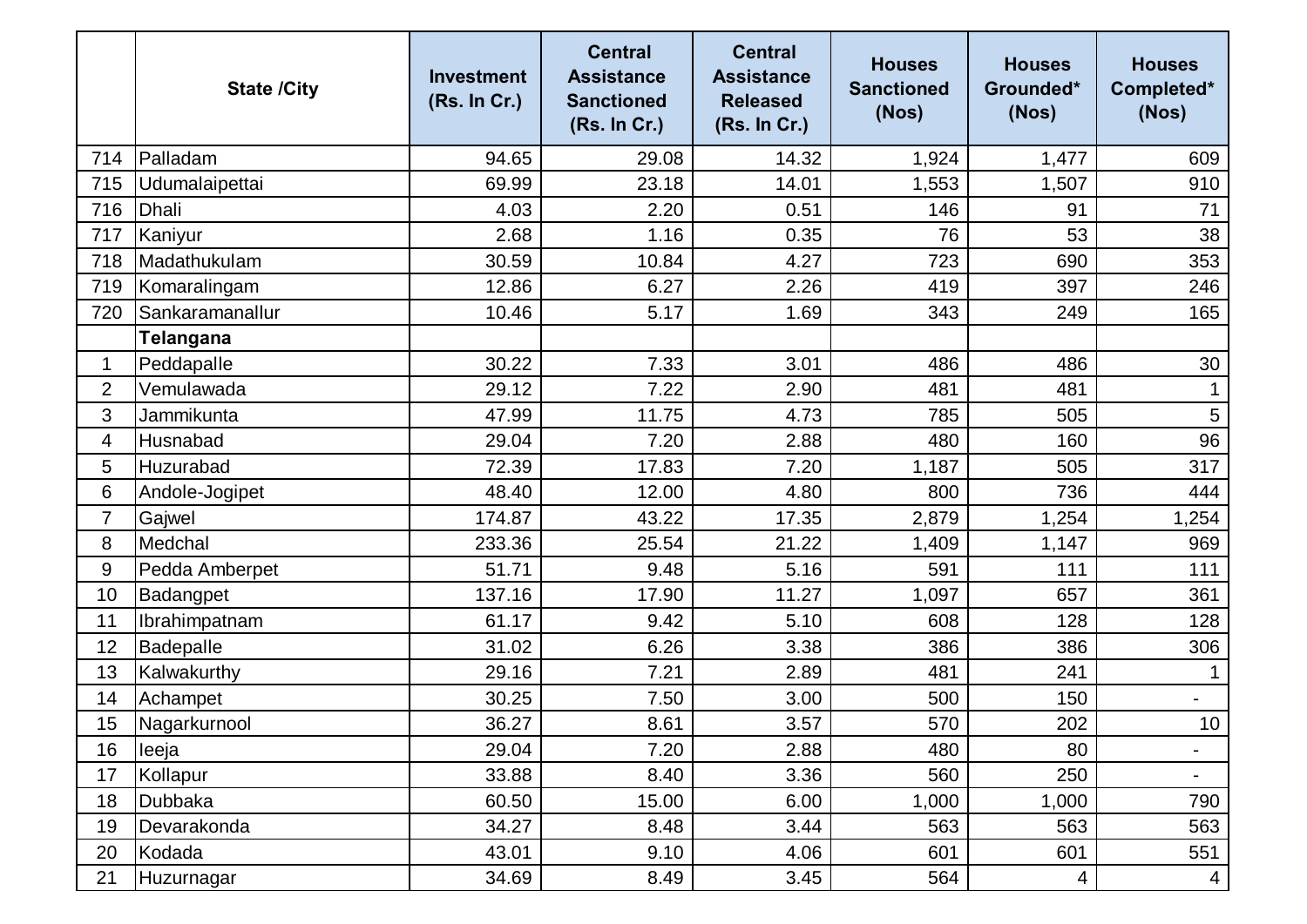|    | <b>State /City</b> | <b>Investment</b><br>(Rs. In Cr.) | <b>Central</b><br><b>Assistance</b><br><b>Sanctioned</b><br>(Rs. In Cr.) | <b>Central</b><br><b>Assistance</b><br><b>Released</b><br>(Rs. In Cr.) | <b>Houses</b><br><b>Sanctioned</b><br>(Nos) | <b>Houses</b><br>Grounded*<br>(Nos) | <b>Houses</b><br>Completed*<br>(Nos) |
|----|--------------------|-----------------------------------|--------------------------------------------------------------------------|------------------------------------------------------------------------|---------------------------------------------|-------------------------------------|--------------------------------------|
| 22 | Parakal            | 23.41                             | 5.81                                                                     | 2.32                                                                   | 387                                         | 387                                 |                                      |
| 23 | Bhupalpalle        | 58.27                             | 14.42                                                                    | 5.78                                                                   | 961                                         | 897                                 | 545                                  |
| 24 | Narsampet          | 58.08                             | 14.40                                                                    | 5.76                                                                   | 960                                         | $\overline{\phantom{0}}$            |                                      |
| 25 | Mahabubabad        | 51.12                             | 12.26                                                                    | 5.06                                                                   | 814                                         | 567                                 | 22                                   |
| 26 | Madhira            | 30.87                             | 7.25                                                                     | 2.93                                                                   | 489                                         | 29                                  | $\boldsymbol{9}$                     |
| 27 | Narasannapeta      | 0.32                              | 0.05                                                                     | 0.05                                                                   | $\overline{2}$                              | $\overline{2}$                      | 2                                    |
| 28 | Adilabad           | 60.25                             | 12.47                                                                    | 6.53                                                                   | 790                                         | 790                                 | 314                                  |
| 29 | Kagaznagar         | 29.27                             | 7.22                                                                     | 2.90                                                                   | 481                                         | 481                                 |                                      |
| 30 | <b>Bhainsa</b>     | 81.41                             | 19.92                                                                    | 8.02                                                                   | 1,326                                       | 364                                 | $\overline{4}$                       |
| 31 | Nirmal             | 31.62                             | 7.70                                                                     | 3.20                                                                   | 510                                         | 510                                 | 178                                  |
| 32 | Bellampalle        | 29.04                             | 7.20                                                                     | 2.88                                                                   | 480                                         | 160                                 | $\overline{4}$                       |
| 33 | Mandamarri         | 29.22                             | 7.22                                                                     | 2.90                                                                   | 481                                         | 481                                 | 5                                    |
| 34 | Mancherial         | 64.88                             | 12.59                                                                    | 5.83                                                                   | 819                                         | 819                                 | 191                                  |
| 35 | Armur              | 34.03                             | 7.83                                                                     | 3.33                                                                   | 519                                         | 179                                 | 19                                   |
| 36 | Nizamabad          | 222.80                            | 47.04                                                                    | 21.84                                                                  | 3,078                                       | 1,825                               | 995                                  |
| 37 | Bodhan             | 22.50                             | 4.93                                                                     | 2.23                                                                   | 324                                         | 324                                 | 24                                   |
| 38 | Kamareddy          | 37.03                             | 8.33                                                                     | 3.83                                                                   | 542                                         | 542                                 | 342                                  |
| 39 | Ramagundam         | 42.79                             | 10.50                                                                    | 4.25                                                                   | 700                                         | 700                                 | 6                                    |
| 40 | Jagtial            | 253.69                            | 62.71                                                                    | 25.27                                                                  | 4,175                                       | 4,175                               | 175                                  |
| 41 | Koratla            | 29.81                             | 7.31                                                                     | 2.99                                                                   | 485                                         | 315                                 | 29                                   |
| 42 | Metpalle           | 75.83                             | 18.79                                                                    | 7.54                                                                   | 1,252                                       | 312                                 | 82                                   |
| 43 | Karimnagar         | 203.97                            | 28.67                                                                    | 19.33                                                                  | 1,767                                       | 1,055                               | 981                                  |
| 44 | Sirsilla           | 108.98                            | 26.23                                                                    | 11.11                                                                  | 1,736                                       | 1,876                               | 1,550                                |
| 45 | Medak              | 189.26                            | 40.61                                                                    | 19.19                                                                  | 2,618                                       | 1,453                               | 462                                  |
| 46 | Siddipet           | 122.40                            | 29.90                                                                    | 12.26                                                                  | 1,985                                       | 1,985                               | 1,985                                |
| 47 | Zahirabad          | 25.23                             | 6.05                                                                     | 2.45                                                                   | 407                                         | 407                                 | 295                                  |
| 48 | Sadasivpet         | 30.21                             | 7.39                                                                     | 3.07                                                                   | 490                                         | 360                                 | 302                                  |
| 49 | Sangareddy         | 39.91                             | 3.60                                                                     | 3.60                                                                   | 183                                         | 375                                 | 183                                  |
| 50 | Hyderabad          | 14,179.22                         | 2,214.48                                                                 | 1,064.99                                                               | 1,42,235                                    | 1,27,831                            | 66,978                               |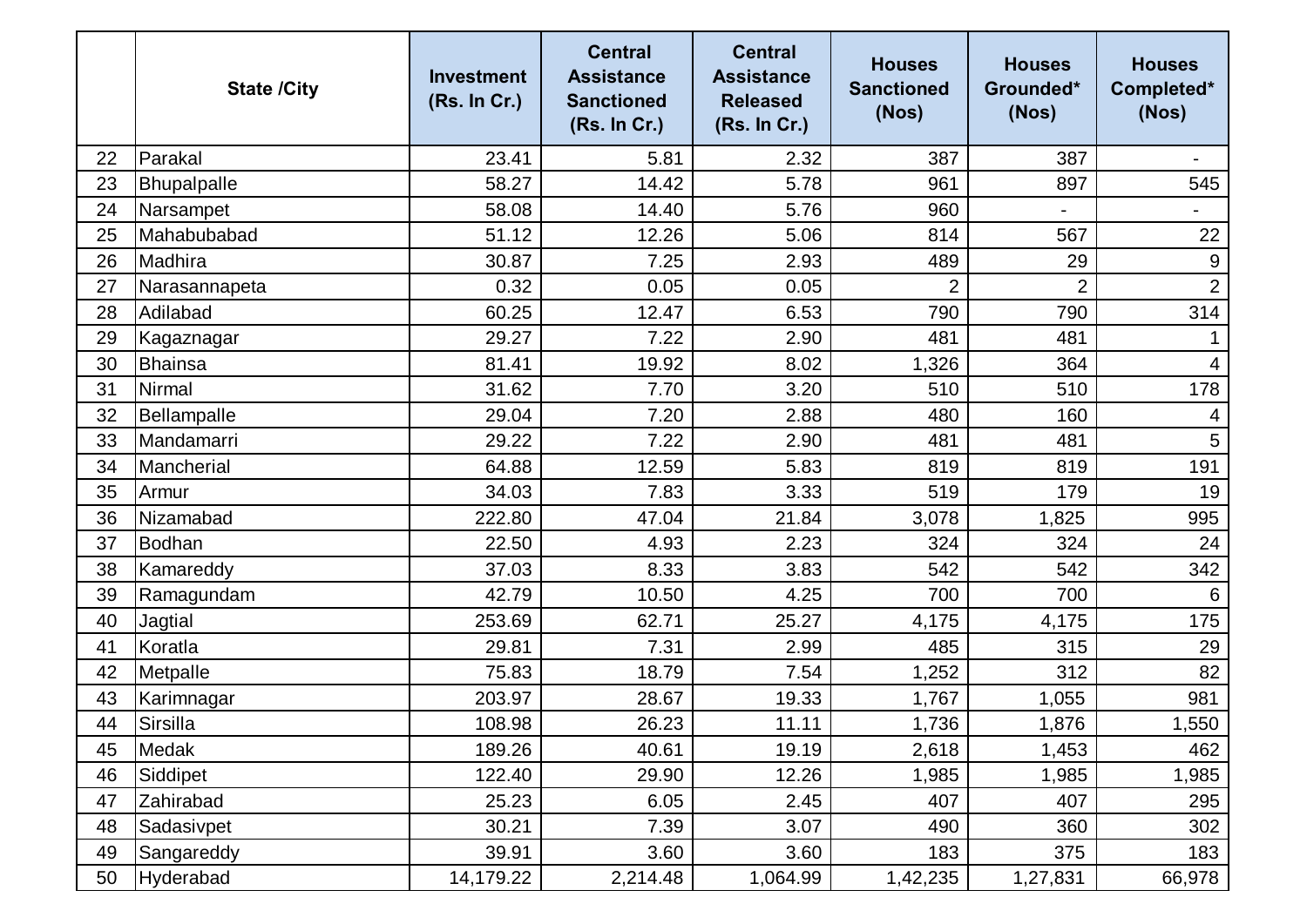|                | <b>State /City</b> | <b>Investment</b><br>(Rs. In Cr.) | <b>Central</b><br><b>Assistance</b><br><b>Sanctioned</b><br>(Rs. In Cr.) | <b>Central</b><br><b>Assistance</b><br><b>Released</b><br>(Rs. In Cr.) | <b>Houses</b><br><b>Sanctioned</b><br>(Nos) | <b>Houses</b><br>Grounded*<br>(Nos) | <b>Houses</b><br>Completed*<br>(Nos) |
|----------------|--------------------|-----------------------------------|--------------------------------------------------------------------------|------------------------------------------------------------------------|---------------------------------------------|-------------------------------------|--------------------------------------|
| 51             | Secunderabad (CB)  | 1,186.71                          | 90.85                                                                    | 90.85                                                                  | 4,487                                       | 4,487                               | 4,487                                |
| 52             | Vicarabad          | 19.19                             | 4.51                                                                     | 1.89                                                                   | 298                                         | 287                                 | $\overline{7}$                       |
| 53             | <b>Tandur</b>      | 46.89                             | 11.55                                                                    | 4.71                                                                   | 767                                         | 607                                 | $\overline{7}$                       |
| 54             | Mahbubnagar        | 259.16                            | 51.24                                                                    | 26.98                                                                  | 3,211                                       | 2,730                               | 2,447                                |
| 55             | Narayanpet         | 10.60                             | 2.59                                                                     | 1.15                                                                   | 169                                         | 169                                 | 9                                    |
| 56             | Wanaparthi         | 36.65                             | 9.03                                                                     | 3.70                                                                   | 601                                         | 569                                 | $9\,$                                |
| 57             | Gadwal             | 29.40                             | 7.26                                                                     | 2.94                                                                   | 483                                         | 483                                 | 375                                  |
| 58             | Bhongir            | 21.00                             | 5.13                                                                     | 2.22                                                                   | 338                                         | 338                                 | 338                                  |
| 59             | Suryapet           | 87.55                             | 19.31                                                                    | 8.85                                                                   | 1,263                                       | 1,826                               | 847                                  |
| 60             | Nalgonda           | 101.28                            | 16.78                                                                    | 11.74                                                                  | 972                                         | 972                                 | 903                                  |
| 61             | Miryalaguda        | 68.66                             | 12.98                                                                    | 7.94                                                                   | 776                                         | 875                                 | 776                                  |
| 62             | Warangal           | 478.39                            | 62.74                                                                    | 43.08                                                                  | 3,665                                       | 3,665                               | 2,565                                |
| 63             | Jangaon            | 50.68                             | 12.18                                                                    | 4.98                                                                   | 816                                         | 776                                 | 212                                  |
| 64             | Manuguru           | 9.68                              | 2.40                                                                     | 0.96                                                                   | 160                                         | 80                                  | 80                                   |
| 65             | Palwancha          | 116.43                            | 28.66                                                                    | 11.88                                                                  | 1,909                                       | 406                                 | 6                                    |
| 66             | Kothagudem         | 52.14                             | 12.75                                                                    | 5.19                                                                   | 847                                         | 1,310                               | 470                                  |
| 67             | Yellandu           | 29.04                             | 7.20                                                                     | 2.88                                                                   | 480                                         |                                     | $\blacksquare$                       |
| 68             | Sathupalle         | 30.28                             | 7.34                                                                     | 3.02                                                                   | 488                                         | 208                                 | 16                                   |
| 69             | Khammam            | 268.62                            | 49.11                                                                    | 25.02                                                                  | 3,160                                       | 2,088                               | 1,660                                |
| 70             | Shadnagar          | 109.32                            | 26.82                                                                    | 10.95                                                                  | 1,780                                       | 1,716                               | 16                                   |
|                | <b>Tripura</b>     |                                   |                                                                          |                                                                        |                                             |                                     |                                      |
| 1              | Mohanpur           | 81.59                             | 44.81                                                                    | 29.33                                                                  | 2,988                                       | 2,514                               | 1,826                                |
| $\overline{2}$ | Jirania            | 37.25                             | 18.46                                                                    | 28.43                                                                  | 1,217                                       | 1,143                               | 952                                  |
| 3              | Melaghar           | 84.55                             | 46.67                                                                    | 28.75                                                                  | 3,111                                       | 2,180                               | 1,758                                |
| 4              | Panisagar          | 22.09                             | 12.06                                                                    | 8.31                                                                   | 807                                         | 666                                 | 500                                  |
| 5              | Khowai             | 72.02                             | 46.62                                                                    | 35.55                                                                  | 2,767                                       | 2,461                               | 1,987                                |
| 6              | Teliamura          | 64.80                             | 35.43                                                                    | 24.84                                                                  | 2,367                                       | 1,748                               | 1,462                                |
| 7              | Ranirbazar         | 37.26                             | 20.60                                                                    | 12.48                                                                  | 1,373                                       | 924                                 | 726                                  |
| 8              | Agartala           | 1,214.32                          | 591.16                                                                   | 311.88                                                                 | 38,084                                      | 21,033                              | 15,585                               |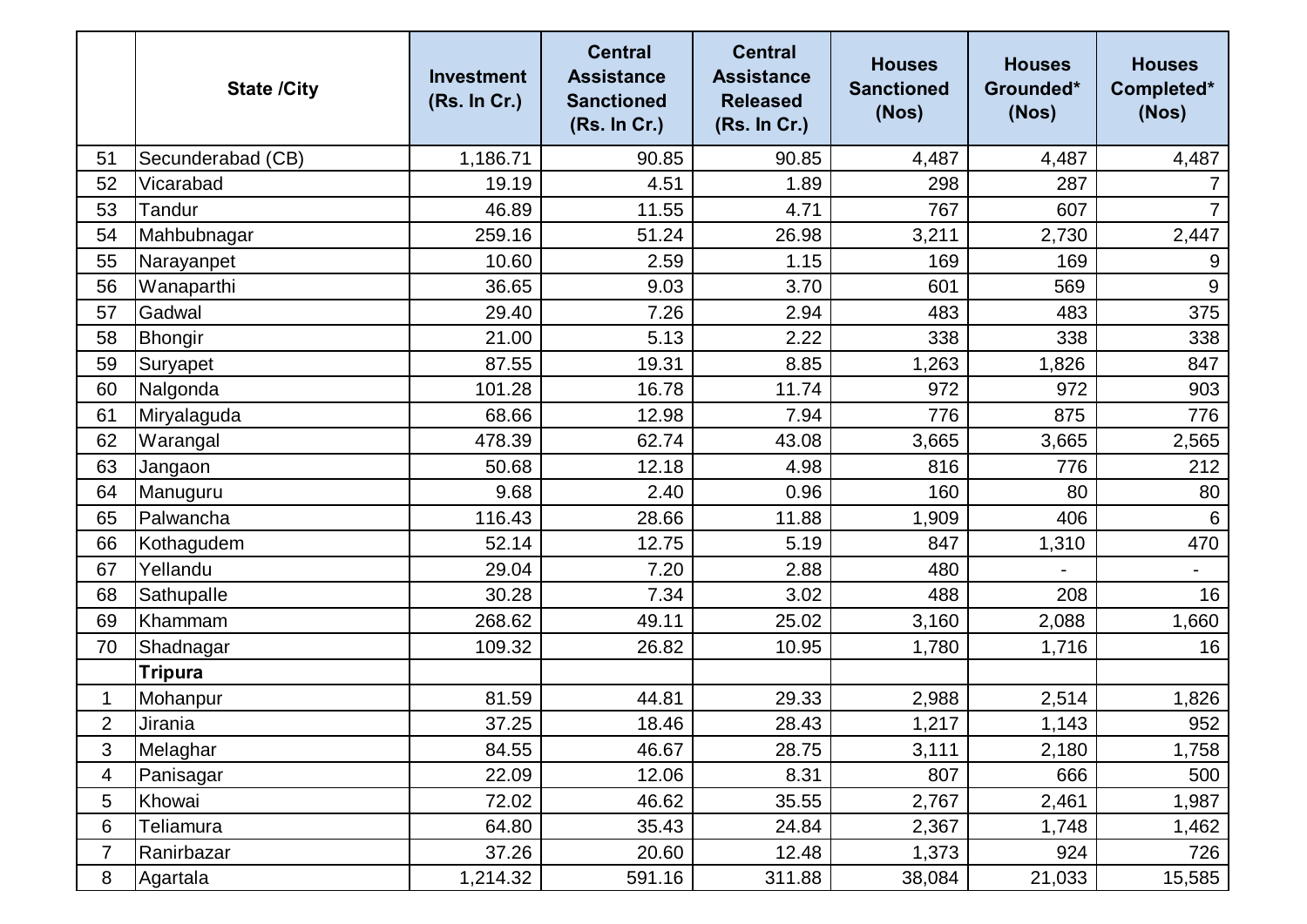|                | <b>State /City</b>   | <b>Investment</b><br>(Rs. In Cr.) | <b>Central</b><br><b>Assistance</b><br><b>Sanctioned</b><br>(Rs. In Cr.) | <b>Central</b><br><b>Assistance</b><br><b>Released</b><br>(Rs. In Cr.) | <b>Houses</b><br><b>Sanctioned</b><br>(Nos) | <b>Houses</b><br>Grounded*<br>(Nos) | <b>Houses</b><br>Completed*<br>(Nos) |
|----------------|----------------------|-----------------------------------|--------------------------------------------------------------------------|------------------------------------------------------------------------|---------------------------------------------|-------------------------------------|--------------------------------------|
| 9              | Bishalgarh           | 61.28                             | 33.58                                                                    | 19.86                                                                  | 2,243                                       | 1,595                               | 1,227                                |
| 10             | Sonamura             | 64.08                             | 35.42                                                                    | 20.60                                                                  | 2,361                                       | 1,699                               | 1,303                                |
| 11             | Udaipur              | 81.83                             | 33.63                                                                    | 26.08                                                                  | 2,207                                       | 2,056                               | 1,812                                |
| 12             | Amarpur              | 63.96                             | 41.95                                                                    | 30.64                                                                  | 2,020                                       | 1,659                               | 1,063                                |
| 13             | Santir Bazar         | 53.04                             | 29.18                                                                    | 18.53                                                                  | 1,946                                       | 1,329                               | 1,096                                |
| 14             | Belonia              | 65.23                             | 35.90                                                                    | 25.43                                                                  | 2,394                                       | 2,144                               | 1,756                                |
| 15             | Sabroom              | 41.15                             | 26.43                                                                    | 20.32                                                                  | 1,339                                       | 1,160                               | 926                                  |
| 16             | Kamalpur             | 63.11                             | 34.80                                                                    | 18.67                                                                  | 2,321                                       | 1,795                               | 1,155                                |
| 17             | Ambassa              | 70.04                             | 38.03                                                                    | 29.03                                                                  | 2,535                                       | 2,261                               | 1,916                                |
| 18             | Kailasahar           | 112.98                            | 62.45                                                                    | 36.16                                                                  | 4,163                                       | 2,976                               | 2,281                                |
| 19             | Dharmanagar          | 94.62                             | 52.25                                                                    | 28.62                                                                  | 3,485                                       | 2,225                               | 1,695                                |
| 20             | Kumarghat            | 68.60                             | 43.60                                                                    | 33.50                                                                  | 2,258                                       | 2,012                               | 1,272                                |
|                | <b>Uttar Pradesh</b> |                                   |                                                                          |                                                                        |                                             |                                     |                                      |
| 1              | Aghwanpur            | 28.36                             | 11.11                                                                    | 1.41                                                                   | 740                                         | 683                                 | 12                                   |
| $\overline{2}$ | Pakbara              | 57.61                             | 22.74                                                                    | 0.58                                                                   | 1,516                                       | 1,103                               | 1                                    |
| 3              | Dhakiya              | 18.39                             | 7.26                                                                     |                                                                        | 484                                         | 249                                 | $\overline{\phantom{a}}$             |
| 4              | Harra                | 10.28                             | 4.05                                                                     | 0.02                                                                   | 270                                         | $\overline{\phantom{0}}$            | $\overline{\phantom{a}}$             |
| 5              | Khiwai               | 17.89                             | 7.01                                                                     | 2.81                                                                   | 467                                         | 465                                 |                                      |
| 6              | Shahjahanpur         | 31.39                             | 11.85                                                                    | 3.00                                                                   | 789                                         | 737                                 | $\boldsymbol{9}$                     |
| 7              | Khora                | 1.13                              | 0.21                                                                     | 0.21                                                                   | 9                                           | 9                                   | $9\,$                                |
| 8              | Eka                  | 76.44                             | 34.13                                                                    | 9.63                                                                   | 2,275                                       | 1,553                               | 76                                   |
| 9              | Nasirabad            | 34.74                             | 15.78                                                                    | 9.14                                                                   | 1,052                                       | 827                                 | 230                                  |
| 10             | Raniganj             | 41.63                             | 18.59                                                                    | 6.89                                                                   | 1,239                                       | 1,233                               | 102                                  |
| 11             | Gauriganj            | 80.54                             | 37.65                                                                    | 19.91                                                                  | 2,510                                       | 2,156                               | 808                                  |
| 12             | Belhara              | 83.52                             | 37.32                                                                    | 23.15                                                                  | 2,488                                       | 1,745                               | 389                                  |
| 13             | Pichhor              |                                   |                                                                          |                                                                        |                                             | 144                                 | 144                                  |
| 14             | Paraspur             | 29.53                             | 11.66                                                                    | 4.04                                                                   | 777                                         | 506                                 | 135                                  |
| 15             | Bankati              | 101.12                            | 40.46                                                                    | 23.54                                                                  | 2,697                                       | 1,937                               | 1,107                                |
| 16             | Sangrampur           | 89.50                             | 35.15                                                                    | 15.40                                                                  | 2,340                                       | 1,754                               | 381                                  |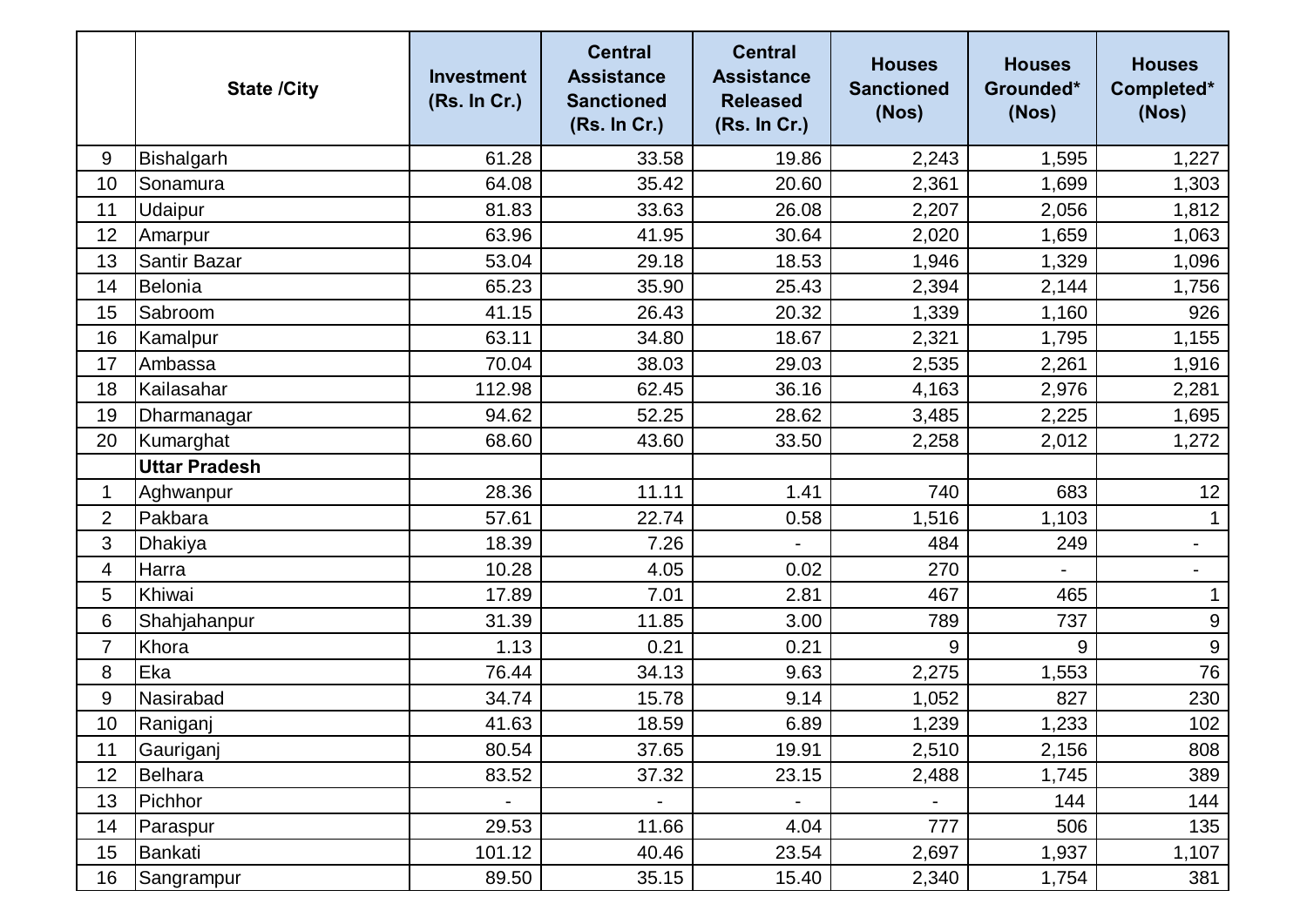|    | <b>State /City</b> | <b>Investment</b><br>(Rs. In Cr.) | <b>Central</b><br><b>Assistance</b><br><b>Sanctioned</b><br>(Rs. In Cr.) | <b>Central</b><br><b>Assistance</b><br><b>Released</b><br>(Rs. In Cr.) | <b>Houses</b><br><b>Sanctioned</b><br>(Nos) | <b>Houses</b><br>Grounded*<br>(Nos) | <b>Houses</b><br>Completed*<br>(Nos) |
|----|--------------------|-----------------------------------|--------------------------------------------------------------------------|------------------------------------------------------------------------|---------------------------------------------|-------------------------------------|--------------------------------------|
| 17 | Bariyapur          | 52.55                             | 20.75                                                                    | 8.41                                                                   | 1,383                                       | 1,123                               | 334                                  |
| 18 | <b>Mahul Khas</b>  | 47.15                             | 21.51                                                                    | 7.60                                                                   | 1,434                                       | 878                                 | 595                                  |
| 19 | Chiraiyakot        | 25.70                             | 11.48                                                                    | 8.82                                                                   | 765                                         | 629                                 | 109                                  |
| 20 | Walidpur           | 51.11                             | 23.63                                                                    | 11.71                                                                  | 1,575                                       | 1,013                               | 680                                  |
| 21 | <b>Bariya</b>      | 141.78                            | 56.36                                                                    | 16.31                                                                  | 3,757                                       | 1,733                               | 178                                  |
| 22 | Badlapur           | 77.50                             | 33.57                                                                    | 12.96                                                                  | 2,245                                       | 1,782                               | 618                                  |
| 23 | <b>Behat</b>       | 18.40                             | 7.49                                                                     | 4.67                                                                   | 500                                         | 337                                 | 224                                  |
| 24 | Saharanpur         | 452.82                            | 175.19                                                                   | 80.69                                                                  | 11,622                                      | 7,281                               | 2,710                                |
| 25 | Chilkana Sultanpur | 36.38                             | 14.37                                                                    | 7.99                                                                   | 958                                         | 517                                 | 368                                  |
| 26 | Sarsawa            | 35.93                             | 14.53                                                                    | 7.64                                                                   | 968                                         | 545                                 | 330                                  |
| 27 | <b>Nakur</b>       | 78.95                             | 32.32                                                                    | 14.23                                                                  | 2,155                                       | 1,384                               | 785                                  |
| 28 | Ambehta            | 22.36                             | 9.42                                                                     | 5.97                                                                   | 627                                         | 518                                 | 385                                  |
| 29 | Gangoh             | 80.90                             | 34.16                                                                    | 23.02                                                                  | 2,275                                       | 1,412                               | 882                                  |
| 30 | Titron             | 47.68                             | 19.08                                                                    | 10.90                                                                  | 1,272                                       | 909                                 | 582                                  |
| 31 | Deoband            | 85.79                             | 33.81                                                                    | 16.30                                                                  | 2,252                                       | 1,088                               | 681                                  |
| 32 | Nanauta            | 63.82                             | 25.23                                                                    | 13.55                                                                  | 1,684                                       | 1,083                               | 686                                  |
| 33 | Rampur Maniharan   | 72.12                             | 28.83                                                                    | 12.64                                                                  | 1,924                                       | 967                                 | 525                                  |
| 34 | Un                 | 51.15                             | 21.75                                                                    | 9.38                                                                   | 1,450                                       | 1,274                               | 547                                  |
| 35 | Jhinjhana          | 42.11                             | 19.07                                                                    | 8.77                                                                   | 1,271                                       | 974                                 | 420                                  |
| 36 | Kairana            | 133.33                            | 58.05                                                                    | 26.29                                                                  | 3,870                                       | 2,255                               | 953                                  |
| 37 | Kandhla            | 91.35                             | 38.34                                                                    | 18.52                                                                  | 2,556                                       | 1,912                               | 1,006                                |
| 38 | Ailam              | 44.15                             | 18.51                                                                    | 8.21                                                                   | 1,232                                       | 1,178                               | 607                                  |
| 39 | Shamli             | 76.66                             | 36.39                                                                    | 20.55                                                                  | 2,429                                       | 1,672                               | 936                                  |
| 40 | <b>Banat</b>       | 42.11                             | 19.34                                                                    | 8.60                                                                   | 1,289                                       | 1,407                               | 812                                  |
| 41 | Garhi Pukhta       | 25.61                             | 11.01                                                                    | 5.90                                                                   | 734                                         | 580                                 | 353                                  |
| 42 | Thana Bhawan       | 86.38                             | 36.51                                                                    | 20.77                                                                  | 2,434                                       | 1,621                               | 1,040                                |
| 43 | Jalalabad(NP)      | 68.33                             | 30.00                                                                    | 13.92                                                                  | 2,000                                       | 1,475                               | 884                                  |
| 44 | Purquazi           | 62.18                             | 26.82                                                                    | 14.21                                                                  | 1,788                                       | 1,266                               | 876                                  |
| 45 | Charthawal         | 65.11                             | 26.30                                                                    | 13.15                                                                  | 1,753                                       | 1,282                               | 856                                  |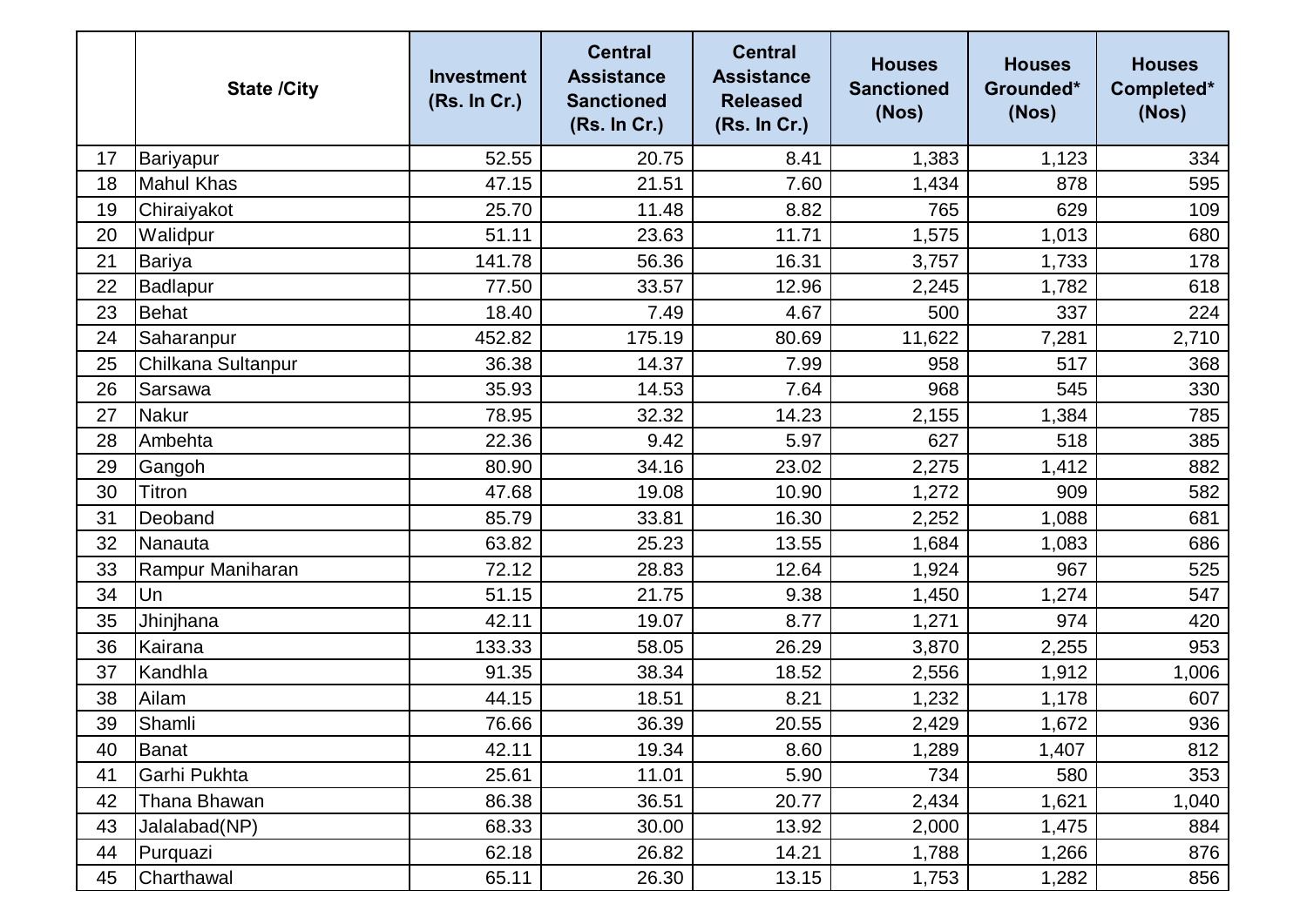|    | <b>State /City</b> | <b>Investment</b><br>(Rs. In Cr.) | <b>Central</b><br><b>Assistance</b><br><b>Sanctioned</b><br>(Rs. In Cr.) | <b>Central</b><br><b>Assistance</b><br><b>Released</b><br>(Rs. In Cr.) | <b>Houses</b><br><b>Sanctioned</b><br>(Nos) | <b>Houses</b><br>Grounded*<br>(Nos) | <b>Houses</b><br>Completed*<br>(Nos) |
|----|--------------------|-----------------------------------|--------------------------------------------------------------------------|------------------------------------------------------------------------|---------------------------------------------|-------------------------------------|--------------------------------------|
| 46 | Muzaffarnagar      | 308.92                            | 118.47                                                                   | 55.24                                                                  | 7,650                                       | 3,770                               | 1,887                                |
| 47 | Sisauli            | 59.30                             | 25.58                                                                    | 13.08                                                                  | 1,706                                       | 1,412                               | 686                                  |
| 48 | <b>Budhana</b>     | 71.63                             | 30.23                                                                    | 13.28                                                                  | 2,015                                       | 1,508                               | 845                                  |
| 49 | Shahpur            | 61.57                             | 24.05                                                                    | 12.64                                                                  | 1,605                                       | 1,309                               | 774                                  |
| 50 | Khatauli           | 64.91                             | 26.11                                                                    | 9.08                                                                   | 1,747                                       | 1,220                               | 685                                  |
| 51 | Jansath            | 50.15                             | 20.95                                                                    | 9.16                                                                   | 1,396                                       | 1,226                               | 665                                  |
| 52 | Bhokarhedi         | 74.93                             | 29.64                                                                    | 11.05                                                                  | 1,976                                       | 1,684                               | 798                                  |
| 53 | Miranpur           | 58.71                             | 23.21                                                                    | 9.70                                                                   | 1,547                                       | 1,334                               | 664                                  |
| 54 | Sahanpur           | 37.35                             | 16.99                                                                    | 5.55                                                                   | 1,132                                       | 575                                 | 237                                  |
| 55 | Najibabad          | 77.48                             | 32.38                                                                    | 12.54                                                                  | 2,156                                       | 910                                 | 385                                  |
| 56 | Jalalabad (NP)     | 16.19                             | 7.25                                                                     | 4.63                                                                   | 483                                         | 349                                 | 143                                  |
| 57 | Kiratpur           | 81.63                             | 36.72                                                                    | 10.17                                                                  | 2,448                                       | 1,281                               | 642                                  |
| 58 | Mandawar           | 54.38                             | 23.01                                                                    | 4.85                                                                   | 1,534                                       | 970                                 | 540                                  |
| 59 | <b>Bijnor</b>      | 149.10                            | 63.52                                                                    | 32.49                                                                  | 4,215                                       | 2,519                               | 1,496                                |
| 60 | Jhalu              | 68.72                             | 28.68                                                                    | 9.16                                                                   | 1,912                                       | 1,303                               | 725                                  |
| 61 | Haldaur            | 39.10                             | 15.92                                                                    | 5.02                                                                   | 1,061                                       | 718                                 | 368                                  |
| 62 | Nagina             | 72.14                             | 29.76                                                                    | 18.80                                                                  | 1,985                                       | 1,348                               | 609                                  |
| 63 | Warhapur           | 33.93                             | 18.78                                                                    | 5.92                                                                   | 1,252                                       | 1,031                               | 468                                  |
| 64 | Afzalgarh          | 37.81                             | 16.78                                                                    | 4.33                                                                   | 1,118                                       | 441                                 | 259                                  |
| 65 | Sherkot            | 51.84                             | 22.46                                                                    | 11.17                                                                  | 1,497                                       | 1,035                               | 208                                  |
| 66 | Dhampur            | 55.28                             | 27.07                                                                    | 12.58                                                                  | 1,805                                       | 889                                 | 362                                  |
| 67 | Nehtaur            | 48.65                             | 22.06                                                                    | 7.80                                                                   | 1,471                                       | 950                                 | 285                                  |
| 68 | Seohara            | 26.87                             | 12.29                                                                    | 4.67                                                                   | 819                                         | 525                                 | 261                                  |
| 69 | Sahaspur           | 44.45                             | 18.80                                                                    | 9.11                                                                   | 1,254                                       | 693                                 | 407                                  |
| 70 | Noorpur            | 52.02                             | 24.84                                                                    | 11.32                                                                  | 1,655                                       | 991                                 | 497                                  |
| 71 | Chandpur           | 151.81                            | 73.56                                                                    | 31.45                                                                  | 4,903                                       | 2,503                               | 1,831                                |
| 72 | Thakurdwara        | 34.26                             | 15.48                                                                    | 7.02                                                                   | 1,029                                       | 1,173                               | 804                                  |
| 73 | Kanth              | 16.19                             | 6.41                                                                     | 3.42                                                                   | 427                                         | 414                                 | 121                                  |
| 74 | Umri Kalan         | 6.14                              | 3.18                                                                     | 2.05                                                                   | 212                                         | 455                                 | 336                                  |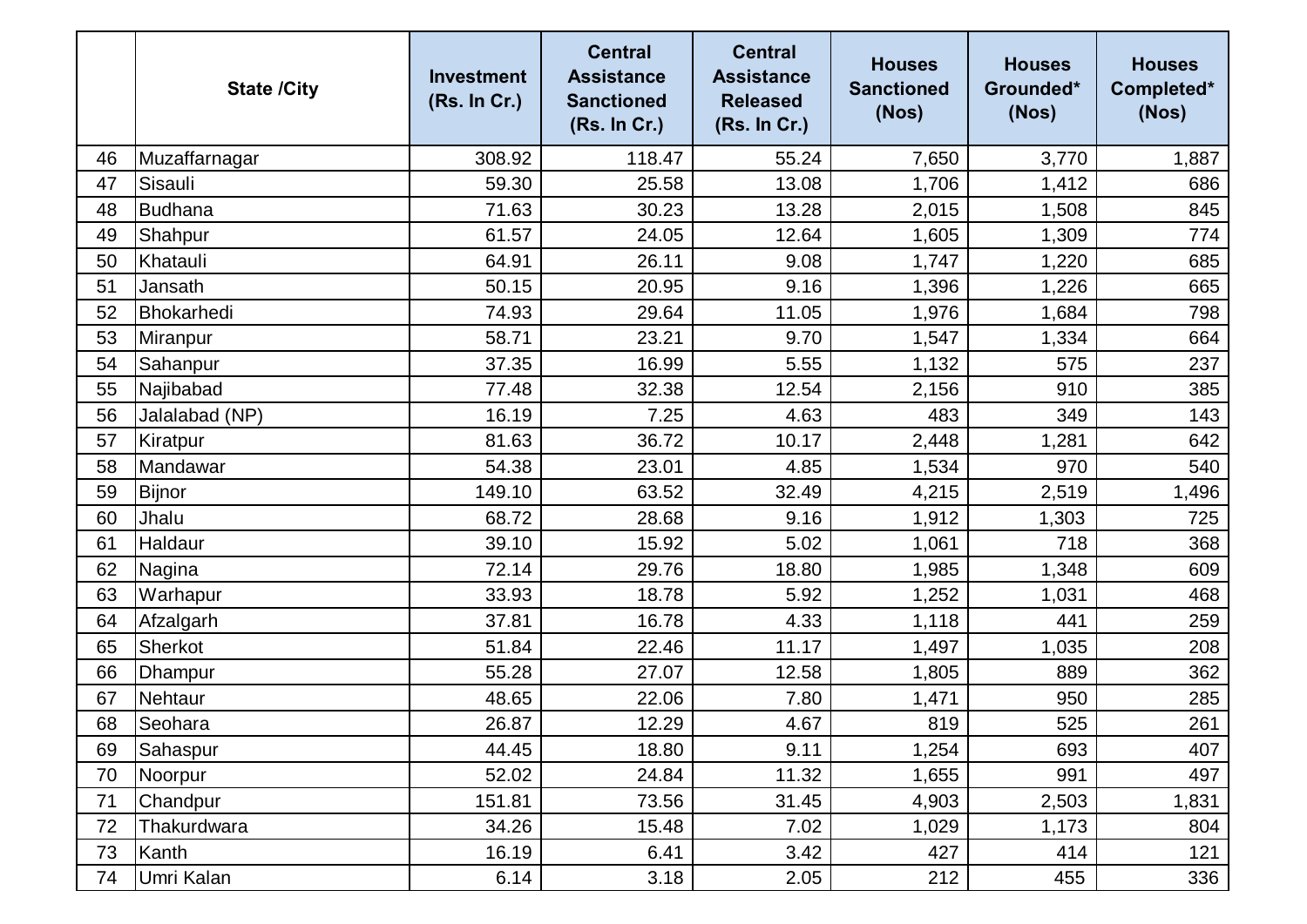|     | <b>State /City</b>       | <b>Investment</b><br>(Rs. In Cr.) | <b>Central</b><br><b>Assistance</b><br><b>Sanctioned</b><br>(Rs. In Cr.) | <b>Central</b><br><b>Assistance</b><br><b>Released</b><br>(Rs. In Cr.) | <b>Houses</b><br><b>Sanctioned</b><br>(Nos) | <b>Houses</b><br>Grounded*<br>(Nos) | <b>Houses</b><br>Completed*<br>(Nos) |
|-----|--------------------------|-----------------------------------|--------------------------------------------------------------------------|------------------------------------------------------------------------|---------------------------------------------|-------------------------------------|--------------------------------------|
| 75  | <b>Bhojpur Dharampur</b> | 41.54                             | 16.65                                                                    | 9.16                                                                   | 1,110                                       | 897                                 | 568                                  |
| 76  | Moradabad                | 1,205.64                          | 356.06                                                                   | 162.60                                                                 | 23,347                                      | 12,976                              | 5,653                                |
| 77  | Kundarki                 | 46.35                             | 19.13                                                                    | 8.38                                                                   | 1,275                                       | 926                                 | 313                                  |
| 78  | <b>Bilari</b>            | 92.67                             | 38.31                                                                    | 19.76                                                                  | 2,553                                       | 1,901                               | 939                                  |
| 79  | Sirsi                    | 27.77                             | 10.95                                                                    | 4.30                                                                   | 729                                         | 677                                 | 239                                  |
| 80  | Sambhal                  | 87.40                             | 33.99                                                                    | 18.88                                                                  | 2,264                                       | 1,162                               | 776                                  |
| 81  | Bahjoi                   | 22.04                             | 9.80                                                                     | 3.59                                                                   | 652                                         | 498                                 | 288                                  |
| 82  | Narauli                  | 45.00                             | 18.95                                                                    | 9.29                                                                   | 1,263                                       | 819                                 | 648                                  |
| 83  | Chandausi                | 28.77                             | 12.57                                                                    | 4.96                                                                   | 833                                         | 534                                 | 237                                  |
| 84  | Maswasi                  | 24.07                             | 9.49                                                                     | 3.21                                                                   | 633                                         | 439                                 | 117                                  |
| 85  | Suar                     | 97.48                             | 38.57                                                                    | 16.19                                                                  | 2,571                                       | 1,703                               | 610                                  |
| 86  | Tanda(NPP)               | 35.28                             | 14.40                                                                    | 6.13                                                                   | 960                                         | 490                                 | 212                                  |
| 87  | <b>Bilaspur NPP</b>      | 65.67                             | 26.51                                                                    | 10.38                                                                  | 1,765                                       | 1,047                               | 516                                  |
| 88  | Kemri                    | 53.51                             | 21.71                                                                    | 8.83                                                                   | 1,447                                       | 987                                 | 457                                  |
| 89  | Rampur                   | 208.93                            | 78.31                                                                    | 32.61                                                                  | 4,786                                       | 3,823                               | 1,782                                |
| 90  | Shahabad                 | 156.44                            | 61.72                                                                    | 31.70                                                                  | 4,114                                       | 3,142                               | 1,348                                |
| 91  | <b>Milak</b>             | 78.31                             | 30.92                                                                    | 16.85                                                                  | 2,061                                       | 1,557                               | 885                                  |
| 92  | Dhanaura                 | 43.34                             | 17.13                                                                    | 7.68                                                                   | 1,141                                       | 659                                 | 364                                  |
| 93  | Bachhraon                | 42.39                             | 17.49                                                                    | 9.50                                                                   | 1,166                                       | 818                                 | 401                                  |
| 94  | Gajraula                 | 109.30                            | 43.43                                                                    | 18.71                                                                  | 2,899                                       | 1,890                               | 668                                  |
| 95  | Naugawan Sadat           | 33.21                             | 13.97                                                                    | 7.22                                                                   | 931                                         | 395                                 | 193                                  |
| 96  | Amroha                   | 260.96                            | 109.04                                                                   | 47.21                                                                  | 7,273                                       | 3,873                               | 1,709                                |
| 97  | Joya                     | 36.08                             | 14.48                                                                    | 8.61                                                                   | 965                                         | 741                                 | 506                                  |
| 98  | Hasanpur                 | 89.74                             | 37.86                                                                    | 17.25                                                                  | 2,524                                       | 1,341                               | 608                                  |
| 99  | Ujhari                   | 34.62                             | 14.36                                                                    | 8.16                                                                   | 957                                         | 679                                 | 245                                  |
| 100 | Karnawal                 | 5.31                              | 1.87                                                                     | 1.29                                                                   | 113                                         | 87                                  | 46                                   |
| 101 | Sardhana                 | 25.49                             | 12.08                                                                    | 8.60                                                                   | 804                                         | 275                                 | 184                                  |
| 102 | Daurala                  | 30.58                             | 11.48                                                                    | 6.68                                                                   | 763                                         | 625                                 | 341                                  |
| 103 | Lawar                    | 36.06                             | 14.77                                                                    | 6.51                                                                   | 985                                         | 913                                 | 387                                  |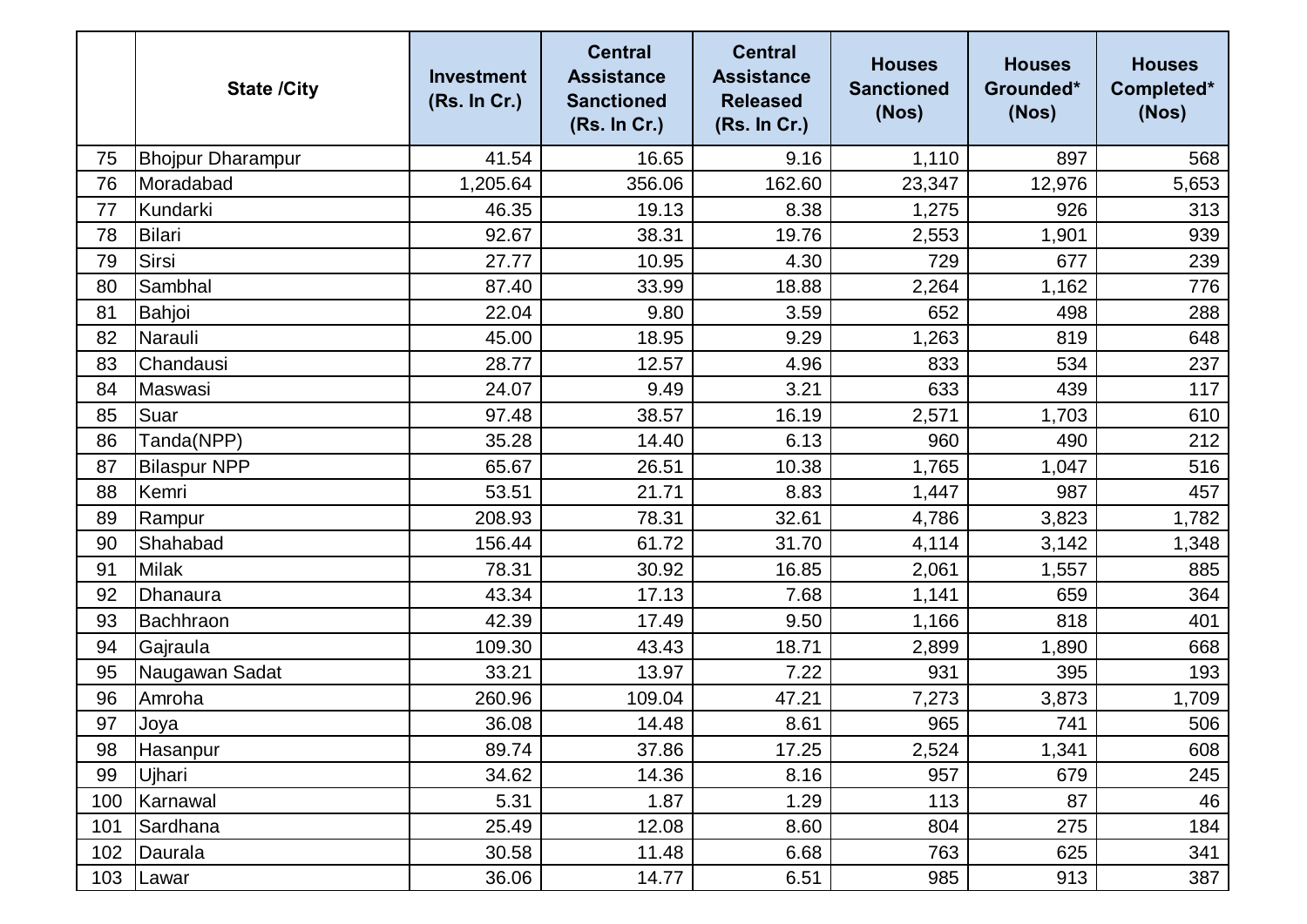|     | <b>State /City</b>     | <b>Investment</b><br>(Rs. In Cr.) | <b>Central</b><br><b>Assistance</b><br><b>Sanctioned</b><br>(Rs. In Cr.) | <b>Central</b><br><b>Assistance</b><br><b>Released</b><br>(Rs. In Cr.) | <b>Houses</b><br><b>Sanctioned</b><br>(Nos) | <b>Houses</b><br>Grounded*<br>(Nos) | <b>Houses</b><br>Completed*<br>(Nos) |
|-----|------------------------|-----------------------------------|--------------------------------------------------------------------------|------------------------------------------------------------------------|---------------------------------------------|-------------------------------------|--------------------------------------|
| 104 | Phalauda               | 22.57                             | 9.49                                                                     | 6.58                                                                   | 632                                         | 620                                 | 428                                  |
| 105 | Bahsuma                | 5.51                              | 1.98                                                                     | 1.48                                                                   | 129                                         | 79                                  | 78                                   |
| 106 | Hastinapur             | 9.26                              | 3.98                                                                     | 2.24                                                                   | 264                                         | 314                                 | 302                                  |
| 107 | Mawana                 | 50.30                             | 19.71                                                                    | 10.28                                                                  | 1,315                                       | 1,006                               | 320                                  |
| 108 | Parikshitgarh          | 15.18                             | 6.24                                                                     | 3.35                                                                   | 417                                         | 380                                 | 169                                  |
| 109 | Kithaur                | 42.07                             | 16.45                                                                    | 8.76                                                                   | 1,100                                       | 976                                 | 342                                  |
| 110 | Meerut                 | 1,087.96                          | 305.79                                                                   | 158.60                                                                 | 19,288                                      | 12,918                              | 7,450                                |
| 111 | Meerut (CB)            | 6.76                              | 0.65                                                                     | 0.65                                                                   | 37                                          | 37                                  | 37                                   |
| 112 | <b>Sewalkhas</b>       | 9.86                              | 4.01                                                                     | 1.57                                                                   | 267                                         | 256                                 | 71                                   |
| 113 | Kharkhoda              | 20.17                             | 7.74                                                                     | 4.16                                                                   | 516                                         | 486                                 | 220                                  |
| 114 | Chhaprauli             | 27.21                             | 11.24                                                                    | 4.36                                                                   | 749                                         | 705                                 | 196                                  |
| 115 | <b>Tikri</b>           | 49.00                             | 19.59                                                                    | 4.93                                                                   | 1,306                                       | 1,108                               | 238                                  |
| 116 | Doghat                 | 51.65                             | 20.97                                                                    | 7.09                                                                   | 1,398                                       | 1,303                               | 347                                  |
| 117 | Baraut                 | 81.73                             | 32.30                                                                    | 12.68                                                                  | 2,147                                       | 1,790                               | 731                                  |
| 118 | Baghpat                | 68.52                             | 27.40                                                                    | 8.79                                                                   | 1,828                                       | 1,600                               | 512                                  |
| 119 | Agarwal Mandi (Tatiri) | 9.21                              | 3.84                                                                     | 1.45                                                                   | 256                                         | 221                                 | 52                                   |
| 120 | Aminagar Sarai         | 19.47                             | 7.88                                                                     | 3.91                                                                   | 525                                         | 491                                 | 182                                  |
| 121 | Khekada                | 61.57                             | 24.34                                                                    | 9.11                                                                   | 1,623                                       | 1,307                               | 484                                  |
| 122 | Patala                 | 47.00                             | 17.26                                                                    | 6.49                                                                   | 1,133                                       | 942                                 | 447                                  |
| 123 | Niwari                 | 23.26                             | 9.69                                                                     | 5.39                                                                   | 646                                         | 588                                 | 324                                  |
| 124 | Modinagar              | 97.75                             | 35.77                                                                    | 13.42                                                                  | 2,370                                       | 1,423                               | 594                                  |
| 125 | Faridnagar             | 69.15                             | 28.26                                                                    | 13.77                                                                  | 1,884                                       | 1,853                               | 1,045                                |
|     | 126 Muradnagar         | 54.18                             | 22.90                                                                    | 8.89                                                                   | 1,521                                       | 1,077                               | 400                                  |
| 127 | Loni                   | 342.24                            | 100.26                                                                   | 61.15                                                                  | 6,259                                       | 5,405                               | 2,509                                |
| 128 | Ghaziabad              | 5,902.02                          | 893.23                                                                   | 371.17                                                                 | 55,433                                      | 26,986                              | 16,570                               |
| 129 | Dasna                  | 49.99                             | 12.93                                                                    | 7.52                                                                   | 809                                         | 763                                 | 410                                  |
| 130 | Pilkhuwa               | 23.20                             | 8.59                                                                     | 3.87                                                                   | 571                                         | 511                                 | 183                                  |
| 131 | Hapur                  | 338.72                            | 115.72                                                                   | 40.82                                                                  | 7,675                                       | 4,511                               | 1,944                                |
| 132 | Babugarh               | 5.57                              | 2.12                                                                     | 1.04                                                                   | 140                                         | 134                                 | 44                                   |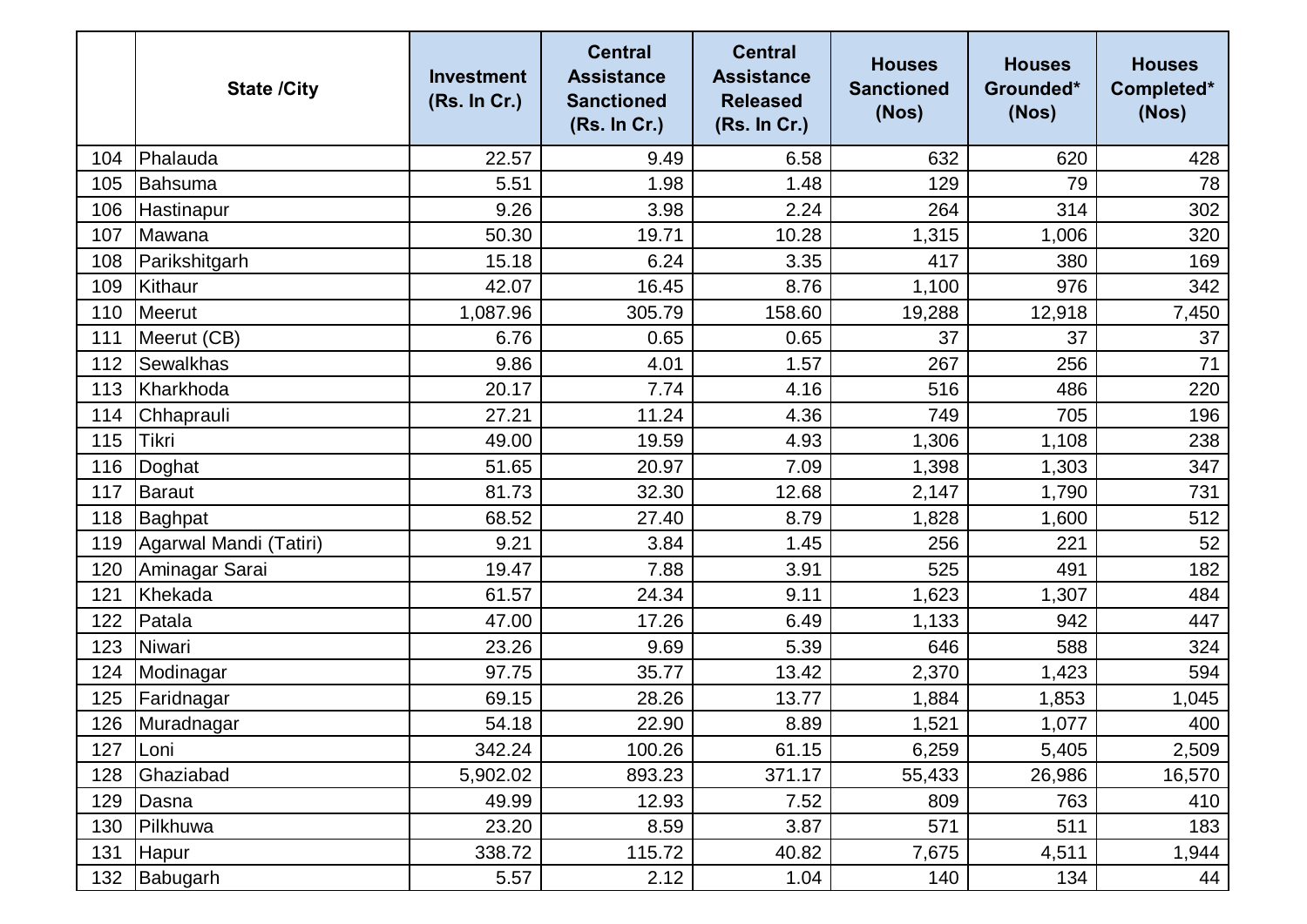|     | <b>State /City</b>   | <b>Investment</b><br>(Rs. In Cr.) | <b>Central</b><br><b>Assistance</b><br><b>Sanctioned</b><br>(Rs. In Cr.) | <b>Central</b><br><b>Assistance</b><br><b>Released</b><br>(Rs. In Cr.) | <b>Houses</b><br><b>Sanctioned</b><br>(Nos) | <b>Houses</b><br>Grounded*<br>(Nos) | <b>Houses</b><br>Completed*<br>(Nos) |
|-----|----------------------|-----------------------------------|--------------------------------------------------------------------------|------------------------------------------------------------------------|---------------------------------------------|-------------------------------------|--------------------------------------|
| 133 | Garhmukhteshwar      | 72.31                             | 28.41                                                                    | 10.37                                                                  | 1,893                                       | 1,679                               | 523                                  |
| 134 | Dadri                | 513.75                            | 53.45                                                                    | 49.05                                                                  | 2,792                                       | 2,792                               | 2,494                                |
| 135 | Bilaspur             | 23.56                             | 4.30                                                                     | 3.35                                                                   | 254                                         | 243                                 | 167                                  |
| 136 | Dankaur              | 27.45                             | 3.26                                                                     | 2.21                                                                   | 251                                         | 182                                 | 174                                  |
| 137 | Rabupura             | 361.88                            | 29.65                                                                    | 25.19                                                                  | 1,539                                       | 1,310                               | 1,223                                |
| 138 | Jahangirpur          | 13.03                             | 4.80                                                                     | 2.29                                                                   | 317                                         | 227                                 | 144                                  |
| 139 | Jewar                | 41.07                             | 11.08                                                                    | 7.28                                                                   | 710                                         | 647                                 | 354                                  |
| 140 | Sikandrabad          | 56.54                             | 23.34                                                                    | 10.39                                                                  | 1,554                                       | 1,167                               | 493                                  |
| 141 | Kakod                | 29.64                             | 11.91                                                                    | 5.48                                                                   | 794                                         | 674                                 | 288                                  |
| 142 | Aurangabad           | 307.91                            | 72.19                                                                    | 37.29                                                                  | 4,649                                       | 3,694                               | 1,876                                |
| 143 | Bulandshahr          | 241.37                            | 84.88                                                                    | 33.62                                                                  | 5,615                                       | 4,419                               | 2,496                                |
| 144 | Gulaothi             | 50.82                             | 20.55                                                                    | 8.60                                                                   | 1,371                                       | 1,090                               | 497                                  |
| 145 | Bhawan Bahadur Nagar | 42.02                             | 17.51                                                                    | 8.15                                                                   | 1,167                                       | 833                                 | 270                                  |
| 146 | Siana                | 86.86                             | 34.85                                                                    | 12.77                                                                  | 2,323                                       | 1,285                               | 620                                  |
| 147 | Bugrasi              | 91.53                             | 37.85                                                                    | 17.72                                                                  | 2,523                                       | 2,247                               | 1,133                                |
| 148 | Khanpur              | 37.68                             | 15.08                                                                    | 5.07                                                                   | 1,005                                       | 877                                 | 337                                  |
| 149 | Anupshahr            | 58.15                             | 23.28                                                                    | 12.72                                                                  | 1,552                                       | 1,300                               | 671                                  |
| 150 | Jahangirabad         | 127.77                            | 52.47                                                                    | 26.89                                                                  | 3,497                                       | 2,789                               | 1,077                                |
| 151 | Dibai                | 109.23                            | 44.79                                                                    | 20.42                                                                  | 2,986                                       | 2,136                               | 932                                  |
| 152 | Naraura              | 88.01                             | 34.67                                                                    | 6.54                                                                   | 2,311                                       | 1,721                               | 496                                  |
| 153 | Shikarpur            | 131.00                            | 52.25                                                                    | 21.82                                                                  | 3,485                                       | 2,571                               | 1,149                                |
| 154 | Pahasu               | 75.01                             | 30.56                                                                    | 14.57                                                                  | 2,037                                       | 1,470                               | 558                                  |
| 155 | Chhatari             | 34.25                             | 13.67                                                                    | 5.13                                                                   | 911                                         | 808                                 | 312                                  |
| 156 | Khurja               | 119.49                            | 47.26                                                                    | 23.12                                                                  | 3,148                                       | 2,107                               | 977                                  |
| 157 | Jatari               | 62.41                             | 29.07                                                                    | 9.45                                                                   | 1,938                                       | 1,487                               | 337                                  |
| 158 | Khair                | 119.79                            | 50.06                                                                    | 26.71                                                                  | 3,335                                       | 2,391                               | 1,068                                |
| 159 | Atrauli              | 80.27                             | 41.72                                                                    | 20.51                                                                  | 2,779                                       | 1,801                               | 539                                  |
| 160 | Chharra Rafatpur     | 85.59                             | 35.07                                                                    | 17.51                                                                  | 2,338                                       | 1,800                               | 825                                  |
| 161 | Harduaganj           | 45.97                             | 29.58                                                                    | 16.75                                                                  | 1,973                                       | 1,486                               | 636                                  |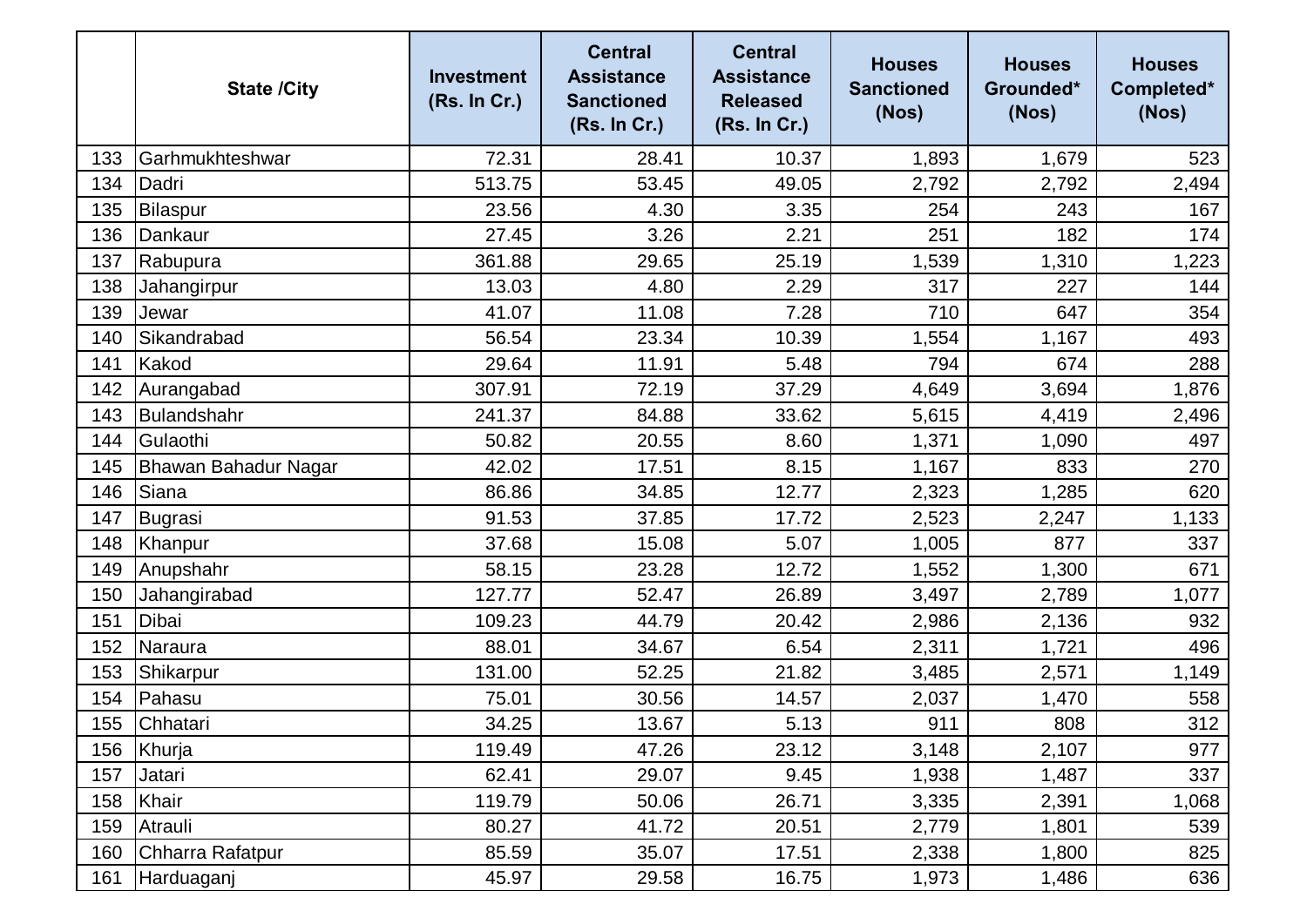|     | <b>State /City</b> | <b>Investment</b><br>(Rs. In Cr.) | <b>Central</b><br><b>Assistance</b><br><b>Sanctioned</b><br>(Rs. In Cr.) | <b>Central</b><br><b>Assistance</b><br><b>Released</b><br>(Rs. In Cr.) | <b>Houses</b><br><b>Sanctioned</b><br>(Nos) | <b>Houses</b><br>Grounded*<br>(Nos) | <b>Houses</b><br>Completed*<br>(Nos) |
|-----|--------------------|-----------------------------------|--------------------------------------------------------------------------|------------------------------------------------------------------------|---------------------------------------------|-------------------------------------|--------------------------------------|
| 162 | Aligarh            | 1,060.53                          | 282.69                                                                   | 80.42                                                                  | 18,468                                      | 6,802                               | 3,237                                |
| 163 | Jalali             | 54.03                             | 28.35                                                                    | 16.12                                                                  | 1,889                                       | 1,601                               | 711                                  |
| 164 | Kauriaganj         | 51.38                             | 24.30                                                                    | 12.58                                                                  | 1,620                                       | 1,277                               | 612                                  |
| 165 | Pilkhana           | 31.53                             | 19.76                                                                    | 13.46                                                                  | 1,317                                       | 1,228                               | 820                                  |
| 166 | Vijaigarh          | 30.31                             | 17.13                                                                    | 8.12                                                                   | 1,142                                       | 1,005                               | 374                                  |
| 167 | Iglas              | 25.61                             | 13.26                                                                    | 8.19                                                                   | 884                                         | 649                                 | 285                                  |
| 168 | Beswan             | 40.58                             | 19.53                                                                    | 12.52                                                                  | 1,302                                       | 826                                 | 391                                  |
| 169 | Sasni              | 18.91                             | 9.20                                                                     | 4.54                                                                   | 613                                         | 358                                 | 53                                   |
| 170 | Sikandrarao        | 31.29                             | 13.96                                                                    | 7.79                                                                   | 929                                         | 493                                 | 153                                  |
| 171 | Purdilnagar        | 65.82                             | 30.71                                                                    | 16.35                                                                  | 2,047                                       | 1,188                               | 351                                  |
| 172 | Hasayan            | 22.18                             | 9.86                                                                     | 4.97                                                                   | 657                                         | 572                                 | 145                                  |
| 173 | Mendu              | 57.40                             | 24.65                                                                    | 14.24                                                                  | 1,643                                       | 1,270                               | 611                                  |
| 174 | <b>Hathras</b>     | 145.77                            | 54.53                                                                    | 26.20                                                                  | 3,641                                       | 2,017                               | 839                                  |
| 175 | Mursan             | 21.33                             | 9.65                                                                     | 4.55                                                                   | 643                                         | 400                                 | 179                                  |
| 176 | Sadabad            | 47.66                             | 20.22                                                                    | 12.92                                                                  | 1,349                                       | 674                                 | 248                                  |
| 177 | Sahpau             | 25.29                             | 10.59                                                                    | 7.50                                                                   | 706                                         | 448                                 | 149                                  |
| 178 | Kosi Kalan         | 19.48                             | 9.20                                                                     | 5.78                                                                   | 609                                         | 609                                 | 433                                  |
| 179 | Nandgaon           | 2.80                              | 1.18                                                                     | 0.49                                                                   | 79                                          | 260                                 | 208                                  |
| 180 | Barsana            | 16.64                             | 6.66                                                                     | 2.30                                                                   | 444                                         | 278                                 | 118                                  |
| 181 | Chhata             | 34.60                             | 13.82                                                                    | 4.60                                                                   | 921                                         | 602                                 | 167                                  |
| 182 | Chaumuhan          | 47.48                             | 18.91                                                                    | 5.03                                                                   | 1,259                                       | 1,002                               | 412                                  |
| 183 | Bajna              | 12.53                             | 5.04                                                                     | 2.18                                                                   | 335                                         | 263                                 | 69                                   |
|     | 184 Raya           | 21.10                             | 8.41                                                                     | 3.10                                                                   | 560                                         | 438                                 | 102                                  |
| 185 | Gokul              | 32.99                             | 13.08                                                                    | 1.66                                                                   | 872                                         | 449                                 | 91                                   |
| 186 | Mahaban            | 28.94                             | 11.37                                                                    | 4.51                                                                   | 757                                         | 562                                 | 238                                  |
| 187 | Baldeo             | 6.90                              | 2.77                                                                     | 1.18                                                                   | 184                                         | 169                                 | 25                                   |
| 188 | Farah              | 19.53                             | 7.83                                                                     | 3.44                                                                   | 523                                         | 370                                 | 120                                  |
| 189 | Vrindavan          | 6.78                              | 0.66                                                                     | 0.66                                                                   | 49                                          | 325                                 | 325                                  |
| 190 | Radhakund          | 14.91                             | 5.99                                                                     | 2.75                                                                   | 399                                         | 198                                 | 116                                  |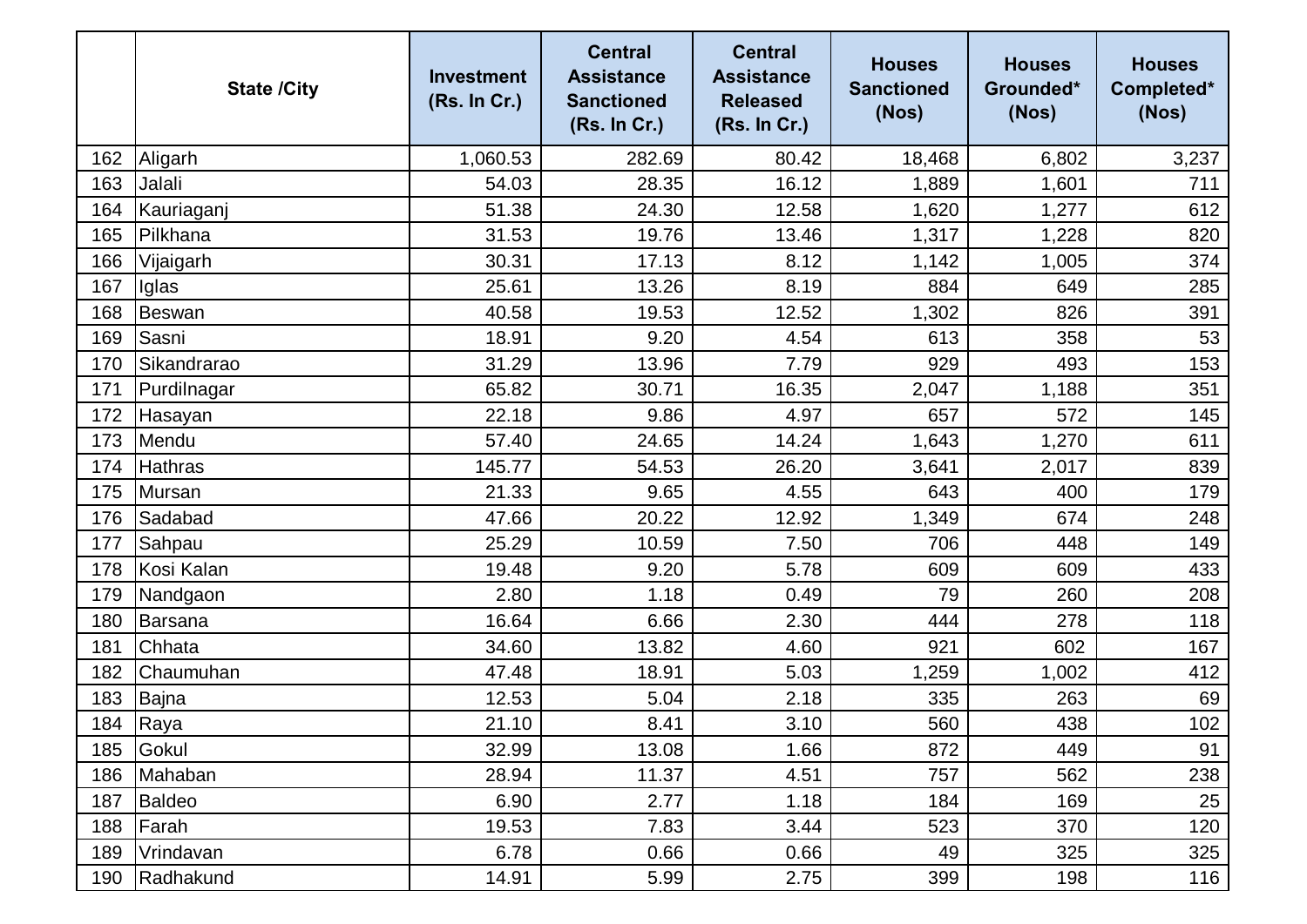|     | <b>State /City</b> | <b>Investment</b><br>(Rs. In Cr.) | <b>Central</b><br><b>Assistance</b><br><b>Sanctioned</b><br>(Rs. In Cr.) | <b>Central</b><br><b>Assistance</b><br><b>Released</b><br>(Rs. In Cr.) | <b>Houses</b><br><b>Sanctioned</b><br>(Nos) | <b>Houses</b><br>Grounded*<br>(Nos) | <b>Houses</b><br>Completed*<br>(Nos) |
|-----|--------------------|-----------------------------------|--------------------------------------------------------------------------|------------------------------------------------------------------------|---------------------------------------------|-------------------------------------|--------------------------------------|
| 191 | Govardhan          | 16.49                             | 6.27                                                                     | 2.87                                                                   | 417                                         | 240                                 | 105                                  |
| 192 | Saunkh             | 39.77                             | 15.95                                                                    | 5.63                                                                   | 1,063                                       | 664                                 | 331                                  |
| 193 | Mathura            | 1,093.88                          | 378.29                                                                   | 98.62                                                                  | 24,697                                      | 16,069                              | 4,596                                |
| 194 | Mathura (CB)       | 4.11                              | 0.53                                                                     | 0.53                                                                   | 26                                          | 26                                  | 26                                   |
| 195 | Etmadpur           | 105.51                            | 45.58                                                                    | 21.76                                                                  | 3,009                                       | 2,271                               | 1,290                                |
| 196 | Dayalbagh          | 5.19                              | 1.18                                                                     | 0.57                                                                   | 72                                          | 15                                  | 15                                   |
| 197 | Swamibagh          | 0.38                              | 0.05                                                                     | 0.05                                                                   | $\overline{2}$                              | $\overline{2}$                      | $\overline{2}$                       |
| 198 | Agra               | 1,626.38                          | 530.58                                                                   | 277.64                                                                 | 34,353                                      | 28,598                              | 16,177                               |
| 199 | Agra (CB)          | 12.10                             | 1.61                                                                     | 1.61                                                                   | 81                                          | 81                                  | 81                                   |
| 200 | Achhnera           | 28.56                             | 12.96                                                                    | 5.28                                                                   | 864                                         | 658                                 | 242                                  |
| 201 | Kiraoali           | 28.42                             | 12.52                                                                    | 8.19                                                                   | 835                                         | 797                                 | 437                                  |
| 202 | Fatehpur Sikri     | 58.60                             | 26.16                                                                    | 11.86                                                                  | 1,744                                       | 1,166                               | 592                                  |
| 203 | Jagner             | 24.38                             | 11.07                                                                    | 7.17                                                                   | 738                                         | 667                                 | 330                                  |
| 204 | Kheragarh          | 79.14                             | 35.52                                                                    | 12.70                                                                  | 2,368                                       | 1,379                               | 619                                  |
| 205 | Shamsabad          | 34.32                             | 13.86                                                                    | 4.74                                                                   | 913                                         | 716                                 | 275                                  |
| 206 | Fatehabad          | 20.41                             | 8.66                                                                     | 4.24                                                                   | 574                                         | 550                                 | 356                                  |
| 207 | Pinahat            | 35.59                             | 16.25                                                                    | 8.24                                                                   | 1,083                                       | 945                                 | 416                                  |
| 208 | Bah                | 31.99                             | 14.40                                                                    | 5.68                                                                   | 960                                         | 620                                 | 354                                  |
| 209 | Tundla             | 46.97                             | 19.27                                                                    | 9.35                                                                   | 1,278                                       | 619                                 | 277                                  |
| 210 | Firozabad          | 1,169.08                          | 504.82                                                                   | 282.80                                                                 | 33,313                                      | 25,108                              | 17,652                               |
| 211 | Fariha             | 12.03                             | 5.51                                                                     | 2.39                                                                   | 367                                         | 246                                 | 62                                   |
| 212 | Jasrana            | 38.14                             | 17.28                                                                    | 7.91                                                                   | 1,152                                       | 685                                 | 231                                  |
| 213 | Shikohabad         | 92.32                             | 41.34                                                                    | 19.18                                                                  | 2,754                                       | 1,425                               | 460                                  |
| 214 | Sirsaganj          | 68.37                             | 31.02                                                                    | 16.72                                                                  | 2,068                                       | 1,282                               | 550                                  |
|     | 215 Kuraoali       | 47.61                             | 21.26                                                                    | 5.81                                                                   | 1,417                                       | 1,170                               | 156                                  |
| 216 | Jyoti Khuriya      | 12.33                             | 5.51                                                                     | 2.44                                                                   | 367                                         | 289                                 | 82                                   |
| 217 | Ghiraur            | 32.16                             | 14.36                                                                    | 7.06                                                                   | 957                                         | 1,074                               | 547                                  |
| 218 | Mainpuri           | 256.34                            | 109.44                                                                   | 33.12                                                                  | 7,295                                       | 3,374                               | 670                                  |
| 219 | Karhal             | 92.03                             | 41.09                                                                    | 26.77                                                                  | 2,739                                       | 1,987                               | 971                                  |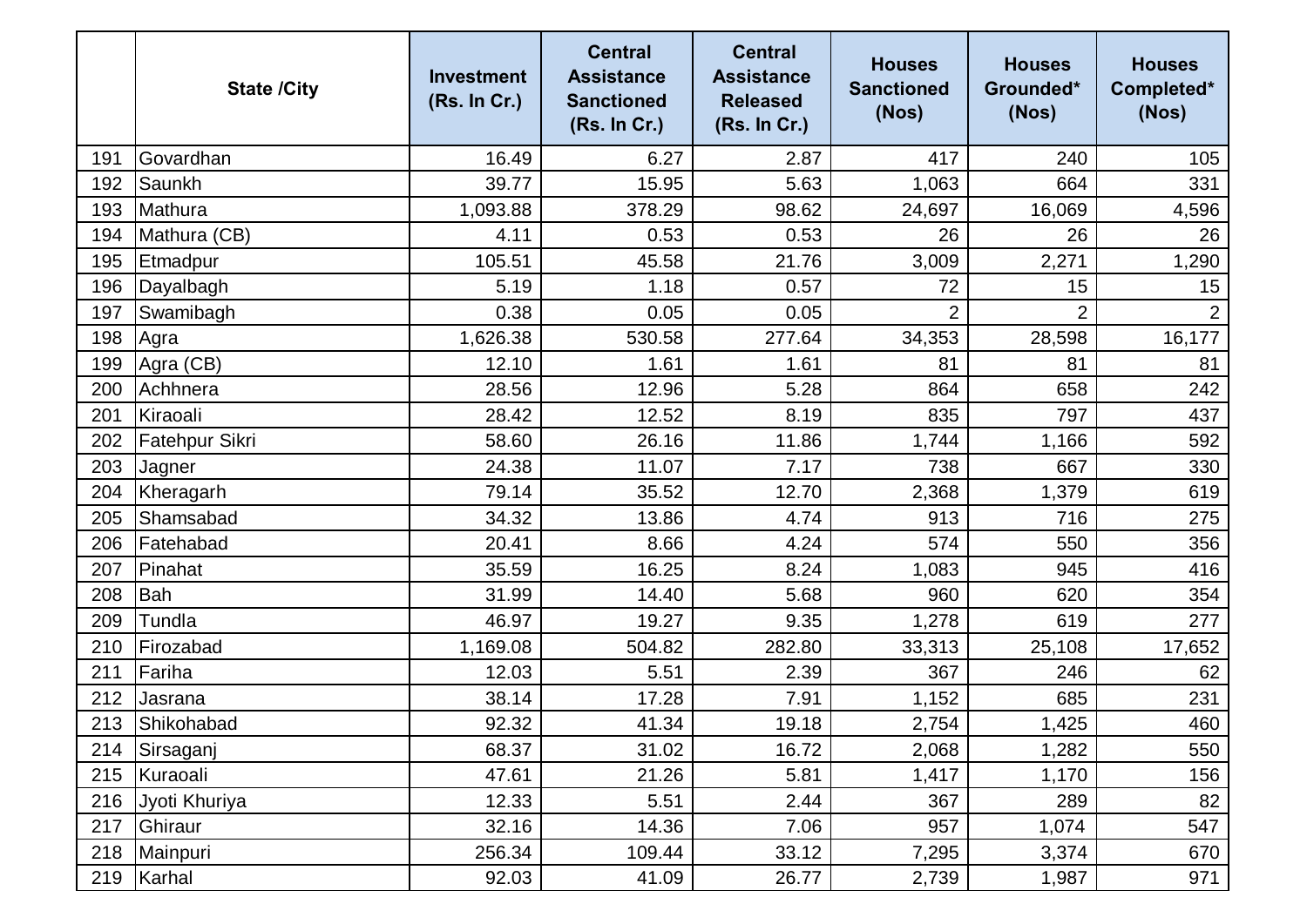|     | <b>State /City</b> | <b>Investment</b><br>(Rs. In Cr.) | <b>Central</b><br><b>Assistance</b><br><b>Sanctioned</b><br>(Rs. In Cr.) | <b>Central</b><br><b>Assistance</b><br><b>Released</b><br>(Rs. In Cr.) | <b>Houses</b><br><b>Sanctioned</b><br>(Nos) | <b>Houses</b><br>Grounded*<br>(Nos) | <b>Houses</b><br>Completed*<br>(Nos) |
|-----|--------------------|-----------------------------------|--------------------------------------------------------------------------|------------------------------------------------------------------------|---------------------------------------------|-------------------------------------|--------------------------------------|
| 220 | Bhogaon            | 49.59                             | 22.14                                                                    | 6.17                                                                   | 1,476                                       | 806                                 | 272                                  |
| 221 | <b>Bewar</b>       | 17.19                             | 7.61                                                                     | 2.52                                                                   | 506                                         | 370                                 | 51                                   |
| 222 | Kusmara            | 24.73                             | 11.04                                                                    | 5.48                                                                   | 736                                         | 610                                 | 265                                  |
| 223 | Kishni             | 46.76                             | 20.86                                                                    | 9.76                                                                   | 1,391                                       | 1,416                               | 964                                  |
| 224 | Gawan              | 10.28                             | 4.10                                                                     | 2.17                                                                   | 274                                         | 224                                 | 114                                  |
| 225 | Babrala            | 12.62                             | 5.34                                                                     | 1.93                                                                   | 356                                         | 284                                 | 146                                  |
| 226 | Gunnaur            | 21.36                             | 8.43                                                                     | 1.93                                                                   | 562                                         | 464                                 | 120                                  |
| 227 | Islamnagar         | 19.98                             | 7.98                                                                     | 6.00                                                                   | 532                                         | 219                                 | 148                                  |
| 228 | Faizganj           | 25.92                             | 10.23                                                                    | 4.05                                                                   | 682                                         | 404                                 | 185                                  |
| 229 | Mundiya            | 14.06                             | 5.55                                                                     | 1.42                                                                   | 370                                         | 193                                 | 74                                   |
| 230 | Bisauli            | 27.15                             | 12.30                                                                    | 5.81                                                                   | 820                                         | 668                                 | 304                                  |
| 231 | Saidpur(NP)        | 3.38                              | 1.34                                                                     | 1.03                                                                   | 89                                          | 89                                  | 58                                   |
| 232 | Wazirganj          | 16.43                             | 6.59                                                                     | 4.91                                                                   | 440                                         | 426                                 | 381                                  |
| 233 | Rudayan            | 11.06                             | 4.37                                                                     | 3.32                                                                   | 291                                         | 275                                 | 50                                   |
| 234 | <b>Bilsi</b>       | 43.25                             | 17.10                                                                    | 9.44                                                                   | 1,140                                       | 742                                 | 397                                  |
| 235 | Sahaswan           | 53.49                             | 21.81                                                                    | 10.17                                                                  | 1,454                                       | 1,058                               | 396                                  |
| 236 | Kachhla            | 21.53                             | 9.38                                                                     | 7.01                                                                   | 625                                         | 602                                 | 367                                  |
| 237 | Ujhani             | 34.76                             | 13.89                                                                    | 9.43                                                                   | 922                                         | 844                                 | 380                                  |
| 238 | Budaun             | 90.77                             | 35.54                                                                    | 10.28                                                                  | 2,357                                       | 1,005                               | 572                                  |
| 239 | Kunwargaon         | 41.03                             | 16.49                                                                    | 9.98                                                                   | 1,099                                       | 1,001                               | 578                                  |
| 240 | Gulariya           | 11.56                             | 4.59                                                                     | 3.49                                                                   | 306                                         | 302                                 | 132                                  |
| 241 | Sakhanu            | 5.02                              | 2.13                                                                     | 1.55                                                                   | 142                                         | 137                                 | 108                                  |
|     | 242 Kakrala        | 23.07                             | 9.45                                                                     | 6.64                                                                   | 630                                         | 568                                 | 369                                  |
| 243 | Allapur            | 41.06                             | 16.50                                                                    | 11.98                                                                  | 1,101                                       | 938                                 | 448                                  |
| 244 | Dataganj           | 39.00                             | 15.89                                                                    | 11.46                                                                  | 1,059                                       | 769                                 | 543                                  |
| 245 | Usawan             | 38.70                             | 15.78                                                                    | 9.67                                                                   | 1,052                                       | 1,000                               | 659                                  |
| 246 | <b>Usehat</b>      | 43.02                             | 16.98                                                                    | 4.17                                                                   | 1,132                                       | 657                                 | 247                                  |
| 247 | Baheri             | 17.01                             | 6.95                                                                     | 4.04                                                                   | 462                                         | 292                                 | 178                                  |
| 248 | Faridpur           | 35.64                             | 13.91                                                                    | 5.58                                                                   | 924                                         | 390                                 | 136                                  |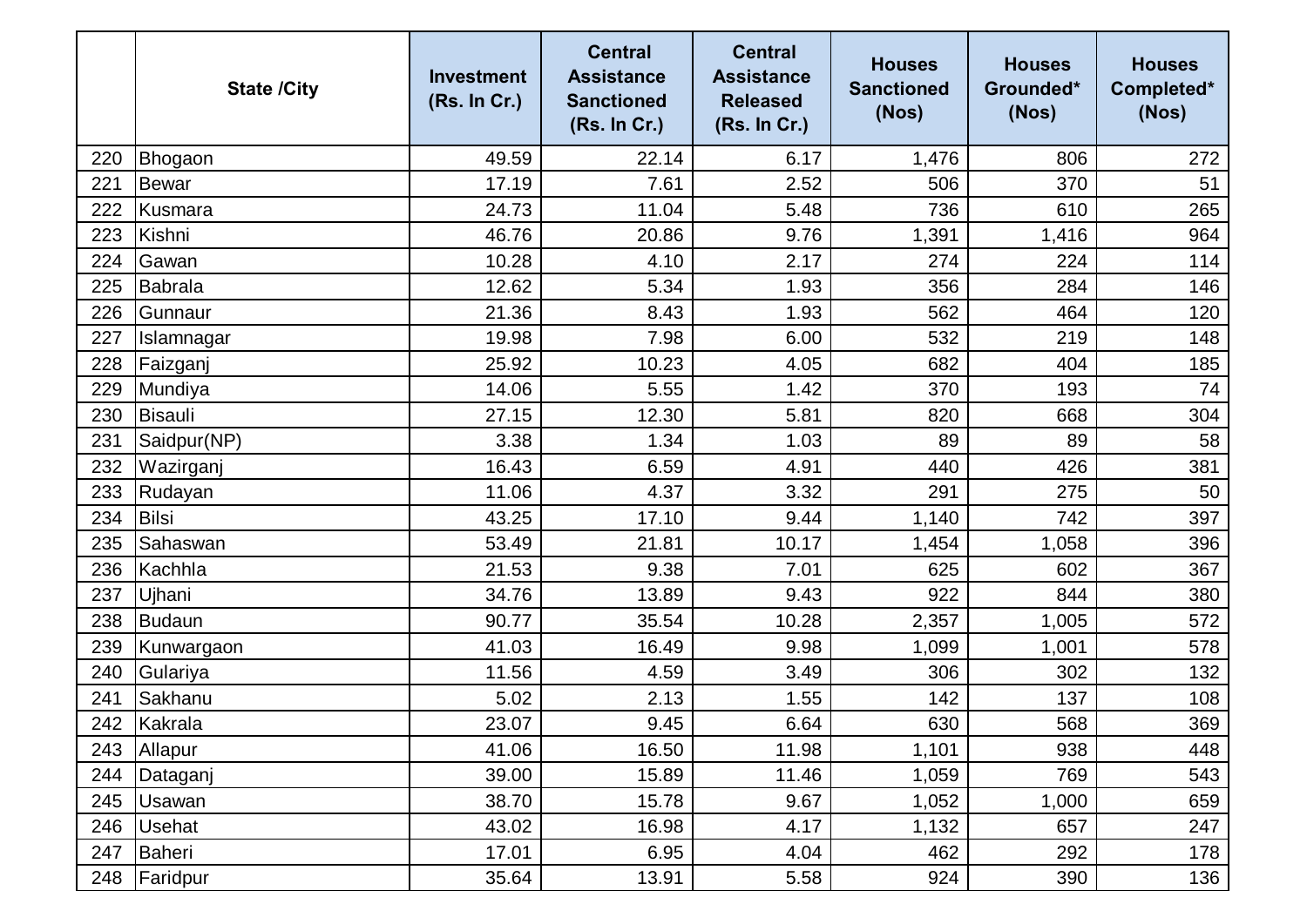|     | <b>State /City</b>   | <b>Investment</b><br>(Rs. In Cr.) | <b>Central</b><br><b>Assistance</b><br><b>Sanctioned</b><br>(Rs. In Cr.) | <b>Central</b><br><b>Assistance</b><br><b>Released</b><br>(Rs. In Cr.) | <b>Houses</b><br><b>Sanctioned</b><br>(Nos) | <b>Houses</b><br>Grounded*<br>(Nos) | <b>Houses</b><br>Completed*<br>(Nos) |
|-----|----------------------|-----------------------------------|--------------------------------------------------------------------------|------------------------------------------------------------------------|---------------------------------------------|-------------------------------------|--------------------------------------|
| 249 | Richha               | 52.29                             | 20.64                                                                    | 5.25                                                                   | 1,376                                       | 555                                 | 145                                  |
| 250 | Deoranian            | 63.38                             | 25.02                                                                    | 9.89                                                                   | 1,668                                       | 889                                 | 373                                  |
| 251 | Shergarh             | 40.79                             | 16.17                                                                    | 5.32                                                                   | 1,076                                       | 931                                 | 436                                  |
| 252 | Shishgarh            | 45.47                             | 20.49                                                                    | 11.84                                                                  | 1,366                                       | 1,174                               | 530                                  |
| 253 | Mirganj              | 18.70                             | 7.11                                                                     | 2.16                                                                   | 469                                         | 228                                 | 113                                  |
| 254 | Fatehganj Pashchimi  | 28.95                             | 12.58                                                                    | 7.91                                                                   | 838                                         | 576                                 | 354                                  |
| 255 | Shahi                | 7.70                              | 3.05                                                                     | 0.34                                                                   | 203                                         | 78                                  | 26                                   |
| 256 | Bisharatganj         | 37.49                             | 16.62                                                                    | 9.17                                                                   | 1,108                                       | 892                                 | 455                                  |
| 257 | Aonla                | 35.10                             | 14.84                                                                    | 4.36                                                                   | 989                                         | 599                                 | 201                                  |
| 258 | Sirauli              | 28.05                             | 12.98                                                                    | 10.15                                                                  | 865                                         | 750                                 | 513                                  |
| 259 | <b>Dhaura Tanda</b>  | 25.97                             | 10.47                                                                    | 4.64                                                                   | 698                                         | 582                                 | 304                                  |
| 260 | Bareilly             | 502.00                            | 138.23                                                                   | 62.55                                                                  | 9,093                                       | 7,166                               | 2,456                                |
| 261 | <b>Bareilly (CB)</b> | 0.89                              | 0.21                                                                     | 0.21                                                                   | 10                                          | 10                                  | 10                                   |
| 262 | Thiriya Nizamat Khan | 11.02                             | 5.52                                                                     | 4.13                                                                   | 368                                         | 207                                 | 131                                  |
| 263 | Rithora              | 10.11                             | 3.97                                                                     | 0.52                                                                   | 264                                         | 227                                 | 26                                   |
| 264 | Sainthal             | 43.98                             | 17.85                                                                    | 5.36                                                                   | 1,190                                       | 811                                 | 286                                  |
| 265 | Nawabganj            | 5.75                              | 2.36                                                                     | 1.35                                                                   | 154                                         | 279                                 | 166                                  |
| 266 | Fatehganj Purvi      | 2.64                              | 0.99                                                                     | 0.65                                                                   | 65                                          | 53                                  | 49                                   |
| 267 | Faridpur             | 27.20                             | 10.77                                                                    | 1.30                                                                   | 717                                         | 123                                 | 57                                   |
| 268 | Gulariya Bhindara    | 3.74                              | 1.45                                                                     | 0.95                                                                   | 95                                          | 92                                  | 69                                   |
| 269 | Nyoria Husainpur     | 64.85                             | 27.81                                                                    | 8.12                                                                   | 1,854                                       | 2,006                               | 921                                  |
| 270 | Jahanabad            | 49.71                             | 21.18                                                                    | 8.22                                                                   | 1,412                                       | 1,241                               | 637                                  |
| 271 | Pilibhit             | 236.79                            | 99.99                                                                    | 33.64                                                                  | 6,648                                       | 4,609                               | 1,416                                |
| 272 | Barkhera             | 53.89                             | 23.47                                                                    | 6.55                                                                   | 1,564                                       | 1,480                               | 373                                  |
| 273 | Bisalpur             | 205.35                            | 87.63                                                                    | 38.71                                                                  | 5,841                                       | 4,421                               | 2,052                                |
| 274 | Bilsanda             | 39.61                             | 17.01                                                                    | 1.88                                                                   | 1,134                                       | 889                                 | 85                                   |
| 275 | Kalinagar            | 51.18                             | 21.23                                                                    | 8.21                                                                   | 1,415                                       | 1,287                               | 492                                  |
| 276 | Puranpur             | 104.09                            | 44.62                                                                    | 21.49                                                                  | 2,975                                       | 2,365                               | 1,042                                |
| 277 | Khutar               | 46.06                             | 18.18                                                                    | 4.69                                                                   | 1,212                                       | 982                                 | 347                                  |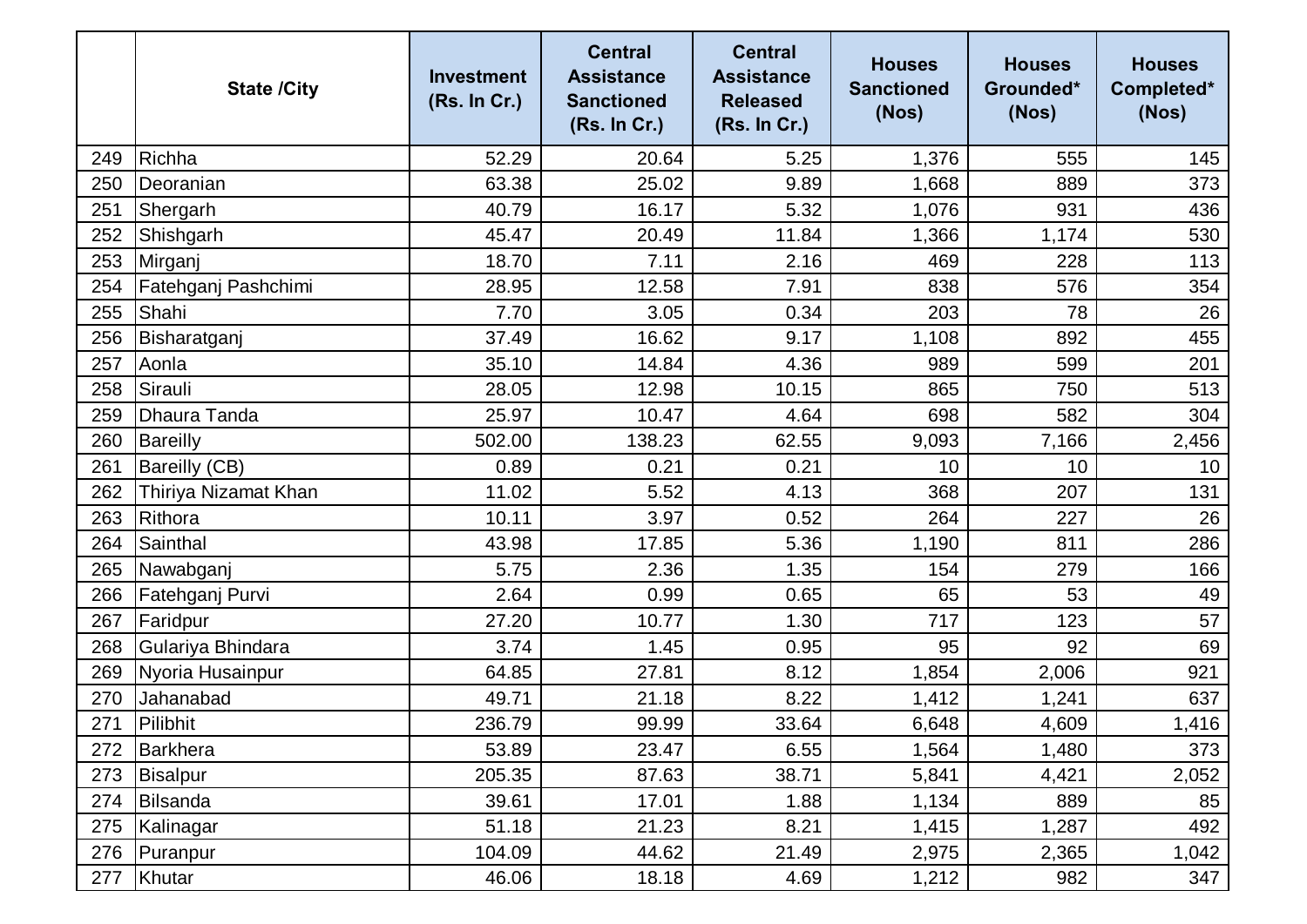|     | <b>State /City</b>      | <b>Investment</b><br>(Rs. In Cr.) | <b>Central</b><br><b>Assistance</b><br><b>Sanctioned</b><br>(Rs. In Cr.) | <b>Central</b><br><b>Assistance</b><br><b>Released</b><br>(Rs. In Cr.) | <b>Houses</b><br><b>Sanctioned</b><br>(Nos) | <b>Houses</b><br>Grounded*<br>(Nos) | <b>Houses</b><br>Completed*<br>(Nos) |
|-----|-------------------------|-----------------------------------|--------------------------------------------------------------------------|------------------------------------------------------------------------|---------------------------------------------|-------------------------------------|--------------------------------------|
| 278 | Powayan                 | 20.24                             | 7.98                                                                     | 3.55                                                                   | 531                                         | 471                                 | 77                                   |
| 279 | Khudaganj               | 58.67                             | 23.16                                                                    | 5.35                                                                   | 1,544                                       | 919                                 | 392                                  |
| 280 | Katra                   | 62.31                             | 24.83                                                                    | 12.04                                                                  | 1,655                                       | 1,327                               | 758                                  |
| 281 | Tilhar                  | 45.86                             | 18.06                                                                    | 6.07                                                                   | 1,203                                       | 791                                 | 373                                  |
| 282 | Railway Settlement Roza | 1.14                              | 0.45                                                                     | 0.34                                                                   | 30                                          | 29                                  | 28                                   |
| 283 | Shahjahanpur            | 164.13                            | 65.53                                                                    | 25.17                                                                  | 4,366                                       | 2,536                               | 1,198                                |
| 284 | Shahjahanpur (CB)       | 1.09                              | 0.12                                                                     | 0.12                                                                   | 5                                           | 5                                   | 5                                    |
| 285 | Kanth                   | 36.03                             | 14.28                                                                    | 2.97                                                                   | 952                                         | 802                                 | 161                                  |
| 286 | Jalalabad (NPP)         | 10.18                             | 4.02                                                                     | 0.94                                                                   | 268                                         | 246                                 | 56                                   |
| 287 | Allahganj               | 17.59                             | 6.95                                                                     | 3.12                                                                   | 463                                         | 443                                 | 201                                  |
| 288 | Singahi Bhiraura        | 96.29                             | 37.59                                                                    | 20.70                                                                  | 2,505                                       | 2,280                               | 1,549                                |
| 289 | Paliya Kalan            | 92.95                             | 37.64                                                                    | 22.90                                                                  | 2,510                                       | 2,307                               | 1,261                                |
| 290 | Mailani                 | 45.99                             | 19.31                                                                    | 11.01                                                                  | 1,287                                       | 1,029                               | 526                                  |
| 291 | Gola Gokaran Nath       | 59.86                             | 27.37                                                                    | 10.82                                                                  | 1,824                                       | 1,434                               | 603                                  |
| 292 | Mohammadi               | 60.80                             | 27.68                                                                    | 8.88                                                                   | 1,845                                       | 1,795                               | 440                                  |
| 293 | Barwar                  | 73.29                             | 32.75                                                                    | 25.18                                                                  | 2,183                                       | 2,166                               | 1,678                                |
| 294 | Lakhimpur               | 121.10                            | 55.95                                                                    | 29.78                                                                  | 3,727                                       | 2,999                               | 1,427                                |
| 295 | <b>Kheri</b>            | 92.78                             | 44.76                                                                    | 23.06                                                                  | 2,983                                       | 2,579                               | 1,246                                |
| 296 | Oel Dhakwa              | 57.11                             | 25.92                                                                    | 11.94                                                                  | 1,728                                       | 1,442                               | 596                                  |
| 297 | Dhaurehra               | 54.56                             | 25.37                                                                    | 13.78                                                                  | 1,691                                       | 1,589                               | 604                                  |
| 298 | Maholi                  | 102.00                            | 46.11                                                                    | 24.40                                                                  | 3,073                                       | 2,429                               | 1,162                                |
| 299 | Misrikh-cum-Neemsar     | 45.26                             | 21.38                                                                    | 6.84                                                                   | 1,425                                       | 1,064                               | 524                                  |
| 300 | Khairabad               | 59.37                             | 28.38                                                                    | 18.67                                                                  | 1,892                                       | 1,285                               | 850                                  |
| 301 | Sitapur                 | 156.47                            | 69.12                                                                    | 26.02                                                                  | 4,606                                       | 2,495                               | 1,052                                |
| 302 | Hargaon                 | 75.81                             | 36.12                                                                    | 15.10                                                                  | 2,408                                       | 1,919                               | 718                                  |
| 303 | Laharpur                | 113.26                            | 55.24                                                                    | 8.77                                                                   | 3,683                                       | 2,370                               | 659                                  |
| 304 | Tambaur-cum-Ahamdabad   | 73.65                             | 34.83                                                                    | 9.32                                                                   | 2,322                                       | 1,567                               | 358                                  |
| 305 | Biswan                  | 65.72                             | 30.05                                                                    | 13.72                                                                  | 2,003                                       | 1,555                               | 687                                  |
| 306 | Mahmudabad              | 112.12                            | 51.75                                                                    | 26.34                                                                  | 3,450                                       | 2,588                               | 1,792                                |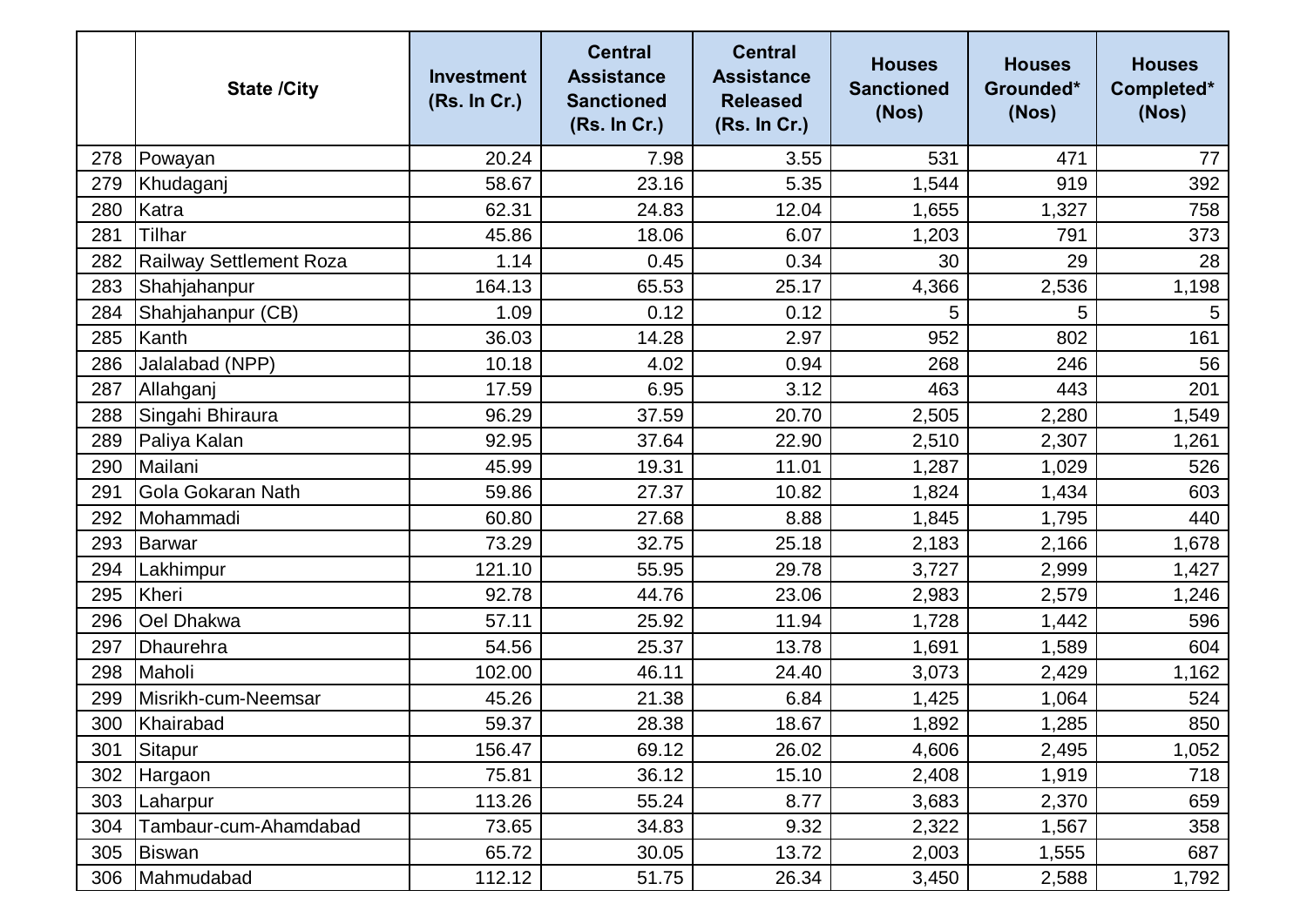|     | <b>State /City</b> | <b>Investment</b><br>(Rs. In Cr.) | <b>Central</b><br><b>Assistance</b><br><b>Sanctioned</b><br>(Rs. In Cr.) | <b>Central</b><br><b>Assistance</b><br><b>Released</b><br>(Rs. In Cr.) | <b>Houses</b><br><b>Sanctioned</b><br>(Nos) | <b>Houses</b><br>Grounded*<br>(Nos) | <b>Houses</b><br>Completed*<br>(Nos) |
|-----|--------------------|-----------------------------------|--------------------------------------------------------------------------|------------------------------------------------------------------------|---------------------------------------------|-------------------------------------|--------------------------------------|
| 307 | Paintepur          | 54.85                             | 25.61                                                                    | 16.96                                                                  | 1,707                                       | 1,598                               | 990                                  |
| 308 | Sidhauli           | 70.62                             | 33.87                                                                    | 19.01                                                                  | 2,258                                       | 1,612                               | 874                                  |
| 309 | Shahabad           | 49.10                             | 22.11                                                                    | 5.07                                                                   | 1,472                                       | 1,270                               | 398                                  |
| 310 | Pihani             | 42.89                             | 20.61                                                                    | 10.60                                                                  | 1,374                                       | 1,016                               | 551                                  |
| 311 | Pali               | 37.01                             | 17.49                                                                    | 6.16                                                                   | 1,166                                       | 1,020                               | 465                                  |
| 312 | Gopamau            | 41.91                             | 19.35                                                                    | 6.01                                                                   | 1,290                                       | 1,308                               | 397                                  |
| 313 | Hardoi             | 51.45                             | 10.95                                                                    | 1.58                                                                   | 712                                         | 183                                 | 93                                   |
| 314 | Sandi              | 23.70                             | 10.88                                                                    | 2.61                                                                   | 725                                         | 569                                 | 146                                  |
| 315 | Bilgram            | 47.77                             | 22.49                                                                    | 11.27                                                                  | 1,499                                       | 1,316                               | 604                                  |
| 316 | Madhoganj          | 14.64                             | 7.10                                                                     | 1.96                                                                   | 473                                         | 439                                 | 84                                   |
| 317 | Mallawan           | 51.08                             | 24.03                                                                    | 9.42                                                                   | 1,602                                       | 1,490                               | 550                                  |
| 318 | Kursath(NP)        | 10.23                             | 4.67                                                                     | 2.20                                                                   | 311                                         | 304                                 | 128                                  |
| 319 | Kachhauna Patseni  | 38.24                             | 17.54                                                                    | 8.21                                                                   | 1,169                                       | 1,066                               | 436                                  |
| 320 | Beniganj           | 50.75                             | 23.45                                                                    | 12.55                                                                  | 1,563                                       | 1,145                               | 523                                  |
| 321 | Sandila            | 66.34                             | 30.06                                                                    | 7.63                                                                   | 2,004                                       | 1,576                               | 354                                  |
| 322 | Ganj Muradabad     | 42.33                             | 18.84                                                                    | 8.87                                                                   | 1,255                                       | 1,012                               | 472                                  |
| 323 | Bangarmau          | 56.82                             | 25.83                                                                    | 11.13                                                                  | 1,722                                       | 1,216                               | 584                                  |
| 324 | Fatehpur Chaurasi  | 33.54                             | 14.99                                                                    | 5.35                                                                   | 999                                         | 592                                 | 381                                  |
| 325 | Ugu                | 29.86                             | 13.40                                                                    | 9.54                                                                   | 893                                         | 722                                 | 251                                  |
| 326 | Safipur            | 78.27                             | 35.13                                                                    | 12.25                                                                  | 2,342                                       | 1,918                               | 1,015                                |
| 327 | Kursath            | 28.31                             | 13.14                                                                    | 1.50                                                                   | 876                                         | 539                                 | 98                                   |
| 328 | Auras              | 38.40                             | 17.16                                                                    | 13.27                                                                  | 1,144                                       | 1,041                               | 590                                  |
| 329 | Hyderabad          | 439.02                            | 48.06                                                                    | 40.40                                                                  | 2,476                                       | 2,393                               | 1,970                                |
| 330 | Rasulabad          | 32.39                             | 14.51                                                                    | 5.83                                                                   | 967                                         | 668                                 | 286                                  |
| 331 | Mohan              | 61.62                             | 27.63                                                                    | 19.28                                                                  | 1,842                                       | 1,578                               | 1,133                                |
| 332 | Nyotini            | 41.41                             | 18.59                                                                    | 8.45                                                                   | 1,239                                       | 1,051                               | 579                                  |
| 333 | Nawabganj(NP)      | 35.57                             | 16.02                                                                    | 6.68                                                                   | 1,068                                       | 752                                 | 182                                  |
| 334 | Unnao              | 232.12                            | 87.76                                                                    | 29.99                                                                  | 5,841                                       | 3,446                               | 1,223                                |
| 335 | Gangaghat          | 61.72                             | 27.67                                                                    | 8.28                                                                   | 1,844                                       | 604                                 | 244                                  |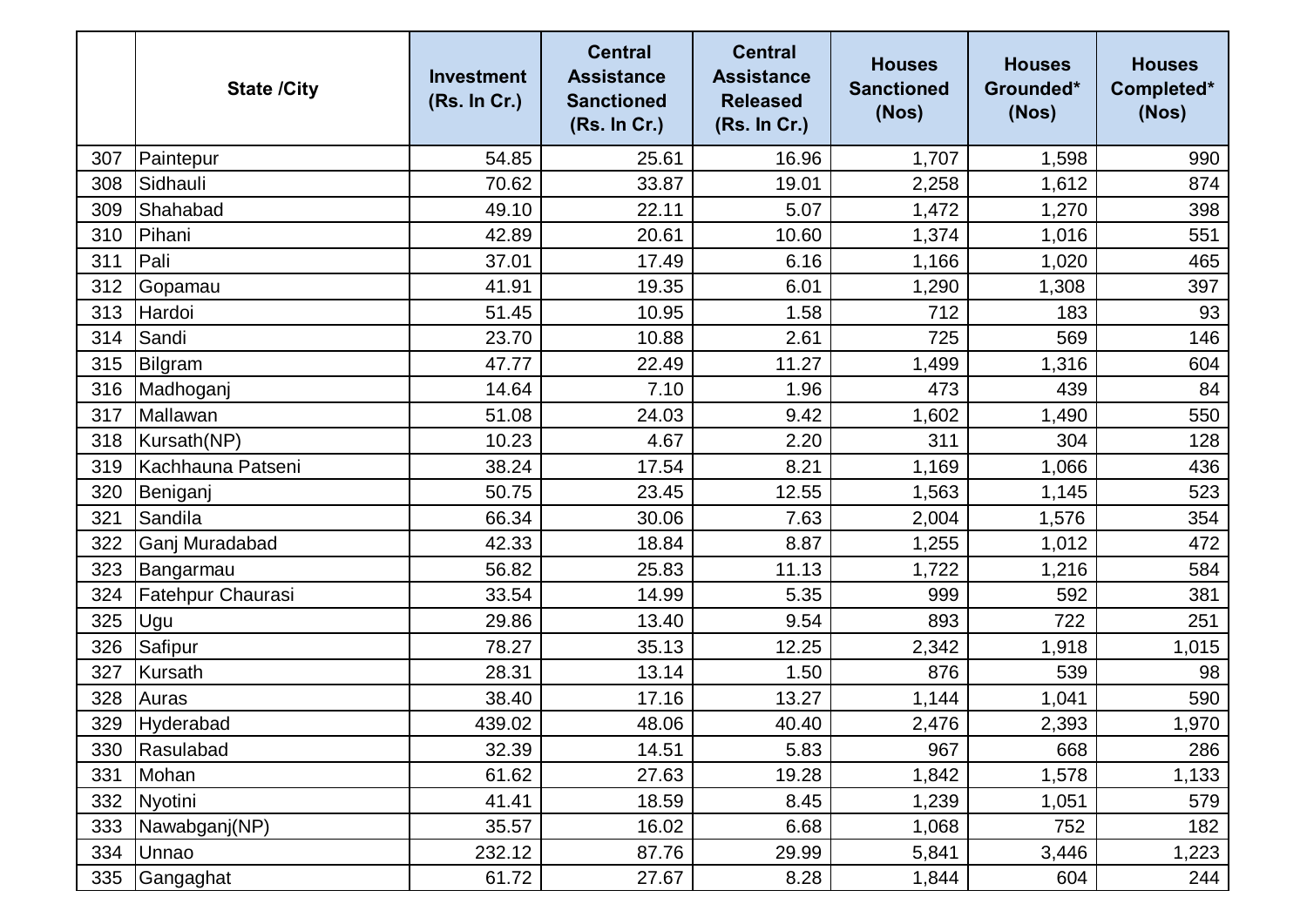|     | <b>State /City</b>        | <b>Investment</b><br>(Rs. In Cr.) | <b>Central</b><br><b>Assistance</b><br><b>Sanctioned</b><br>(Rs. In Cr.) | <b>Central</b><br><b>Assistance</b><br><b>Released</b><br>(Rs. In Cr.) | <b>Houses</b><br><b>Sanctioned</b><br>(Nos) | <b>Houses</b><br>Grounded*<br>(Nos) | <b>Houses</b><br>Completed*<br>(Nos) |
|-----|---------------------------|-----------------------------------|--------------------------------------------------------------------------|------------------------------------------------------------------------|---------------------------------------------|-------------------------------------|--------------------------------------|
| 336 | Purwa                     | 65.88                             | 29.58                                                                    | 11.81                                                                  | 1,972                                       | 1,540                               | 700                                  |
| 337 | Maurawan                  | 66.26                             | 29.78                                                                    | 18.96                                                                  | 1,985                                       | 1,401                               | 543                                  |
| 338 | Bighapur                  | 15.53                             | 7.01                                                                     | 3.20                                                                   | 467                                         | 299                                 | 99                                   |
| 339 | <b>Bhagwant Nagar</b>     | 36.15                             | 16.36                                                                    | 9.47                                                                   | 1,090                                       | 802                                 | 522                                  |
| 340 | Malihabad                 | 61.52                             | 24.53                                                                    | 12.17                                                                  | 1,589                                       | 1,492                               | 846                                  |
| 341 | Mahona                    | 54.78                             | 24.36                                                                    | 13.70                                                                  | 1,621                                       | 1,564                               | 741                                  |
| 342 | Itaunja                   | 28.17                             | 13.58                                                                    | 8.70                                                                   | 905                                         | 781                                 | 503                                  |
| 343 | <b>Bakshi Ka Talab</b>    | 102.00                            | 43.08                                                                    | 22.19                                                                  | 2,855                                       | 2,569                               | 1,860                                |
| 344 | Kakori                    | 99.65                             | 46.99                                                                    | 20.22                                                                  | 3,127                                       | 2,796                               | 1,208                                |
| 345 | Lucknow                   | 3,308.38                          | 633.22                                                                   | 269.66                                                                 | 39,430                                      | 22,465                              | 10,814                               |
| 346 | Lucknow (CB)              | 134.75                            | 12.24                                                                    | 12.24                                                                  | 665                                         | 665                                 | 665                                  |
| 347 | Gosainganj                | 35.51                             | 15.92                                                                    | 9.10                                                                   | 1,061                                       | 888                                 | 587                                  |
| 348 | Amethi                    | 71.32                             | 30.93                                                                    | 16.44                                                                  | 2,062                                       | 1,959                               | 1,207                                |
| 349 | Nagram                    | 90.03                             | 40.41                                                                    | 20.85                                                                  | 2,694                                       | 2,370                               | 1,325                                |
| 350 | Bachhrawan                | 28.70                             | 12.86                                                                    | 5.21                                                                   | 857                                         | 801                                 | 386                                  |
| 351 | Maharajganj               | 25.41                             | 11.32                                                                    | 8.31                                                                   | 755                                         | 472                                 | 369                                  |
| 352 | Jais                      | 78.36                             | 35.82                                                                    | 11.49                                                                  | 2,388                                       | 1,905                               | 781                                  |
| 353 | Rae Bareli                | 331.87                            | 148.48                                                                   | 67.88                                                                  | 6,025                                       | 4,052                               | 2,538                                |
| 354 | Lalganj                   | 59.18                             | 26.45                                                                    | 17.77                                                                  | 1,763                                       | 987                                 | 575                                  |
| 355 | Dalmau                    | 46.43                             | 20.75                                                                    | 10.27                                                                  | 1,383                                       | 1,016                               | 510                                  |
| 356 | Unchahar                  | 22.25                             | 9.88                                                                     | 5.90                                                                   | 658                                         | 514                                 | 288                                  |
| 357 | Parsadepur                | 21.54                             | 9.36                                                                     | 3.36                                                                   | 624                                         | 768                                 | 402                                  |
| 358 | Salon                     | 28.27                             | 12.12                                                                    | 4.33                                                                   | 808                                         | 634                                 | 229                                  |
| 359 | Kampil                    | 14.74                             | 6.70                                                                     | 0.49                                                                   | 447                                         | 422                                 | 115                                  |
| 360 | Kaimganj                  | 17.86                             | 7.72                                                                     | 2.85                                                                   | 514                                         | 465                                 | 200                                  |
| 361 | Shamsabad                 | 18.49                             | 8.45                                                                     | 1.95                                                                   | 563                                         | 530                                 | 270                                  |
| 362 | Farrukhabad-cum-Fatehgarh | 116.61                            | 52.45                                                                    | 19.13                                                                  | 3,491                                       | 2,886                               | 1,152                                |
| 363 | Fatehgarh (CB)            | 0.20                              | 0.04                                                                     | 0.04                                                                   | $\overline{2}$                              | $\overline{2}$                      | $\overline{2}$                       |
| 364 | Mohammadabad(NP)          | 17.31                             | 7.76                                                                     | 3.10                                                                   | 517                                         | 541                                 | 243                                  |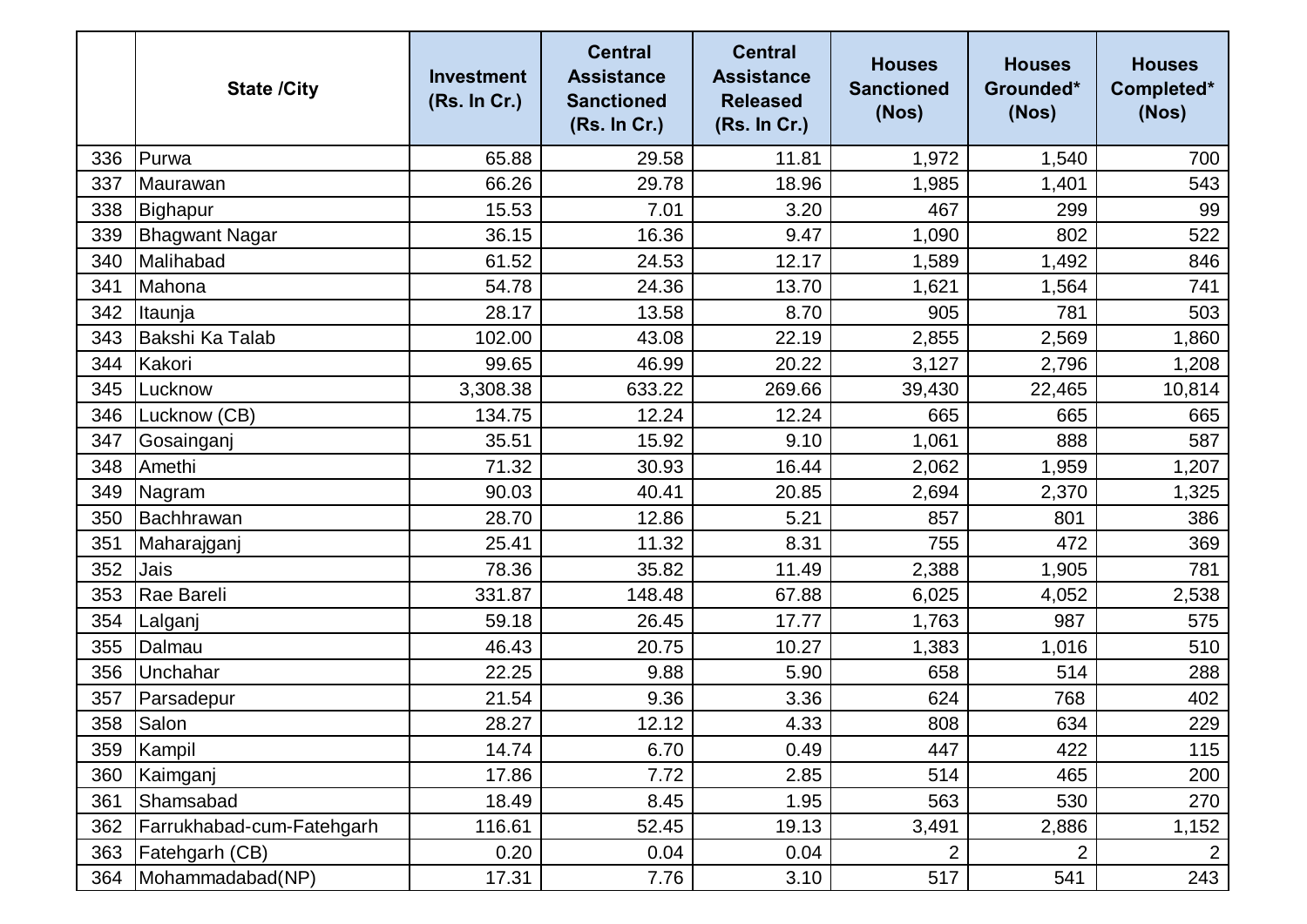|     | <b>State /City</b>      | <b>Investment</b><br>(Rs. In Cr.) | <b>Central</b><br><b>Assistance</b><br><b>Sanctioned</b><br>(Rs. In Cr.) | <b>Central</b><br><b>Assistance</b><br><b>Released</b><br>(Rs. In Cr.) | <b>Houses</b><br><b>Sanctioned</b><br>(Nos) | <b>Houses</b><br>Grounded*<br>(Nos) | <b>Houses</b><br>Completed*<br>(Nos) |
|-----|-------------------------|-----------------------------------|--------------------------------------------------------------------------|------------------------------------------------------------------------|---------------------------------------------|-------------------------------------|--------------------------------------|
| 365 | Kamalganj               | 8.13                              | 3.44                                                                     | 1.74                                                                   | 229                                         | 213                                 | 113                                  |
| 366 | Samdhan                 | 65.43                             | 29.04                                                                    | 8.51                                                                   | 1,936                                       | 1,523                               | 567                                  |
| 367 | Gursahaiganj            | 62.31                             | 27.03                                                                    | 11.75                                                                  | 1,802                                       | 1,401                               | 556                                  |
| 368 | Sikanderpur(NP)         | 39.18                             | 16.65                                                                    | 8.55                                                                   | 1,110                                       | 911                                 | 456                                  |
| 369 | Chhibramau              | 72.29                             | 30.65                                                                    | 10.10                                                                  | 2,044                                       | 2,023                               | 708                                  |
| 370 | Saurikh                 | 15.14                             | 6.56                                                                     | 3.58                                                                   | 437                                         | 374                                 | 140                                  |
| 371 | Talgram                 | 27.88                             | 12.30                                                                    | 6.68                                                                   | 820                                         | 578                                 | 260                                  |
| 372 | Kannauj                 | 112.64                            | 52.47                                                                    | 24.70                                                                  | 3,003                                       | 2,054                               | 737                                  |
| 373 | Tirwaganj               | 13.66                             | 6.20                                                                     | 3.12                                                                   | 413                                         | 380                                 | 89                                   |
| 374 | Jaswantnagar            | 43.16                             | 19.85                                                                    | 7.49                                                                   | 1,323                                       | 1,003                               | 403                                  |
| 375 | Etawah                  | 131.52                            | 37.70                                                                    | 22.27                                                                  | 2,540                                       | 1,467                               | 1,016                                |
| 376 | Ekdil                   | 47.81                             | 21.38                                                                    | 11.61                                                                  | 1,425                                       | 1,164                               | 700                                  |
| 377 | Bharthana               | 46.39                             | 20.68                                                                    | 8.94                                                                   | 1,379                                       | 994                                 | 416                                  |
| 378 | Bakewar                 | 23.97                             | 10.91                                                                    | 6.00                                                                   | 727                                         | 490                                 | 282                                  |
| 379 | Lakhna                  | 12.31                             | 5.57                                                                     | 4.34                                                                   | 371                                         | 366                                 | 289                                  |
| 380 | Bidhuna                 | 49.17                             | 21.80                                                                    | 8.26                                                                   | 1,453                                       | 1,273                               | 261                                  |
| 381 | Achhalda                | 15.30                             | 6.87                                                                     | 2.56                                                                   | 458                                         | 454                                 | 81                                   |
| 382 | <b>Babarpur Ajitmal</b> | 98.80                             | 44.16                                                                    | 14.22                                                                  | 2,943                                       | 1,753                               | 403                                  |
| 383 | Atasu                   | 65.33                             | 29.97                                                                    | 9.87                                                                   | 1,998                                       | 1,389                               | 322                                  |
| 384 | Phaphund                | 56.68                             | 25.52                                                                    | 9.37                                                                   | 1,701                                       | 1,073                               | 372                                  |
| 385 | Dibiyapur               | 10.12                             | 4.51                                                                     | 2.13                                                                   | 300                                         | 302                                 | 66                                   |
| 386 | Auraiya                 | 87.35                             | 37.93                                                                    | 16.21                                                                  | 2,524                                       | 1,159                               | 690                                  |
|     | 387 Rasulabad(NP)       | 81.49                             | 35.93                                                                    | 9.87                                                                   | 2,395                                       | 1,567                               | 530                                  |
| 388 | Jhinjhak                | 57.47                             | 25.98                                                                    | 8.76                                                                   | 1,732                                       | 1,310                               | 619                                  |
| 389 | Derapur                 | 35.40                             | 15.95                                                                    | 5.37                                                                   | 1,063                                       | 806                                 | 157                                  |
| 390 | Shivli                  | 36.08                             | 16.16                                                                    | 6.48                                                                   | 1,077                                       | 900                                 | 357                                  |
| 391 | Rura                    | 51.57                             | 22.83                                                                    | 12.23                                                                  | 1,522                                       | 917                                 | 396                                  |
| 392 | Akbarpur                | 131.55                            | 57.33                                                                    | 25.00                                                                  | 3,821                                       | 2,588                               | 688                                  |
| 393 | Amraudha                | 44.14                             | 19.72                                                                    | 5.36                                                                   | 1,314                                       | 841                                 | 185                                  |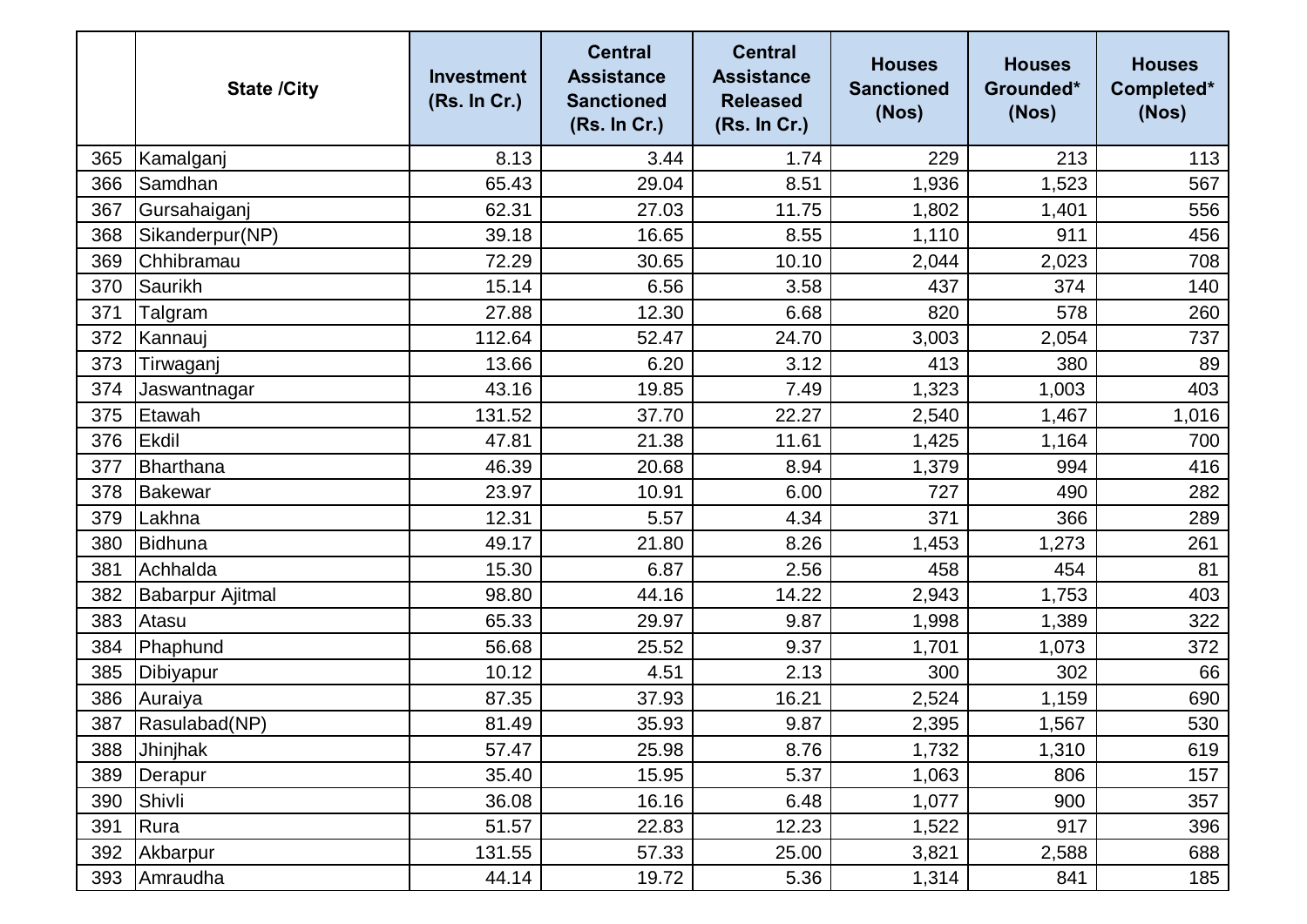|     | <b>State /City</b>    | <b>Investment</b><br>(Rs. In Cr.) | <b>Central</b><br><b>Assistance</b><br><b>Sanctioned</b><br>(Rs. In Cr.) | <b>Central</b><br><b>Assistance</b><br><b>Released</b><br>(Rs. In Cr.) | <b>Houses</b><br><b>Sanctioned</b><br>(Nos) | <b>Houses</b><br>Grounded*<br>(Nos) | <b>Houses</b><br>Completed*<br>(Nos) |
|-----|-----------------------|-----------------------------------|--------------------------------------------------------------------------|------------------------------------------------------------------------|---------------------------------------------|-------------------------------------|--------------------------------------|
| 394 | Pukhrayan             | 41.80                             | 18.34                                                                    | 6.08                                                                   | 1,220                                       | 506                                 | 191                                  |
| 395 | Sikandra              | 41.27                             | 16.34                                                                    | 9.45                                                                   | 1,086                                       | 1,043                               | 649                                  |
| 396 | Bilhaur               | 37.05                             | 15.92                                                                    | 7.74                                                                   | 1,060                                       | 888                                 | 357                                  |
| 397 | Shivrajpur            | 25.97                             | 10.50                                                                    | 7.63                                                                   | 700                                         | 640                                 | 453                                  |
| 398 | Bithoor               | 34.76                             | 15.35                                                                    | 8.95                                                                   | 1,023                                       | 966                                 | 533                                  |
| 399 | Kanpur                | 2,667.20                          | 625.05                                                                   | 151.48                                                                 | 41,234                                      | 17,631                              | 3,580                                |
| 400 | Kanpur (CB)           | 16.72                             | 2.05                                                                     | 2.05                                                                   | 112                                         | 112                                 | 112                                  |
| 401 | Ghatampur             | 13.43                             | 5.54                                                                     | 3.27                                                                   | 368                                         | 271                                 | 194                                  |
| 402 | Rampura               | 16.81                             | 6.67                                                                     | 1.57                                                                   | 444                                         | 383                                 | 160                                  |
| 403 | Umri                  | 19.88                             | 10.01                                                                    | 5.68                                                                   | 667                                         | 631                                 | 346                                  |
| 404 | Madhogarh             | 10.39                             | 4.28                                                                     | 1.12                                                                   | 285                                         | 267                                 | 39                                   |
| 405 | Jalaun                | 69.81                             | 29.64                                                                    | 9.40                                                                   | 1,976                                       | 925                                 | 333                                  |
| 406 | Kalpi                 | 51.67                             | 22.77                                                                    | 5.09                                                                   | 1,518                                       | 844                                 | 289                                  |
| 407 | Kadaura               | 28.66                             | 11.48                                                                    | 5.14                                                                   | 765                                         | 583                                 | 524                                  |
| 408 | Orai                  | 235.15                            | 109.35                                                                   | 54.51                                                                  | 7,296                                       | 4,559                               | 2,445                                |
| 409 | Kotra                 | 20.58                             | 8.45                                                                     | 4.49                                                                   | 563                                         | 490                                 | 229                                  |
| 410 | Konch                 | 25.08                             | 10.32                                                                    | 2.34                                                                   | 688                                         | 379                                 | 57                                   |
| 411 | Nadigaon              | 27.76                             | 13.26                                                                    | 4.74                                                                   | 884                                         | 597                                 | 187                                  |
| 412 | Samthar               | 115.34                            | 46.12                                                                    | 16.11                                                                  | 3,075                                       | 1,839                               | 751                                  |
| 413 | Moth                  | 23.40                             | 9.65                                                                     | 5.10                                                                   | 643                                         | 399                                 | 173                                  |
| 414 | Chirgaon              | 43.60                             | 18.12                                                                    | 4.34                                                                   | 1,208                                       | 714                                 | 163                                  |
| 415 | Erich                 | 44.91                             | 18.66                                                                    | 4.75                                                                   | 1,244                                       | 708                                 | 173                                  |
| 416 | Gursarai              | 52.73                             | 22.49                                                                    | 12.33                                                                  | 1,499                                       | 1,271                               | 447                                  |
| 417 | Garautha              | 39.03                             | 15.86                                                                    | 3.85                                                                   | 1,057                                       | 578                                 | 206                                  |
| 418 | <b>Tondi Fatehpur</b> | 62.99                             | 25.11                                                                    | 8.94                                                                   | 1,674                                       | 1,589                               | 633                                  |
| 419 | Mauranipur            | 172.28                            | 67.99                                                                    | 22.89                                                                  | 4,533                                       | 3,062                               | 814                                  |
| 420 | Ranipur               | 55.40                             | 25.34                                                                    | 14.38                                                                  | 1,689                                       | 1,251                               | 702                                  |
| 421 | Kathera               | 48.13                             | 20.66                                                                    | 13.64                                                                  | 1,377                                       | 1,269                               | 713                                  |
| 422 | Barua Sagar           | 79.18                             | 31.59                                                                    | 8.21                                                                   | 2,106                                       | 981                                 | 130                                  |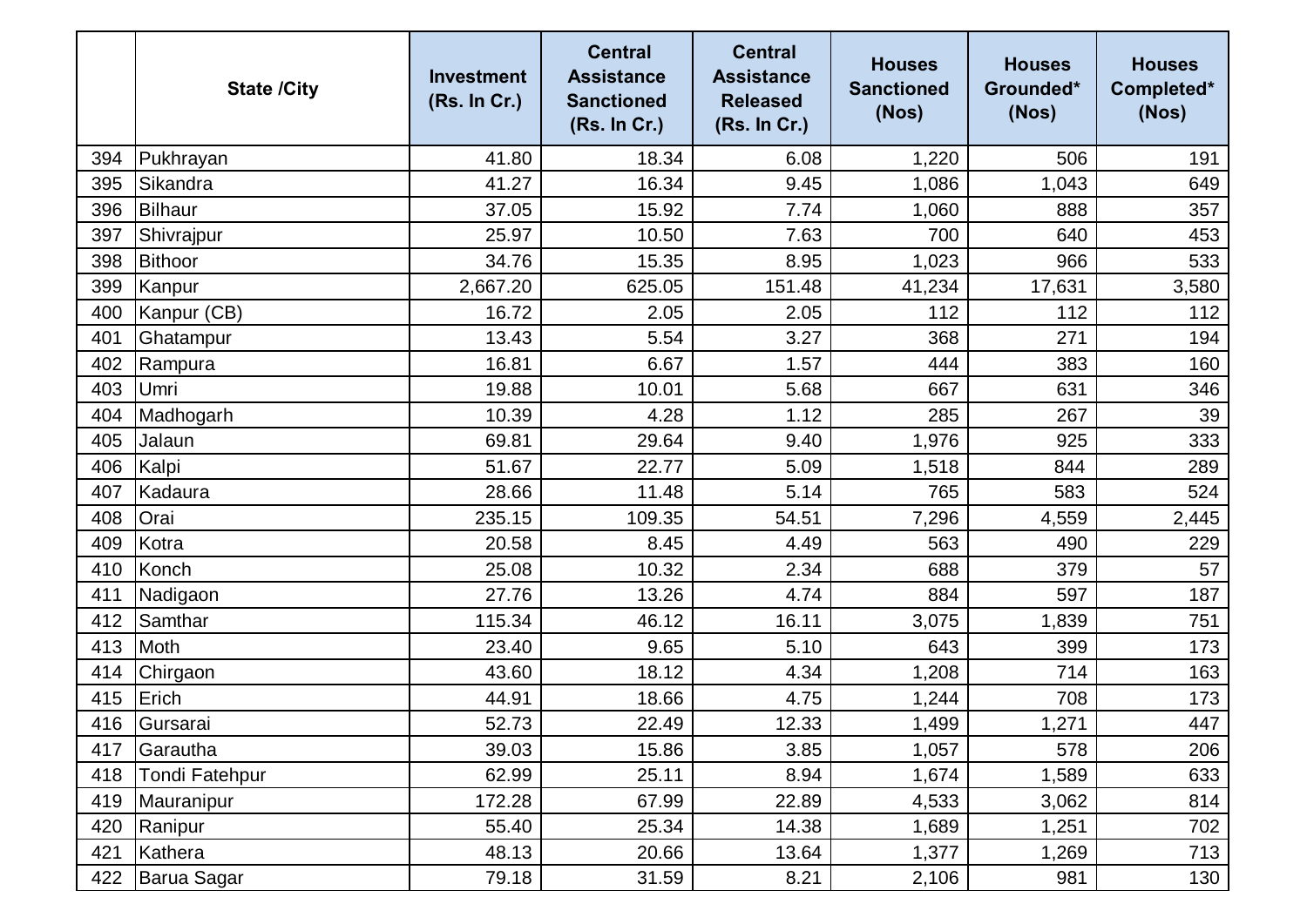|     | <b>State /City</b>              | <b>Investment</b><br>(Rs. In Cr.) | <b>Central</b><br><b>Assistance</b><br><b>Sanctioned</b><br>(Rs. In Cr.) | <b>Central</b><br><b>Assistance</b><br><b>Released</b><br>(Rs. In Cr.) | <b>Houses</b><br><b>Sanctioned</b><br>(Nos) | <b>Houses</b><br>Grounded*<br>(Nos) | <b>Houses</b><br>Completed*<br>(Nos) |
|-----|---------------------------------|-----------------------------------|--------------------------------------------------------------------------|------------------------------------------------------------------------|---------------------------------------------|-------------------------------------|--------------------------------------|
| 423 | Baragaon                        | 16.76                             | 6.79                                                                     | 1.86                                                                   | 452                                         | 311                                 | 90                                   |
| 424 | Jhansi                          | 567.26                            | 173.06                                                                   | 85.71                                                                  | 11,184                                      | 7,954                               | 3,119                                |
| 425 | Jhansi (CB)                     | 0.27                              | 0.03                                                                     | 0.03                                                                   | 2                                           | 2                                   |                                      |
| 426 | Jhansi Railway Settlement (ITS) | 0.17                              | 0.03                                                                     | 0.03                                                                   |                                             |                                     |                                      |
| 427 | Babina (CB)                     | 0.28                              | 0.07                                                                     | 0.07                                                                   | 4                                           | 4                                   | $\overline{4}$                       |
| 428 | <b>Talbehat</b>                 | 28.84                             | 12.89                                                                    | 6.32                                                                   | 859                                         | 703                                 | 205                                  |
| 429 | Lalitpur                        | 452.68                            | 210.19                                                                   | 117.93                                                                 | 14,001                                      | 10,867                              | 5,016                                |
| 430 | Pali(NP)                        | 54.07                             | 24.81                                                                    | 12.86                                                                  | 1,654                                       | 1,454                               | 510                                  |
| 431 | Mahroni                         | 52.76                             | 23.79                                                                    | 12.23                                                                  | 1,586                                       | 1,387                               | 490                                  |
| 432 | Kurara                          | 41.49                             | 16.24                                                                    | 5.26                                                                   | 1,082                                       | 920                                 | 268                                  |
| 433 | Hamirpur                        | 81.66                             | 32.64                                                                    | 15.55                                                                  | 2,175                                       | 1,580                               | 575                                  |
| 434 | Sumerpur                        | 45.88                             | 18.70                                                                    | 10.64                                                                  | 1,247                                       | 1,032                               | 546                                  |
| 435 | Gohand                          | 38.63                             | 15.39                                                                    | 7.63                                                                   | 1,026                                       | 720                                 | 361                                  |
| 436 | Rath                            | 20.64                             | 8.88                                                                     | 5.69                                                                   | 592                                         | 435                                 | 251                                  |
| 437 | Sarila                          | 38.38                             | 15.24                                                                    | 8.63                                                                   | 1,016                                       | 863                                 | 398                                  |
| 438 | Maudaha                         | 33.41                             | 13.37                                                                    | 7.24                                                                   | 891                                         | 641                                 | 315                                  |
| 439 | Kul Pahar                       | 53.23                             | 23.60                                                                    | 10.81                                                                  | 1,573                                       | 920                                 | 363                                  |
| 440 | Kharela                         | 71.76                             | 29.48                                                                    | 13.78                                                                  | 1,965                                       | 1,380                               | 462                                  |
| 441 | Charkhari                       | 68.97                             | 28.82                                                                    | 10.69                                                                  | 1,921                                       | 912                                 | 351                                  |
| 442 | Mahoba                          | 117.10                            | 51.17                                                                    | 24.95                                                                  | 3,411                                       | 2,498                               | 1,065                                |
| 443 | Kabrai                          | 107.79                            | 45.98                                                                    | 10.57                                                                  | 3,065                                       | 1,877                               | 1,099                                |
| 444 | Mataundh                        | 76.25                             | 30.21                                                                    | 9.84                                                                   | 2,014                                       | 1,545                               | 524                                  |
|     | 445 Banda                       | 217.72                            | 76.60                                                                    | 22.90                                                                  | 5,103                                       | 3,702                               | 769                                  |
| 446 | Tindwari                        | 56.88                             | 22.97                                                                    | 7.63                                                                   | 1,531                                       | 1,188                               | 318                                  |
| 447 | Baberu                          | 42.82                             | 17.39                                                                    | 6.79                                                                   | 1,159                                       | 908                                 | 296                                  |
| 448 | <b>Oran</b>                     | 43.24                             | 17.06                                                                    | 6.35                                                                   | 1,137                                       | 993                                 | 210                                  |
| 449 | <b>Bisanda Buzurg</b>           | 69.71                             | 27.55                                                                    | 8.70                                                                   | 1,836                                       | 1,554                               | 438                                  |
| 450 | Atarra                          | 121.41                            | 48.41                                                                    | 19.35                                                                  | 3,231                                       | 2,677                               | 835                                  |
| 451 | Naraini                         | 53.83                             | 21.20                                                                    | 6.30                                                                   | 1,413                                       | 1,290                               | 326                                  |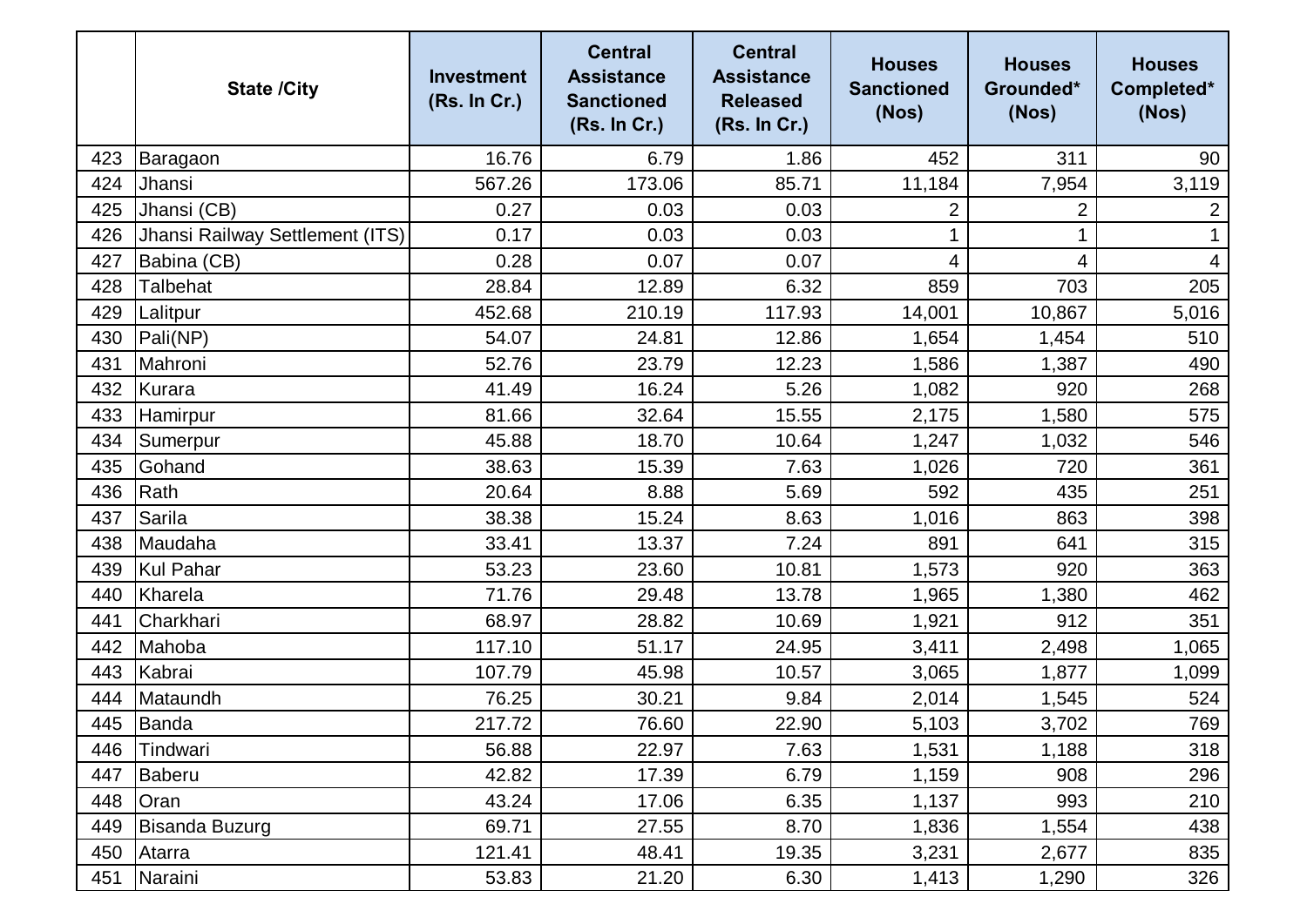|     | <b>State /City</b>      | <b>Investment</b><br>(Rs. In Cr.) | <b>Central</b><br><b>Assistance</b><br><b>Sanctioned</b><br>(Rs. In Cr.) | <b>Central</b><br><b>Assistance</b><br><b>Released</b><br>(Rs. In Cr.) | <b>Houses</b><br><b>Sanctioned</b><br>(Nos) | <b>Houses</b><br>Grounded*<br>(Nos) | <b>Houses</b><br>Completed*<br>(Nos) |
|-----|-------------------------|-----------------------------------|--------------------------------------------------------------------------|------------------------------------------------------------------------|---------------------------------------------|-------------------------------------|--------------------------------------|
| 452 | Manikpur Sarhat         | 50.46                             | 22.71                                                                    | 3.92                                                                   | 1,514                                       | 1,074                               | 287                                  |
| 453 | Chitrakoot Dham (Karwi) | 121.39                            | 54.17                                                                    | 16.87                                                                  | 3,611                                       | 2,441                               | 1,131                                |
| 454 | Rajapur                 | 40.57                             | 17.23                                                                    | 6.32                                                                   | 1,148                                       | 1,007                               | 376                                  |
| 455 | Kora Jahanabad          | 40.27                             | 17.90                                                                    | 10.96                                                                  | 1,193                                       | 926                                 | 347                                  |
| 456 | <b>Bindki</b>           | 15.48                             | 7.53                                                                     | 5.37                                                                   | 502                                         | 332                                 | 191                                  |
| 457 | Bahuwa                  | 28.31                             | 12.90                                                                    | 6.15                                                                   | 860                                         | 506                                 | 218                                  |
| 458 | Fatehpur                | 232.87                            | 93.26                                                                    | 46.45                                                                  | 6,217                                       | 3,159                               | 1,888                                |
| 459 | Khaga                   | 39.08                             | 17.46                                                                    | 12.09                                                                  | 1,164                                       | 1,002                               | 614                                  |
| 460 | Kishanpur               | 32.29                             | 14.43                                                                    | 8.86                                                                   | 962                                         | 712                                 | 394                                  |
| 461 | Hathgram                | 28.65                             | 13.02                                                                    | 8.23                                                                   | 868                                         | 539                                 | 345                                  |
| 462 | Manikpur                | 80.01                             | 35.82                                                                    | 18.98                                                                  | 2,388                                       | 1,796                               | 754                                  |
| 463 | Kunda                   | 50.50                             | 22.61                                                                    | 10.01                                                                  | 1,507                                       | 767                                 | 309                                  |
| 464 | Antu                    | 27.91                             | 11.69                                                                    | 6.23                                                                   | 779                                         | 699                                 | 453                                  |
| 465 | Bela Pratapgarh         | 48.92                             | 21.74                                                                    | 12.00                                                                  | 1,449                                       | 867                                 | 570                                  |
| 466 | <b>Pratapgarh City</b>  | 33.30                             | 14.39                                                                    | 8.14                                                                   | 961                                         | 988                                 | 484                                  |
| 467 | Katra Medniganj         | 21.97                             | 9.36                                                                     | 6.01                                                                   | 624                                         | 436                                 | 278                                  |
| 468 | Patti                   | 19.17                             | 8.63                                                                     | 5.63                                                                   | 575                                         | 457                                 | 210                                  |
| 469 | Ajhuwa                  | 48.17                             | 21.53                                                                    | 12.56                                                                  | 1,435                                       | 1,153                               | 642                                  |
| 470 | Sirathu                 | 41.90                             | 18.78                                                                    | 6.95                                                                   | 1,250                                       | 855                                 | 379                                  |
| 471 | Manjhanpur              | 19.80                             | 8.96                                                                     | 3.44                                                                   | 597                                         | 423                                 | 122                                  |
| 472 | Karari                  | 42.98                             | 19.71                                                                    | 11.78                                                                  | 1,314                                       | 1,032                               | 662                                  |
| 473 | Bharwari                | 78.16                             | 33.54                                                                    | 7.40                                                                   | 2,236                                       | 1,043                               | 271                                  |
| 474 | Chail                   | 45.39                             | 20.28                                                                    | 13.69                                                                  | 1,352                                       | 1,123                               | 910                                  |
| 475 | Sarai Aquil             | 39.19                             | 17.42                                                                    | 10.36                                                                  | 1,161                                       | 882                                 | 643                                  |
| 476 | Mau Aima                | 46.02                             | 20.73                                                                    | 8.71                                                                   | 1,382                                       | 1,204                               | 709                                  |
| 477 | Lal Gopalganj Nindaura  | 112.13                            | 50.19                                                                    | 17.08                                                                  | 3,346                                       | 2,595                               | 1,112                                |
| 478 | Jhusi                   | 36.80                             | 16.09                                                                    | 3.68                                                                   | 1,070                                       | 451                                 | 186                                  |
| 479 | Phulpur                 | 39.17                             | 16.40                                                                    | 7.47                                                                   | 1,088                                       | 973                                 | 463                                  |
| 480 | Allahabad               | 452.19                            | 110.76                                                                   | 72.02                                                                  | 7,175                                       | 3,422                               | 2,227                                |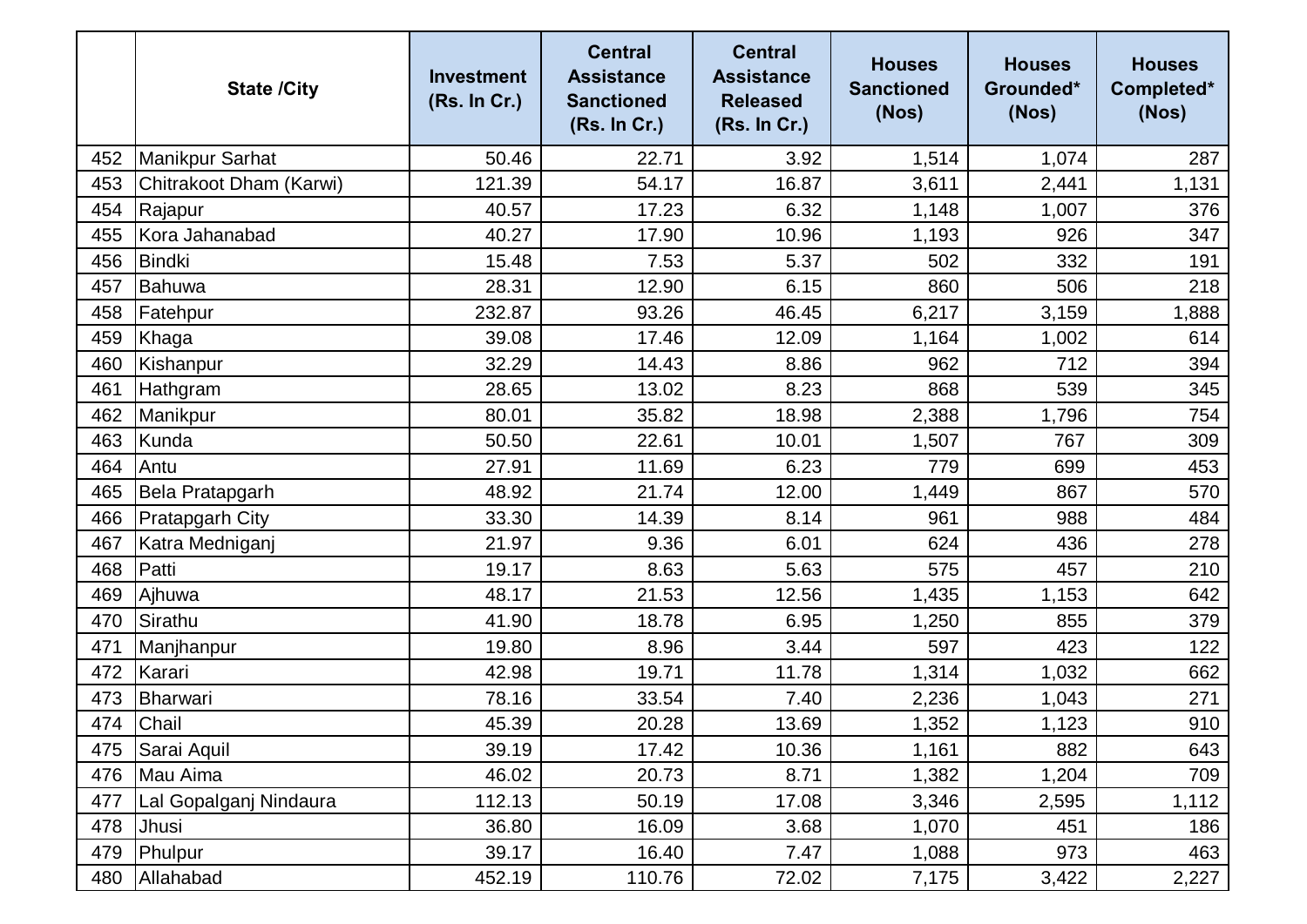|     | <b>State /City</b>    | <b>Investment</b><br>(Rs. In Cr.) | <b>Central</b><br><b>Assistance</b><br><b>Sanctioned</b><br>(Rs. In Cr.) | <b>Central</b><br><b>Assistance</b><br><b>Released</b><br>(Rs. In Cr.) | <b>Houses</b><br><b>Sanctioned</b><br>(Nos) | <b>Houses</b><br>Grounded*<br>(Nos) | <b>Houses</b><br>Completed*<br>(Nos) |
|-----|-----------------------|-----------------------------------|--------------------------------------------------------------------------|------------------------------------------------------------------------|---------------------------------------------|-------------------------------------|--------------------------------------|
| 481 | Allahabad (CB)        | 5.04                              | 0.51                                                                     | 0.51                                                                   | 30                                          | 30                                  | 30                                   |
| 482 | Shankargarh           | 33.80                             | 15.14                                                                    | 6.37                                                                   | 1,009                                       | 1,306                               | 825                                  |
| 483 | Handia                | 43.91                             | 19.57                                                                    | 7.75                                                                   | 1,304                                       | 1,141                               | 539                                  |
| 484 | <b>Sirsa</b>          | 30.52                             | 13.81                                                                    | 10.49                                                                  | 920                                         | 859                                 | 697                                  |
| 485 | Bharatganj            | 59.49                             | 27.23                                                                    | 9.83                                                                   | 1,815                                       | 1,523                               | 697                                  |
| 486 | Koraon                | 34.68                             | 15.95                                                                    | 8.25                                                                   | 1,063                                       | 639                                 | 326                                  |
| 487 | Fatehpur              | 30.87                             | 13.67                                                                    | 6.99                                                                   | 911                                         | 657                                 | 212                                  |
| 488 | Ramnagar              | 41.85                             | 18.68                                                                    | 8.51                                                                   | 1,245                                       | 853                                 | 367                                  |
| 489 | Dewa                  | 17.51                             | 7.56                                                                     | 3.85                                                                   | 504                                         | 316                                 | 159                                  |
| 490 | Nawabganj             | 87.58                             | 34.40                                                                    | 13.94                                                                  | 2,256                                       | 1,452                               | 504                                  |
| 491 | <b>Banki</b>          | 69.50                             | 22.33                                                                    | 10.25                                                                  | 1,480                                       | 864                                 | 399                                  |
| 492 | <b>Satrikh</b>        | 13.59                             | 6.12                                                                     | 4.70                                                                   | 408                                         | 365                                 | 158                                  |
| 493 | Zaidpur               | 61.17                             | 27.65                                                                    | 12.39                                                                  | 1,843                                       | 1,498                               | 647                                  |
| 494 | <b>Tikait Nagar</b>   | 21.05                             | 9.11                                                                     | 5.41                                                                   | 607                                         | 546                                 | 224                                  |
| 495 | Dariyabad             | 48.50                             | 21.72                                                                    | 7.91                                                                   | 1,448                                       | 1,132                               | 409                                  |
| 496 | Siddhaur              | 39.54                             | 17.84                                                                    | 8.74                                                                   | 1,189                                       | 1,031                               | 425                                  |
| 497 | Haidergarh            | 10.46                             | 4.63                                                                     | 1.82                                                                   | 307                                         | 236                                 | 106                                  |
| 498 | Subeha                | 16.25                             | 7.07                                                                     | 3.26                                                                   | 471                                         | 455                                 | 173                                  |
| 499 | Rudauli               | 112.94                            | 49.28                                                                    | 20.04                                                                  | 3,285                                       | 2,143                               | 1,323                                |
| 500 | Bhadarsa              | 34.05                             | 14.55                                                                    | 6.65                                                                   | 970                                         | 753                                 | 472                                  |
| 501 | Faizabad (CB)         | 2.77                              | 0.38                                                                     | 0.38                                                                   | 20                                          | 20                                  | 20                                   |
| 502 | Faizabad              | 35.26                             | 4.05                                                                     | 4.05                                                                   | 233                                         | 233                                 | 233                                  |
| 503 | Ayodhya               | 296.66                            | 126.89                                                                   | 49.32                                                                  | 8,459                                       | 5,477                               | 2,623                                |
| 504 | Gosainganj            | 11.82                             | 5.00                                                                     | 2.30                                                                   | 333                                         | 237                                 | 119                                  |
| 505 | Bikapur               | 80.70                             | 36.42                                                                    | 11.88                                                                  | 2,428                                       | 1,360                               | 674                                  |
| 506 | Iltifatganj Bazar     | 44.61                             | 19.41                                                                    | 16.06                                                                  | 1,294                                       | 923                                 | 557                                  |
| 507 | Tanda                 | 161.95                            | 71.10                                                                    | 27.46                                                                  | 4,740                                       | 3,573                               | 927                                  |
| 508 | Ashrafpur Kichhauchha | 67.04                             | 30.14                                                                    | 14.68                                                                  | 2,009                                       | 1,841                               | 565                                  |
| 509 | Jalalpur              | 10.89                             | 4.72                                                                     | 3.66                                                                   | 313                                         | 309                                 | 95                                   |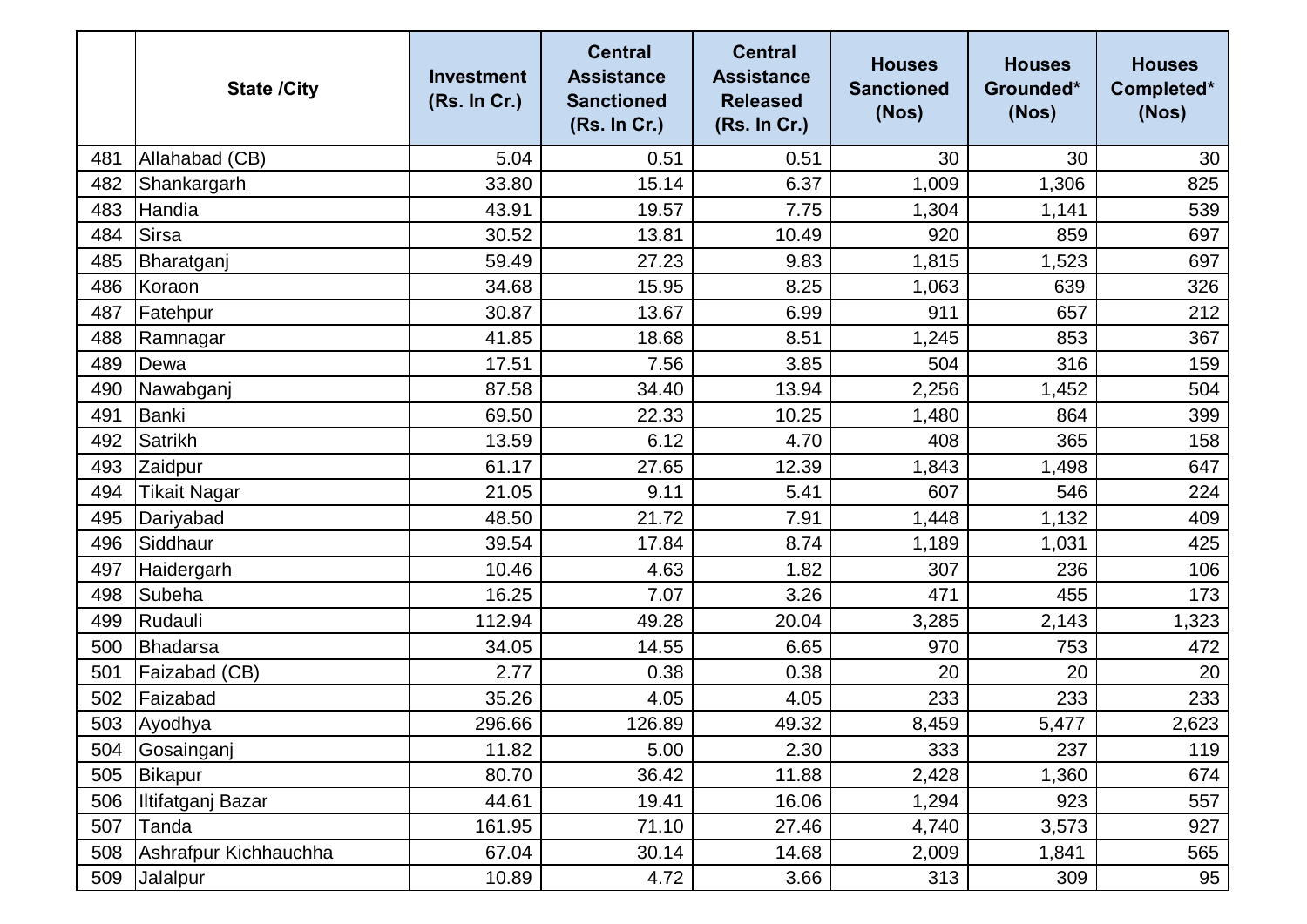|     | <b>State /City</b> | <b>Investment</b><br>(Rs. In Cr.) | <b>Central</b><br><b>Assistance</b><br><b>Sanctioned</b><br>(Rs. In Cr.) | <b>Central</b><br><b>Assistance</b><br><b>Released</b><br>(Rs. In Cr.) | <b>Houses</b><br><b>Sanctioned</b><br>(Nos) | <b>Houses</b><br>Grounded*<br>(Nos) | <b>Houses</b><br>Completed*<br>(Nos) |
|-----|--------------------|-----------------------------------|--------------------------------------------------------------------------|------------------------------------------------------------------------|---------------------------------------------|-------------------------------------|--------------------------------------|
| 510 | Akbarpur           | 161.17                            | 67.41                                                                    | 44.33                                                                  | 4,496                                       | 3,672                               | 1,849                                |
| 511 | Musafirkhana       | 3.90                              | 1.77                                                                     | 1.15                                                                   | 119                                         | 208                                 | 59                                   |
| 512 | Amethi             | 33.97                             | 14.90                                                                    | 6.89                                                                   | 994                                         | 706                                 | 208                                  |
| 513 | Sultanpur          | 90.18                             | 34.22                                                                    | 11.66                                                                  | 2,275                                       | 1,445                               | 390                                  |
| 514 | Koeripur           | 31.63                             | 14.16                                                                    | 6.15                                                                   | 944                                         | 895                                 | 293                                  |
| 515 | <b>Dostpur</b>     | 58.56                             | 26.00                                                                    | 9.59                                                                   | 1,733                                       | 1,151                               | 405                                  |
| 516 | Kadipur            | 51.62                             | 22.23                                                                    | 11.03                                                                  | 1,482                                       | 962                                 | 399                                  |
| 517 | Nanpara            | 81.23                             | 32.70                                                                    | 19.00                                                                  | 2,180                                       | 1,585                               | 914                                  |
| 518 | Risiya Bazar       | 60.70                             | 24.93                                                                    | 9.68                                                                   | 1,662                                       | 1,129                               | 612                                  |
| 519 | Bahraich           | 231.27                            | 93.49                                                                    | 30.53                                                                  | 6,232                                       | 3,303                               | 1,827                                |
| 520 | Jarwal             | 21.70                             | 8.85                                                                     | 4.20                                                                   | 590                                         | 343                                 | 176                                  |
| 521 | Bhinga             | 188.72                            | 75.16                                                                    | 17.19                                                                  | 5,011                                       | 3,811                               | 1,139                                |
| 522 | Ikauna             | 26.13                             | 10.82                                                                    | 4.34                                                                   | 721                                         | 542                                 | 251                                  |
| 523 | Balrampur          | 90.38                             | 33.14                                                                    | 11.72                                                                  | 2,210                                       | 1,210                               | 548                                  |
| 524 | <b>Tulsipur</b>    | 20.86                             | 8.34                                                                     | 1.93                                                                   | 556                                         | 292                                 | 72                                   |
| 525 | Pachperwa          | 38.85                             | 15.83                                                                    | 3.34                                                                   | 1,055                                       | 662                                 | 168                                  |
| 526 | Utraula            | 36.59                             | 14.55                                                                    | 4.91                                                                   | 970                                         | 710                                 | 294                                  |
| 527 | Khargupur          | 23.92                             | 10.08                                                                    | 4.20                                                                   | 672                                         | 540                                 | 239                                  |
| 528 | Gonda              | 128.95                            | 42.43                                                                    | 16.00                                                                  | 2,821                                       | 1,040                               | 473                                  |
| 529 | Katra (NP)         | 37.03                             | 15.18                                                                    | 8.75                                                                   | 1,012                                       | 663                                 | 460                                  |
| 530 | Colonelganj        | 50.40                             | 22.17                                                                    | 9.75                                                                   | 1,478                                       | 1,211                               | 627                                  |
| 531 | Nawabganj(NPP+OG)  | 28.32                             | 11.90                                                                    | 5.43                                                                   | 793                                         | 676                                 | 320                                  |
| 532 | Mankapur           | 12.41                             | 5.01                                                                     | 1.77                                                                   | 334                                         | 262                                 | 137                                  |
| 533 | Barhani Bazar      | 35.40                             | 15.09                                                                    | 5.47                                                                   | 1,006                                       | 380                                 | 214                                  |
| 534 | Shohratgarh        | 20.51                             | 8.18                                                                     | 3.26                                                                   | 545                                         | 342                                 | 157                                  |
| 535 | Siddharthnagar     | 16.64                             | 6.46                                                                     | 3.10                                                                   | 430                                         | 286                                 | 131                                  |
| 536 | Uska Bazar         | 90.74                             | 35.82                                                                    | 17.02                                                                  | 2,388                                       | 1,511                               | 649                                  |
| 537 | Bansi              | 104.20                            | 42.35                                                                    | 14.24                                                                  | 2,824                                       | 1,168                               | 543                                  |
| 538 | Domariyaganj       | 54.94                             | 21.68                                                                    | 11.21                                                                  | 1,445                                       | 1,010                               | 416                                  |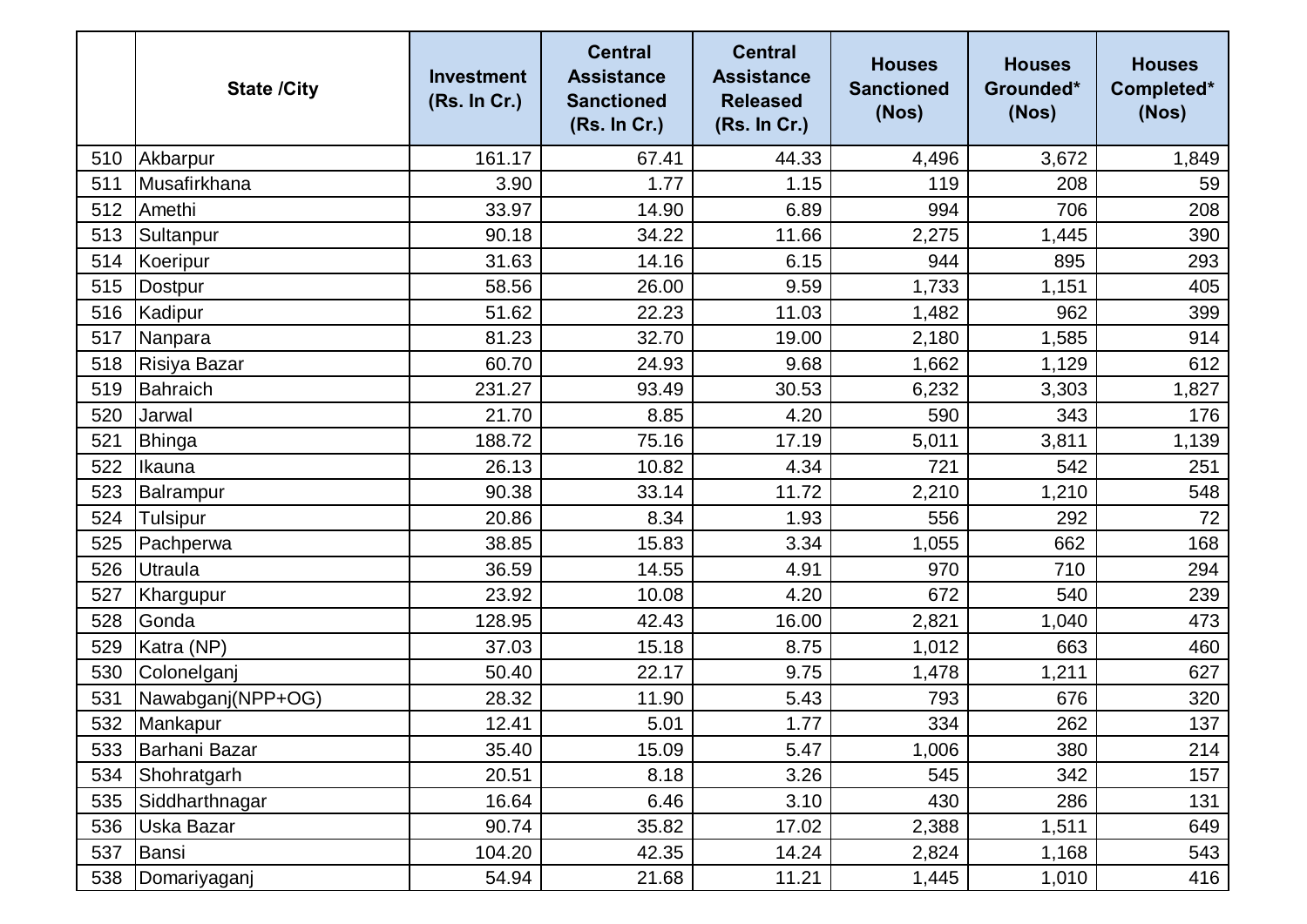|     | <b>State /City</b>   | <b>Investment</b><br>(Rs. In Cr.) | <b>Central</b><br><b>Assistance</b><br><b>Sanctioned</b><br>(Rs. In Cr.) | <b>Central</b><br><b>Assistance</b><br><b>Released</b><br>(Rs. In Cr.) | <b>Houses</b><br><b>Sanctioned</b><br>(Nos) | <b>Houses</b><br>Grounded*<br>(Nos) | <b>Houses</b><br>Completed*<br>(Nos) |
|-----|----------------------|-----------------------------------|--------------------------------------------------------------------------|------------------------------------------------------------------------|---------------------------------------------|-------------------------------------|--------------------------------------|
| 539 | Harraiya             | 30.71                             | 12.09                                                                    | 5.25                                                                   | 806                                         | 600                                 | 378                                  |
| 540 | <b>Bhabnan Bazar</b> | 88.66                             | 35.88                                                                    | 15.34                                                                  | 2,392                                       | 1,305                               | 691                                  |
| 541 | Basti                | 244.50                            | 98.09                                                                    | 51.48                                                                  | 6,523                                       | 3,513                               | 1,836                                |
| 542 | Mehdawal             | 113.63                            | 44.83                                                                    | 19.67                                                                  | 2,988                                       | 2,043                               | 1,086                                |
| 543 | Khalilabad           | 198.97                            | 78.23                                                                    | 29.04                                                                  | 5,207                                       | 2,564                               | 818                                  |
| 544 | Maghar               | 140.31                            | 57.59                                                                    | 20.75                                                                  | 3,839                                       | 1,706                               | 558                                  |
| 545 | <b>Hariharpur</b>    | 125.51                            | 49.55                                                                    | 25.80                                                                  | 3,303                                       | 3,249                               | 2,241                                |
| 546 | Nautanwa             | 91.33                             | 39.78                                                                    | 13.40                                                                  | 2,653                                       | 1,924                               | 628                                  |
| 547 | Nichlaul             | 98.01                             | 41.79                                                                    | 11.90                                                                  | 2,786                                       | 2,433                               | 763                                  |
| 548 | Siswa Bazar          | 44.47                             | 19.94                                                                    | 10.24                                                                  | 1,329                                       | 1,101                               | 410                                  |
| 549 | Anandnagar           | 17.99                             | 8.46                                                                     | 2.55                                                                   | 564                                         | 357                                 | 60                                   |
| 550 | Ghughuli             | 60.55                             | 25.64                                                                    | 13.85                                                                  | 1,709                                       | 1,268                               | 531                                  |
| 551 | Maharajganj          | 196.78                            | 86.02                                                                    | 34.57                                                                  | 5,734                                       | 4,662                               | 2,007                                |
| 552 | Pipiganj             | 61.67                             | 24.35                                                                    | 10.84                                                                  | 1,623                                       | 1,642                               | 883                                  |
| 553 | Sahjanwan            | 90.58                             | 38.46                                                                    | 17.38                                                                  | 2,563                                       | 1,893                               | 745                                  |
| 554 | Gorakhpur            | 1,387.87                          | 479.67                                                                   | 240.57                                                                 | 31,377                                      | 23,688                              | 13,633                               |
| 555 | Pipraich             | 55.82                             | 22.04                                                                    | 13.39                                                                  | 1,469                                       | 1,146                               | 763                                  |
| 556 | Mundera Bazar        | 39.76                             | 17.37                                                                    | 8.92                                                                   | 1,157                                       | 836                                 | 392                                  |
| 557 | Bansgaon             | 67.84                             | 26.46                                                                    | 12.69                                                                  | 1,762                                       | 1,505                               | 823                                  |
| 558 | Gola Bazar           | 79.72                             | 31.37                                                                    | 14.09                                                                  | 2,091                                       | 1,630                               | 605                                  |
| 559 | Barhalganj           | 72.51                             | 28.89                                                                    | 14.08                                                                  | 1,926                                       | 1,129                               | 582                                  |
| 560 | Khadda               | 67.69                             | 31.77                                                                    | 13.63                                                                  | 2,118                                       | 1,833                               | 705                                  |
| 561 | Padrauna             | 108.62                            | 47.79                                                                    | 25.40                                                                  | 3,180                                       | 2,098                               | 951                                  |
| 562 | Ramkola              | 91.07                             | 38.18                                                                    | 19.12                                                                  | 2,545                                       | 1,741                               | 1,099                                |
| 563 | Kaptanganj           | 109.04                            | 50.78                                                                    | 16.25                                                                  | 3,385                                       | 2,099                               | 560                                  |
| 564 | Hata                 | 257.33                            | 109.22                                                                   | 53.17                                                                  | 7,281                                       | 4,628                               | 1,784                                |
| 565 | Kushinagar           | 516.29                            | 205.66                                                                   | 58.21                                                                  | 13,709                                      | 7,194                               | 2,051                                |
| 566 | Sewarhi              | 64.97                             | 26.98                                                                    | 9.61                                                                   | 1,798                                       | 1,114                               | 437                                  |
| 567 | Gauri Bazar          | 90.95                             | 37.20                                                                    | 9.85                                                                   | 2,480                                       | 1,893                               | 332                                  |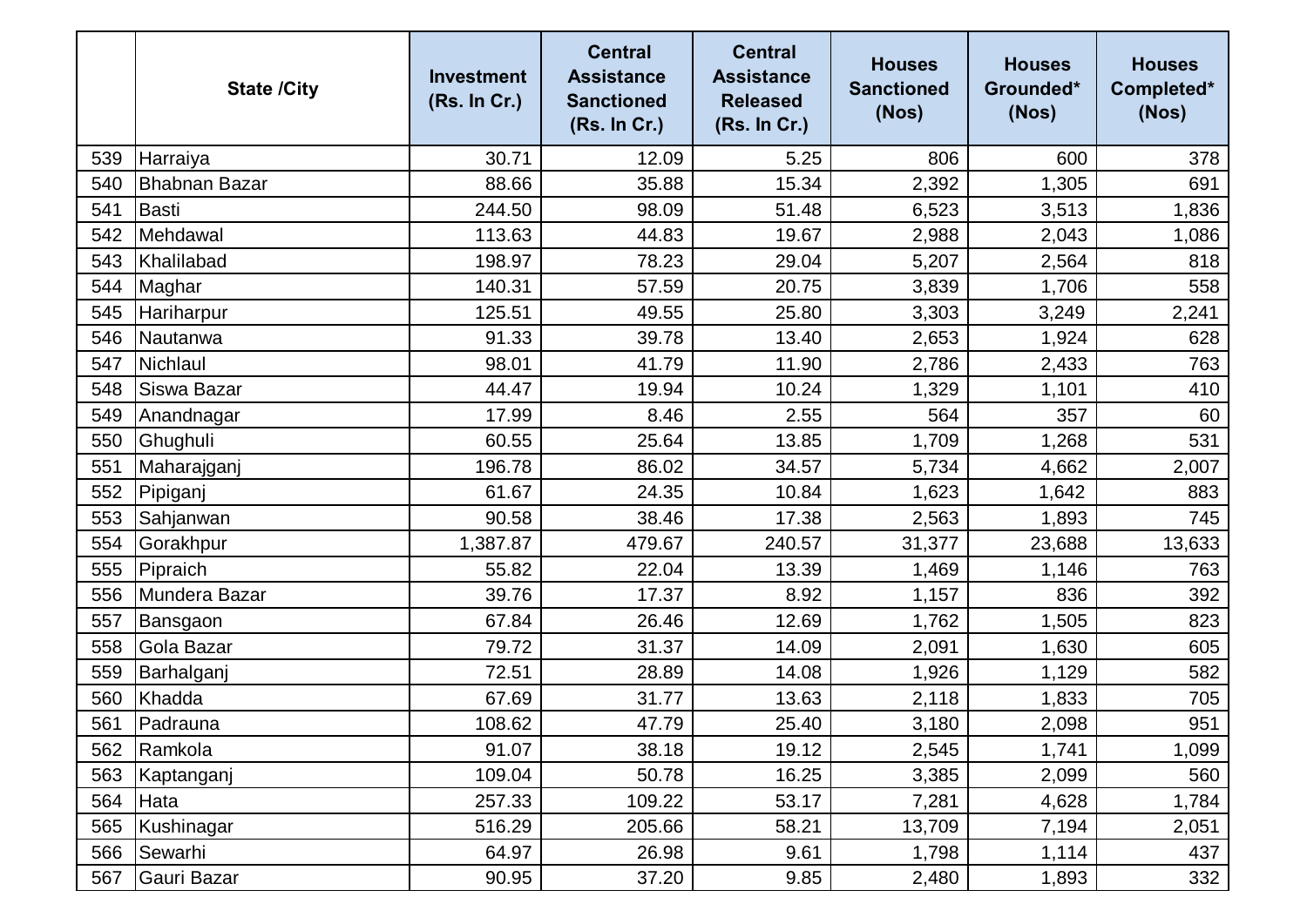|     | <b>State /City</b>  | <b>Investment</b><br>(Rs. In Cr.) | <b>Central</b><br><b>Assistance</b><br><b>Sanctioned</b><br>(Rs. In Cr.) | <b>Central</b><br><b>Assistance</b><br><b>Released</b><br>(Rs. In Cr.) | <b>Houses</b><br><b>Sanctioned</b><br>(Nos) | <b>Houses</b><br>Grounded*<br>(Nos) | <b>Houses</b><br>Completed*<br>(Nos) |
|-----|---------------------|-----------------------------------|--------------------------------------------------------------------------|------------------------------------------------------------------------|---------------------------------------------|-------------------------------------|--------------------------------------|
| 568 | Rampur Karkhana     | 13.78                             | 5.67                                                                     | 3.92                                                                   | 378                                         | 373                                 | 264                                  |
| 569 | Deoria              | 210.99                            | 84.39                                                                    | 33.59                                                                  | 5,613                                       | 3,135                               | 1,288                                |
| 570 | Rudrapur            | 113.58                            | 45.23                                                                    | 12.34                                                                  | 3,012                                       | 1,886                               | 715                                  |
| 571 | Gaura Barhaj        | 160.19                            | 68.76                                                                    | 24.33                                                                  | 4,584                                       | 3,439                               | 1,731                                |
| 572 | <b>Bhatni Bazar</b> | 25.28                             | 10.23                                                                    | 3.32                                                                   | 681                                         | 398                                 | 196                                  |
| 573 | Majhauliraj         | 111.34                            | 45.85                                                                    | 20.01                                                                  | 3,056                                       | 1,731                               | 903                                  |
| 574 | Salempur            | 21.00                             | 8.43                                                                     | 2.93                                                                   | 562                                         | 273                                 | 197                                  |
| 575 | Lar                 | 91.31                             | 36.05                                                                    | 11.74                                                                  | 2,403                                       | 1,594                               | 620                                  |
| 576 | <b>Bhatpar Rani</b> | 29.19                             | 12.54                                                                    | 6.28                                                                   | 836                                         | 570                                 | 278                                  |
| 577 | Atrauliya           | 25.80                             | 11.52                                                                    | 4.22                                                                   | 768                                         | 437                                 | 252                                  |
| 578 | Mahrajganj          | 11.90                             | 5.76                                                                     | 2.20                                                                   | 384                                         | 253                                 | 173                                  |
| 579 | Bilariaganj         | 30.58                             | 13.70                                                                    | 5.38                                                                   | 913                                         | 545                                 | 392                                  |
| 580 | Jiyanpur            | 45.04                             | 20.52                                                                    | 7.57                                                                   | 1,366                                       | 883                                 | 583                                  |
| 581 | Azmatgarh           | 49.24                             | 22.04                                                                    | 11.81                                                                  | 1,469                                       | 1,013                               | 639                                  |
| 582 | Mubarakpur          | 116.95                            | 52.27                                                                    | 22.88                                                                  | 3,484                                       | 1,595                               | 802                                  |
| 583 | Azamgarh            | 105.27                            | 43.93                                                                    | 10.58                                                                  | 2,925                                       | 995                                 | 484                                  |
| 584 | Nizamabad           | 37.33                             | 13.66                                                                    | 5.81                                                                   | 888                                         | 509                                 | 370                                  |
| 585 | Sarai Mir           | 40.87                             | 18.65                                                                    | 6.77                                                                   | 1,243                                       | 773                                 | 409                                  |
| 586 | Phulpur(NP)         | 10.26                             | 4.68                                                                     | 2.11                                                                   | 312                                         | 250                                 | 190                                  |
| 587 | Katghar Lalganj     | 36.02                             | 16.61                                                                    | 6.37                                                                   | 1,107                                       | 729                                 | 314                                  |
| 588 | Mehnagar            | 21.95                             | 9.93                                                                     | 6.11                                                                   | 662                                         | 382                                 | 223                                  |
| 589 | Dohrighat           | 17.95                             | 8.28                                                                     | 3.29                                                                   | 552                                         | 210                                 | 210                                  |
|     | 590 Amila           | 17.94                             | 8.01                                                                     | 4.13                                                                   | 534                                         | 302                                 | 196                                  |
| 591 | Ghosi               | 28.71                             | 12.83                                                                    | 8.60                                                                   | 855                                         | 839                                 | 637                                  |
| 592 | Kopaganj            | 37.22                             | 17.56                                                                    | 7.61                                                                   | 1,171                                       | 847                                 | 465                                  |
| 593 | Adari               | 24.24                             | 10.97                                                                    | 7.91                                                                   | 731                                         | 604                                 | 309                                  |
| 594 | Maunath Bhanjan     | 342.06                            | 150.97                                                                   | 38.57                                                                  | 10,067                                      | 6,606                               | 3,002                                |
| 595 | Muhammadabad        | 42.84                             | 19.35                                                                    | 7.73                                                                   | 1,291                                       | 891                                 | 556                                  |
| 596 | Belthara Road       | 33.04                             | 13.76                                                                    | 5.95                                                                   | 917                                         | 496                                 | 367                                  |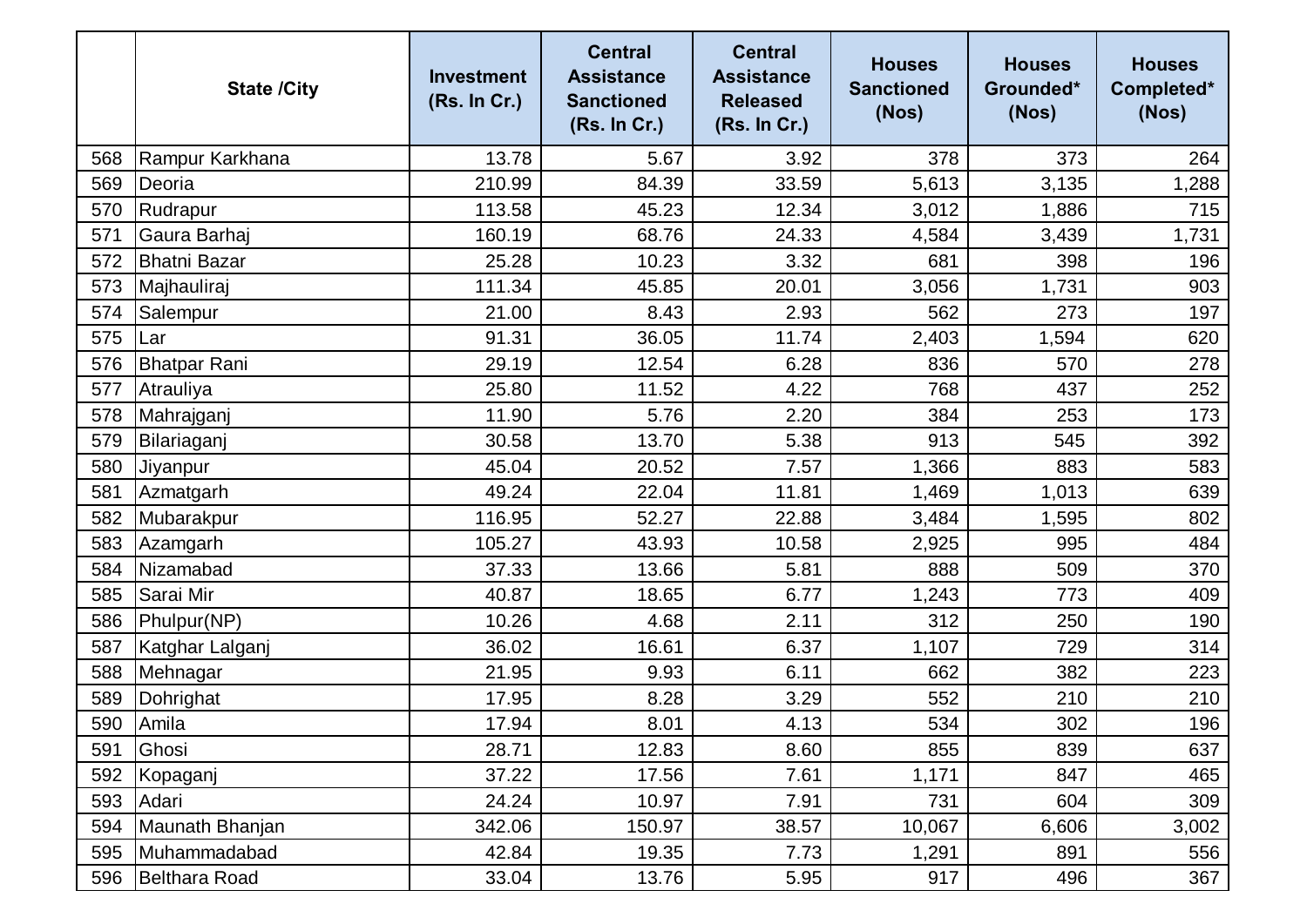|     | <b>State /City</b>             | <b>Investment</b><br>(Rs. In Cr.) | <b>Central</b><br><b>Assistance</b><br><b>Sanctioned</b><br>(Rs. In Cr.) | <b>Central</b><br><b>Assistance</b><br><b>Released</b><br>(Rs. In Cr.) | <b>Houses</b><br><b>Sanctioned</b><br>(Nos) | <b>Houses</b><br>Grounded*<br>(Nos) | <b>Houses</b><br>Completed*<br>(Nos) |
|-----|--------------------------------|-----------------------------------|--------------------------------------------------------------------------|------------------------------------------------------------------------|---------------------------------------------|-------------------------------------|--------------------------------------|
| 597 | Sikanderpur                    | 57.88                             | 26.01                                                                    | 9.52                                                                   | 1,734                                       | 775                                 | 289                                  |
| 598 | Rasra                          | 56.28                             | 23.85                                                                    | 12.42                                                                  | 1,590                                       | 925                                 | 510                                  |
| 599 | Chitbara Gaon                  | 69.73                             | 30.96                                                                    | 18.17                                                                  | 2,064                                       | 1,239                               | 767                                  |
| 600 | <b>Ballia</b>                  | 148.76                            | 62.22                                                                    | 29.62                                                                  | 4,145                                       | 2,148                               | 1,163                                |
| 601 | Maniyar                        | 65.82                             | 27.03                                                                    | 13.84                                                                  | 1,802                                       | 1,105                               | 744                                  |
| 602 | Bansdih                        | 94.18                             | 40.05                                                                    | 16.47                                                                  | 2,670                                       | 1,532                               | 918                                  |
| 603 | Sahatwar                       | 70.45                             | 31.20                                                                    | 16.39                                                                  | 2,080                                       | 1,433                               | 547                                  |
| 604 | Reoti                          | 85.48                             | 38.42                                                                    | 17.32                                                                  | 2,561                                       | 1,555                               | 836                                  |
| 605 | Shahganj                       | 22.72                             | 10.22                                                                    | 4.85                                                                   | 679                                         | 573                                 | 224                                  |
| 606 | Khetasarai                     | 49.72                             | 22.40                                                                    | 8.95                                                                   | 1,493                                       | 1,156                               | 483                                  |
| 607 | Mogra Badshahpur               | 32.56                             | 15.05                                                                    | 8.26                                                                   | 1,003                                       | 680                                 | 336                                  |
| 608 | Machhlishahr                   | 37.77                             | 17.61                                                                    | 10.22                                                                  | 1,174                                       | 831                                 | 448                                  |
| 609 | Jaunpur                        | 278.80                            | 123.78                                                                   | 39.73                                                                  | 8,237                                       | 4,349                               | 1,295                                |
| 610 | Jafarabad                      | 31.03                             | 14.07                                                                    | 5.69                                                                   | 938                                         | 727                                 | 420                                  |
| 611 | Mariahu                        | 38.83                             | 17.61                                                                    | 7.03                                                                   | 1,174                                       | 850                                 | 369                                  |
| 612 | Kerakat                        | 32.75                             | 15.09                                                                    | 6.68                                                                   | 1,006                                       | 621                                 | 269                                  |
| 613 | Sadat                          | 34.61                             | 15.86                                                                    | 11.81                                                                  | 1,057                                       | 776                                 | 389                                  |
| 614 | Saidpur                        | 51.32                             | 23.42                                                                    | 12.48                                                                  | 1,561                                       | 806                                 | 372                                  |
| 615 | Jangipur                       | 60.30                             | 27.32                                                                    | 18.34                                                                  | 1,823                                       | 1,202                               | 600                                  |
| 616 | Ghazipur                       | 124.35                            | 53.83                                                                    | 34.15                                                                  | 3,637                                       | 1,696                               | 958                                  |
| 617 | Bahadurganj                    | 54.67                             | 24.46                                                                    | 16.60                                                                  | 1,630                                       | 1,293                               | 580                                  |
| 618 | Mohammadabad                   | 76.68                             | 35.02                                                                    | 22.28                                                                  | 2,334                                       | 1,653                               | 699                                  |
| 619 | Dildarnagar Fatehpur Bazar     | 16.74                             | 7.43                                                                     | 4.16                                                                   | 503                                         | 266                                 | 155                                  |
| 620 | Zamania                        | 64.41                             | 29.22                                                                    | 16.60                                                                  | 1,948                                       | 1,292                               | 610                                  |
| 621 | Mughalsarai                    | 238.79                            | 105.10                                                                   | 48.72                                                                  | 7,027                                       | 3,419                               | 1,626                                |
| 622 | Mughalsarai Railway Settlement | 0.07                              |                                                                          |                                                                        |                                             |                                     |                                      |
| 623 | Chandauli                      | 98.23                             | 40.00                                                                    | 24.88                                                                  | 2,665                                       | 2,295                               | 1,075                                |
| 624 | Saiyad Raza                    | 42.27                             | 18.87                                                                    | 10.02                                                                  | 1,258                                       | 838                                 | 265                                  |
| 625 | Chakia                         | 77.09                             | 35.48                                                                    | 18.87                                                                  | 2,365                                       | 1,689                               | 651                                  |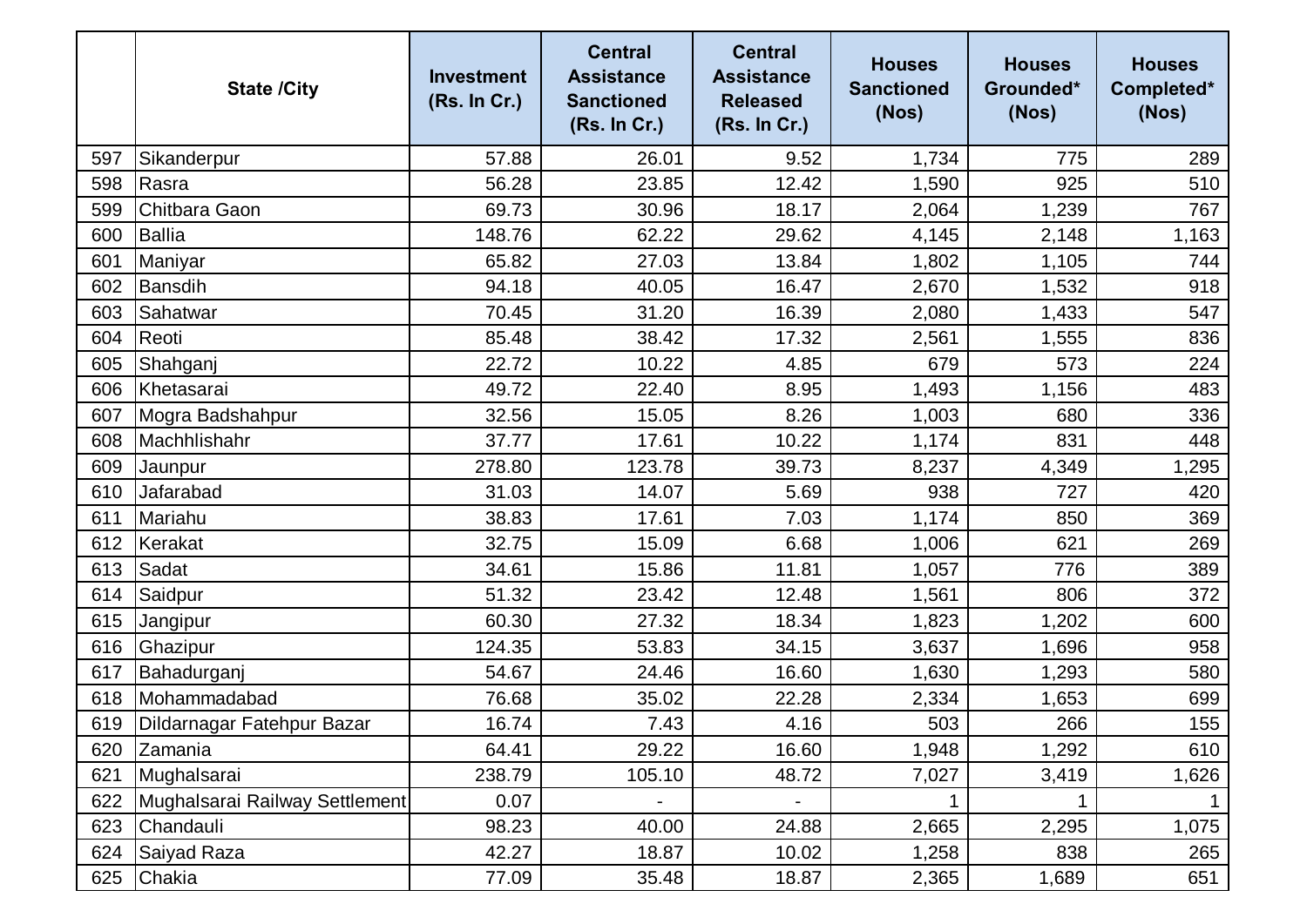|     | <b>State /City</b>              | <b>Investment</b><br>(Rs. In Cr.) | <b>Central</b><br><b>Assistance</b><br><b>Sanctioned</b><br>(Rs. In Cr.) | <b>Central</b><br><b>Assistance</b><br><b>Released</b><br>(Rs. In Cr.) | <b>Houses</b><br><b>Sanctioned</b><br>(Nos) | <b>Houses</b><br>Grounded*<br>(Nos) | <b>Houses</b><br>Completed*<br>(Nos) |
|-----|---------------------------------|-----------------------------------|--------------------------------------------------------------------------|------------------------------------------------------------------------|---------------------------------------------|-------------------------------------|--------------------------------------|
| 626 | Gangapur                        | 27.01                             | 10.21                                                                    | 6.63                                                                   | 678                                         | 660                                 | 539                                  |
| 627 | Varanasi (CB)                   | 10.60                             | 1.22                                                                     | 1.22                                                                   | 65                                          | 65                                  | 65                                   |
| 628 | Maruadih Railway Settlement (IT | 1.03                              | 0.10                                                                     | 0.10                                                                   | 6                                           | 6                                   | 6                                    |
| 629 | Varanasi                        | 1,146.41                          | 398.74                                                                   | 186.00                                                                 | 25,982                                      | 21,445                              | 11,153                               |
| 630 | Ramnagar                        | 109.03                            | 48.47                                                                    | 24.00                                                                  | 3,233                                       | 2,486                               | 1,333                                |
| 631 | Suriyawan                       | 127.71                            | 51.51                                                                    | 15.33                                                                  | 3,434                                       | 1,647                               | 877                                  |
| 632 | Nai Bazar                       | 63.11                             | 24.83                                                                    | 11.83                                                                  | 1,655                                       | 1,254                               | 787                                  |
| 633 | Bhadohi                         | 383.97                            | 154.23                                                                   | 66.06                                                                  | 10,275                                      | 6,523                               | 2,577                                |
| 634 | Gyanpur                         | 80.88                             | 32.22                                                                    | 8.83                                                                   | 2,147                                       | 978                                 | 504                                  |
| 635 | Gopiganj                        | 124.29                            | 49.85                                                                    | 13.76                                                                  | 3,324                                       | 1,393                               | 657                                  |
| 636 | Khamaria                        | 158.03                            | 64.77                                                                    | 19.31                                                                  | 4,318                                       | 2,354                               | 1,199                                |
| 637 | Ghosia Bazar                    | 79.80                             | 32.61                                                                    | 10.96                                                                  | 2,174                                       | 1,093                               | 614                                  |
| 638 | Mirzapur-cum-Vindhyachal        | 866.39                            | 359.45                                                                   | 157.31                                                                 | 23,964                                      | 19,975                              | 8,232                                |
| 639 | Kachhwa                         | 97.41                             | 41.67                                                                    | 7.73                                                                   | 2,778                                       | 2,210                               | 634                                  |
| 640 | Chunar                          | 212.71                            | 90.01                                                                    | 33.54                                                                  | 6,000                                       | 4,501                               | 2,694                                |
| 641 | Ahraura                         | 147.97                            | 67.14                                                                    | 35.62                                                                  | 4,476                                       | 3,327                               | 1,688                                |
| 642 | Ghorawal                        | 33.77                             | 14.10                                                                    | 5.07                                                                   | 940                                         | 1,410                               | 676                                  |
| 643 | Sonbhadra                       | 13.86                             | 6.42                                                                     | 4.84                                                                   | 430                                         | 419                                 | 391                                  |
| 644 | <b>Churk Ghurma</b>             | 66.08                             | 27.21                                                                    | 8.76                                                                   | 1,814                                       | 1,454                               | 475                                  |
| 645 | Chopan                          | 35.74                             | 14.85                                                                    | 5.10                                                                   | 990                                         | 850                                 | 341                                  |
| 646 | Obra                            | 1.27                              | 0.52                                                                     | 0.36                                                                   | 35                                          | 34                                  | 10                                   |
| 647 | Dudhi                           | 123.78                            | 48.66                                                                    | 19.27                                                                  | 3,244                                       | 2,983                               | 1,615                                |
|     | 648 Raja Ka Rampur              | 21.58                             | 10.29                                                                    | 3.40                                                                   | 686                                         | 562                                 | 315                                  |
| 649 | Aliganj                         | 74.84                             | 30.48                                                                    | 10.73                                                                  | 2,032                                       | 1,400                               | 737                                  |
| 650 | Jaithara                        | 13.18                             | 5.90                                                                     | 1.59                                                                   | 393                                         | 299                                 | 125                                  |
| 651 | Sakit                           | 10.15                             | 5.03                                                                     | 2.21                                                                   | 335                                         | 321                                 | 197                                  |
| 652 | Etah                            | 53.59                             | 23.65                                                                    | 9.96                                                                   | 1,568                                       | 1,193                               | 704                                  |
| 653 | Marehra                         | 41.40                             | 17.11                                                                    | 6.37                                                                   | 1,140                                       | 874                                 | 443                                  |
| 654 | Nidhauli Kalan                  | 25.43                             | 11.82                                                                    | 2.98                                                                   | 788                                         | 484                                 | 268                                  |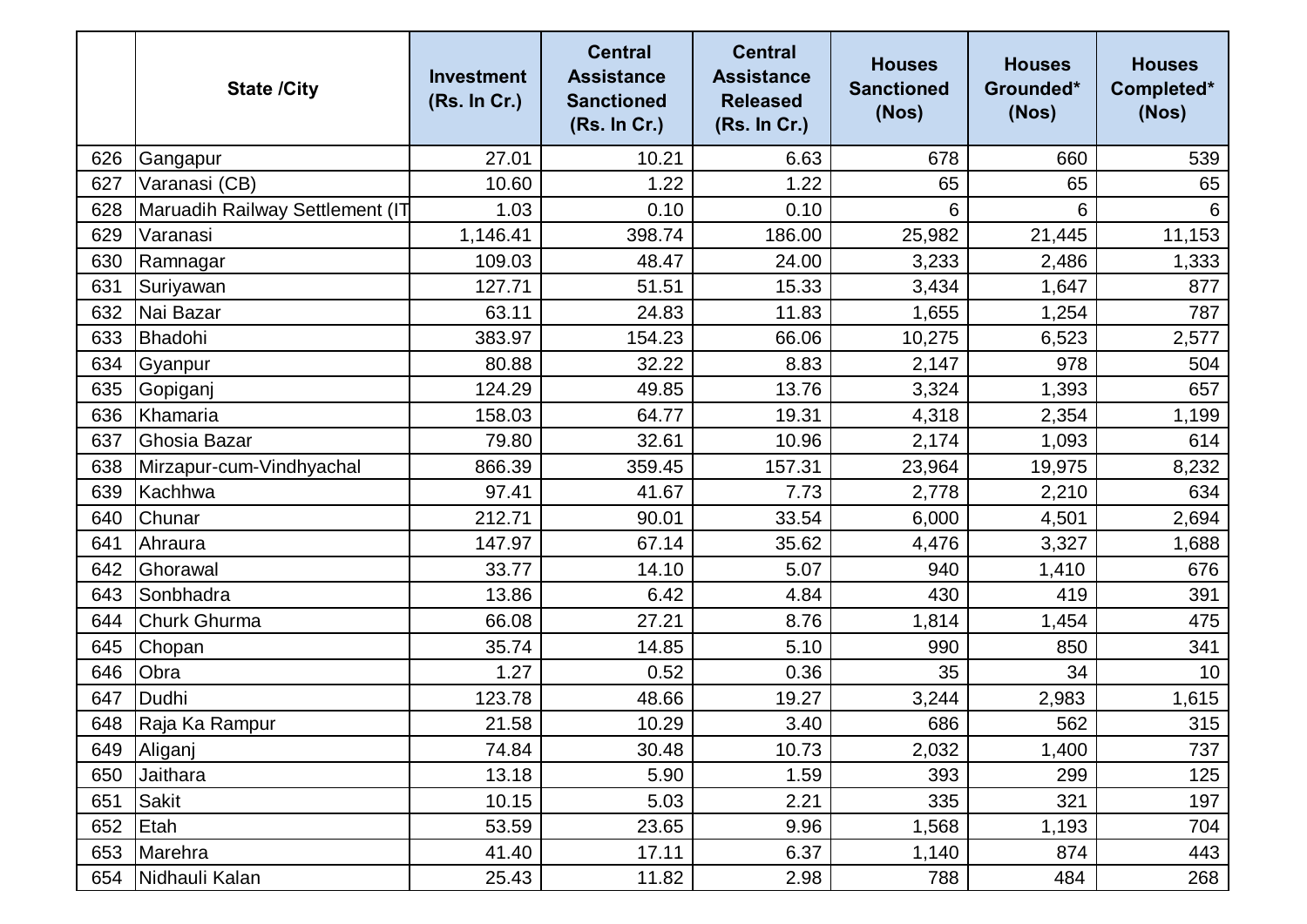|                | <b>State /City</b>      | <b>Investment</b><br>(Rs. In Cr.) | <b>Central</b><br><b>Assistance</b><br><b>Sanctioned</b><br>(Rs. In Cr.) | <b>Central</b><br><b>Assistance</b><br><b>Released</b><br>(Rs. In Cr.) | <b>Houses</b><br><b>Sanctioned</b><br>(Nos) | <b>Houses</b><br>Grounded*<br>(Nos) | <b>Houses</b><br>Completed*<br>(Nos) |
|----------------|-------------------------|-----------------------------------|--------------------------------------------------------------------------|------------------------------------------------------------------------|---------------------------------------------|-------------------------------------|--------------------------------------|
| 655            | Jalesar                 | 26.98                             | 11.06                                                                    | 7.07                                                                   | 737                                         | 589                                 | 414                                  |
| 656            | Awagarh                 | 22.41                             | 10.05                                                                    | 5.44                                                                   | 670                                         | 568                                 | 448                                  |
| 657            | Soron                   | 62.17                             | 29.66                                                                    | 14.34                                                                  | 1,977                                       | 1,620                               | 718                                  |
| 658            | <b>Bilram</b>           | 31.65                             | 12.99                                                                    | 7.73                                                                   | 866                                         | 718                                 | 430                                  |
| 659            | Kasganj                 | 81.63                             | 35.04                                                                    | 12.08                                                                  | 2,336                                       | 1,422                               | 620                                  |
| 660            | Sahawar                 | 32.81                             | 15.51                                                                    | 3.67                                                                   | 1,034                                       | 811                                 | 328                                  |
| 661            | Amanpur                 | 23.75                             | 12.05                                                                    | 5.11                                                                   | 802                                         | 634                                 | 273                                  |
| 662            | Mohanpur                | 5.81                              | 2.57                                                                     | 1.32                                                                   | 171                                         | 167                                 | 60                                   |
| 663            | Ganj Dundawara          | 52.07                             | 23.42                                                                    | 10.99                                                                  | 1,562                                       | 1,093                               | 493                                  |
| 664            | Patiyali                | 9.52                              | 4.62                                                                     | 1.18                                                                   | 308                                         | 235                                 | 61                                   |
| 665            | Sidhpura                | 34.36                             | 15.18                                                                    | 5.83                                                                   | 1,012                                       | 645                                 | 281                                  |
| 666            | Bhargain                | 49.18                             | 20.52                                                                    | 6.48                                                                   | 1,368                                       | 1,041                               | 357                                  |
| 667            | Lalganj                 | 27.69                             | 12.36                                                                    | 4.74                                                                   | 824                                         | 743                                 | 29                                   |
| 668            | Rudhauli Bazar          | 67.66                             | 28.19                                                                    | 11.15                                                                  | 1,879                                       | 1,232                               | 690                                  |
| 669            | Sonauli                 | 72.29                             | 33.47                                                                    | 9.08                                                                   | 2,231                                       | 1,836                               | 213                                  |
| 670            | Madhuban                | 45.12                             | 20.15                                                                    | 15.67                                                                  | 1,343                                       | 1,058                               | 11                                   |
| 671            | Robertsganj             | 50.27                             | 19.85                                                                    | 0.94                                                                   | 1,323                                       | 645                                 | 20                                   |
| 672            | Khandera                | 1.65                              | 0.11                                                                     | 0.11                                                                   | 8                                           | 8                                   | $\, 8$                               |
| 673            | Gulistanpur             | 0.06                              | 0.02                                                                     | 0.02                                                                   |                                             | 1                                   | $\mathbf 1$                          |
| 674            | Surajpur                | 0.44                              | 0.06                                                                     | 0.06                                                                   | 4                                           | 4                                   | 4                                    |
| 675            | Kuleshra                | 0.05                              | 0.02                                                                     | 0.02                                                                   |                                             | 1                                   |                                      |
| 676            | Shahdara                | 0.39                              | 0.05                                                                     | 0.05                                                                   | 2                                           | $\overline{2}$                      | $\overline{c}$                       |
| 677            | <b>Bhangel Begumpur</b> | 0.75                              | 0.07                                                                     | 0.07                                                                   | $\mathbf{3}$                                | $\mathbf{3}$                        | $\mathbf{3}$                         |
| 678            | Mohiapur                | 0.26                              | 0.05                                                                     | 0.05                                                                   | 2                                           | $\overline{2}$                      | $\overline{2}$                       |
| 679            | Sarfabad                | 0.92                              | 0.21                                                                     | 0.21                                                                   | 8                                           | 8                                   | $\,8\,$                              |
|                | <b>Uttarakhand</b>      |                                   |                                                                          |                                                                        |                                             |                                     |                                      |
| 1              | Purola                  | 8.19                              | 2.81                                                                     | 0.96                                                                   | 187                                         | 88                                  | 52                                   |
| $\overline{2}$ | Naugaun                 | 1.39                              | 0.48                                                                     | 0.19                                                                   | 32                                          | 32                                  | $\overline{5}$                       |
| 3              | Chinyalisaur            | 24.25                             | 8.12                                                                     | 3.41                                                                   | 535                                         | 516                                 | 242                                  |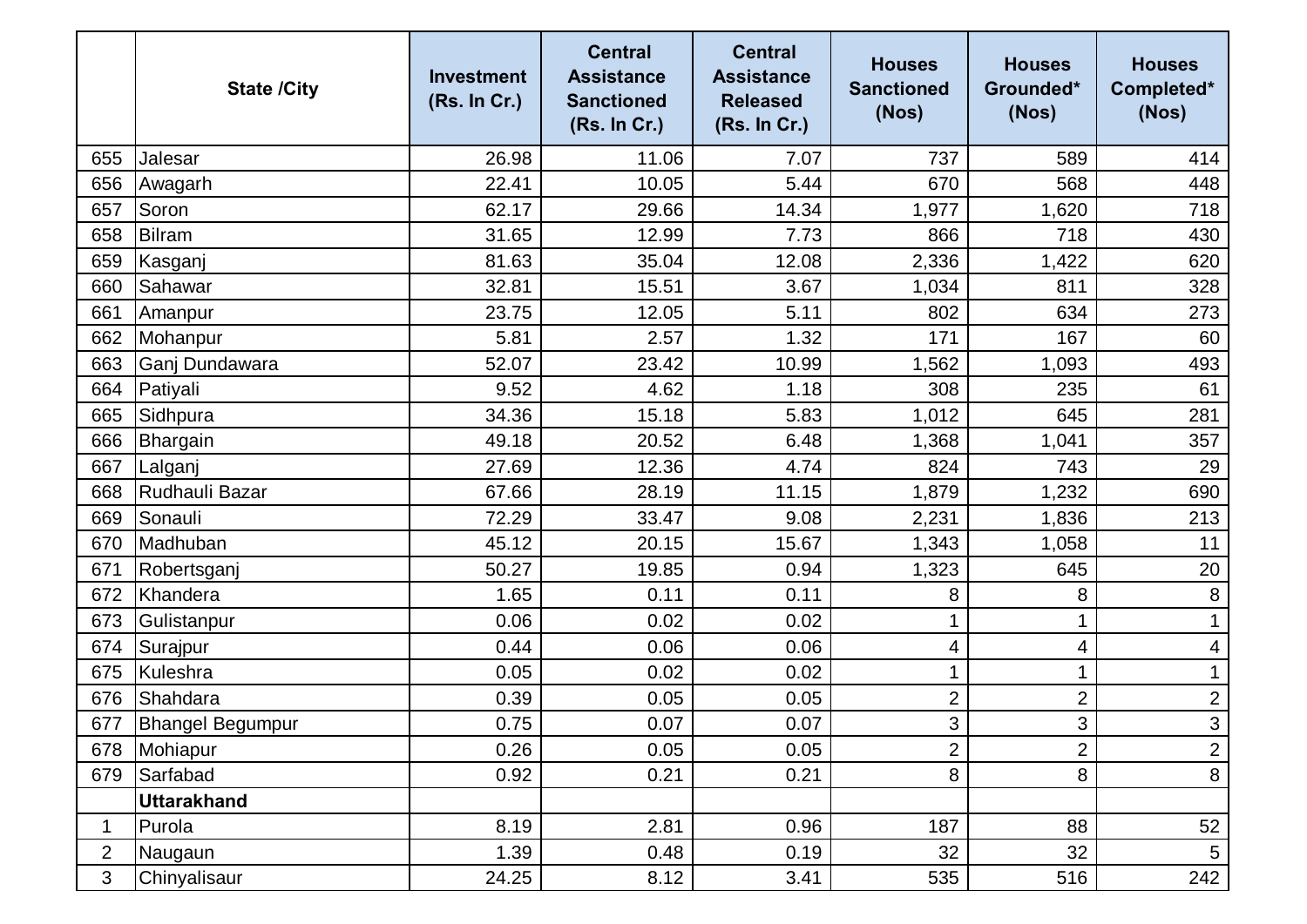|    | <b>State /City</b> | <b>Investment</b><br>(Rs. In Cr.) | <b>Central</b><br><b>Assistance</b><br><b>Sanctioned</b><br>(Rs. In Cr.) | <b>Central</b><br><b>Assistance</b><br><b>Released</b><br>(Rs. In Cr.) | <b>Houses</b><br><b>Sanctioned</b><br>(Nos) | <b>Houses</b><br>Grounded*<br>(Nos) | <b>Houses</b><br>Completed*<br>(Nos) |
|----|--------------------|-----------------------------------|--------------------------------------------------------------------------|------------------------------------------------------------------------|---------------------------------------------|-------------------------------------|--------------------------------------|
| 4  | Pokhri             | 8.82                              | 3.03                                                                     | 1.06                                                                   | 202                                         | 148                                 | 40                                   |
| 5  | Tharali            | 7.97                              | 2.73                                                                     | 1.09                                                                   | 182                                         | 75                                  | $\overline{2}$                       |
| 6  | Gairsain           | 7.58                              | 2.60                                                                     | 0.91                                                                   | 173                                         | 118                                 | 20                                   |
| 7  | <b>Ukhimath</b>    | 19.11                             | 12.34                                                                    | 8.81                                                                   | 341                                         | 274                                 | 126                                  |
| 8  | Augustmuni         | 26.95                             | 11.12                                                                    | 3.98                                                                   | 361                                         | 215                                 | 186                                  |
| 9  | Satpuli            | 1.01                              | 0.35                                                                     | 0.12                                                                   | 23                                          | 12                                  |                                      |
| 10 | Jonk               | 5.78                              | 0.58                                                                     | 0.54                                                                   | 35                                          | 31                                  | 31                                   |
| 11 | Berinaag           | 1.51                              | 0.47                                                                     | 0.15                                                                   | 31                                          | 6                                   |                                      |
| 12 | Kapkoot            | 4.98                              | 1.86                                                                     | 0.43                                                                   | 124                                         | 50                                  | 15                                   |
| 13 | Bhikiyasain        | 4.02                              | 1.50                                                                     | 0.60                                                                   | 100                                         | 97                                  | 33                                   |
| 14 | Banbasa            | 92.59                             | 20.68                                                                    | 0.03                                                                   | 1,379                                       | 1                                   |                                      |
| 15 | Nanakmatta         | 1.52                              | 0.65                                                                     | 0.26                                                                   | 43                                          | 37                                  | $\ensuremath{\mathsf{3}}$            |
| 16 | Bhagwanpur         | 8.98                              | 3.83                                                                     | 0.05                                                                   | 255                                         | 3                                   | 3                                    |
| 17 | Piran Kaliyar      | 2.86                              | 1.25                                                                     |                                                                        | 83                                          |                                     | $\overline{\phantom{a}}$             |
| 18 | <b>Barkot</b>      | 26.82                             | 17.43                                                                    | 12.96                                                                  | 455                                         | 310                                 | 63                                   |
| 19 | <b>Uttarkashi</b>  | 1.23                              | 0.17                                                                     | 0.17                                                                   |                                             | 7                                   | $\overline{7}$                       |
| 20 | Joshimath          | 23.96                             | 10.64                                                                    | 6.52                                                                   | 438                                         | 360                                 | 244                                  |
| 21 | Chamoli Gopeshwar  | 20.25                             | 6.94                                                                     | 2.98                                                                   | 462                                         | 388                                 | 214                                  |
| 22 | Nandprayag         | 7.93                              | 2.72                                                                     | 0.98                                                                   | 181                                         | 96                                  | 95                                   |
| 23 | Gochar             | 5.86                              | 1.91                                                                     | 0.85                                                                   | 124                                         | 87                                  | 58                                   |
| 24 | Karnaprayag        | 6.13                              | 2.10                                                                     | 1.15                                                                   | 140                                         | 97                                  | 51                                   |
| 25 | Rudraprayag        | 19.78                             | 8.20                                                                     | 4.85                                                                   | 372                                         | 234                                 | 179                                  |
| 26 | Kirtinagar         | 0.17                              | 0.01                                                                     | 0.01                                                                   | $\mathbf 1$                                 | $\mathbf 1$                         | $\mathbf 1$                          |
| 27 | Devprayag          | 1.80                              | 0.62                                                                     | 0.38                                                                   | 41                                          | 38                                  | 35                                   |
| 28 | Tehri              | 1.90                              | 0.46                                                                     | 0.33                                                                   | 25                                          | 17                                  | 15                                   |
| 29 | Chamba             | 0.46                              | 0.06                                                                     | 0.06                                                                   | 5                                           | 5                                   | $\sqrt{5}$                           |
| 30 | Narendranagar      | 0.33                              | 0.03                                                                     | 0.03                                                                   | 3                                           | 3                                   | $\mathfrak{S}$                       |
| 31 | Muni Ki Reti       | 0.74                              | 0.11                                                                     | 0.11                                                                   | 5                                           | 5                                   | 5                                    |
| 32 | Chakrata (CB)      | 0.43                              | 0.04                                                                     | 0.04                                                                   | 4                                           | 4                                   | $\overline{4}$                       |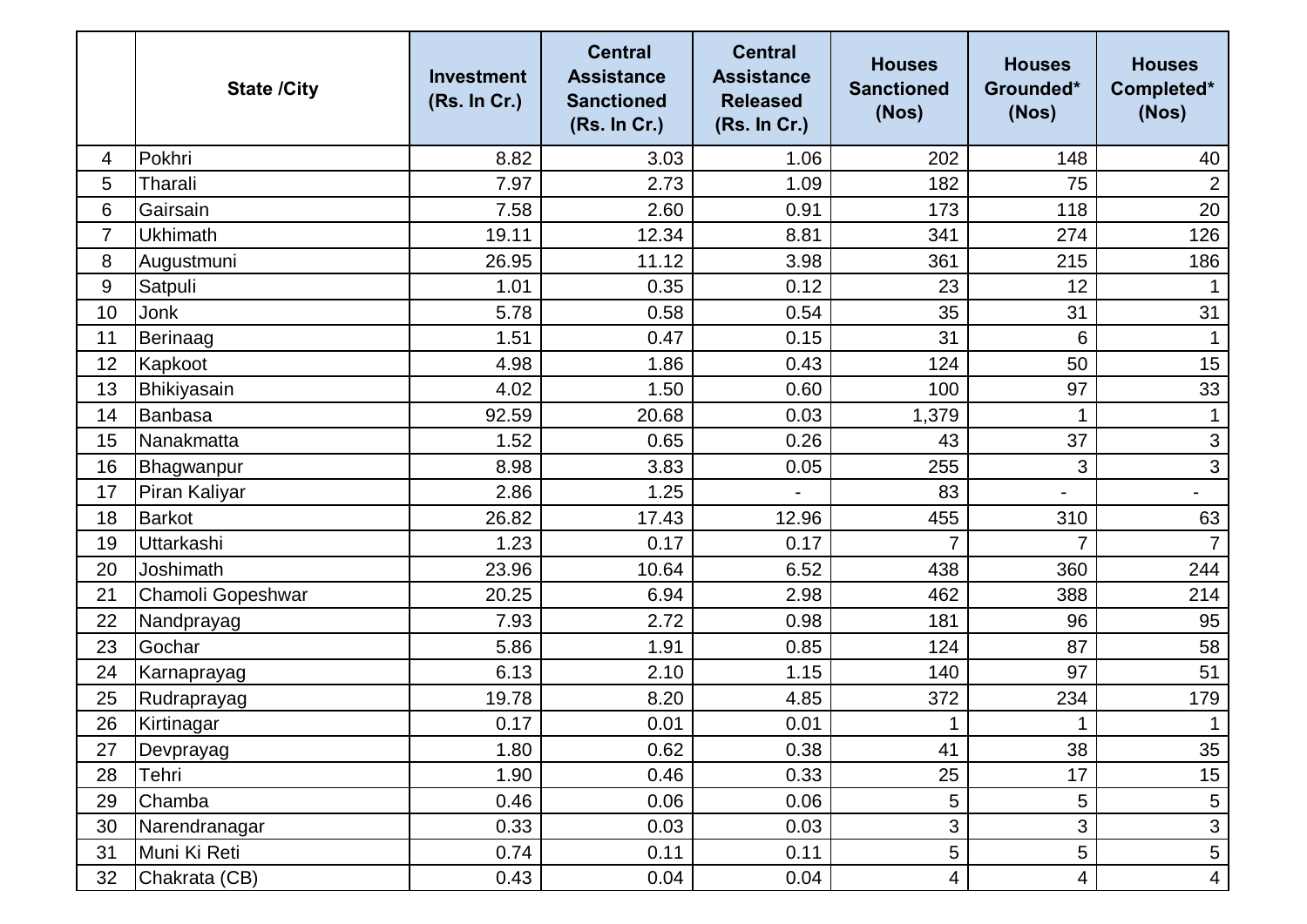|    | <b>State /City</b>       | <b>Investment</b><br>(Rs. In Cr.) | <b>Central</b><br><b>Assistance</b><br><b>Sanctioned</b><br>(Rs. In Cr.) | <b>Central</b><br><b>Assistance</b><br><b>Released</b><br>(Rs. In Cr.) | <b>Houses</b><br><b>Sanctioned</b><br>(Nos) | <b>Houses</b><br>Grounded*<br>(Nos) | <b>Houses</b><br>Completed*<br>(Nos) |
|----|--------------------------|-----------------------------------|--------------------------------------------------------------------------|------------------------------------------------------------------------|---------------------------------------------|-------------------------------------|--------------------------------------|
| 33 | Vikasnagar               | 17.34                             | 4.55                                                                     | 2.46                                                                   | 279                                         | 228                                 | 133                                  |
| 34 | Herbertpur               | 5.26                              | 2.23                                                                     | 0.65                                                                   | 147                                         | 91                                  | 28                                   |
| 35 | Mussoorie                | 2.46                              | 0.71                                                                     | 0.35                                                                   | 45                                          | 83                                  | 65                                   |
| 36 | Landaur (CB)             | 5.51                              | 0.70                                                                     | 0.70                                                                   | 37                                          | 37                                  | 37                                   |
| 37 | Dehradun                 | 451.81                            | 51.06                                                                    | 28.17                                                                  | 2,975                                       | 1,902                               | 1,505                                |
| 38 | Dehradun (CB)            | 20.00                             | 1.83                                                                     | 1.83                                                                   | 100                                         | 100                                 | 100                                  |
| 39 | <b>Clement Town (CB)</b> | 0.39                              | 0.06                                                                     | 0.06                                                                   | 4                                           | 4                                   | 4                                    |
| 40 | Doiwala                  | 2.41                              | 0.89                                                                     | 0.45                                                                   | 57                                          | 53                                  | 17                                   |
| 41 | <b>Rishikesh</b>         | 11.70                             | 1.67                                                                     | 1.67                                                                   | 88                                          | 88                                  | 88                                   |
| 42 | Virbhadra IDPL (ITS)     | 1.00                              | 0.09                                                                     | 0.09                                                                   | 4                                           | 4                                   | $\overline{4}$                       |
| 43 | Srinagar                 | 1.62                              | 0.32                                                                     | 0.16                                                                   | 21                                          | 21                                  | 21                                   |
| 44 | Pauri                    | 10.52                             | 3.14                                                                     | 1.12                                                                   | 207                                         | 159                                 | 104                                  |
| 45 | Dogadda                  | 0.35                              | 0.12                                                                     | 0.02                                                                   | 8                                           | 4                                   |                                      |
| 46 | Kotdwara                 | 38.80                             | 11.95                                                                    | 1.39                                                                   | 788                                         | 106                                 | 65                                   |
| 47 | Dharchula                | 1.29                              | 0.48                                                                     | 0.06                                                                   | 32                                          | $\overline{7}$                      | $\qquad \qquad \blacksquare$         |
| 48 | <b>Didihat</b>           | 0.12                              | 0.05                                                                     | 0.02                                                                   | 3                                           |                                     |                                      |
| 49 | Pithoragarh              | 8.29                              | 2.50                                                                     | 0.74                                                                   | 161                                         | 116                                 | 78                                   |
| 50 | Bageshwar                | 14.55                             | 5.28                                                                     | 1.11                                                                   | 351                                         | 145                                 | 56                                   |
| 51 | Ranikhet                 | 0.72                              | 0.27                                                                     | 0.11                                                                   | 18                                          | 6                                   | $\mathbf{3}$                         |
| 52 | Dwarahat                 | 2.38                              | 0.88                                                                     | 0.20                                                                   | 58                                          | 24                                  | 24                                   |
| 53 | Almora (CB)              | 0.28                              | 0.02                                                                     | 0.02                                                                   |                                             |                                     |                                      |
| 54 | Almora                   | 4.54                              | 1.49                                                                     | 0.34                                                                   | 98                                          | 44                                  | 31                                   |
| 55 | Champawat                | 11.92                             | 4.22                                                                     | 1.73                                                                   | 276                                         | 186                                 | 106                                  |
| 56 | Lohaghat                 | 15.06                             | 1.28                                                                     | 1.28                                                                   | 75                                          | 75                                  | 75                                   |
| 57 | Tanakpur                 | 0.56                              | 0.15                                                                     | 0.10                                                                   | 8                                           | 4                                   | 4                                    |
| 58 | Nainital                 | 19.33                             | 3.65                                                                     | 3.65                                                                   | 187                                         | 283                                 | 283                                  |
| 59 | Nainital (CB)            | 6.84                              | 0.41                                                                     | 0.41                                                                   | 58                                          | 58                                  | 58                                   |
| 60 | Bhowali                  | 53.59                             | 3.88                                                                     | 3.82                                                                   | 349                                         | 349                                 | 343                                  |
| 61 | <b>Bhimtal</b>           | 7.44                              | 4.53                                                                     | 3.48                                                                   | 111                                         | 71                                  | 25                                   |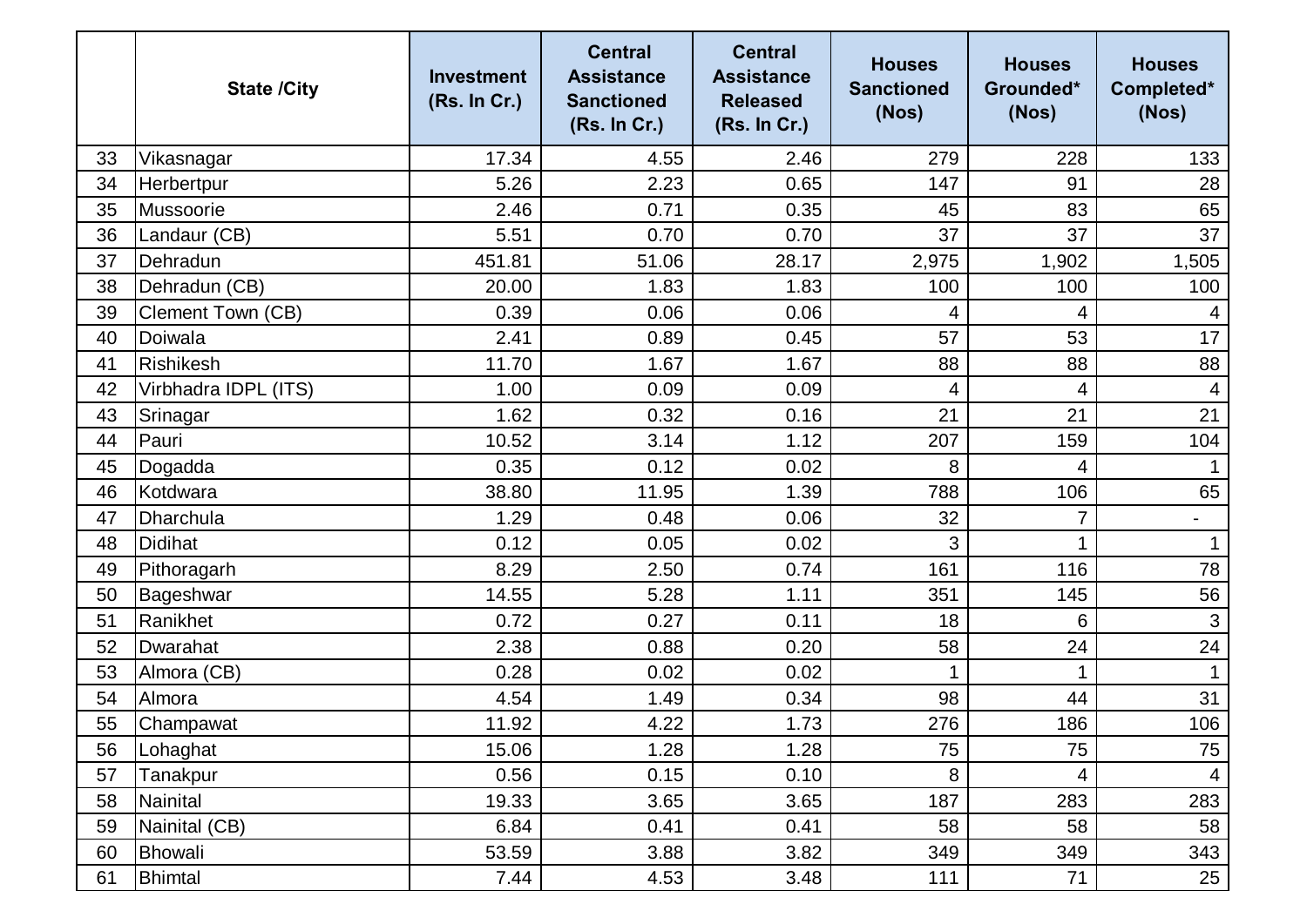|    | <b>State /City</b>                      | <b>Investment</b><br>(Rs. In Cr.) | <b>Central</b><br><b>Assistance</b><br><b>Sanctioned</b><br>(Rs. In Cr.) | <b>Central</b><br><b>Assistance</b><br><b>Released</b><br>(Rs. In Cr.) | <b>Houses</b><br><b>Sanctioned</b><br>(Nos) | <b>Houses</b><br>Grounded*<br>(Nos) | <b>Houses</b><br>Completed*<br>(Nos) |
|----|-----------------------------------------|-----------------------------------|--------------------------------------------------------------------------|------------------------------------------------------------------------|---------------------------------------------|-------------------------------------|--------------------------------------|
| 62 | Haldwani-cum-Kathgodam                  | 265.16                            | 49.57                                                                    | 11.80                                                                  | 3,294                                       | 874                                 | 842                                  |
| 63 | Ramnagar                                | 2.47                              | 0.38                                                                     | 0.35                                                                   | 21                                          | 20                                  | 18                                   |
| 64 | Kaladhungi                              | 3.01                              | 0.63                                                                     | 0.29                                                                   | 40                                          | 81                                  | 75                                   |
| 65 | Lalkuan                                 | 4.39                              | 0.65                                                                     | 0.65                                                                   | 41                                          | 141                                 | 141                                  |
| 66 | Kashipur                                | 166.97                            | 34.29                                                                    | 6.21                                                                   | 2,229                                       | 430                                 | 375                                  |
| 67 | Mahua Kheraganj                         | 5.77                              | 2.41                                                                     | 0.98                                                                   | 160                                         | 203                                 | 177                                  |
| 68 | Mahua Dabra                             | 19.03                             | 8.09                                                                     | 3.23                                                                   | 539                                         | 521                                 | 132                                  |
| 69 | Jaspur                                  | 48.64                             | 20.41                                                                    | 9.74                                                                   | 1,357                                       | 767                                 | 148                                  |
| 70 | Sultanpur                               | 6.28                              | 2.48                                                                     | 1.16                                                                   | 160                                         | 33                                  | 14                                   |
| 71 | Bajpur                                  | 31.85                             | 15.55                                                                    | 8.62                                                                   | 708                                         | 214                                 | 167                                  |
| 72 | <b>Kela Khera</b>                       | 38.57                             | 28.02                                                                    | 20.95                                                                  | 746                                         | 557                                 | 313                                  |
| 73 | Rudrapur                                | 281.79                            | 52.98                                                                    | 18.97                                                                  | 3,406                                       | 390                                 | 390                                  |
| 74 | Kichha                                  | 86.72                             | 19.66                                                                    | 2.45                                                                   | 1,290                                       | 244                                 | 220                                  |
| 75 | Gadarpur                                | 20.20                             | 8.17                                                                     | 3.34                                                                   | 539                                         | 367                                 | 47                                   |
| 76 | Dineshpur                               | 43.18                             | 18.32                                                                    | 9.95                                                                   | ,222                                        | 1,247                               | 672                                  |
| 77 | Shaktigarh                              | 30.22                             | 21.82                                                                    | 15.76                                                                  | 608                                         | 314                                 | 242                                  |
| 78 | Sitarganj                               | 155.49                            | 46.52                                                                    | 22.11                                                                  | 2,152                                       | 701                                 | 539                                  |
| 79 | Khatima                                 | 4.86                              | 1.98                                                                     | 0.82                                                                   | 131                                         | 24                                  | 14                                   |
| 80 | Roorkee                                 | 106.76                            | 14.86                                                                    | 14.59                                                                  | 789                                         | 765                                 | 765                                  |
| 81 | Roorkee (CB)                            | 1.23                              | 0.15                                                                     | 0.15                                                                   | 7                                           | $\overline{7}$                      | $\overline{7}$                       |
| 82 | Jhabrera                                | 43.63                             | 17.93                                                                    | 6.20                                                                   | 1,192                                       | 607                                 | 356                                  |
| 83 | Manglaur                                | 64.61                             | 19.64                                                                    | 2.21                                                                   | 1,309                                       | 538                                 | 231                                  |
| 84 | Landhaura                               | 34.65                             | 14.85                                                                    | 3.96                                                                   | 988                                         | 699                                 | 401                                  |
| 85 | <b>Bharat Heavy Electricals Limited</b> | 0.65                              | 0.08                                                                     | 0.08                                                                   | 5                                           | 5                                   | 5                                    |
| 86 | Hardwar                                 | 121.05                            | 22.58                                                                    | 17.44                                                                  | 1,247                                       | 792                                 | 781                                  |
| 87 | Laksar                                  | 33.50                             | 14.46                                                                    | 3.80                                                                   | 963                                         | 582                                 | 210                                  |
| 88 | Gangolihat                              | 0.92                              | 0.32                                                                     | 0.10                                                                   | 21                                          | 3                                   | $\overline{2}$                       |
| 89 | Selaqui                                 | 4.66                              | 1.99                                                                     | 0.81                                                                   | 132                                         | 1                                   | $\mathbf 1$                          |
| 90 | Shivalik Nagar                          | 9.00                              | 0.99                                                                     | 0.99                                                                   | 46                                          | 46                                  | 46                                   |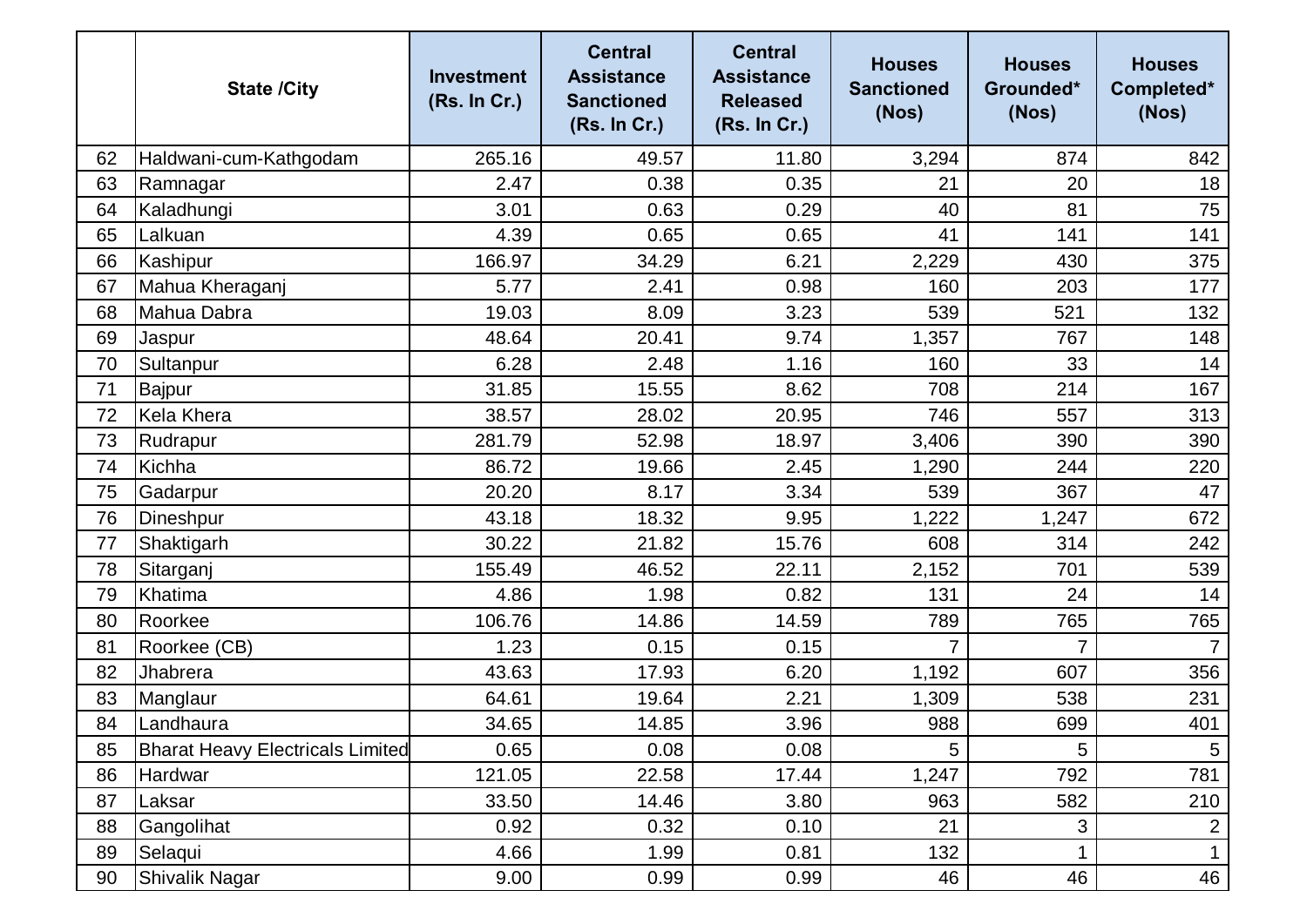|                | <b>State /City</b> | <b>Investment</b><br>(Rs. In Cr.) | <b>Central</b><br><b>Assistance</b><br><b>Sanctioned</b><br>(Rs. In Cr.) | <b>Central</b><br><b>Assistance</b><br><b>Released</b><br>(Rs. In Cr.) | <b>Houses</b><br><b>Sanctioned</b><br>(Nos) | <b>Houses</b><br>Grounded*<br>(Nos) | <b>Houses</b><br>Completed*<br>(Nos) |
|----------------|--------------------|-----------------------------------|--------------------------------------------------------------------------|------------------------------------------------------------------------|---------------------------------------------|-------------------------------------|--------------------------------------|
| 91             | Gaja               | 83.82                             | 7.02                                                                     | 7.02                                                                   | 469                                         | 469                                 | 469                                  |
| 92             | Gulbhoj            | 11.46                             | 4.76                                                                     | 1.98                                                                   | 315                                         | 307                                 | 12                                   |
| 93             | Pipalkoti          | 11.61                             | 3.98                                                                     | 1.59                                                                   | 265                                         | 141                                 | 32                                   |
| 94             | Tilwara            | 2.63                              | 0.90                                                                     | 0.20                                                                   | 60                                          | 43                                  | 20                                   |
|                | <b>West Bengal</b> |                                   |                                                                          |                                                                        |                                             |                                     |                                      |
| 1              | <b>Buniadpur</b>   | 75.77                             | 27.87                                                                    | 12.75                                                                  | 1,864                                       | 1,285                               | 352                                  |
| $\overline{2}$ | Domkal             | 55.25                             | 20.47                                                                    | 13.76                                                                  | 1,364                                       | 1,364                               | 446                                  |
| 3              | Haringhata         | 117.56                            | 43.54                                                                    | 28.69                                                                  | 2,902                                       | 2,848                               | 2,144                                |
| 4              | Darjiling          | 109.44                            | 19.22                                                                    | 11.29                                                                  | 1,262                                       | 1,494                               | 577                                  |
| 5              | Kalimpong          | 61.17                             | 18.76                                                                    | 5.04                                                                   | 1,254                                       | 545                                 | 247                                  |
| 6              | Mirik (NA)         | 65.82                             | 20.27                                                                    | 7.38                                                                   | 1,351                                       | 909                                 | 85                                   |
| 7              | Kurseong           | 56.63                             | 17.49                                                                    | 4.87                                                                   | 1,165                                       | 640                                 | 228                                  |
| 8              | Siliguri           | 255.15                            | 77.83                                                                    | 32.65                                                                  | 5,083                                       | 3,892                               | 1,066                                |
| 9              | Mal                | 146.63                            | 53.92                                                                    | 22.55                                                                  | 3,601                                       | 3,099                               | 1,947                                |
| 10             | Jalpaiguri         | 307.52                            | 104.52                                                                   | 53.12                                                                  | 6,982                                       | 5,087                               | 2,804                                |
| 11             | Dhupguri           | 231.20                            | 85.03                                                                    | 37.91                                                                  | 5,667                                       | 3,445                               | 2,860                                |
| 12             | Alipurduar         | 134.65                            | 49.62                                                                    | 17.84                                                                  | 3,307                                       | 1,814                               | 961                                  |
| 13             | Haldibari          | 61.37                             | 22.74                                                                    | 13.31                                                                  | 1,516                                       | 1,435                               | 662                                  |
| 14             | Mekhliganj         | 33.07                             | 12.26                                                                    | 7.25                                                                   | 817                                         | 817                                 | 421                                  |
| 15             | Mathabhanga        | 62.94                             | 23.19                                                                    | 10.81                                                                  | 1,545                                       | 1,228                               | 319                                  |
| 16             | KochBehar          | 84.62                             | 29.38                                                                    | 9.11                                                                   | 1,959                                       | 1,201                               | 437                                  |
| 17             | Tufanganj          | 92.36                             | 34.20                                                                    | 19.12                                                                  | 2,280                                       | 1,404                               | 1,182                                |
| 18             | Dinhata            | 103.64                            | 37.58                                                                    | 19.86                                                                  | 2,509                                       | 1,995                               | 848                                  |
| 19             | Islampur           | 96.81                             | 35.37                                                                    | 19.58                                                                  | 2,366                                       | 2,204                               | 752                                  |
| 20             | Dalkhola           | 79.64                             | 29.26                                                                    | 17.39                                                                  | 1,952                                       | 1,803                               | 1,093                                |
| 21             | Raiganj            | 285.49                            | 104.70                                                                   | 44.31                                                                  | 6,985                                       | 4,612                               | 1,386                                |
| 22             | Kaliaganj          | 203.75                            | 75.31                                                                    | 33.56                                                                  | 5,020                                       | 3,444                               | 1,962                                |
| 23             | Gangarampur        | 90.26                             | 32.94                                                                    | 23.85                                                                  | 2,199                                       | 2,084                               | 900                                  |
| 24             | Balurghat          | 93.27                             | 33.22                                                                    | 15.76                                                                  | 2,205                                       | 2,018                               | 476                                  |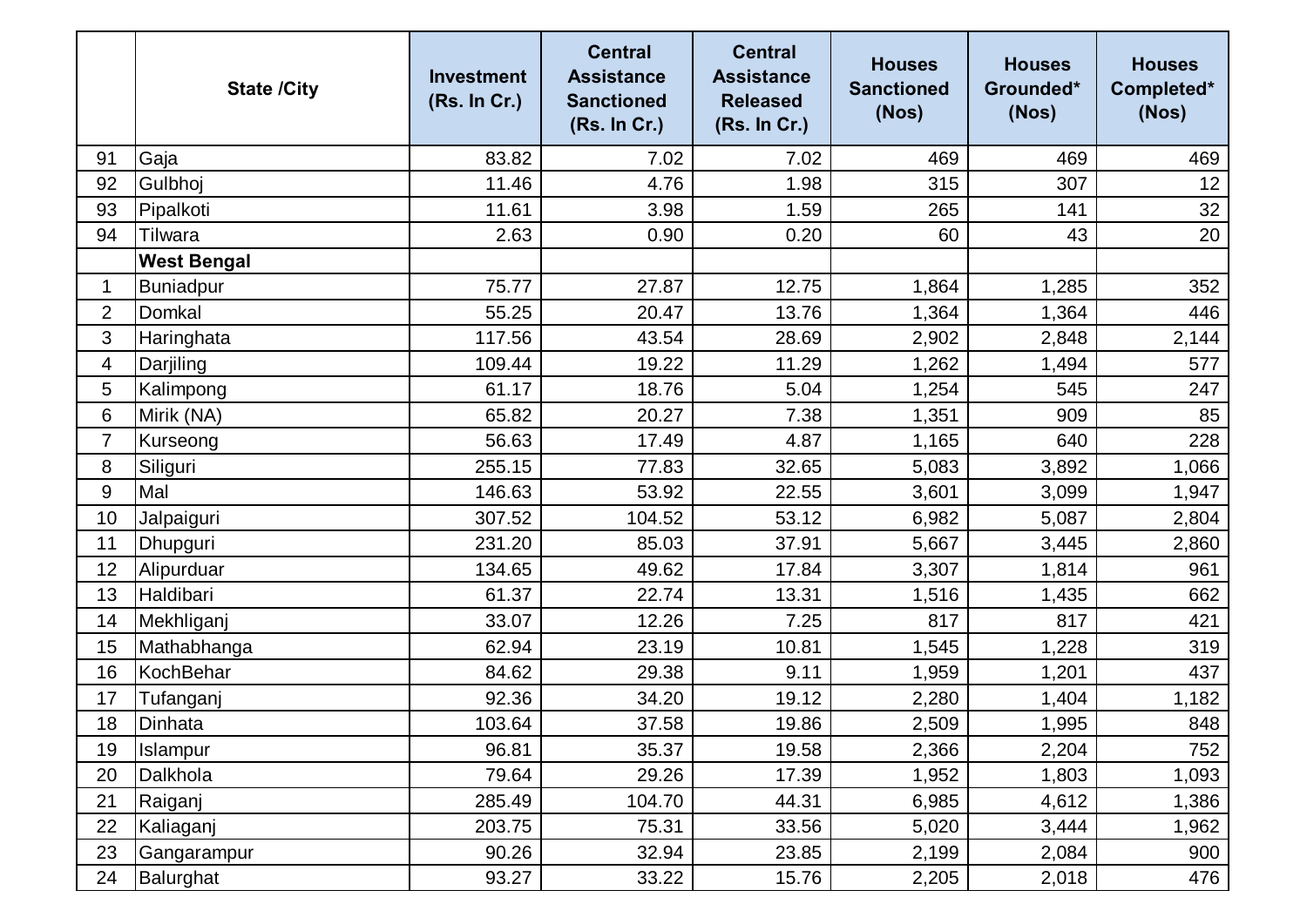|    | <b>State /City</b>   | <b>Investment</b><br>(Rs. In Cr.) | <b>Central</b><br><b>Assistance</b><br><b>Sanctioned</b><br>(Rs. In Cr.) | <b>Central</b><br><b>Assistance</b><br><b>Released</b><br>(Rs. In Cr.) | <b>Houses</b><br><b>Sanctioned</b><br>(Nos) | <b>Houses</b><br>Grounded*<br>(Nos) | <b>Houses</b><br>Completed*<br>(Nos) |
|----|----------------------|-----------------------------------|--------------------------------------------------------------------------|------------------------------------------------------------------------|---------------------------------------------|-------------------------------------|--------------------------------------|
| 25 | Old Malda            | 123.74                            | 40.11                                                                    | 26.66                                                                  | 2,675                                       | 2,615                               | 1,745                                |
| 26 | <b>English Bazar</b> | 128.94                            | 42.97                                                                    | 24.67                                                                  | 2,864                                       | 2,458                               | 1,152                                |
| 27 | <b>Dhulian</b>       | 438.71                            | 162.56                                                                   | 71.76                                                                  | 10,837                                      | 6,918                               | 1,929                                |
| 28 | Jangipur             | 197.22                            | 72.84                                                                    | 36.93                                                                  | 4,855                                       | 3,700                               | 2,028                                |
| 29 | Jiaganj-Azimganj     | 161.26                            | 59.71                                                                    | 31.87                                                                  | 3,980                                       | 2,899                               | 1,246                                |
| 30 | Murshidabad          | 181.67                            | 67.08                                                                    | 32.91                                                                  | 4,472                                       | 3,475                               | 1,060                                |
| 31 | Kandi                | 141.39                            | 52.20                                                                    | 34.17                                                                  | 3,480                                       | 3,390                               | 2,288                                |
| 32 | Berhampore           | 106.24                            | 37.22                                                                    | 19.94                                                                  | 2,474                                       | 1,491                               | 606                                  |
| 33 | Beldanga             | 127.57                            | 47.25                                                                    | 19.62                                                                  | 3,150                                       | 2,188                               | 1,070                                |
| 34 | Nalhati              | 112.70                            | 41.58                                                                    | 19.00                                                                  | 2,773                                       | 2,163                               | 559                                  |
| 35 | Rampurhat            | 146.00                            | 52.91                                                                    | 35.46                                                                  | 3,526                                       | 3,636                               | 2,236                                |
| 36 | Suri                 | 201.04                            | 73.92                                                                    | 25.05                                                                  | 4,927                                       | 3,227                               | 1,291                                |
| 37 | Sainthia             | 81.39                             | 29.55                                                                    | 18.01                                                                  | 1,973                                       | 1,919                               | 959                                  |
| 38 | Dubrajpur            | 85.73                             | 31.65                                                                    | 20.98                                                                  | 2,109                                       | 1,511                               | 1,273                                |
| 39 | Bolpur               | 137.39                            | 48.87                                                                    | 33.69                                                                  | 3,252                                       | 3,132                               | 2,255                                |
| 40 | Kulti                | 2.85                              | 0.35                                                                     | 0.35                                                                   | 19                                          | 19                                  | 19                                   |
| 41 | Asansol              | 690.10                            | 233.46                                                                   | 98.46                                                                  | 15,506                                      | 14,690                              | 7,494                                |
| 42 | Jamuria              | 1.60                              | 0.20                                                                     | 0.20                                                                   | 10                                          | 10                                  | 10                                   |
| 43 | Raniganj             | 6.39                              | 0.80                                                                     | 0.80                                                                   | 47                                          | 47                                  | 47                                   |
| 44 | Durgapur             | 312.98                            | 77.60                                                                    | 24.31                                                                  | 5,019                                       | 2,069                               | 872                                  |
| 45 | Katwa                | 101.23                            | 36.93                                                                    | 17.43                                                                  | 2,467                                       | 1,450                               | 960                                  |
| 46 | Dainhat              | 90.21                             | 33.42                                                                    | 18.21                                                                  | 2,227                                       | 1,694                               | 910                                  |
| 47 | Guskara              | 68.87                             | 25.03                                                                    | 16.37                                                                  | 1,674                                       | 1,190                               | 1,162                                |
| 48 | Barddhaman           | 188.52                            | 52.26                                                                    | 14.78                                                                  | 3,468                                       | 1,280                               | 748                                  |
| 49 | Kalna                | 53.80                             | 19.91                                                                    | 8.91                                                                   | 1,331                                       | 1,215                               | 187                                  |
| 50 | Memari               | 17.98                             | 6.27                                                                     | 5.02                                                                   | 415                                         | 399                                 | 394                                  |
| 51 | Nabadwip             | 104.31                            | 38.49                                                                    | 20.99                                                                  | 2,567                                       | 2,432                               | 1,449                                |
| 52 | Krishnanagar         | 150.90                            | 53.12                                                                    | 35.46                                                                  | 3,536                                       | 3,518                               | 3,416                                |
| 53 | Santipur             | 162.33                            | 60.06                                                                    | 32.99                                                                  | 4,003                                       | 3,646                               | 1,643                                |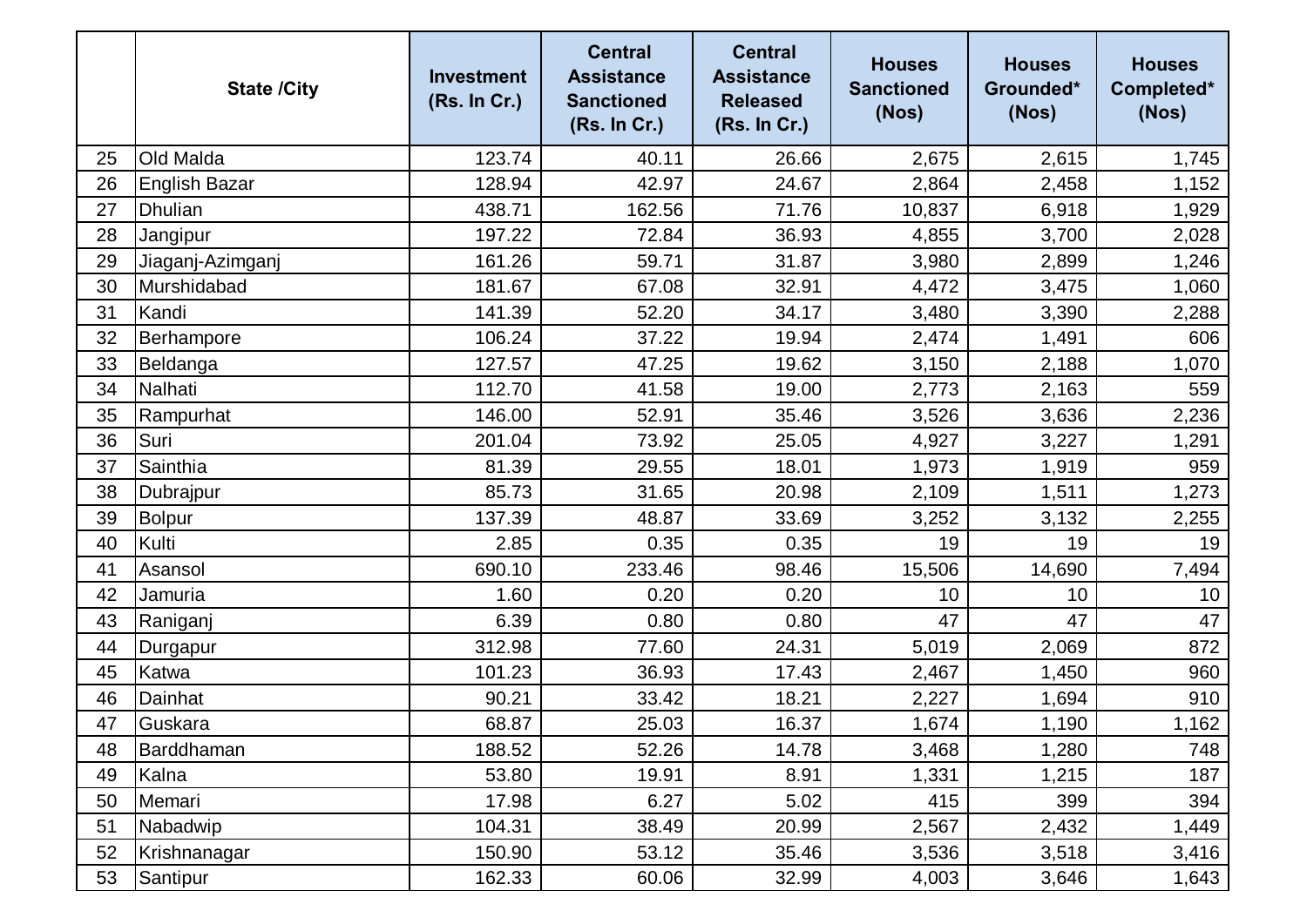|    | <b>State /City</b>         | <b>Investment</b><br>(Rs. In Cr.) | <b>Central</b><br><b>Assistance</b><br><b>Sanctioned</b><br>(Rs. In Cr.) | <b>Central</b><br><b>Assistance</b><br><b>Released</b><br>(Rs. In Cr.) | <b>Houses</b><br><b>Sanctioned</b><br>(Nos) | <b>Houses</b><br>Grounded*<br>(Nos) | <b>Houses</b><br>Completed*<br>(Nos) |
|----|----------------------------|-----------------------------------|--------------------------------------------------------------------------|------------------------------------------------------------------------|---------------------------------------------|-------------------------------------|--------------------------------------|
| 54 | Taherpur                   | 72.36                             | 26.80                                                                    | 6.15                                                                   | 1,786                                       | 760                                 | 316                                  |
| 55 | Birnagar                   | 92.47                             | 34.24                                                                    | 26.93                                                                  | 2,282                                       | 2,276                               | 2,210                                |
| 56 | Ranaghat                   | 92.22                             | 32.38                                                                    | 18.17                                                                  | 2,159                                       | 2,098                               | 1,468                                |
| 57 | Coopers Camp               | 96.92                             | 35.88                                                                    | 24.65                                                                  | 2,393                                       | 2,396                               | 1,856                                |
| 58 | Chakdaha                   | 84.62                             | 30.75                                                                    | 14.26                                                                  | 2,058                                       | 1,403                               | 936                                  |
| 59 | Kalyani                    | 162.78                            | 54.23                                                                    | 25.66                                                                  | 3,354                                       | 1,202                               | 574                                  |
| 60 | Gayespur                   | 91.49                             | 33.81                                                                    | 19.46                                                                  | 2,252                                       | 2,028                               | 837                                  |
| 61 | Bongaon                    | 304.27                            | 112.43                                                                   | 74.22                                                                  | 7,492                                       | 6,354                               | 5,404                                |
| 62 | Halisahar                  | 194.53                            | 71.06                                                                    | 46.44                                                                  | 4,731                                       | 4,290                               | 2,802                                |
| 63 | Kanchrapara                | 32.59                             | 10.95                                                                    | 6.40                                                                   | 726                                         | 562                                 | 319                                  |
| 64 | Naihati                    | 85.03                             | 30.03                                                                    | 12.48                                                                  | 1,996                                       | 1,006                               | 404                                  |
| 65 | Bhatpara                   | 102.07                            | 39.11                                                                    | 24.70                                                                  | 2,374                                       | 1,886                               | 327                                  |
| 66 | Gobardanga                 | 152.29                            | 56.29                                                                    | 39.84                                                                  | 3,753                                       | 3,331                               | 2,653                                |
| 67 | Habra                      | 385.15                            | 142.09                                                                   | 76.49                                                                  | 9,476                                       | 6,955                               | 4,343                                |
| 68 | Ashokenagar Kalyangarh     | 256.83                            | 94.81                                                                    | 33.90                                                                  | 6,325                                       | 3,747                               | 1,674                                |
| 69 | Garulia                    | 66.51                             | 23.82                                                                    | 13.40                                                                  | 1,574                                       | 1,304                               | 790                                  |
| 70 | North Barrackpore          | 61.18                             | 19.39                                                                    | 11.59                                                                  | 1,263                                       | 995                                 | 368                                  |
| 71 | Barrackpur Cantonment (CB) | 0.37                              | 0.05                                                                     | 0.05                                                                   | $\overline{2}$                              | $\overline{2}$                      | $\overline{2}$                       |
| 72 | Barrackpore                | 85.96                             | 23.47                                                                    | 15.23                                                                  | 1,535                                       | 1,289                               | 829                                  |
| 73 | Titagarh                   | 53.33                             | 17.82                                                                    | 7.98                                                                   | 1,176                                       | 607                                 | 282                                  |
| 74 | Khardah                    | 104.28                            | 29.46                                                                    | 16.99                                                                  | 1,899                                       | 1,325                               | 688                                  |
| 75 | Panihati                   | 220.19                            | 72.94                                                                    | 36.99                                                                  | 4,818                                       | 3,045                               | 956                                  |
| 76 | Baduria                    | 190.05                            | 70.29                                                                    | 31.29                                                                  | 4,685                                       | 3,597                               | 2,290                                |
| 77 | <b>Barasat</b>             | 295.24                            | 91.61                                                                    | 53.85                                                                  | 6,008                                       | 4,597                               | 2,042                                |
| 78 | Madhyamgram                | 228.91                            | 71.28                                                                    | 38.46                                                                  | 4,669                                       | 4,348                               | 2,519                                |
| 79 | New Barrackpore            | 78.81                             | 27.47                                                                    | 16.71                                                                  | 1,824                                       | 1,420                               | 341                                  |
| 80 | North DumDum               | 143.18                            | 46.71                                                                    | 23.06                                                                  | 3,091                                       | 2,129                               | 1,098                                |
| 81 | Kamarhati                  | 107.62                            | 32.67                                                                    | 19.79                                                                  | 2,142                                       | 1,485                               | 794                                  |
| 82 | Baranagar                  | 73.57                             | 13.72                                                                    | 9.78                                                                   | 850                                         | 700                                 | 612                                  |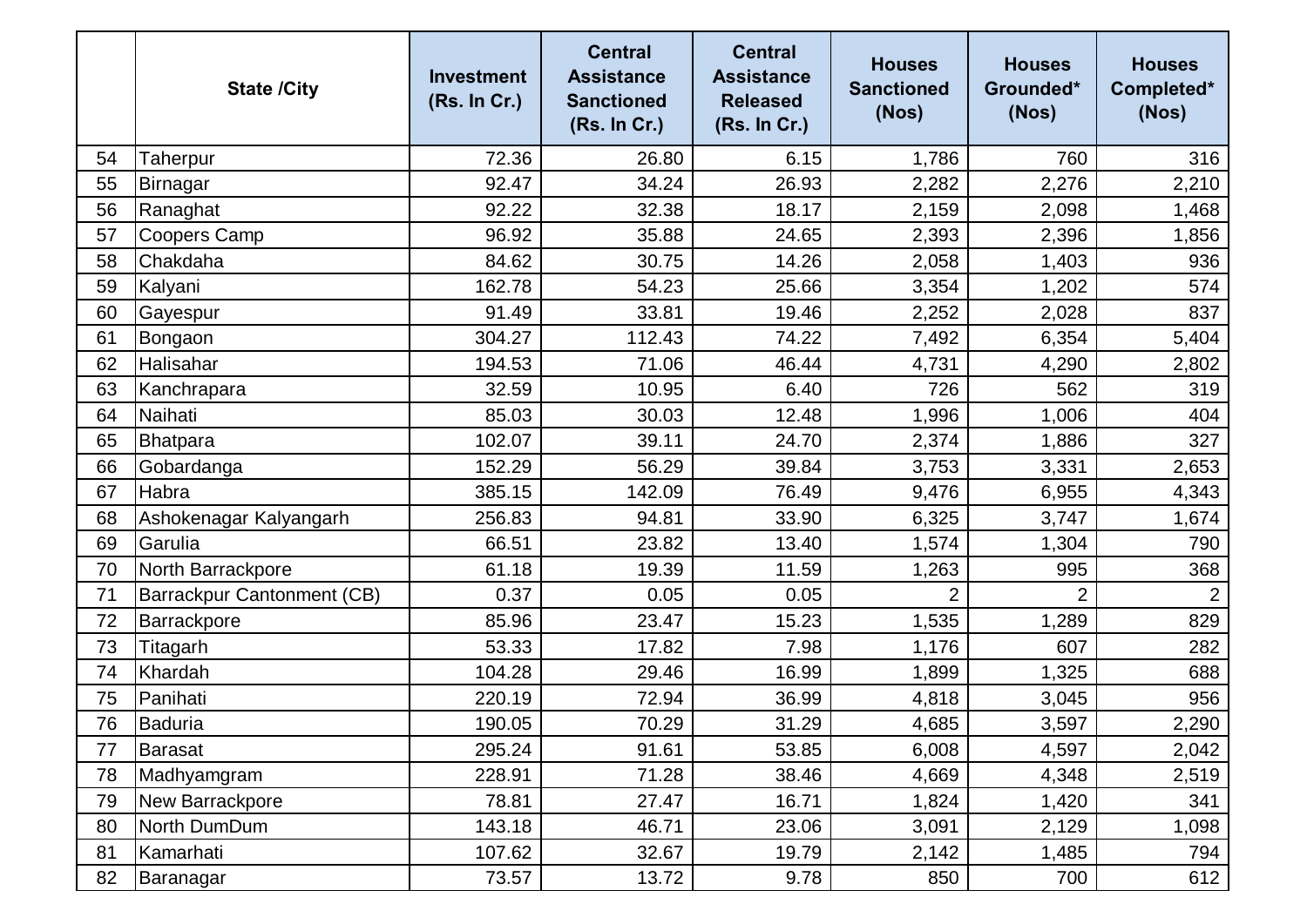|     | <b>State /City</b>              | <b>Investment</b><br>(Rs. In Cr.) | <b>Central</b><br><b>Assistance</b><br><b>Sanctioned</b><br>(Rs. In Cr.) | <b>Central</b><br><b>Assistance</b><br><b>Released</b><br>(Rs. In Cr.) | <b>Houses</b><br><b>Sanctioned</b><br>(Nos) | <b>Houses</b><br>Grounded*<br>(Nos) | <b>Houses</b><br>Completed*<br>(Nos) |
|-----|---------------------------------|-----------------------------------|--------------------------------------------------------------------------|------------------------------------------------------------------------|---------------------------------------------|-------------------------------------|--------------------------------------|
| 83  | Dum Dum                         | 75.82                             | 13.41                                                                    | 11.16                                                                  | 828                                         | 683                                 | 384                                  |
| 84  | South DumDum                    | 122.27                            | 27.04                                                                    | 19.60                                                                  | 1,697                                       | 1,420                               | 518                                  |
| 85  | Rajarhat Gopalpur               | 241.95                            | 20.51                                                                    | 20.51                                                                  | 1,084                                       | 1,084                               | 1,084                                |
| 86  | Bidhannagar                     | 293.74                            | 95.51                                                                    | 40.90                                                                  | 6,286                                       | 3,123                               | 430                                  |
| 87  | Nabadiganta Industrial Township | 0.36                              | 0.02                                                                     | 0.02                                                                   |                                             | $\overline{2}$                      | $\overline{2}$                       |
| 88  | <b>Basirhat</b>                 | 239.44                            | 88.59                                                                    | 28.28                                                                  | 5,908                                       | 3,595                               | 989                                  |
| 89  | Taki                            | 51.78                             | 19.17                                                                    | 5.39                                                                   | 1,277                                       | 825                                 | 172                                  |
| 90  | Bansberia                       | 96.53                             | 35.67                                                                    | 18.02                                                                  | 2,379                                       | 1,876                               | 676                                  |
| 91  | Hugli-Chinsurah                 | 128.95                            | 32.07                                                                    | 15.46                                                                  | 2,126                                       | 1,389                               | 643                                  |
| 92  | Chandernagore                   | 233.92                            | 84.35                                                                    | 34.31                                                                  | 5,520                                       | 3,748                               | 1,555                                |
| 93  | Tarakeswar                      | 25.24                             | 9.06                                                                     | 5.23                                                                   | 605                                         | 703                                 | 298                                  |
| 94  | Arambag                         | 130.89                            | 48.15                                                                    | 26.92                                                                  | 3,209                                       | 2,776                               | 1,543                                |
| 95  | Bhadreswar                      | 90.87                             | 32.40                                                                    | 13.17                                                                  | 2,151                                       | 1,465                               | 479                                  |
| 96  | Champdani                       | 111.79                            | 41.26                                                                    | 20.04                                                                  | 2,747                                       | 2,698                               | 1,172                                |
| 97  | Baidyabati                      | 162.32                            | 59.20                                                                    | 17.45                                                                  | 3,937                                       | 1,905                               | 556                                  |
| 98  | Serampore                       | 211.32                            | 68.45                                                                    | 25.66                                                                  | 4,518                                       | 1,995                               | 1,092                                |
| 99  | Rishra                          | 139.59                            | 49.72                                                                    | 20.42                                                                  | 3,313                                       | 1,968                               | 1,232                                |
| 100 | Konnagar                        | 71.81                             | 23.01                                                                    | 17.72                                                                  | 1,504                                       | 1,383                               | 1,072                                |
| 101 | Dankuni                         | 183.25                            | 66.15                                                                    | 34.41                                                                  | 4,394                                       | 3,385                               | 1,686                                |
| 102 | Uttarpara Kotrung               | 134.30                            | 36.70                                                                    | 24.23                                                                  | 2,355                                       | 1,802                               | 1,189                                |
| 103 | Bankura                         | 118.32                            | 39.26                                                                    | 23.08                                                                  | 2,628                                       | 1,908                               | 972                                  |
| 104 | Sonamukhi                       | 74.24                             | 27.31                                                                    | 16.86                                                                  | 1,824                                       | 1,520                               | 1,067                                |
| 105 | Bishnupur                       | 97.42                             | 35.44                                                                    | 21.43                                                                  | 2,358                                       | 2,451                               | 1,405                                |
| 106 | Jhalda                          | 121.87                            | 45.02                                                                    | 16.88                                                                  | 3,004                                       | 2,291                               | 987                                  |
| 107 | Raghunathpur                    | 68.00                             | 24.76                                                                    | 15.13                                                                  | 1,651                                       | 1,076                               | 523                                  |
| 108 | Puruliya                        | 171.58                            | 61.40                                                                    | 29.23                                                                  | 4,090                                       | 2,969                               | 1,652                                |
| 109 | <b>Bally</b>                    | 19.09                             | 2.15                                                                     | 2.15                                                                   | 113                                         | 113                                 | 113                                  |
| 110 | Haora                           | 281.93                            | 31.33                                                                    | 28.42                                                                  | 1,786                                       | 1,732                               | 1,496                                |
| 111 | Uluberia                        | 606.93                            | 223.80                                                                   | 89.97                                                                  | 14,907                                      | 10,935                              | 8,251                                |